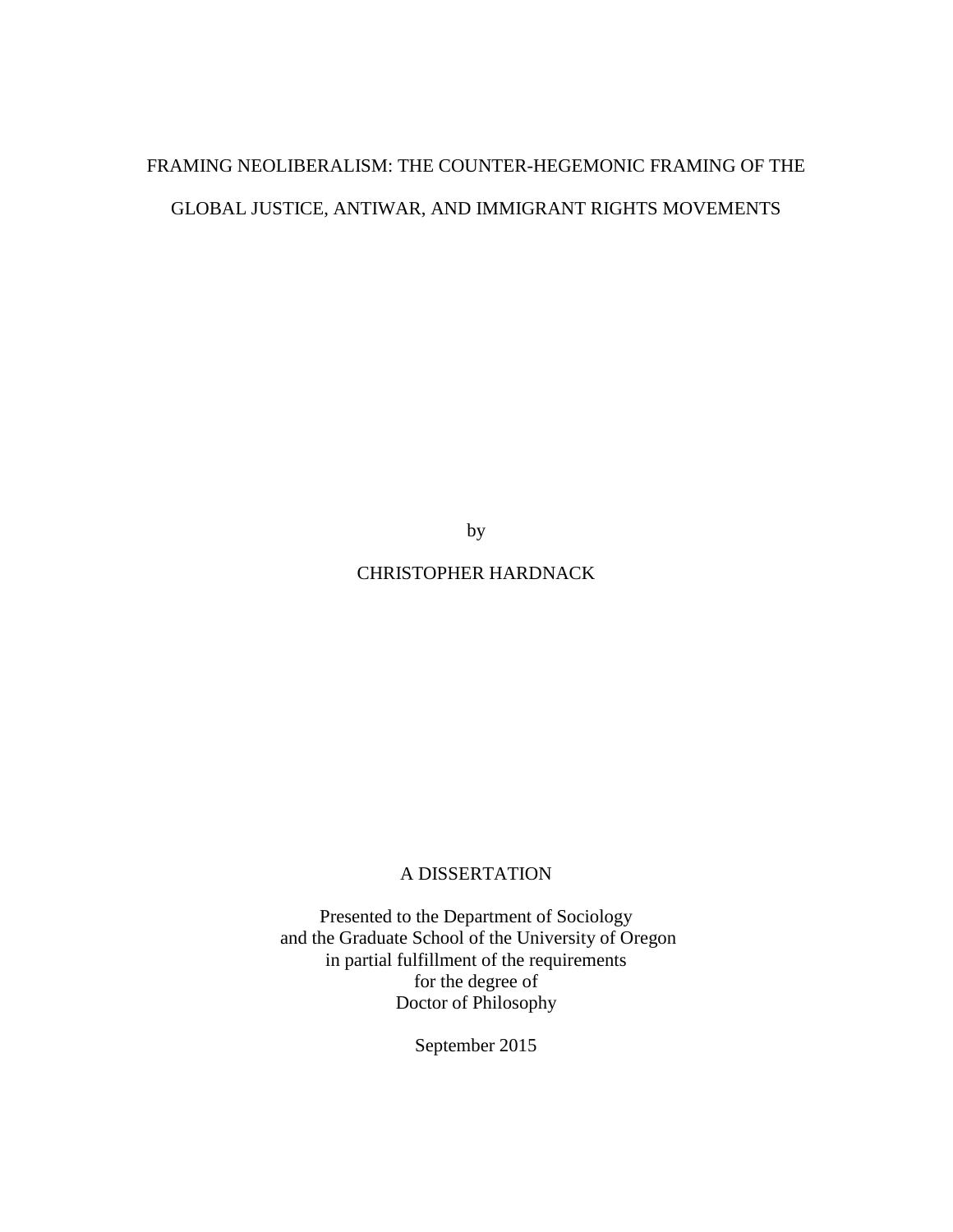## DISSERTATION APPROVAL PAGE

Student: Christopher Hardnack

Title: Framing Neoliberalism: The Counter-hegemonic Framing of the Global Justice, Antiwar, and Immigrant Rights Movements

This dissertation has been accepted and approved in partial fulfillment of the requirements for the Doctor of Philosophy degree in the Department of Sociology by:

| Michael Dreiling    | Chairperson                         |
|---------------------|-------------------------------------|
| John Bellamy Foster | Core Member                         |
| Gregory McLauchlan  | Core Member                         |
| Daniel Hosang       | <b>Institutional Representative</b> |

and

Scott L. Pratt Dean of the Graduate School

Original approval signatures are on file with the University of Oregon Graduate School.

Degree awarded September 2015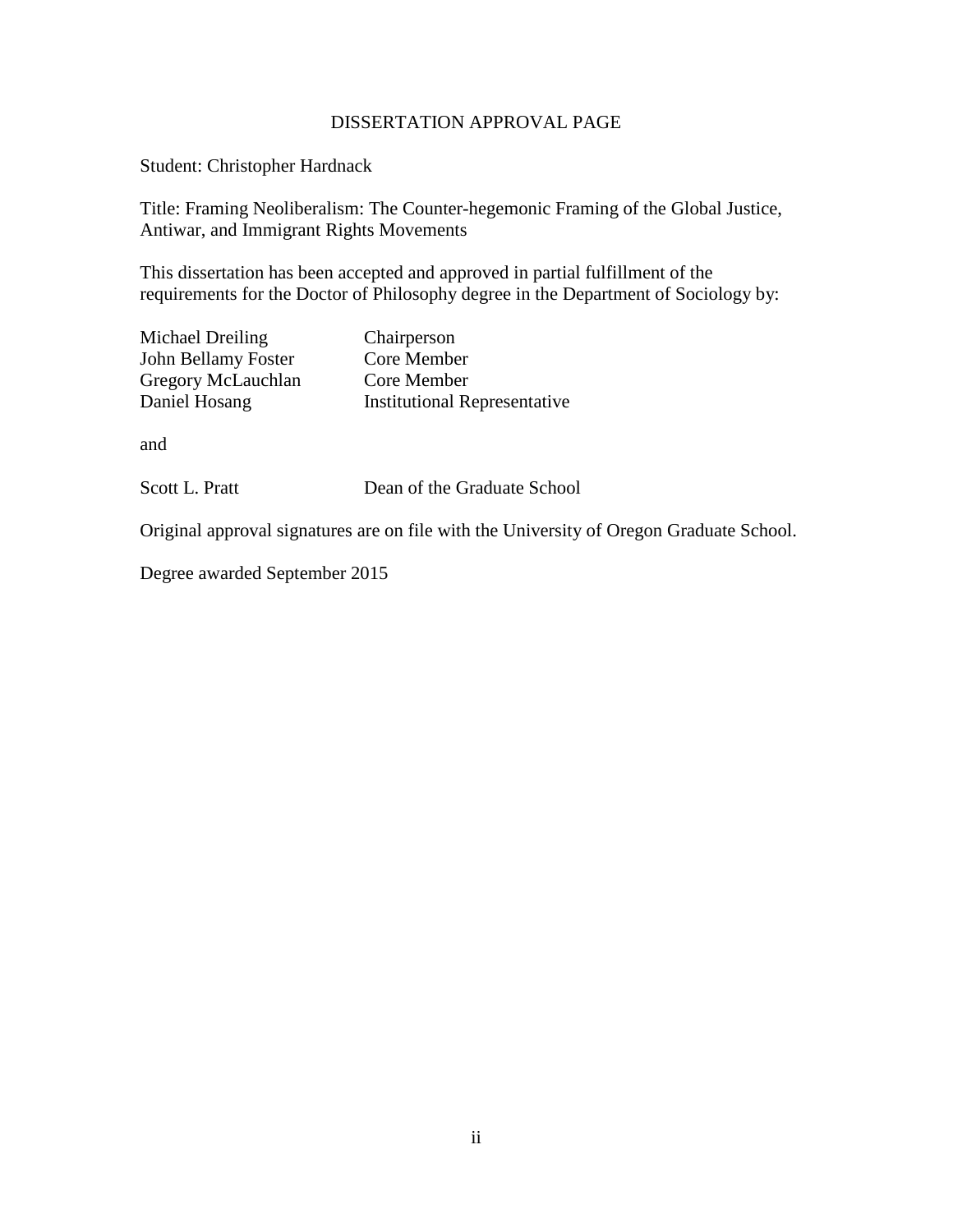© 2015 Christopher Hardnack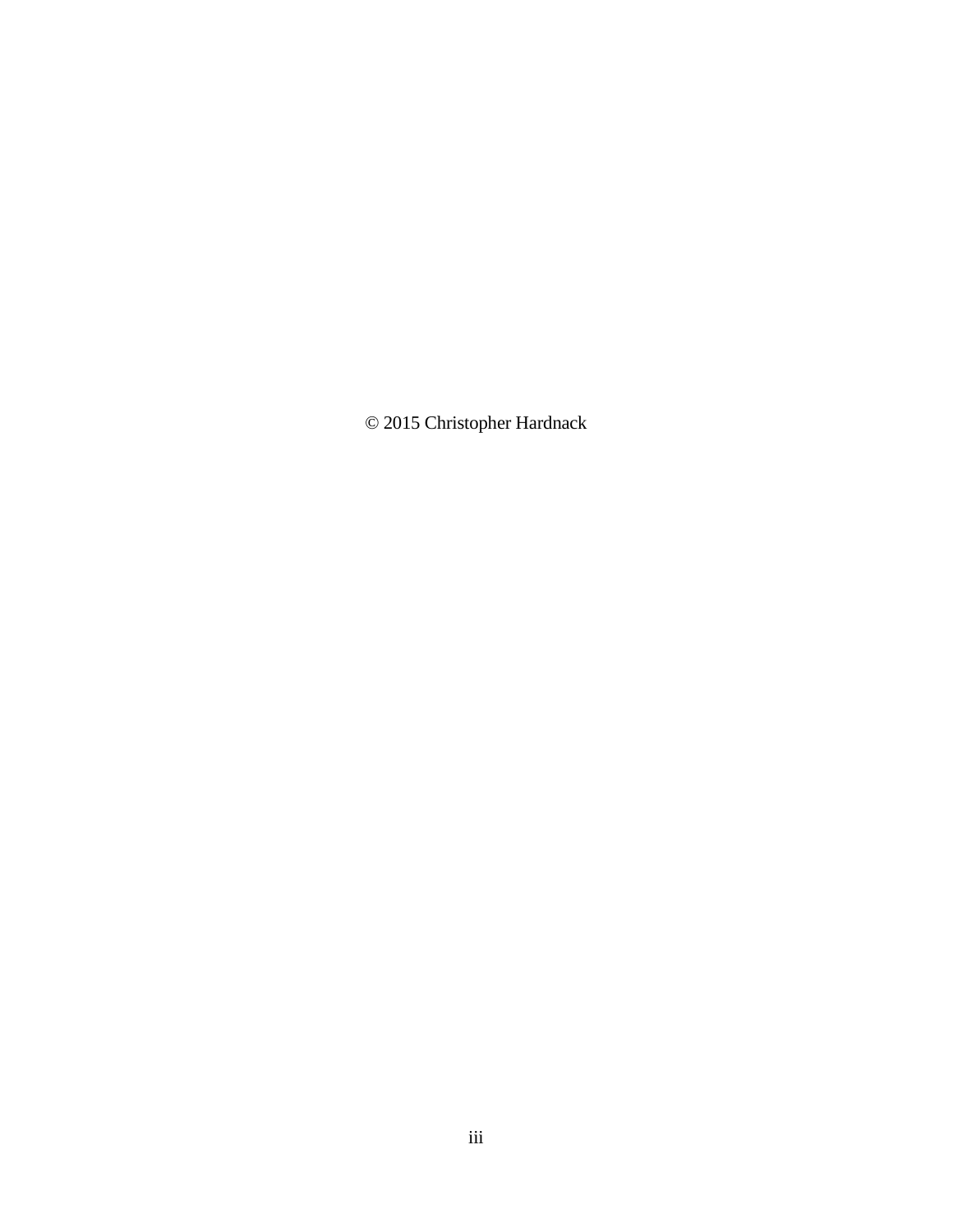## DISSERTATION ABSTRACT

Christopher Hardnack Doctor of Philosophy Department of Sociology September 2015

Title: Framing Neoliberalism: The Counter-hegemonic Framing of the Global Justice, Antiwar, and Immigrant Rights Movements

This dissertation explores how three social movements deployed an anti-neoliberal master frame during the course of a multi-movement protest wave. Using ethnographic content analysis. I examine the Global Justice (GJM), Antiwar (AWM), and Immigrant Rights movements (IRM) of the 2000s to offer a theoretical synthesis of the framing perspective in social movements and Gramscian hegemony, which I call the counterhegemonic framing approach. This approach links the contested discursive practices of social movements to historically specific political-economic contexts to offer a macro framework to make sense of this meso-level activity that illuminates the development of a counter-hegemonic master frame. I apply this approach in case studies of each movement and a culminating incorporated comparison. In the GJM chapter, I found that the GJM frames neoliberal institutions such as the World Trade Organization, World Bank, and International Monetary Fund as influenced by corporate power. Second, the GJM amplifies the symptoms of neoliberal globalization such as global inequality and environmental degradation. Third, there is a master frame specific to neoliberalism which defines neoliberal globalization as a corporate project that seeks to reduce environmental, human rights, and labor regulations by eroding sovereignty in order to open markets and increase

iv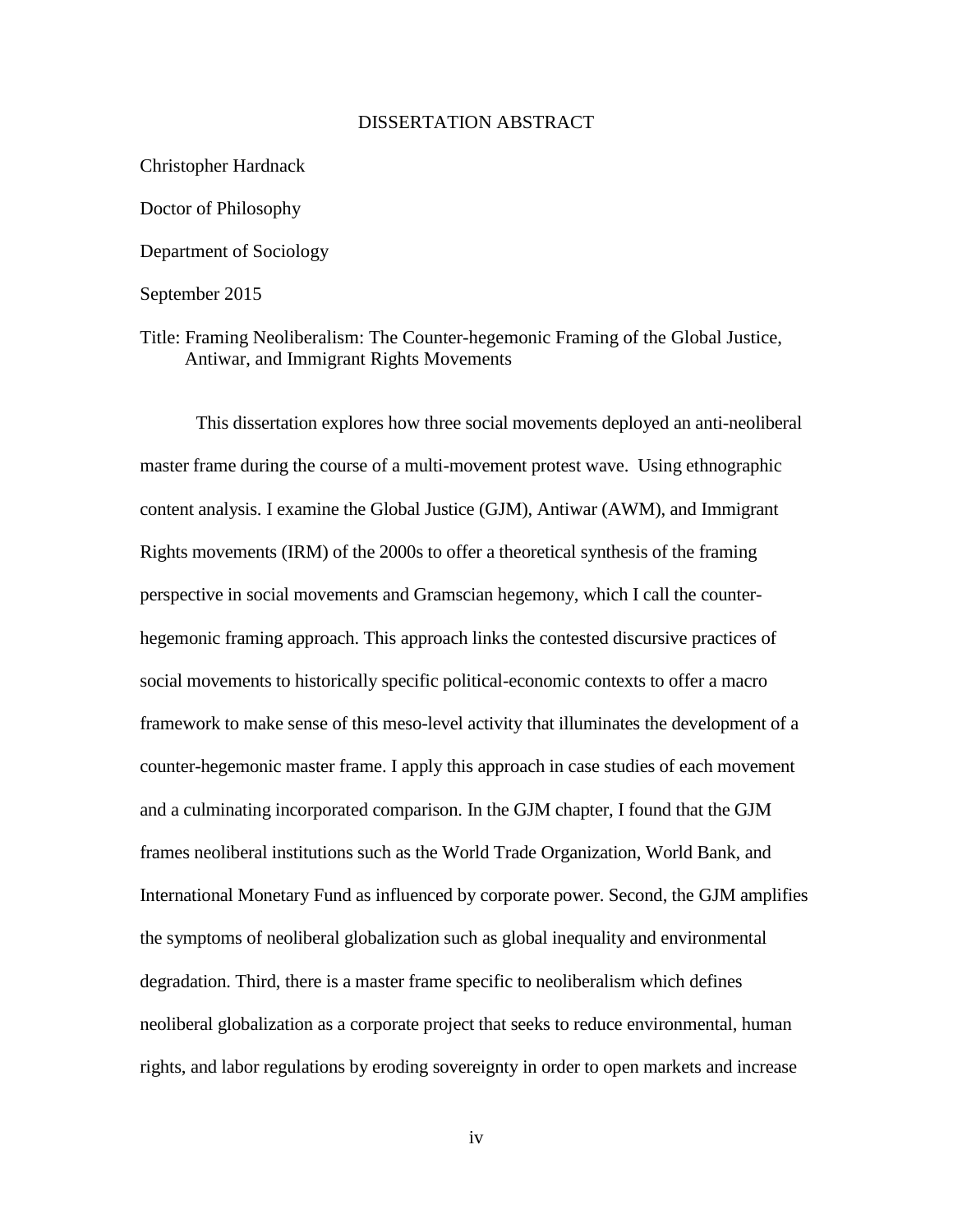profits. For the AWM, I found that the movement integrated the context of both rollback and rollout neoliberalism into their framing to build opposition to the Afghan and Iraq War. In addition, following the corporate power frame of the GJM, the AWM problematizes the involvement of corporations in foreign policy discussions. For the IRM, I found that one of the central goals of their framing was to deflect blame away from undocumented immigrants. There are two ways the IRM accomplished this. First, the IRM emphasized the economic contributions of immigrants. Second, the IRM emphasized the impact of neoliberal globalization as a cause of increased immigration and social problems for which migrants were blamed. Finally, in an incorporated comparison of these case studies I found a distinct anti-neoliberal "repertoire of interpretation," which forms the basis of an antineoliberal master frame that emphasizes US hegemony, corporate power, economic inequality, and neoliberal rollout.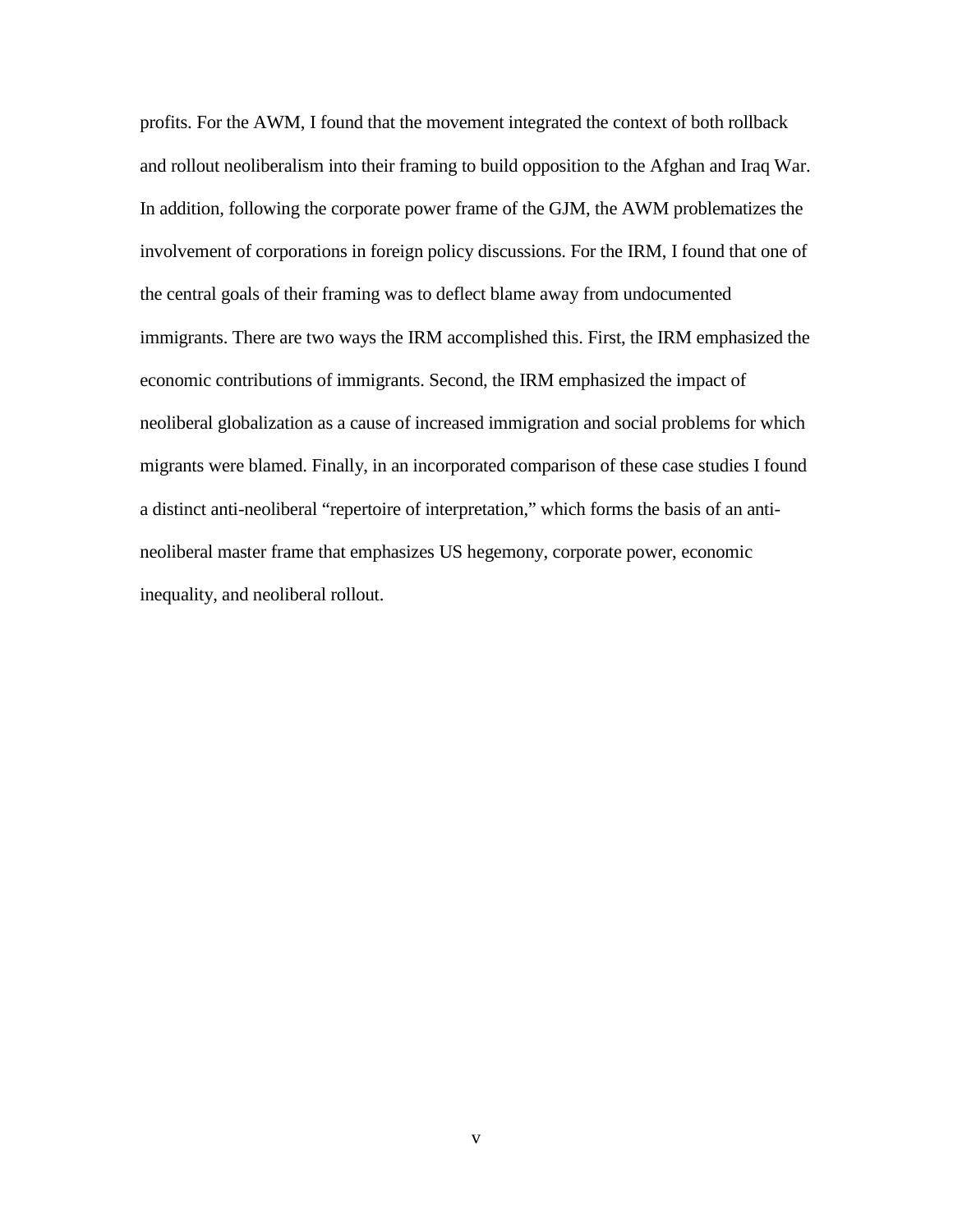## CURRICULUM VITAE

## NAME OF AUTHOR: Christopher Hardnack

### GRADUATE AND UNDERGRADUATE SCHOOLS ATTENDED:

University of Oregon, Eugene, OR California State University San Marcos, San Marcos, CA Grossmont College, El Cajon, CA Biola University, Los Angeles, CA

## DEGREES AWARDED:

Doctor of Philosophy, Sociology, 2014, University of Oregon Master of Science, Sociology, 2011, University of Oregon Master of Arts, Sociological Practice, 2007, CSU San Marcos Bachelor of Arts, Sociology, 2005, CSU San Marcos

## AREAS OF SPECIAL INTEREST:

Political Sociology Social Movements Social Theory

## PROFESSIONAL EXPERIENCE:

Assistant Professor of Sociology, Colorado Mesa University, 2015--present

Adjunct Instructor of Sociology, National University, 2008-2015

## GRANTS, AWARDS, AND HONORS:

- Lawrence Carter Graduate Student Research Award, Department of Sociology, University of Oregon, 2013
- Graduate Student Publication Award, Department of Sociology, University of Oregon. 2012
- Distinguished Graduate Teaching Award, Department of Sociology, University of Oregon. 2011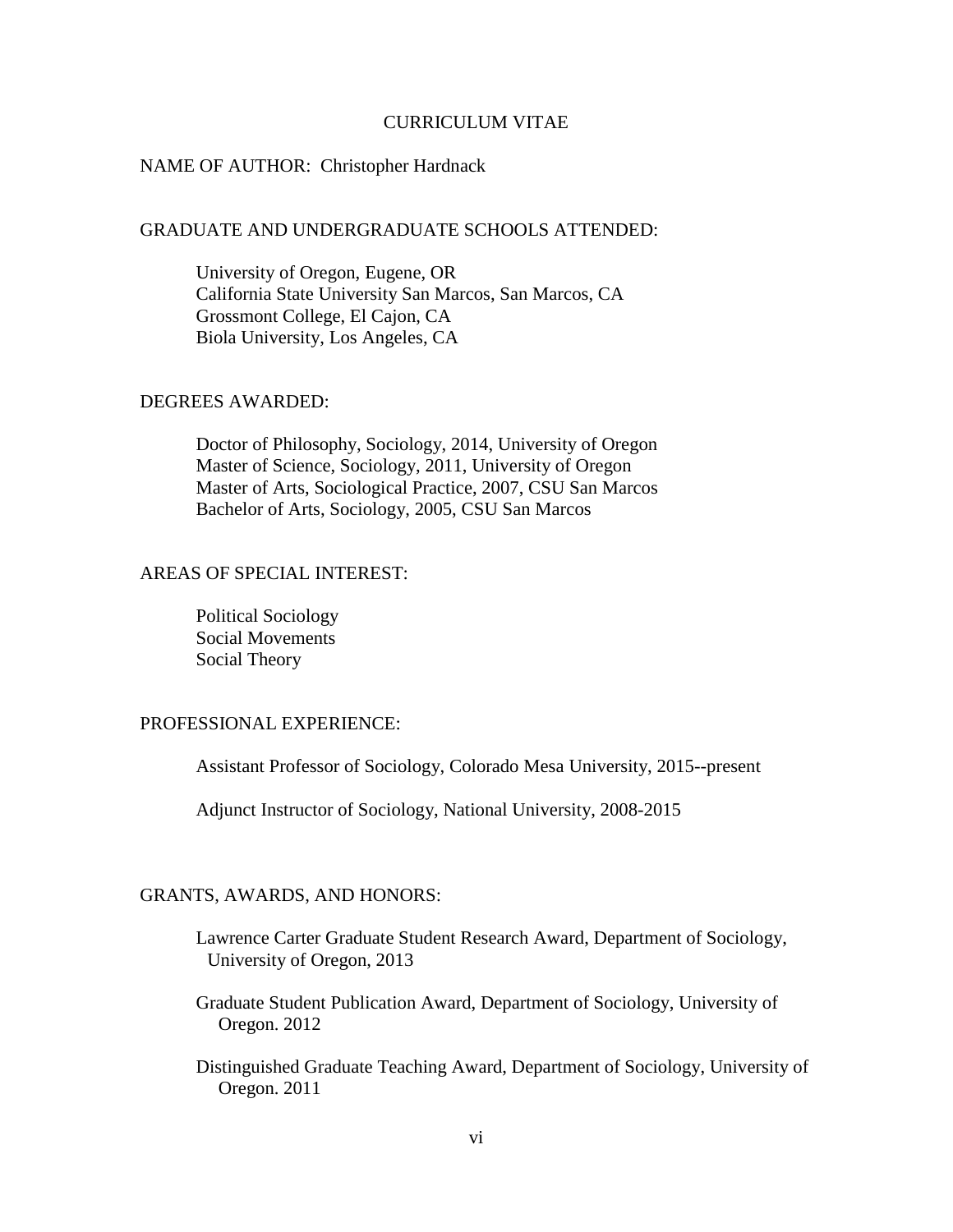PUBLICATIONS:

Hardnack, Chris. 2014. Using Day-to-day Activities to Illustrate Durkheim's Concept of Organic Solidarity." Exercise published in *TRAILS: Teaching Resource and Innovations Library for Sociology.* . Washington DC: American Sociological Association. (http://trails.asanet.org)

Hardnack, Chris. 2011. "More than an Activist: Identity Competition and Participation in a Revolutionary Socialist Organization." *Qualitative Sociology Review*. Vol 7, Issue 2.

Hardnack, Chris. 2009. "The Democrats: A Critical History." Lance Selfa. *Socialism and Democracy* Vol. 23. No. 2 (Book Review)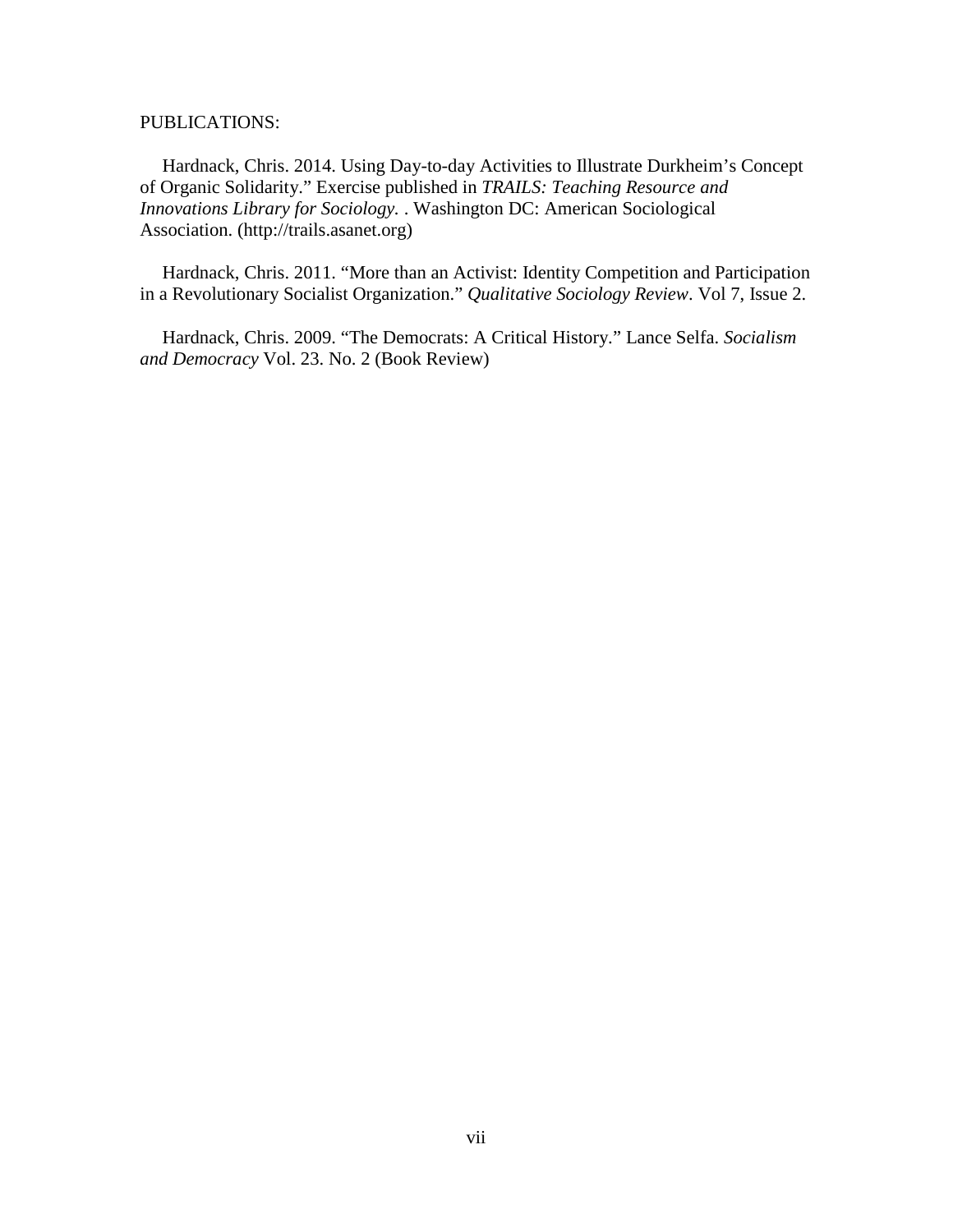### ACKNOWLEDGMENTS

The support and encouragement I received while embarking on this journey truly overwhelms me. So many people helped me accomplish my goal of getting a PhD that it will be impossible to give everyone their due, but I will try. First and foremost, my wife and friend Elizabeth Schramm, who always believed in me, even though there were times when goals I set for myself seemed out of reach. I cannot thank her enough for her love, encouragement and support. I am especially proud and thankful for how brave she was for moving away from family and friends just so I could accomplish this goal. I'm thankful for my parents, Joe and Gitta, who encouraged me to be curious and think critically, and whose sacrifices and hard work laid the foundation for everything I have achieved. I also have to thank my Eugene family: Dave Dominguez, Miriam Abelson, Shelley Grosjean, Ryan Wishart, Wes Shirley, Sarah Cribbs, Katie Rogers, and Aliza Fones. I will appreciate our friendship for the rest of my life, and hope that we all continue to nurture and support each other. Back home, I should include my comrades in the San Diego ISO. Despite all my years of education, nothing intellectually challenged or prepared me more than the continuous education and debate we engaged in. I am forever indebted to Kyle Long and his family, who always seemed to provide a way out for me when life put me in a bind. Finally, the Schramm and Agosta family for all of their encouragement and support and for showing me the importance of family.

I have had several wonderful mentors at Oregon and CSU San Marcos including Michael Dreiling, John Bellamy Foster, Greg McLauchlan, Val Burris, Caleb Southworth, Jocelyn Hollander, Don Barrett, and Sharon Elise. Their guidance and support was integral to my success as an academic. Finally, I need to affirm my son

viii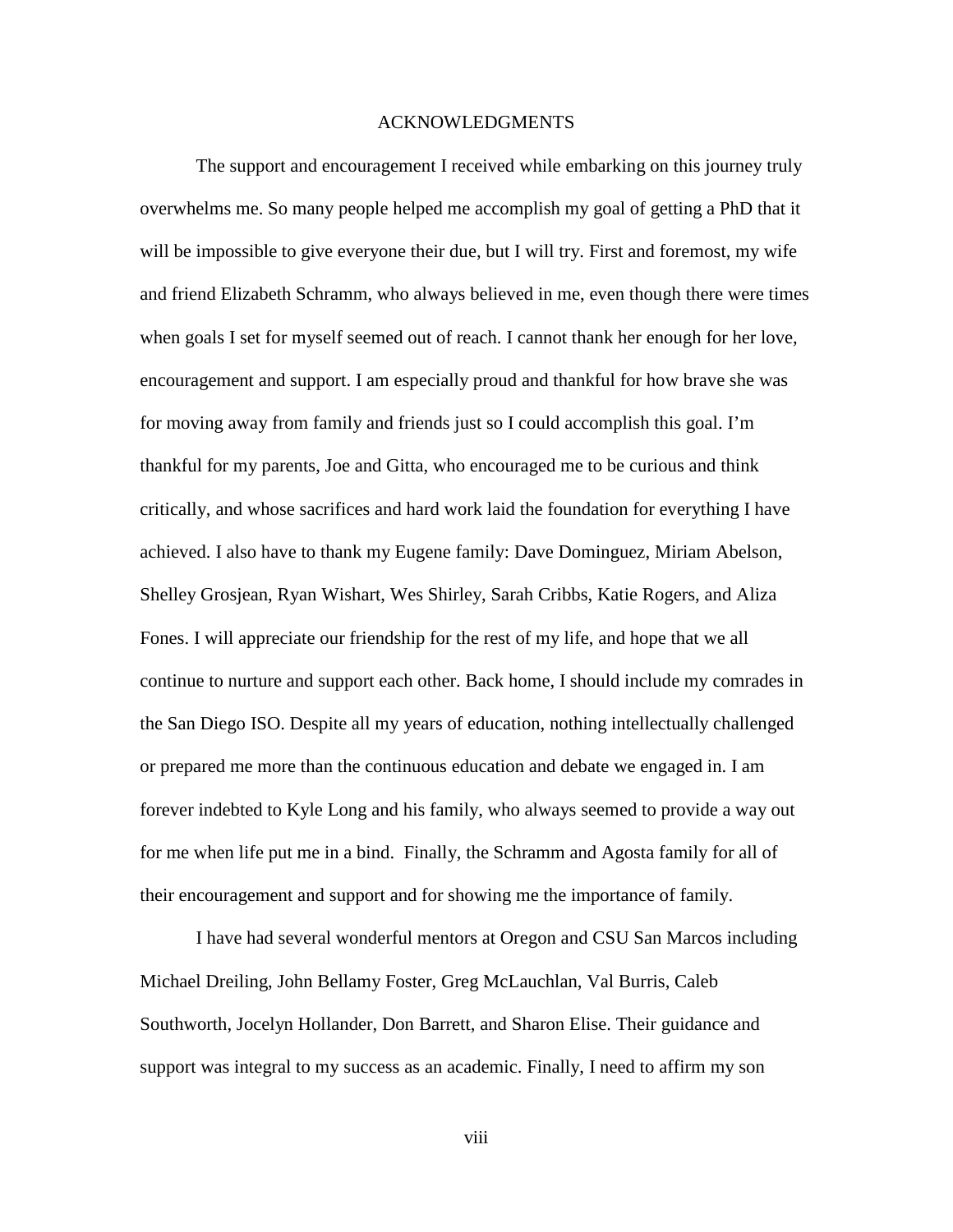Griffin, who taught me that this dissertation is not that important. I hope that when he grows older he will draw inspiration from, and appreciate the persistence and dedication his father needed to get his PhD.

This research was supported by the Department of Sociology's Lawrence Carter Graduate Student Research Award.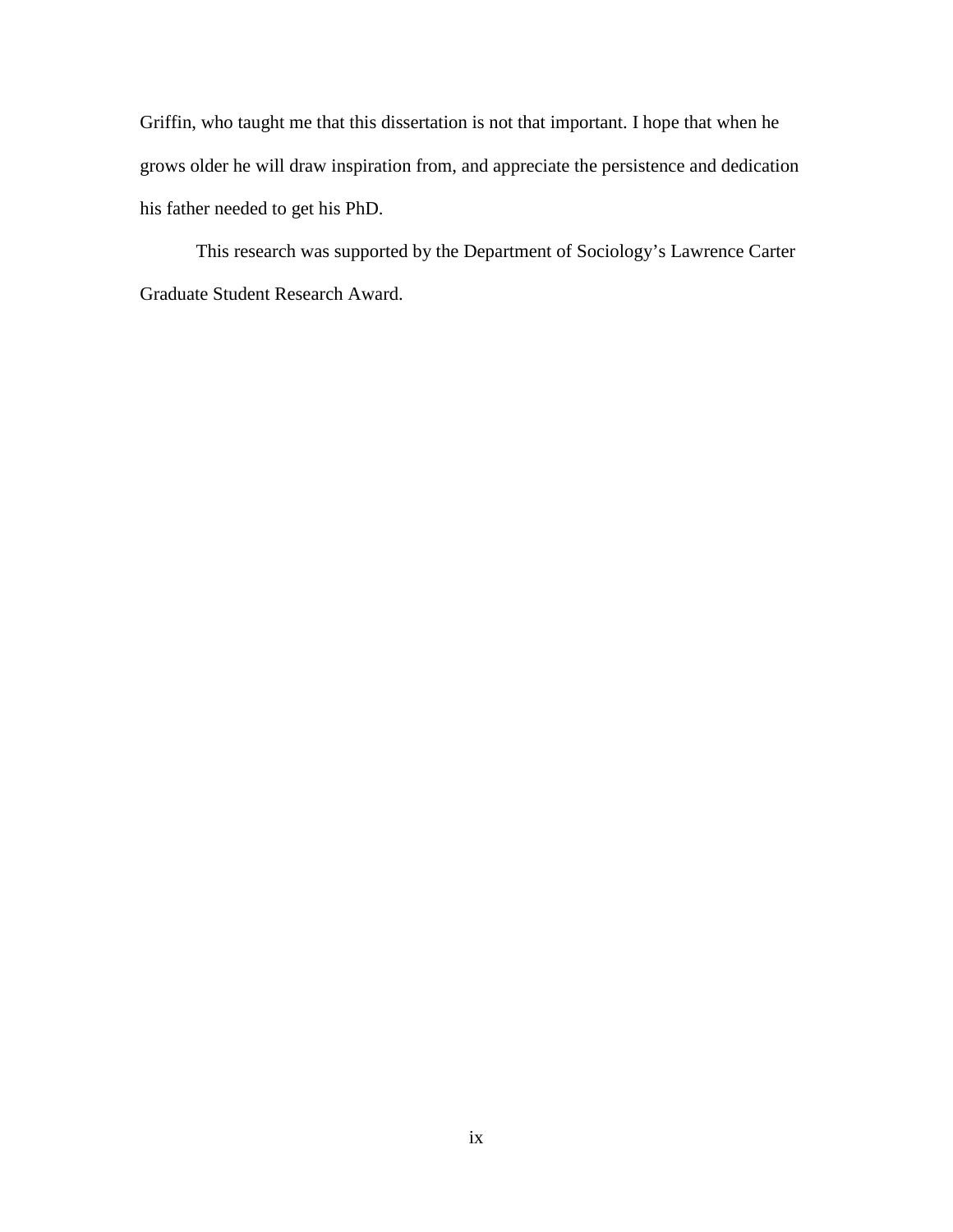For Joe Hardnack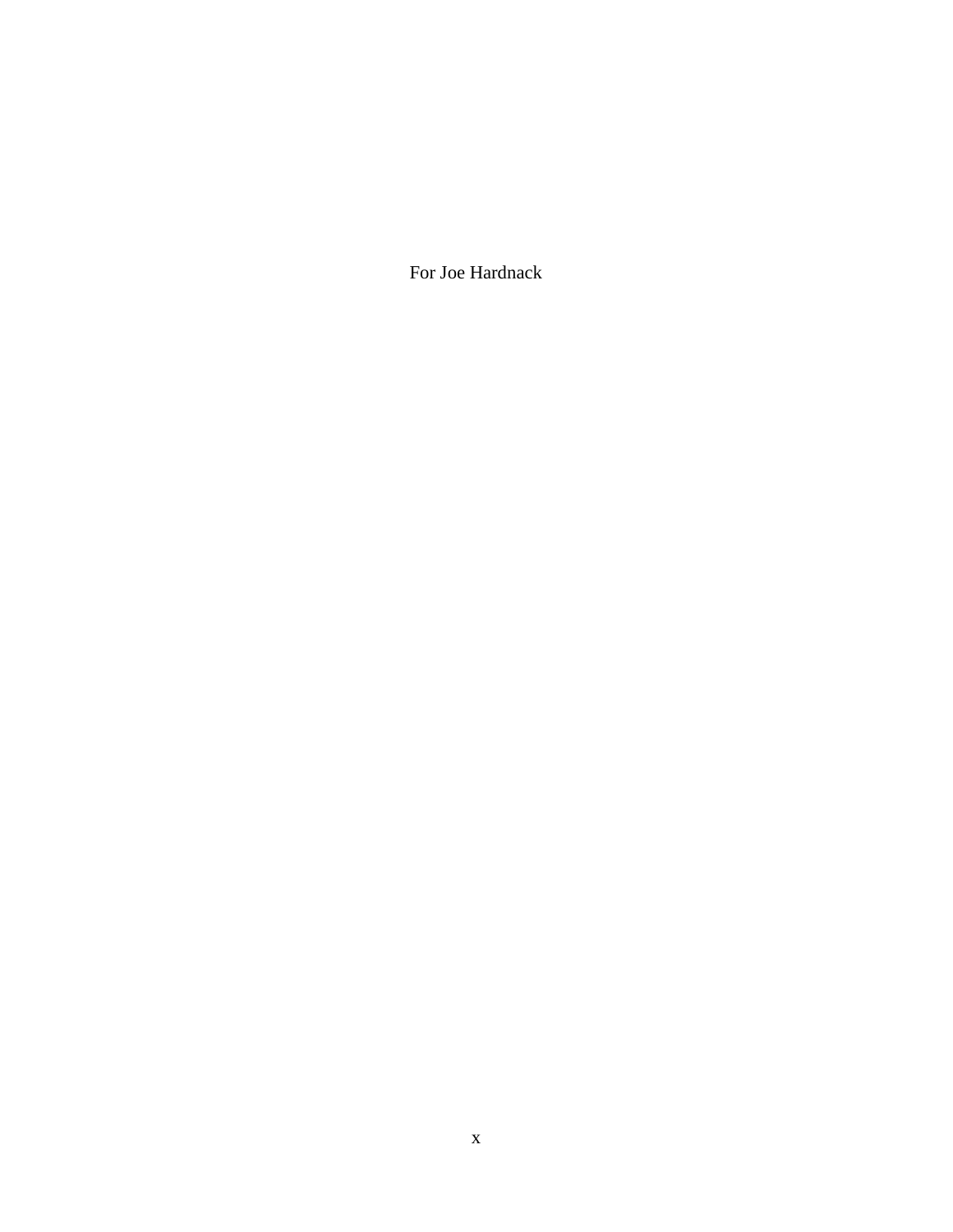| Chapter                                            | Page           |
|----------------------------------------------------|----------------|
|                                                    |                |
|                                                    | $\overline{4}$ |
|                                                    | 6              |
| II. FRAMING, HEGEMONY, AND NEOLIBERALISM: TOWARD A | 10             |
|                                                    | 11             |
|                                                    | 12             |
|                                                    | 16             |
|                                                    | 23             |
|                                                    | 24             |
|                                                    | 25             |
|                                                    | 27             |
|                                                    | 28             |
|                                                    | 30             |
|                                                    | 32             |
|                                                    | 36             |
|                                                    | 40             |
|                                                    | 42             |
|                                                    | 45             |
|                                                    | 47             |
|                                                    | 50             |

## TABLE OF CONTENTS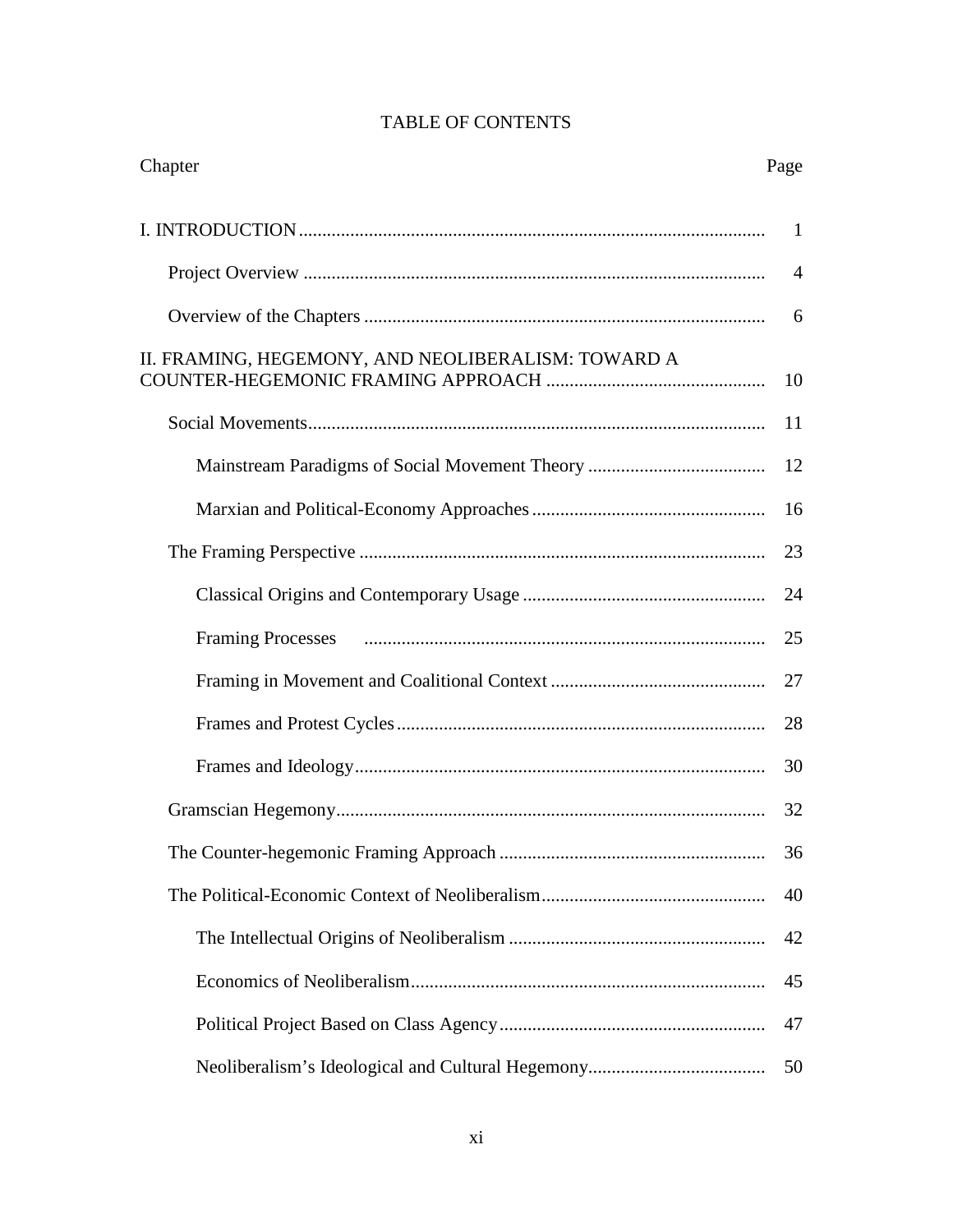# Page

|                                                         | 51 |
|---------------------------------------------------------|----|
|                                                         | 53 |
|                                                         | 55 |
|                                                         | 55 |
|                                                         | 55 |
|                                                         | 56 |
|                                                         | 57 |
|                                                         | 59 |
|                                                         | 60 |
|                                                         | 61 |
|                                                         | 61 |
|                                                         | 64 |
|                                                         | 68 |
| IV. COUNTER-HEGEMONIC FRAMING WITHIN THE GLOBAL JUSTICE | 70 |
|                                                         | 71 |
|                                                         |    |
|                                                         | 81 |
|                                                         | 85 |
| The Democratic Deficit of the WTO, IMF, and World Bank  | 87 |
|                                                         | 89 |
|                                                         | 93 |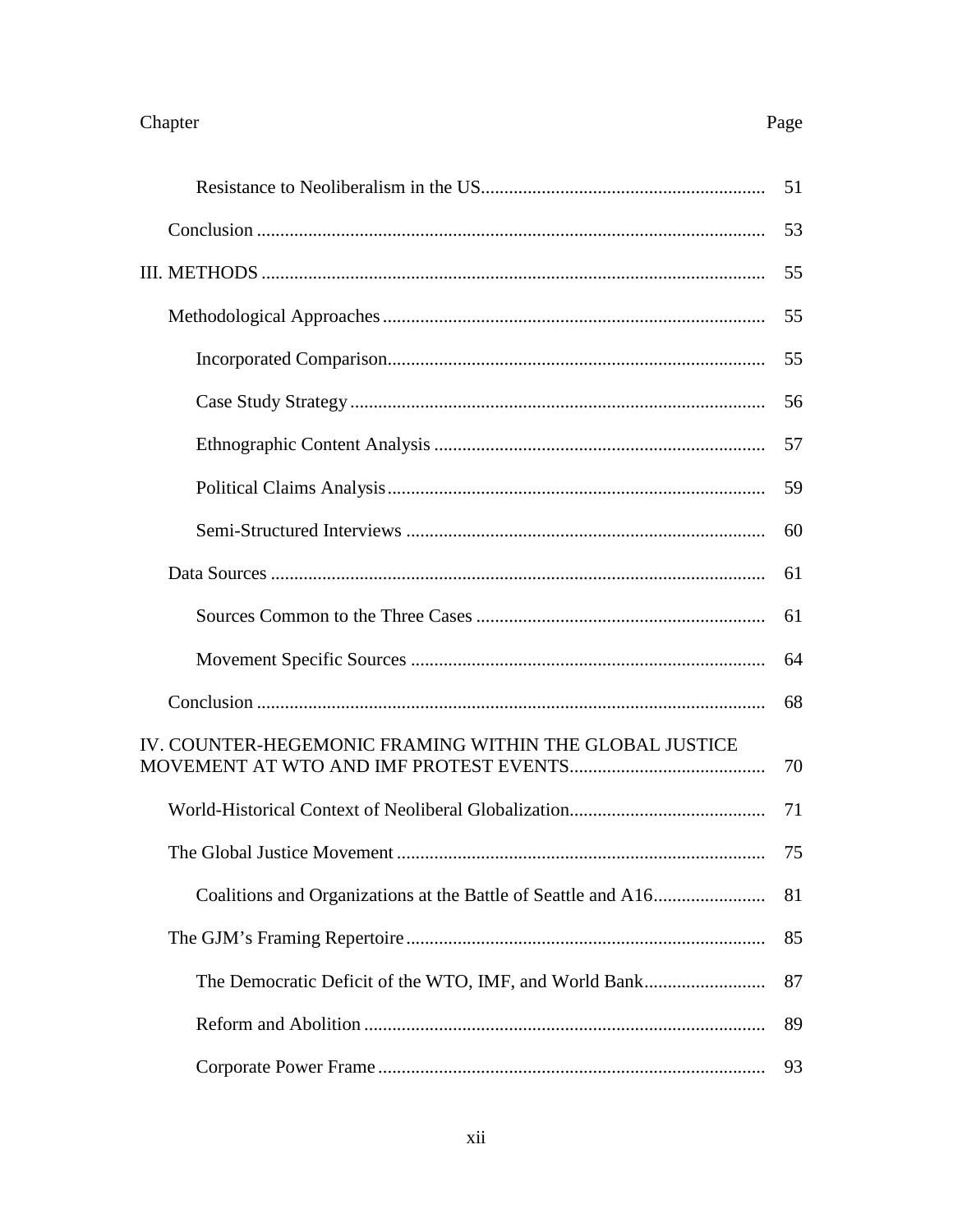## Chapter Page

|                                                                                                 | 99 |
|-------------------------------------------------------------------------------------------------|----|
|                                                                                                 |    |
| V. MONEY FOR JOBS AND EDUCATION, NOT FOR WAR AND<br>OCCUPATION: HOW THE ANTIWAR MOVEMENT FRAMED |    |
|                                                                                                 |    |
|                                                                                                 |    |
|                                                                                                 |    |
|                                                                                                 |    |
|                                                                                                 |    |
|                                                                                                 |    |
|                                                                                                 |    |
|                                                                                                 |    |
|                                                                                                 |    |
|                                                                                                 |    |
| Corporate Domination, Oil, War Profiteers and the Bush Administration 136                       |    |
|                                                                                                 |    |
| VI. IF CAPITAL CAN CROSS BORDERS, SO CAN WE: IMMIGRANT                                          |    |
|                                                                                                 |    |
|                                                                                                 |    |
|                                                                                                 |    |
|                                                                                                 |    |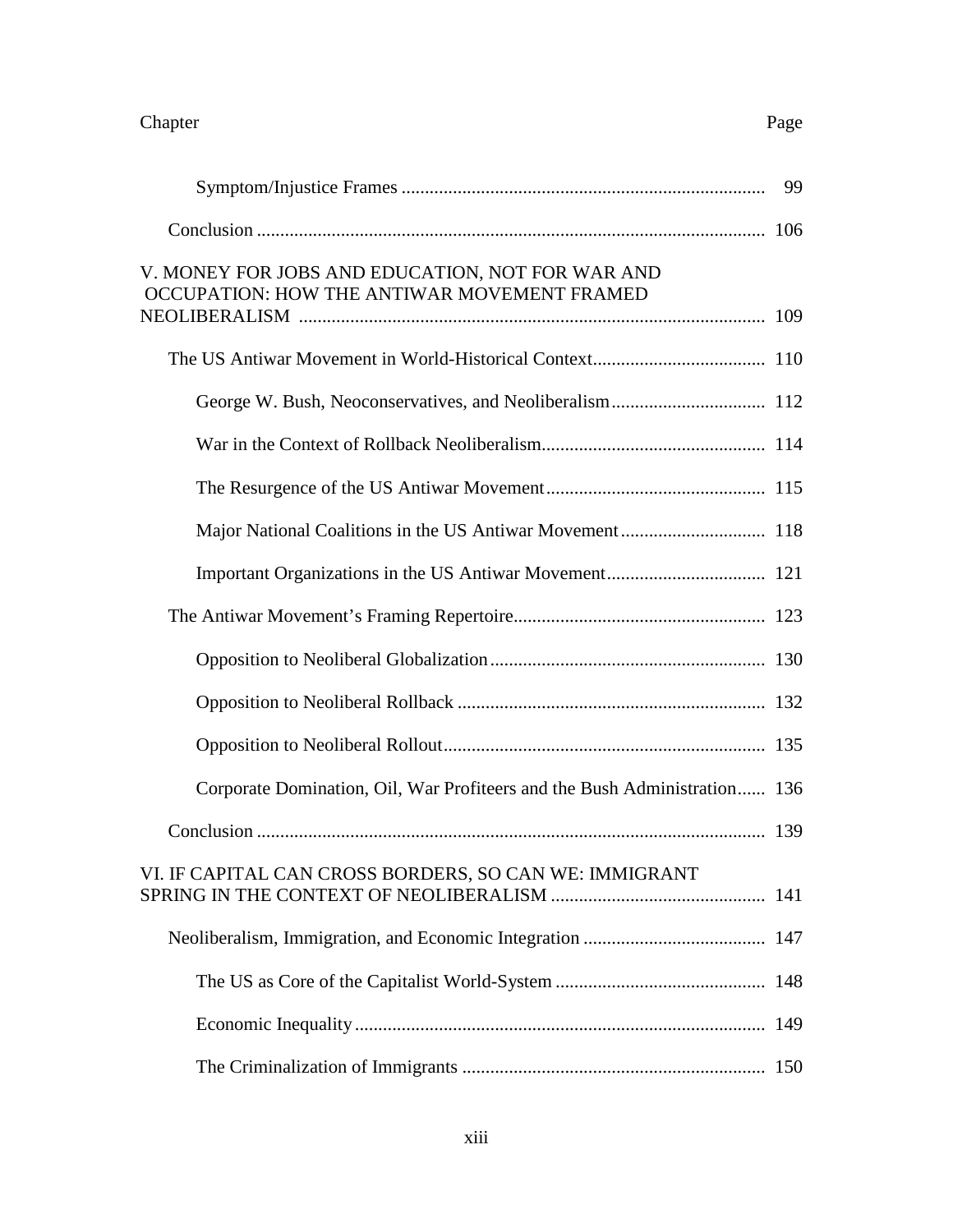| Scapegoating: System Blame and Immigrant Contributions 173                                                         |  |
|--------------------------------------------------------------------------------------------------------------------|--|
| Criminalization and the Immigration Industrial Complex 177                                                         |  |
|                                                                                                                    |  |
| VII. AN INCORPORATED COMPARISON OF ANTI-NEOLIBERAL FRAMING<br>IN THE GLOBAL JUSTICE, ANTIWAR, AND IMMIGRANT RIGHTS |  |
|                                                                                                                    |  |
|                                                                                                                    |  |
|                                                                                                                    |  |

US Hegemony ................................................................................................. 186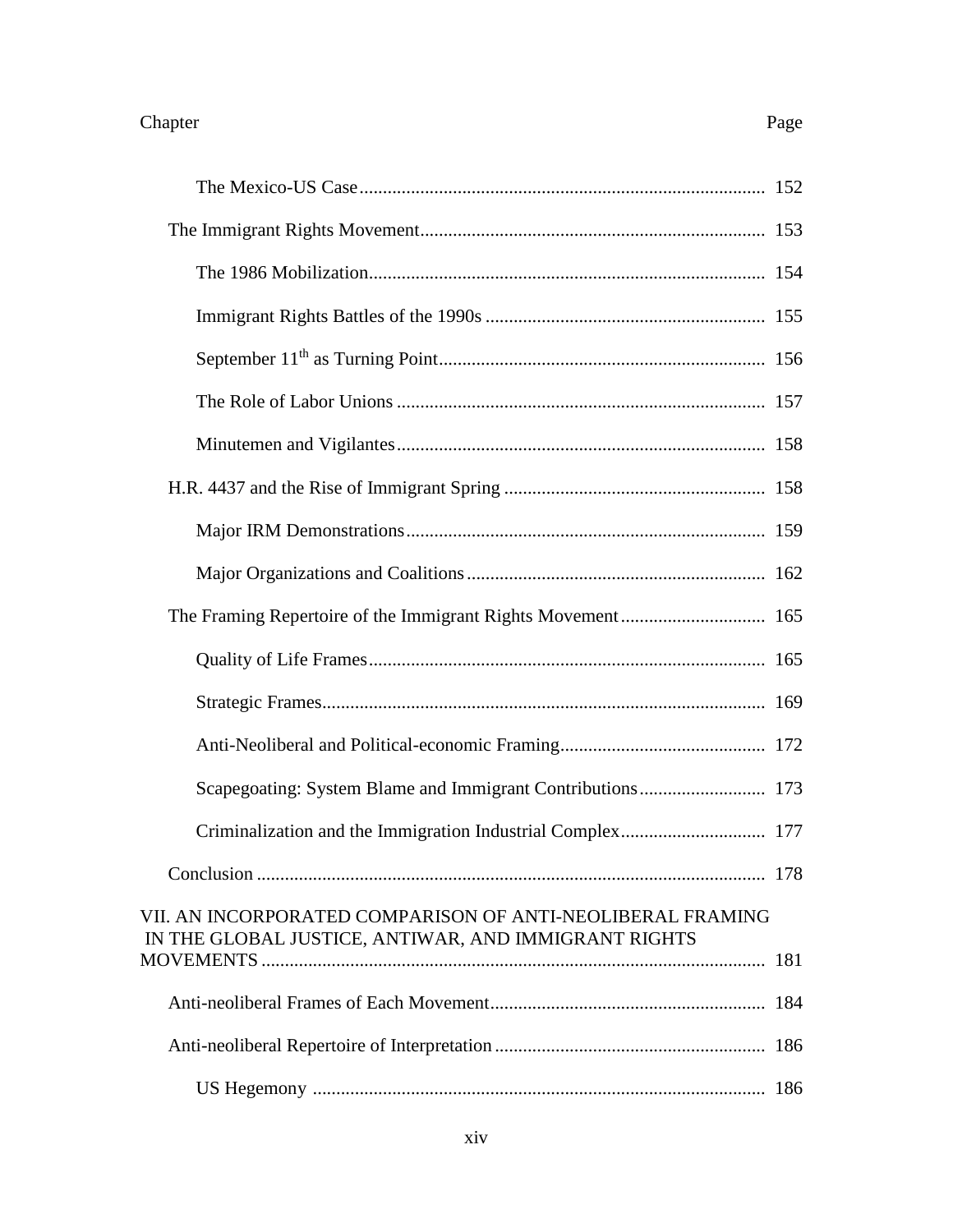## Chapter

## Page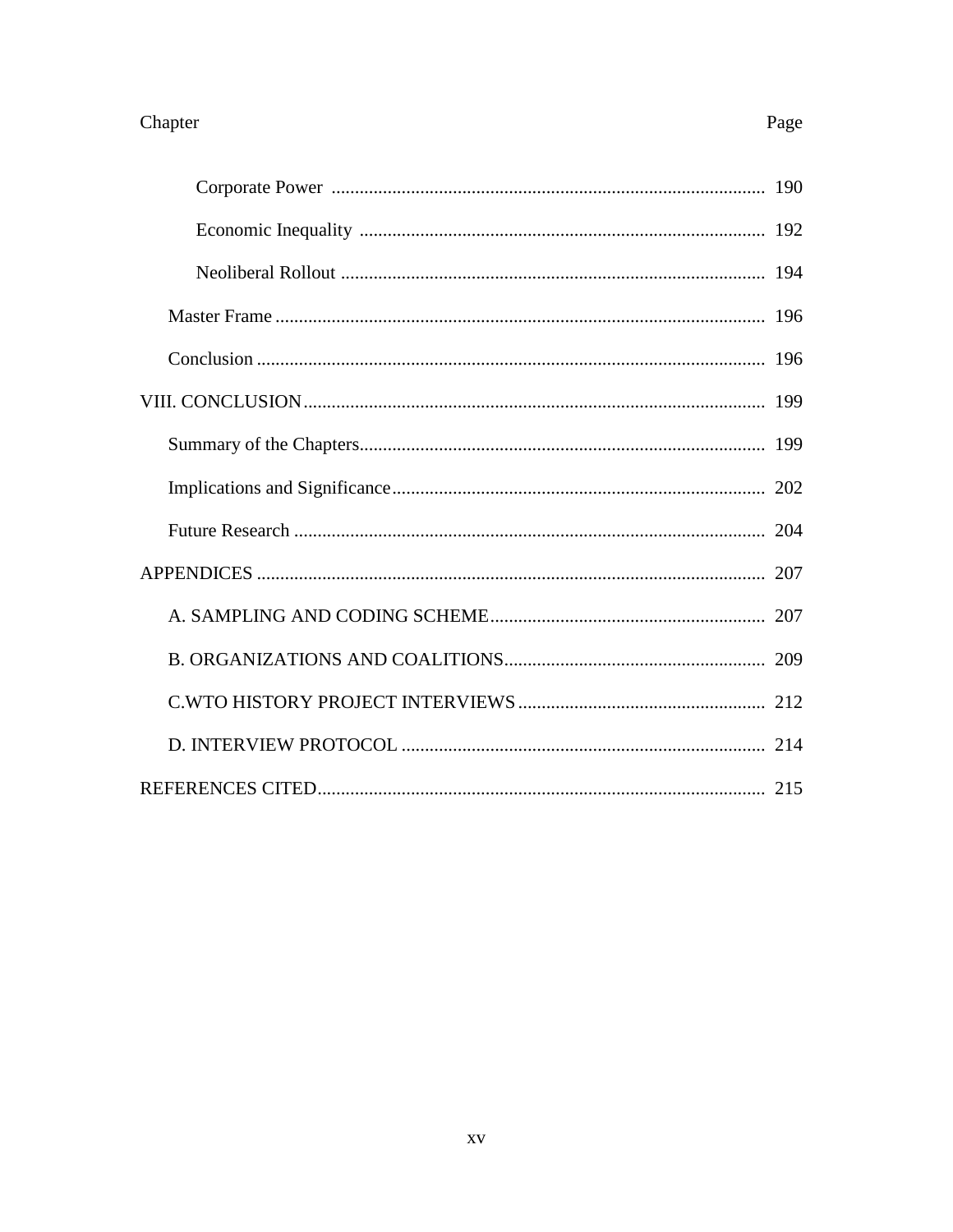## LIST OF FIGURES

| Figure | Page |
|--------|------|
|        |      |
|        |      |
|        |      |
|        |      |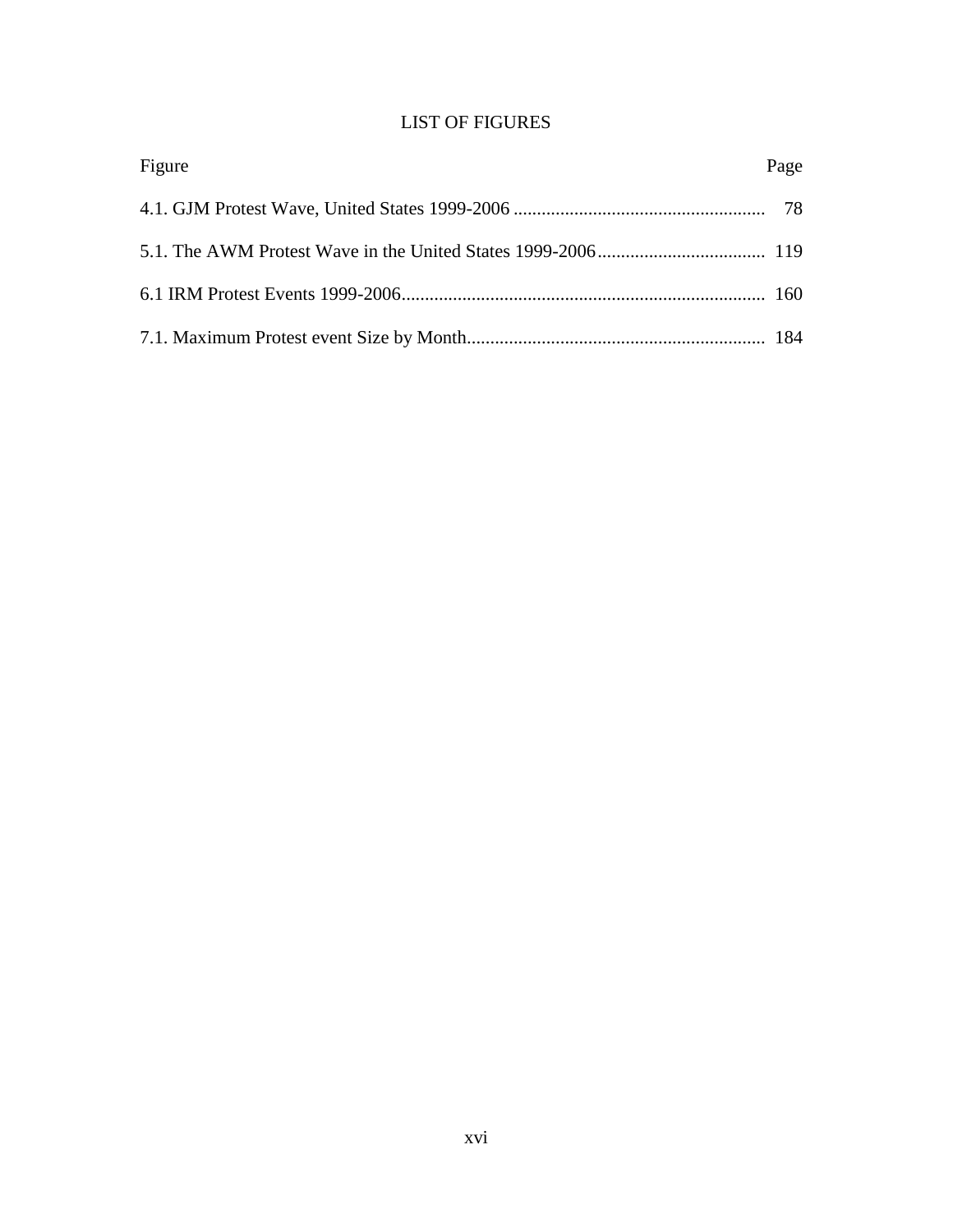## LIST OF TABLES

| Table                                                                              | Page |
|------------------------------------------------------------------------------------|------|
| 2.1. Theoretical Components of the Counter-hegemonic Framing Approach              | 40   |
|                                                                                    |      |
|                                                                                    |      |
|                                                                                    |      |
| 4.1. The Framing Repertoire of the Global Justice Movement at WTO and              |      |
| 5.1. US Antiwar Protests by City and Estimated Turnout on February 15, 2003 117    |      |
| 5.2 Reasons to Participate in February 15 <sup>th</sup> 2003 Antiwar Protest by US |      |
|                                                                                    |      |
|                                                                                    |      |
| 7.1. Anti-Neoliberal Repertoire of Interpretation and Master Frame  186            |      |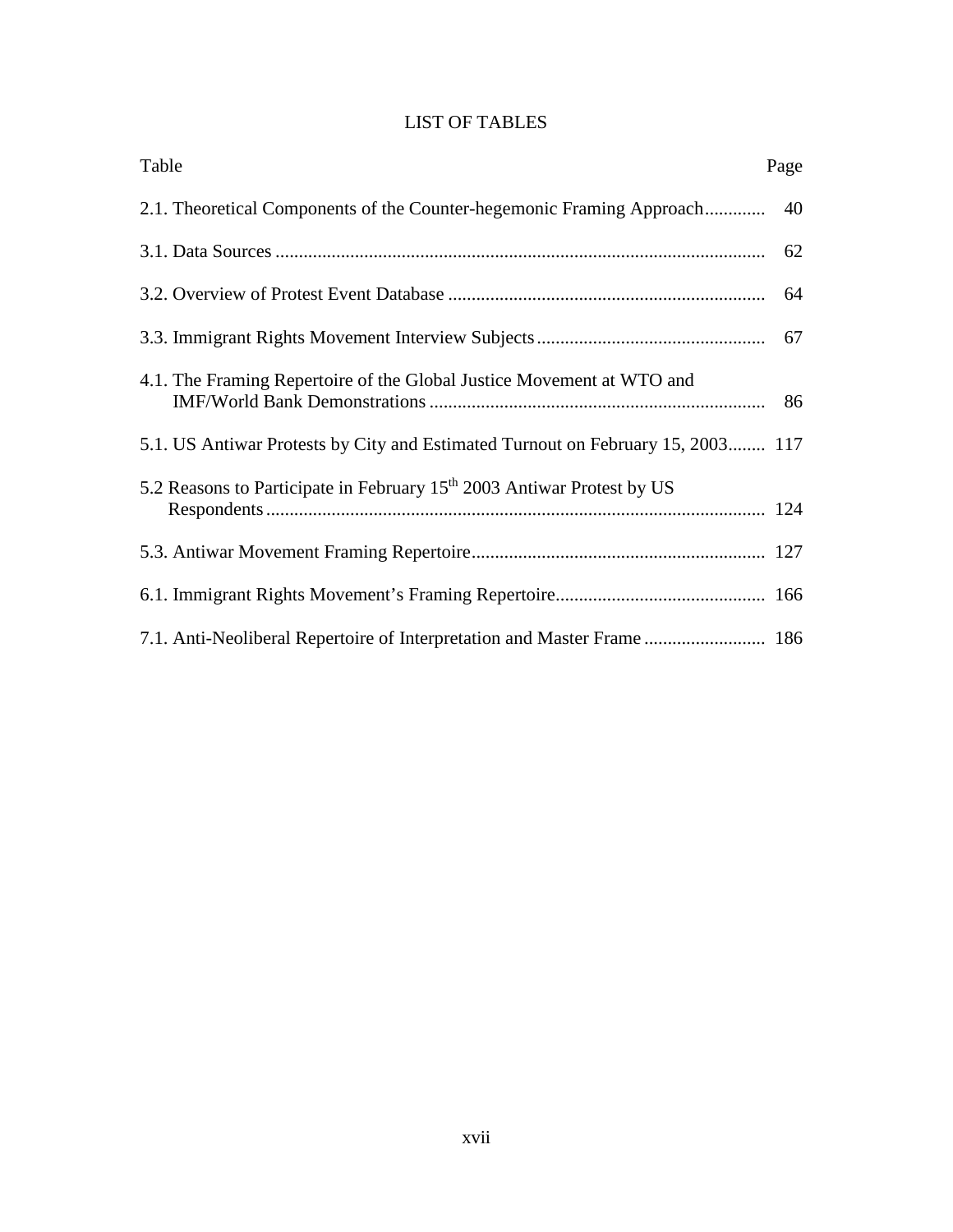## CHAPTER I

## **INTRODUCTION**

The 21<sup>st</sup> century began with a wave of protest against neoliberal globalization and US hegemony. In the US, several movements responded to the neoliberal offensive, including the Global Justice, Antiwar, and Immigrant Rights Movements. These movements, like those that occurred during the 1960s, were world-historical movements that developed into cycles of contention that "define new epochs in the cultural, political, and economic dimensions of society" (Katsiaficas 1987:7). Along with being part of a larger world-historical wave, these movements engaged in collective action framing that contested neoliberalism that was counter-hegemonic, contextual, and historically specific. This counter-hegemonic framing, can be observed in the communication and discourse of each movement, as well as through media accounts of claims making.

This dissertation engages in debates surrounding hegemony, social movement framing processes, and protest cycles within the field of social movement studies, and points to an approach that integrates insights from political-economy and Gramscian theory, without discarding mainstream social movement theory, which has tremendous analytic value. In the social sciences, framing falls into the territory of social movement scholars who have largely ignored capitalism and the effects of class domination and hegemony. In addition, social movement theory has been ill equipped to undertake the study of counter-hegemonic social movements that challenge the existing social order (Nilsen 2009). As Katsiaficas (1987) points out, "sociological studies [of social movements] have more often than not attempted to fit social movements into preconceived theoretical frameworks rather than constructing investigations of them as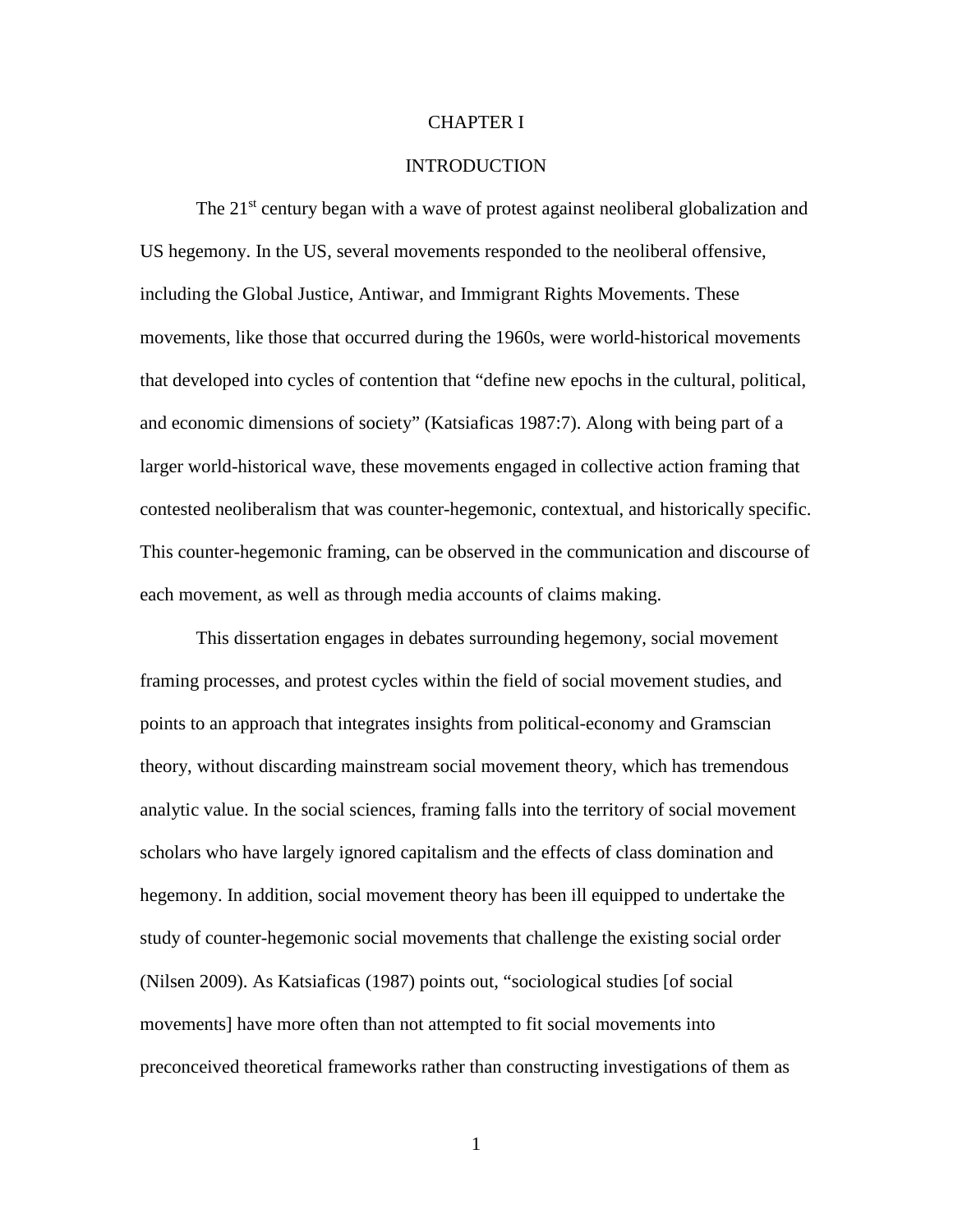attempts to transform an irrational system" (239). Following these criticisms, I utilize a Marxian, and specifically Gramscian approach to framing, which provides a theoretical lens, and methodological tools for studying how these movements engage in framing that organizes dissent against neoliberal capitalist hegemony. I apply this approach to three successive movements: the Global Justice, Antiwar and Immigrant Rights movements during the late 1990s and early 2000s within the United States. Based on Snow and Benford's (1992) proposition that movements which arise early in a protest cycle tend to be progenitors of master frames for subsequent movements, I ask the following question: *How do counter-hegemonic movements construct a resonant and resilient political economy frame, that is specific to neoliberalism, across different movements involved in a wave of contention?* In order to answer this question, I engage each of the three movements in case studies which focus on their respective peaks of activity (protest events), and examine how opposition to neoliberalism emerged in their framing on a case-by-case basis, followed by a comparative analysis of each movement. In each case, I explore the following secondary research questions:

- What was the structure of the political-economic framing of the global justice movement, and what was the anti-neoliberal master frame?
- Do aspects the GJM's critique of neoliberal globalization continue within the antiwar movement, and how was this critique elaborated and extended by the antiwar movement, in ways specific to the context of war and neoliberalism?
- How did the Immigrant Rights Movement incorporate political-economic and anti-neoliberal framing into their framing repertoire?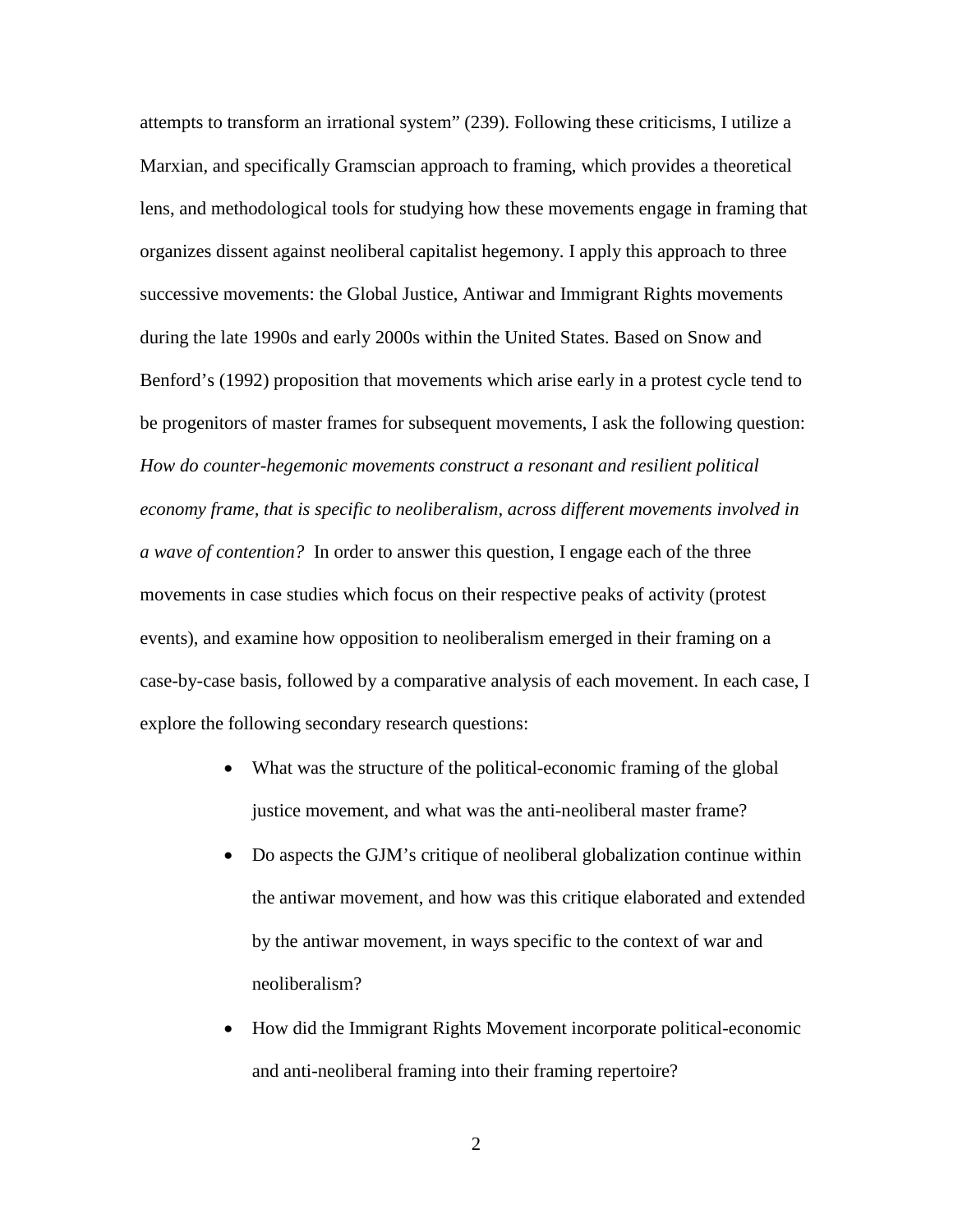As the new millennium approached, and into the first decade, neoliberalism faced sustained resistance at a global level (Smith 2007). Starting in the global south (Podobnik and Reifer 2009; Walton and Ragin 1990), significant resistance to neoliberal globalization in the form of massive protests and even revolutions such as the Seattle protest in 1999, and the "pink tide" in Latin America led by Hugo Chavez (Petras and Veltmeyer 2011). While resistance outside the US is well documented (Boswell and Dixon 1993; Walton and Ragin 1990), social movements also emerged to contest neoliberal hegemony within the United States. Three of the largest movements emerged as part of an anti-neoliberal protest wave. These include: the Global Justice Movement which challenged a global neoliberal network of financial and economic institutions (Smith 2007); the Antiwar Movement which challenged the neoliberal imperialism of the wars in Afghanistan and Iraq (Cortright 2008); and the Immigrant Rights Movement which emerged in defense of migrant workers that were dispossessed and displaced by neoliberal economic policies in central-America (Sassen 1999; Bacon 2008). Further, the inability of neoliberal policies to alleviate ecological and economic degradation of the vast majority of the planet made "emergent critical discourses" or counter-hegemonic frames more resonant (Smith and Wiest (2012). These movements, among others, formed a wave of contention *within* the United States between 1999 and 2007, and are my substantive focus in this dissertation.

During the neoliberal era, elites in the US were attempting to maintain global hegemony and economic growth by encouraging privatization, reducing the role of the government in economic affairs, pursuing an interventionist foreign policy of regime change, trade liberalization, and dispossessing and proletarianizing a global workforce in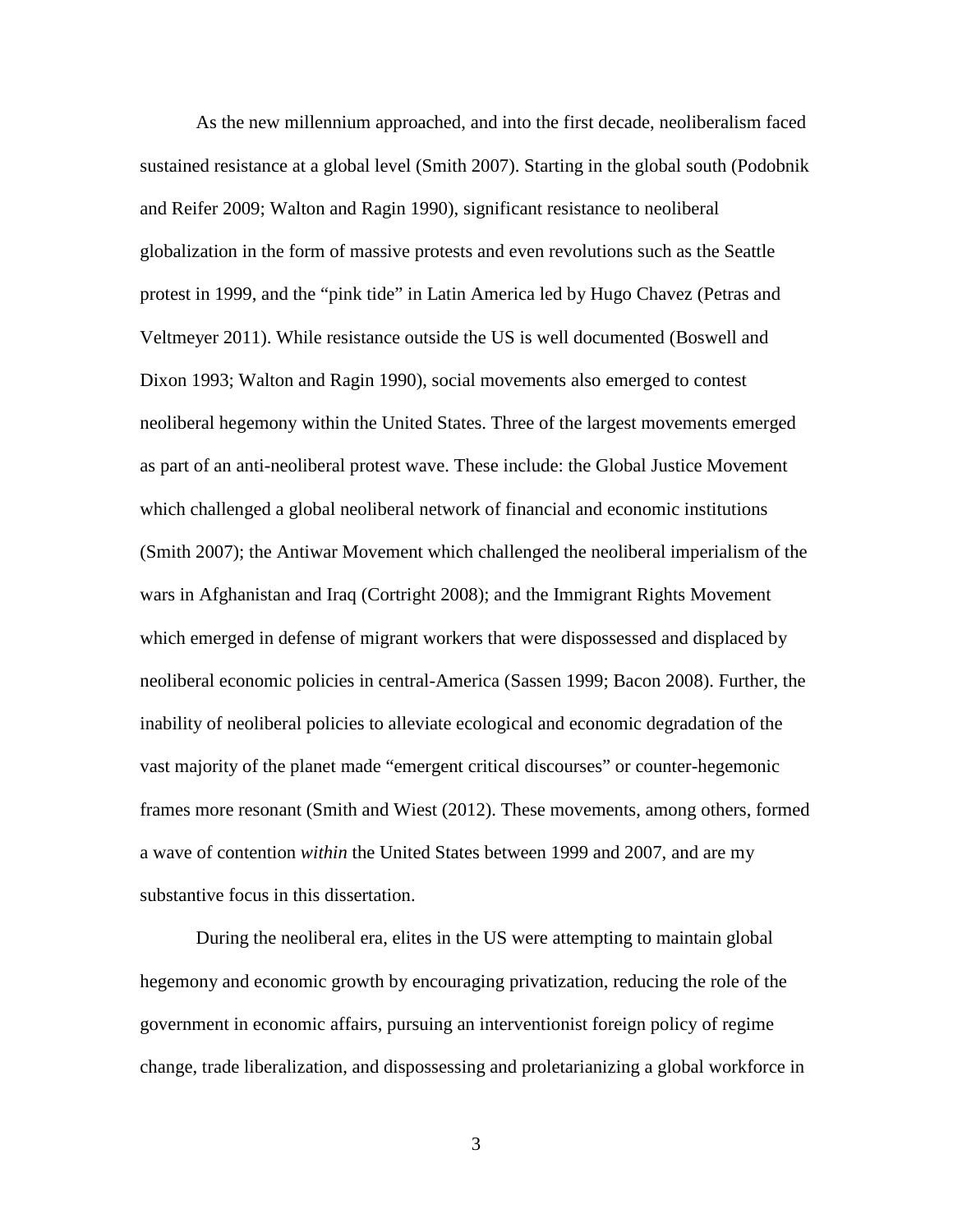the periphery (Harvey 2003). However, this neoliberal offensive did not solve all of the structural problems of capitalism. Rather, neoliberalism has exacerbated the underlying tensions of the system, by increasing inequality, environmental degradation and the dispossession. As Smith and Wiest (2012) argues, " [T]he decline of U.S. hegemony and related global crises has strengthened opportunities for movements to come together to challenge the basic logics and structures of the world economic and political system" (p. 3). Furthermore, as Nilsen (2009) posits, if we can assume that the neoliberal project is an offensive social movement from above, we can conceptualize resistance as a defensive social movement from below. Moreover, these movements represent a surge in the broader progressive or left social movement sector that exists in prolonged conflict with ruling elites. How this conflict took shape has been examined indirectly from the perspective of each movement, but until this dissertation, there has not been a study that incorporates multiple movements, in an analysis of counter-hegemonic or anti-systemic framing.<sup>[1](#page-20-0)</sup>

## PROJECT OVERVIEW

 $\overline{\phantom{a}}$ 

This research begins with movement level, meso-organizational case studies of framing deployed by each movement, during peaks of protest activity, followed by a macro-level analysis, which characterizes these movements as part of an emergent antineoliberal wave of contention. To do this, I use a method of complexity reduction termed "incorporated comparison" which conceptualizes each movement as part of a historical whole (McMichael 1990). After outlining my theoretical approach and methods, I present

<span id="page-20-0"></span><sup>&</sup>lt;sup>1</sup> Excellent edited volumes have been produced that examine each of these movements. See (Podobnik and Reifer 2009) on the Global Justice movement, (Walgrave, Rucht, and Tarrow 2010) for the anti-war movement, and (Voss and Bloemraad 2011) for the immigrant rights movement.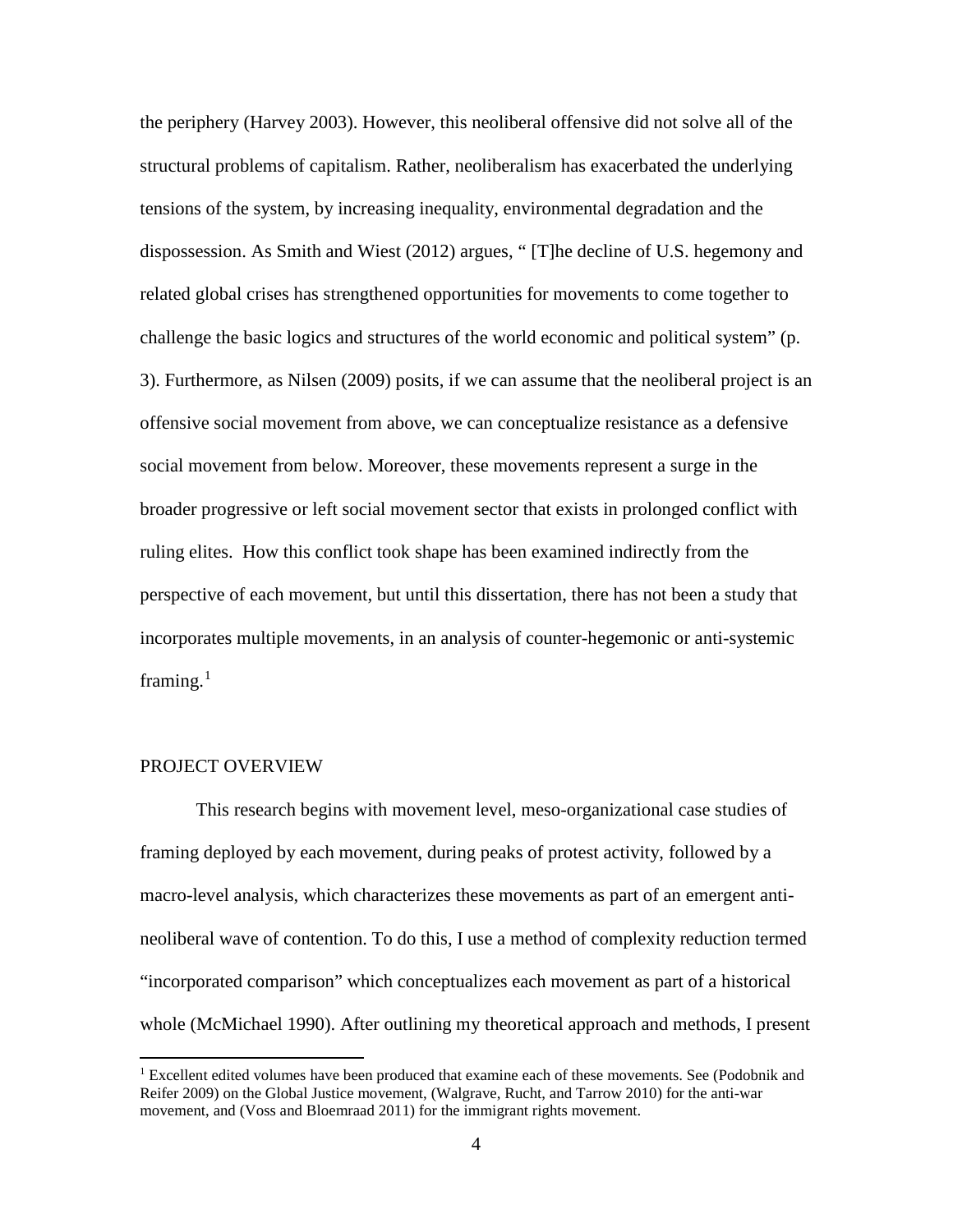the historically contingent rise of these movements within the balance of class forces shaped by neoliberalism. To gain an understanding of how activists perceive and react to the economic context, I conducted an ethnographic content analysis of archival material as well as original interviews with movement leaders. To provide empirical evidence of a protest wave, I conducted a political claims analysis (PCA) of stories related to these movements in the *New York Times* from 1993-2007. Political claims analysis combines protest event analysis and the analysis of political discourse, and is especially useful because it is capable of assessing political opportunities, mobilizing structures, and the collective action frames of a cycle of contention (Koopmans and Statham 1999). In other words, PCA allowed me to assess the size and number of protests, as well as the framing of each movement in a content analysis of newspaper articles.

Taken as a whole, these movements appear to constitute a protest wave, similar to the 1960s protest wave, though smaller in scope, which, as Tarrow (1989) explains, "originated in the general structural problems of advanced capitalism, its forms were conditioned by the particular political institutions and opportunities of each country and social sector" (p. 4). While the major flash points follow a temporal order from the Seattle demonstration of November 1999, to the February  $15<sup>th</sup>$  demonstration against the Iraq war, and the 2006 Immigrant Spring, there are processes which link and contextualize all of these that do not follow a neatly ordered chain of events. For example, the Justice for Janitors campaign and the Zapatista uprising in Mexico predate the three moments that I explore in this dissertation, and play a large role in the mobilization and radicalization of activists who played large roles in each of them.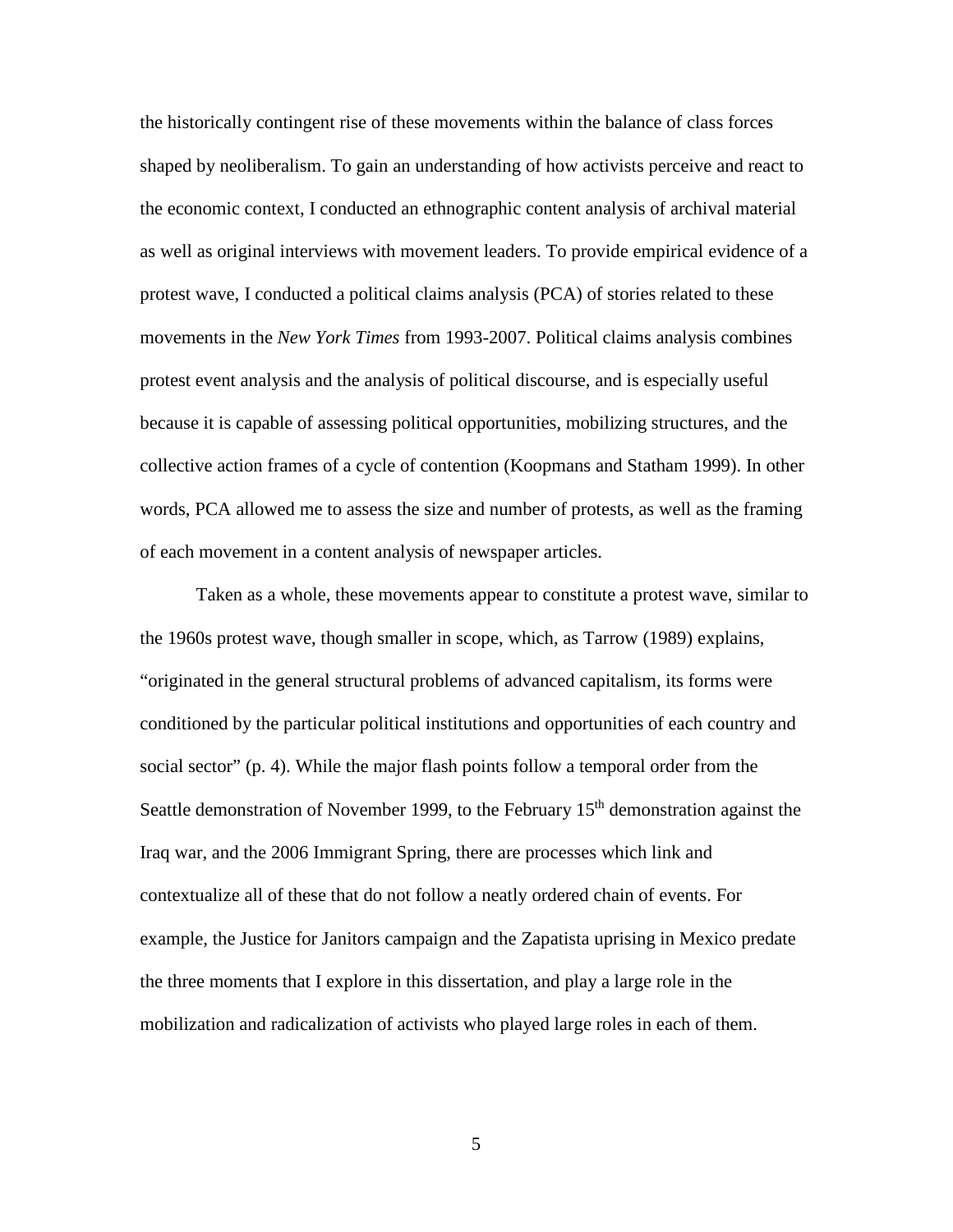These movements also produced extremely large demonstrations. Though the mass demonstration was common in previous protests (Tarrow 1998), contemporary movements were innovative in calling for "days of action." A day of action is a demonstration placed on a day deemed significant by movement organizers, against a common opponent (Wood 2009). Some of these demonstrations turned out to be the peaks of these movements. In each of these movements, a significant level of scale-shift took place<sup>[2](#page-22-0)</sup>. Furthermore, each of these movements seemed to be more contentious, diffuse, innovative, and coordinated than those that preceded it.

This dissertation is significant in three ways. First, makes a theoretical contribution to how Marxist and post-Marxist scholars understand and conceptualize social movements and the framing that takes place within them. Second, it brings the focus of inquiry back to the core of the capitalist world-system. This is important because the study of anti-neoliberal movements has primarily focused on movements in the periphery and semi-periphery; the transnational and global scale: or focused exclusively on neoliberal financial organizations such as the World Trade Organization and International Monetary Fund. Third, it contributes the substantive knowledge of these movements in political-economic context.

### OVERVIEW OF THE CHAPTERS

 $\overline{\phantom{a}}$ 

In this dissertation, I explore how an anti-neoliberal master frame was deployed during the course of a multi-movement protest wave using a multi-method approach. In chapter II, I offer a theoretical synthesis of the framing perspective in social movements

<span id="page-22-0"></span><sup>&</sup>lt;sup>2</sup> Scale shift is defined as "a change in the number and level of coordinated contentious actions leading to broader contention involving a wider range of actors and bridging their claims and identities" (McAdam et al 2001:331).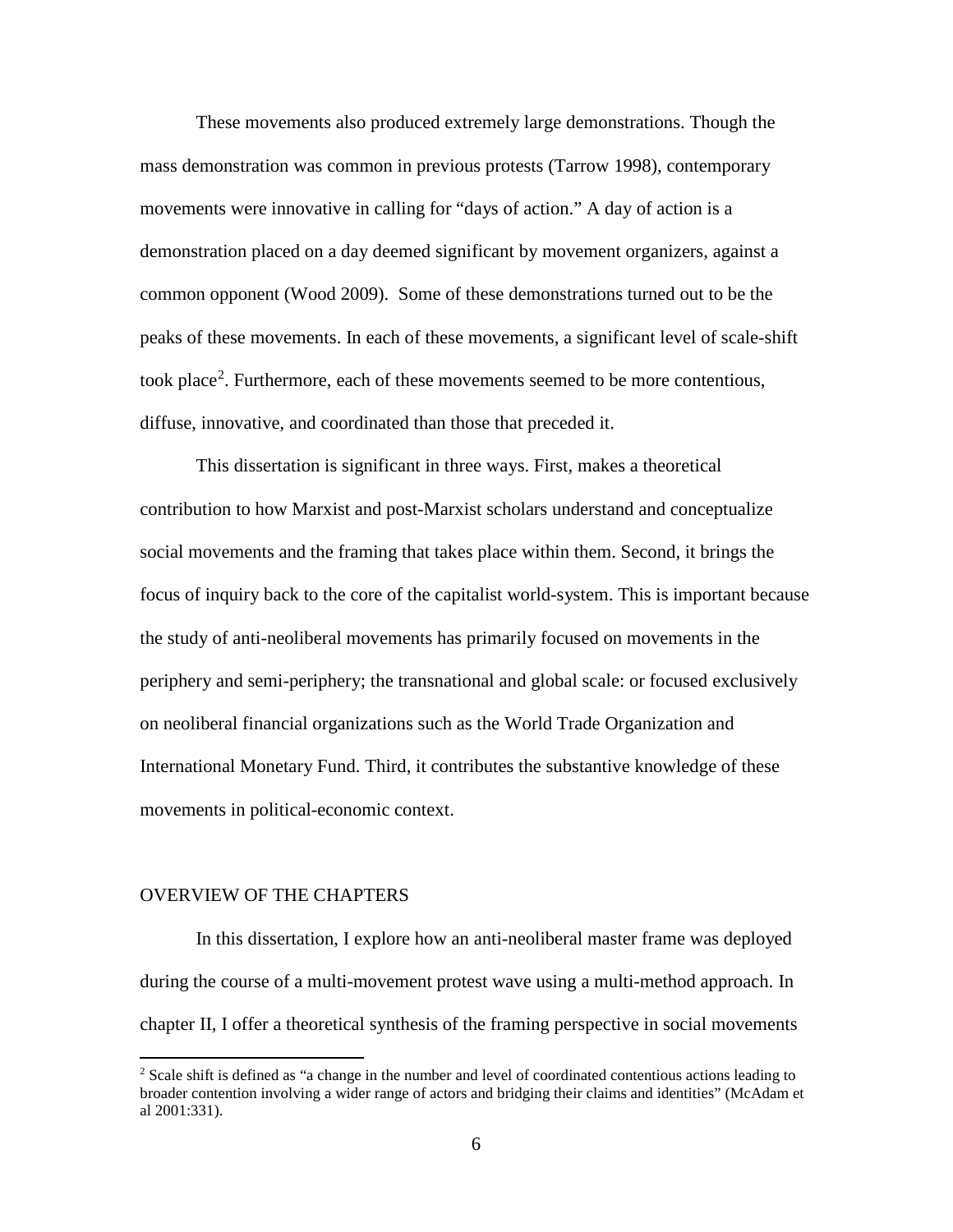and Gramscian theories of hegemony, which I call the "counter-hegemonic framing approach." This approach links the contested ideational practices of social movements to political economic context. Here I provide an overview of literature on collective action framing, the use of Gramscian social movement theory, and the emergence of neoliberalism.

In chapter III, I describe the various methods and data sources that I used to carry out the study including, ethnographic content analysis and political claims analysis. In addition, I make the case for a case study approach to each movement. I also describe the archives I visited, the activists interviewed, and datasets I drew upon as evidence.

In chapter IV, the GJM chapter, I draw on documents and oral history interview transcripts gathered at the University of Washington's WTO History Archive, documents from Patrick Gillham's Global Justice Movement Archival Center, and archived websites. I focus on the 1999 WTO protest in Seattle, and the mobilization against the World Bank and IMF in April 2000. I found that the GJM frames neoliberal institutions such as the WTO, World Bank, and International Monetary Fund as influenced by corporate power. Second, the GJM amplifies the symptoms of neoliberal globalization such as global inequality, and environmental degradation. Third, there is a master frame specific to neoliberalism which defines neoliberal globalization as a corporate project that seeks to reduce environmental, human rights, and labor regulations by eroding sovereignty, in order to open markets and increase profits.

In chapter V, I explore how the AWM of the 2000s integrated the context of neoliberalism into their framing and points to diffusion of some aspects from the GJM. The data for this chapter is drawn from internet archives collected using the Wayback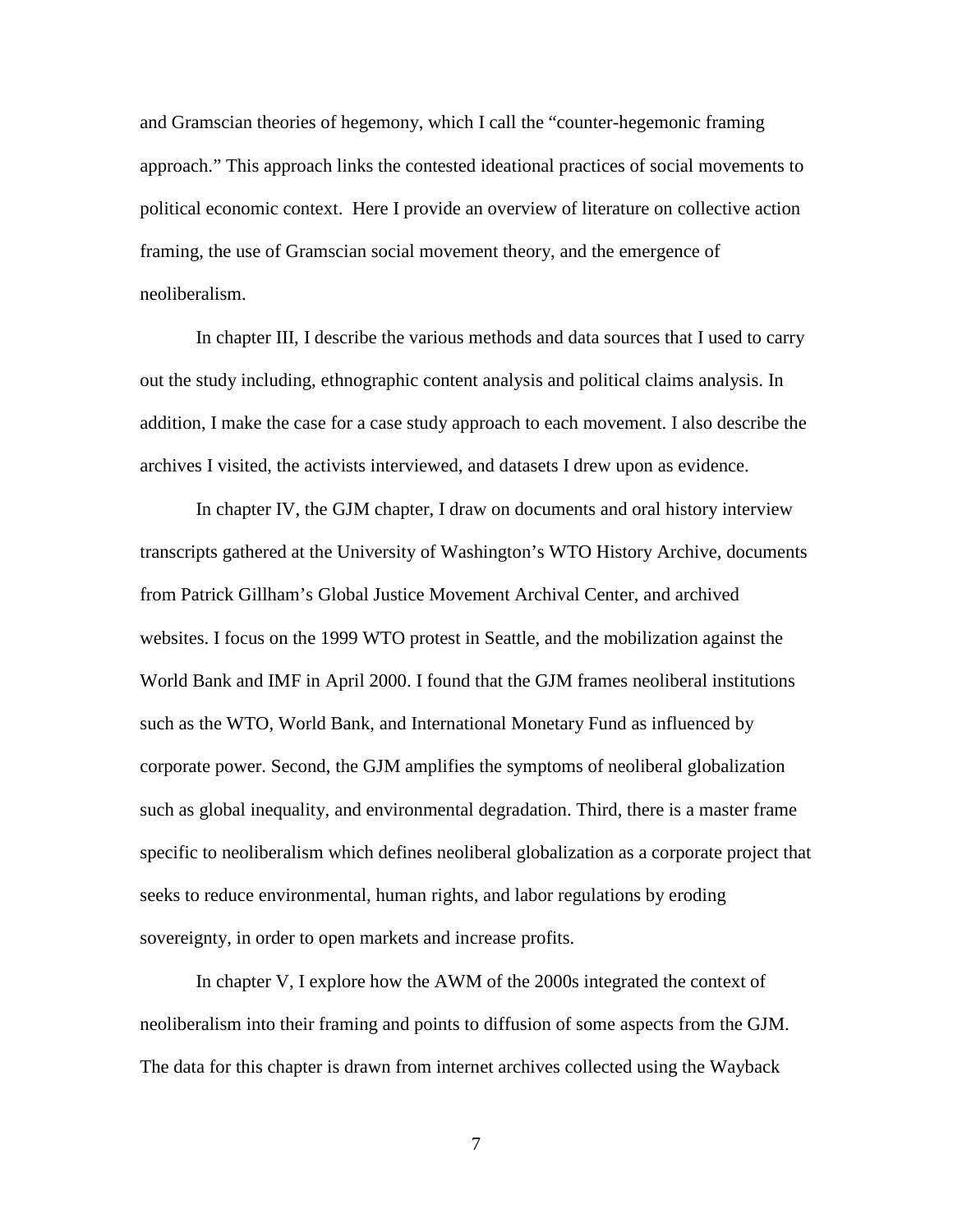Machine; a collection of Antiwar movement websites in the Library of Congress's Digital Collection on the Iraq War; and open ended questions in the International Peace Protest Survey of the massive February  $15<sup>th</sup> 2003$  protests. While the connection to neoliberalism may not be as obvious as with the GJM, I find that continuity in opposition to neoliberal globalization. I also find that one of the primary ways the activists tried to draw people into this movement is by highlighting the perceived paradox of massive military spending at the expense of social services. This framing positions resistance to war within the context of a receding welfare state and the neoliberal project. In addition, following the corporate power frame of the GJM, the AWM problematizes the involvement of corporations in military operations.

In chapter VI, I explore the case of the IRM, where I also from the Wayback Machine, several archives at academic libraries, and semi-structured interviews with movement leaders. I found that one of the central goals of the framing deployed by the IRM was to deflect blame away from undocumented immigrants. There are two ways this was accomplished. First, the IRM emphasized the economic contributions of immigrants. Second, the IRM emphasized that processes linked to the global economy were the cause of increases in immigration, and the social problems for which migrants were blamed. This chapter situates resistance to the criminalization of immigrant workers, antiimmigrant policies, and anti-Latino racism within the context of neoliberalism. Furthermore, this movement highlights the contradictory nature of restricting the movement of labor while facilitating the movement of capital, a symptom of neoliberal globalization.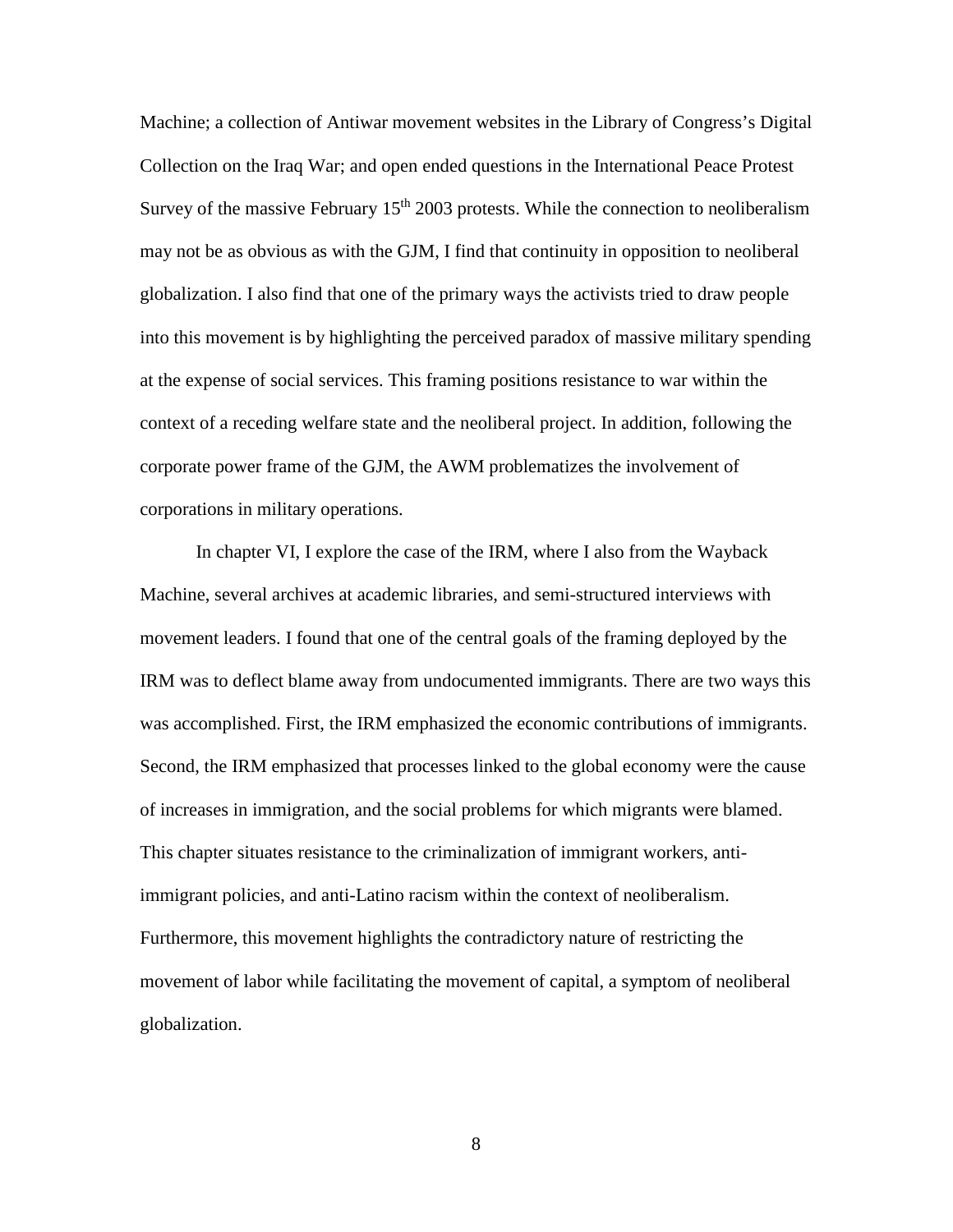In chapter VII, I begin to piece together a broad picture of the framing that took place within each of these movements by way of an incorporated comparison of antineoliberal framing in each movement. I find that in the anti-neoliberal framing of the three movements, when looked at as a totality, offered ingredients to a coherent antineoliberal master frame. This master frame emphasizes the role of the US as a hegemonic power in the capitalist world-system; problematized corporate power; framed inequality as a symptom of neoliberalism; and framed neoliberalism as intimately connected to an emergent carceral state.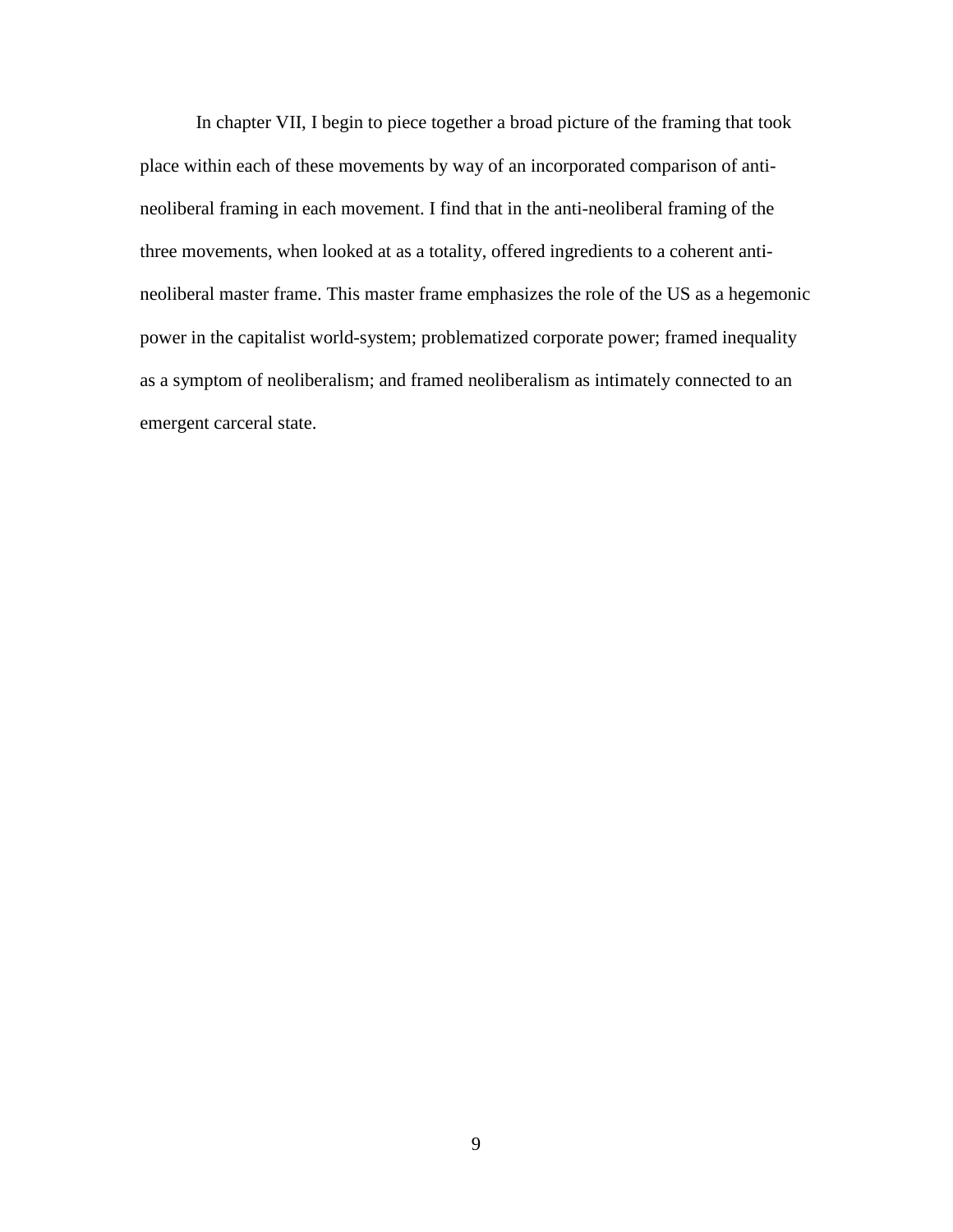## CHAPTER II

# FRAMING, HEGEMONY, AND NEOLIBERALISM: TOWARD A COUNTER-HEGEMONIC FRAMING APPROACH

The purpose of this chapter is to outline the major approaches within social movement studies as well as develop a theoretical approach to study framing deployed by the Global Justice (GJM), Anti-war (AWM), and Immigrant Rights Movements (IRM) that contest neoliberal hegemony. I draw on a wide range of literature in the areas of social movements, social theory, and political economy to develop an approach to social movement research, which I call the *counter-hegemonic framing approach (CHFA)*. I argue that a synthesis of the framing perspective and a Gramscian approach to hegemony provides a theoretical lens to systematically examine how social movements engage in framing which demystifies social relations and orients movements to contest neoliberal hegemony. This theoretical synthesis shifts the framing perspective from one that is solely associated with the cultural turn, to one that emphasizes the historically specific nature of the political-economy, as well as the sense making of movements within that political-economy. Furthermore, the CHFA emphasizes the dialectical unity between movements, framing, and historical conjuncture, while acknowledging the contradictory notions of resistance and consent to neoliberal and capitalist hegemony. In the debates that emerge within movements (frame disputes), counter-hegemonic actors try to win leadership and consent of other movement actors. Therefore, the target of counterhegemonic frames is not necessarily a given movement's opposition, but their allies and potential constituents. Analyzing framing with sensitivity to political-economic context emphasizes that the ideational and discursive work of framing is not always divorced from the historical balance of forces and accumulation strategies such as neoliberalism.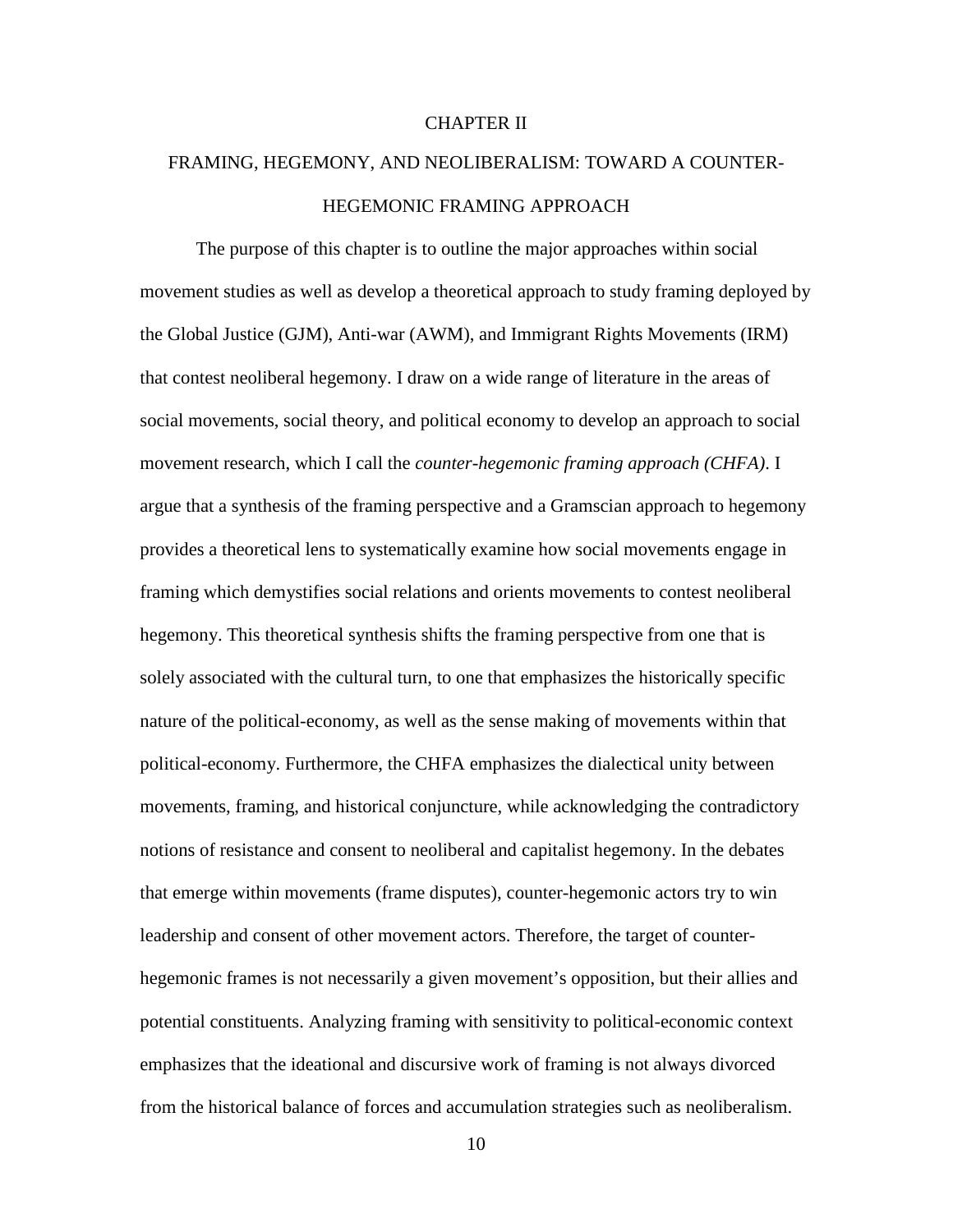At the same time, it acknowledges the fact that organizations often deploy contradictory frames that exemplify the hegemonic status of neoliberalism, while others may contest it.

I intend to cover three broad topics before arriving at a theoretical synthesis that will orient my research. First, I will broadly review the literature on social movements to situate the project within the field, with attention to framing and Marxian approaches to social movements. Second, I will review Gramsci's theory of hegemony and its application to social movement studies. Third, I will tie together these bodies of research to propose my counter-hegemonic framing approach. Finally, I outline the rise of neoliberalism in three "moments." These moments include neoliberalism as a thought collective, neoliberalism as a class project, and neoliberalism as an accumulation strategy.

## SOCIAL MOVEMENTS

The term "social movement" is one that does not have a unified definition in the social sciences. Still, it is necessary to present some widely accepted definitions that scholars present in various surveys of the field. Tilly and Wood (2013) define a social movement as a historically specific political complex comprised of three elements: "(1) campaigns of collective claims on target authorities; (2) an array of claim-making performances including special purpose associations, public meetings, media statements, and demonstrations; and (3) public representations of the causes worthiness, unity, numbers and commitment." (p. 8). In another widely read work, Tarrow (1998) defines social movements as "collective challenges, based on common purposes and social solidarities, in sustained interaction with elites, opponents, and authorities" (p. 4). As one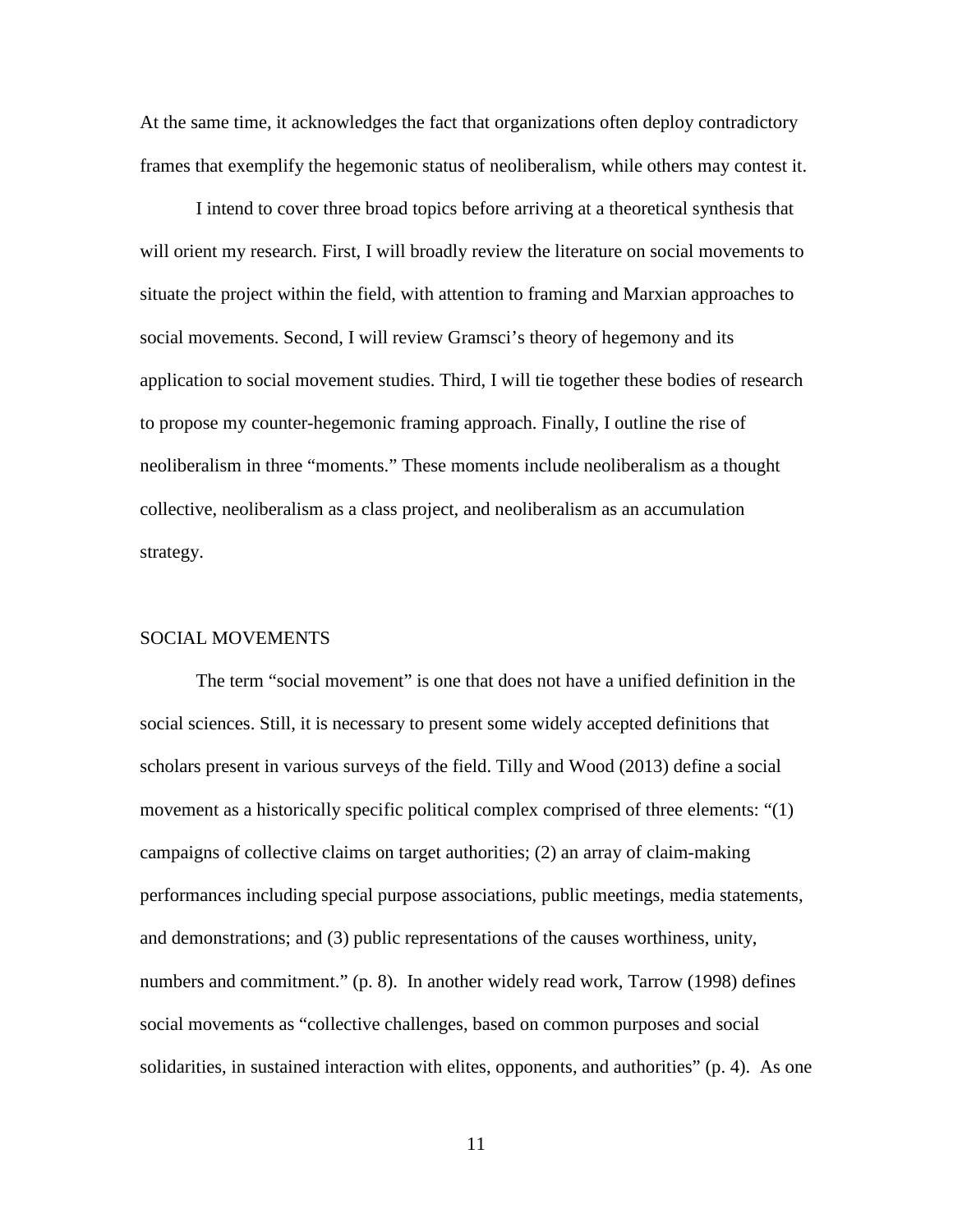can see from these definitions, the language of social movements is awash with relentlessly generic terms scholars apply to a seemingly all-encompassing ensemble of groups engaging in collective action.

## *Mainstream Paradigms of Social Movement Theory*

The study of social movements has undergone several paradigm shifts in order to arrive at a position that views movements, specifically protest movements, as rational, with origins linked to specific objective and subjective conditions. In the classical literature, which eventually began using fascist movements in Europe as a referent, scholars perceived social movements as irrational actors acting out on psychological impulses. For example, the *collective behavior* school conceptualizes collective behavior as an umbrella concept, which includes panics, crazes, and crowds, which they saw as non-institutional in nature, often emerging as the pathological result of social strain caused by the breakdown of institutions within the social system (Buechler 2002).

The *resource mobilization* perspective represents a break with the collective behavior school in the 1970s, and used the movements of the 1960s, especially the Civil Rights Movement, as a referent for their analysis. Non-coincidentally, this break occurred within a historical context in which social movement scholars had biographical experiences as activists involved in these very movements. From the resource mobilization perspective, scholars came to view social movements as "rational, institutionally rooted, political challenges by aggrieved groups" (Buechler 2002:35). Most importantly, the resource mobilization approach emphasized the ability of a social movement to mobilize organizational resources, the connections the movement can capitalize on, and dependence on external support by elites (McCarthy and Zald 1977).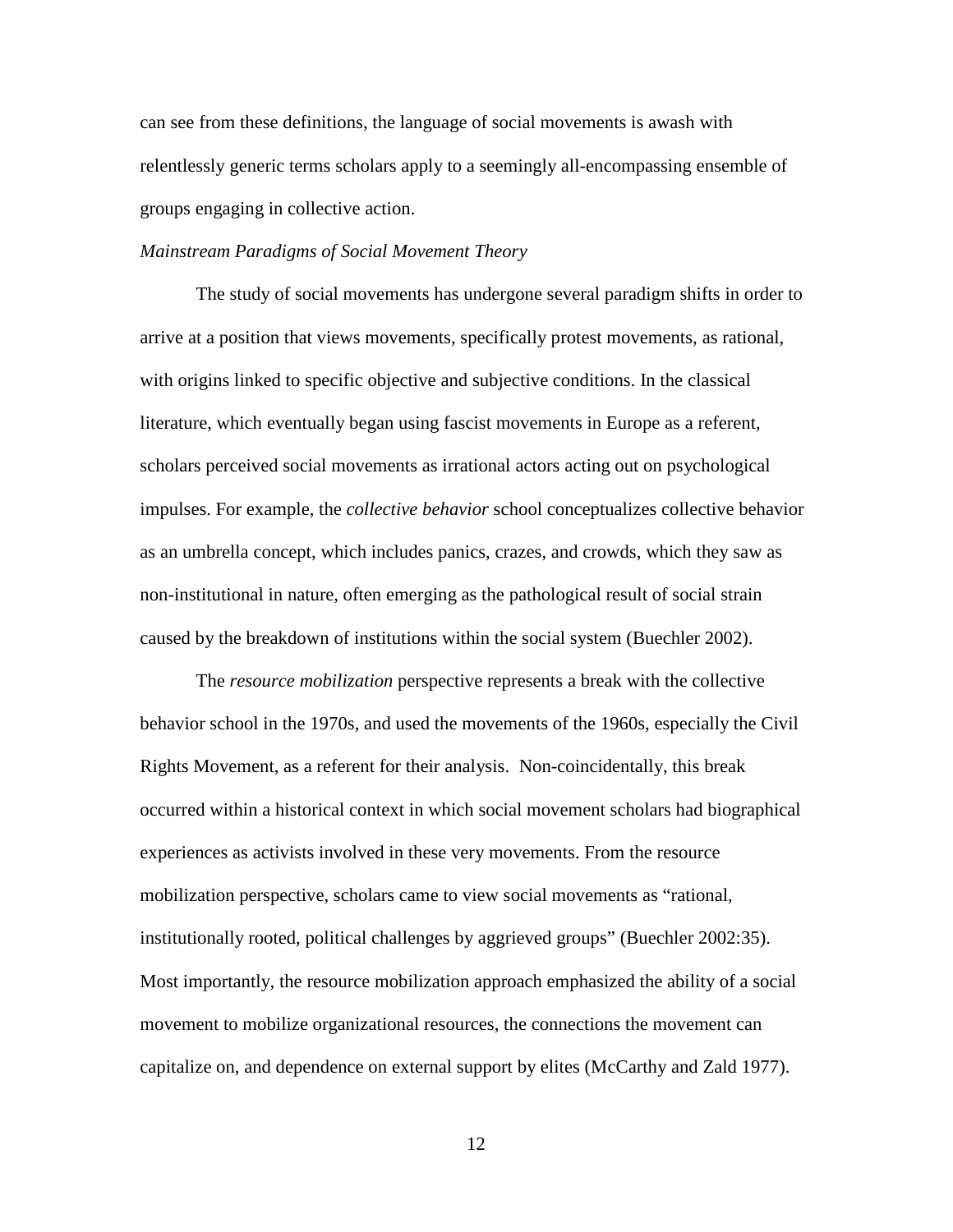This perspective added a much needed organizational and strategic element to the theoretical approaches to social movements.

Meanwhile, scholars in Western Europe were coming to terms with the rise of movements that were associated with identity and quality of life issues, rather than relative deprivation. *New social movement* (NSM) theory represented a turn toward the subjective and cultural aspect of collective action. Drawing on the work of Habermas (1985a, 1985b), and Melucci and Keane (1989), NSM theory posits that the impetus for collective action has moved from material deprivation and class conflict, as Marxists are charged with arguing, to resisting the "colonization of the life-world" (Habermas 1985a). More specifically, NSM scholars categorized movements centered on questions of identity such as gay liberation, the environment, and feminism under the rubric of new social movements. The NSM perspective has not gone without criticism. NSM theory has been accused of making questionable assertions about the newness of the movements it labels as new (Melucci 1994), the overly idealist philosophical orientation, and the arbitrary separation of identity from material deprivation (Barker and Dale 1998). Despite these criticisms, NSM theory brings cultural and performative aspects of collective action back into the analysis. In addition, NSM theorists' emphasis on collective identity is analogous to age-old sociological questions of class formation and class consciousness (Thompson 1966; Hunt and Benford 2004).

Building on the resource mobilization model and eventually incorporating aspects of new social movement theory, the *political process model* linked institutional politics to collective action. The political process model can be situated in the middle ground of a debate between Piven and Cloward (1978), who argue that building organizations, at the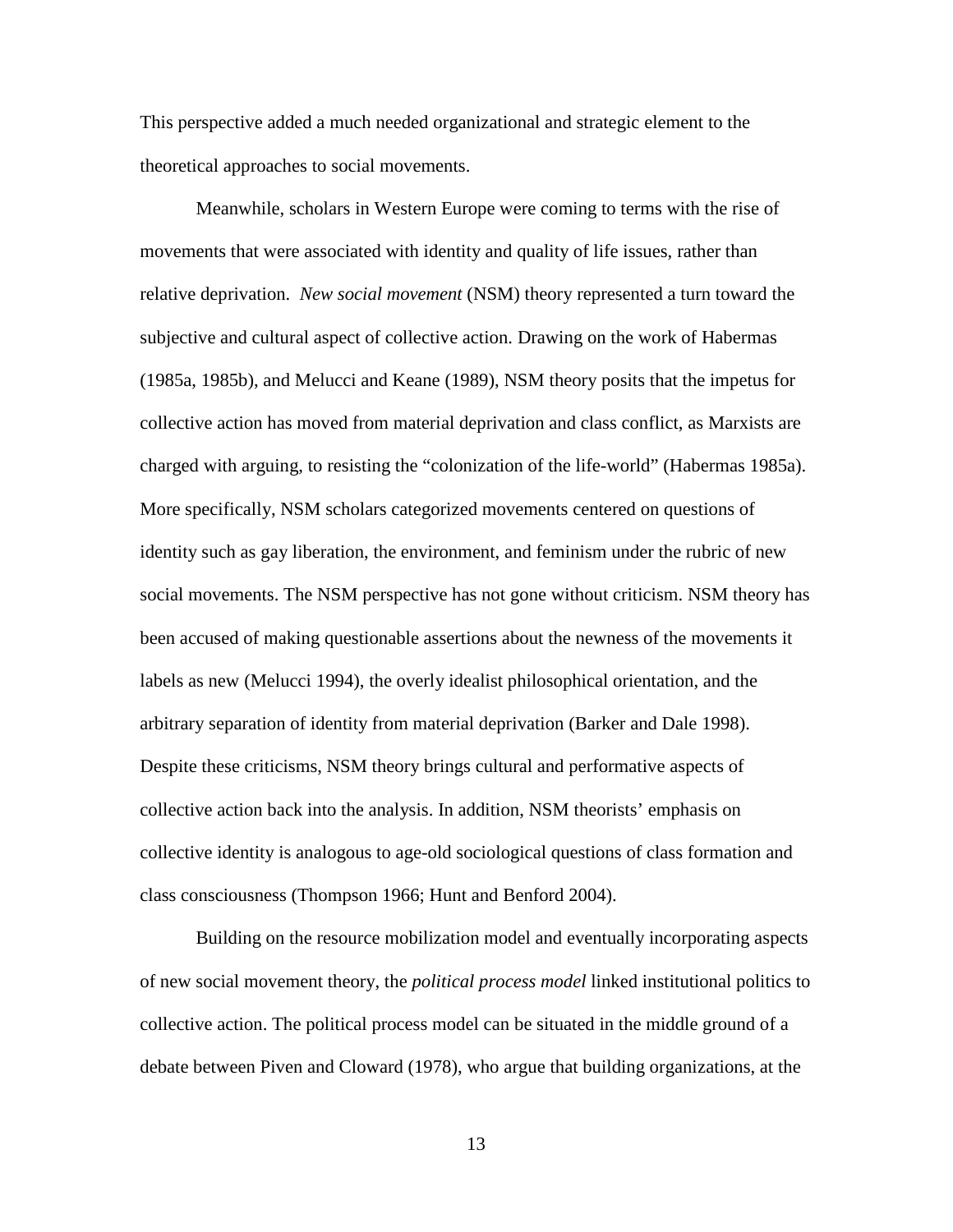expense of mass disruption, stifles social movement success, and McCarthy and Zald (1977) who argue that movements are only successful when they build organizational structures, usually with the help of outsiders. The political process model is most famously outlined by McAdam (1982;1999), who explains that social movements emerge within a given political context or political opportunity structure, and must have sufficient mobilizing structures, the collective perception of opportunities, which McAdam originally termed "cognitive liberation" and the ability to deploy collective action frames that are meaningful and resonant.

The most important contribution to the field that is unique to the political process approach is the importance of political opportunity structures as a possible explanation for the emergence of social movements. Political opportunity structures are structural openings for collective action. Additionally, as Meyer and Minkoff (2004) explain, "The basic premise is that exogenous factors enhance or inhibit prospects for mobilization, for particular strategies of influence to be exercised, and for movements to affect mainstream institutional politics and policy" (p. 1457-1458). First conceptualized by Eisinger (1973), to capture the impact of political context on protest behavior in American cities, political opportunity structures have become the dominant approach to macro-level predictors of collective action (McAdam 1996; Meyer and Minkoff 2004). Further, McAdam's (1996) review argues that there are four conceptual dimensions of political opportunity:

- 1. The relative openness and closure of the institutionalized political system
- 2. The stability or instability of that broad set of elite alignments that typically undergird a polity
- 3. The presence or absence of elite allies
- 4. The state's capacity and propensity for repression (p. 27).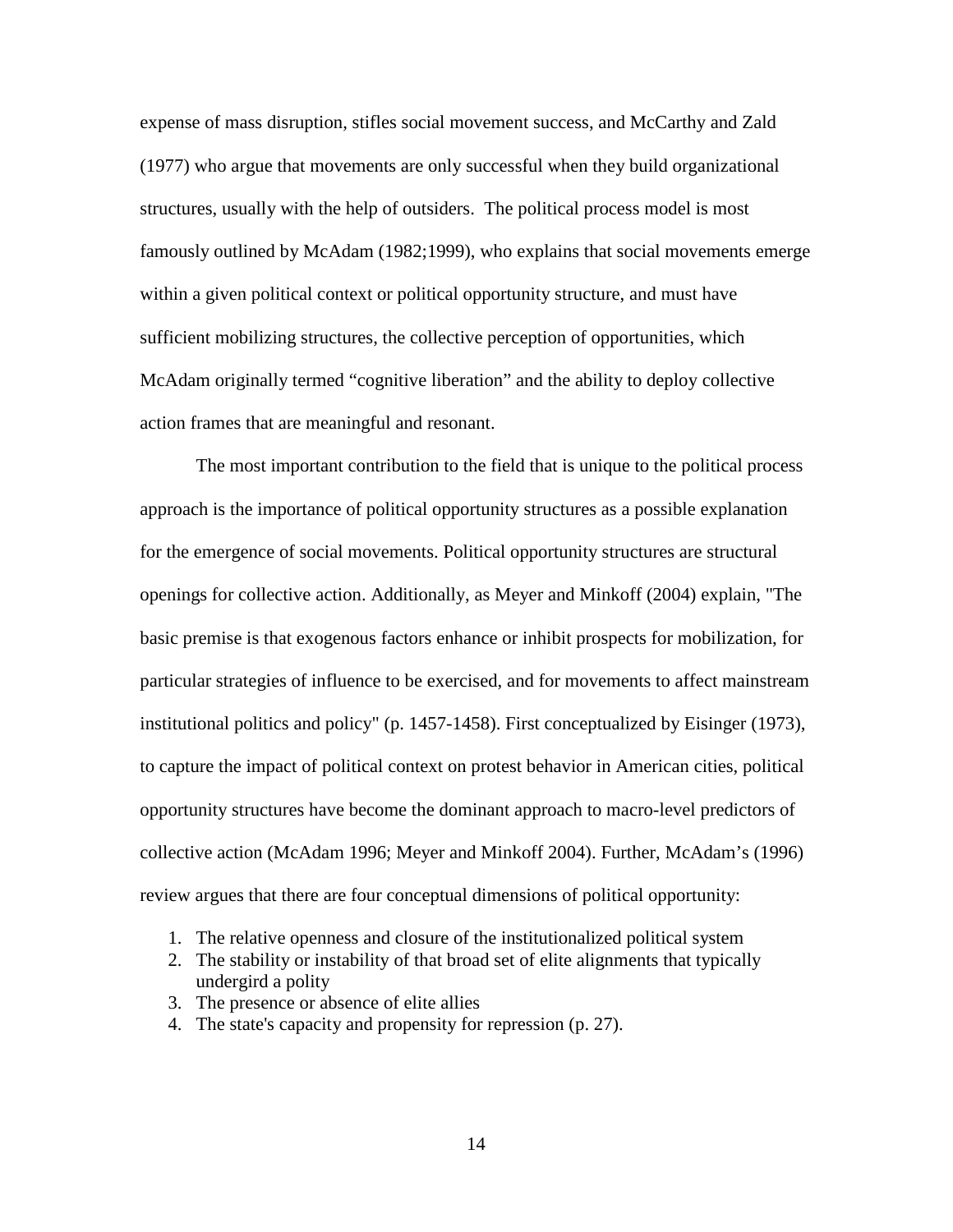In addition to opportunities, threat may play an equally if not more important role. Threat occurs when a "set of negative environmental conditions pushes groups into collective claim making" (Amenta 2003:350). Originally conceptualized by Tilly (1978), threat often produces a symmetrical response to that of political opportunities. However, questions remain as to whether or not potential participants and movements themselves are capable of *recognizing* and framing circumstances as political opportunities or threat (Gamson and Meyer 1996). Even its own supporters confess that "It threatens to become an all-encompassing fudge factor for all conditions and circumstances that form the context of collective action" (Gamson and Meyer 1996: 275). In addition, it has tended to focus exclusively on simplified definitions of political opportunities, and largely ignored how economic context or class relations interact with that context.

Drawing from the resource mobilization school, the political process model also takes into account the capacity of social movements and social movement organizations to sustain themselves. In modern social movements, the coalition has become a key structure in which social movement organizations and activists come together to pool intellectual and financial resources (Tarrow 1998), a process Gerhards and Rucht (1992) call "mesomobilization." Equally important, during periods of relative inactivity, some organizations play the role of "abeyance structures" which facilitate continuity by serving as havens for committed activists between protest cycles when the general political climate is much more hostile (Taylor 1989).

Closely linked to the political process model is the notion that contention often appears in cycles or waves. Tarrow (1998) defines a "cycle of contention" or "protest wave" as: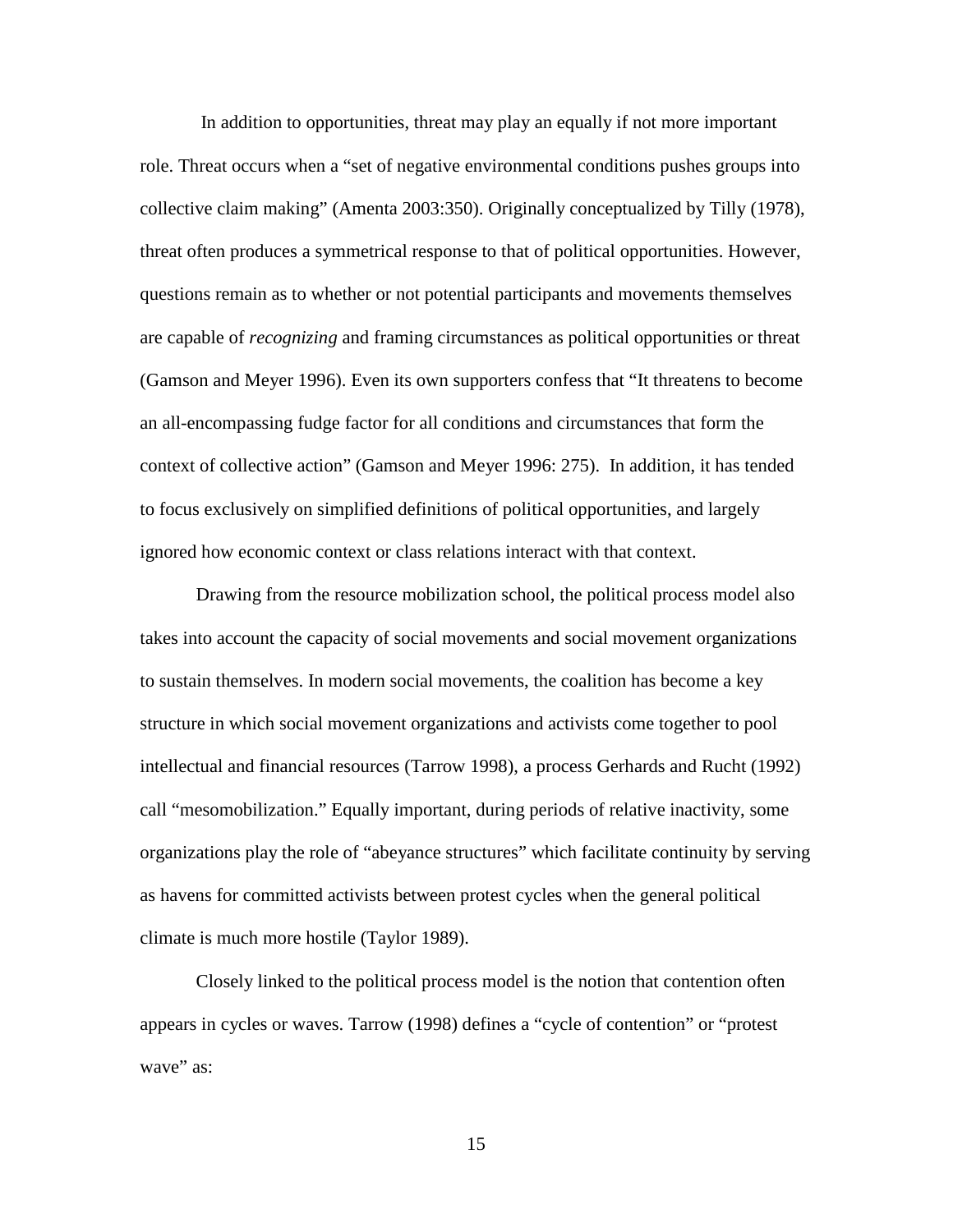a phase of heightened conflict across the social system: with rapid diffusion of collective action from more mobilized to less mobilized sectors; a rapid pace of innovation in the forms of contention; the creation of a new or transformed collective action frames; a combination of organized and unorganized participation; and sequences of intensified information flow and interaction between challengers and authorities (142).

Identifying where these waves start and end is subject to debate. The shift to analyzing cycles of protest has also led a shift in how researchers can trace the emergence of movements themselves. If cycles consist of "movements of movements", it would follow that identifying the "initiator" movements, that set the wave in motion, and "spin-off" movements, that draw inspiration from earlier movements is crucial to understand these cycles (McAdam 1995). In addition, tracing the diffusion between them would be central to any analysis of protest cycles. Acknowledging the interconnectedness of social movements is important to identifying how aspects of these movements spread from one to another. Two key concepts that relate to how movements interact with each other are spillover and spillout. Spillover refers to when "ideas, tactics, style, participants, and organizations of one movement often *spill over* [a specific social movement's] boundaries to affect other social movements" (Meyer and Whittier 1994). In contrast, spillout occurs when these things may move out of one movement and into another (Hadden and Tarrow (2007). Protest event analysis and historical comparative methods, which I discuss in the next chapter, are the typical methods used to analyze protests at this scale of analysis.

## *Marxian and Political-Economy Approaches*

In contemporary social movement studies, very few scholars have incorporated the economic context into the analysis of social movements. As McAdam (1996) argued, "scholars have, to date, grossly undervalued the impact of global political and economic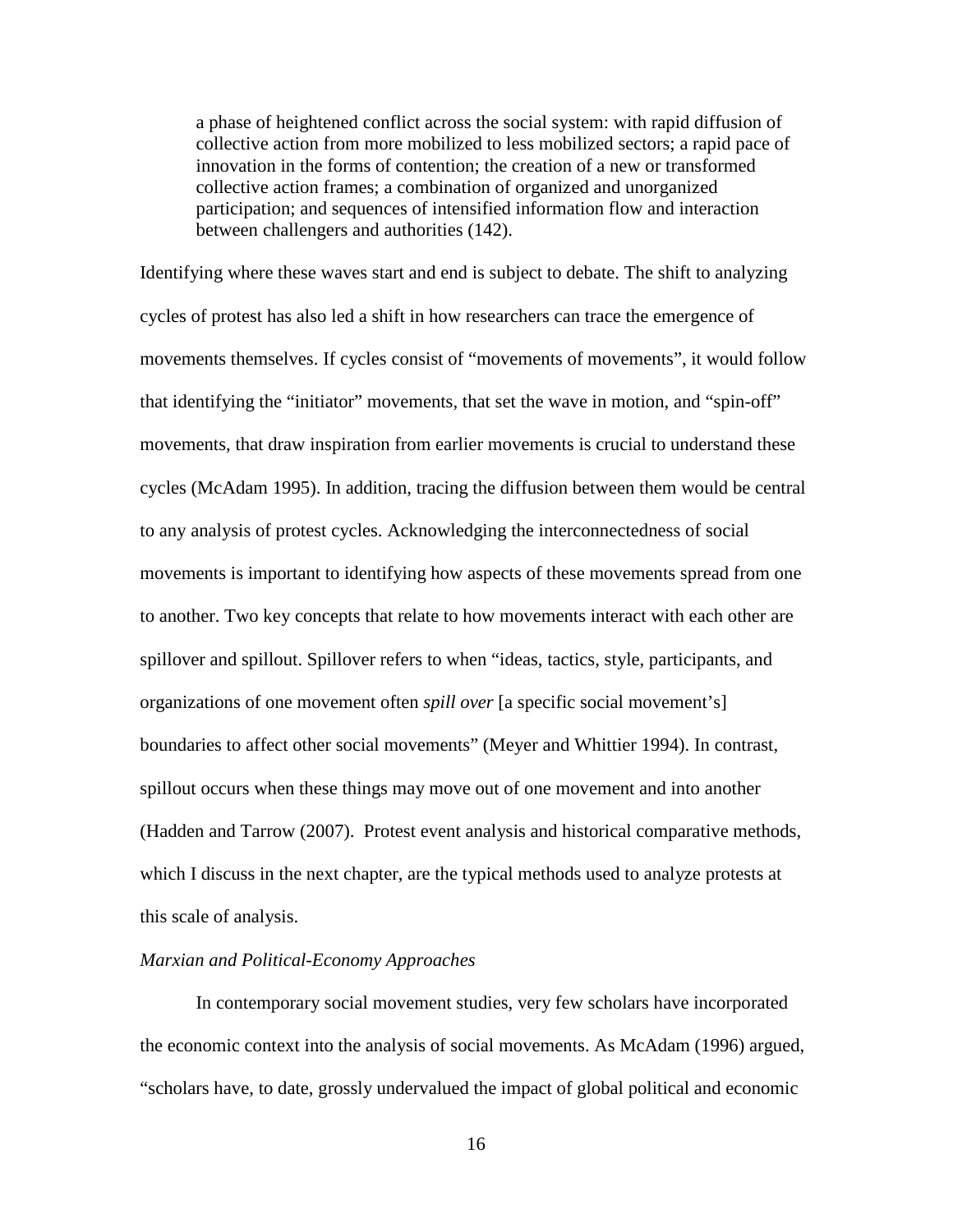processes in structuring the domestic possibilities for successful collective action." (p. 34). Nevertheless there are a few exceptions, and with the great financial crisis, the emergence of Occupy Wall Street and the Arab Spring, more seem to emerge every day.

Hetland and Goodwin's (2009; 2013) widely discussed paper on political economy and social movement studies received considerable attention prior to its publication. Appropriately titled, *The Strange Disappearance of Capitalism from Social Movement Studies,* they question the theoretical turn away from capitalism and argue that, "It is time to bring capitalism back into social movement studies" (2). They review a selection of "classic" social movement studies, and make the case that political-economic factors influence all social movements to some degree. Hetland and Goodwin (2009) offer four ways to incorporate capitalism in social movement studies, and leave the door open to still more. First, "Capitalist dynamics alternately inhibit or facilitate the formation of new collective identities and solidarities, including both class and non-class identities." Second, "Economic contexts may powerfully shape the way movements evolve over time and what they can win for their constituents." Third, "Class divisions generated by capitalism may unevenly penetrate and fracture movements." Finally, "ideologies and cultural idioms closely linked to capitalist institutions and practices may strongly influence movement strategies and goals" (p. 12). Hetland and Goodwin are appropriately careful not to simply focus on the causal or determining aspects of capitalism, essentially arguing that the causal order is less important than the risks of omitting political economy entirely. For example, they also call for more research and theorizing on the ability of social movements to influence capitalism.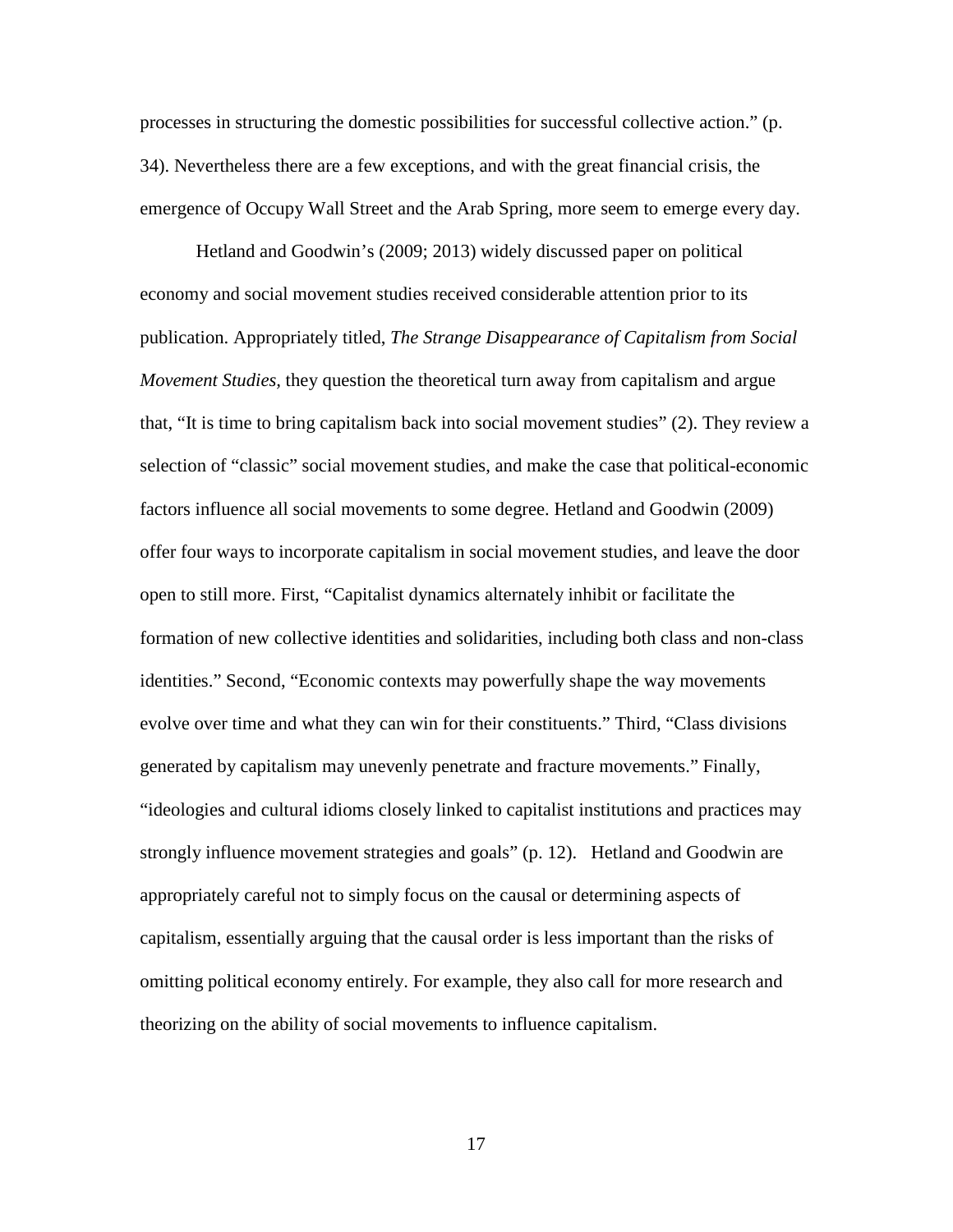Of course, political-economy approaches have not always been out of fashion, and some scholars made similar arguments before the cultural turn in the social sciences. Some of these studies were later considered classics. Schwartz's (1976) *Radical Protest and Social Structure* focuses on the radical Farmworkers Alliance in the American south, and finds, among other things, that the structure of the tenancy system and the planter aristocracy played key roles in the success and demise of the movement. Piven and Cloward (1979) contextualize their discussion of *Poor Peoples Movements* within the context of industrial capitalism. McAdam (1982) also ties economic changes, specifically the decline of "King Cotton" as the impetus for profound political changes in the south and among Black Americans. Finally, Tilly and Tilly (1981) examine when and how class conflict forms a basis of collective action, pointing to the impact industrial capitalism had on the development of repertoires of contention.

Some scholars examining political opportunity structures, have tried to extend their approach into an economic context. For example, Kousis and Tilly (2005) attempt to integrate economic context and political opportunities from a comparative perspective. In addition, Caren and Herrold's (2011) research is a notable attempt to "bring adversity back in." From a cross-national perspective, they find that economic downturns, as measured by the change in GDP, have a direct effect on the likelihood of protest events, while inequality, as measured by the Gini coefficient does not. Despite these findings, there is not an analysis of how political contexts vary in response to economic change, and economic variables are often used as proxies for structural strain and relative deprivation.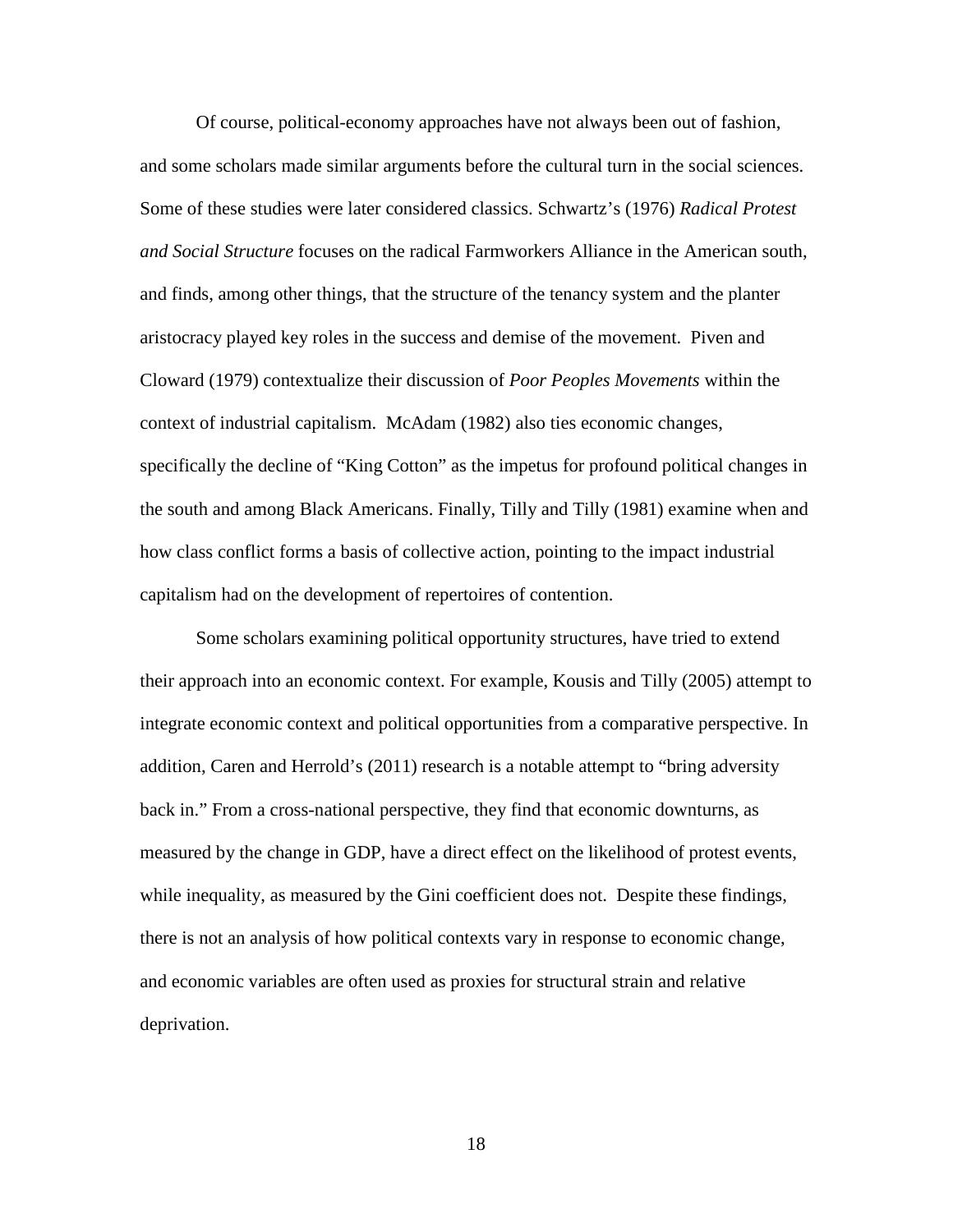Scholars studying the political economy of the world system attempt to interpret social movements within their own frameworks, which is dispersed through their own publishing outlets. Within world-systems theory, scholars have theorized that the United States is a hegemonic, or core power that maintains an exploitive relationship with nations in the semi-periphery and periphery (Wallerstein 2004). For our purposes, the most well known of these is the concept of *anti-systemic movements* (Arrighi, Hopkins, and Wallerstein 1986), which denotes movements that emerge in response to the oppressive character of the capitalist world-system and either seek to withdraw from or transcend the it. Consistent with other critical approaches, world-systems theorists see exploitation and oppression as fixtures of the capitalist world-system. They also assume that resistance to the system is also a fixture, though mostly latent. Smith and Wiest (2012) argue that movements must be placed in world-historical context, and that the increasingly transnational character of movements is occurring while US hegemony is declining, which elites responded to with the neoliberal project. They go on to argue, that the neoliberal project has only exacerbated the crisis tendencies, which gave rise to movements such as the Global Justice Movement and the World Social Forum. Acknowledging the geopolitical context of the US in relation to the world-system allows for a more accurate description of the political context that opposing social forces find themselves embedded in. Furthermore, understanding how and why anti-systemic movements arise within the hegemonic power of the world-system strengthens our understanding of the dialectical relationship between the political-economy of the worldsystem and the "gravediggers" it creates. However, many of these approaches generalize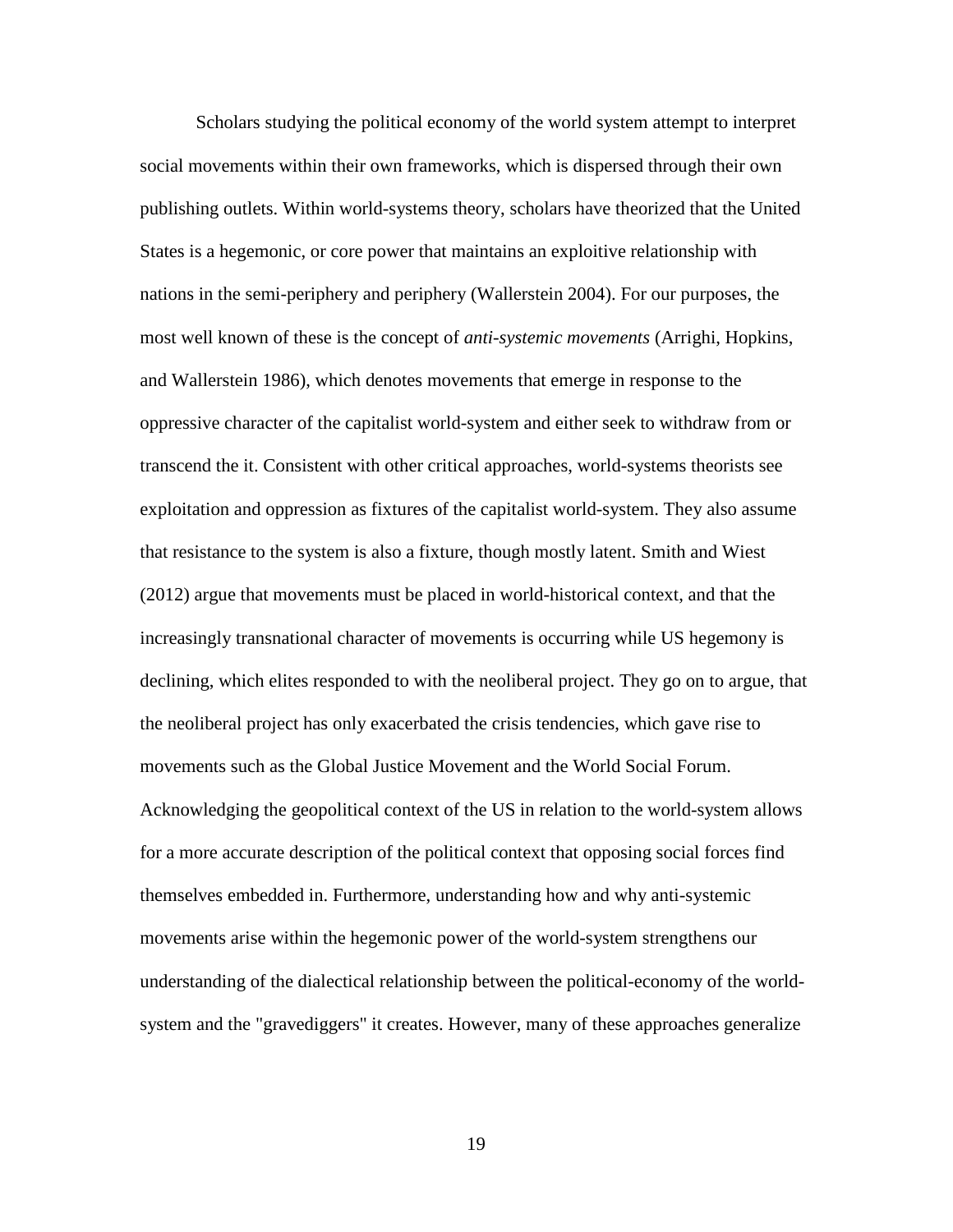and oversimplify resistance, which is often particularistic in its early stages and rife with contradictions.

This project not only endeavors to bring the political-economy back into social movement analysis, I also situate this research within a newly revitalized body of Marxian social movement studies (Barker, Cox, Krinsky, and Nilsen 2013). Within English speaking countries, contemporary Marxian approaches to social movements are rare. Although there are various classics that garner attention, such as Marx's *The Brumaire of Louis Bonaparte;* Lenin's (1969) *What is to be Done: Burning Questions of Our Movement*; Rosa Luxembourg's (2008) *The Mass Strike,* Trotsky's (1930) *History of the Russian Revolution*; Barrington Moore's (1966), *Social Origins of Dictatorship and Democracy*; Eric Hobsbawm's (1959) *Primitive Rebels*; and for our purposes Gramsci's *Aspects of the Southern Question* and *Prison Notebooks.* Fortunately, there have been recent interventions by Marxist social movement scholars that have begun to make a case for the utility of the paradigm. *Marxism and Social Movements,* an edited volume by Barker et al (2013) makes the case for Marxism, by debunking commonly accepted myths about Marxist approaches to social movements. These myths include the notion that Marxists exclusively conduct research on workers and labor movements; that Marxists view collective action solely as the response to "material" forms of oppression, and are thus outmoded for research on movements outside of the class; and that Marxism is an exclusively structural theory, which ignores human agency. While there are certainly ample studies to conform to these myths, Colin Barker and his colleagues beg to differ.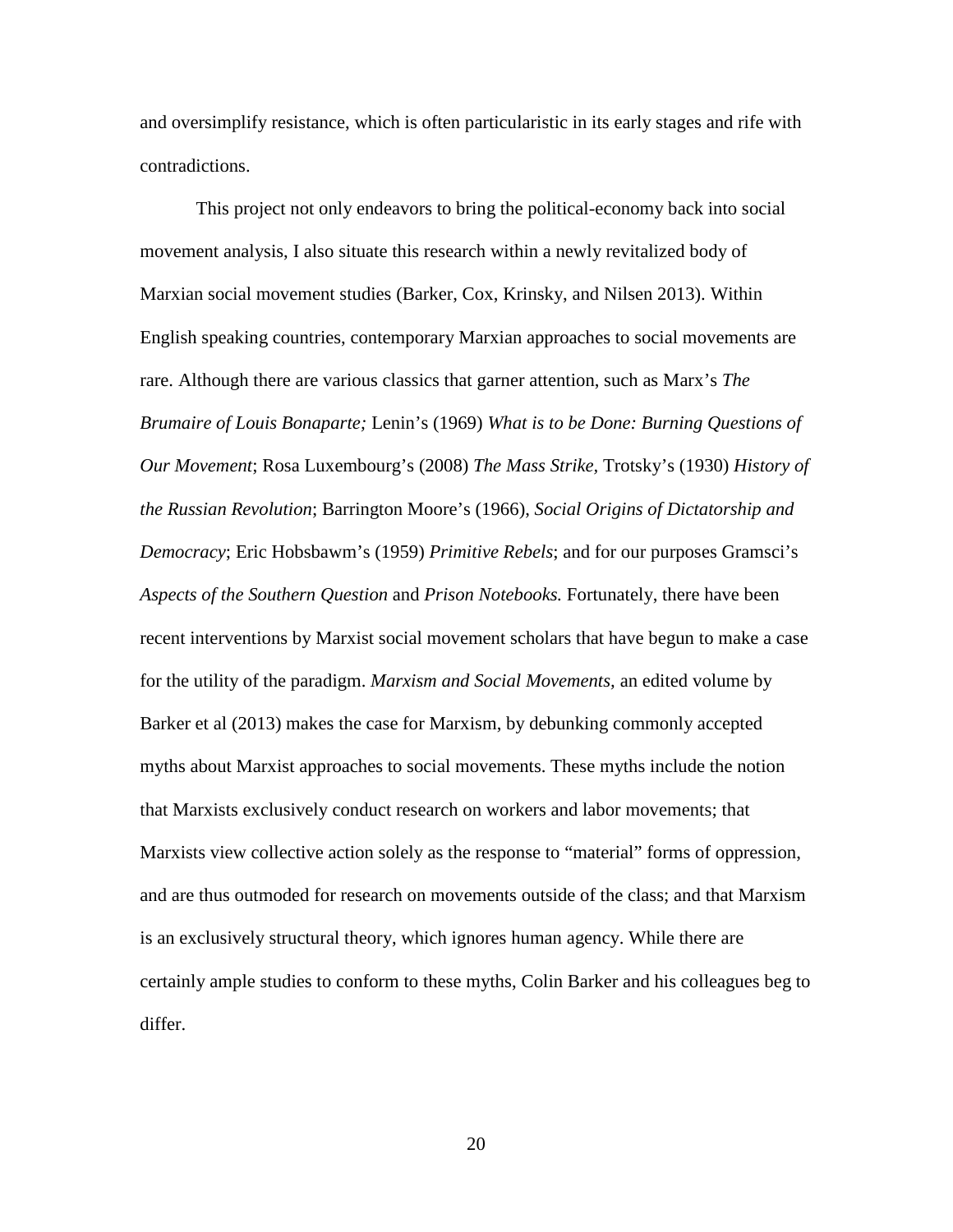Prior to *Marxism and Social Movements,* quite a few scholars who were associated with it published attempts to formulate a Marxist approach to social movements (Boswell and Dixon 1993; Hogan 2005; Cox and Nilsen 2007; Nilsen 2009; Carroll 2010). Nilsen (2009) situates Marxian social movement studies within the paradox that despite the movement origins of Marxism, it "does not possess a theory that specifically explains the emergence, character, and development of social movements" (110). Nilsen (2009) outlines a model where there are both "social movements from above" and "social movements from below." Each of these has their own distinct yet relational definition, which Nilsen and Cox (2013) expand upon. A social movement from above is defined as:

…the development of a collective project by dominant groups, consisting of skilled activities centered on a rationality that seek to maintain or modify a dominant structure of entrenched needs and capacities, in ways that aim to reproduce and/or extend the hegemonic position of dominant groups within a given social formation (p. 66).

On the other side of this dialectical and relational coin are social movements from below, which they define as:

…collective projects developed and pursued by subaltern groups, organising a range of locally-generated skilled activities around a rationality that seeks to either challenge the constraints that a dominant structure of needs and capacities imposes upon the development of new needs and capacities, or to defend aspects of existing, negotiated structure which accommodate their specific needs and capacities (p. 73).

Social movements should be viewed within the historical context of the capitalist world-system and the existing balance of class forces. I propose a theoretical position between orthodox Marxist explanations of social movements and post-Marxist explanations, which takes discursive and symbolic practices of social movements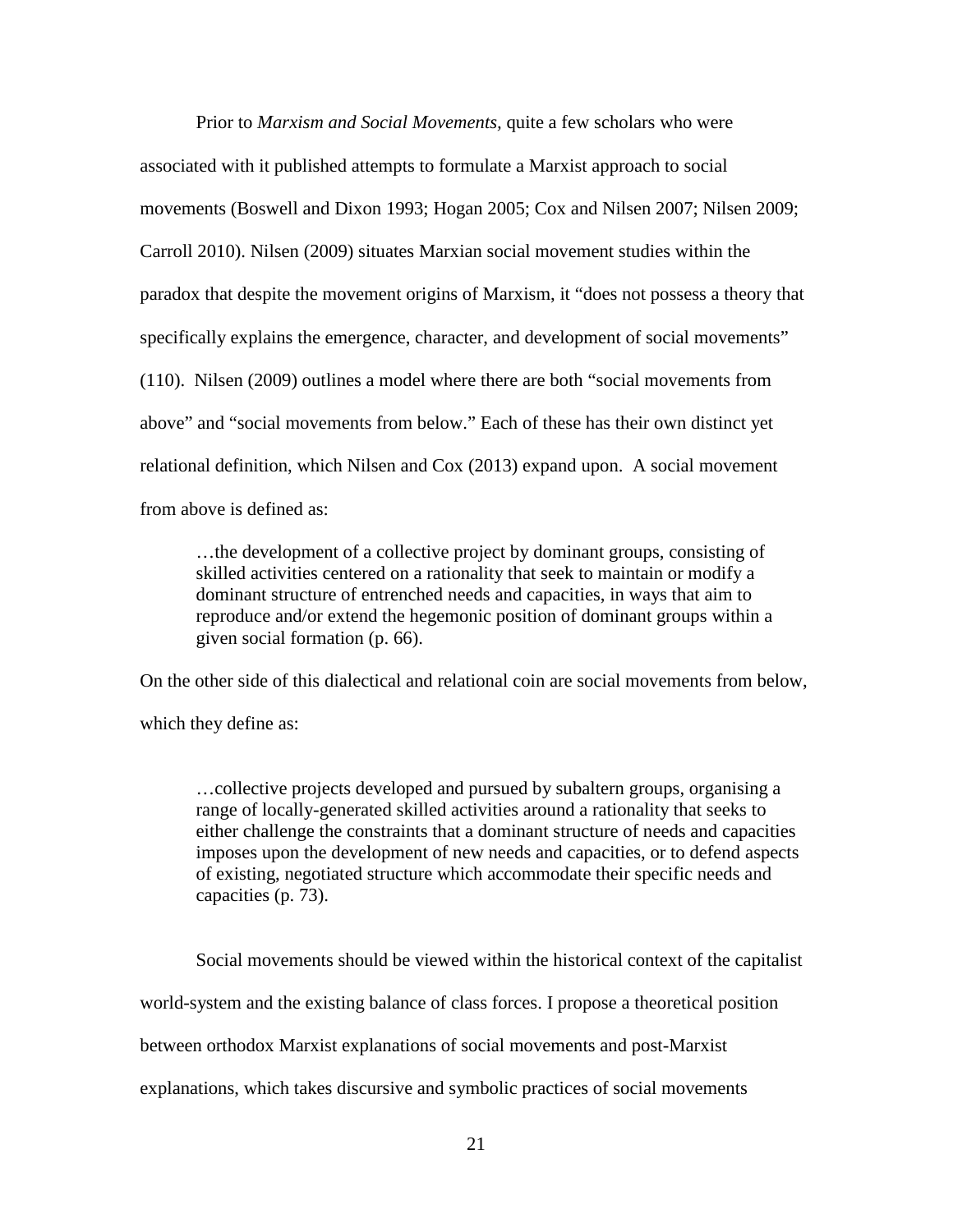seriously, while still historicizing them in a the balance of class forces and political economic conjuncture, while acknowledging contradictory consciousness.

Carl Boggs (1986) explains the post-Marxist position which,

…can be defined as a critical, dialectical framework that contains a philosophy of praxis that is no longer wedded to the canons of scientific materialism or to the primacy of objective historical forces; a social theory that confronts the reality of overlapping forms of domination (class, bureaucratic, patriarchal, racial) without reducing that reality to one of its aspects; and a democratic political theory compatible with the ideal of a self managed society (p. 17).

While no one argues that intersecting forms of domination are unimportant,

ignoring objective historical forces comes at a cost. Perhaps the best example of the post-Marxist perspective is Laclau and Mouffe's (1985) *Hegemony and Socialist Strategy* in which they argue that objective categories such as social class are no longer necessary, that new social movements with "hegemonic articulations" may represent the expression of a radical pluralist and democratic alternative to capitalism. Further, they argue that the primary practice of social movements is discursive, but they reject any logical connection between movements and the metabolic, social reproduction, and accumulation problems, inherent in the capitalist system. At first glance, this seems satisfactory and useful for understanding social movements in the late capitalist society. However, questions remain as to the extent that "objective historical forces" can be theorized out of existence. In social movement terms, this also poses questions about whether and how organizations are built that can transcend these problems, as well as how resources are mobilized in ways that tangibly engage with the existing social structure. After all, goods and services are still produced and distributed, and someone needs to produce and distribute them. While the debate on class composition, and the extent to which various factors have undermined class as a concept, is far beyond the scope of this chapter, not to mention the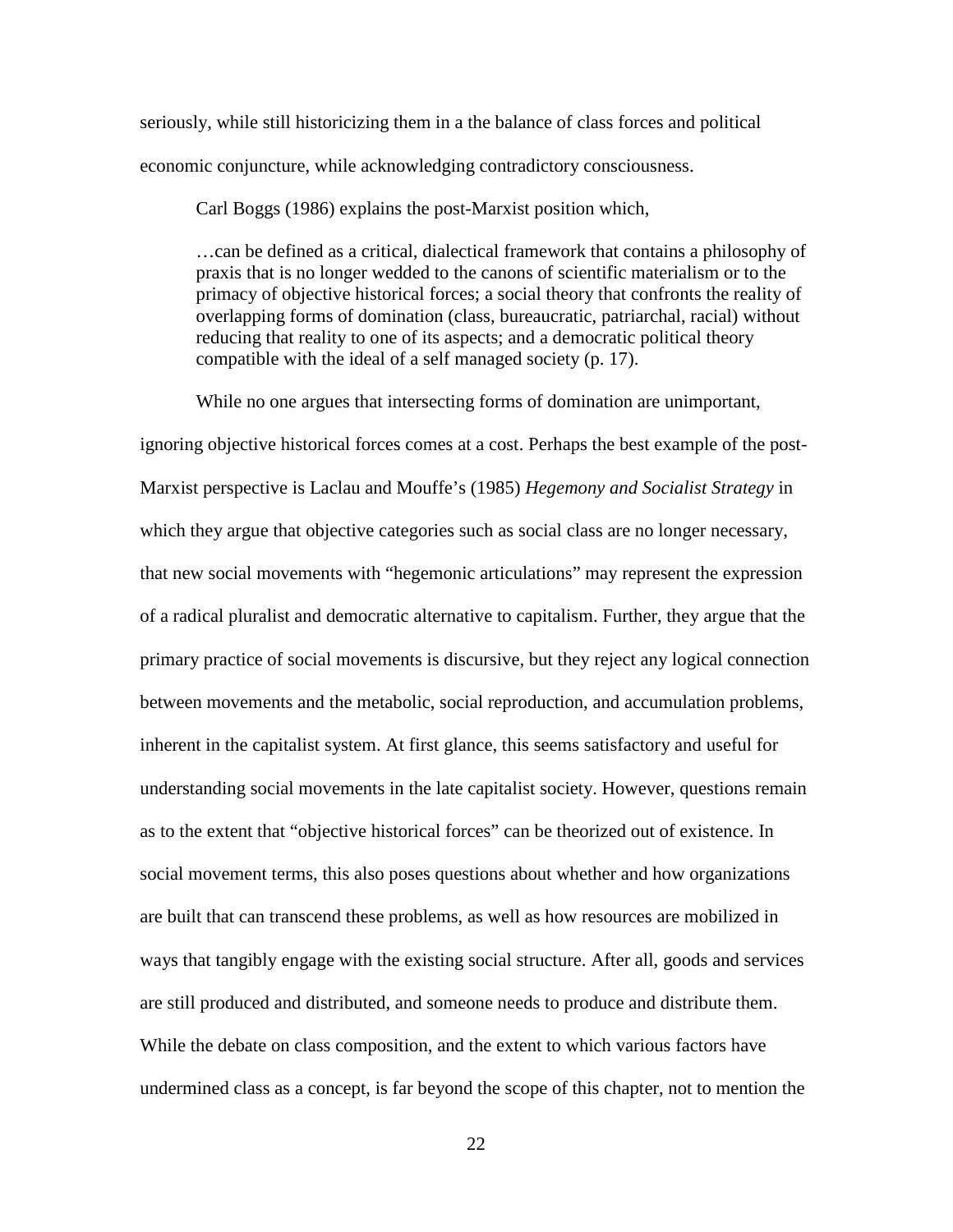epistemological debate on whether or not it is even possible to understand these forces. Nevertheless, if we acknowledge that these forces exist and can be understood to some degree, we can then choose whether or not to ignore them through a process of abstraction. Likewise, we can choose whether or not to ignore the cultural and semiotic aspects of society as well. Political struggles include both objective and subjective conditions that determine the success of social movements. Understanding how social movements acknowledge and articulate the objective conditions they find themselves in, may require interpretive and discursive methods, but does not require that we fall into the postmodern abyss in which, "all that is solid melts into air" (Marx 1978:476). In terms of these discursive methods, I utilize the framing approach from mainstream social movement studies.

### THE FRAMING PERSPECTIVE

The analysis of collective action frames has become the dominant approach to studying the ideational and discursive work of social movements, and how this discursive work is linked to identities of individuals involved in movements and political opportunities. In what follows I provide an overview of the origins of the framing perspective; the processes of framing; framing in movement and coalitional context; framing across protest cycles; and discuss the important linkages and distinctions between frames and ideology. Within this overview, I will make the case that framing is an important tool in the sociological study of social movements, but lacks the ability to systematically address power relations that are rooted in the political economy, and the strategic imperative of social movements to demystify these relations.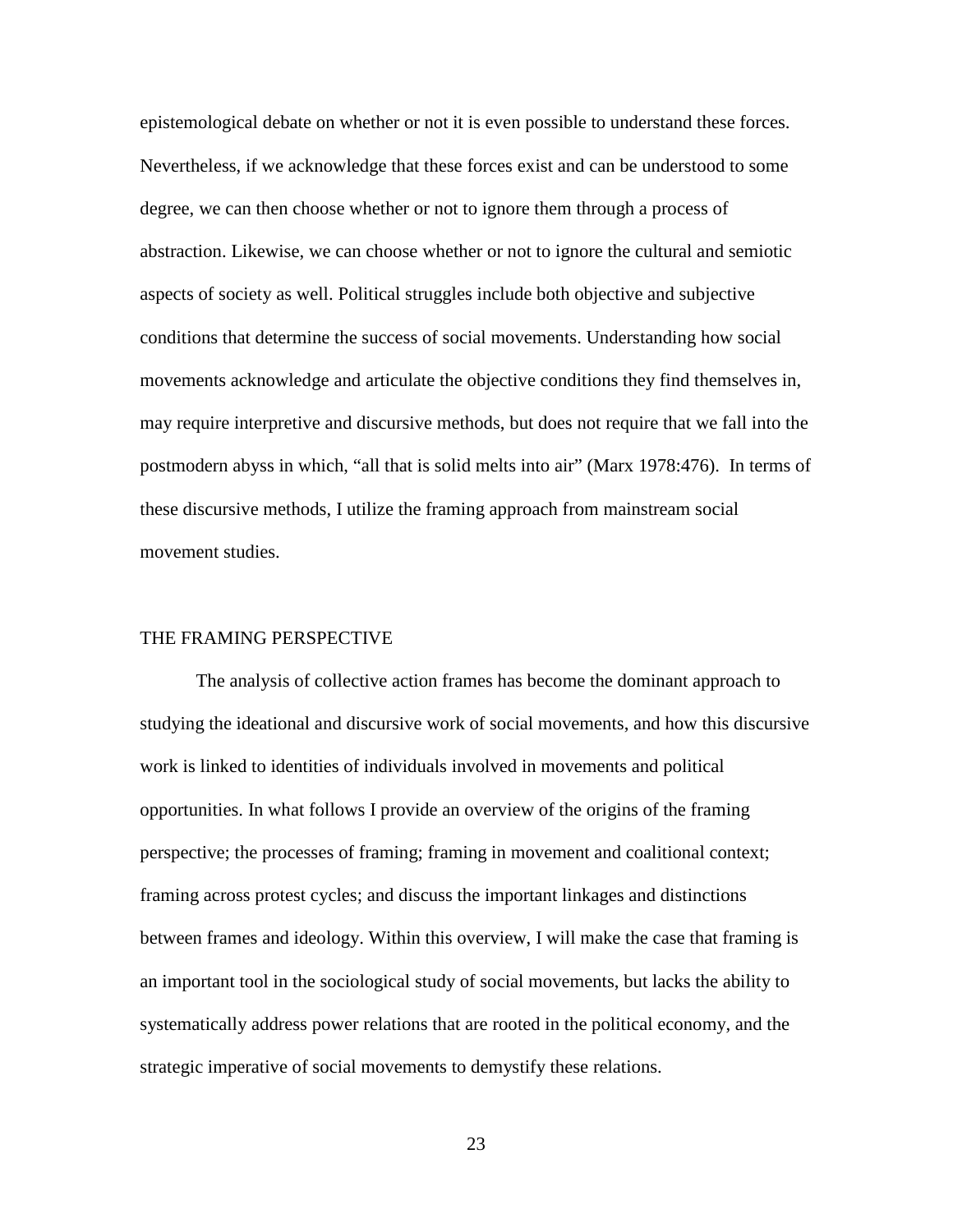#### *Classical Origins and Contemporary Usage*

The framing perspective can be traced to symbolic interactionism, which has its own roots in American pragmatism, where it is applied to cognitive frameworks that "define the situation" for actors (Goffman 1974; Klandermans and Johnston 1995). The concept of framing relies heavily on the work of Thomas and Thomas (1928), who argued that actors behave in accordance to an agreed upon "definition of the situation." Goffman (1974) seeks to identify the "basic elements" of a definition of a situation, which he refers to as frames, and offers frame analysis to "try to isolate the basic frameworks of understanding available in our society for making sense of events and to analyze the special vulnerabilities to which these frames of reference are subject" (p.10).

The use of framing in social movement studies is credited to the work of David Snow and his colleagues (Snow, Rochford, Worden, and Benford 1986). They sought to outline the process of *frame alignment* which is concerned with, "the linkage of individual and SMO [social movement organization] interpretive orientation, such that some set of individual interests, values, and beliefs and SMO activities, goals and ideology are congruent and complimentary" (p.464). These frames, which social movement actors deploy, are defined by Snow and Benford (1992) as "interpretive schema that simplifies and condenses the "world out there" by selectively punctuating and encoding objects, situations, events, experiences, and sequences of one's present or past environments" (p. 137). In lay terms, frames can be thought of as "slogans" that are constructed by movements and organizations, which dramaturgically present the values and ideologies of these movements, and as definitions of reality. Most importantly, "By rendering events and occurrences meaningful, frames function to organize experience and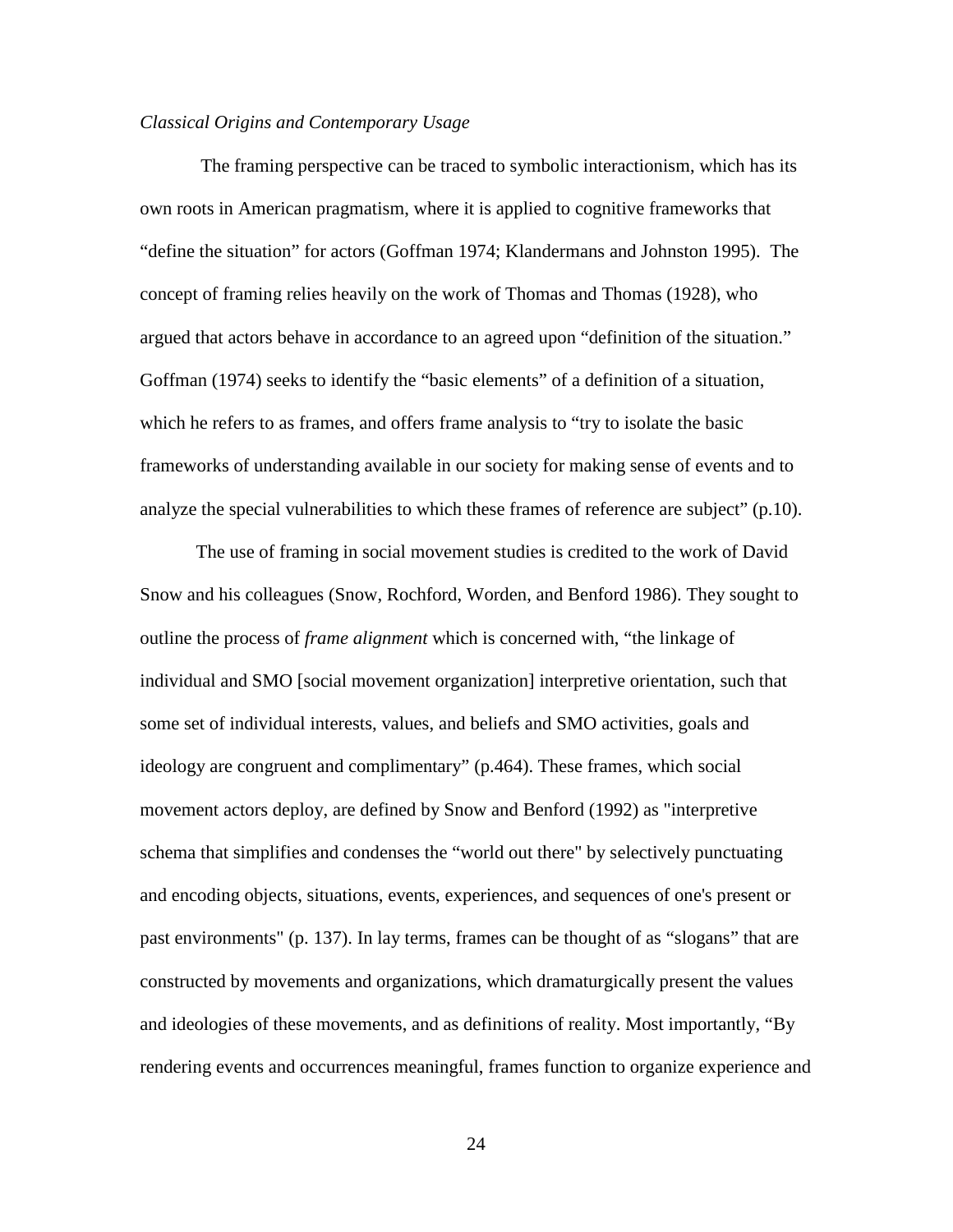guide action, whether individual or collective" (Snow et al: 464). Methodologically, they "penetrate the black box of mental life" in movements, and contribute to meaning making and meaning maintaining for constituents and bystanders (Johnston 2002).

# *Framing Processes*

Framing is an important task for social movement actors. Through key framing tasks and processes movement actors identify and present grievances, propose solutions, and make attributions of blame. Snow and Benford (1988) identified three core framing tasks: diagnostic, prognostic, and motivational framing. Diagnostic frames identify what movement actors identify as the problem. For example, the modern Environmental Movement devotes a significant amount of time pointing out that pollution and climate change are indeed problems that need to be addressed by policy makers. In many cases, movements must define the actions of an antagonist as a problem. Diagnostic framing, therefore, also serves the purpose of boundary framing and adversarial framing. Prognostic framing offers solutions, or presents a positive vision of what a given movement would like to bring about, or makes an argument for a strategic plan. An important aspect of prognostic framing is that it "typically includes refutations of the logic or efficacy of solutions advocated by opponents," as is the case in counterframing, "as well as a rationale for its own remedies" (Benford and Snow 2000:617). Motivational framing focuses on the agency and efficacy of social movements, as well as the urgency of action, and severity of a given issue.

There are also several processes of frame alignment. Frame alignment processes represent "hooks" that draw in potential activists. Snow and his colleagues describe several strategic 'frame alignment processes: frame bridging, frame amplification, frame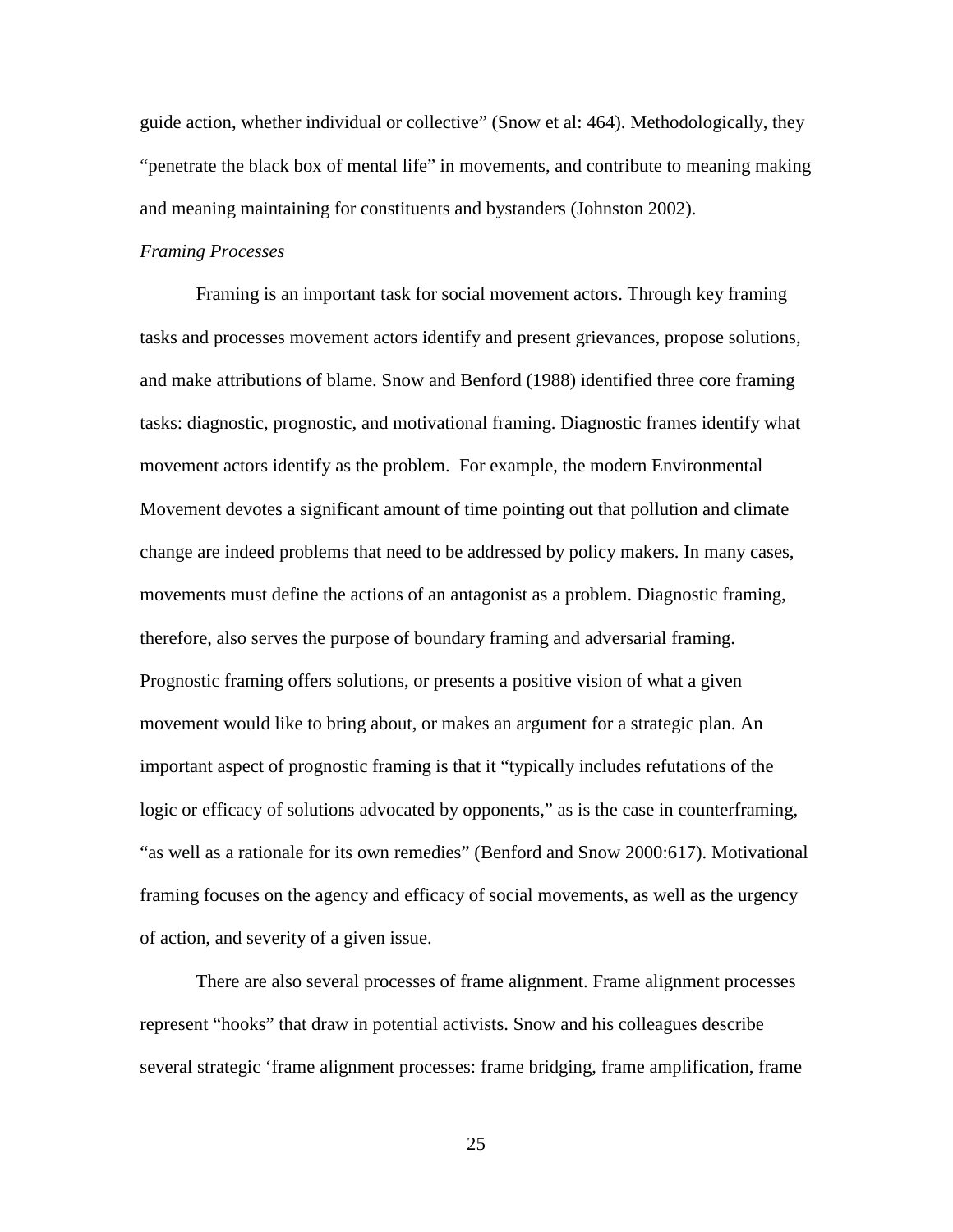extension, and frame transformation (Snow et al. 1986, see also Johnston 2005). Frame bridging refers to the linking of two seemingly ideologically unconnected frames. Frame amplification is defined as the "highlighting or accenting various issues, events, or beliefs from the broader interpretive sweep of the movement" (Noakes and Johnston 2005:8), and "involves the idealization, embellishment, clarification, of existing values or beliefs" (Benford and Snow 2000:624). Frame extension refers to the addition of issues and grievances to frames in order to "cast a wider net." Most discussions of ideology are within the popular usage of the term denoting a belief system. Finally, frame transformation refers to the adjustment and revision of frames.

Beyond the ideational and cognitive focus of framing, they play a role in the impact of objective conditions. Framing provides a linkage or mechanism between structural threats/opportunities and mobilization. As Gamson and Meyer (1996) point out, "There is a component of political opportunity involving the perception of possible change that is, above all else, a social construction" (p. 283). In other words, a political opportunity is a situation that social movements need to define. On the other hand, political opportunities shape framing, while framing shapes political opportunities. The causal order here largely depends on the specific case and a myriad of intervening variables (Johnston and Noakes 2005). Diani (1996) incorporates political opportunity by looking at the alignment of frames between the organizational level of movements and political opportunity structures, and finds that different types of opportunities are conducive to different master frames. Diani lists four situations and the associated frame categories. First, *realignment frames,* which are most suited for identity based movements, "emphasize the need to restructure political systems on the basis of new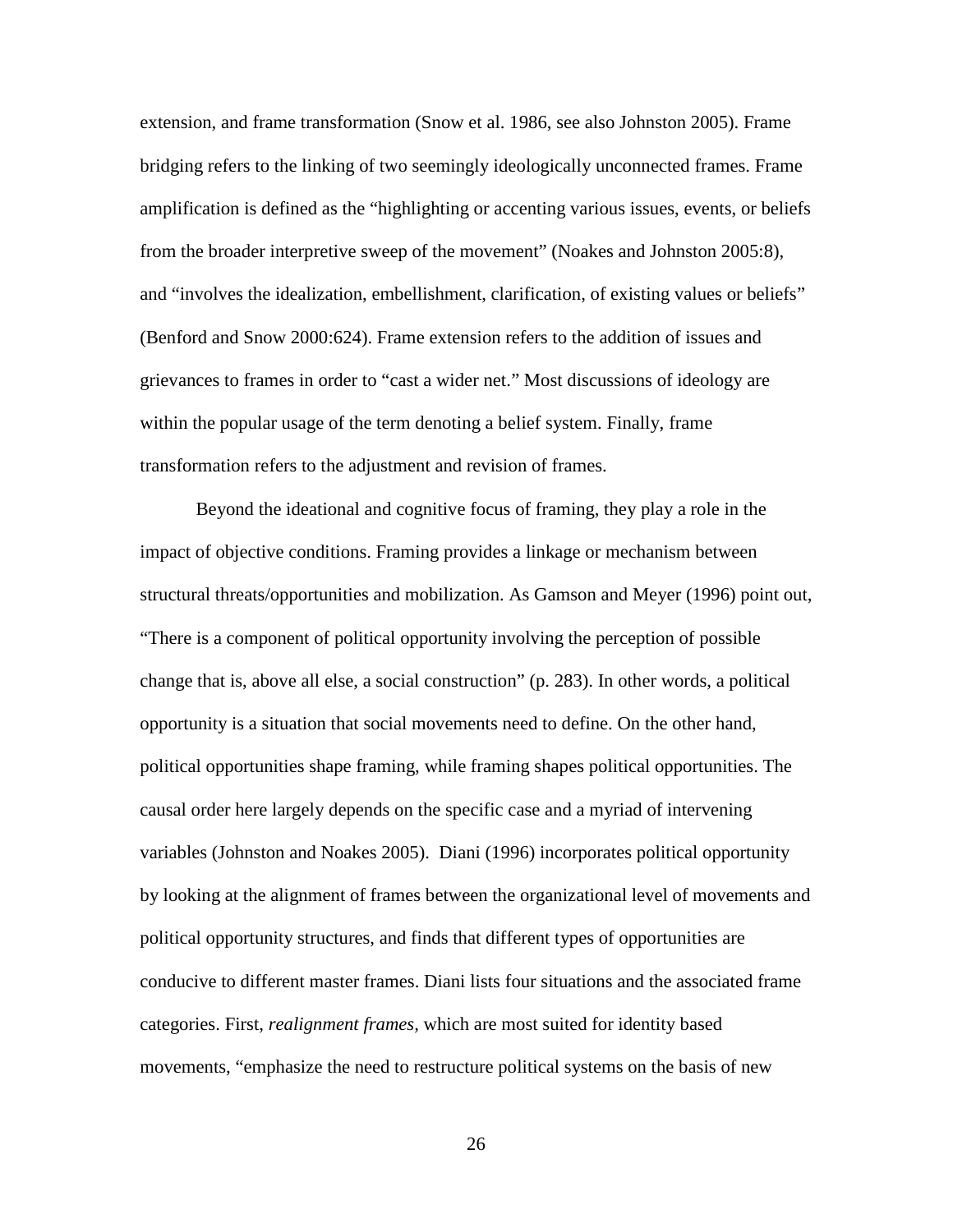collective identities without a global delegitimation of the established members and procedure of the polity" (p. 1056). Second, *inclusion frames,* emphasize "new political actors' aspirations to be recognized as legitimate members of a polity, in which definitions of the major actors are not altered" (p. 1057). Third, in periods of extreme difficulty, movements may deploy a "bore from within" approach via *revitalization frames,* which make the case that, "the most reasonable option open to challengers is that of entering established political organizations in order to redirect their goals and revitalize their structures from within" (p. 1057). Finally, in a situation where traditional alignments are in crisis, and there is not a great deal of opportunity, *antisystem frames* may become the norm. Antisystem framescall for a complete and radical overhaul of the polity. While it is reasonable to suggest that these frames may become more dominant in different contexts, one would also expect all of these types of frames to be present in a more nuanced analysis.

#### *Framing in Movement and Coalitional Context*

For the purposes of this research, it is important to discuss how framing is carried out at different levels of analysis, particularly within and among SMOs, coalitions, movements, and within and across protest waves. Among SMOs and within coalitions, frames are often generated through contested and mediated processes. The most well known concept that attempts to capture differences of opinion is the *frame dispute*. In Benford's (1993) research on the Nuclear Disarmament Movement, he finds that most disputes emerge between moderate factions and radical factions. Benford's main contribution is that he makes the case for studying frames at the meso-level, and that there are often nuanced differences within and among coalitions. As I will argue in more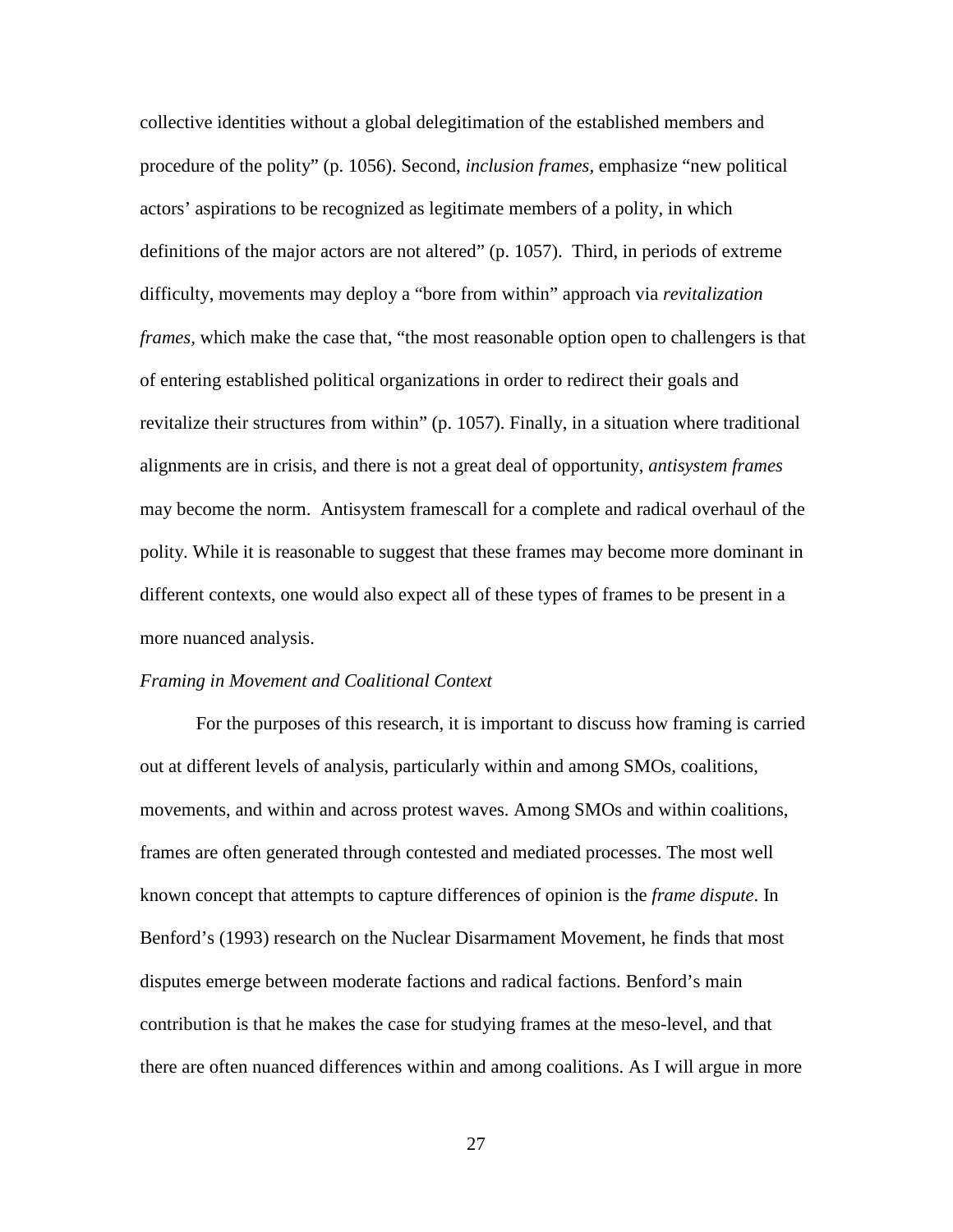detail below, the analysis of frame disputes provides an entry point to analyze how counter-hegemonic movements, and even SMOs within coalitions, attempt to gain leadership. That is, rather than simply exploring the differences that occur between radical and moderate fractions, which Benford sees as force which undermines movements. I characterize these frame disputes as major aspects of how different factions attempt to win leadership or consent to their views.

Crotreau and Hicks (2003) push the analysis beyond SMOs to focus on framing processes in coalitions by building on Curtis and Zurcher's (1973) and Klandermans' (1992) characterization of movements as being composed of a "multi-organizational field," and that we should conceptualize coalition frames as "the emergent products of ongoing intra- and inter-organizational dynamics, and help specify framing's links to mobilizing structures and political opportunity" (p. 251). In other words, coalition frames are the product of negotiation between and among the various SMOs and factions within a given coalition, which form a "consonant framing pyramid" which "integrates into a consonant whole people's individual frames, with the organizational frames developed by coalition members, with the coalition's own frame" (p. 253).

### *Framing and Protest Cycles*

Framing also takes place within and across protest cycles and movements. Benford (1997) argues, "We need studies that examine continuities and changes in framing strategies, their forms, and the content of frames over the life of a movement, throughout a cycle of protest, or across a historical epoch" (p. 417). Two key concepts emerge from this work: master frames and repertoire of interpretation. As Snow and Benford (2000) explain, master frames "are quite broad in terms of scope, functioning as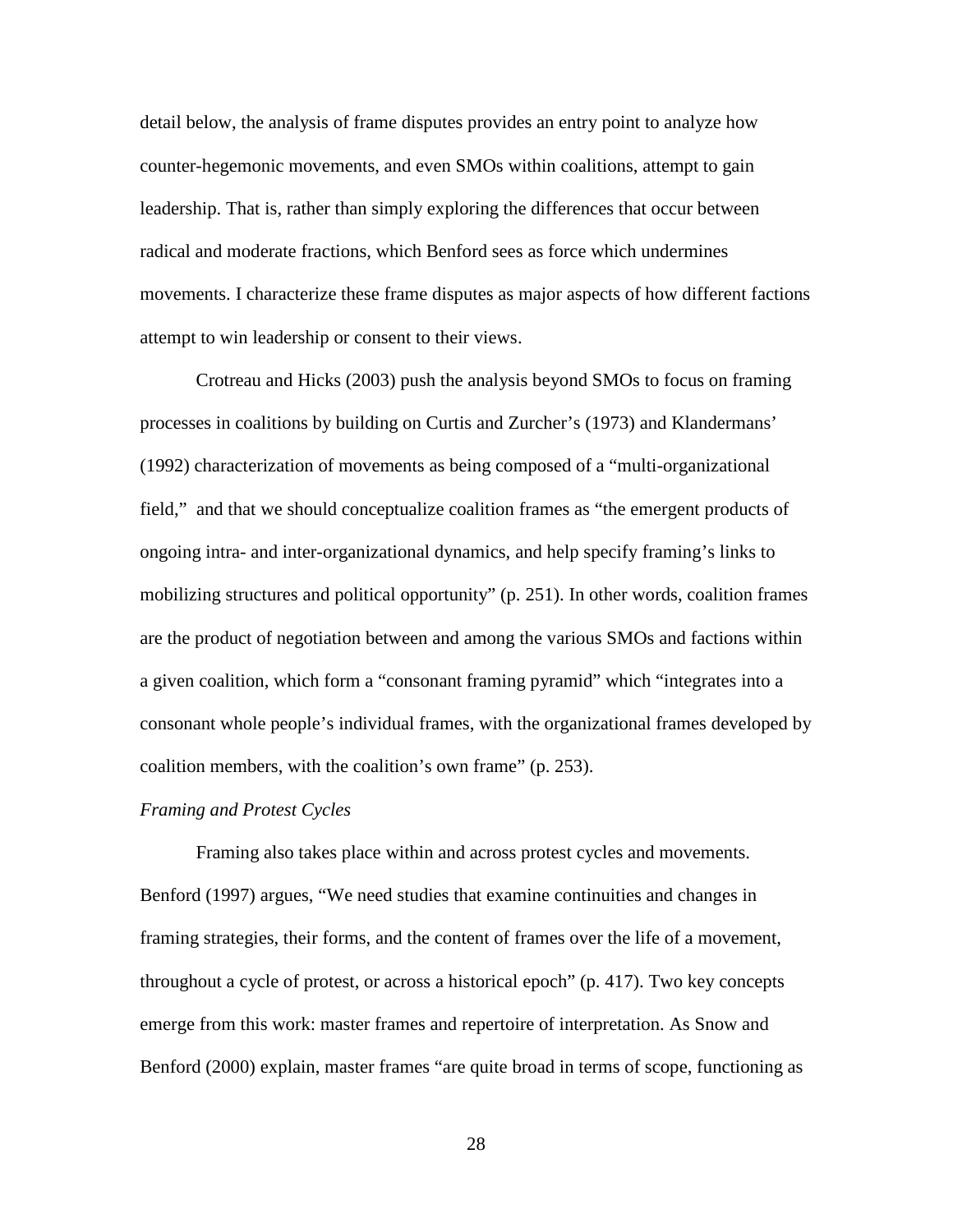a kind of master algorithm that colors and constrains the orientation and activities of other movements" (p. 618). Master frames operate on a larger scale than other types of frames and operate across social movement sectors. Benford and Snow (1992) argue that they are generic and leave little room for interpretation. However, the specific constituencies of these movements may be vastly different (e.g., the civil rights movement and the women's movement). Therefore, when a master frame such as "rights" is articulated, its resonance is determined by movement specific criteria. This is a central contradiction in Benford and Snow's typology. Master frames are not supposed to have derivative properties, yet the deployment of frames that are similar and salient across movements require differences in how they are articulated. For example, Marullo and Smith (1996) argue that frames change over time, often in response to global political context. Valocchi (2005) points out that within cycles of protest, "spin off movements" often make necessary subtle innovations and additions to existing master frames. Therefore, master frames are not removed from the specificity of movements within a cycle. The differences in temporal and political context must also be taken into account, and these temporal and political contexts may account for variations in master frames across these contexts. This raises the possibility that multiple master frames move through waves of contention, changing as they intermingle in those cycle.

Mooney and Hunt (1996) argue that "master frames often persist across time and that movements draw upon a repertoire of interpretations in constructing collective action frames that often integrate two or more persistent master frames" (178). Following this conceptualization, master frames are not singular to social movements across a protest cycle. Master frames are produced from repertoires of interpretation, which are defined as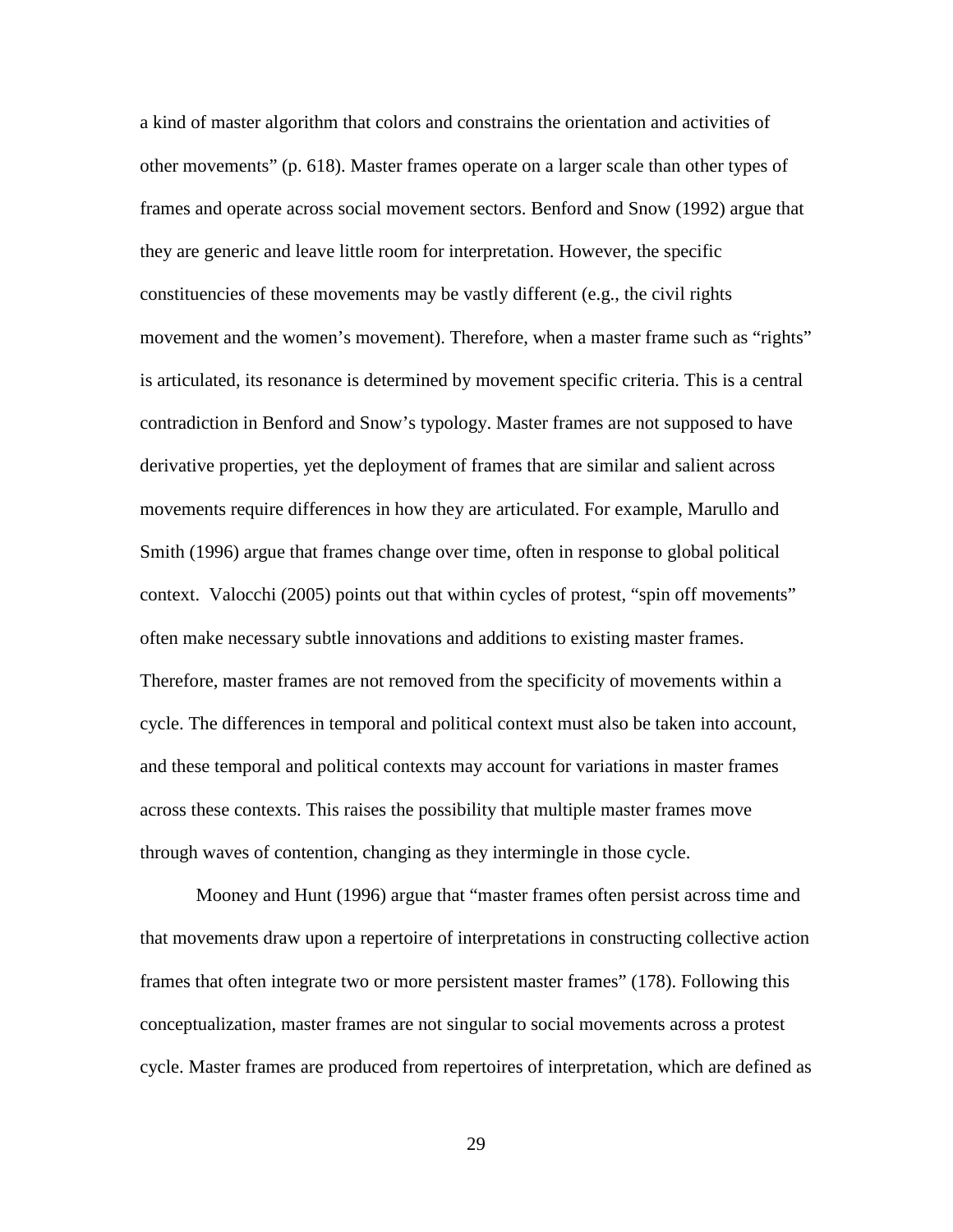"the supply of punctuation, attribution, and articulation modes available across movements" (Mooney and Hunt 1996:179). This means that movements can draw from past master frames, and master frames deployed by other movements, as part of the process of creating new ones within and across movements overtime.

### *Frames and Ideology*

Why not just assess the ideology of a given movement? While framing and ideology are distinct but related concepts, framing is the most empirically available. The differences and linkages between ideology and framing are complex, and have generated substantial debate in the field. Starting with Oliver and Johnston's (2000; 2005) argument that framing is not an adequate replacement of ideology, and should be used as a separate concept. They criticize the "…concomitant tendency of many researchers to use 'frame' uncritically as a synonym for 'ideology" (2005). Thus, they explain that "framing points to process, while ideology points to content" (186). In response, Snow and Benford (2000) argue that while frames and ideologies are distinct concepts, they are not unrelated. Frames are often derivative of ideology, and constrained by ideology. They critique Oliver and Johnston's (2005) argument that frames are purely cognitive phenomena, arguing that framing is more accurately described as signifying work. Moreover, framing processes and ideology are linked in four ways (Snow and Benford 2000). First, "ideologies constitute cultural resources that can be tapped for the purpose of constructing collective action frames, and thus function simultaneously to facilitate and constrain framing processes" (59). That is, ideology provides a starting point for framing. Second, "framing may also function as remedial ideological work." Often times, movements arise without forming a coherent and distinct ideology, and framing often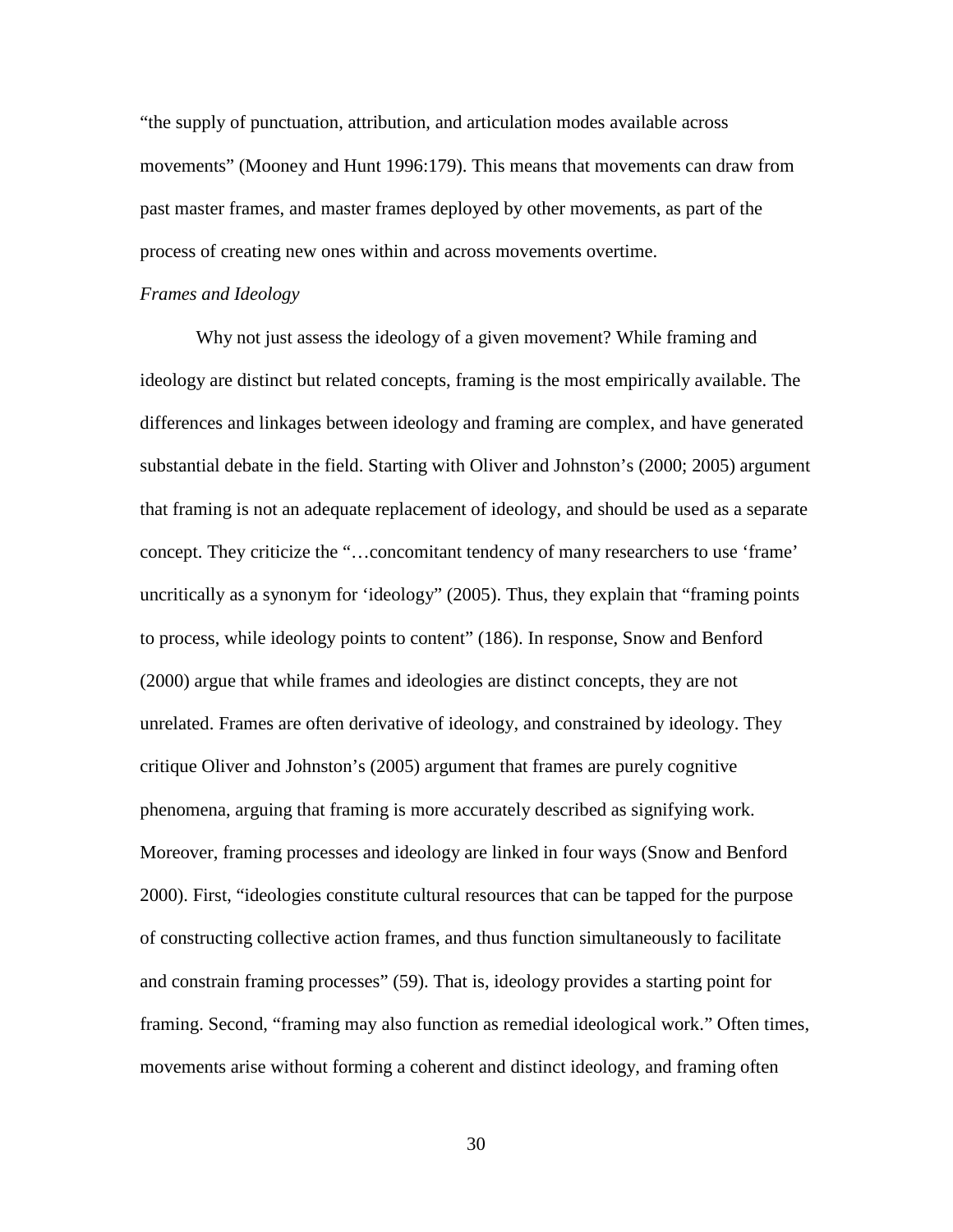takes place in debates and discourse where movements are working through formulating what could be called an ideology. Third, "framing mutes the vulnerability of ideology to reification" by emphasizing its construction as a process. That is, framing represents the sites where ideologies are challenged articulated and take on a more dynamic character. Fourth, and most importantly to scholarly research on social movements, "framing in contrast to ideology, is empirically observable activity," which is analyzed through various texts generated by movements (Oliver and Johnston 2005).

Strategy also impacts the way frames are deployed, but also interacts with ideology. Westby (2002) takes up the debate, and argues that frames are derivative of ideology, but the link is often a function of the strategic needs of the entities doing the framing. That is, framing is a form of strategic meaning construction. Westby's metaanalysis points to the several ways framing, strategic imperative, and ideology are linked:

- strategic discourse is derived from ideology;
- ideology suppresses strategic discourse;
- strategic discourse can be separated from ideology;
- strategic framing can transcend the boundaries of ideology;
- the fusion of ideology and strategic discourse; and
- framing that appropriates hegemonic ideology.

In the process on framing, movement actors also draw from existing repertoires, which include strategy, ideology, and framing, to undermine dominant conceptions of reality. Thus, the use of a particular frame must be situated in the deliberations over strategy and larger ideological goals. Furthermore, given the assumption that social movements help alter and undermine commonly accepted notions about society, they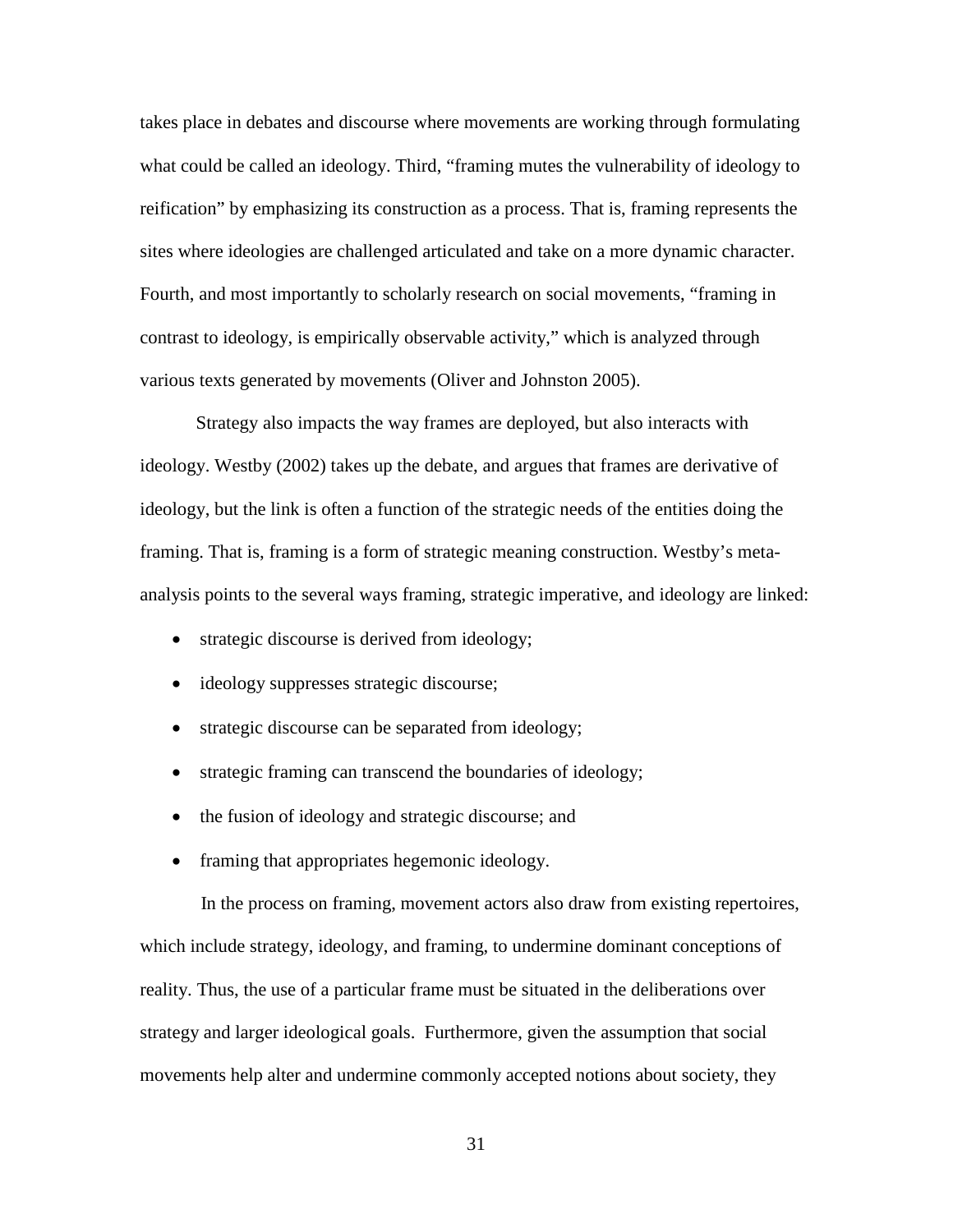therefore generate "oppositional knowledge" (Coy and Woehrle 1996). In realtion to generating this oppositional knowledge, Snow and Benford (1993) take the time to cite Gramsci to remind us that framing is also involved in the battles over hegemonic ideas.

### GRAMSCIAN HEGEMONY

In this section, I present a brief discussion of hegemony and how social movement scholars have related to the concept. The concept of hegemony cannot be understood in isolation from Gramsci's larger ensemble of concepts, which he generated as part of his ambitious intellectual project. His goal was an "attempt to elaborate a political theory which would be adequate to give expression to—and, just as importantly, to shape and guide—the popular and subaltern classes' attempts to awaken from the nightmares of their histories and to assume social and political leadership" (Thomas 2009:159).

The concept of hegemony was first used in the Russian Social Democratic circles (Anderson 1976; Thomas 2009), then popularized by Antonio Gramsci (1971). The concept emerged in response to economic determinism and an overemphasis on institutional politics, at the expense of culture, social movements, and civil society. The concept of hegemony has been articulated in several different ways as a result of the conditions under which Gramsci's prison notebooks were written. Anderson (1976) argues that the guiding thread in Gramsci's thought is coming to grips with how to carry out revolutionary socialist praxis in "western" parliamentary democracies.

Most explanations of Gramsci's thought begin with hegemony and then explain other Gramscian concepts. Following Thomas' (2009) advice, I begin with the integral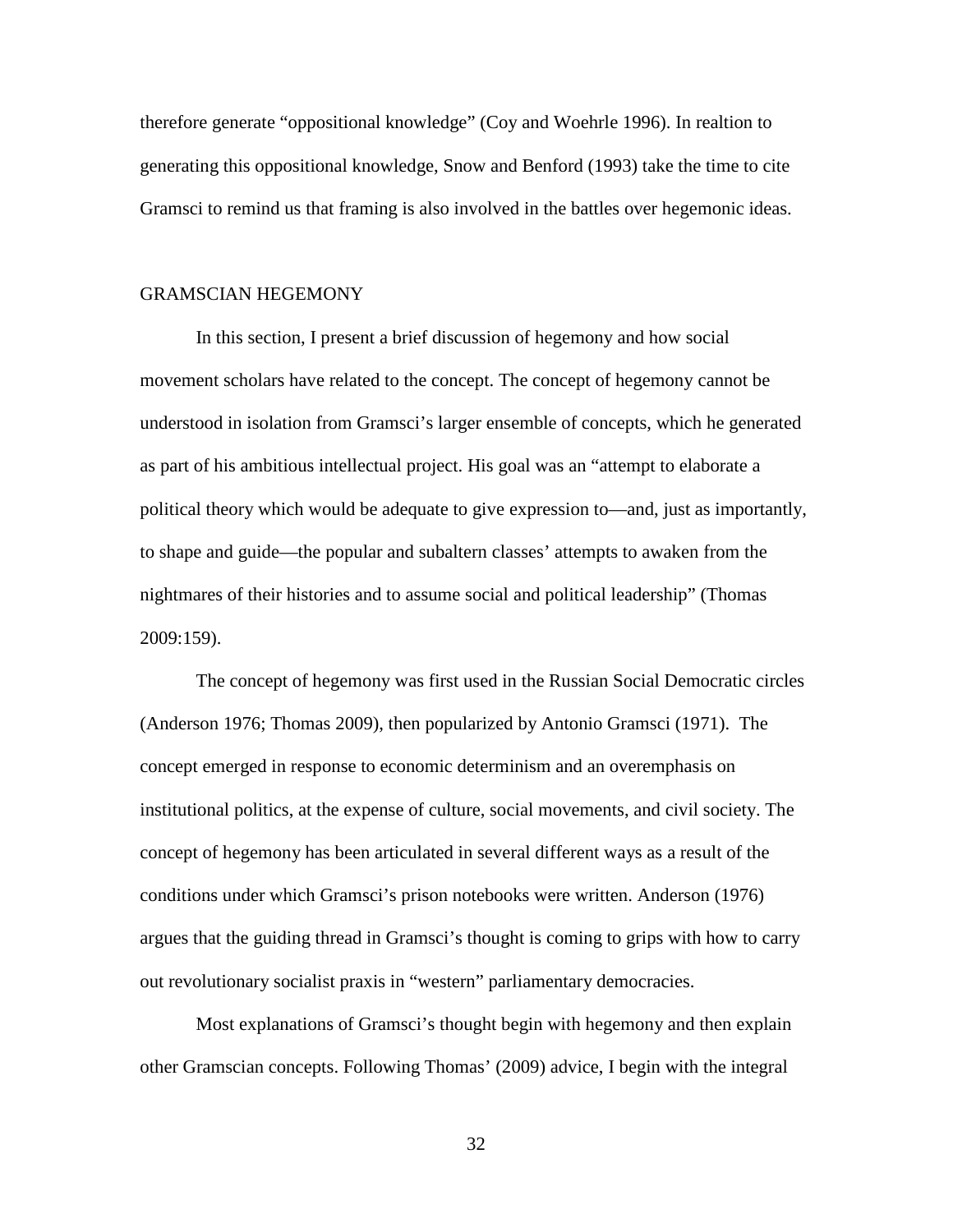state, which was "intended as a dialectical unity in the moments of civil society and political society. Civil society is the terrain upon which social classes compete for social and political leadership or hegemony over the other classes" (137). This conception of the state has strategic consequences. Thomas (2009) explains:

The state was no longer merely an instrument of coercion, imposing the interests of the dominant class from above. Now in its integral form, it had become a network of social relations for the production of consent, for the integration of the subaltern classes into the expansive project of historical development of the leading group…Hegemony, then, emerges as a new 'consensual' political practice distinct from mere coercion (a dominant means of previous ruling classes) on this new terrain of civil society; but like civil society, integrally linked to the state, hegemony's full meaning only becomes apparent when it is related to its dialectical distinction of coercion. Hegemony in civil society functions as the basis of the dominant class's political power in the state apparatus, which in turn reinforces its initiatives in civil society. The integral state, understood in this broader sense, is the process of the condensation and transformation of these class relations into institutional form (143-144).

Civil society and bourgeois democracy presents the unique challenge to revolutionary socialist practice that is rooted in the perceived agency within parliamentary democracy on the part of the working class and subaltern groups. In other words, the openness and legitimacy of western states leads to an illusionary situation where these states could represent the interests of the working class, and its allies, while providing a path for significant social change. Here, "…the state constitutes only the outer ditch of civil society, which can resist demolition" (Andersen 1976:10). Civil society represents the system of fortresses and armories behind the metaphorical front line or outer ditch. From this, two important concepts emerge: war of position and war of maneuver.

Gramsci contrasts the metaphors of "war of maneuver" and "war of position" to explain hegemony as a strategy. War of maneuver involves quick decapitating strikes on the enemy. In the context of social movements, this means attacking the state apparatus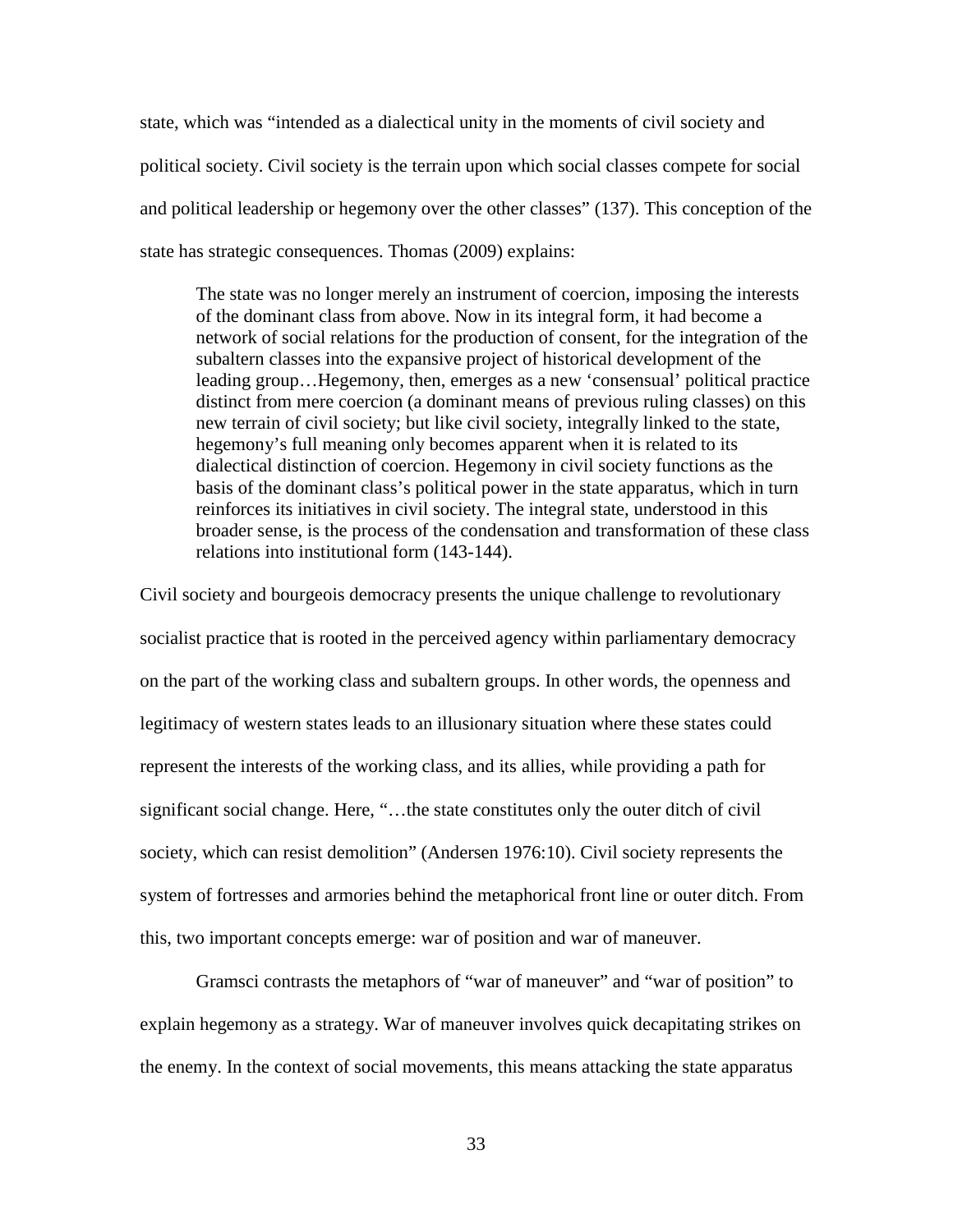and taking power. On the other hand, the war of position represents long drawn out trench warfare with an extended front line. In Gramsci's thought, the main strategy employed in a war of position is hegemony. However, social actors on both sides of the conflict exercise hegemony. Going back to the trench warfare metaphor, holding the line in this type of battle requires a unified force, or united front, composed of the working class and allied subaltern groups. Hegemony, especially in Lenin's earlier conception, is the process of providing leadership and gaining consent to build this united front. On the other hand, drawing on Marx's point that the "the ruling ideas in every society are the ideas of the ruling class," the ruling class in society utilizes hegemony to maintain their rule, and subaltern classes consent to their own subordination. Considering that the ruling class constitutes such a small minority, winning hegemony is crucial to maintaining power. Given this framework, the traditional definition of hegemony makes more sense. According to Gramsci (1971), hegemony is "The 'spontaneous' consent given by the great masses of the population to the general direction imposed on social life by the dominant fundamental group; this consent is 'historically' caused by the prestige (and consequent confidence) which the dominant group enjoys because of its position and function in the world of production" (p. 12). In other words, hegemony is the prize which belongs to a class, which is used as a floating referent, which establishes political and social leadership (Anderson 1976), and is the manifestation of their rule in a historically specific mode of production (Sassoon 1988). However, classes come to rule through a complicated process of revolutionary struggle and mediation. Therefore, one should not overlook the contested nature of hegemony.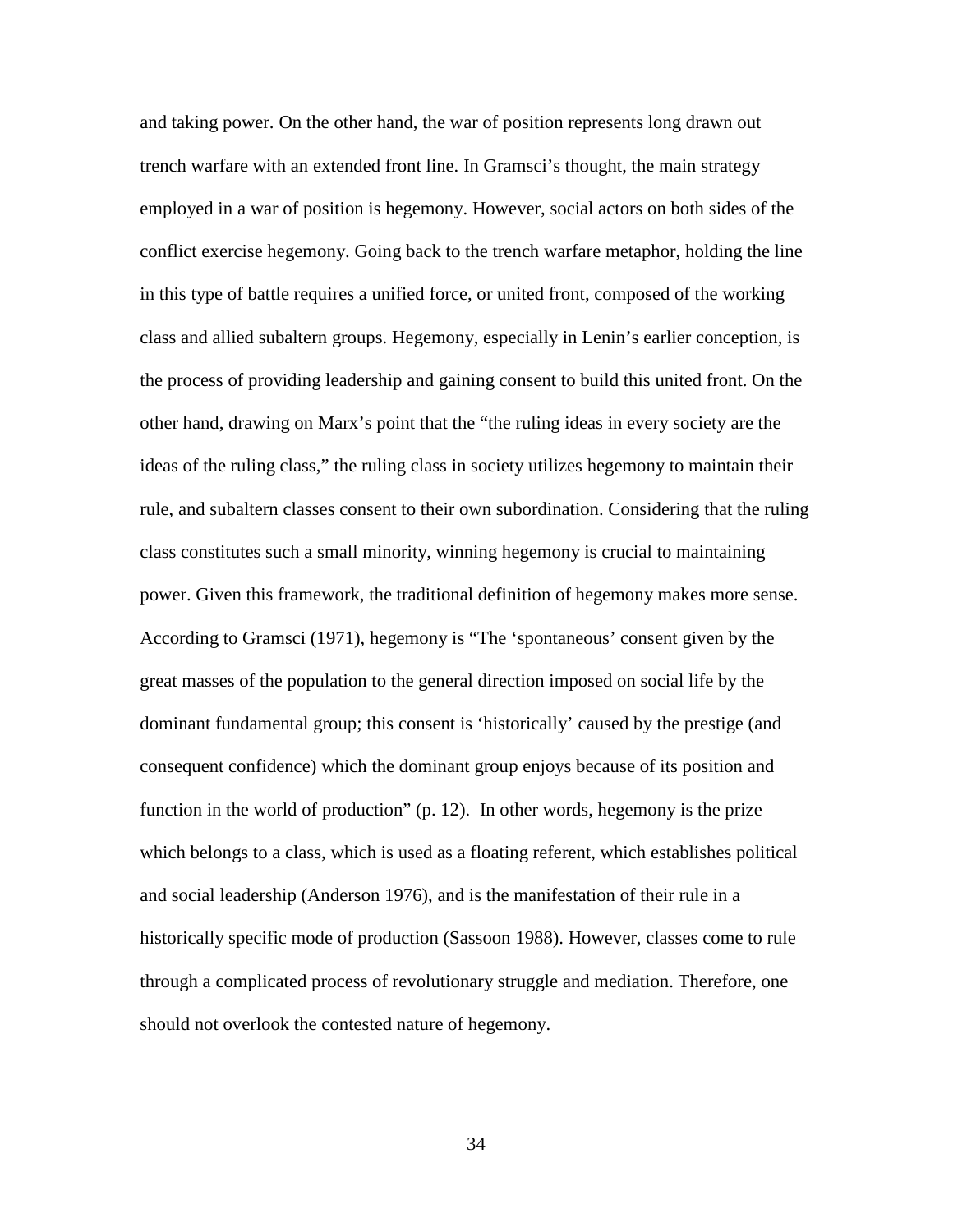As a dynamic process, "hegemony is not a metaphysical force, it is actively created, maintained, and reproduced" (Williams 1973, cited in Ransome 1992).This works in two ways. On one hand, hegemony is generated and maintained by subaltern groups, who consent to their own domination. On the other hand, subaltern groups are also subjects of history who have agency. If hegemony is created and reproduced, it can be undermined through social movement practice and possibly replaced by a new "subaltern" hegemony during the course of a revolutionary transformation of society, which is a long and complicated process.

In contemporary capitalist society, hegemony takes on a historically specific form. Carroll (2010) lists three parameters of contemporary hegemony: postmodern fragmentation, the neoliberalization of political-economic relations, and capitalist globalization. First, the postmodern fragmentation includes the commodification of everyday life and the hybridity of social identities. Second, the neoliberalization of political-economic relations, which I will explore in further detail below, refers to the attempt to impose the self-regulating market into all aspects of society. Finally, capitalist globalization refers to the increasingly transnational scope of multinational corporations and trade networks. Before reviewing the contours of neoliberalism, it worth examining how hegemony has been used within social movement studies. A key aspect of Gramsci's theorizing is that subaltern groups must win hegemony in the "battle of ideas" about the nature of society. This is where social movements come into play. Social movements organize counterhegemony, which Carroll and Ratner (1996) describe as "a political project of mobilizing broad, diverse opposition to entrenched economic, political, and cultural power, counterhegemony entails a tendential movement toward comprehensive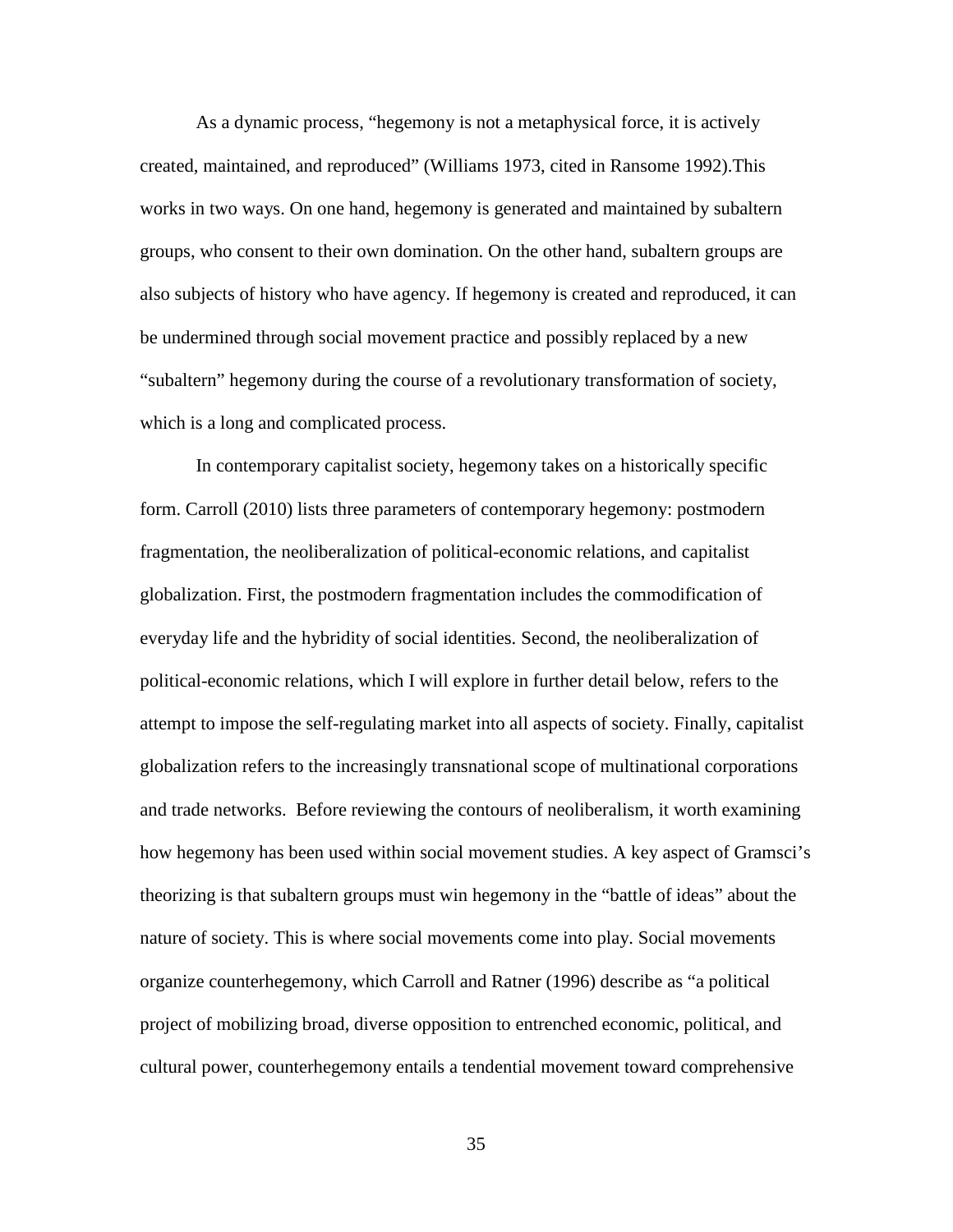critiques of domination and toward comprehensive networks of activism (p. 601). One aspect of organizing counterhegemony, aside from building civil society organizations, is to challenge the existing hegemonic "common sense" or *senso comune* though providing alternate definitions of the real (Adler and Mittelman 2004).<sup>[3](#page-52-0)</sup>

# THE COUNTER-HEGEMONIC FRAMING APPROACH

In this section, I present a theoretical synthesis of the Gramscian theory of hegemony with the framing perspective in social movement studies. Linking the framing perspective, and Gramsci's theory of hegemony helps extend the reach of each perspective. By taking cultural and discursive aspects of resistance seriously, linking these battles over definitions of reality to the historical political economic context, and the power relations inherent within it, a more complete picture of the difficult work that social movements do is possible. Within social movement literature, structuralism, has been systematically avoided, and even pronounced dead. This comes with great risk. As Benford (1997) recalls, the myopic shift to culture amounts to "throwing the metaphorical baby out with the bathwater" (p. 422), and limited the development of social movement theory. Fortunately, there are a few scholars who have tried to integrate hegemony, political economy, and framing. However, I argue that my approach provides an entry point of analysis that allows for a more logical, and empirically observable, connection between the theories.

 $\overline{\phantom{a}}$ 

<span id="page-52-0"></span><sup>3</sup> Common sense is a literal translation from the Italian *senso comune,* which has different connotations in Italian than it does in English. Following Thomas (2009) I use the Italian term because it is a central philosophical concept in Gramsci's thought, which "places a strong emphasis upon those elements that are 'common' i.e. a subject's integration into an existing system of cultural reference and meaning, tending to devalorize processes of individuation and often with negative connotation" (cf p. 61).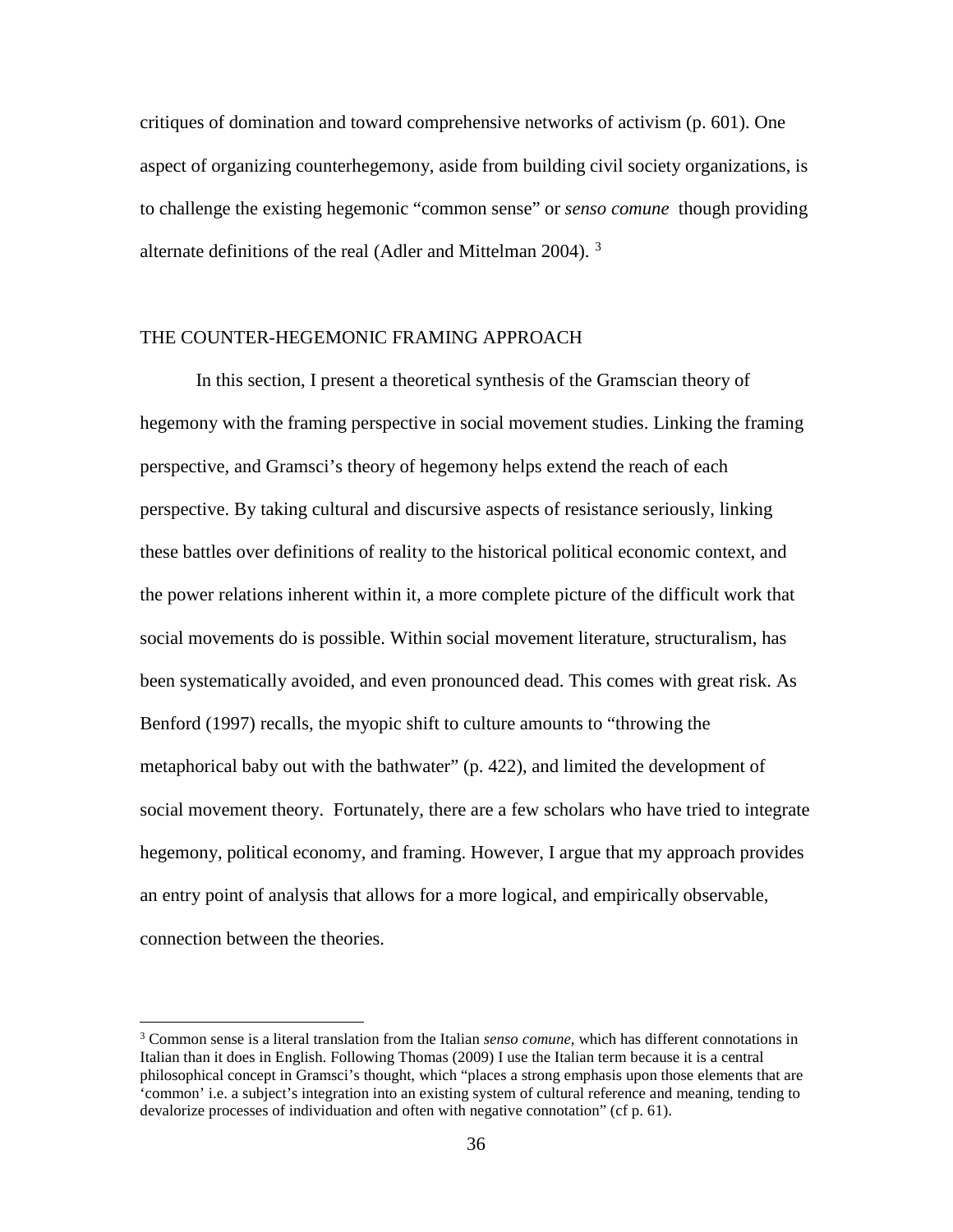Using a world-systems approach, Smith and Wiest (2012) briefly describe how framing can be integrated into an approach utilizing insights from political economy. They argue that world-systems theory acknowledges the link between framing, ideas and hegemony, and argue that resonance tends to vary, but is highest during periods of crisis. While the argument that crisis makes frames resonant lends itself to the same critiques as relative deprivation theories, when one considers that one could always argue that the world-system is in a state of accumulation, ligitimation, and ecological crisis. Nevertheless, Smith and Wiest are correct to argue that, "Movement frames can challenge concepts that are essential to the world-system and its supporting geoculture, such as markets and sovereignty, and can disrupt dominant logics that define collective identities, agendas, and priorities" (2012:40). From a neo-gramscian approach, Carroll and Ratner (1996) developed the concept of the political-economy master frame along with the liberal and identity master frames. They explain the political-economy frames in the following terms:

Within the political-economy frame, power is viewed as systemic, institutional, structural, and materially grounded, for instance, in wealth. The various structures of power (e.g., capital, state, the media) are seen as articulated together. Oppression is mainly a matter of material deprivation exploitation, alienation, and so on, that may include the domination of nature in the pursuit of profit. In this injustice frame, counterpower involves resistance in the sense of concerted opposition to domination and of attempts to transform the system (p. 609).

I use this description of a political economy frame throughout my analysis of opposition to neoliberalism. However, I amend this definition of political economy frames to include a conception of oppression that is more consistent with Gramsci and sees economic, political, and cultural oppressions as dialectically linked. In addition, I extend the analysis of counter-hegemonic frames to include successive waves of protest and a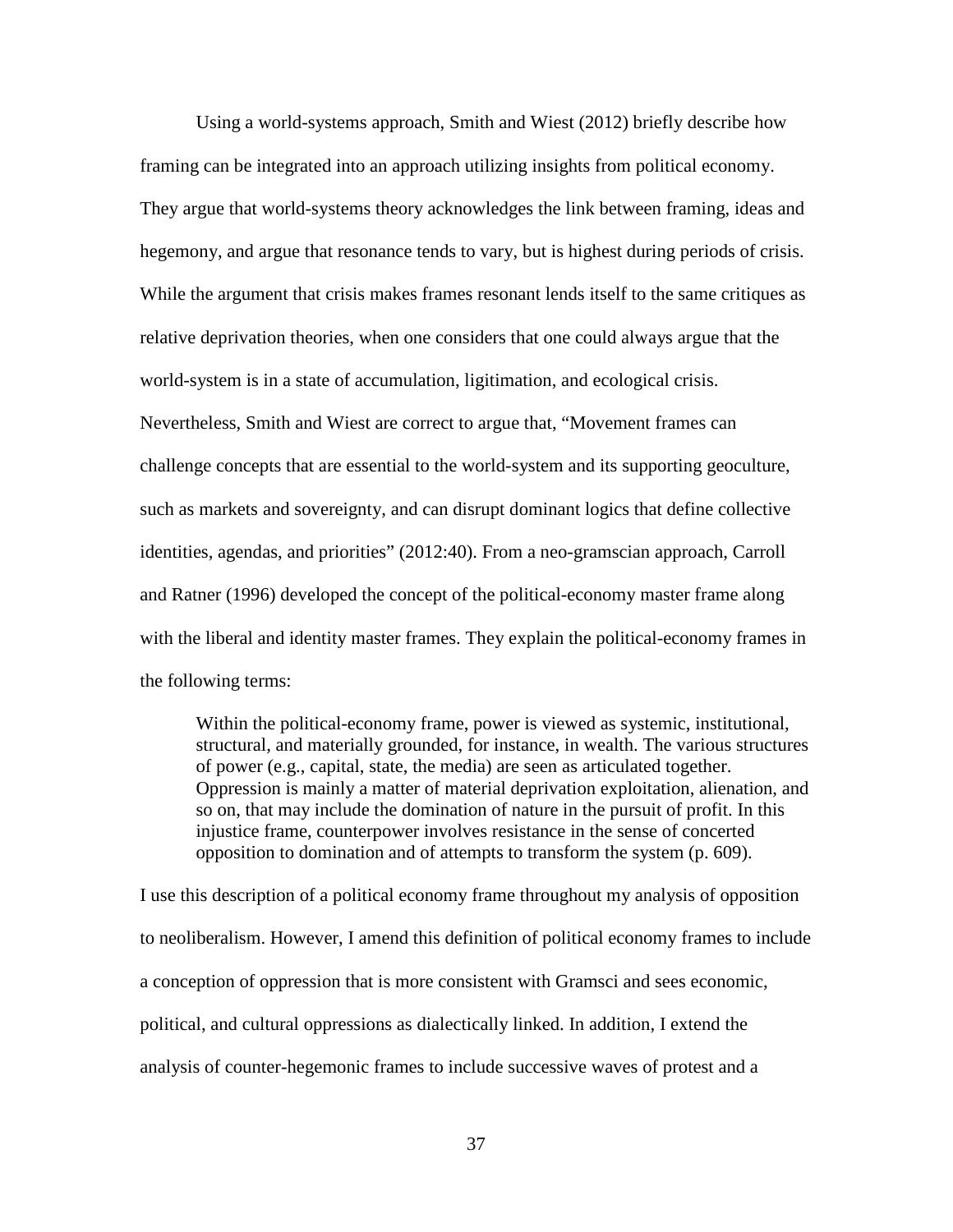historically specific phase of capitalism. Following Valocchi's (2005) work, I expect that the specific dimensions of the political economy frame would differ with different contexts.

Maney, Woehlre and Coy (2005) ground their analysis of framing in the US Peace movement in Gramsci's theory of hegemony, defining it as "persuasion as a form of control" and "cultural processes that contribute to the legitimacy of power holders and their policies." Their analysis is useful because it situates the social construction of reality within differences in power. In addition, they argue that social movements can respond to hegemony by challenging it, harnessing it, or some combination of the two. However, their approach uses the commonly used version of hegemony to purely signify dominant cultural ideas. This effectively drops the strategic aspect linked to the war of position and the "leadership based on consent" aspect that subaltern social movements are aspiring to, and takes place within a movement context. Gramsci's thought, is integrally concerned with social movement strategy. As Humphry's (2013) explains, "Gramsci's theory of social change, as set out in the *Notebooks*, represents a thoroughgoing and systematic attempt to link Marxist conceptions of historical development—and hence class struggle—with the nature of strategic questions raised by, and within, actually existing social movements in the advanced capitalist world" (p. 369). I argue that frame disputes within coalitions are arenas of counter-hegemonic practice where these strategic questions are raised.

The counter-hegemonic framing approach corrects for the myopic and ahistorical tendency to ignore political economic context in social movements; allows for frames to be situated within conjuncture while acknowledging power differences; and is equipped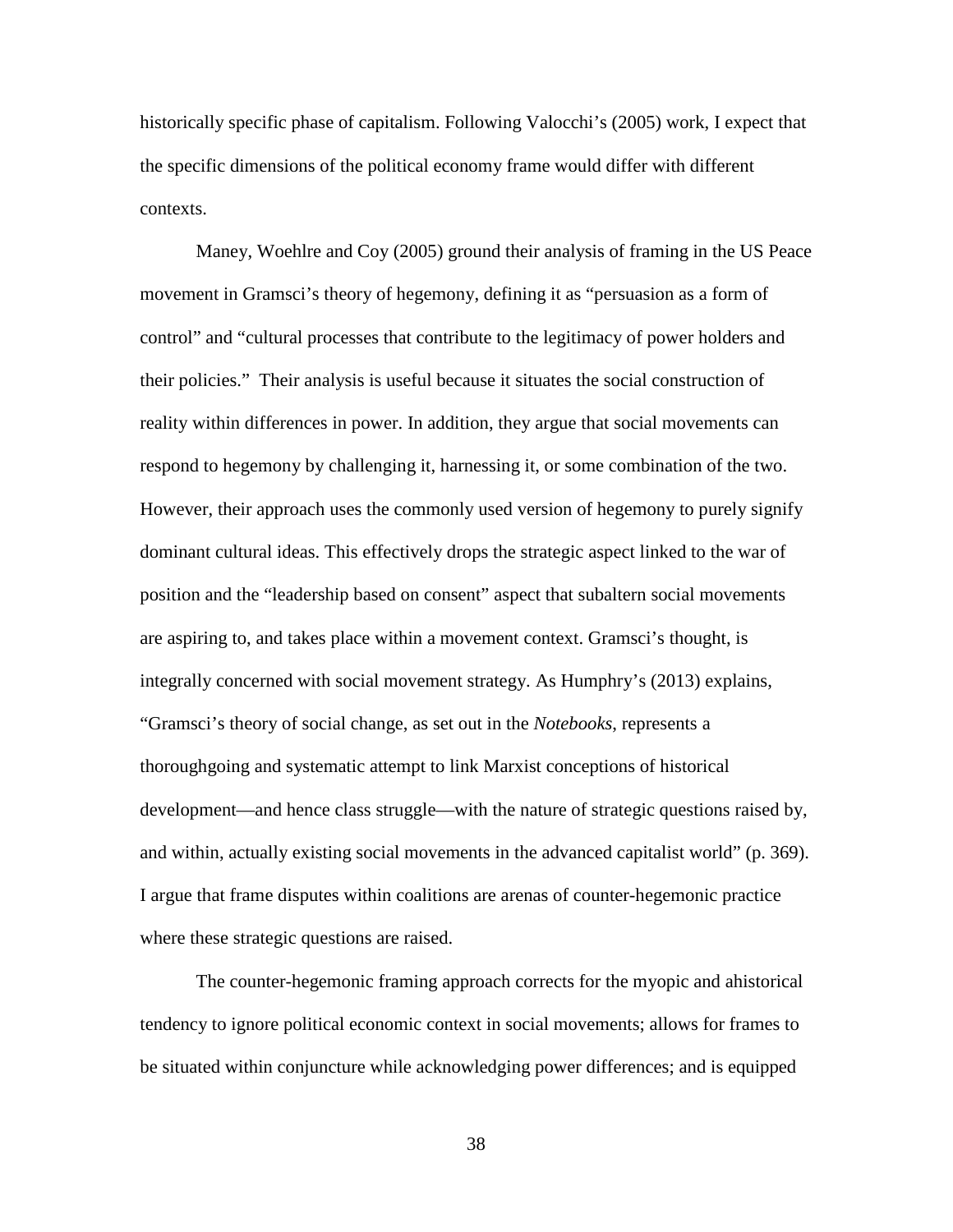to navigate the contradictory, and contested nature of framing within social movements, organizations, and coalitions. In addition, viewing frame disputes as examples of the "war of position" in practice within civil society helps explain the broader political and strategic issues behind frame disputes. This is an insight that Goffman (1974) made in *Frame Analysis,* where he makes the disclaimer that,

This book is about the organization of experience—something that an individual actor can take into his mind—and not the organization of society….The analysis developed does not catch at the differences between the advantaged and disadvantaged classes and can be said to direct attention away from such matters. I think that it is true. I can only suggest that he [sic] who would combat false consciousness and awaken people to their true interests has much to do, because the sleep is very deep. And I do not intend here to provide a lullaby but merely sneak in and watch the way people snore (13-14).

By bringing the framing approach into theories of hegemony, a ready-made system of empirical observation of debates, that make up counter-hegemonic practice of demystifying social relations and undermining the existing *senso cumune*, can be observed, and provides useful historical templates for movements seeking to build counterhegemony. Most importantly, the framing perspective in social movements is drawn from the social constructionist approach which is congruent with aspects of Marxism that emphasize historical agency, as well as objective social conditions. This runs counter to some arguments made by Marxist and political-economy social movement scholars who have counter posed research on framing and with their research on social movements (Barker, Cox, Krinsky, Nilsen 2013; Hetland and Goodwin 2009; 2013). If counter-hegemonic practice requires undermining existing *senso comune*, it is indeed necessary to "watch people snore" by examining framing that is complicit with hegemony, as well as how they "awaken from historical nightmares" through counter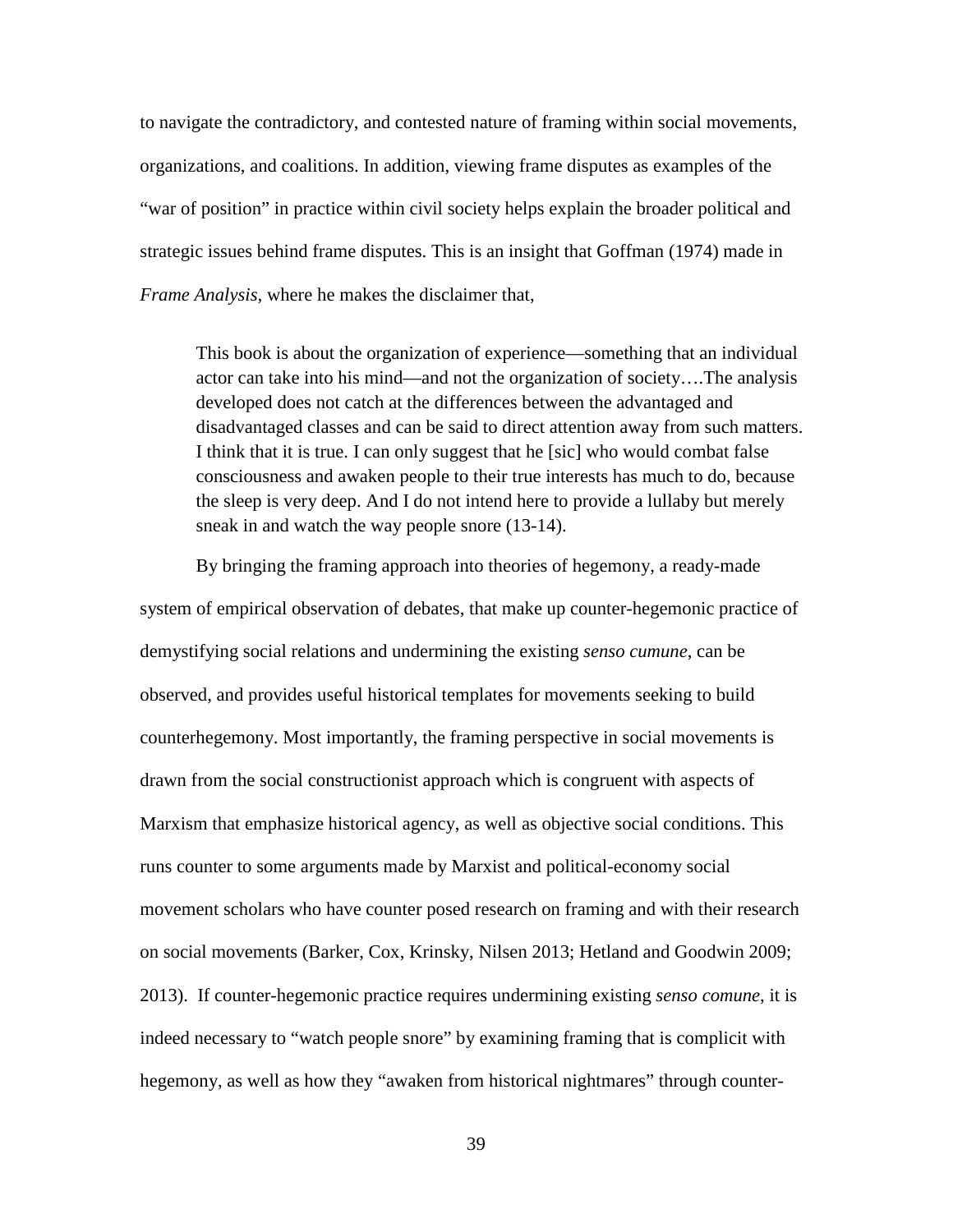hegemonic practice. In Table 2.1, I outline how framing and hegemony complement each other. The strength of this synthesis, is that the framing perspective provides an entry point for an empirical analysis of how social movements engage in counterhegemony.

| <b>Framing (Snow et al)</b>       | <b>Hegemony (Gramsci)</b>         |
|-----------------------------------|-----------------------------------|
| Rooted Pragmatism/Symbolic        | Rooted in Marxism                 |
| Interactionism                    |                                   |
| Seeks to understanding            | Contests 'common sense' and       |
| contested definitions of reality  | ideology through movement         |
|                                   | practice in order to gain consent |
|                                   | and leadership.                   |
| Links macro-meso-micro            | Emphasizes power, conjuncture,    |
|                                   | and social movement practice.     |
| Sensitive to differences within   | Acknowledges complexity,          |
| movements (Frame Disputes)        | contradictions and debate within  |
|                                   | movements.                        |
|                                   |                                   |
| Empirically observable in "texts" | Counter-hegemonic practice takes  |
| and discourse of social           | place within coalitions and civil |
| movement organizations and        | society.                          |
| coalitions                        |                                   |

Table 2.1. Theoretical Components of the Counter-hegemonic Framing Approach

Now that I have described my theoretical approach, which is above all else, designed to take conjuncture into account, I now turn to the historically specific period of global capitalism the Global Justice, Anti-war, and Immigrant Rights movement contested in their framing: neoliberalism

### THE POLITICAL-ECONOMIC CONTEXT OF NEOLIBERALISM

Neoliberalism has become an increasingly popular topic in the social sciences. One cannot understand neoliberalism without a fundamental understanding of its origins and reproduction, or as Peck and Tickell (2002) say "the nature of the beast" (26). Neoliberalism is far from a coherent ideology resulting in a coherent definition. Still, there is a collection of commonly accepted descriptions. One of the most common is Harvey's (2007) definition, where he defines neoliberalism as, "a theory of political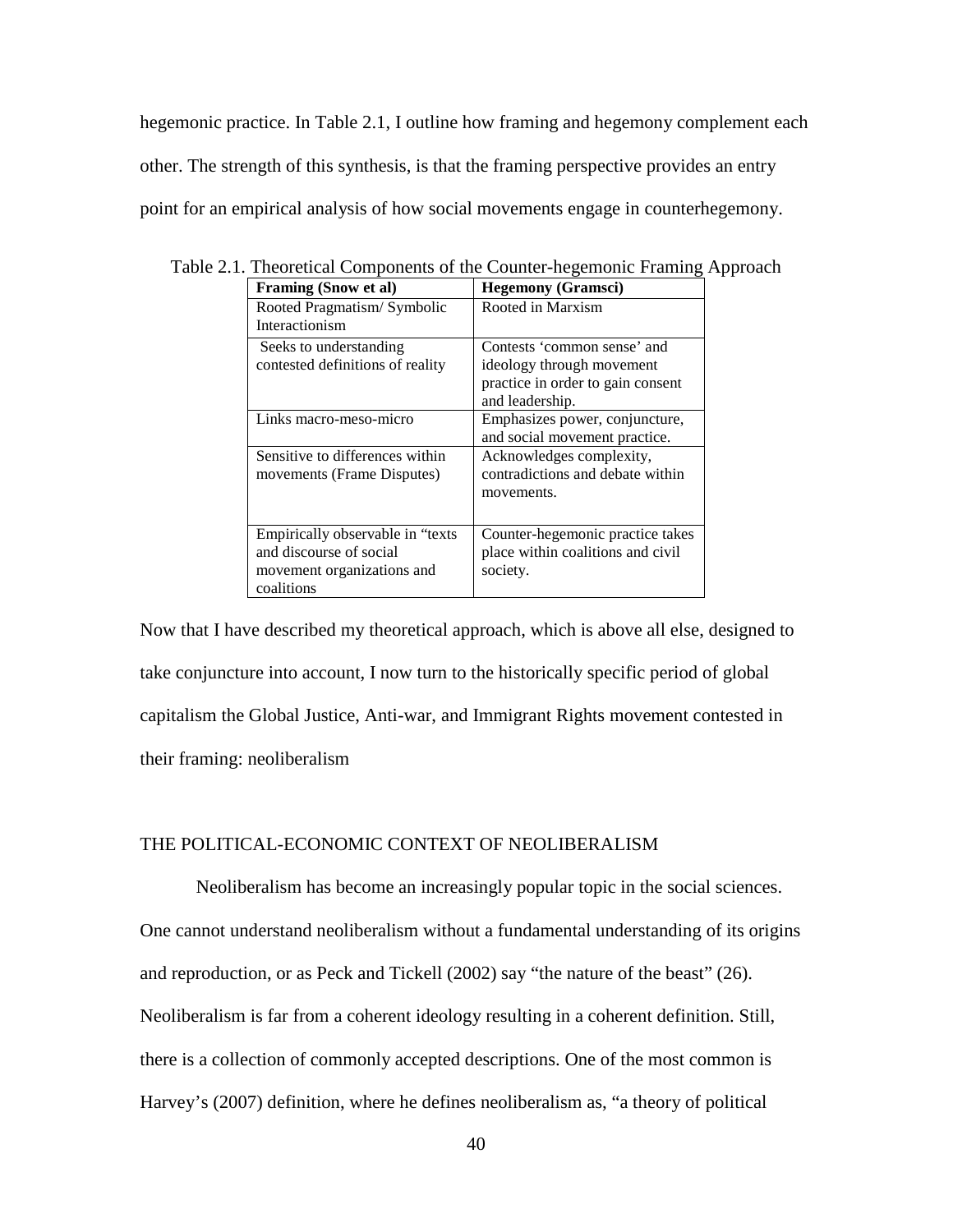economic practices that proposes that human well-being can best be advanced by liberating individual entrepreneurial freedoms and skills within an institutional framework characterized by strong private property rights, free trade" (2). Another is Bourdieu (1998) who describes it as "a programme for destroying collective structures which may impede the pure market logic" (p. 1). In addition to "rolling back" the state, or attempting to "dismantle or suppress extramarket forms" (Conteno and Cohen 2012:318), neoliberalism paradoxically requires a strong state. As Gamble (2006) states, "The necessity of the economy to be free and the state to be strong is perhaps the chief hallmark of neo-liberal thinking, but also one of the main sources of its contradictions" (p. 206).

As I will explain below, neoliberalism manifests itself and faces resistance in particular ways in the US context. I use Jessop's (1990) conception of neoliberalism as a hegemonic project, and Nilsen and Cox's (2013) "social movement from above" to situate neoliberalism as the antagonist of the story. Jessop (1990:208) defines a hegemonic project as, "the mobilization of support behind a concrete national-popular program of action which asserts a general interest in the pursuit of objectives that explicitly or implicitly advance the long-term interests of the hegemonic class (fraction)"(p. 208).

There are several worthy reviews of neoliberalism which try to organize the discussion in various categories. Conteno and Cohen (2012) separate neoliberalism into three manifestations: neoliberalism and economic policy; neoliberalism as the expression of political power; and neoliberalism as ideological hegemony. Dean (2012) breaks neoliberalism into a thought collective, historical era, ideology, and state-form. Then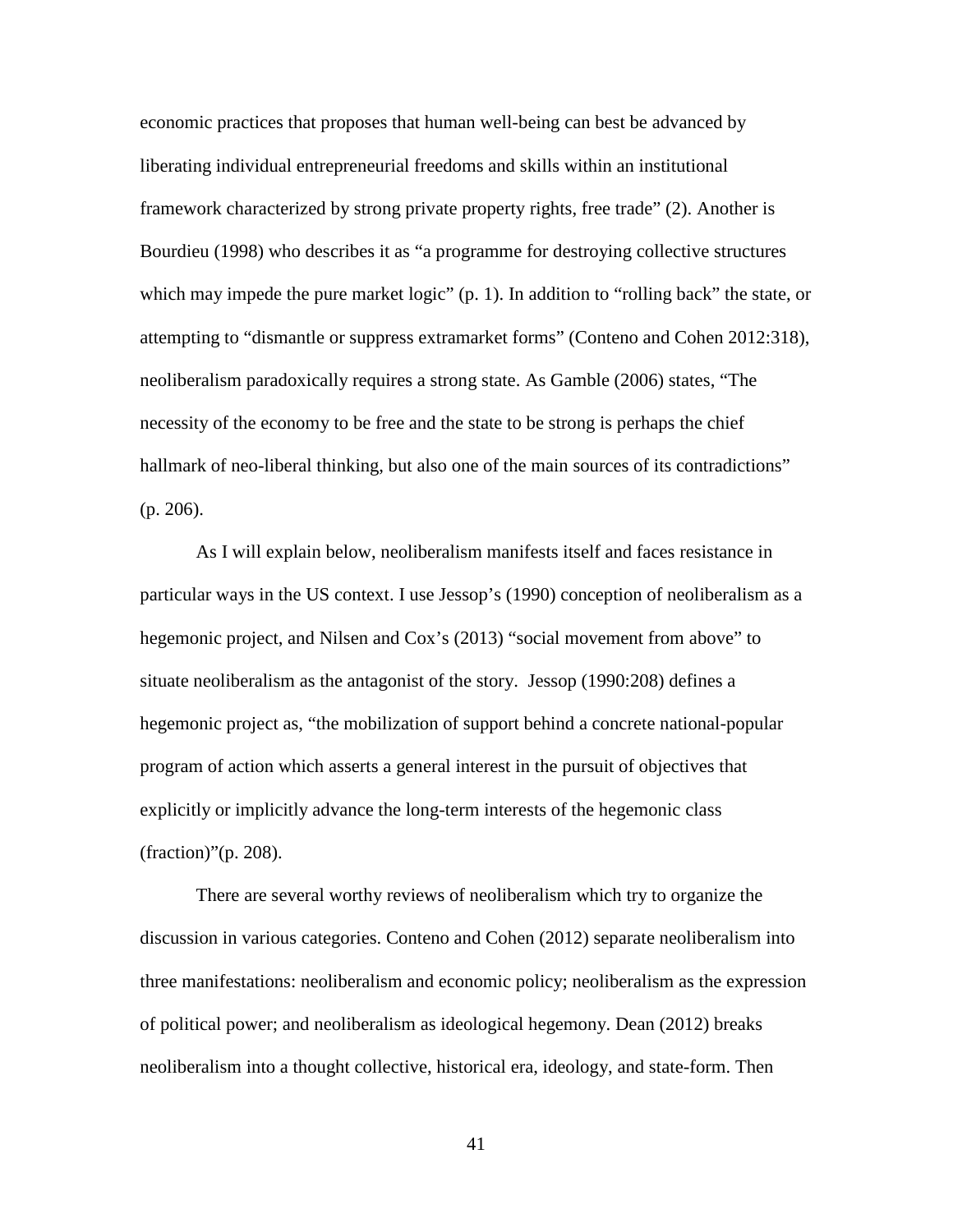O'Connor (2012) divides neoliberalism into three moments: recasting the balance of class forces; remaking the mode of production; and reorganizing capital accumulation. Chorev (2010) further complicates the matter of its origins by outlining two analytical divides: 1) national versus international, and 2) agents versus intuitions. Finally, Larner (2000) approaches neoliberalism in terms of policy ideology and governmentality. I divide my discussion neoliberalism into five categories which follow its historical trajectory. These include:

- the intellectual origins;
- structural economic explanations;
- class political agency explanations;
- hegemonic ideological reproduction and consent;
- and resistance to neoliberalism.

### *The Intellectual Origins of Neoliberalism*

The intellectual roots of neoliberalism can be traced to a transnational network of intellectuals, at odds with neoclassical orthodoxy, from various disciplines involved in the Mont Pélerin Society (MPS) and the Chicago school of economics (Plehwe 2009; Gamble 2009). Prominent members who are widely regarded as the figureheads of the neoliberal movement include Friedrich Hayek, Ludwig von Mises, and Milton Friedman. These thinkers set out to found a *new* liberalism, which would oppose statism, and could challenge state involvement in the market, or what they termed "totalitarianism." This "…counter-revolutionary version of economic liberalism" as Foster (1999:33) explains, was a reaction to the popularity of social democratic ideas in "Red Vienna" during the 20s and 30s, and later the rise of welfare liberalism and Keynesian economics. Despite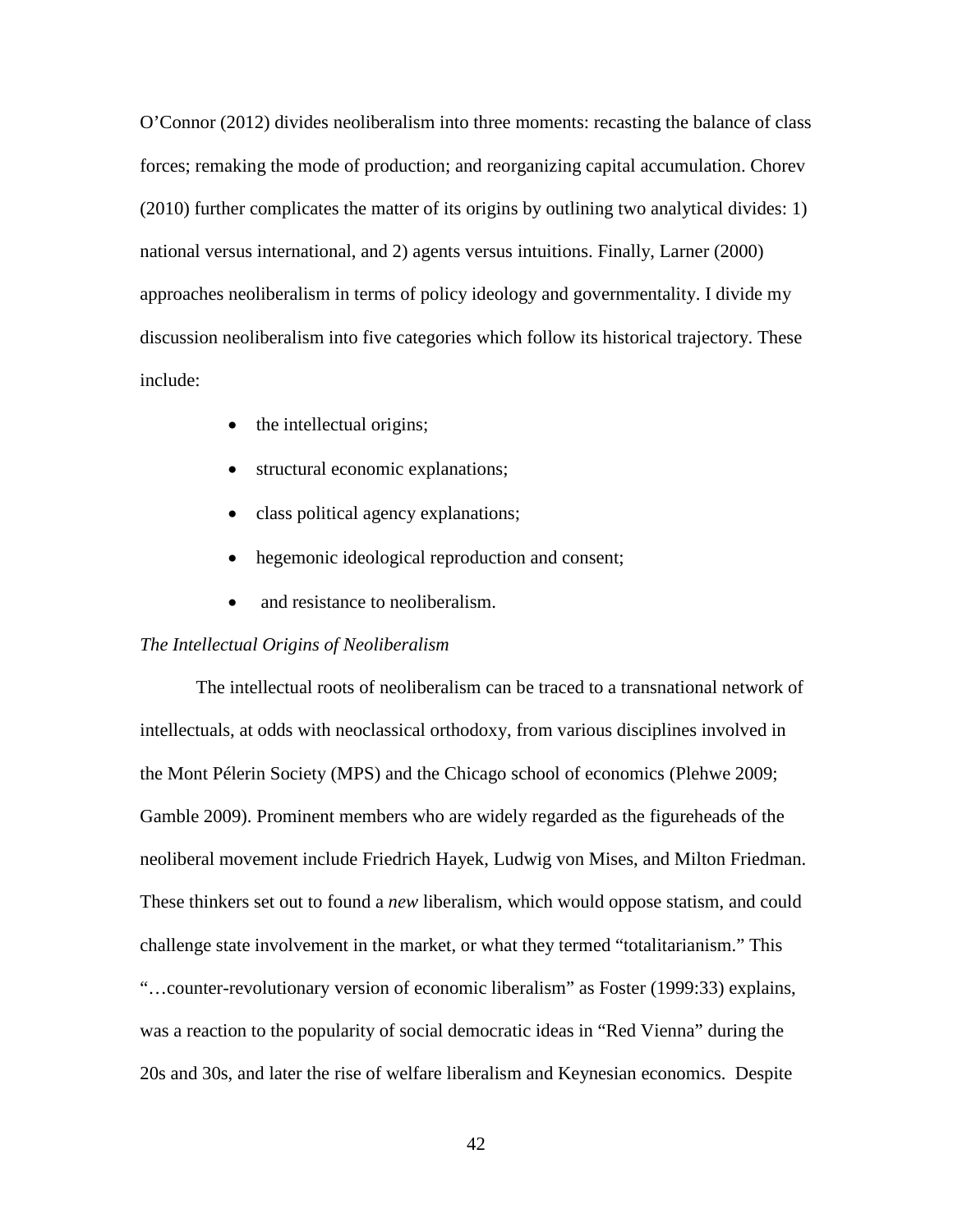these common adversaries, the neoliberalism espoused by these intellectuals was far from a homogenous. Debates and divisions existed within the movement, but they were unified by the belief in the inherent freedom of the free market system. For example, as Plehwe (2009) points out, one would be surprised to learn that early statements of the MPS argued for a minimum social safety net, and drew from a belief in the rule of law, expressed in terms of the state's role in facilitating competition, which they regard as essential for a free society. Some of these differences were regional. Neoliberals in the United States, differed with their European counterparts on the malignance of monopoly power and cartels. US neoliberals saw anti-trust laws and interference with the market as inherently destructive, and took what Plehwe (2009) describes as a "corporations can do no wrong" approach to rising corporate power. US neoliberals did not always argue for a return to a pristine competitive capitalism, rather they were apologists for monopoly capitalism and corporate power.

The tenets of neoliberalism do not necessarily provide a new or novel view of the economy. Although classical liberalism shared many of the same tenets, neoliberalism emerged as a counterpoint to "scientific and technocratic socialism" (Plehwe 2009) and the post depression ascendance of Keynesian economics.<sup>[4](#page-59-0)</sup> Both of which were viewed as totalitarian statism in the eyes of neoliberals. However, neoliberalism represents a shift in economic theory and policy. McBride (2009) explains the shift as follows:

Laissez-faire economics is not, of course, a new idea. But its rediscovery provided a sharp contrast to the limited state interventionism characteristic of liberal thinking in the postwar period. Under the influence of John Meynard Keynes, themselves triggered by the experience of mass unemployment during the great depression of the 1930s, economists and governments had come to accept that an

 $\overline{\phantom{a}}$ 

<span id="page-59-0"></span><sup>4</sup> Keynesianism usually assigns the state a role in the operation of the economy centered on the goal of fullemployment and growth through by spurring effective demand through low interest rates and government expenditures (Salais 2001).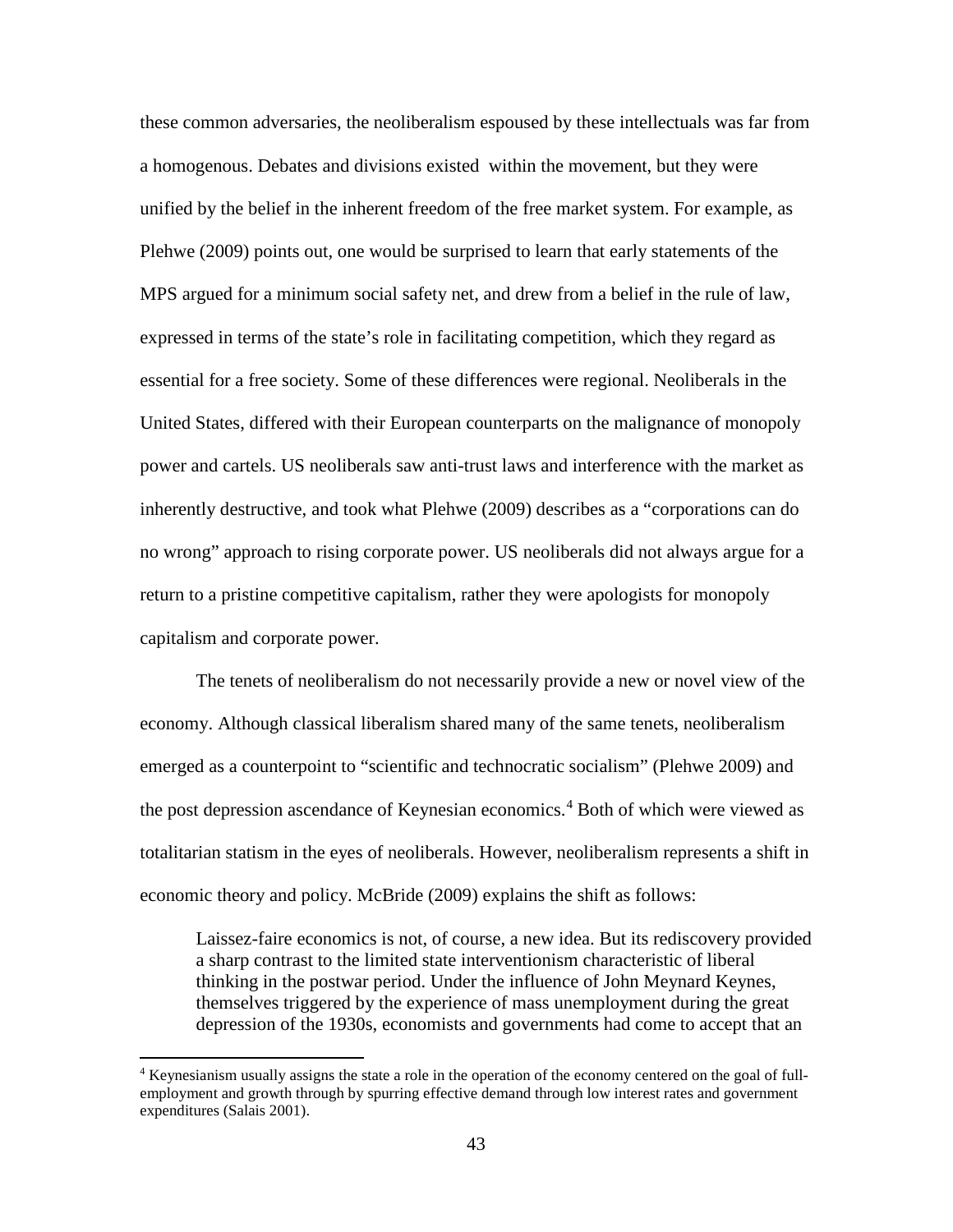active government could maintain full employment and, in the process, supply a far broader range of social services (generally summed up as "the Welfare State") than formerly (p. 17).

In reaction to the Keynesian ideas described above, neoliberals criticize the assumed necessity of state action to remedy market failures. Przeworski (1990) lists four arguments neoliberals made in opposition to the Keynesian post-war compromise. First, market failures "can be dealt with under suitable distribution of property rights"(p. 16). Second, they argue that the definition of market failure is unclear. For example, poverty and unemployment are seen as sources of motivation rather than social problems. Third, there is no guarantee that the state is more effective than the market in terms of correcting these failures. Fourth, goods and services are not produced efficiently unless they are produced for profit, and that any intervention by the state leads to inefficiency.

With regard to the state, neoliberals took a contradictory stance. The most well known description of this contradiction is from Polanyi (1944), who quipped, "Laissezfaire was planned; planning was not" (p. 147). Neoliberalism is not simply a movement to reduce government intervention. It also saw the need to "organize individualism" (Zmirak quoted in Plehwe 2009), and "extend the values and relations of markets into a model for the broader organization of politics and society" (p. 15). Additionally, as Tonkiss (2008) points out, it is a "positive state project that seeks to steer governmental forms, social institutions, and individual behavior in line with particular vision of a free market and free society" (p. 251). Within the scholarly debates about neoliberalism, there are characteristics ranging from governmentality to market rule. Wacquant (2012) takes a position that combines both the Foucaultian conception of neoliberalism as governmentality and the more Marxist inspired market rule. Wacquant argues that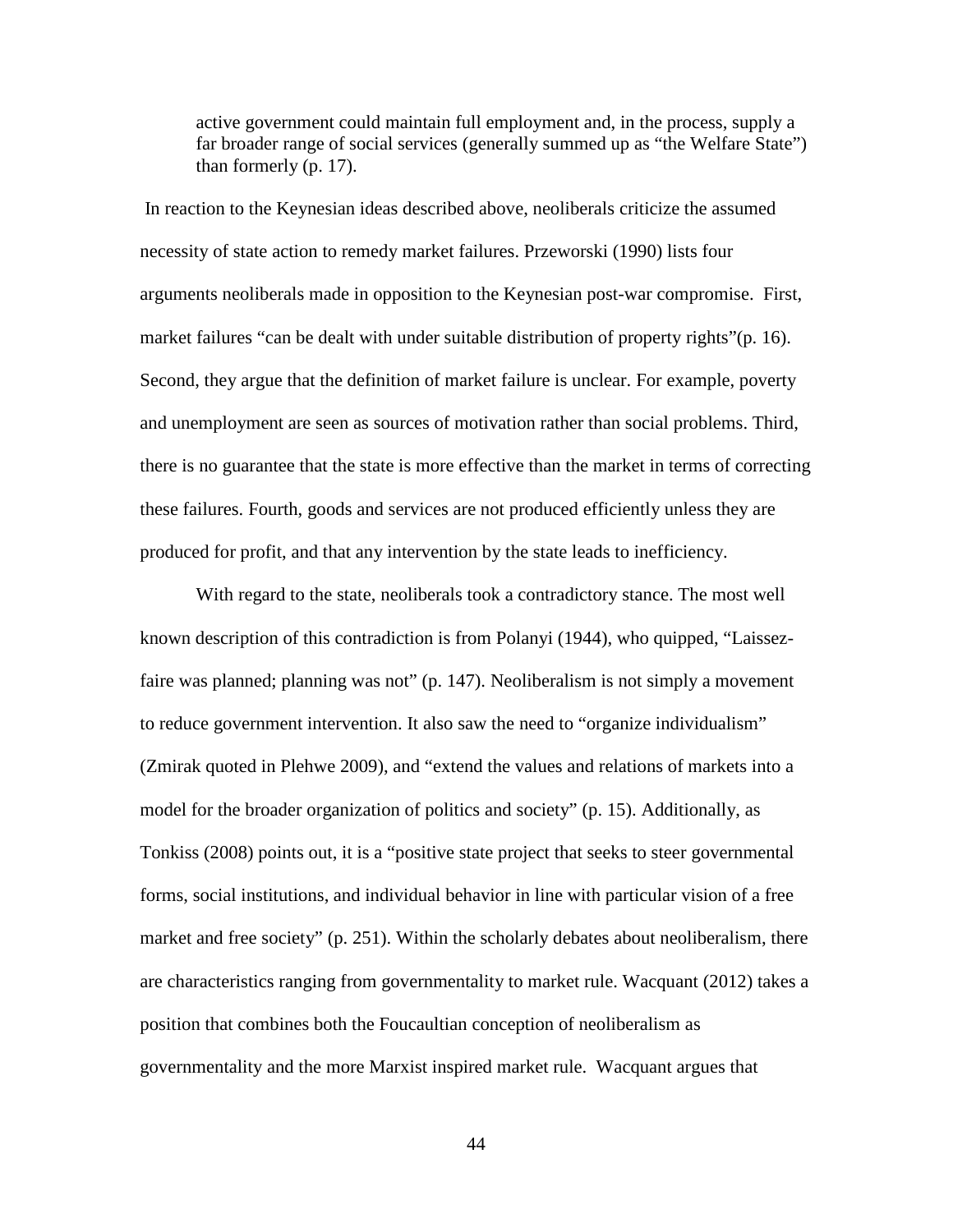neoliberalism should best be described as a political project that "entails not the dismantling but the re-engineering of the state" (p. 6). He calls this reengineered state the "Centaur-state" which facilitates the commoditization and marketizing aspects of neoliberalism for those on the top of the hierarchy. At the same time, the Centaur state depends on, and is characterized by a shift toward punishment and paternalism which is evidenced by the increased role that the penal and criminal justice systems play in the management of the population. As Wacquant explains,

The penal state has been rolled out in the countries that have riden the neoliberal road because it promises to help resolve the two dilemmas marketization creates for the maintenance of the social and political order: first, it curbs the mounting dislocations caused by the normalization of social insecurity at the bottom of the class and urban structure; and, second, it restores the authority of the governing elite by reaffirming "law and order" just when this authority is being undermined by the accelerating flows of money, capital, signs and people across national borders, and by the constricting of state action by supranational bodies and financial capital. (Wacquant 2012:10)

In short, neoliberalism is an attempt to restore capitalism to a much more pristine state by rolling back remnants the welfare state, weakening unions, and encouraging an individualist ethos to guide behavior with help from the state, which is facilitated by paternalism and punishment for those that are displaced and made vulnerable by rolling out neoliberal policy implementations.

### *Economics of Neoliberalism*

Neoliberalism is an accumulation strategy put in place to overcome barriers to accumulation, which led to the economic crises of the 1970s. The neoliberal turn is rooted in broader structural crisis of capitalism, and is often characterized as an accumulation strategy, or "institutionalized crisis containment strategy" (Conteno and Cohen 2012). Birch and Mykhnenko (2010) outline the economic principles of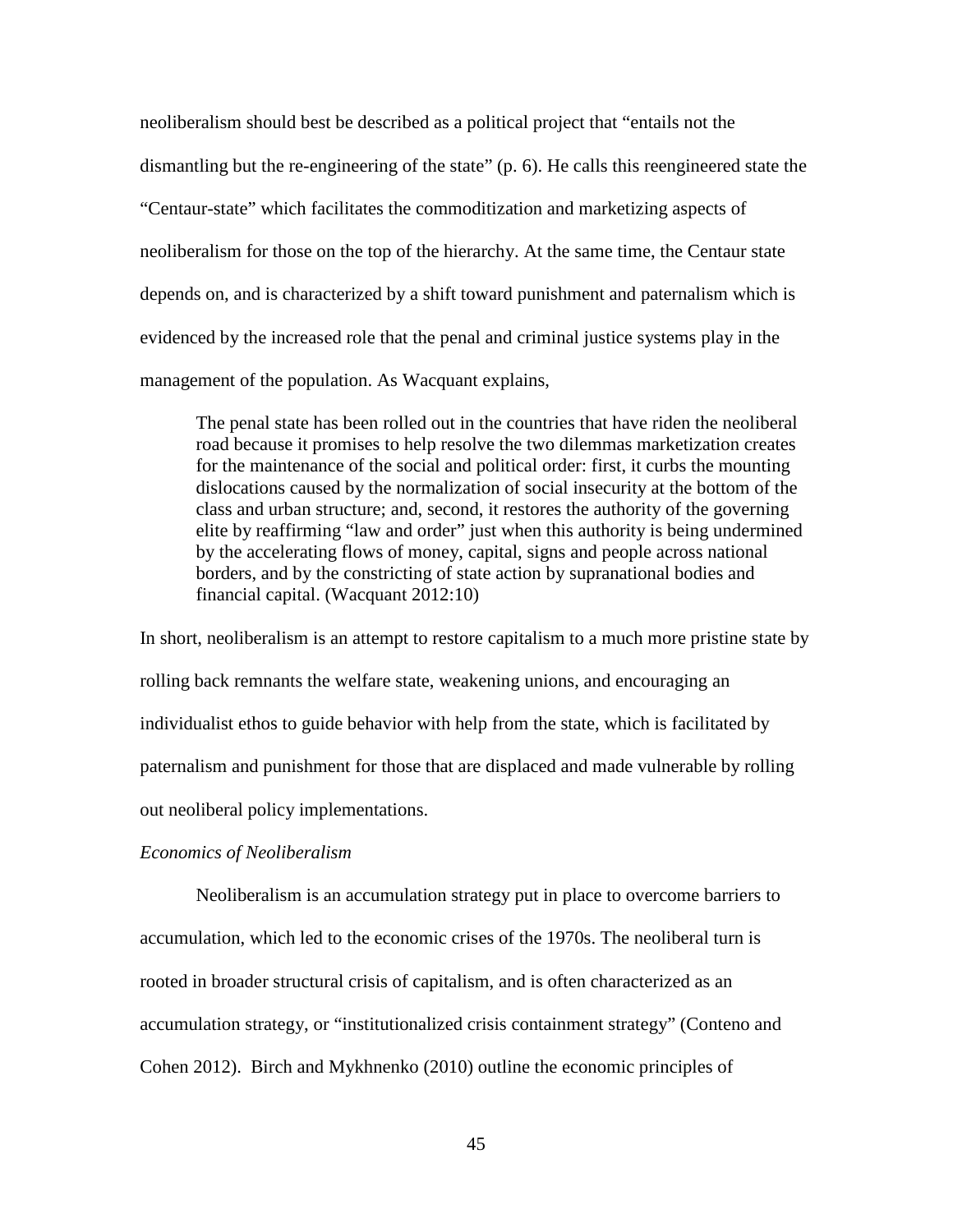neoliberalism: 1) "Privatization of state run assets"; 2) liberalization of trade in goods and capital investment"; 2) "monetarist focus on inflation control and supply-side dynamics"; 4) "deregulation of labour and product markets"; and 5) "marketization of society" (p. 5).

Scholars taking a Marxian political economy approach make the case that capitalism repeatedly faces barriers to the continued accumulation of capital and experiences crises.<sup>[5](#page-62-0)</sup> The origins of the crisis are secondary to the response. In order for the capitalist system to maintain itself, it must maintain sustained and unlimited growth. After the Great Depression, capital shifted to the Keynesian strategy of using government spending to increase effective demand. However, this strategy ceased to effectively spur consumption, leading to stagnation along with lower profits (Baran and Sweezy 1964). In order to find a way out of this predicament capital had to find a way to discipline labor and reduce costs, and circumvent barriers to profitability that manifested themselves in the economic crisis of the 1970s (Duménil and Lévy 2004; Harvey 2010).

O'Connor (2010) argues that neoliberalism represents a shift in the mode of production through deindustrialization, financialization and shifting production. [6](#page-62-1) These shifts were accomplished through various strategies. First, implementing lean production, which allowed companies to take advantage of lower wages and spatial advantages made the "time-space compression" of economic globalization possible and profitable, by allowing companies to shift production to other parts of the globe based on the comparative advantage of those areas (Jessop 2007). Chorev (2010) summarizes the

 $\overline{\phantom{a}}$ 

<span id="page-62-0"></span> $<sup>5</sup>$  The origins of the crisis of the 1970s are subject to intense debate that are usually associated with political</sup> economic debates within Marxist crisis theory. For some explanations see (Duménil and Levy (2004: p.; Harvey 2005 p.; O'Connor 2010: p. 693-694; among others.

<span id="page-62-1"></span> $6$  O'Connor (2010) refers to a mode of production as "capitalism's organizational/reproductive structures; those 'common properties' that shape and configure capitalism across different countries" (692).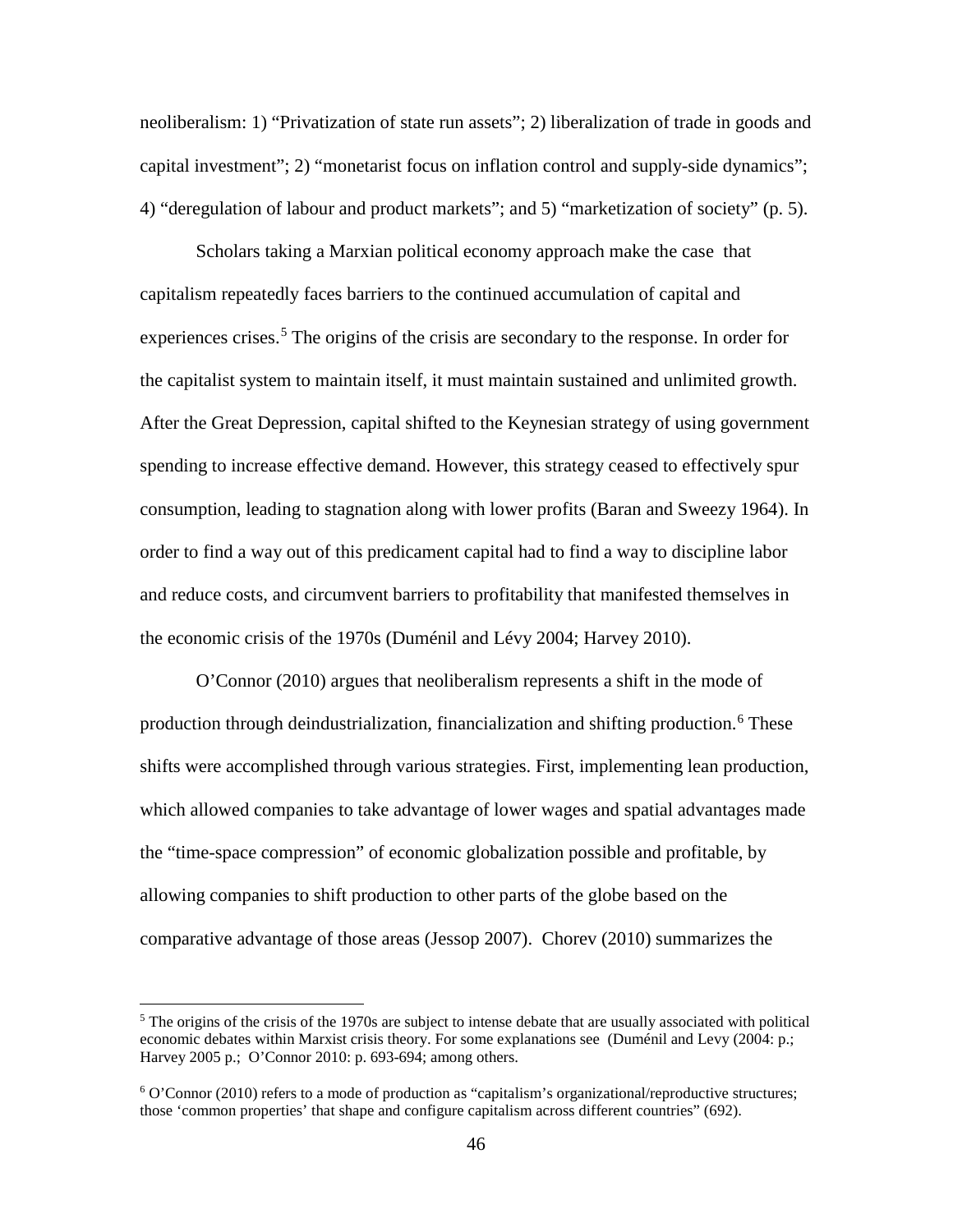process in terms of changes in telecommunications and transportation which strengthened the structural power of capital by "fundamentally weakened the bargaining leverage of states vis-à-vis capital, which could therefore play one government against the other" p. 129). Second, the shift toward the financialization of capital reduced the dependency on production and consumption for capital accumulation (Madgoff and Sweezy 1987), sometimes described as the "financial fix" (Silver 2003). As Gamble (2006) explains, "Neo-liberalism gives priority to capital as money and therefore to the financial circuit rather than the production circuit" (26). Third, economic reproduction also shifted toward increased research and development, household debt, and migration. Migration relates directly to the ability to discipline workers via the reserve army of labor. As O'Connor (2010) points out, "These workers contribute to labor market flexibility and fill in gaps in the labor supply by contributing to a growing pool of both low paid, non-unionized, and irregular service sector (and sweat-shop) workers, as well as the next generation of scientists and engineers employed by high-tech firms" (p. 709).

# *Political Project Based on Class Agency*

Moving away from the economic necessity to the political emergence of neoliberalism requires and analytic shift to the agency of corporate actors who exist in a privileged position possessing disproportionate power vis-à-vis subaltern groups. Aside from the structural limits of post-war capitalism, neoliberalism emerged in the context of increasingly asymmetrical power relations between corporations and workers/subaltern groups. Its implementation required the active agency of the corporate elites to gain traction. Conceptualized this way, the neoliberal project, is a social movement from above (Nilsen 2009) led by various business associations and business friendly think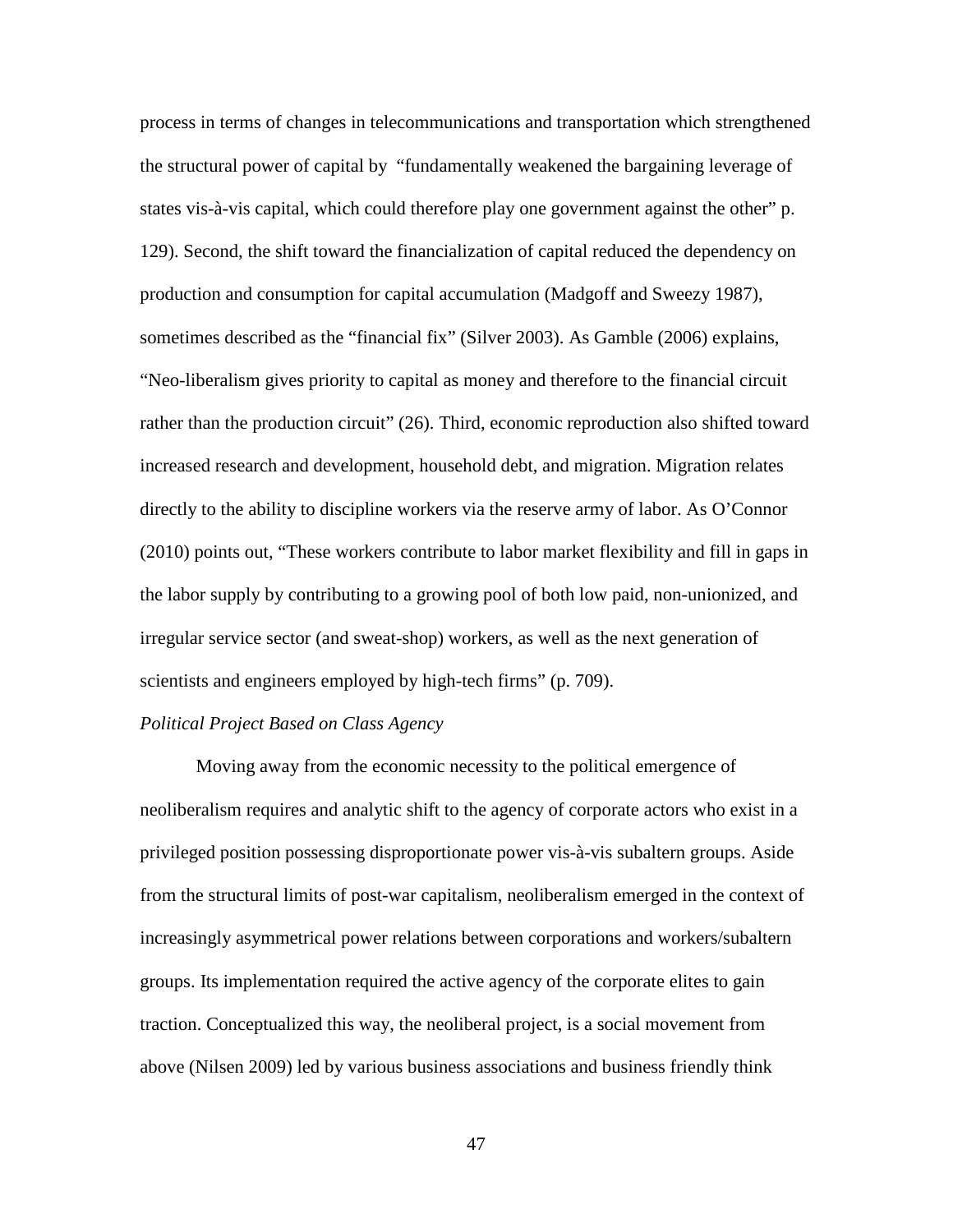tanks (Harvey 2003; Chorev 2010). Since the early 1970s, the United States experienced a dramatic change in the balance of class forces in large part due to "the political opportunity to push for a new economic project founded on neoliberal assumptions" (Birch and Mykhnenko (2010:4). Faced with a crisis of profitability and challenges from below, in the form of mass movements, the US and transnational capitalist class embarked on a strategic project that would reassert class power and restore profitability.

These actors used this agency to influence the direction of the US economy. Following the economic slump from 1974-1982, the business community sought to construct a "militant vanguard" or "businessman's liberation movement" to restore trust in the corporate community and create organizations to facilitate collective action on their behalf, such as the Business Roundtable, to take the offensive (Useem 1986:16–18). This offensive took the form of increased corporate collective action in terms of political contributions (Duménil and Lévy 2004), and the emergence of business organizations and corporate think tanks (Akard 1992; Burris 2008) who were widely propagating the ideas of neoliberal intellectuals such as Hayek and Friedman (Gamble 2006). Think tanks played an important role in the rise of neoliberalism. Even Hayek (1949) stated that political office would be a waste of time for neoliberal intellectuals, rather they should gain influence through "second hand dealers in ideas." Business organizations such as the Business Council and Business Roundtable were the major players within the capitalist class (Akard 1992; Dye 2001). The Business Roundtable was composed of CEOs of 200 corporations and occupies a central role in the policy planning network (McBride 2009; Dye 2001). Furthermore, the intellectuals working for these think tanks, such as the American Enterprise Institute and the Heritage Foundation, often played the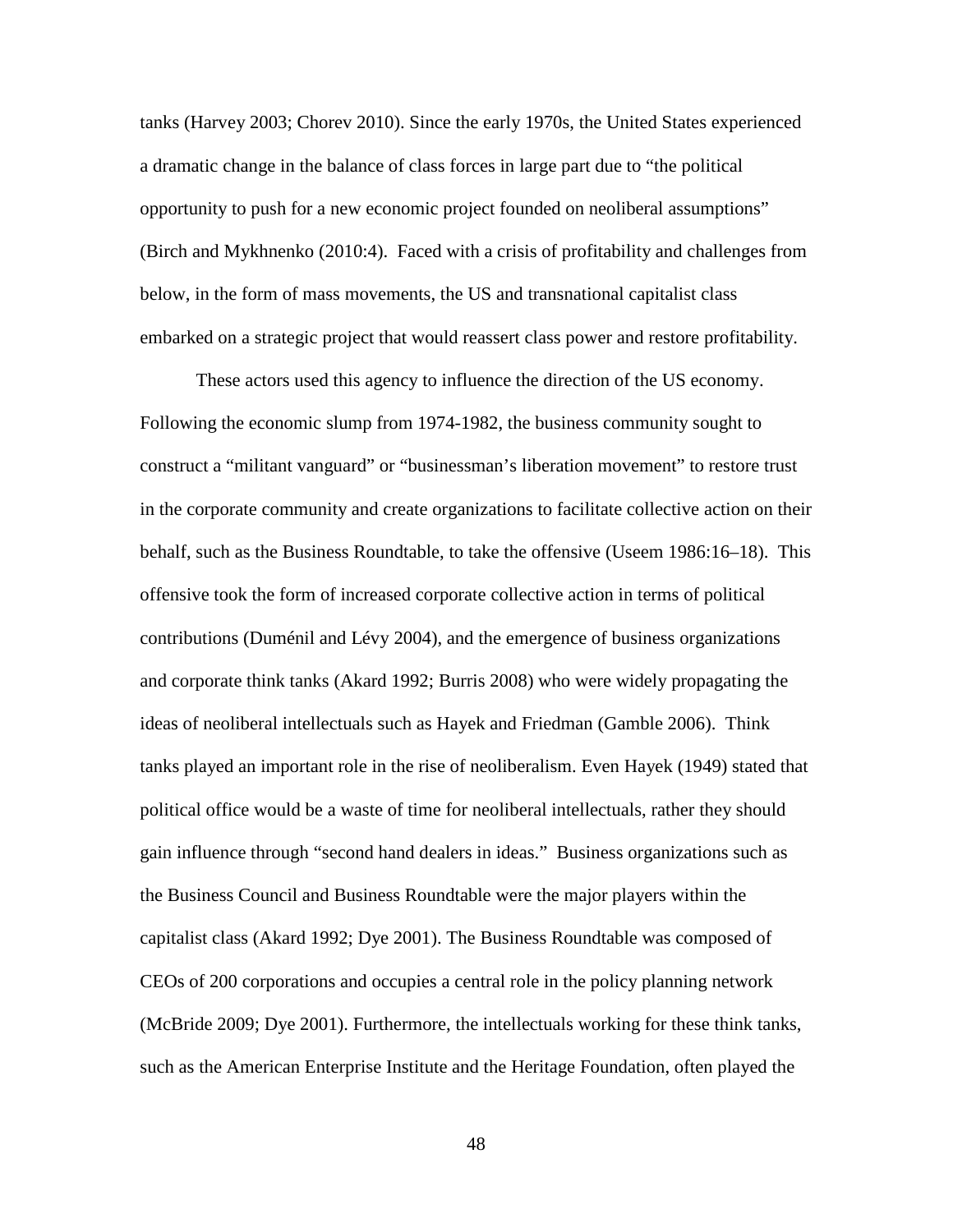role of organic intellectuals (Peck and Tickell 2002). Corporate agency was also at work in the implementation of neoliberal globalization. In the case of NAFTA, corporate actors played a significant role in the formation of trade policy through shared membership of trade policy advisory boards (Darves and Dreiling 2007). In addition, these connections produce the business unity necessary for coherent political action (Dreiling and Darves 2011). This ensemble of think tanks, politicians, and corporate leaders would eventually come to embrace "the common core of wisdom embraced by all serious economists," which included several policy positions that were deemed favorable to neoliberals including trade liberalization, tax cuts, cuts in social expenditures, open foreign direct investment, privatization, and deregulation among others. This unified approach was dubbed by Williamson (1993:1334) as the *Washington Consensus* (Birch and Myknhenko 2010)*.* 

The commonly recognized indicators of neoliberal hegemony in the US are the elections of Ronald Reagan, from the Republican Party, and the later election of the "New Democrat" Clinton administration.<sup>[7](#page-65-0)</sup> Reagan's most symbolic victory was the defeat of the PATCO strike which was followed by the steady decline in the power of labor unions in the US. Clinton was an advocate of trade liberalization and the formation of the NAFTA, the WTO, but also showed his proclivity to declare that, "the era of big government is over," implement welfare reform, which cut services and disciplined the poor, especially women of color.

This cutting and disciplining, represent two moments of neoliberalism, which Peck and Tickell (2002) refer to as rollback neoliberalism and rollout neoliberalism. They

l

<span id="page-65-0"></span><sup>&</sup>lt;sup>7</sup> Here I follow Birch and Tickell's (2002) argument that there is not a necessary link between conservatism and neolberalism in the United States, although they do ignore neoliberalism within the Democratic Party.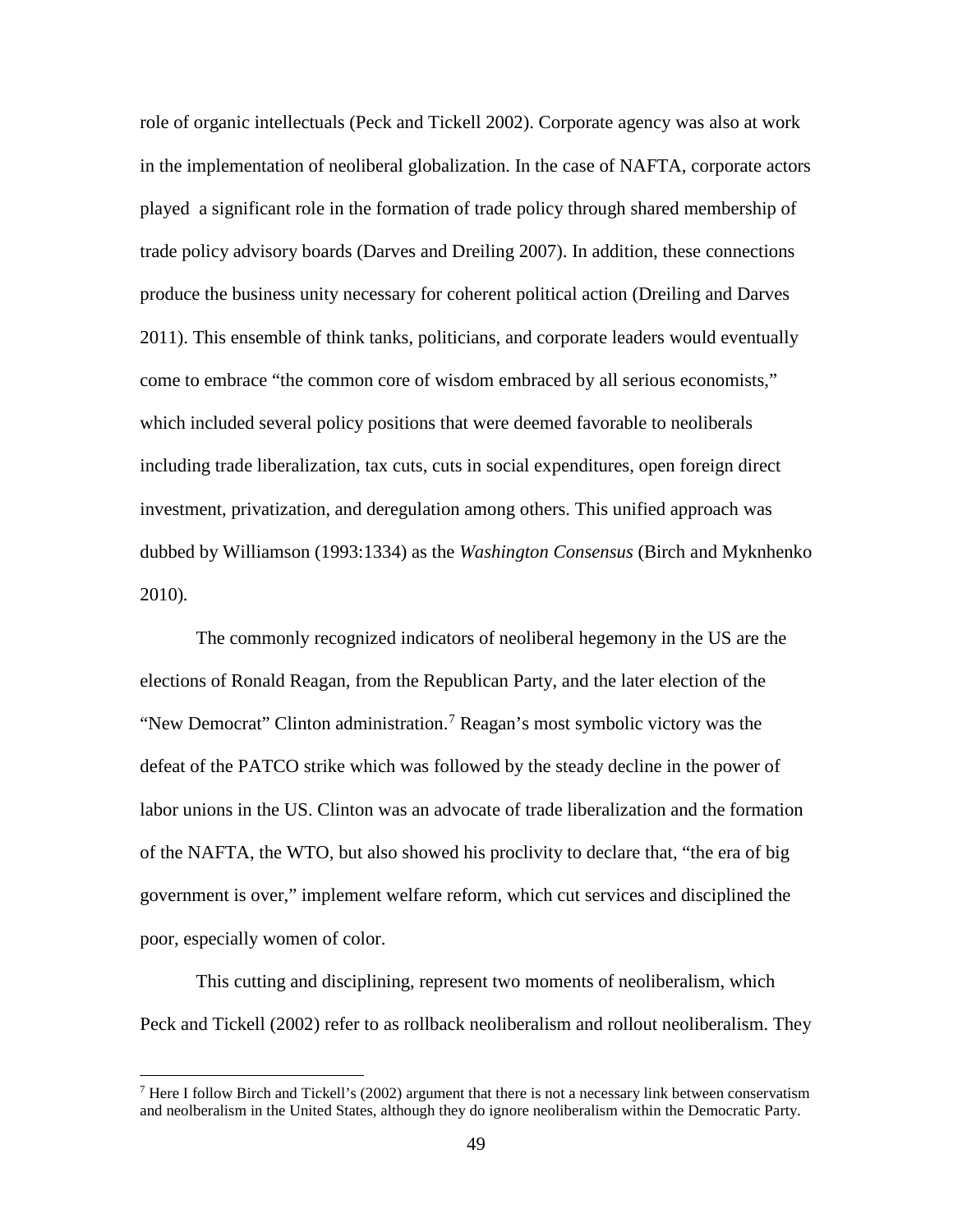argue that neoliberalism rolls back the state by cutting services, privatizing industries, and deregulation, then rolls-out a particular type of state by restructuring it to manage the implementation and impact and consequences of these policies (Jessop 2010). This returns our discussion to the paradoxical orientation to the state that characterizes neoliberalism. As Peck and Tickell (2002) asset, "No matter what it says on the bottle, neoliberalization rarely involves unilateral acts of state withdrawal" p. 34).

#### *Neoliberalism's Ideological and Cultural Hegemony*

As discussed above, a key aspect of hegemony is political leadership through consent. Neoliberalism has become "Doxa" or the "dominant discourse" by presenting itself as "a universalist discourse of liberation" (Bourdieu 1999). Several observers have utilized Margaret Thatcher's "there is no alternative" or the neoconservative Fukuyama's (1989) "the end of history" to describe the ideological dominance of neoliberalism and its "colonization of society" (Hall 2003). The main point of these statements was to drive home the point that, "Any policy shift away from market logic could result only in futility, perverse outcomes, and systemic jeopardy" (Conteno and Cohen 2012:33). Neoliberalism has also become hegemonic in the sense that individuals and civil society actors actively engage in the reproduction of neoliberalism. Neoliberalism has emerged within the mobilization of oppressed groups in the strategic and identity work carried out by class based, gender based, and sexuality-based constituencies. Neoliberalism is not simply an attack on labor and the working class. It also sought to reverse gains by movements geared toward people of color and women. Perhaps most damaging to the progressive social movement sector was a neoliberal redefinition of liberalism which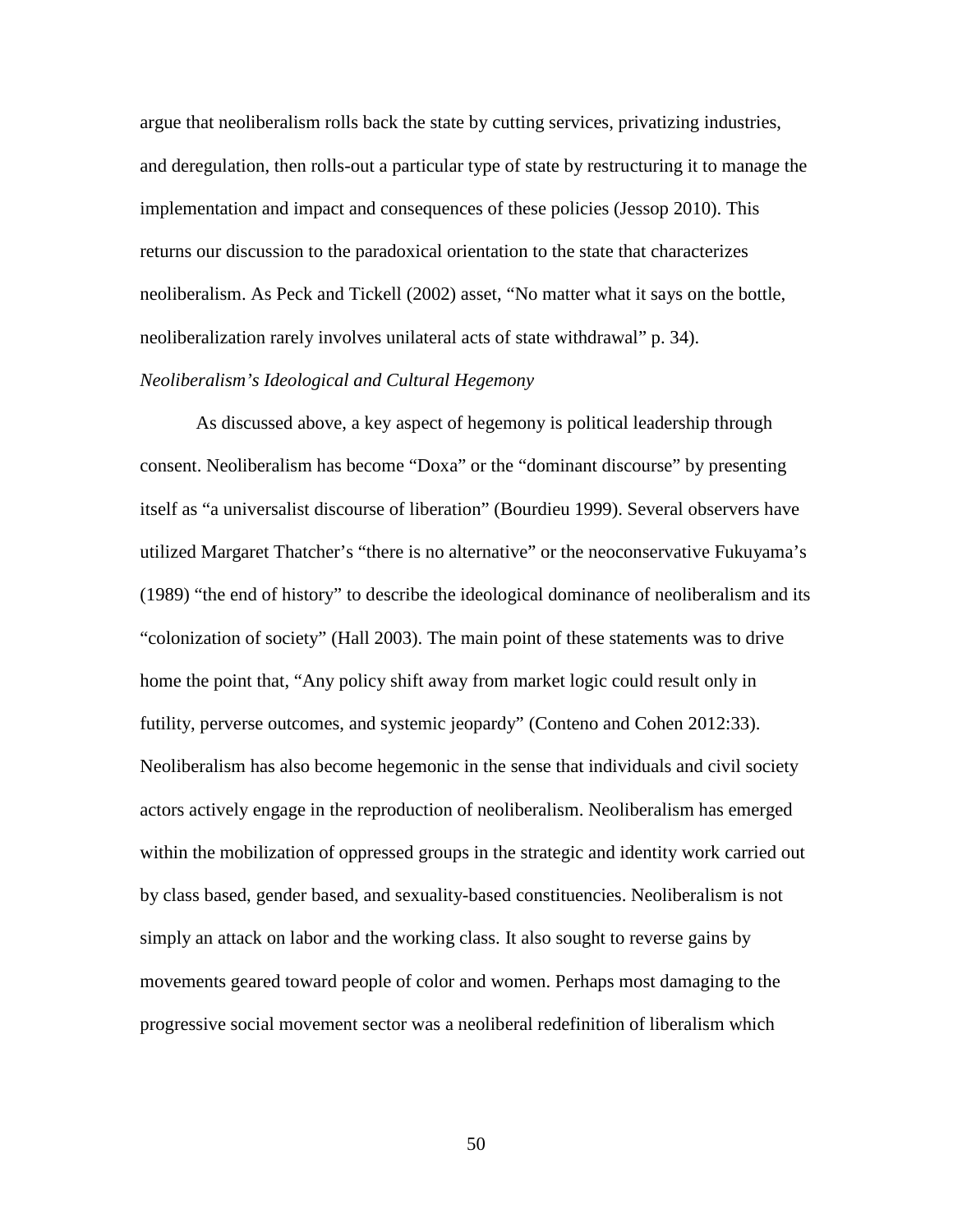emphasized individual access and diversity at the expense of redistributive politics (Duggan 2003)

# *Resistance to Neoliberalism in the US*

Opposition to neoliberalism is not inherently anti-systemic. For resistance to transcend neoliberalism and become anti-systemic requires a move beyond neoliberalism and capitalism itself (Li 2004). When we look at the effects of neoliberalism, trends in inequality, unionization, trade, and financialization, the effectiveness of the neoliberalism as a "political project to re-establish the conditions for capital accumulation and to restore the power of economic elites" as Harvey (2003) defines it, is clearly evident. The above picture presents the neoliberal turn as a victory on the part of capital over labor, and more broadly the entire population. In a more orthodox analysis of the balance of class forces, the possibility of mounting a successful challenge to capitalism seem dismal. However, neoliberalism is itself implemented and defined by contestation with various sections of the population (Peck and Tickell 2002; Kiely 2006). In the words of Polanyi (1944) neoliberalism represents a double movement. On the one hand, there is the movement to impose free market principles and maintain US hegemony. On the other hand, there are loose-knit counter movements that emerged to resist it.

Following Harvey's (2000) notion of militant particularisms, there is always resistance to neoliberalism somewhere and at some level. Only rarely do these begin to transcend particularities and begin to draw connections and generalize in national and even transnational struggles. Social movements do not emerge from out of nowhere. There is often a historical lineage of movements that provide lessons and strategic repertoires for subsequent movements. It is worth a very brief discussion of anti-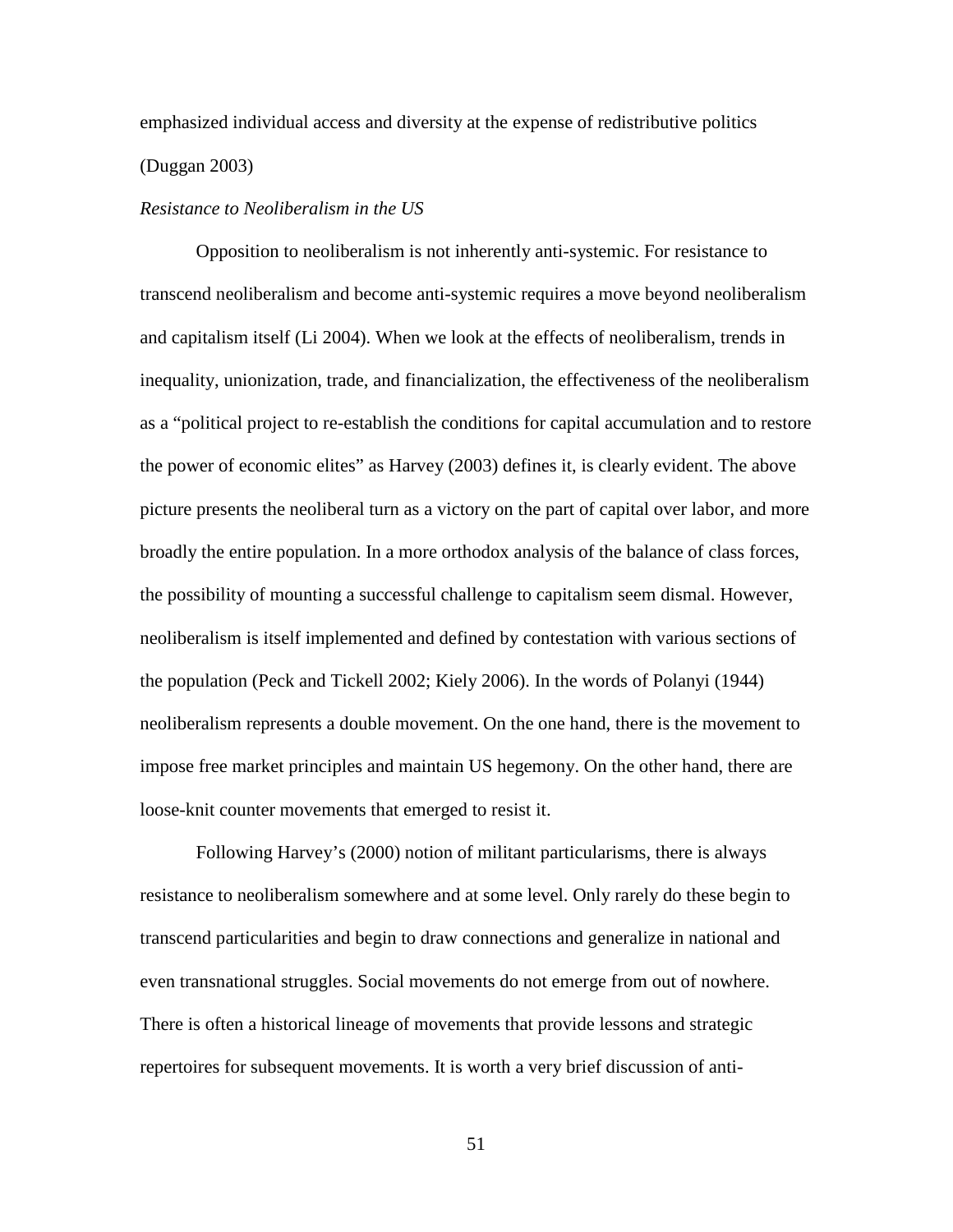neoliberal movements in the US, however a full census of these movements is beyond the scope of this review. In addition, I will discuss the movements that comprise cases for this dissertation, the global justice, antiwar, and immigrant rights movements, in further detail in chapters IV, V, and VI respectively. None of these movements are exclusively opposed to neoliberalism. Rather, they contained fractions that articulated critiques of neoliberalism in the US, as well fractions which were either ambivalent to or supportive of neoliberal hegemony. Nevertheless, these movements include a broad range of movements representing extremely diverse social bases.

At the risk of oversimplification, there were ebbs and flows, but almost consistent opposition from nearly all segments of US society. A brief description of the highlights would include the following collection of the movements. The Aids Coalition to Unleash Power (ACT-UP) challenged the marketized nature of the response to the AIDS crisis (Capozza 2004). The Justice for Janitors campaign orchestrated by the SEIU in the 1980s and 90s, which is still regarded as a successful example of social movement unionism in the US (Johnston 1994; Savage 2006). Following an onslaught over racial framing and stereoptyping (Nuebeck and Casenev (2001), the welfare rights movement began mobilizing in the 1990s during the policy battle over "welfare reform" (Reese 2011). This set the stage for the Global Justice Movement (Klein 1999; Clausen 2003; Podobnik and Reifer 2009), which was followed by the Anti-war Movement (Cortright 2003; Walgrave and Rucht 2010), and the Immigrant Rights Movement (Voss and Bloemraad (2011). Following these upsurges, activity began to slow in large part due to the election cycle and Obama presidency (Heaney and Rojas 2011). Activity picked up again with the Wisconsin uprising (Yates 2012), and perhaps the largest and most militant movement: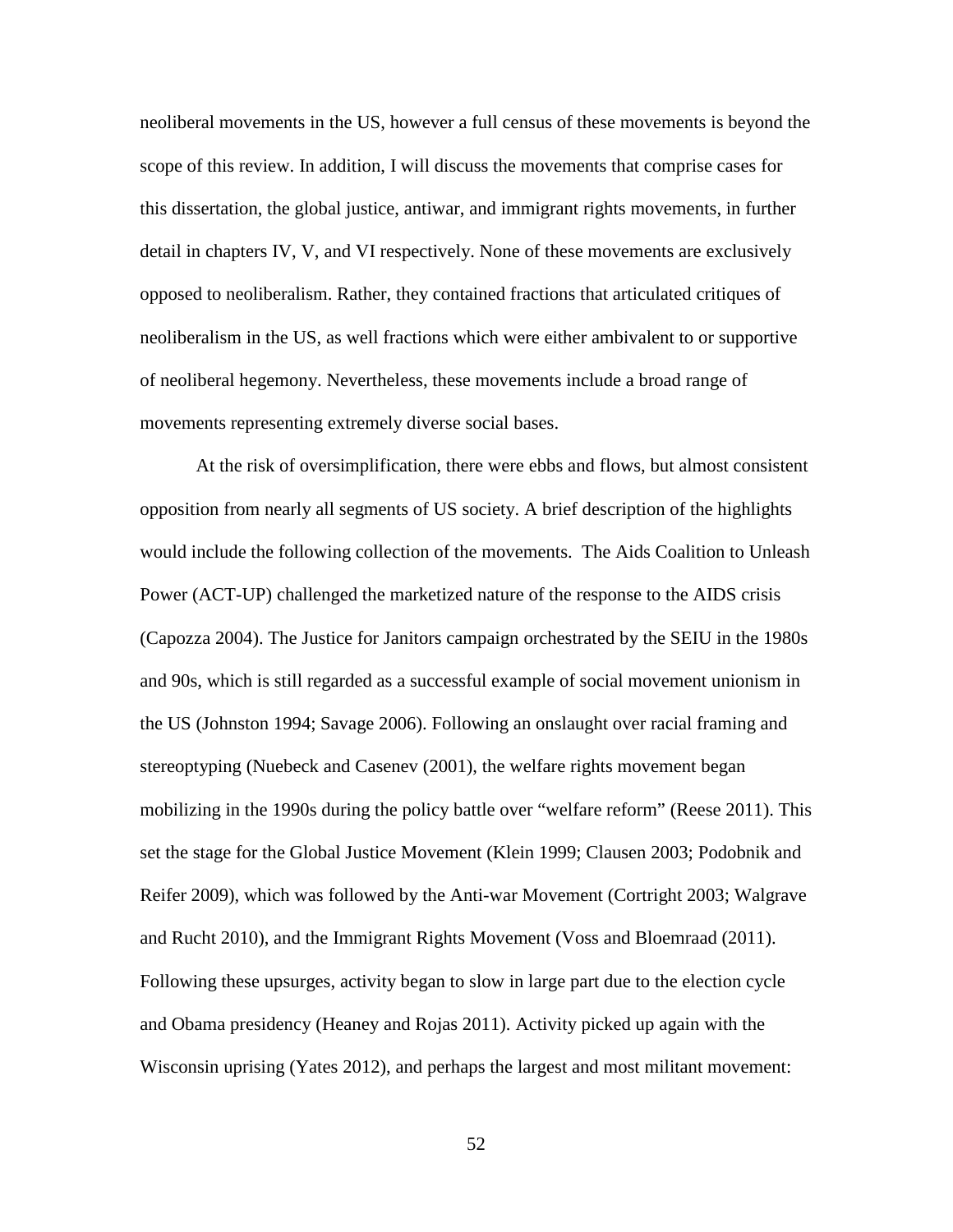the Occupy Wall Street Movement in 2011 (Gitlin 2012). During most of this period, sections of the LGBT movement mobilized for same-sex marriage, resulting in significant dispute between radical and assimilationist sections (Whitehead 2011). There are undoubtedly more movements from which to choose from, but the point is that is that the neoliberal era was one of contention.

## **CONCLUSION**

In this chapter I presented an overview of the dominant perspectives in social movements and reviewed resent attempts by scholars from political economy and Marxian approaches to interpret social movements. Within this the main takeaway is that capitalism matters. I also outlined the framing perspective in social movements alongside the Gramscian concept of hegemony and its application within social movement theory. I used these approaches to generate the counter-hegemonic framing approach, which I followed by defining the given political and economic context of the neoliberal era. Neoliberal hegemony is both the active agenda of corporations and maintains itself through consensual domination. As a result, it should not be surprising that social movement actors that deploy frames which contest neoliberalism, and frames that are complicit with neoliberalism. I propose the counter-hegemonic framing approach, which combines theories of hegemony and the framing perspective from social movement studies to examine how social movements contested the hegemony of neoliberalism. Anti-neoliberal "movements from below" drew upon the historical economic context as a cultural resource to build their framing repertoires across a wave of protest. Within movements, framing which contests *senso commune*, entails attempts to persuade and win potential allies within coalitions to counter-hegemonic viewpoints and strategic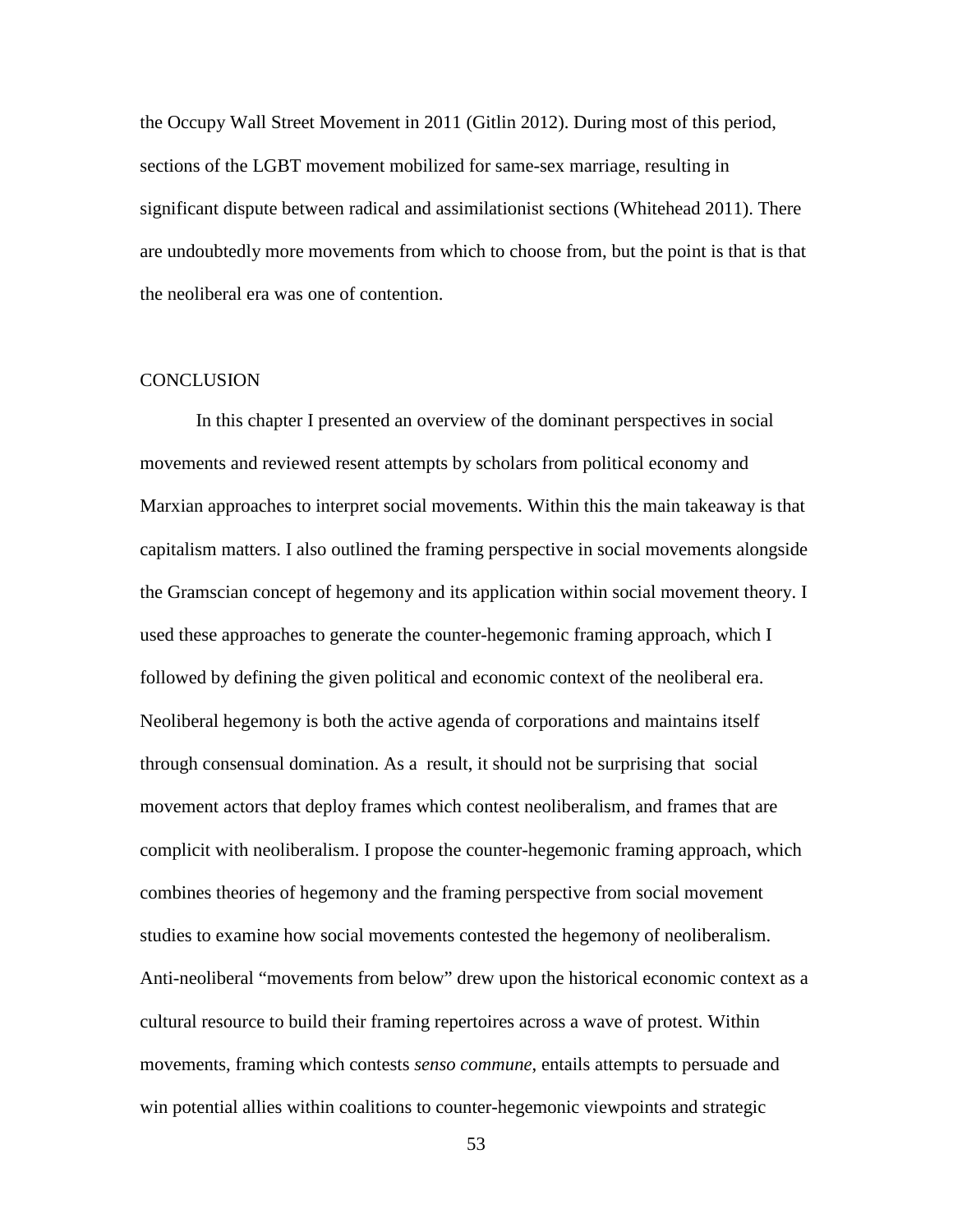outlooks. Here, frame disputes within coalitions, take on a much more profound meaning and significance. The counter-hegemonic framing approach, provides an entry point for analysis of the discourse of movements from a perspective that sees these movements as the product of the historical trajectory of capitalism, and the balance of class forces, while still taking the cultural turn in sociology seriously. In the next chapter, I present an overview of the research methods I used in order to examine the counter-hegemonic framing of the Global Justice, Antiwar, and Immigrant Rights movements.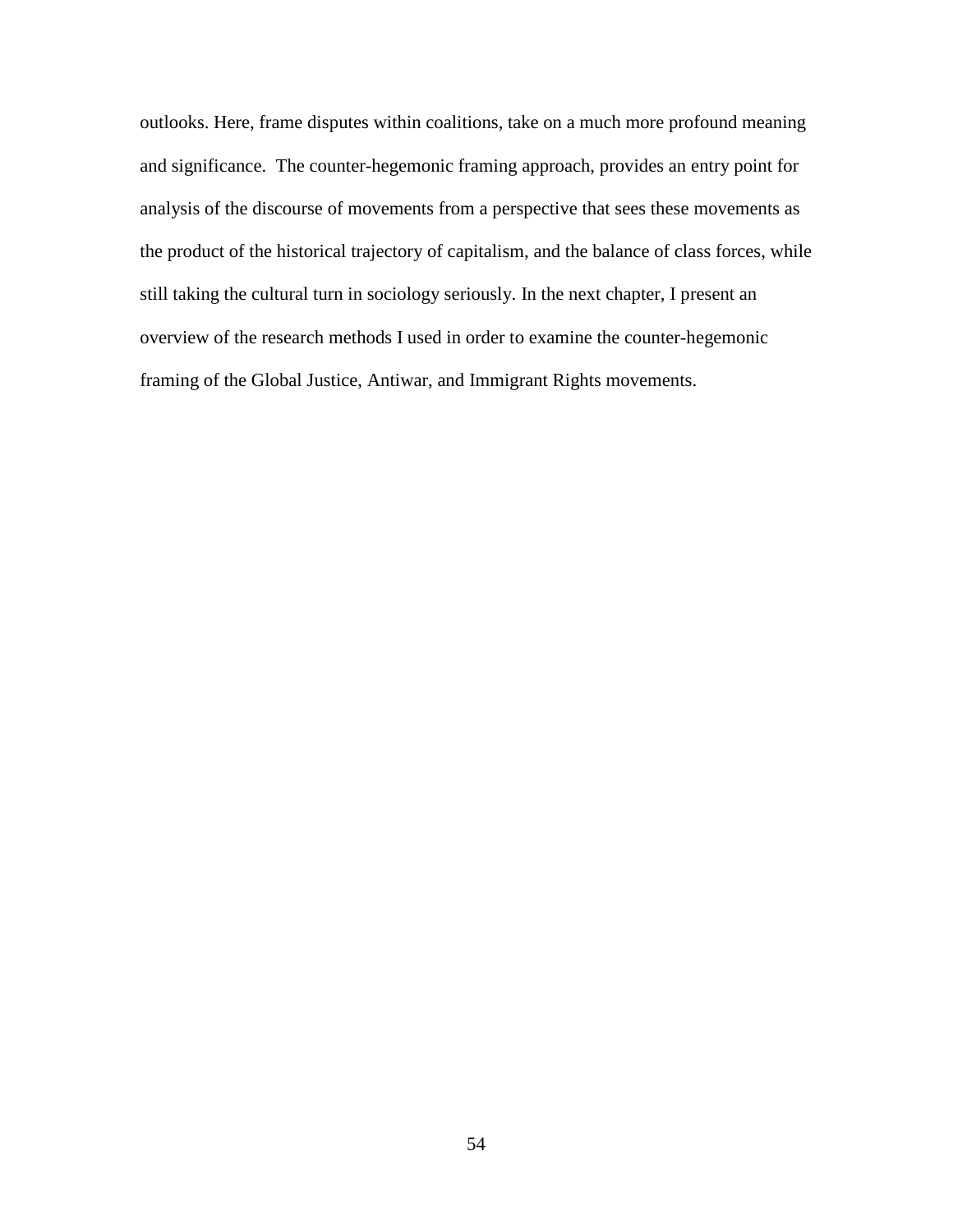### CHAPTER III

# **METHODS**

Within the framework of historical-comparative sociology, I selected methods associated with a narrative description of events, which are consistent with accepted methods of studying social movement framing. These include ethnographic content analysis, political claims analysis, and semi-structured interviews. By systematically collecting and analyzing movement texts, I was able to explore the framing practices of the global justice (GJM), antiwar (AWM), and immigrant rights movements (IRM). For each movement, I relied on distinct sources of archival evidence and protest event data from *New York Times* articles pertaining to each movement. In this chapter, I will outline the incorporated comparison approach, make a case for using political claims analysis, ethnographic content analysis, and semi-structured interviews to analyze the framing of these movements.

### METHODOLOGICAL APPROACHES

#### *Incorporated Comparison*

Because historical events take place in a seemingly infinite spatial and temporal context, it is important for historical sociologists to reduce complexity. I use McMichael's (1990) incorporated comparison to conceptualize the three movements under study as parts of a larger anti-neoliberal wave of contention. McMichael (1990) describes in incorporated comparison as follows: "Rather than using 'encompassing comparison' –a strategy that presumes a 'whole' that governs its 'parts' –it progressively *constructs* a whole as a methodological procedure by giving context to historical phenomena. In effect, the whole emerges via comparative analysis of "parts" as moments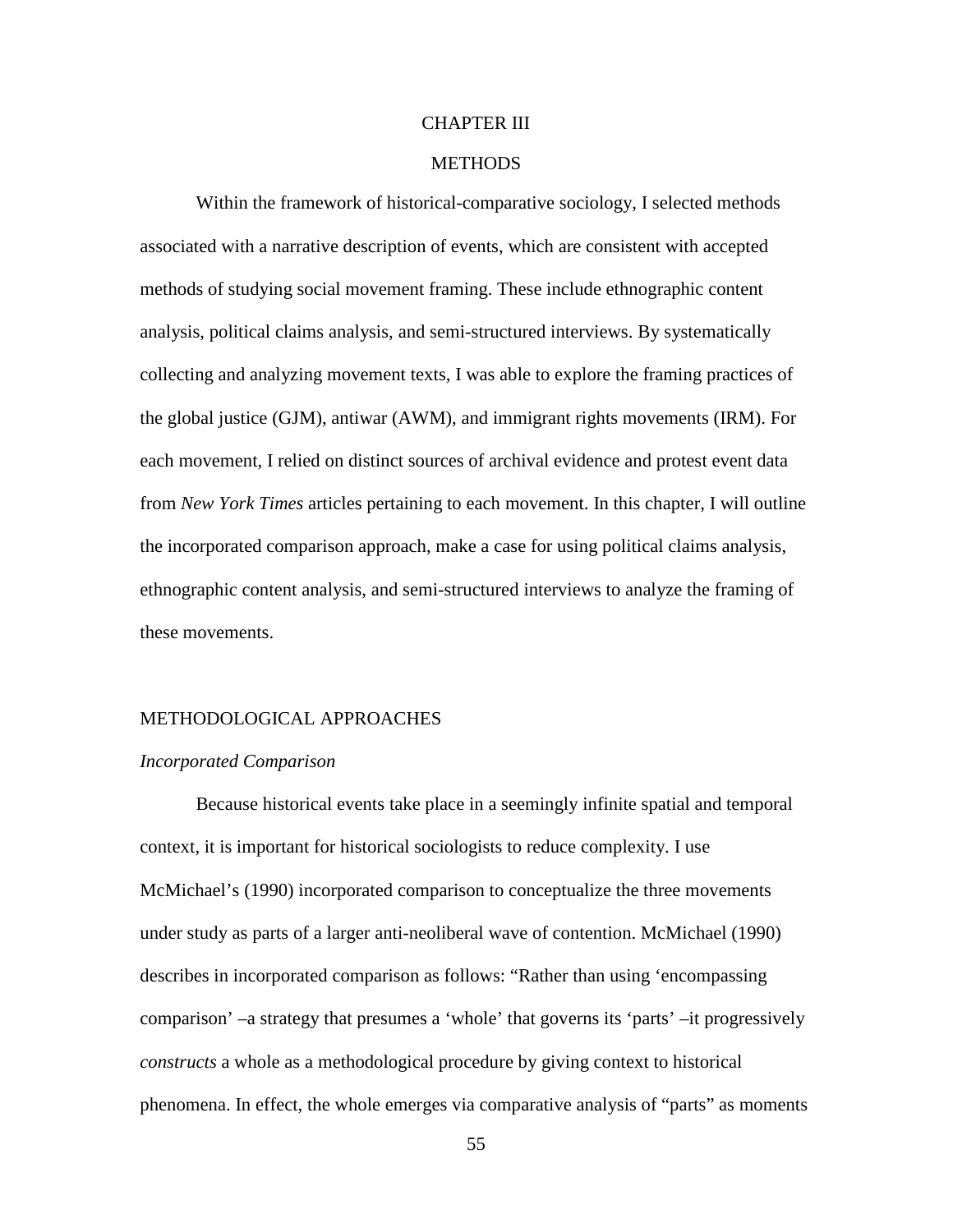in a self-forming whole*"* (p. 386). Following this model, I situate these movements within the historical context of the neoliberal era, and examine how they contested neoliberalism in their framing. Incorporated comparison requires the researcher to abstract from the whole and identify which parts can be used to identify the whole over time. Following Griffin (1992), and Silver (2003), I use a narrative approach to causation, which views events "as temporally ordered, sequential, unfolding, and open-ended "stories" fraught with conjunctures and contingency" (Griffin 1992:405). Using a narrative approach to incorporated comparison, I set out to conduct three temporally ordered case studies that are centered on key protest events each movement was engaged in, and thus involves a degree of event analysis, which allows for the study of collective action across time periods (Olzak 1989).[8](#page-72-0)

# *Case Study Strategy*

 $\overline{\phantom{a}}$ 

A key contribution of this dissertation is to provide a theoretical approach to examining framing processes from a Gramscian perspective. Given the theoretically driven nature of the research questions, the case study research strategy was appropriate for each movement. As a result, I employ a multiple-case study approach with the intention of building theoretical generalization between cases. In the field of social movements, Snow and Trom (2002: 151-152) conceptualize a case study as "a research strategy that seeks to generate richly detailed, thick, and holistic elaborations and understandings of instances or variants of bounded social phenomena through the triangulation of multiple methods that include but are not limited to qualitative procedures" (p. 151-152 their italics). I use case studies that provide critical cases of

<span id="page-72-0"></span><sup>8</sup> I follow Rucht, Hocke, and Ohlemecher's (1992) often used definition of a protest event. They define a protest event as "a collective, public action by a nongovernmental actor who expresses criticism or dissent and articulates a societal or political demand" (p. 4).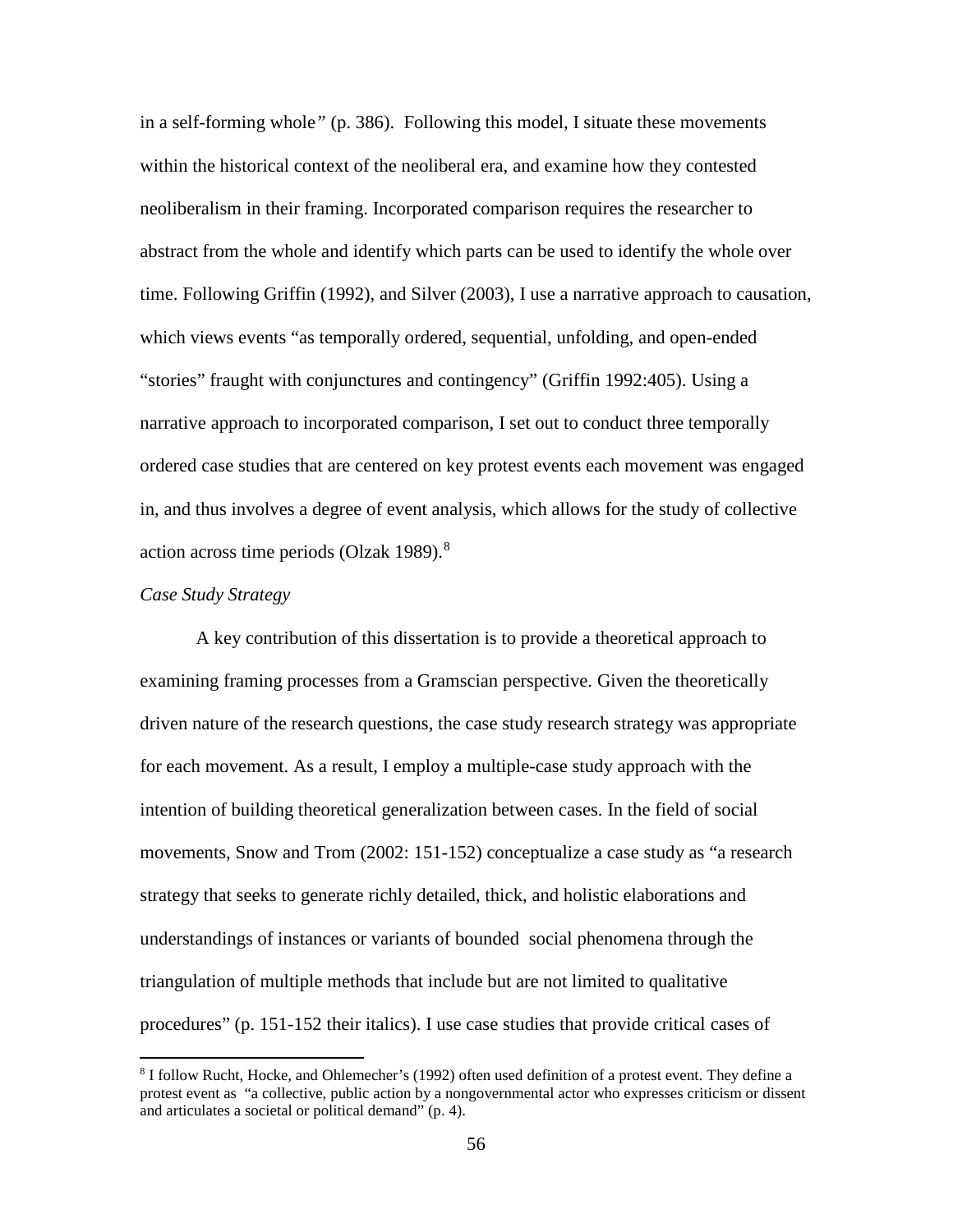social movement mobilization, and act as modular cases from which to gain a better understanding of the a broad multi-movement wave of contention that contests neoliberalism. The goal of this research is to examine the framing practices of the three movements, and examine how their framing practices relate to a given historical context. Given these parameters, a case study strategy is also suitable, because it results in "the generation of a richly detailed, 'thick' elaboration of the phenomenon under study and the context in which it is embedded" (Snow and Trom 2002: 149; See also Yin 1994). Another benefit of using a case study strategy is that case studies easily incorporate triangulation: the use of multiple methods and sources, which complement, and account for the weaknesses of each method. Although case studies seldom result in statistically generalizable theories, they often result in "analytic generalization" where "a previously developed theory is used as a template with which to compare the empirical results of the case study" (Yin 1994:31; See also Snow and Trom 2002). In sum, case studies are also useful for theory development, theory elaboration, thick description, and triangulation. *Ethnographic Content Analysis*

Beyond incorporated comparison and the case study approach, I used specific methods rooted in qualitative content analysis, which has proven to be an effective method for identifying and mapping the content of collective action frames (Johnston 2002), which are examined "through organizational documents, key speeches, public records, and media reports" (Johnston and Klandermans (1995:8). The content of frames is assumed to be a collective aggregation of the ideational and discursive content of social movements along the lines of the Weberian ideal type, which assumes idiosyncratic differences as one moves to more concrete levels of analysis (Johnston 1995). Therefore,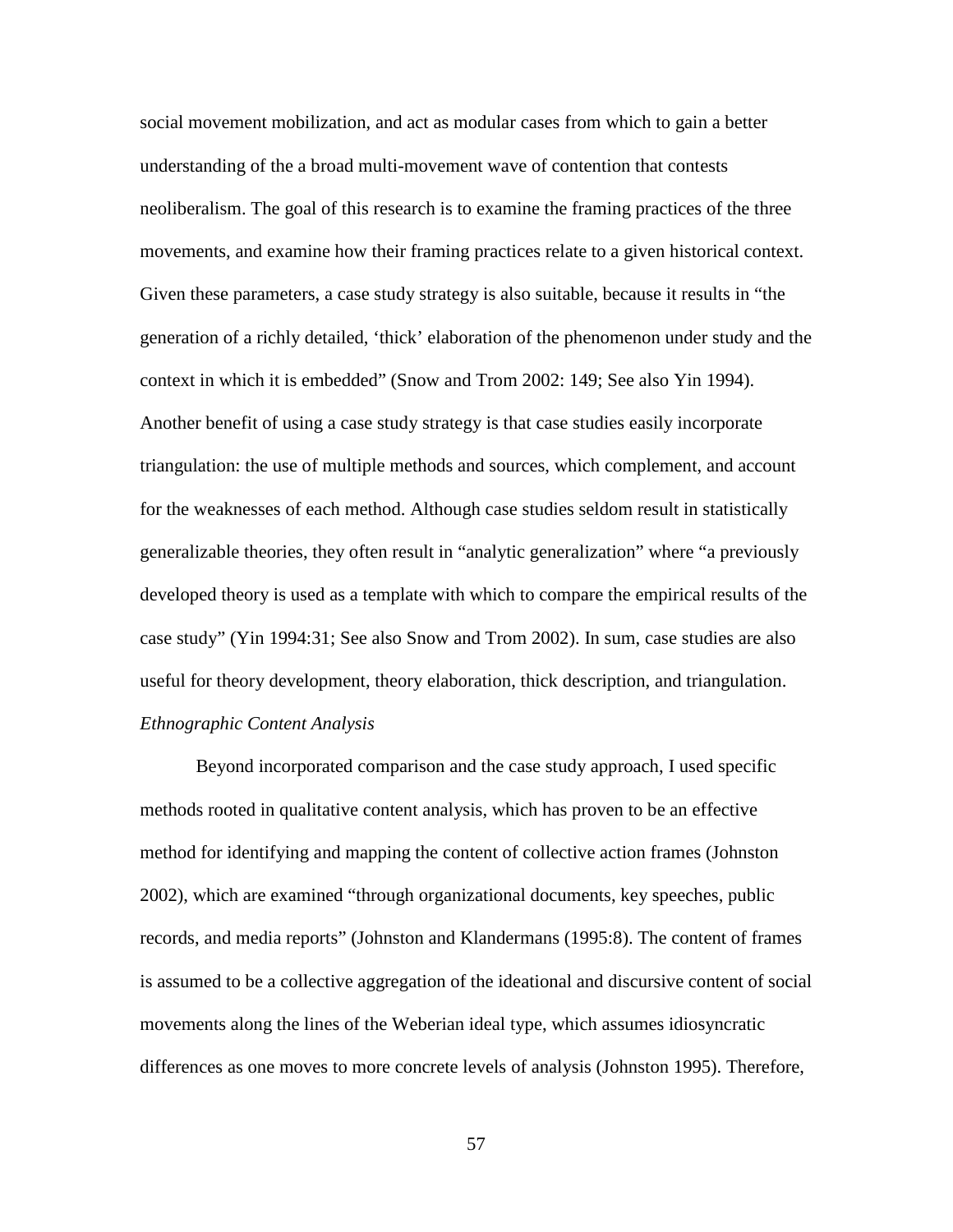the presentation of a framing repertoire and broader repertoire of interpretation should not be seen as a complete picture or census of all existing frames deployed by individuals in a movement, but rather as simplified and largely heuristic and interpretive descriptions of the ideational content and practices of a given social movement.

More specifically, the primary method of analysis was ethnographic content analysis (ECA) (Altheide 1987; Altheide and Schneider 2013). ECA differs from traditional quantitative content analysis in that the sampling strategy is theoretical and purposive, emphasizes discovery and verification, allows for the analysis of both narrative and quantification, and allows concepts to emerge during research. In addition, Altheide (1987) points out that like approaches rooted in grounded theory, "ECA is embedded in *constant discovery* and *constant comparison* of relevant situations, settings styles, images, meanings, and nuances" (p. 68). In terms of this project, this means that although the broad topic of neoliberalism was known before coding began, I did not begin coding with a predetermined coding list, rather I allowed concepts and categories to emerge to emerge in an initial coding phase, which was followed by focused coding during the analysis. I coded the documents for several important variables including, type of organization, and create a set of codes, using an open and iterative coding scheme (Koopmans and Statham 1999), to map the framing structures of the organization or coalition. After the initial coding, I refined the code list based on observed patterns.

ECA also allows for theoretical and saturation sampling. Over the course of my data collection, I sought after archival documents using purposive and theoretical sample of social movement organizations and coalitions in each movement. The types of documents I include are, websites, newsletters, calls for action, founding/mission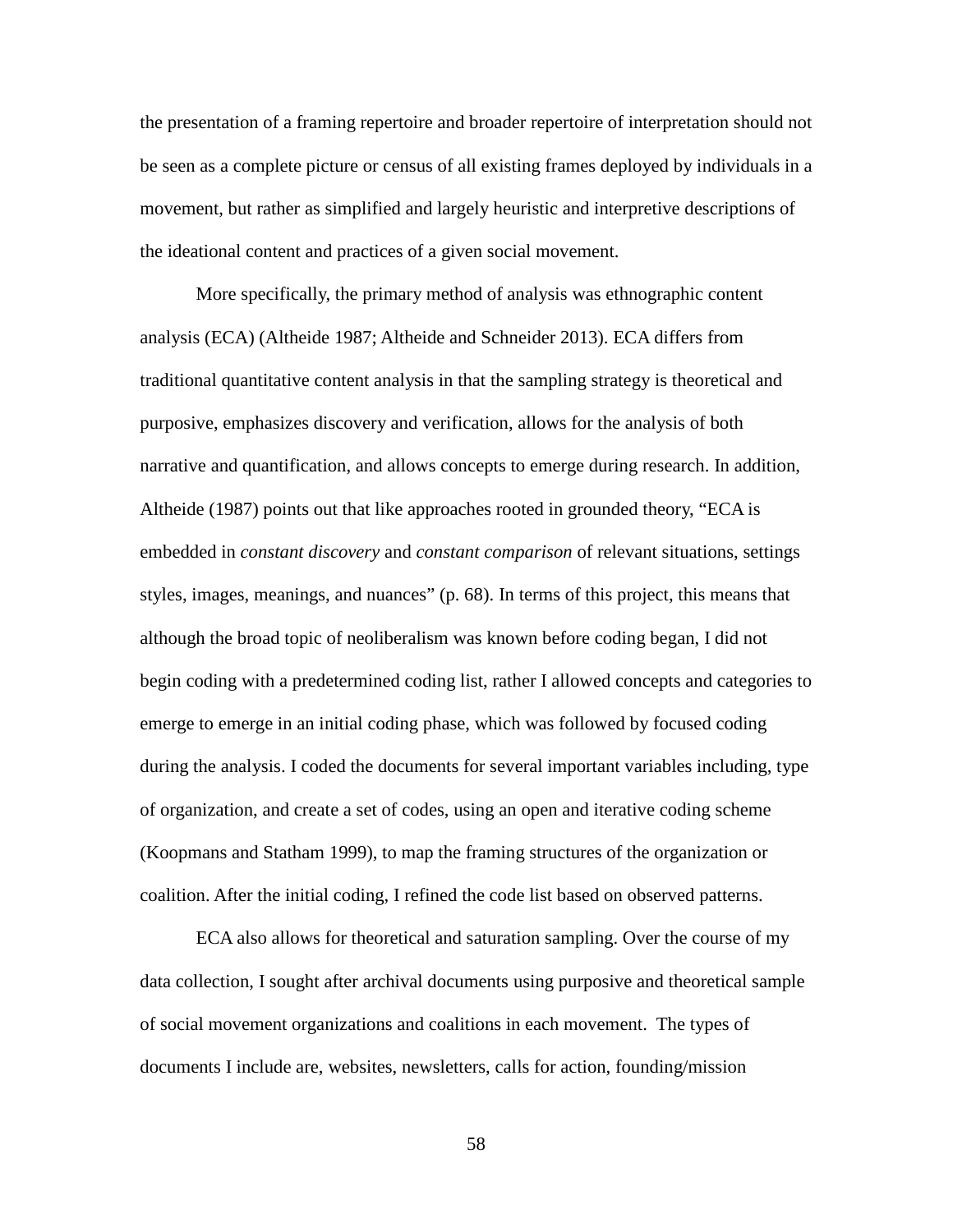statements, and other communiqués, which provide "a window of access" to the ideational practice of a movement (Johnston 1995:220).

# *Political Claims Analysis*

Originally proposed by Koopmans and Stathom (1999) political claims analysis combines two commonly used methods in social movement research: protest event analysis and political discourse analysis. It combines the ability to quantify protests and provides historical evidence that is suited for identifying the major actors involved in movement as well as claims they are making. For PCA, my primary source of event data were newspaper articles, which have well known limitations, as a source of protest event data, including biases that arise from the profit motive of the newspaper company, the media attention cycle, the political climate, event density, and locale (Ortiz, Myers, Walls, and Diaz 2010). On the positive side, there are the realities of data availability that make newspaper data articles more appealing, such as their cost effectiveness and availability. Further, many of these shortcomings are beyond the control of the researcher. It is indeed the case that, "Analysts cannot intervene in newspaper reporting and editing practices to improve representativeness, change what characteristics of subjects (events) are recorded, or improve the consistency of data from event to event. We are, in a sense, stuck with the what is handed to us in the media record" (Ortiz et al:407). Finally, there are aspects of this study that differentiate it from many of the concerns that critics of newspaper data raise. For instance, many of the criticisms of using event data taken from newspapers are directed at their use as an outcome or dependent variable. Further, following Barker-Plummer's (2002) findings that social movements mobilize media sources to convey their positions, using newspapers to study the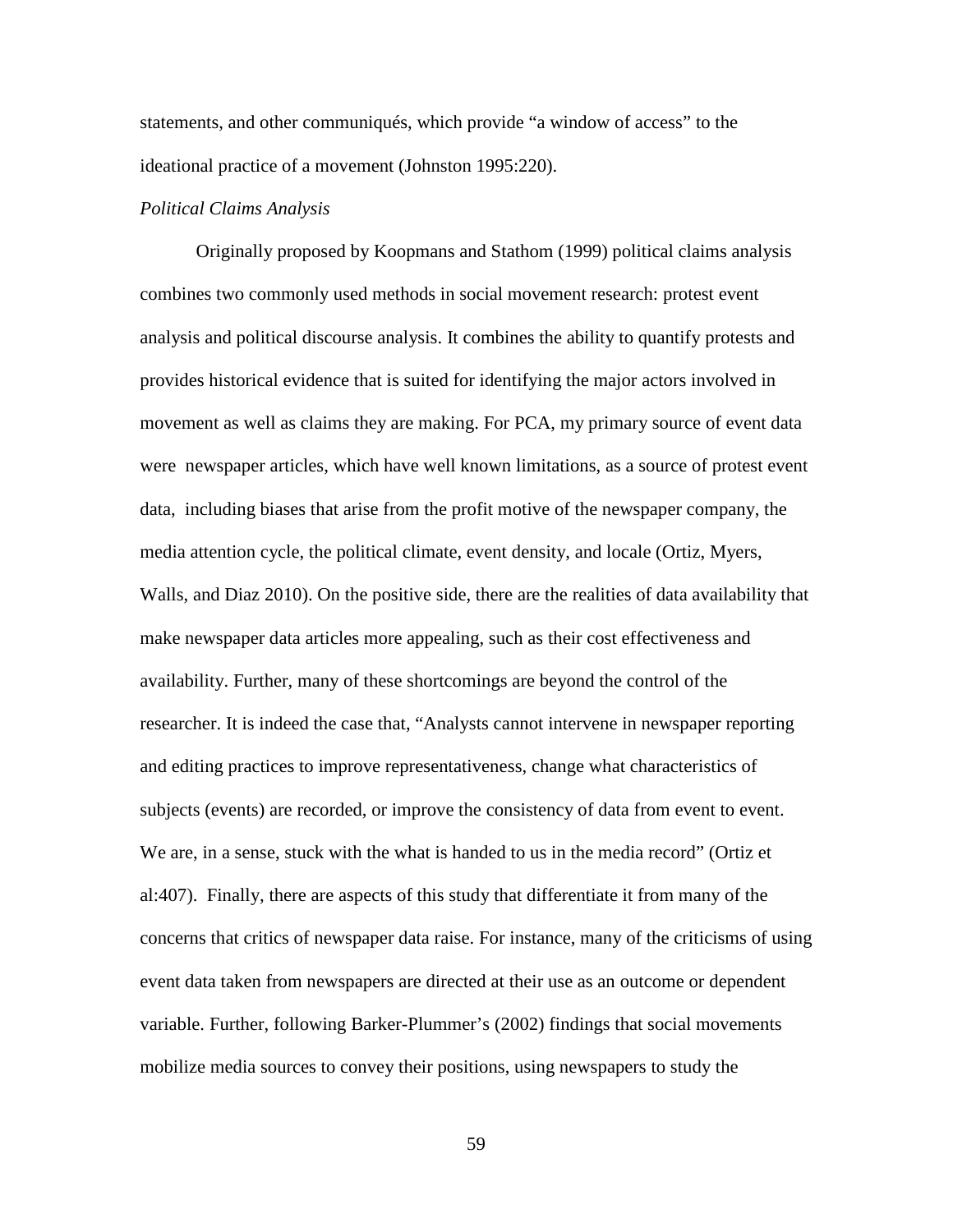discourse of actors at events, is a much more valid use of newspaper data. In terms of biases based on locale, nationally published newpapers, such as the *New York Times,* often use "nationwide relevance' as criteria for reporting on a protest event (Rucht and Neidhardt 1998) If the New York Times has a geographic bias, I consider this an advantage because it supplements other sources that have a more explicit geographical bias. Perhaps the most important justification for using the *New York Times* is that the protest events I focus on are accepted as events that indeed have occurred in human history, a fact that no one is debating. For the most part, I am not revealing previously unknown events, rather, I am using events to empirically ground a theoretically informed analysis to explain specific connections between historical context and collective action frames deployed by a movement.

## *Semi-Structured Interviews*

In cases where archival evidence was difficult to obtain, I conducted interviews with activists in the respective movements. Interviews are also an accepted method of analyzing the content of collective action frames (Johnston 2002). In addition, Blee and Taylor (2002) argue that interviews, "…provide a longitudinal window on social movement activism"; "capture the rhythms of social movement growth and decline"; as well as, "provide nuanced understanding of social movement outcomes" (p. 95). My use of interviews was largely supplemental given how questions of reliability emerge when interviewing participants about seven years after the protest events I am investigating. I will return to the specifics of the interviews below, when I discuss data sources for the IRM.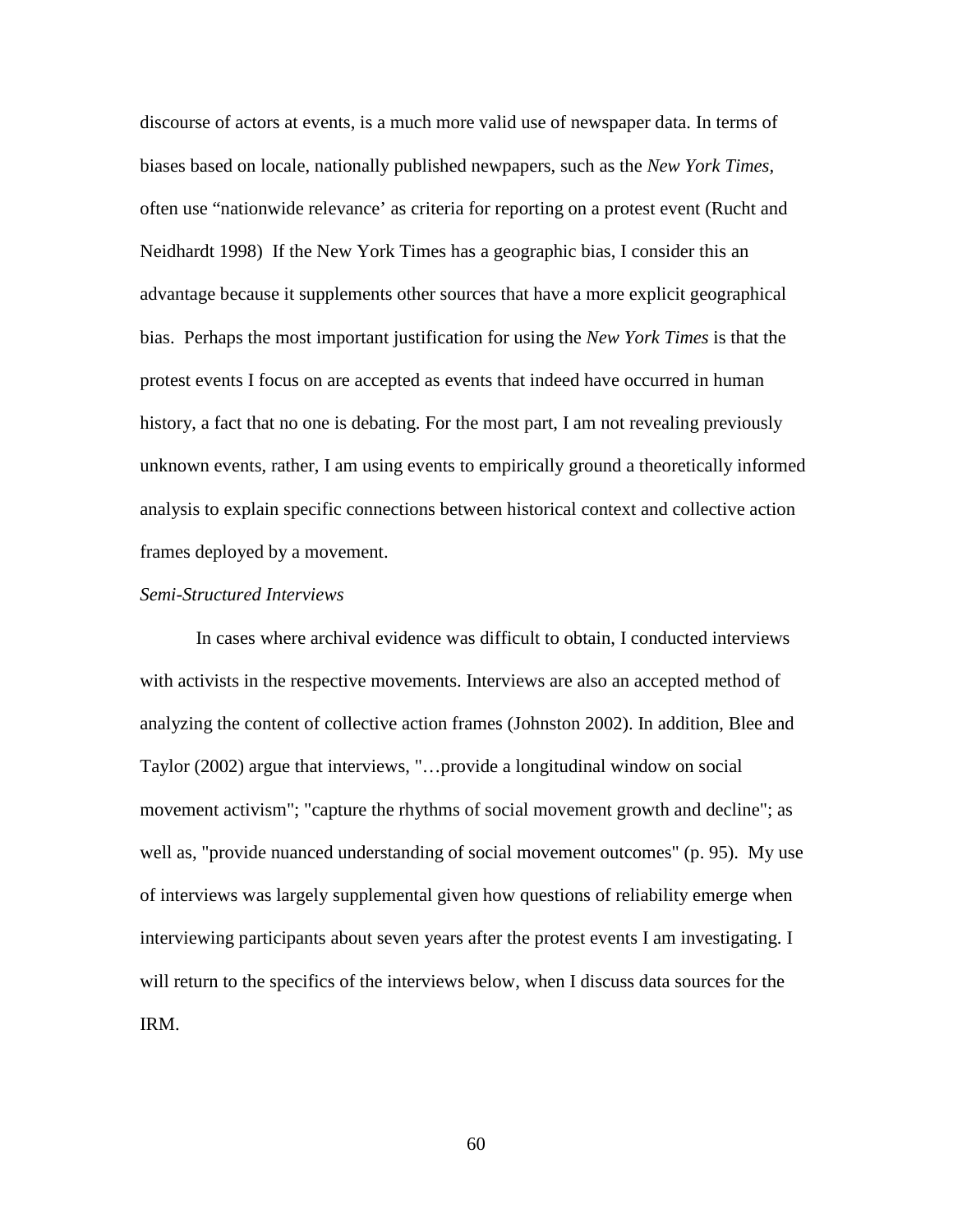## DATA SOURCES

I drew from wide range of sources in order to conduct my analysis. In what follows, I will outline the sources that were common to each case, as well as provide a detailed account of the archival sources I used for each movement. Table 3.1 outlines the data sources that are associated with each movement in broad terms. I gathered physical documents from separate archives, but used the Wayback Machine and the articles from the *New York Times* across the case studies*.* In terms of timing, I collected archival evidence in the order that the case studies appear, beginning with the GJM, then the AWM, and IRM respectively.

# *Sources in Common to the Three Cases*

*Archived Websites on the Wayback Machine.* The Wayback Machine*,* which archives websites going back to the mid 1990s, was perhaps the most important source of data in my research.<sup>[9](#page-77-0)</sup> Due to the Wayback Machine, I was able to access a wealth of primary documents from each movement. In order to decide which organizations and coalitions to search for, I paid close attention to the mention of SMOs, coalitions, and NGOs, mentioned in the literature and during the collection process. On several occasions, the websites of important social movement organizations were posted in newspaper articles, previous research, and appeared in links to other websites. As a result, the sampling strategy emerged theoretically and organically through the coding process and closely resembled a snowball sample. The key difference in my analysis, was

l

<span id="page-77-0"></span><sup>9</sup> The Wayback Machine is accessible at<http://archive.org/web/>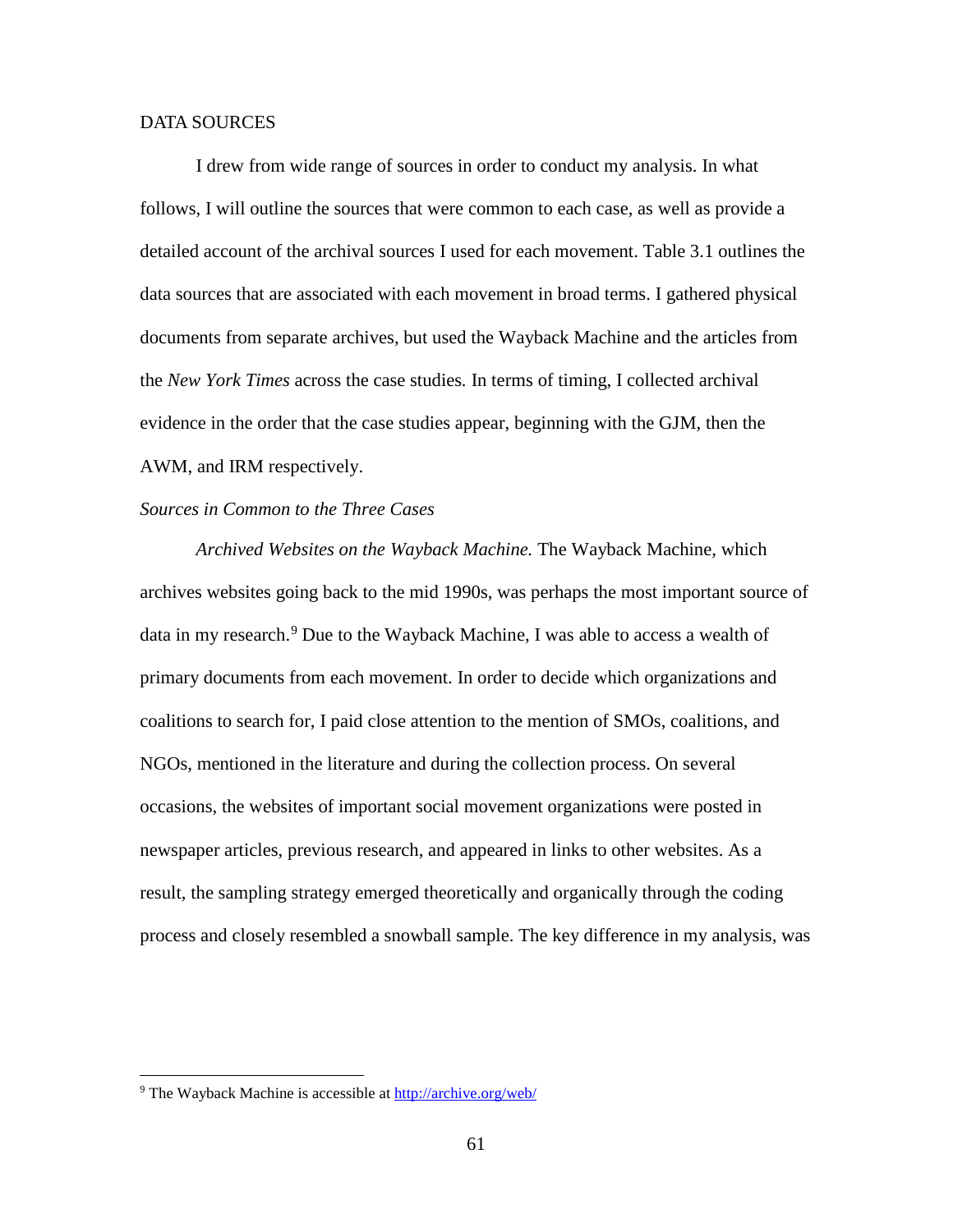that rather than respondents recruiting and suggesting other respondents, documents

played the same role by linking to other documents, and mentioning other websites.[10](#page-78-0)

| All Movements                    | Archive.org's Wayback Machine: Provided a method for retrieving<br>archived websites and documents from organization and coalition websites<br>in each movement.                                                                                                               |  |
|----------------------------------|--------------------------------------------------------------------------------------------------------------------------------------------------------------------------------------------------------------------------------------------------------------------------------|--|
|                                  | New York Times archive on Lexis-Nexis: form 1993 to 2007, excluding<br>opinion articles.                                                                                                                                                                                       |  |
| <b>Global Justice Movement</b>   | WTO-History Project at the University of Washington: 47 oral history<br>interview transcripts, several movement specific documents related to the<br>Seattle 1999 WTO Protest and the 2000 Washington D.C. IMF/World<br>Bank protest.                                          |  |
|                                  | Patrick Gillham's Global Justice Movement Archival Center at the<br>University of Idaho, available online, provided documents and fliers for<br>Seattle protests and April 16, 2000 protest against the IMF and World<br>Bank.                                                 |  |
| Anti-War Movement                | Library of Congress, Iraq War, 2003 Web Archive Collection:<br>Used in a similar manner to the Wayback machine, but had the advantage<br>of providing a provided list of websites for antiwar groups and<br>organizations.                                                     |  |
|                                  | International Peace Protest Survey (IPPS) conducted by the Media<br>Movements and Politics research Group (2003), I exclusively used an<br>open-ended question on why participants protested for frame analysis.                                                               |  |
| <b>Immigrant Rights Movement</b> | Personal Archive of Jesse Diaz, Long Beach California: During the events<br>of 2006, Diaz played a major role in the IRM, while at the same time<br>writing his dissertation on the movement. His personal archive is the most<br>complete existing archive on this movement.  |  |
|                                  | Service Employees International Union, United Service Workers West<br>records at UCLA: This archive of the Justice For Janitors campaign<br>contained several documents and records from SEIU and their allies, many<br>of whom were also integral to the IRM, such as CHIRLA. |  |
|                                  | American Friends Service Committee - United States-Mexico Border<br>Program records at UCSD: AFSC played a leading role in the IRM, and<br>this archive also contained documents from various organizations in<br>Southern California.                                         |  |
|                                  | Six semi-structured interviews with leading activists involved in the IRM<br>in 2006.                                                                                                                                                                                          |  |

Table 3.1. Data Sources

l

<span id="page-78-0"></span><sup>&</sup>lt;sup>10</sup> Appendix A describes my sampling strategy in further detail.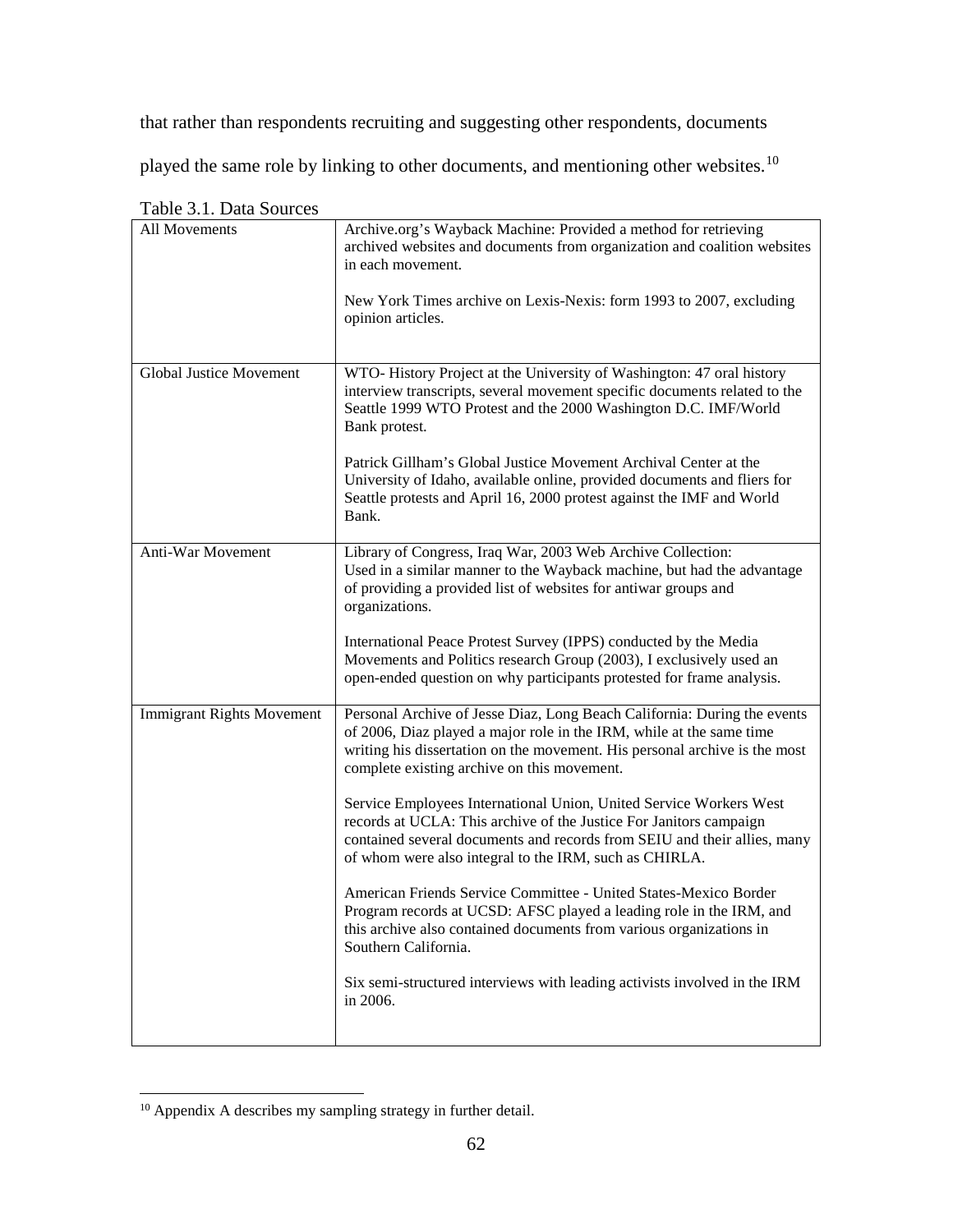The population of organizations and coalitions was far from discrete; when movements develop, they also develop new coalitions composed of existing organizations, which results in a great deal of overlap between different organizations and different movements. For example, the Direct Action Network (DAN) is regarded as a coalition that played a major role in making the WTO protests in Seattle happen. This was complicated by the fact that Global Exchange, an important organization in its own right, was a founding member of DAN, although DAN is also a distinct organization in. Given that I am examining the framing within and across movements as whole, this overlap has a minimal effect on the final analysis. In other words, the organizations are not cases, but rather sources of movement framing, strategy, and tactics. These connections and overlaps are what define a movement. In addition to specific organization and coalitions, I also analyzed websites that promoted specific protest events. These website often present statement as to why potential allies should mobilize and often provide links to other organization involved in the coalitions and contain machine readable documents that are distributed at meetings and events.

*New York Times.* PCA of protest event articles related to each movement is the only method that I used that in each case. In order to make the project manageable, I used Boolean search terms to narrow down the number of articles retrieved in a Lexis-Nexis search of the *New York Times* from 1993 to 2006, although after the first round of coding I reduced the sample frame to a five year period from 1999-2006. In Table 3.2, I provide the search terms used for each movement, which reflect a combination of what Maney and Oliver (2001) refer to as a "generic descriptors," such as "protest" and an "eventspecific protocol" which uses key grievances and issues in my search strategy. I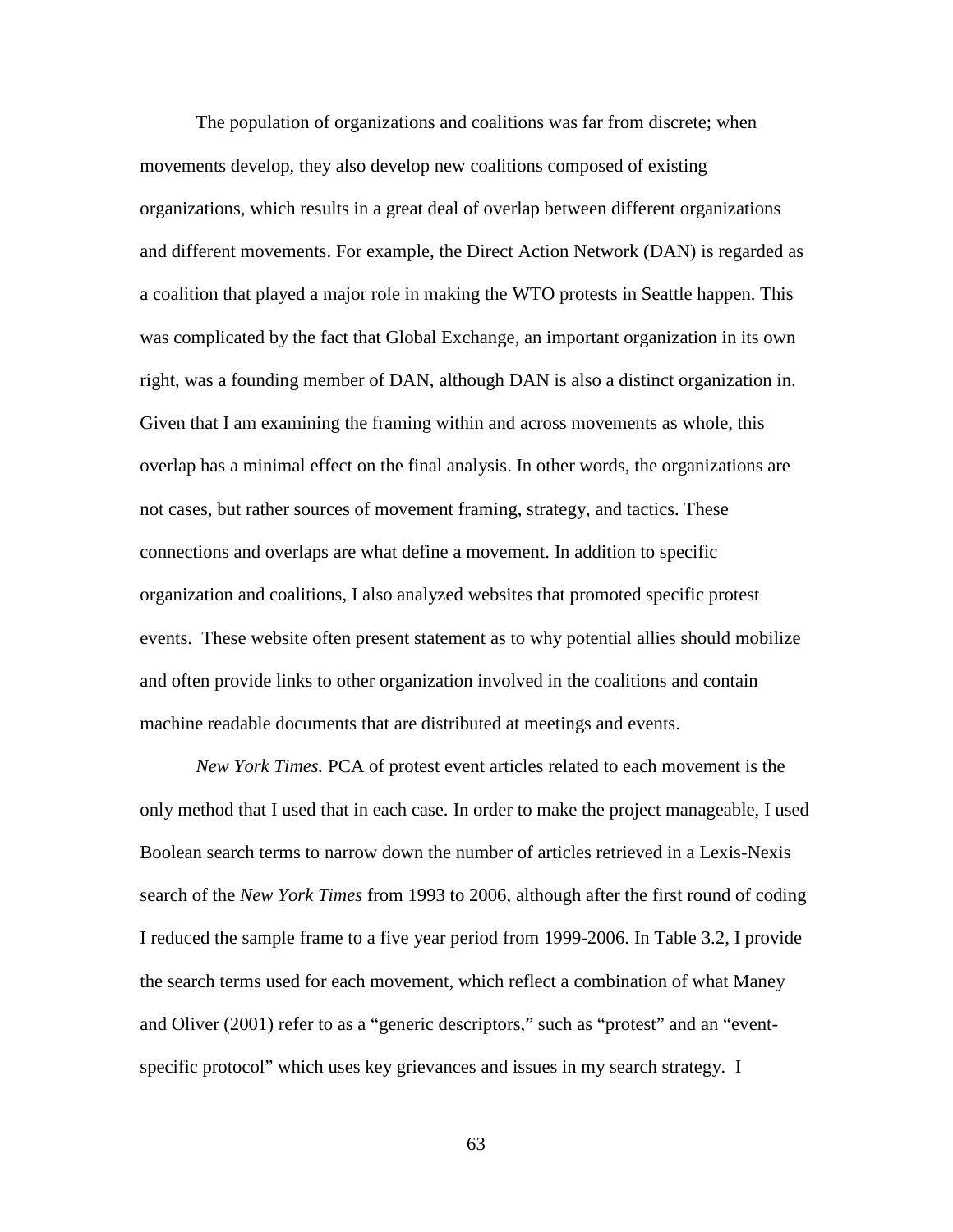retrieved several hundred articles for each movement. The majority of these were useless, so I hand coded for articles that reported on protest events for the three movements to narrow the sample down to 437 articles which were coded for event counts, the size of events, and most importantly the frames deployed.<sup>[11](#page-80-0)</sup>

#### Table 3.2. Overview of Protest Event Database

**Period of Content Analysis:** January 1, 1993 through December 31, 2006.

**News Service Searched:** New York Times

**Global Justice Movement Search Terms Used:** (protest! and globali!) or (protest! and "international monetary fund") or (protest! and imf) or (protest! and ("world bank") or (protest!and gatt) or (protest! and ("world trade organization")) or (protest! and wto)

or (protest! and summit) or (protest! and NAFTA) or (protest and "north american free trade agreement" **Antiwar Movement Search Terms Used:** (protest! and war!) or (protest! and iraq) or (protest! And Afghanistan!) or (protest!and war) or (protest! and (war w/1 on w/1 terror))

**Immigrant Rights Movement Search Terms Used:** (protest and immigr!) or (protest! and border) or (protest! and latino) or (protest! and (mexican w/1 american)) (protest! and (illegal w/1 immigra!)) or (protest! and undocumented w/1immigra!)

or (protest! and migrant!)

l

**Number of Articles Analyzed:** 437

**Number of Unique Events Identified:** 219

#### *Movement Specific Sources*

For the archival portion, the main units of analysis are movement publications such as leaflets, pamphlets, and newsletters. Movement publications have distinct differences from media publications because movements often try to present themselves in a positive light, and often discuss and report on events, which major media outlets ignore, and use their publications strategically (Martin 2010). In many respects, my approach to archival research follows the shift from physical media, printed and physically distributed to electronic media, which is digitally distributed. Therefore, following other scholars who have pointed to the importance of the internet as a medium

<span id="page-80-0"></span><sup>11</sup> Appendix A describes the specifics of the coding strategy of the *New York Times* articles.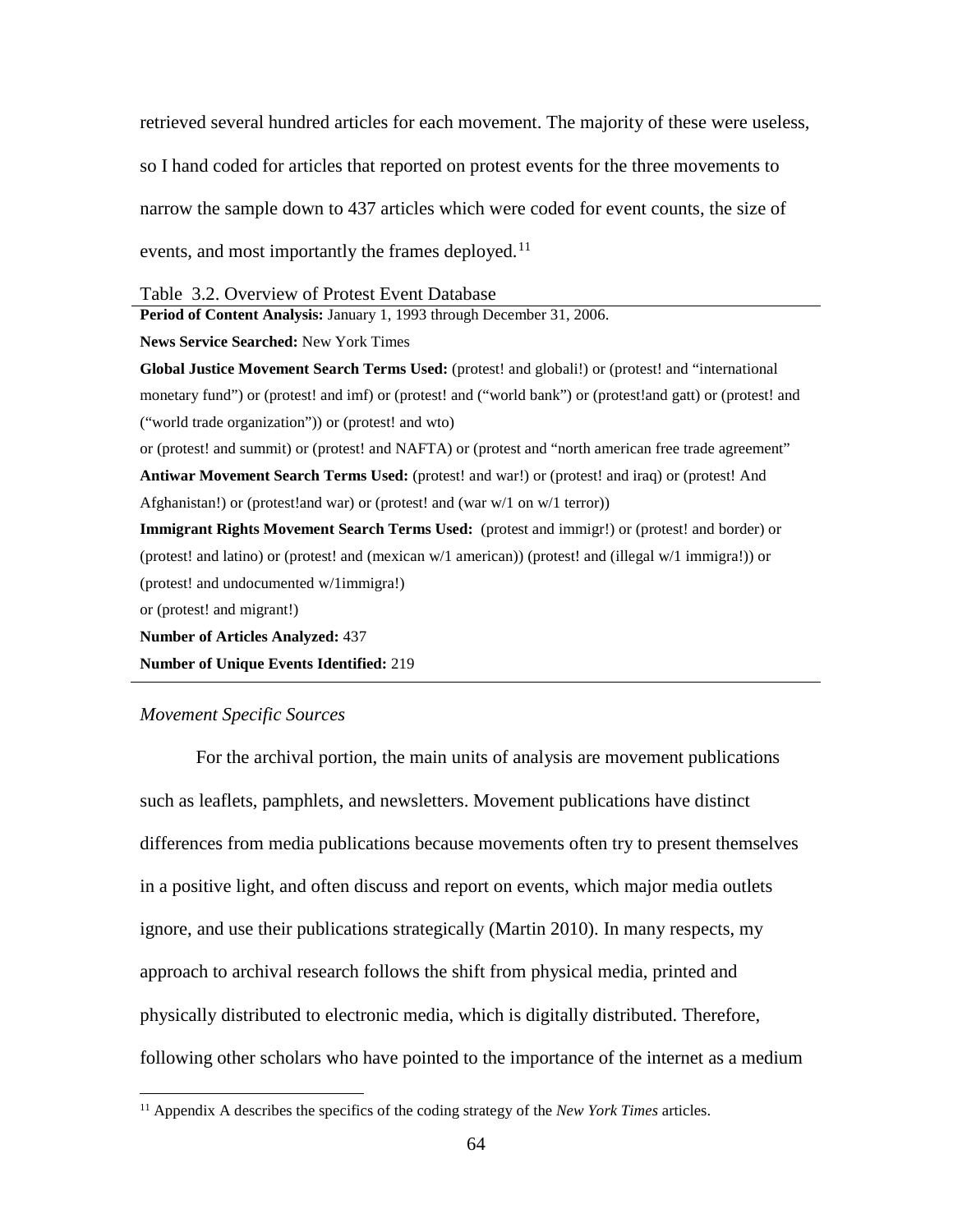of diffusion and framing (Ayres 1999; Adams and Roscigno 2005), I also included digital archives as an important aspect of my data collection.

*Global Justice movement data.* For the GJM, I began by gathered documents from online archives, which included the Wayback Machine, Patrick Gillham's Global Justice Movement Archival Center, and digitized oral history interview transcripts gathered from the website of the University of Washington's WTO History Archive (WTO History Project 2011). I then visited the physical archives for the WTO History Project at the University of Washington, where I collected and read through hundreds of documents, many of which were also available through online sources. I converted scanned documents into machine readable files and created a collection in Atlas.ti for the GJM, which I then coded. I focused on documents from the 1999 WTO protest in Seattle, and the mobilization against the World Bank and IMF in April 2000.

*Antiwar movement data*. In the case of the case of the Anti-war movement, I followed a similar procedure for the GJM, but found much more material in digital archives. These included the Wayback Machine, as well as the Library of Congress' Iraq War 2003 Digital Archive (2003), which stored archived webpages of antiwar organizations active in 2003. The Library of Congress' list of archived websites contained several inactive links. However, I was often able to get access to these websites via the Wayback Machine. In these cases, I used the Library of Congress' collection as a guide to finding websites on the Wayback Machine. In addition to these, I used data from the International Peace Protest Survey (2003), used for Walgrave and Rucht's (2010) volume on the February  $15<sup>th</sup>$  2003 demonstration, which includes an open ended question, which asked, "Why did you participate in the demonstration on February  $15<sup>th</sup>$ ,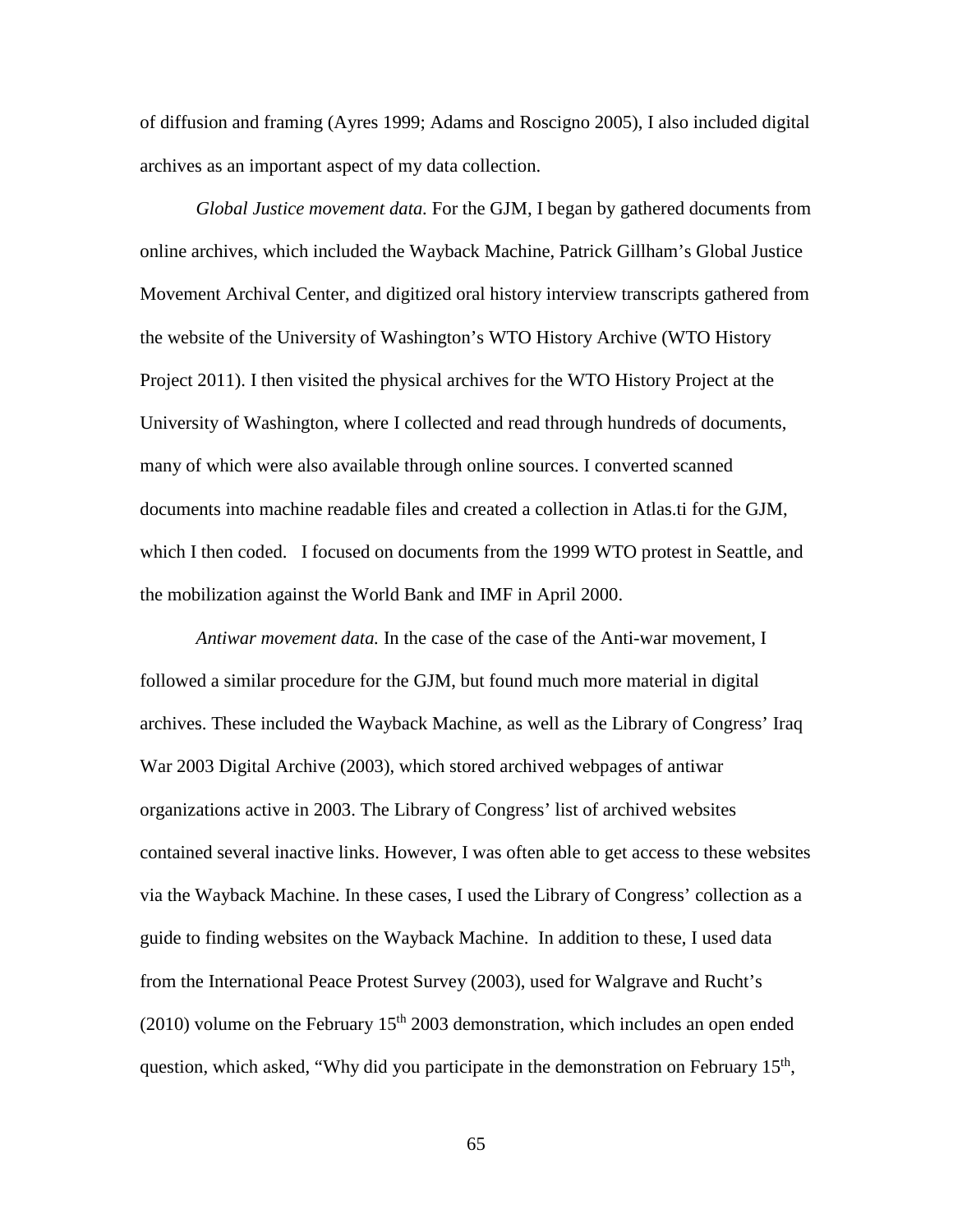2003? (Write down your answer in the box below)." By using the IPPS, I was able to content analyze responses from 705 protesters in the US using an open coding strategy, followed by a strategy which focused on statements related to the political-economy.

*Immigrant rights movement data.* For the IRM, I also began my data collection with the Wayback Machine, but found that there was not nearly as much digitally archived material, though I still managed to collect nearly 100 documents. I also visited three physical archives, one was the personal collection of an interview subject, Jesse Diaz, who had previously written a book manuscript on the IRM, and played a leading role in Los Angeles. His archive is probably the most complete existing collections related to the immigrant spring. While in Los Angeles, I also visited the SEIU Justice for Janitors Archive at UCLA, which had several documents related to the movements involved in the Immigrant Spring beyond the SEIU. The AFSC also played a major role in the IRM in southern California, so I also visited the AFSC border program archive at UCSD. Using the New York Times, along with interviews, and archival sources, which had a west coast bias, allowed for a geographic triangulation of the data, and corrected for the evidence available in the Los Angeles and Chicago areas.

In addition to these archives, I also conducted six semi-structured interviews. To recruit my interview subjects, I targeted career activists that are still involved in the IRM. I based this decision on the assumption that individuals that have strong links to activism in the present, will view past upsurges in activism as aspects of their current career trajectories. In the case of the IRM, there was not the same prevalence of archival sources, so I conducted interviews with leading members of various coalitions and organizations who serve the role of organic intellectuals of the movement located in San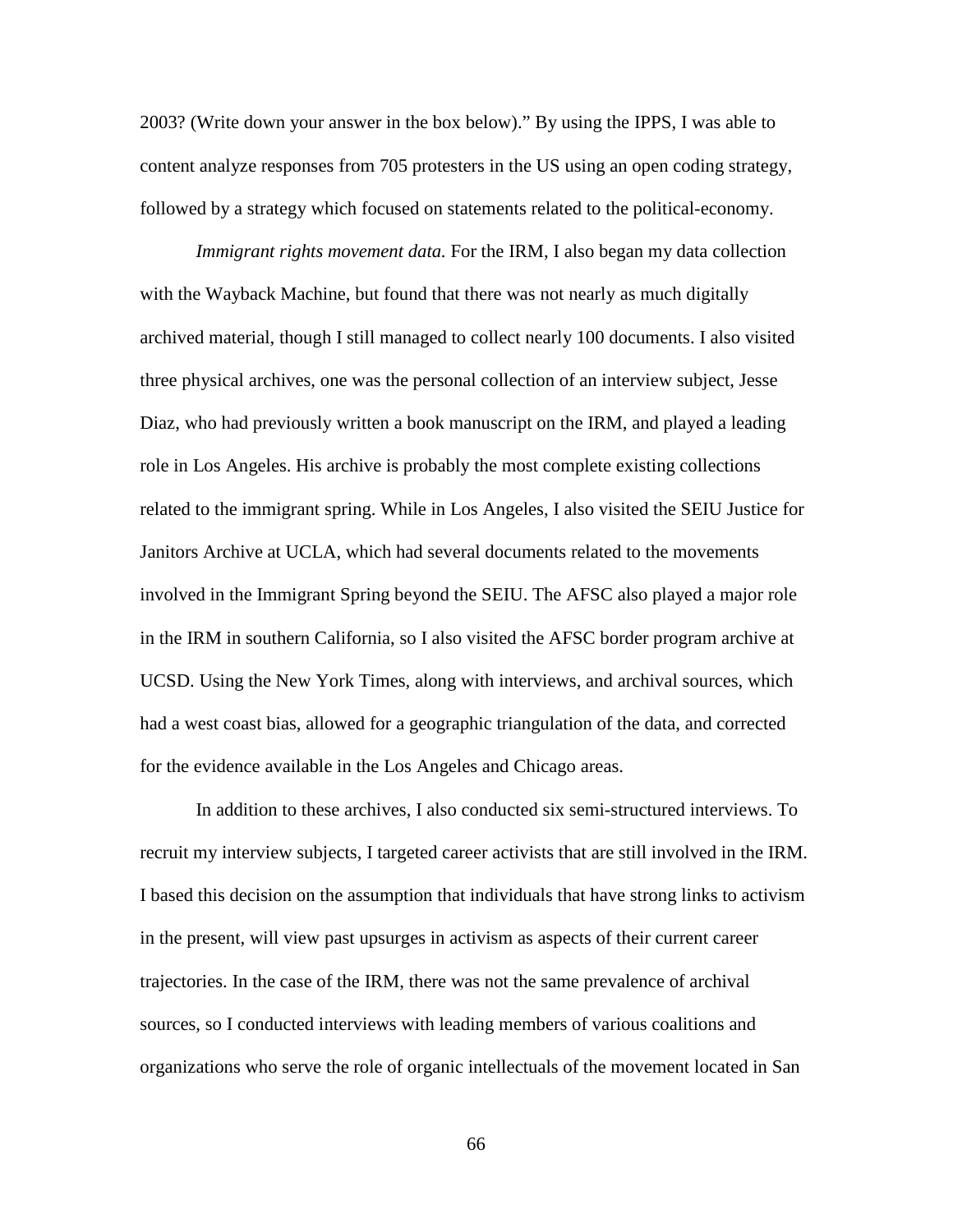Diego, Los Angeles, Portland, San Francisco, Salem Massachusetts. The sampling was a combination of snowball and convenience sampling. I initially intended to rely on snowball and a theoretical sample of leaders based on organizational websites and directories. After a period of recruitment from major IRM organizations, very few organizations responded to email and telephone requests for interviews. I even scheduled a trip to a conference for activists working on issues surrounding migrant workers, but after buying the airfare for the trip, the conference was rescheduled, fortunately, I was able to visit archives during this trip. I conducted all but one interview over the phone. Despite the limitations on recruitment, several of the interviewees played leading roles as organizers and movement intellectuals, and many were present in media reports on the protests. In sum, there may not be the quantity desired, but the quality, in combination with other sources, was more than adequate. Table 3.3 outlines the interview respondents that I was able to recruit.

| Jesse Diaz         | Leading member of the La Placita working group which was renamed as the<br>March 25 Coalition and organizer of the Great American Boycott in the Los |  |
|--------------------|------------------------------------------------------------------------------------------------------------------------------------------------------|--|
|                    | Angeles and San Bernardino area.                                                                                                                     |  |
| Justin Aker-Chacon | Community activist, and member of the Si Se Puede Coalition in San Diego,                                                                            |  |
|                    | and author of <i>No One is Illegal</i>                                                                                                               |  |
| Elva Salinas       | Chicano Studies Professor at San Diego City College. Si Se Puede Coalition                                                                           |  |
|                    | and March 25 <sup>th</sup> Coalition, leading role in organizing the Great American                                                                  |  |
|                    | Boycott in the San Diego Area. Served as faculty advisor for Resistancia                                                                             |  |
|                    | Estudiantil at San Diego City College.                                                                                                               |  |
| Marco Mejia        | Portland Activists and member of AFSC in Portland, helped organize major                                                                             |  |
|                    | marches in rallies in the Portland area as a member of the Oregon Immigrant                                                                          |  |
|                    | Rights Coalition.                                                                                                                                    |  |
| David Bacon        | Long time labor organizer who worked with immigrant workers, and                                                                                     |  |
|                    | journalist, who also plays an important role as an organic intellectual. Bacon                                                                       |  |
|                    | also worked with the Workers Immigrant Rights Coalition in the San                                                                                   |  |
|                    | Fransisco bay area. He is author of Children of Nafta, Illegal People.                                                                               |  |
| Aviva Chomsky      | Public intellectual and activists in IRM in Massachusetts. Author of They                                                                            |  |
|                    | Took our Jobs. Aviva also participated in the organization of immigrant rights                                                                       |  |
|                    | protests in the Salem, Massachusetts area in the Spring of 2006.                                                                                     |  |

Table 3.3. Immigrant Rights Movement Interview Subjects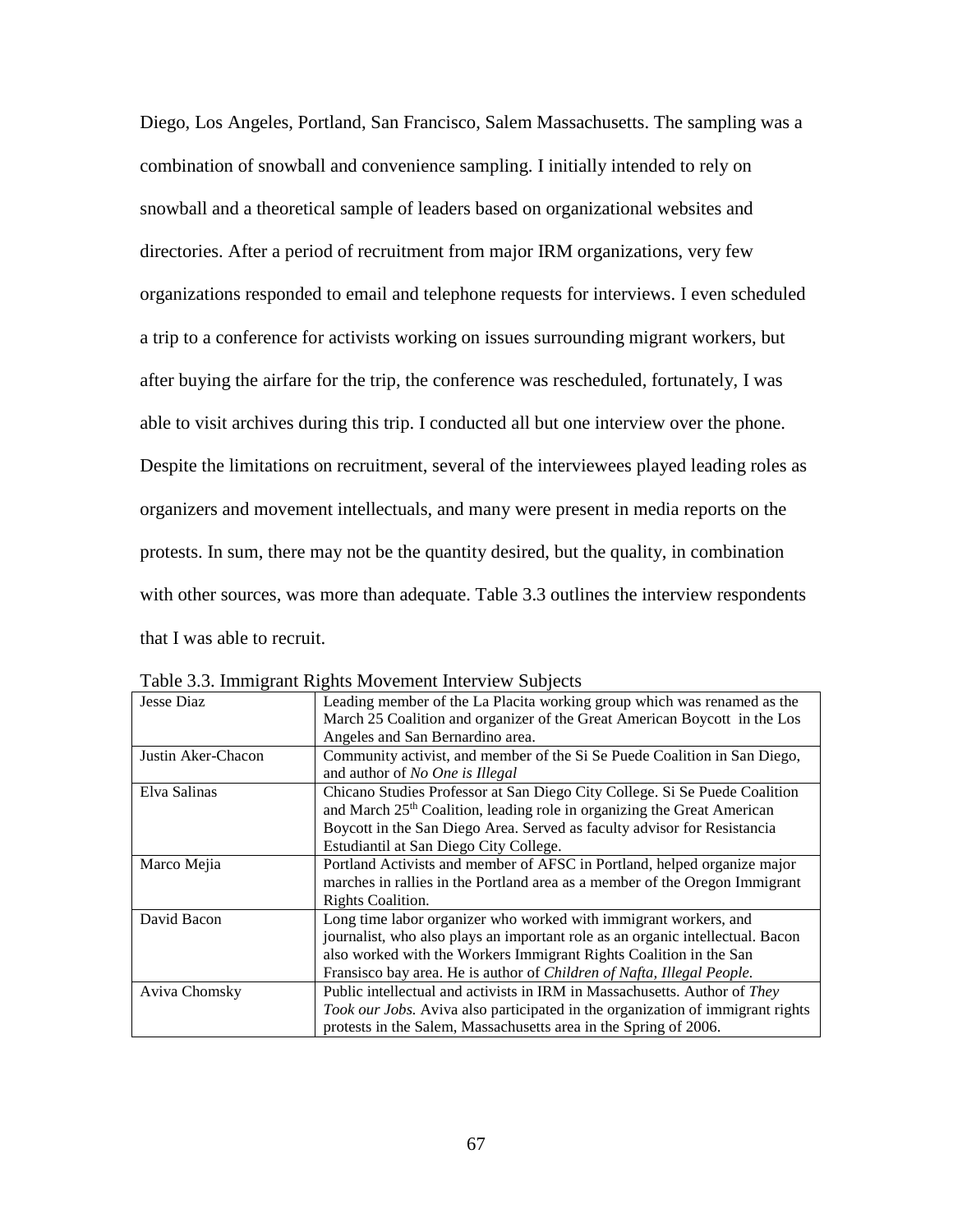## **CONCLUSION**

Methodologically, this dissertation is an interpretive study that seeks to produce theoretical and analytic generalizability, and provide substantive knowledge, which lends credibility to the notion that the three movements included in this study, engaged in counter-hegemonic framing that is contextualized by the neoliberal era. In terms of method, all of the research strategies described in this chapter are accepted strategies for the analysis of collective action frames. The framing perspective, described in chapter II, has methods associated with it that can also be used when combined with a Gramscian understanding of social movements, which prioritizes the historically specific balance of class forces, and the importance of winning leadership through the political practice of framing.

In this chapter, I examined how PCA allows or the quantification of protest events as well as narrative description of them. Obtaining a picture of the size and frequency of these protests is essential to building a case for the importance of each case study and empirically demonstrating the presence of a multi-movement protest wave. However, simply counting protest is simply one aspect of PCA. There is much more to be learned from the articles reporting on these events because they also provide rich context, as well as the content of framing.

My ethnographic content analysis of documents from archived websites, and academic and personal archives also presents a rich source of text from social movements. In total, I collected, coded, and analyzed over 400 documents, linked to protest events from each movement. The narratives of the events, from archived transcripts, news reports, and interviews also provide rich detail and analysis from the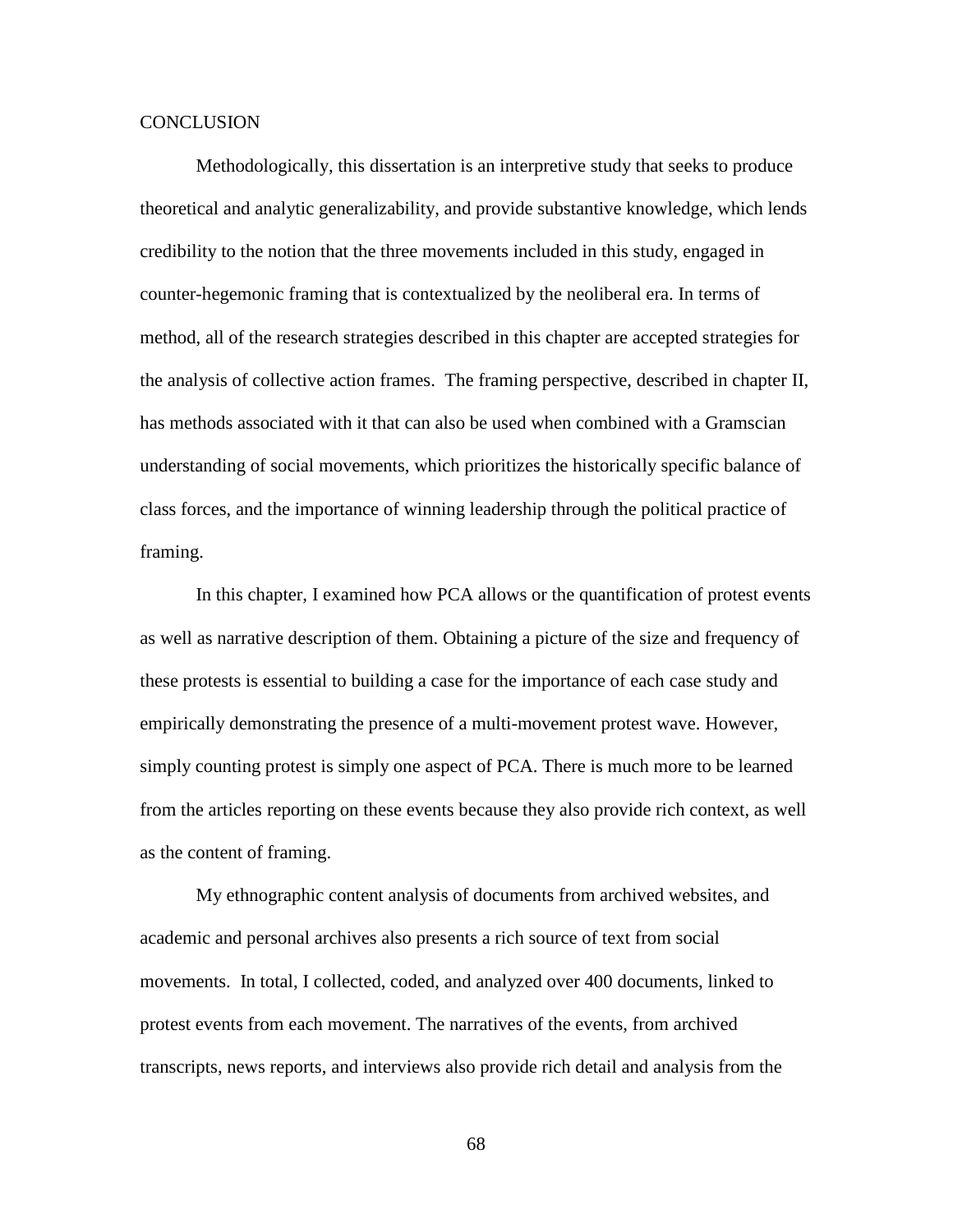voices of activists themselves. Here, I was able to see the cleavages and disputes, which complicates these movements, but reveals the counter-hegemonic practice, which takes place over the course of a movement. Using this multi-method approach, I was able to construct, via an incorporated comparison, an application of the counter-hegemonic framing approach, built on three case studies in chapter VII, which discusses the framing practices of these movements as a whole.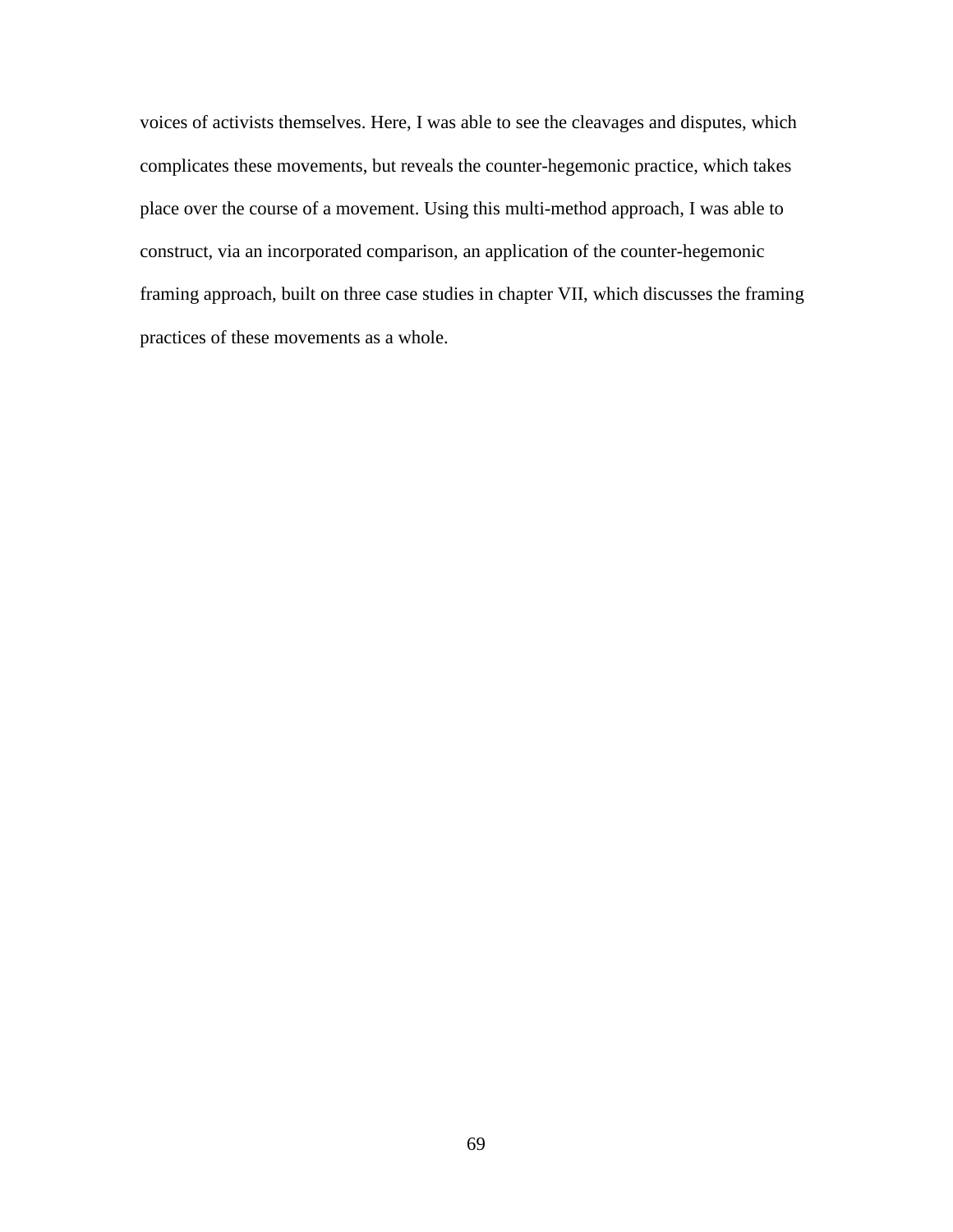# CHAPTER IV

# COUNTER-HEGEMONIC FRAMING WITHIN THE GLOBAL JUSTICE MOVEMENT AT WTO AND IMF PROTEST EVENTS

I begin my empirical analysis of counter-hegemonic framing with a case study of the Global Justice Movement (GJM) and its framing during two major protest events.<sup>[12](#page-86-0)</sup> The GJM is one of the most important social movements of the neoliberal era, especially considering its explicit opposition to neoliberal globalization (Dreiling 2000; Ayres 2004; Smith 2007; Hosseini 2010). In this chapter, I employ the counter-hegemonic framing approach, which views framing and frame disputes that take place within movements and coalitions as arenas of counter-hegemonic practice. Furthermore, frames contest the *senso comune* or common sense of a given society, and the internalized consent to neoliberal hegemony within movements. This chapter extends the focus of GJM framing to neoliberal hegemony writ large to explore three questions:

- 1. What is the content of the GJM's political-economic framing repertoire?
- 2. What aspects of this repertoire contest neoliberal hegemony?

 $\overline{\phantom{a}}$ 

3. What was the structure of the anti-neoliberal master frame in the US based GJM?

Before addressing these questions, I define and review the GJM based on how other observers described it, and situate it within the world-historical rise of neoliberal globalization. I then provide a historical overview of the movement going back to the early 1990's. In this broad sketch, I pay close attention to research on GJM mobilizations

<span id="page-86-0"></span> $12$ The name "Global Justice Movement" arouses significant debate. Other titles and characterizations include the anti-globalization movement, the alter-globalization movement, the anti-corporate globalization movement (Buttel and Gould 2004), the global solidarity movement, globalization movement (Fisher et al 2004), and the anti-capitalist movement. Although following my analysis the anti-corporate globalization movement may be the most accurate, the Global Justice Movement is the most widely used by *both*  activists and observers. Global Justice Movement is the most encompassing and minimizes the possibility of generating disagreement from various ideological factions.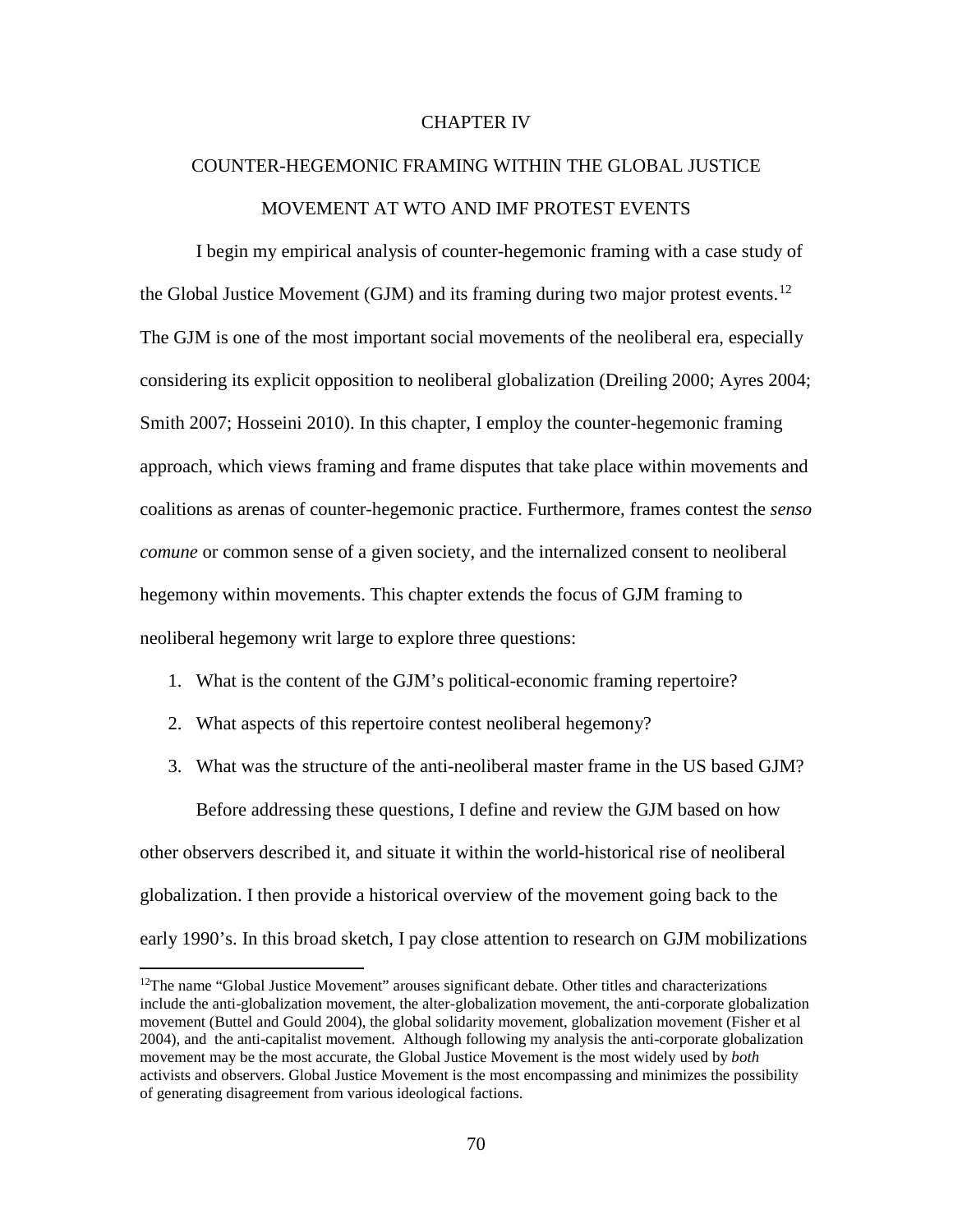taking place in the United States, and focus on framing surrounding two of the major protest events in the US GJM: the 1999 WTO protest in Seattle Washington, and the 2000 IMF/World Bank protest in Washington D.C. To examine counter-hegemonic framing, I draw upon archival evidence, which includes media coverage of the protests in the *New York Times*, 47 oral history interview transcripts, and over one hundred archived documents such as fliers, press releases, and position statements.

I present the findings of this analysis in four ways. First, I present frames that comprise the GJM's repertoire of interpretation, which includes counter-hegemonic frames deployed by the GJM, which contest neoliberalism. One of the most salient frames deployed was the *democratic deficit frame* that emerged empirically in a frame dispute over the possibility of reform and abolition of the WTO and IMF/World Bank. Within this discussion, I outline the *corporate power frame*, which attributes agency to corporate actors in the establishment of neoliberal globalization. Second, following the neoliberal diagnostic frame, I present what I call *symptom/injustice frames* that are linked to a broader diagnostic frame of neoliberalism (e.g., increased inequality and the "race to the bottom"). Third, I make an argument that the structure of the GJM's master frame is as follows: *neoliberal globalization is a corporate project that seeks to reduce environmental protections, human rights, and labor rights by eroding sovereignty in order to open markets and increase corporate profits.*

# WORLD-HISTORICAL CONTEXT OF NEOLIBERAL GLOBALIZATION

In order to grasp the goals, motives, and context of the GJM, I provide a brief summary of the rise of neoliberal globalization. Although I have already discussed the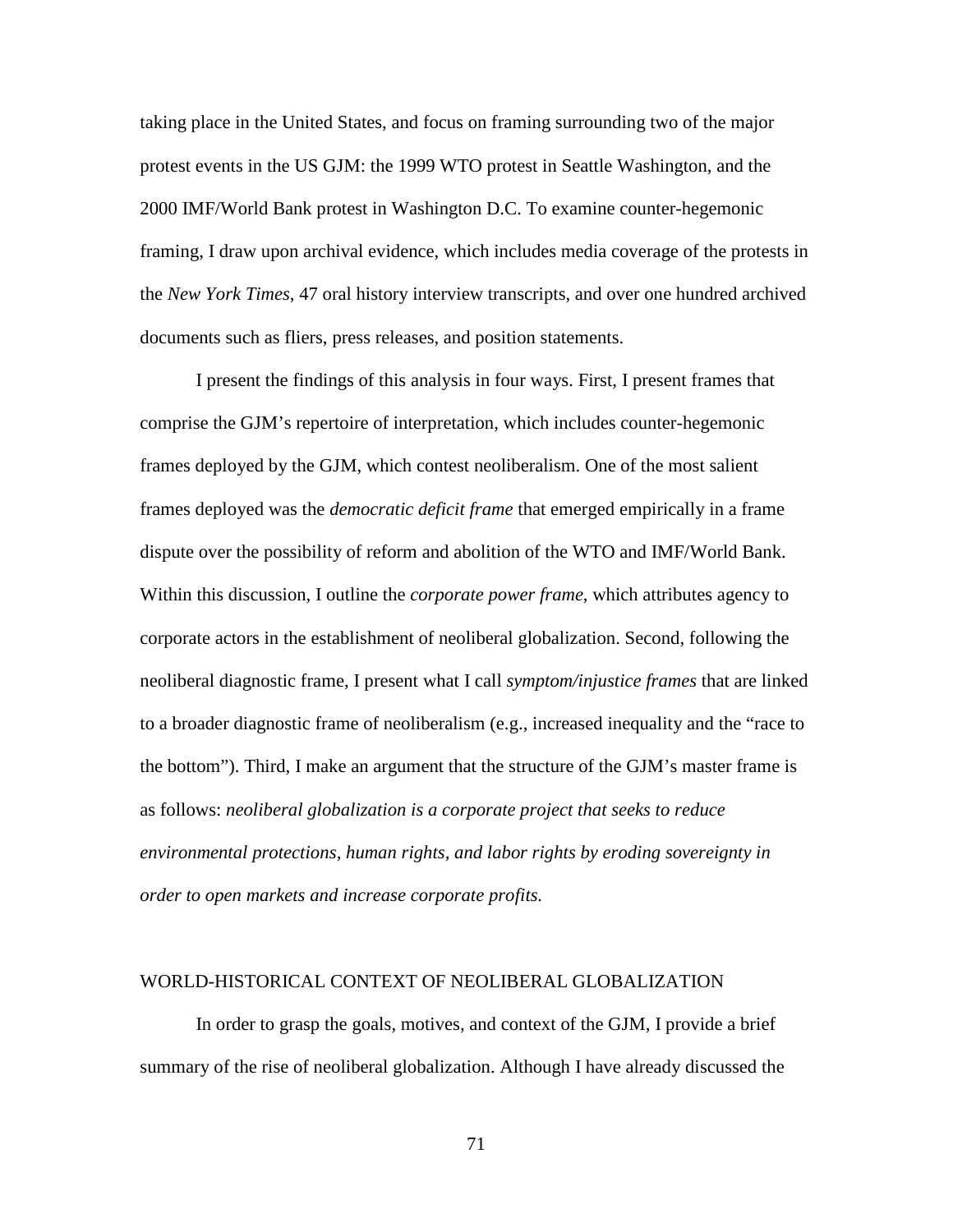ascendance of neoliberalism in chapter II, the globalization project has a decidedly neoliberal character. If modern globalization is "globalization on steroids," then neoliberalism is the steroids. In both cases, they arise out of historically specific relations of production and balance of class forces, and establish consent among individuals and civil society. In what follows, I briefly review the rise of the globalization project since the early 1970s by situating it within the context of the economic crisis of the 1970s and the decline of the development model.

Modern globalization and neoliberalism are linked to structural crises of capitalism and the strategy of development. Kiely (2005) echoes this in an attempt to describe the context in which movements emerged in opposition to globalization. Here, globalization is conceptualized in two ways: 1) as a "period specific to neo-liberal capitalism" and 2) as an ideology and political project, which began in response to the economic crisis of the 1970s, which marked "the end of the post-war Golden Age of capitalism" (p. 5). Globalization emerged as an important aspect of the accumulation strategy implemented to spur stagnant economic growth in the US. During this period, corporate actors, motivated by neoliberal ideas, began to push for free trade, and deregulation of the global financial system. In some cases, capital simply took advantage of its structural power by using the threat of factory closures to influence unions and the state, thus creating the "race to the bottom" that became a resonant aspect of antineoliberal framing by the aspects of the GJM.

Global institutions, which I later describe as neoliberal institutions, such as the IMF and World Bank, existed prior to the rise of neoliberalism, which produced a shift in global development policy, which can be traced to the Bretton Woods agreement. The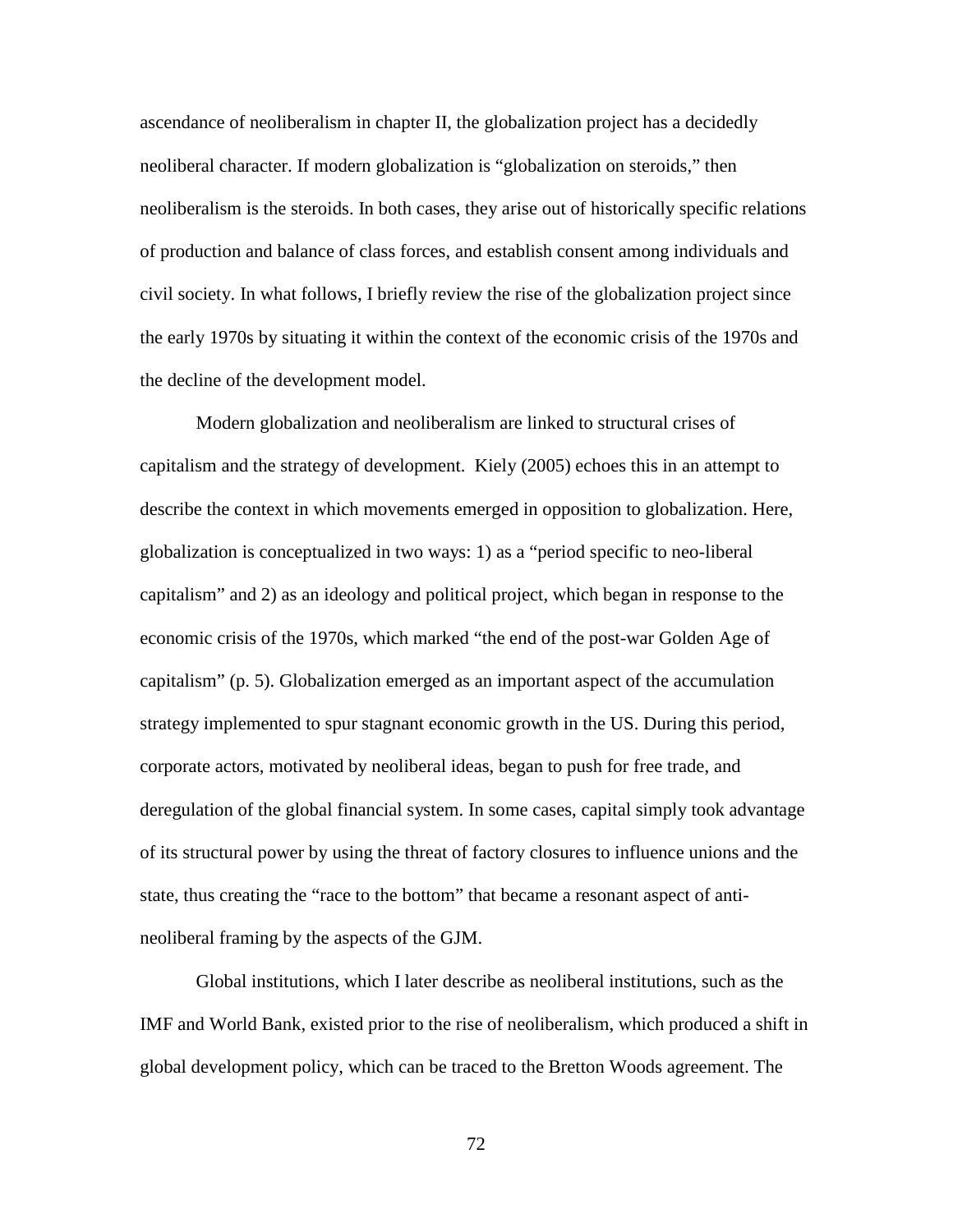1944 Bretton Woods agreement is widely considered a pivotal moment in the history of globalization (McMichael 2012; Kiely 2005; Smith 2007; Stiglitz 2002). Bretton Woods laid the foundation for the development project from which the globalization project emerged. The development project was rooted in the realities of the end of World War II, the erosion of colonialism, and is "based on the ideal of self-governing states composed of citizens [as opposed to colonial subjects] united by the ideology of nationalism" (McMichael 2012:4). However, it carried with it the assumption, articulated by Rostow (1960), that there was a linier path to development, which Third World nations were to follow, and wealthy First World nations simply occupied the apex of this evolutionary trajectory.[13](#page-89-0) At this meeting in Bretton Woods, New Hampshire, forty-four financial ministers met with the intention of forming an international banking system. It was at this meeting that the "twin sisters" of the IMF and World Bank emerged with the influence of the US Treasury (McMichael 2012). These agencies were to perform several functions. First, the IMF was to "stabilize national finances and revitalize international trade; underwrite national economic growth by funding Third World imports of First World infrastructural technologies; and to expand Third World primary exports to earn foreign currency for purchasing First World imports" (McMichael 2012:58). The World Bank was then charged with providing large-scale loans for national infrastructure projects to developing nations.

Despite these seemingly internationalist mandates, both the IMF and World Bank were dominated by large stakeholders such as the United States, and reflected First World priorities in the types of projects they supported (Danaher and Yunus 1999; Goldman

 $\overline{\phantom{a}}$ 

<span id="page-89-0"></span><sup>&</sup>lt;sup>13</sup> For sociological critiques of the development model, see Wallerstein (2004); Gunder Frank (1966); and McMichael (2012).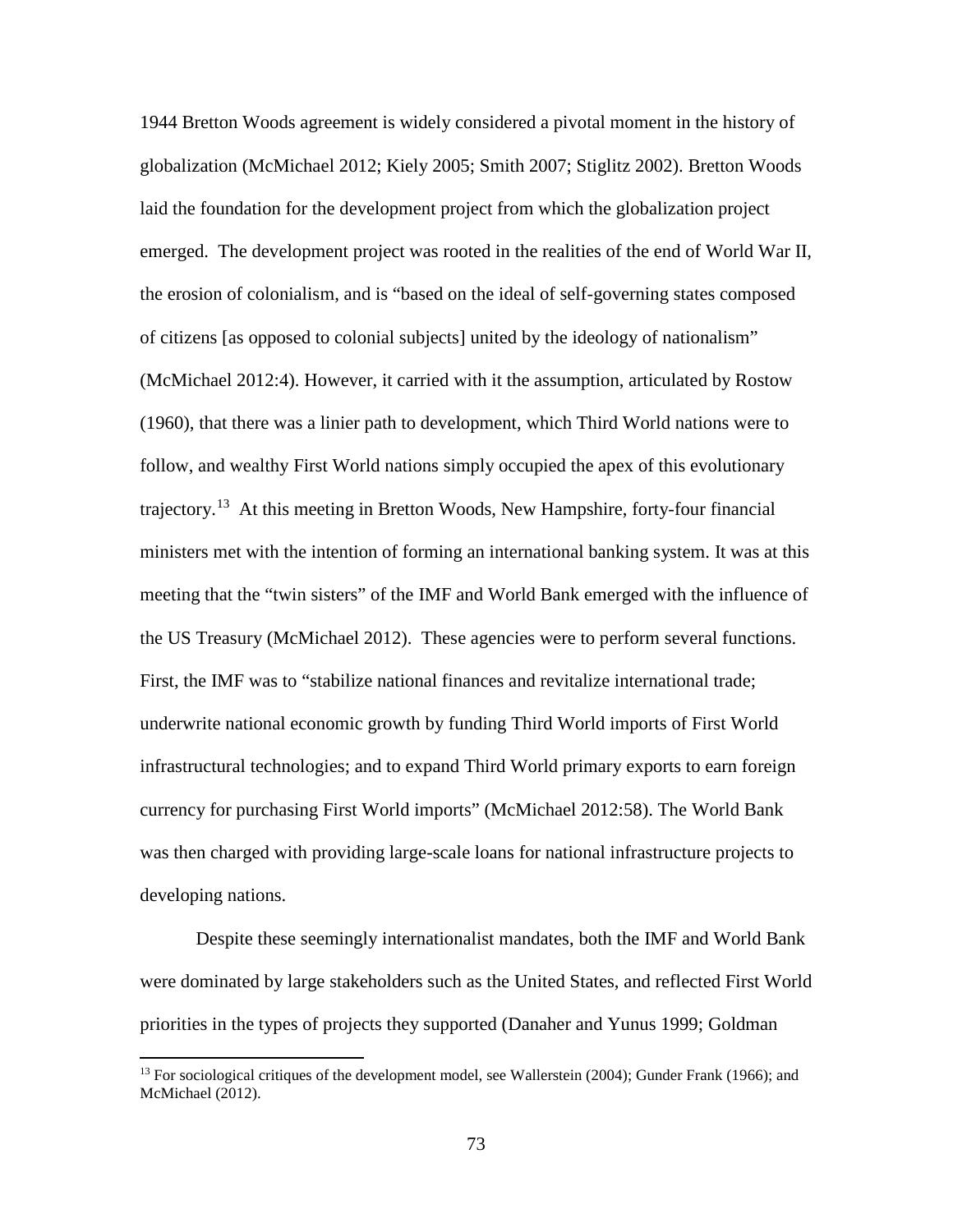2005; McMichael 2012; Woods  $2006$ <sup>14</sup>. With the rise of neoliberalism throughout the world in the 1970s, and the failures of the development project, international institutions and agencies that once were central to the development project came to operate as institutions of neoliberal governance (McMichael 2012). For example, the IMF began requiring neoliberal reforms as conditions for loans, which were termed structural adjustment programs that I discuss in further detail below.

Philip McMichael's (2012) *Development and Social Change* also outlines the emergence of the globalization project, which he argues is supported by an underlying neoliberal doctrine defined as "an emerging vision of the world and its resources as a globally organized and managed free trade/free enterprise economy pursued by the largely unaccountable political and economic elite" (McMichael 2012: 366). In conceptualizing globalization as a project, McMichael emphasizes the political aspect of the rise of neoliberal globalization, which is the outcome of policy choices, rather than the inevitable outcome of technological advances. For McMichael, the globalization project emerged from the failure of the development project. The globalization project thus represented a shift to "market rule" and essentially privatized development.

Globalization is a social process with its own specific effects. In the US globalization has had a profound effect. Scholars argue globalization has contributed to deindustrialization, and increased income inequality (Korzenievics and Moran 2009), and the decline of unions in the US (Clawson and Clawson 1999; Silver 2003). For example, union density was at 24% in 1973 and plummeted to 13.5 in 2000 (Hirch and MacPherson 2013), and the number of union recognition elections and the number of

l

<span id="page-90-0"></span> $14$  Chwieroth (2010), argues that this is overstated and takes an institutionalist approach to the neoliberal character of the IMF, pointing to the neoliberal training of IMF staff.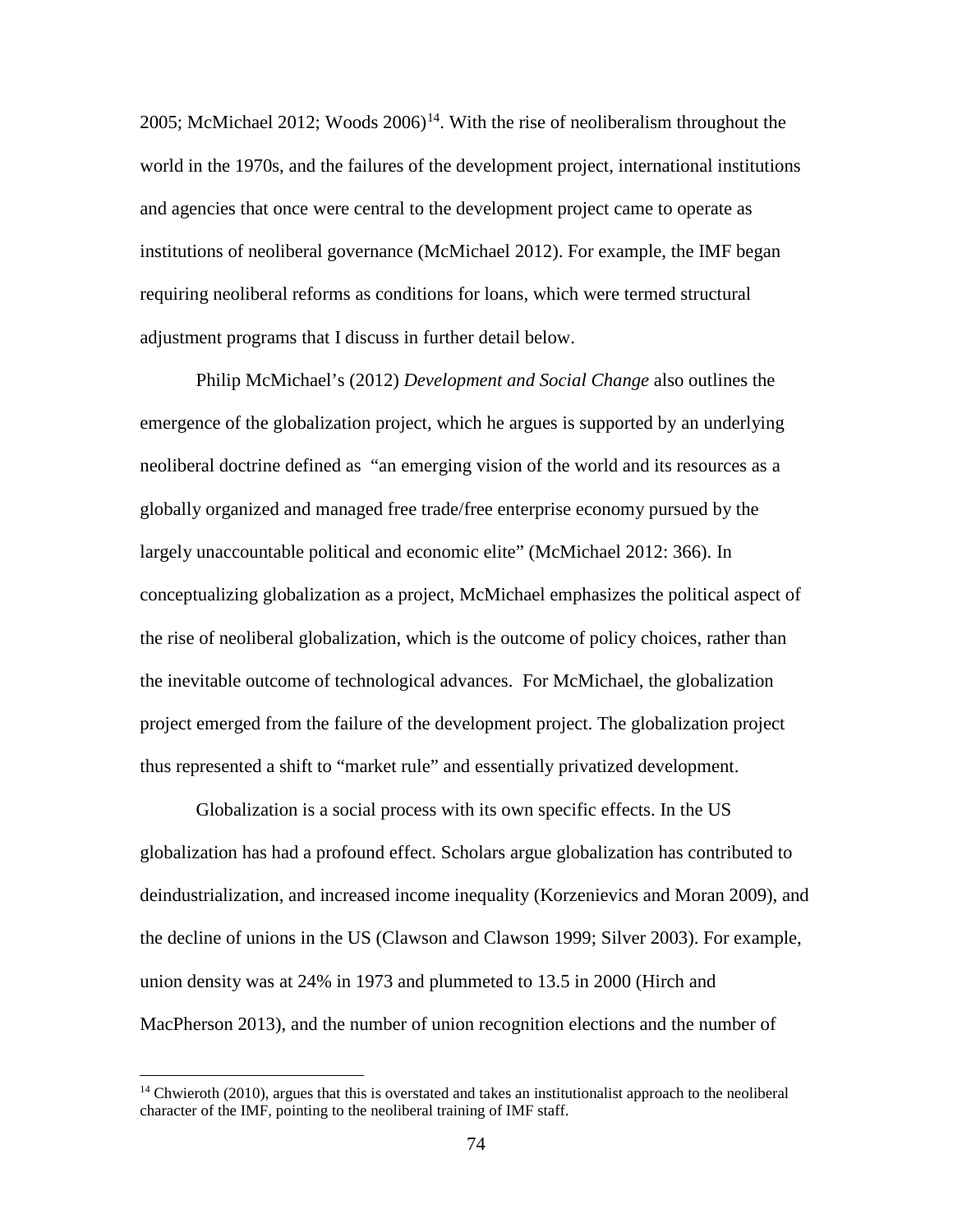victories in these elections fell precipitously during this period (Tope and Jacobs 2009). The impact of these shifts profoundly affected the well-being of African Americans in urban centers (Wilson 1997), and the discourse surrounding race, as well as the strengthened the mechanics of structural racism (Barlow 2003). Furthermore, globalization has profound implications for the lives of women, especially in terms of global reproductive labor chains, and the structure of labor markets (Marchand and Runyan 2000).

Relaxed trade barriers also facilitated the tendency toward de-industrialization. As a result, corporations could more easily shift production out of the United States and further reduce the power of unions (Bernhardt et al 2008; Ayres and Macdonald 2009).The shift from the development project to the globalization project, along with an adversarial domestic political climate severely weakened progressive social movements and labor (Wallace, Fullerton, and Gurbuz 2009). It was not until the SEIU's Justice for Janitors campaigns in various cities beginning in the late 1980s (Milkman 2006), and then the UPS strike of 1997 at the national level, that labor won a battle during the neoliberal era (Isaacs 2004; Kumar 2008). The eventual rise of the GJM provided a worthy counter-movement to neoliberalism, and challenged neoliberal globalization directly while contributing to the globalization project's crisis of legitimacy.

# THE GLOBAL JUSTICE MOVEMENT

The global justice movement (GJM) can broadly be described as a movement against neoliberal globalization (Smith 2008; Evans 2008). Hosseini (2010) describes the GJM's grievances broadly, and includes: "International financial institutions (e.g., the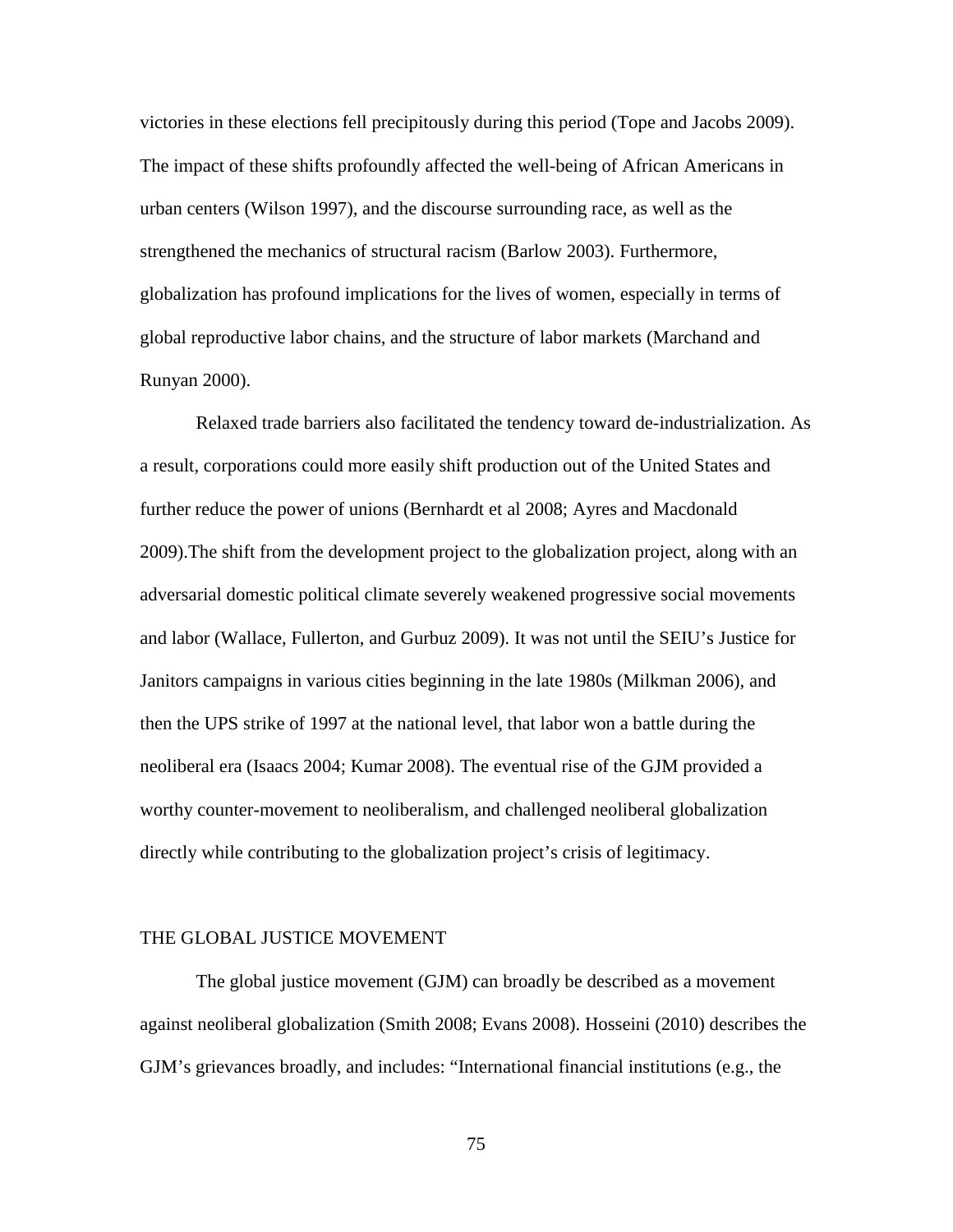WTO), free trade agreement the World Bank and regional banks' plans, related domestic and foreign policy adjustments such as the privatization of public assets, financial deregulations, tax cuts and cut backs, international debt, global inequality, climate change, multinational corporations, and war" (p. xvi). Although different actors shared similar grievances, characterizing the GJM as "a movement" in the singular sense is an exercise in abstraction. In reality, the GJM is a "movement of movements" composed of several constituents, organizations, and identities (Mertes 2004). Thus, the GJM is a "broad coalition of smaller (anti-sweatshops, debt relief, fair trade, AIDS, etc,) and larger (human rights, organized labor, international hunger, etc,) movements and draws participants and participating organizations from a diversity of ideologies (anarchists, socialists, liberal reformists, etc,)" (Buttel & Gould 2004:39). At the mesoorganizational level, one could characterize the GJM as a movement comprised of "coalitions of coalitions". This massive diversity within the GJM causes obvious differences in terms of what and how to conceptualize resistance. For example, some accepted the neoliberal market logic while simultaneously voicing serious criticisms. Closely tied to concerns about trade and international debt, the GJM has opposed and mobilized opposition to several specific institutions and agreements. These have included, but are not limited to the General Agreement on Tariffs and Trade (GATT), NAFTA, the WTO, IMF, and the World Bank (Ayres 2004; Podobnik and Reifer 2009; Dreiling and Silvaggio 2008; Harvey 2005). For the US based GJM, NAFTA provided the first policy battleground under which trade liberalization and economic globalization came under attack (Ayers and MacDonald 2009). Enacted in 1994, NAFTA instituted broad trade liberalization between the US, Canada, and Mexico, and represented US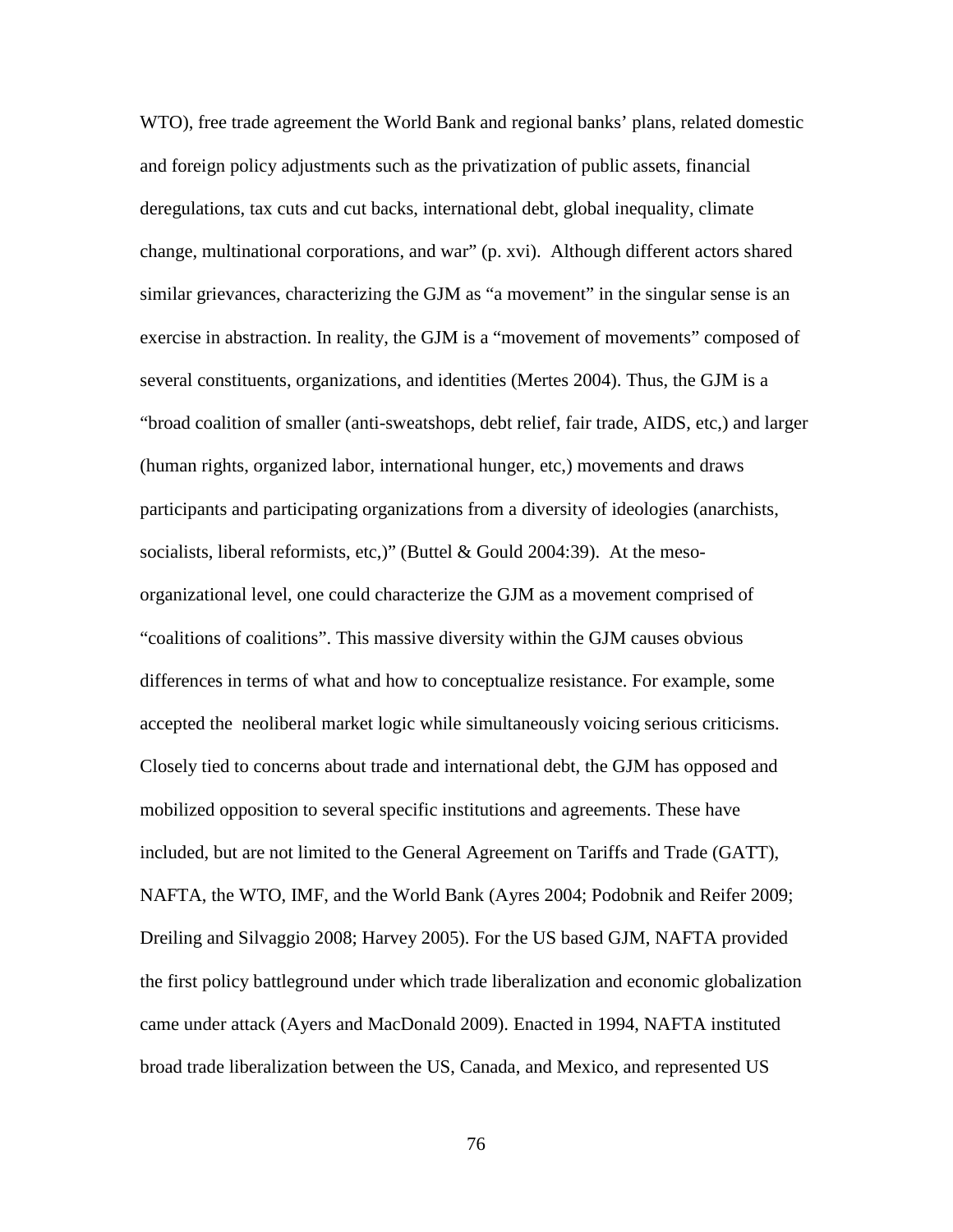acceptance of globalization in an attempt to create "hemispheric integration" along the lines of other attempts at economic integration in Europe and Asia (Sousa 2005). Critics pointed out that NAFTA would be disastrous to workers and the environment (Audley 1997: Wallach and Sforza 1999). In addition, there were serious challenges to NAFTA from outside the US, perhaps none more serious than the Zapitista uprising of 1994 in Chiapas Mexico using the slogan, "against neoliberalism and for humanity" (Quoted in Smith 2008).

I present a snapshot of the GJM protest wave between 1999 and 2006 as reported in the *New York Times* in Figure 4.1. The most significant event in the United States was the 1999 "Battle of Seattle" in which 50,000 demonstrators played a role in shutting down talks at the World Trade Organization ministerial meeting. The Seattle protest, which begins the wave, was the largest demonstration, drawing in 50,000 protesters. Following Seattle, the movement in the US carried out "days of action" against the IMF and World Bank as well as trade agreement meetings such as NAFTA, and the FTAA. The April 2000 IMF/ World Bank protest, which was until that point, the largest of the anti-IMF/World Bank protests in the US immediately followed Seattle. Although the April 2000 IMF/World Bank protest was smaller than subsequent IMF/ World Bank protests, activists view it as the second major battle for the US GJM. Later IMF/World Bank protests in 2001 and 2002 each drew 20,000 protesters. I include several multiissue events that were organized by organizations associated with the GJM. For example, the protests at the January 2001 inauguration of George W. Bush drew 20,000 protesters. Other significant events include demonstrations against the World Economic Forum in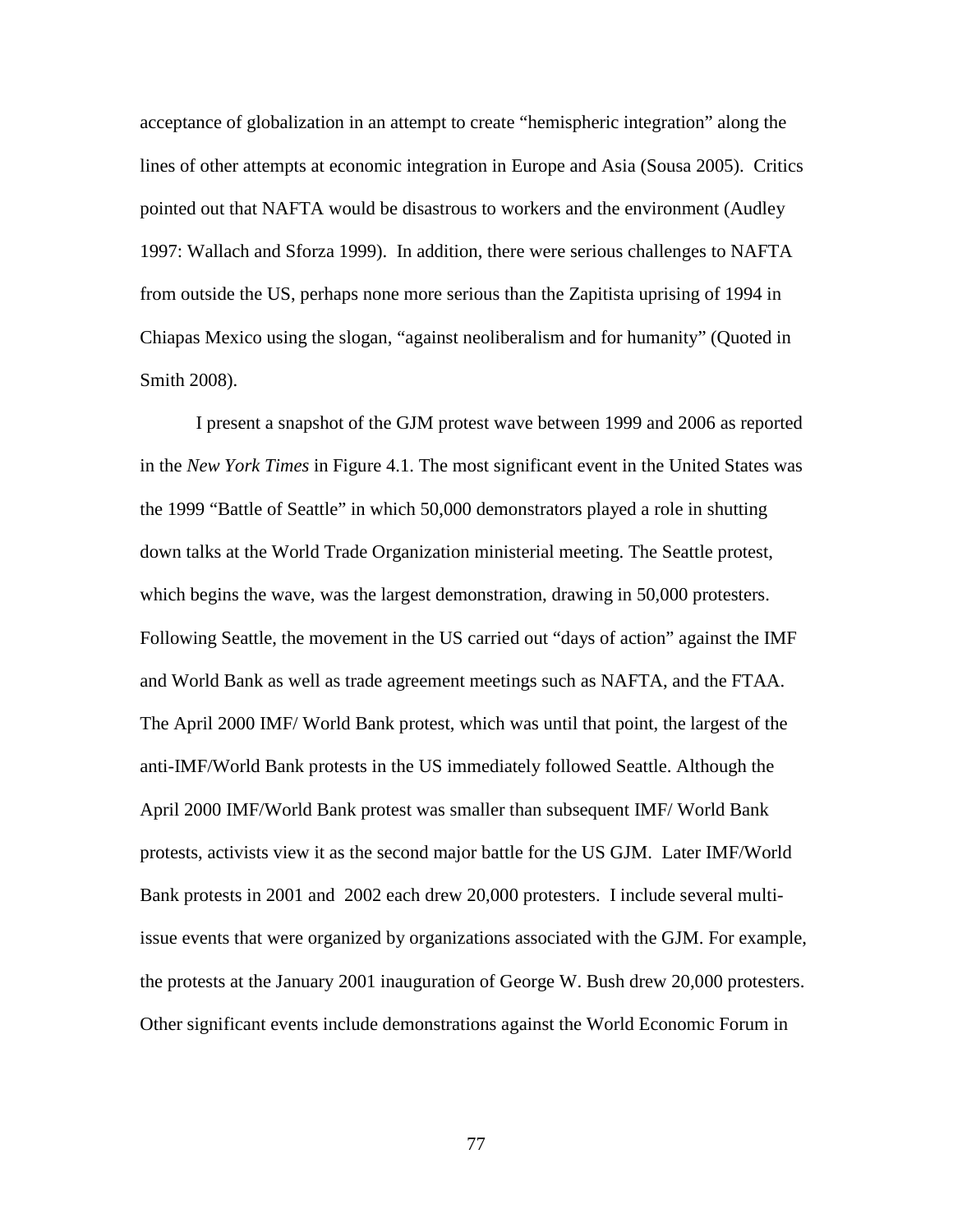January of 2002 and the Miami Free Trade Area of the Americas (FTAA) protest in November 2003.



**Figure 4.1. GJM Protest Wave, United States 1999-2006**

Globally, the GJM has formed large international bodies of their own, such as the World Social Forum in 2001 (Reese, Smith, Byrd, and Smythe 2011). Although this chapter focuses on the GJM in the US, the GJM also has significant transnational ties (Smith 2007; della Porta and Tarrow 2005). The transnational character of the GJM became a major focus of inquiry several scholars. Perhaps the most significant work on the GJM as an anti-neoliberal movement is Jackie Smith's (2007) *Social Movements for Global Democracy.* In this work, she takes a global perspective, highlighting the international scale of the GJM. Most importantly, Smith contextualizes the GJM within a field of conflict between the "neoliberal globalizers" on one hand, and "global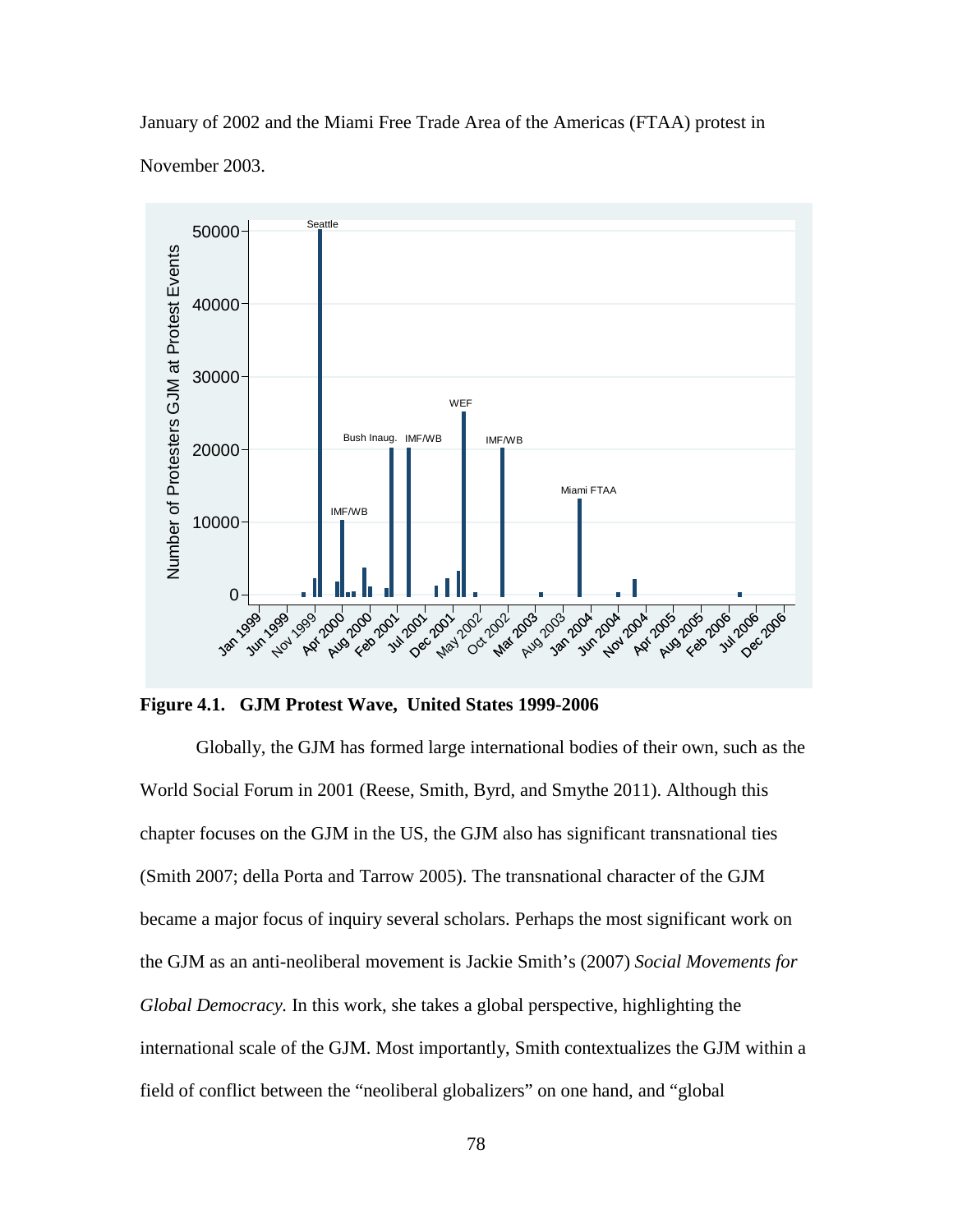democratizers" on the other. In keeping with other scholars of transnational capitalism (e.g., Sklair 2001; Robinson 2004), Smith conceptualizes a transnational corporate network that is not necessarily linked to the interests of a particular nation-state and a network of opposition that forms an alliance and conflict system. One example of transnational character of the movement was the World Social Forum, which was essentially a GJM version of the World Economic Forum. The first World Social Forum took place in Porto Alegre Brazil and directly challenged the dominant view that "there is no alternative" to neoliberalism by offering the slogan: "another world is possible (Fisher and Ponniah 2003; Ayres 2005). While the transnational analysis is useful, my unit of analysis scales down this approach and focuses on the major GJM mobilizations in the United States; the center of the capitalist world-system.

The GJM targeted neoliberalism within movement-generated discourse. In Adler and Mittleman's (2004) case study of an anti-globalization protest in April 2002, against the World Bank and IMF, they list some features associated with globalization. These include: altering local cultures, reducing government spending, privatization, export promotion, increasing migration, and greater availability of consumer goods. In their study, they asked respondents which of these features they consider benefits, and which they consider costs of globalization. They found "altering local cultures" was unanimously categorized a cost. Interestingly, respondents overwhelmingly defined reducing government spending, privatizations, and export promotion as costs. As Adler and Mittleman point out, "…the protesters views do not indicate a complete rejection – 'antiglobalization' – but a selective rejection of aspects of globalization, especially neoliberal policies and institutions that seek to universalize them" (p. 207-208).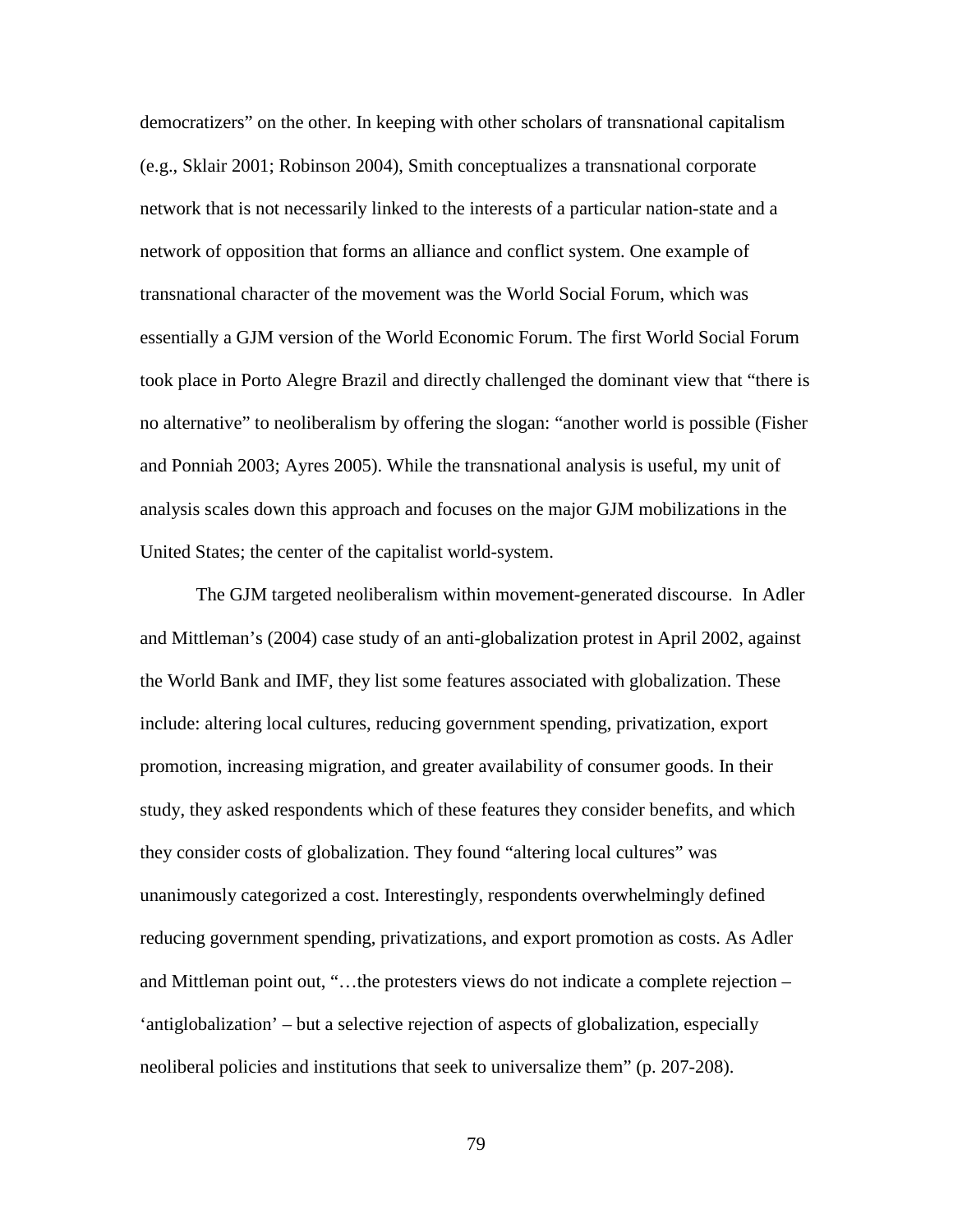In addition to economic concerns, ecological issues were also prominent in the GJM. Many of the most important grievances were linked to the impact of global trade and economic policy on the environment. GJM activists often engaged in frame bridging by including environmental concerns with other concerns. The most well known example is the "Teamsters and Turtles together at last" slogan from the Seattle demonstrations. This inter-movement solidarity dates back to contention over NAFTA, and has been theorized as part of a Polanyian protective double movement against neoliberal globalization (Ayers and MacDonald 2009; Dreiling 2001; Evans 2008). However, the "environmentalism of the trade and globalization issue" reached a peak and was followed by "de-environmentalization" after the Seattle demonstration (Buttel and Gould 2004).

The GJM in the United States began to decline and stagnate following the attacks on the World Trade Center in New York on September 11<sup>th</sup> 2001. The GJM found itself in a drastically different political context, and contending with a strengthened repressive state apparatus. Hadden and Tarrow (2007) found that three factors led to this decline: (1) an increasingly repressive atmosphere; (2) "political linkage between global terrorism and transnational activism of all kinds"; and (3) social movement spill-out. Furthermore, they found that the escalating calls for war constrained the political opportunities available to the GJM in terms of the public openness to the "Seattle model" (Hadden and Tarrow 2007: 360).

The GJM is especially important because it provides the most glaring connections between grievances and global political-economic trends. As a result, there is a wealth of theory and research on the GJM's opposition to neoliberalism (Ayres 2004; Smith 2008; Evans 2008; Husseini 2010; McBride 2009; Podobnik and Reifer 2009). As Ayres (2004)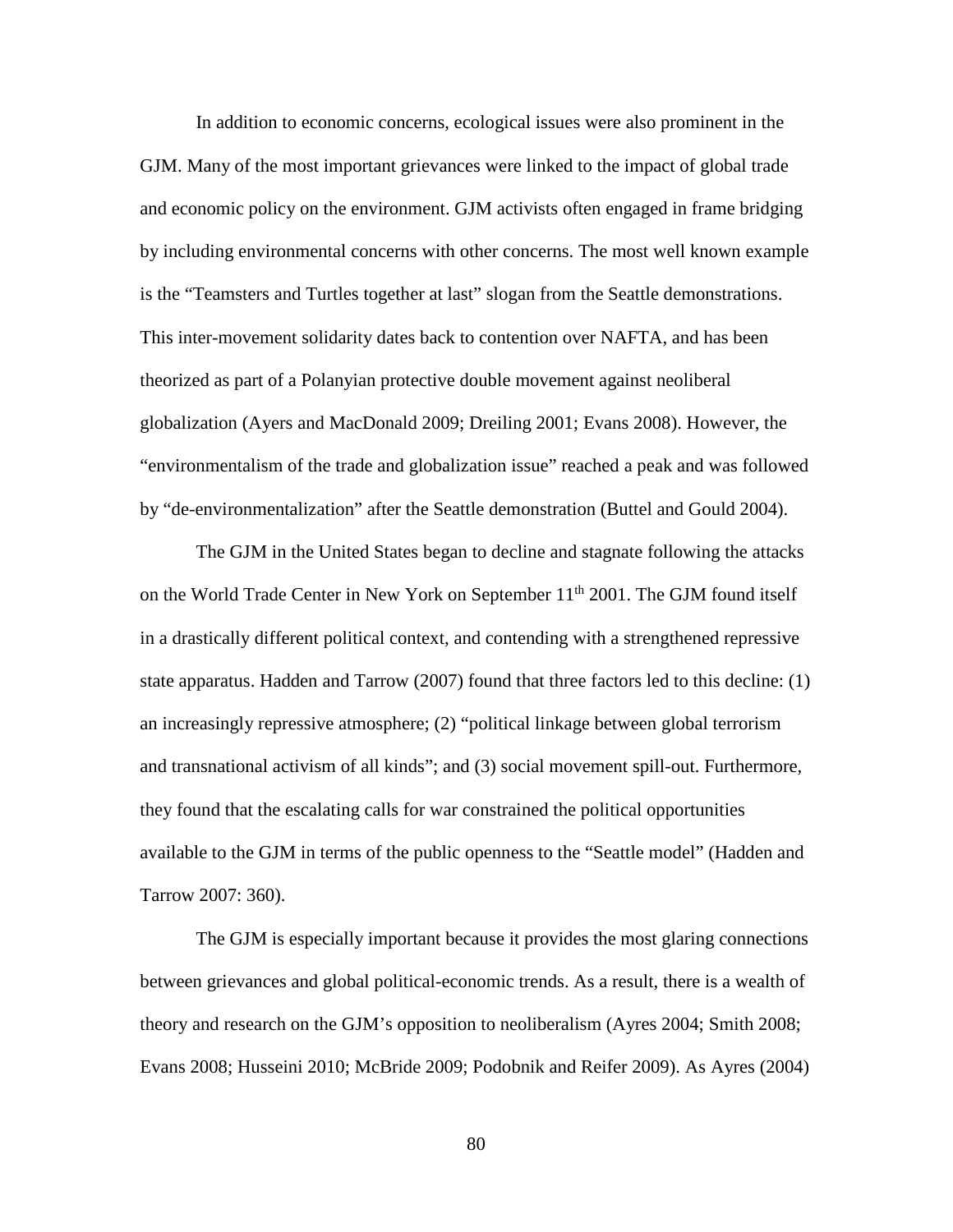points out, "The mobilization of beliefs and interpretations critical of neoliberal globalization had been central to the eruption of a protest movement that achieved global proportions by 2003" (p. 27).

# *Coalitions and Organizations at the Battle of Seattle and A16*

On November 30<sup>th</sup> 1999, activists representing unions, environmental, religious, leftist, and student groups descended on Seattle to voice their opposition to the WTO Ministerial meeting (Thomas 2000). Estimates of the size range from 14,000 protesters, according to police estimates, and 50,000 protesters according to organizers (Smith 2001). The organizing for the WTO protest was a long process beginning before organizers chose Seattle as the meeting site for WTO Ministerial. Once Seattle was chosen over San Diego, organizations such as Ralph Nader's Public Citizen and the King County Labor Council, associated with the AFL-CIO, joined with the Direct Action Network (DAN) in the formation of People for Fair Trade/NoWTO. DAN a major coalition in itself, was a web-based network of organizations including: Art and Revolution, The Ruckus Society, and Global Exchange. This coalition would serve as a host organization and base of operations for the protests, rallies, and teach-ins to come. In addition, these organizations played a key role in organizing the Seattle protest and the protests that followed by providing valuable resources and experiences (Fisher, Stanley, Berman, and Neff 2005).

The April 16<sup>th,</sup> 2000 IMF/World Bank protest was the next meeting related to neoliberal globalization in the US. At this event, around 10,000 to 25,000 protesters converged on the building that housed these institutions in Washington DC. Organizers from Jubilee 2000, 50 Years is Enough, and the Mobilization for Global Justice, among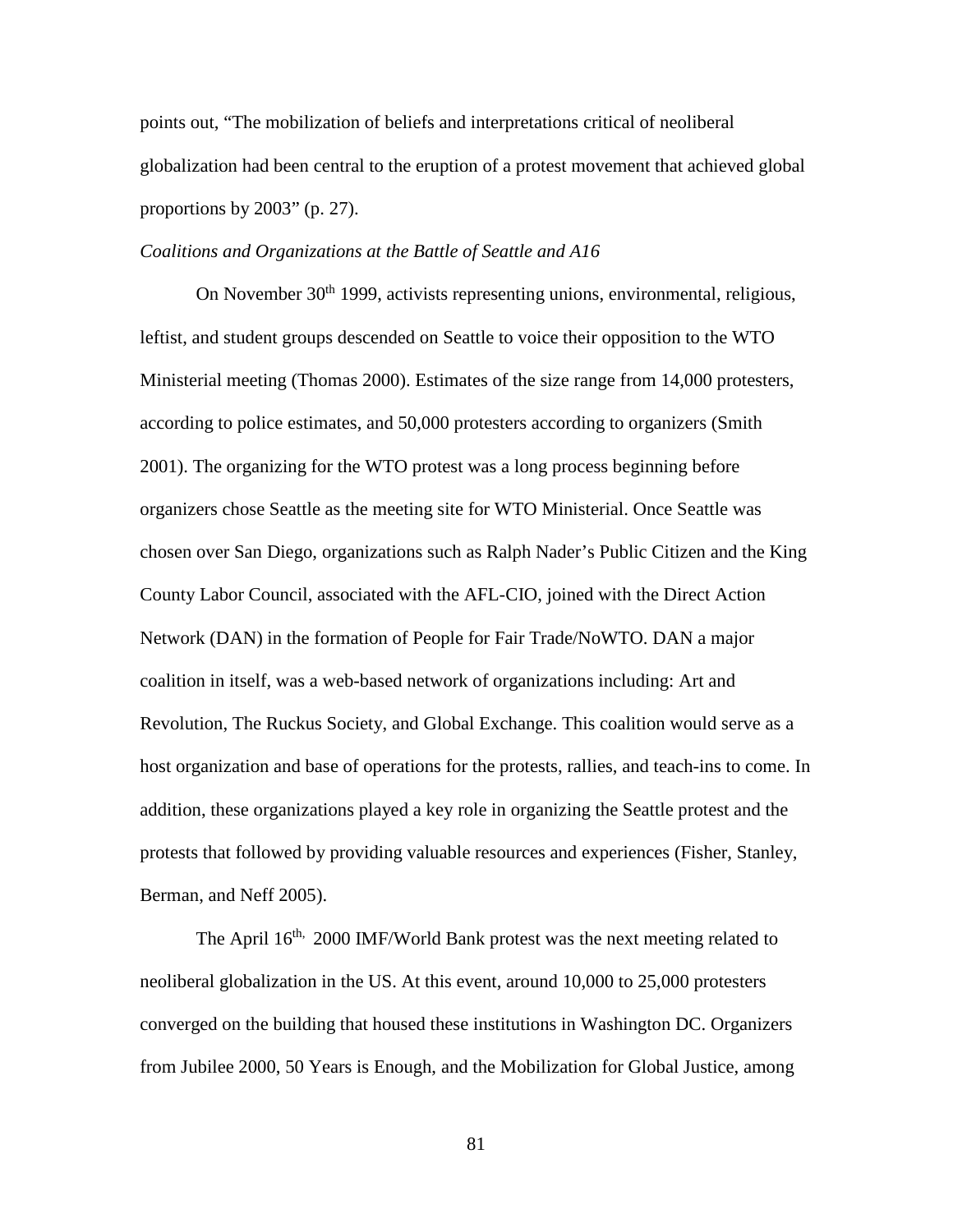others, sought to capitalize on the success of the Seattle protests and build the movement. Activists named the action A16 and were able to garner significant media attention as a result of the success of the "Battle of Seattle."

These events were points that the GJM in the US is identified with, and are high point in the US based mobilizations by the GJM in terms of the scale of mobilization, effectiveness, and the media attention they attracted. Drawing on protest event analysis, I focus on the framing surrounding these protests, since these are two widely attended and discussed protest events by the GJM. In what follows, I present a narrative description of some of the major issue-based and event-based coalitions, coalitions that organized these mobilizations.<sup>[15](#page-98-0)</sup>

*Direct Action Network (DAN).* DAN is a Coalition founded through web-based contacts by Global Exchange, Art and Revolution, and unaffiliated Anarchist collectivities. DAN played a significant and visible role in the organization of the WTO demonstrations in Seattle as well as subsequent demonstration. The coalition would eventually change its name, and become DAN Continental, which described its mission as follows: "we are creating a movement to overcome corporate globalization and all forms of oppression- a movement united in a common concern for justice, freedom, peace and sustainability of all life, and a commitment to take direct action to realize radical visionary change" (Direct Action Network 2001:1)

*Jubilee 2000.* Jubilee 2000 is a transnational faith based coalition focusing on the relief of debt imposed on low income countries by the IMF and World Bank. They describe themselves as "A Global campaign to cancel the unpayable debts of the world's

l

<span id="page-98-0"></span><sup>&</sup>lt;sup>15</sup> For a full list of organizations consulted, see the list in Appendix B.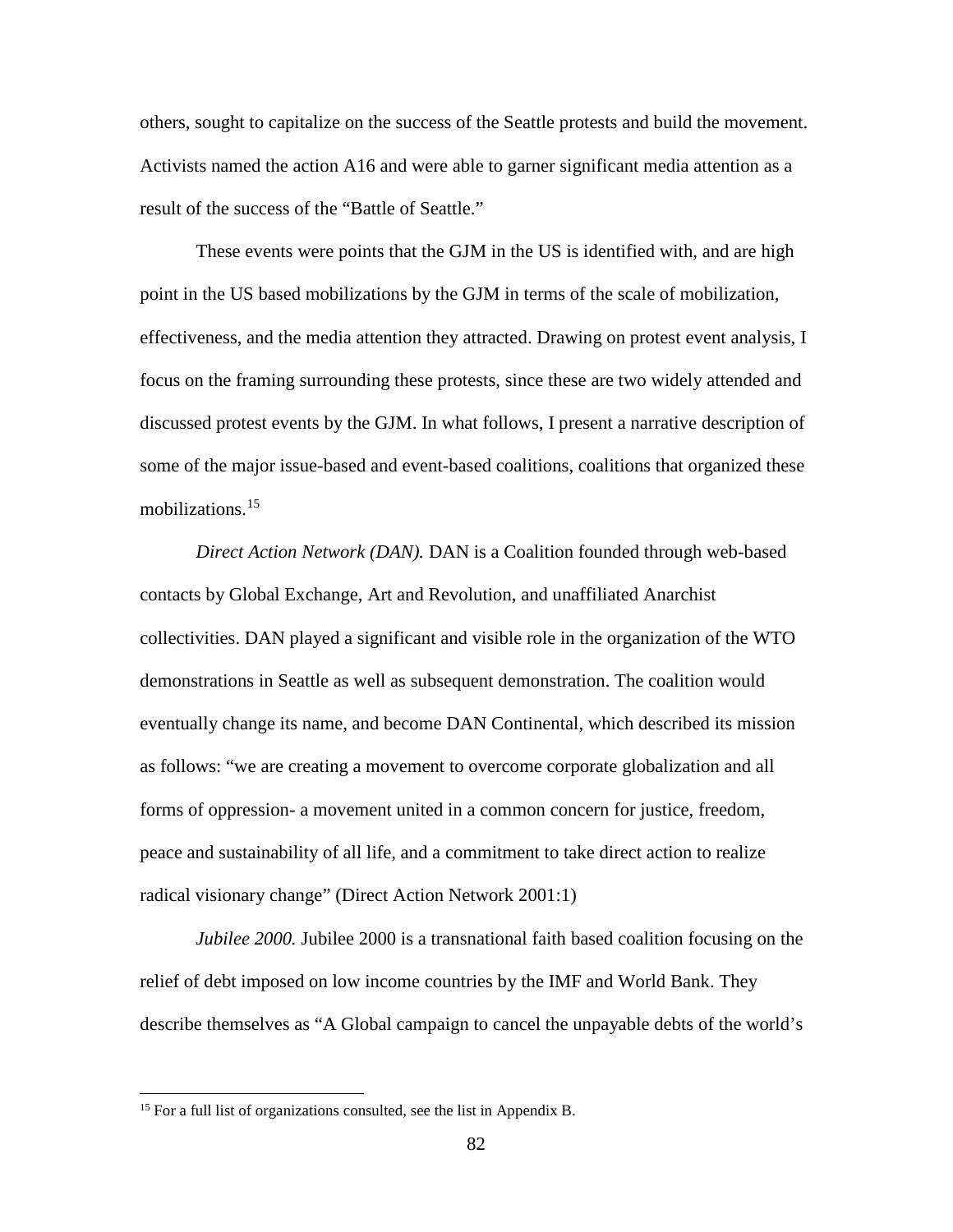poorest countries by the end of 2000." Jubilee 2000 also facilitated the formation of the Fifty Years is Enough Network. (Jubilee 2000 Northwest Coalition 1999:1).

*Mobilization for Global Justice (MGJ).* MGJ was a major event coalition focusing on organizing convergence centers for specific protest events such as the April 2000 IMF/World Bank Protest. They describe themselves as a "Diverse coalition consisting of hundred of organizations gathering together for teach-ins, protests and forums pronouncing the IMF and World Bank negligent in both the alleviation of global poverty and the promotion of genuine sustainable development" (Mobilization for Global Justice 2000a:1).

*50 Years is Enough Network.* The 50 Years is Enough Network was formed by members of Jubilee 2000 in opposition to the IMF and World Bank. They describe the their emergence in as follows,

To mark the 50th anniversary of the Bretton Woods conference at which these institutions were founded, a diverse group of U.S. organizations established the 50 Years Is Enough Campaign. (Now the 50 Years Is Enough: U.S. Network for Global Economic Justice). "50 Years Is Enough" was chosen as the slogan to express the strongly held belief by growing numbers of people around the globe that the type of development that the World Bank and IMF promote could not be allowed to continue."(50 Years is Enough Network 2002:1)

*People for Fair Trade/ Network Opposed to the WTO (PFT/NO2WTO).* 

PFT/NOWTO was the local event coalition in the Seattle mobilization, that acted as a base for key national organizations such as Public Citizen, the AFL-CIO's King County affiliates, and DAN. PFT/NOWTO was in many ways defined by the cleavages within the organization between moderate and radical factions, which even manifested itself in the name of the coalition.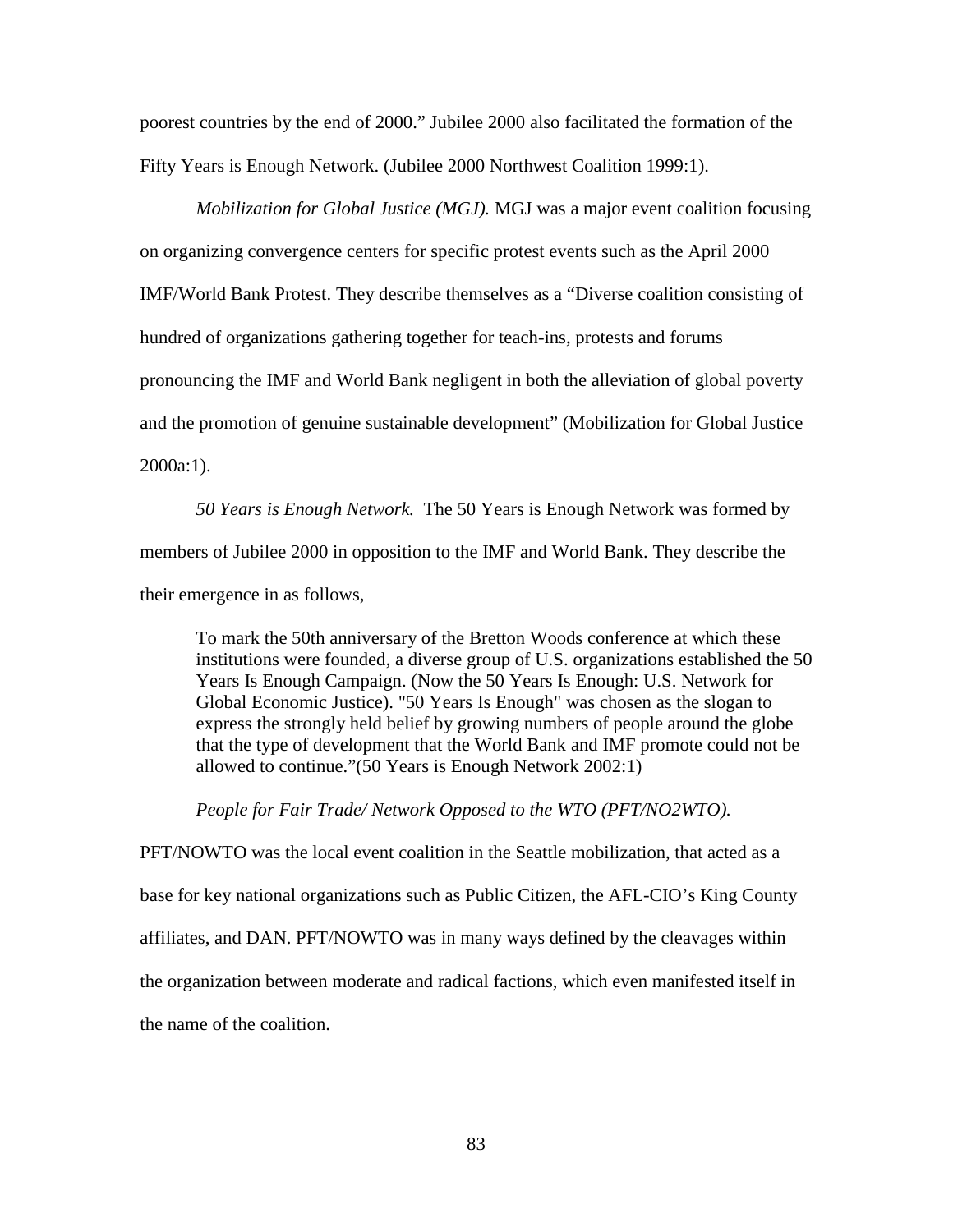*Global Exchange (GE).* GE is a nongovernmental organization founded in 1988 focusing on trade policy and reality tours. GE was heavily involved in contention over NAFTA, the IMF, World Bank, and the WTO. Founding organization of the Direct Action Network. GE later joined the antiwar movement where prominent members helped form Codepink. Contributed to the production of several popular pamphlets and leaflets, a role that continued into the antiwar movement.

*American Federation of Labor –Congress of Industrial Organizations (AFL-CIO).* The AFL-CIO is the Major umbrella organization for organized labor and is often represented in the Seattle demonstrations by the King Country Labor Council. According to their mission: "The mission of the AFL-CIO is to improve the lives of working families—to bring economic justice to the workplace and social justice to our nation. To accomplish this mission we will *build* and *change* the American labor movement" (AFL-CIO 1999a).

*Rainforest Action Network (RAN).* RAN is an environmental direct action network which focuses on grassroots mobilization to protect forests and fight corporate power. RAN has a history of close alliances and worked closely with DAN and Ruckus society during Seattle mobilization, co-sponsored a direct action training camp.

*Public Citizen.* Public Citizen is a nongovernmental organization founded by Ralph Nader, which facilitates local mobilization (Smith 2008) Also played major role in formation of PFT/NO2WTO coalition, and are closely linked to Global Trade Watch and Citizen's Trade Campaign, which also worked extensively on opposition to NAFTA.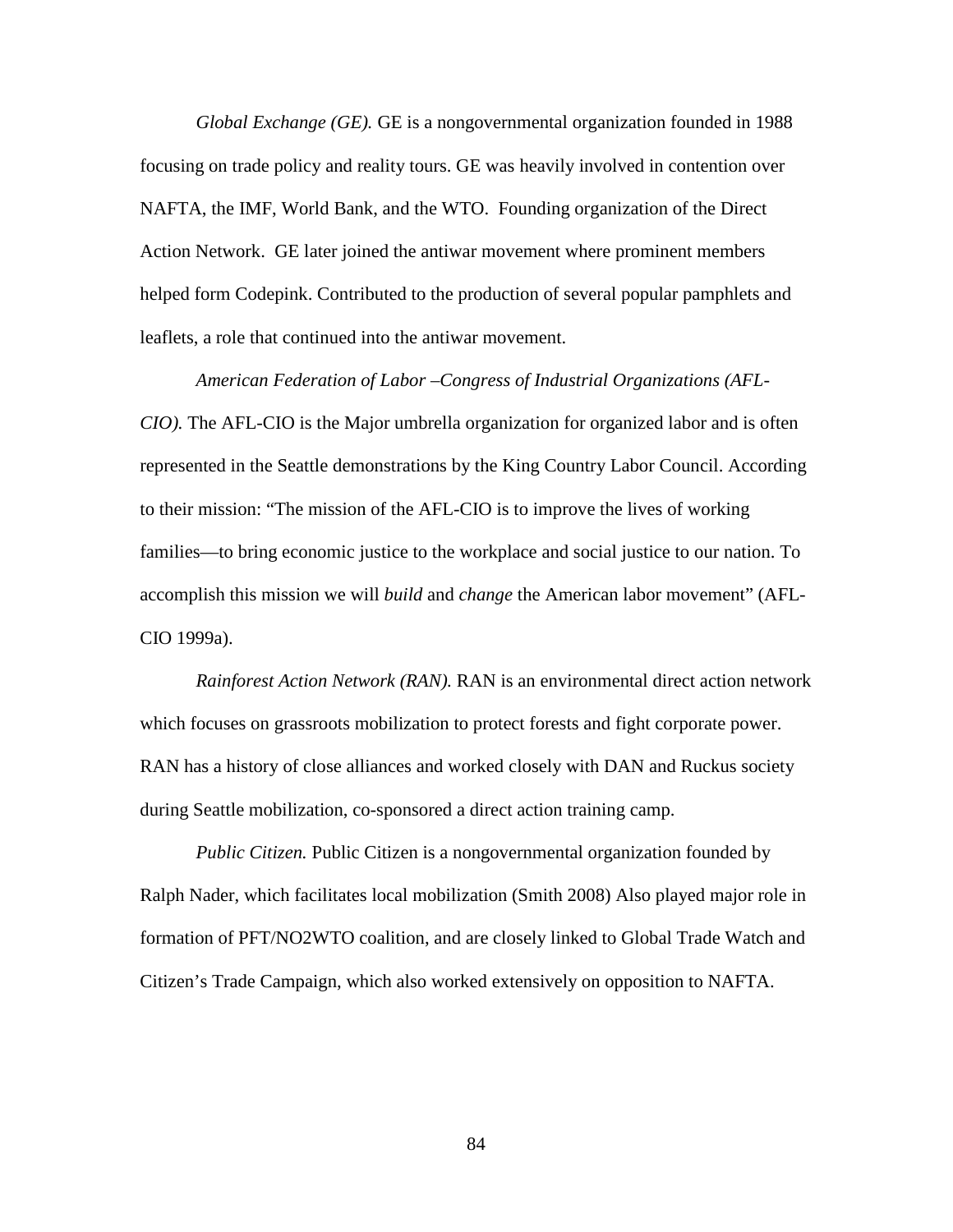*Ruckus Society.* Direct action organization focusing on nonviolence and street theatre primarily. Before the WTO protests Ruckus worked primarily on forest defense in conjunction with Earth First!, Rainforest Action Network and Green Peace.

*Sierra Club.* The Sierra Club is a liberal environmental organization with over 600,000 members whose focus is typically in the electoral arena, litigation, and legislation. Their stated purpose is "Explore, enjoy, and protect the wild places of the earth; practice and promote the responsible use of the earth's ecosystems and resources; educate and enlist humanity to protect and restore the quality of the natural and human environment; Use all lawful means to carry out these objectives" (Sierra Club 2000).

The above list of coalitions and organizations is not exhaustive, but is meant to provide a cast of characters who played integral roles in the mobilization for the Seattle WTO protest and the April  $16<sup>th</sup> 2000$  IMF/World Bank Protest. In the next section, I turn to the framing that key segments of the GJM engaged in.

## THE GJM'S FRAMING REPERTOIRE

The GJM deployed a wide range of frames relating to issues of control, legitimacy, and the accountability of neoliberal institutions. This specifically applies to the WTO, IMF, and World Bank. Within a cycle of contention, social movements may construct multiple master frames. In table 4.1, I outline the framing repertoire of the GJM, paying close attention to the most dominant frames, especially the politicaleconomic aspects. This section covers a lot of ground, with the intention of providing an overall snapshot, not a census of all GJM frames. To start, I analyze the frame dispute of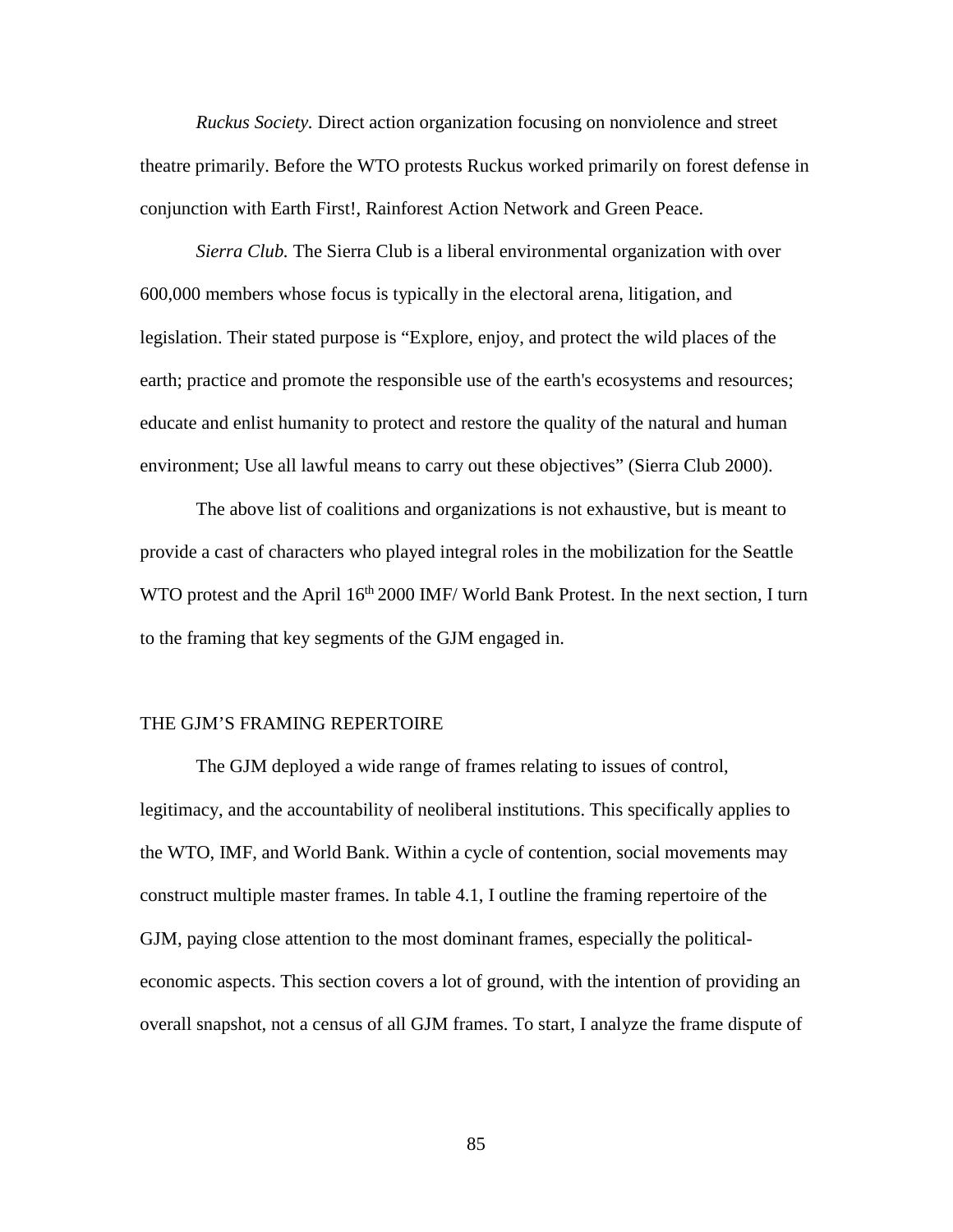the undemocratic nature of the institutions, the reform/abolition dispute, and the

corporate power frame.

| <b>Democratic Deficit</b>                                 | <b>Social Protections</b>        | <b>Symptoms/Injustice</b>                                                                   |
|-----------------------------------------------------------|----------------------------------|---------------------------------------------------------------------------------------------|
| Relates to legitimacy, and                                | Refers to targets of             | Frames that support diagnostic frame by                                                     |
| accountability of neoliberal                              | corporate policy which are       | pointing to consequences of neoliberalism.                                                  |
| institutions, specifically the                            | reduced or removed.              |                                                                                             |
| WTO, IMF and World Bank,                                  | (Negative Integration).          |                                                                                             |
| Reform                                                    | Sovereignty                      | Inequality:                                                                                 |
| Prognostic frame that the                                 | Carried out through              | Increases inequality within and between                                                     |
| functions of the institutions                             | Structural Adjustment            | countries.                                                                                  |
| or agreement can be altered                               | Policies and Investor-to-        |                                                                                             |
| for the benefit of rights and                             | state lawsuits                   | <b>Environmental Degradation</b>                                                            |
| the environment.                                          |                                  | Linked to the removal of environmental                                                      |
|                                                           | <b>Environmental Regulations</b> | regulations                                                                                 |
| Abolition                                                 | Laws, regulations, and           |                                                                                             |
| Prognostic frame that                                     | ministries that focus on         | Deindustrialization: Movement of                                                            |
| neoliberal institutions cannot                            | different types of pollution     | manufacturing jobs from core to periphery,                                                  |
| be reformed and must be                                   | and emotions are                 | and is associated with capital flight.                                                      |
| abolished.                                                | undermined. Closely              |                                                                                             |
|                                                           | linked to health standards.      | Race to the Bottom:                                                                         |
| Pluralist                                                 |                                  | The movement of manufacturing                                                               |
| Argues that the goals of the                              | Labor Rights                     | throughout the world in search of low                                                       |
| movement should be to get                                 | Rights to collective             | wages, and reduced regulations.                                                             |
| elites who run institutions to                            | bargaining and humane            |                                                                                             |
| listen to criticisms. This is                             | working conditions are           | <b>Concentrated Power</b>                                                                   |
| also associated with pluralist                            | undermined in order to           | Globalization concentrates power in rich                                                    |
| views of the state. Sees                                  | increase profits.                | countries and in a small number of                                                          |
| corporate power as                                        |                                  | transnational corporations.                                                                 |
| contingent.                                               | Human Rights                     |                                                                                             |
|                                                           | Rights laws that are             | Debt                                                                                        |
| Corporate power                                           | undermined                       | Prevents LDCs from developing, LDCs                                                         |
| Institutions act the way they                             |                                  | must pay debt instead of spend on social                                                    |
| do because of                                             |                                  | services.                                                                                   |
| disproportionate corporate<br>influence.                  |                                  |                                                                                             |
|                                                           |                                  | Privatization and Austerity                                                                 |
|                                                           |                                  | Refers to shifting a public good or service<br>into the market for distribution, as well as |
| Structure of Capitalism                                   |                                  | cuts in social welfare spending                                                             |
| Structural position that<br>neoliberal globalization is a |                                  |                                                                                             |
| the outgrowth of processes                                |                                  | <b>Labor</b> Conditions                                                                     |
| inherent to capitalism (e.g.                              |                                  |                                                                                             |
| imperialism) Neoliberal                                   |                                  | Sweatshops, child labor, etc.                                                               |
| institutions are part of an                               |                                  | Race Oppression                                                                             |
| inherently undemocratic                                   |                                  | Neoliberal globalization is especially                                                      |
| economic and social system.                               |                                  | harmful for people of color in the US.                                                      |
|                                                           |                                  |                                                                                             |
|                                                           |                                  | Gender oppression                                                                           |
|                                                           |                                  | Neoliberal globalization disproportionately                                                 |
|                                                           |                                  | impacts the lives of women, and all other                                                   |
|                                                           |                                  | symptoms can be gendered.                                                                   |

Table 4.1. The Framing Repertoire of the Global Justice Movement at WTO and IMF/World Bank Demonstrations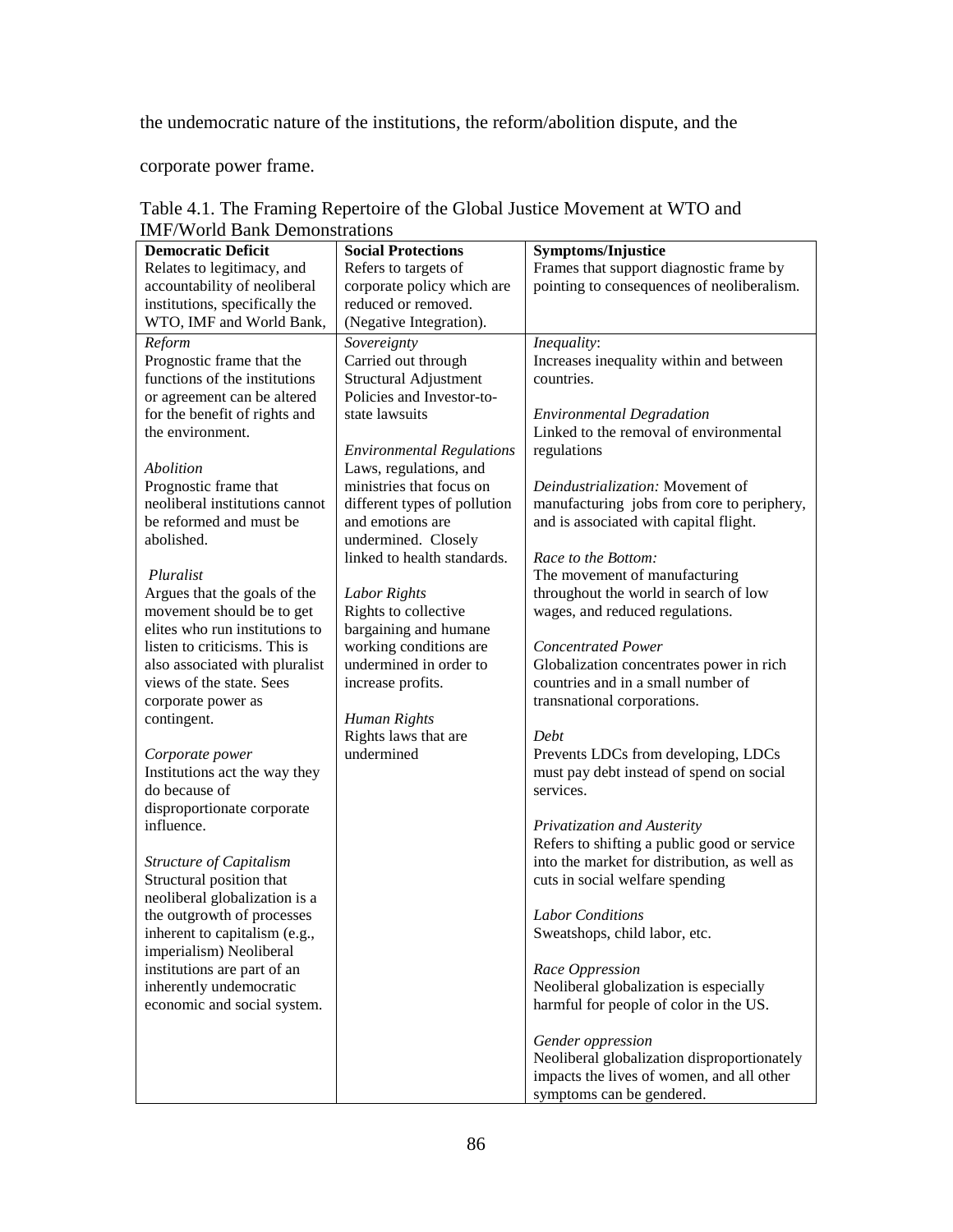## *The Democratic Deficit of the WTO, IMF, and World Bank*

The GJM framed the primary institutions of globalization as undemocratic, or suffering a democratic deficit. Consistent with this research (Sklair 2002; Ayers 2004, Smith 2008), I also found that the GJM frames neoliberal institutions in terms of a democratic deficit. However, I push the analysis further by examining the GJM's arguments surrounding control of these institutions and prognostic frames. The GJM often addressed questions about the legitimacy of global institutions, which they answered in different, and sometimes contradictory, ways. Still, there is clearly evidence of a frame dispute over these questions.

Nearly all SMOs involved in the Seattle protest described the WTO as unaccountable to the demands of civil society; that it makes decisions in a top down manner; and often undermines democratic institutions. This included criticisms that the WTO ministerial as an unaccountable "closed door meeting." This characterization is explicitly stated in several documents, and is prominently described in a widely circulated pamphlet titled the *Citizen's Guide to the World Trade Organization:[16](#page-103-0)*

The WTO's lack of democratic process or accountable decision-making is epitomized by the WTO Dispute Settlement Process. The WTO allows countries to challenge each others' laws and regulations as violations of WTO rules. Cases are decided by a panel of three trade bureaucrats. There are no conflict of interest rules and the panelists often have little appreciation of domestic law or of government responsibility to protect workers, the environment or human rights. Thus, it is not surprising that every single environmental or public health law

l

<span id="page-103-0"></span><sup>16</sup> SMOs in the GJM would often cite The *Citizens Guide* and make it available as a web link. Public Citizen, Global Exchange, and Ruckus Society where major GJM organizations that referred to it in their own documents. The *Citizens Guide* was published by the Working Group on the WTO / MAI, which was cosponsored by several organizations including: Alliance for Democracy, Americans for Democratic Action, American Lands Alliance, Association of State Green Parties, Defenders of Wildlife, 50 Years is Enough Network, Friends of the Earth, International Brotherhood of Teamsters, Institute for Agricultural and trade Policy, Pacific Environment and Resources Center, the Preamble Center, Public Citizen, United Steelworkers of America District 11, Women's Division, Women's International League for Peace and Freedom. The pamphlet remains available here: http://www.citizen.org/documents/wto-book.pdf (retrieved April 2012)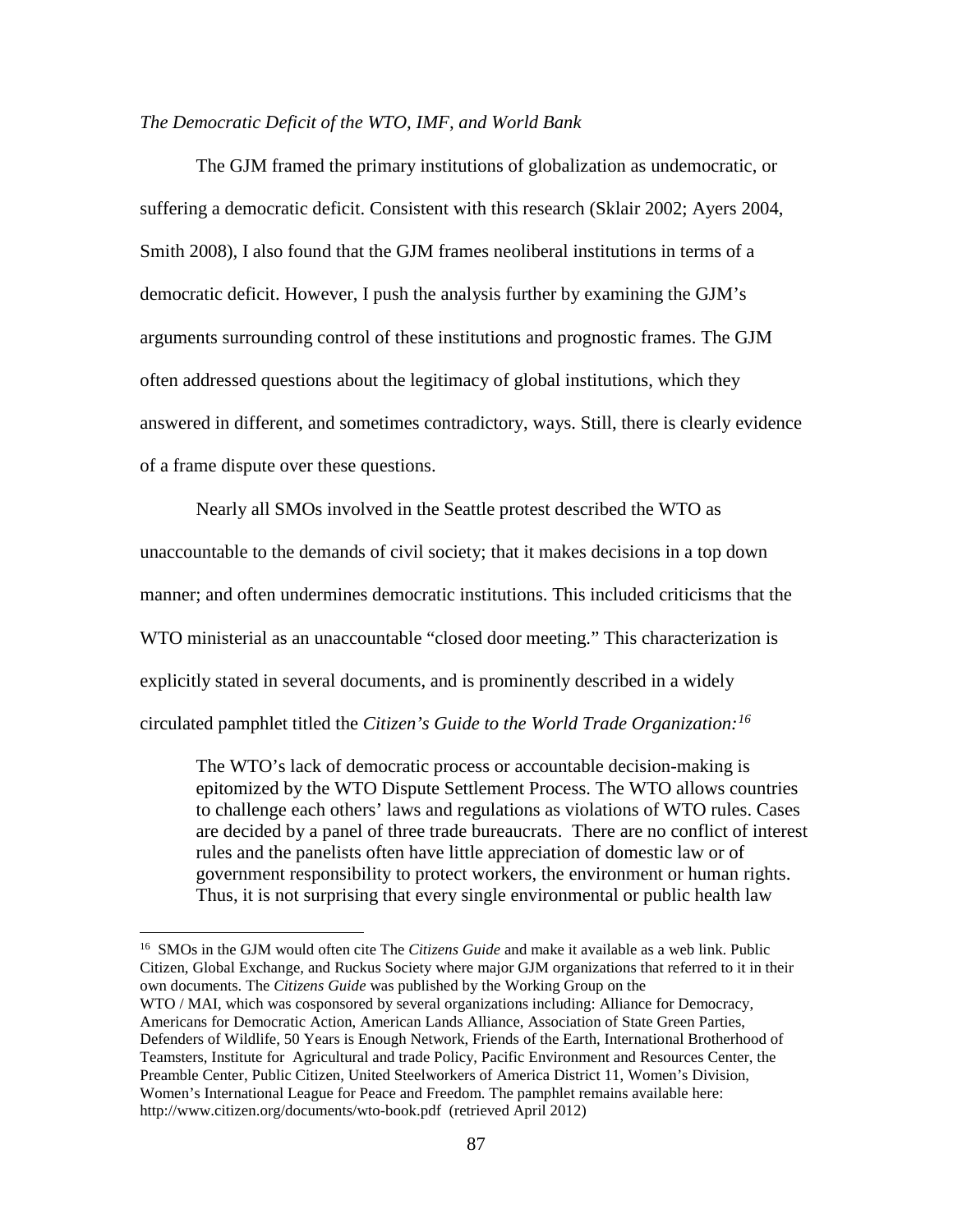challenged at WTO has been ruled illegal…WTO tribunals operate in secret. Documents, hearings and briefs are confidential (Working Group on the WTO / MAI 1999:5).

Although the above segment focuses on how the WTO violates democratic principles, the GJM argued that democracy is undermined when it poses a barrier to the market, which is not necessarily consistent with neoliberal principles, but is consistent with neoliberal practice.

The AFL-CIO framed the WTO in a similar manner. In a flier distributed by the People for Fair Trade/ NO2WTO WTO Labor Mobilization Committee (1999a), they describe the ministerial with the following bullet points:

- Meeting of trade bureaucrats from 134 countries
- No elected Officials

l

• No accountability or open-ness of meeting and decision-making (p. 1).

The IMF and World Bank also received similar criticisms, though not to the same degree as the WTO. A common aspect of the resistance to the IMF is the impact of Structural Adjustment Programs  $(SAPs)^{17}$ . SAPs are framed by Jubilee 2000 and the 50 Years is Enough Network as undemocratic, because "There is no formal process to solicit input from ordinary people who must live under SAPs" (Jubilee 2000/USA 1999:3); and "…have consistently denied citizens information about, and involvement in, major decisions affecting their societies" (50 Year is Enough Platform 2000:2). Flowing from the democratic deficit frame, a debate emerges on the possibility of reform, and the influence of economic elites on these institutions.

<span id="page-104-0"></span><sup>&</sup>lt;sup>17</sup> SAPs are defined by "Balamm & Veseth (2005) as "Economic policies that seek to reduce state power and introduce free-market reforms to help LDCs [less developed countries] establish a foundation for economic growth. The IMF often makes the adoption of structural adjustment policies a condition for financial assistance" (511).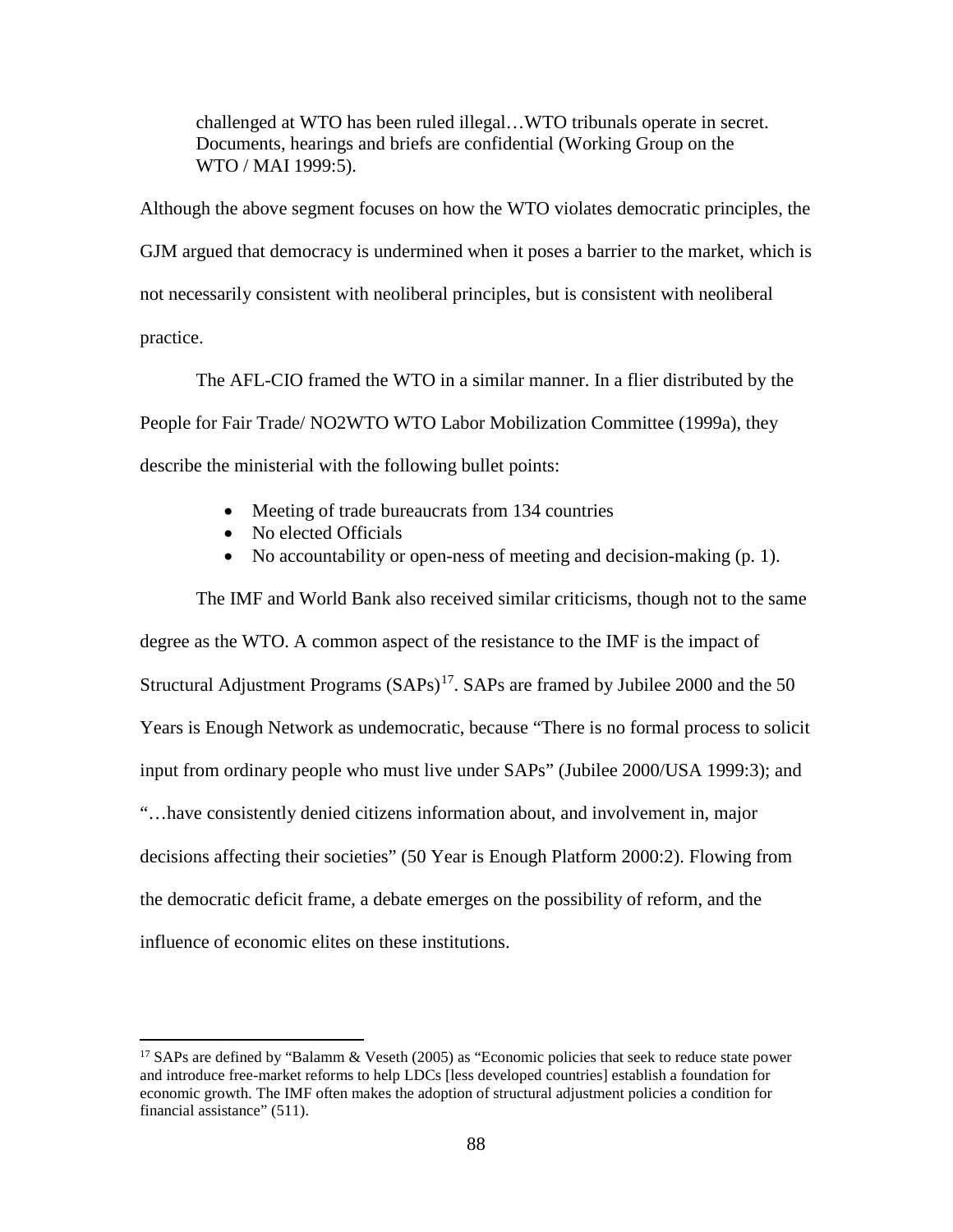Similar to most political movements, there are debates between reformists and revolutionaries. In this section, I explore framing which centered on whether the WTO can be reformed, or should be abolished. In other words, I examine a prognostic frame dispute which is closely linked to this debate is one over who controls these institutions. Here, GJM organizations and coalitions may frame neoliberal institutions as potential allies in a pluralist sense, or influenced, and even dominated by corporations.

# *Reform and Abolition*

The debate over whether or not it was possible to reform WTO took a central role in one of the major coalitions: People for Fair Trade/ No2WTO. In fact, the hybrid name for the coalition emerged from a stalemate within the coalition on this very issue:

Essentially, to boil it down and simplify it, there was a pretty significant split between activists in Seattle, of some who wanted to put forth the message that we need to just stop the WTO and reform it and make it work; the camp that really was behind the concept of fair trade. And, there were a lot of other people, including some students and some of the people of color organizations, who would say, "Sorry. There isn't really any fair trade in the current system and we need to abolish the WTO." Sort of reformists versus the abolitionists, right? (Simer 2000:8).

Obviously, there are political aspects of this debate that lead certain ideological affiliations to fall on different sides. Referring back to my theoretical argument in chapter II, these differences should be expected, given that civil society is a key battleground for hegemony. Differences and disputes are indicative of "the war of position" and attempts to undermine neoliberal "senso cumune" within the movement itself.

On the reformist side, organizations such as the AFL- CIO and the Sierra club voiced a "fair trade" or reform frame, arguing that provisions that protect labor and the environment could be enforced by the WTO. The reform frame was by far the most common in the interviews and the documents. Since interviewees labeled the AFL-CIO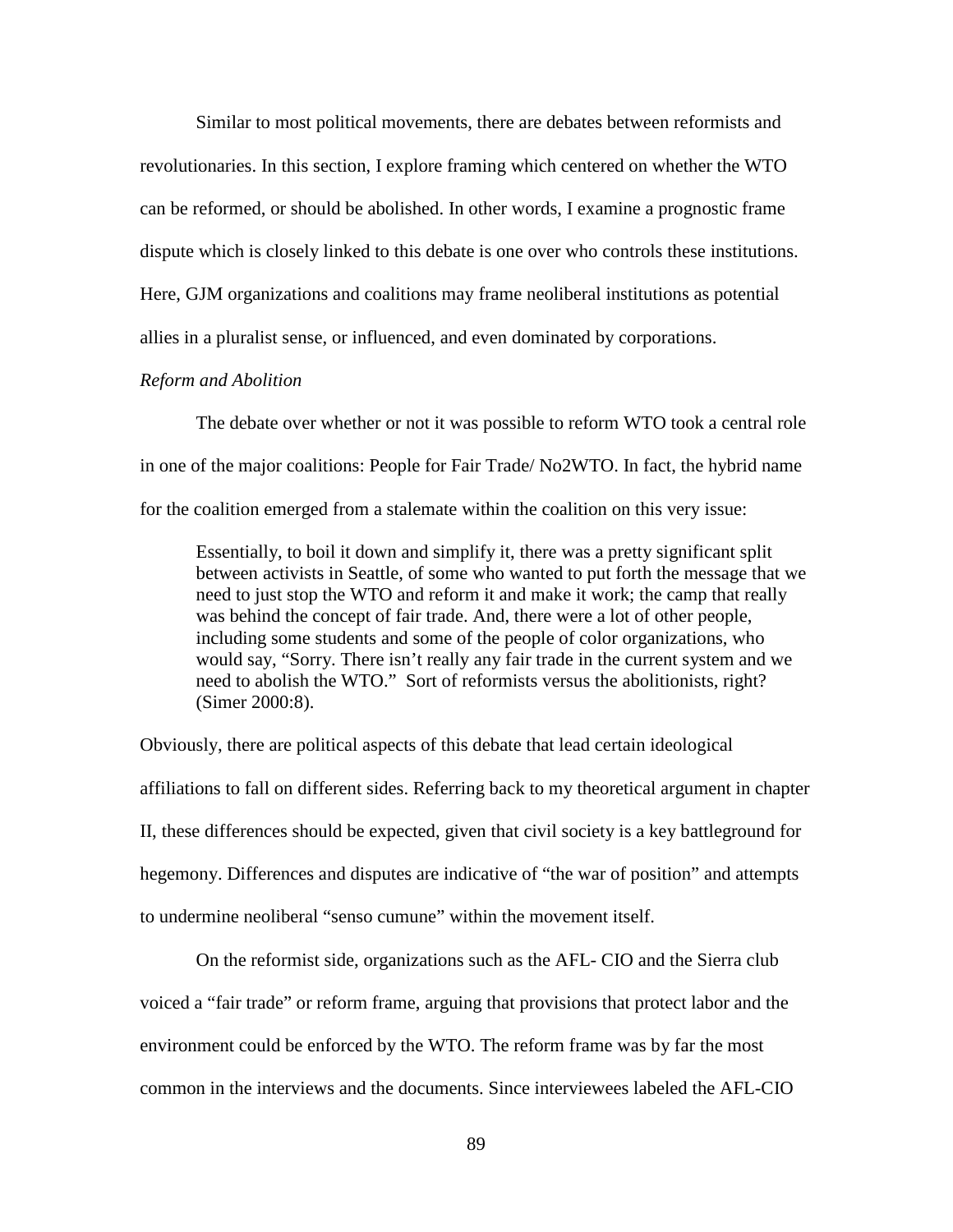and the Sierra Club as key proponents of the reform frame, I present examples of from their documents. Although most scholars regard the Sierra Club as one of the most well know mainstream environmental organizations, they also participated in contentious politics over trade policy. As part of the GJM, they took a staunch reformist stance to the WTO. The following excerpt, from one of their mailings, provides an example of how the Sierra Club (1999) deployed this frame:

Make Trade Clean, Green, and Fair! To make trade clean, green and fair, the Sierra Club is urging the Clinton administration to take executive action to:

- fix current trade rules so that they no longer undermine environmental and health standards;
- open the WTO to citizen participation; and
- conduct a thorough, objective, and participatory environmental assessment of the WTO  $(p. 1)$ .

Notice there is an emphasis on the notion that trade could be better, that trade can be fixed. Sierra Club members also expressed this in oral history interviews. Dan Seligman (2000) stated in his interview that their main goal is to advocate for responsible trade and "tweak the trade rules so they cannot be used as anti-environmental instruments" (p. 3). This framing of the WTO also emerges in the AFL-CIO.

The AFL-CIO is a moderate organization composed of many unions, and has close ties to the Democratic Party. However, there are differences in opinion between the different unions that are members of the AFL-CIO. For example, the International Brotherhood of Teamsters tended toward a protectionist stance on trade policy, while the AFL-CIO takes a reformist stance to the WTO. Verlene Wilder (2000), a member of the King Country Labor Council, affiliated with the AFL-CIO, describes their position as follows: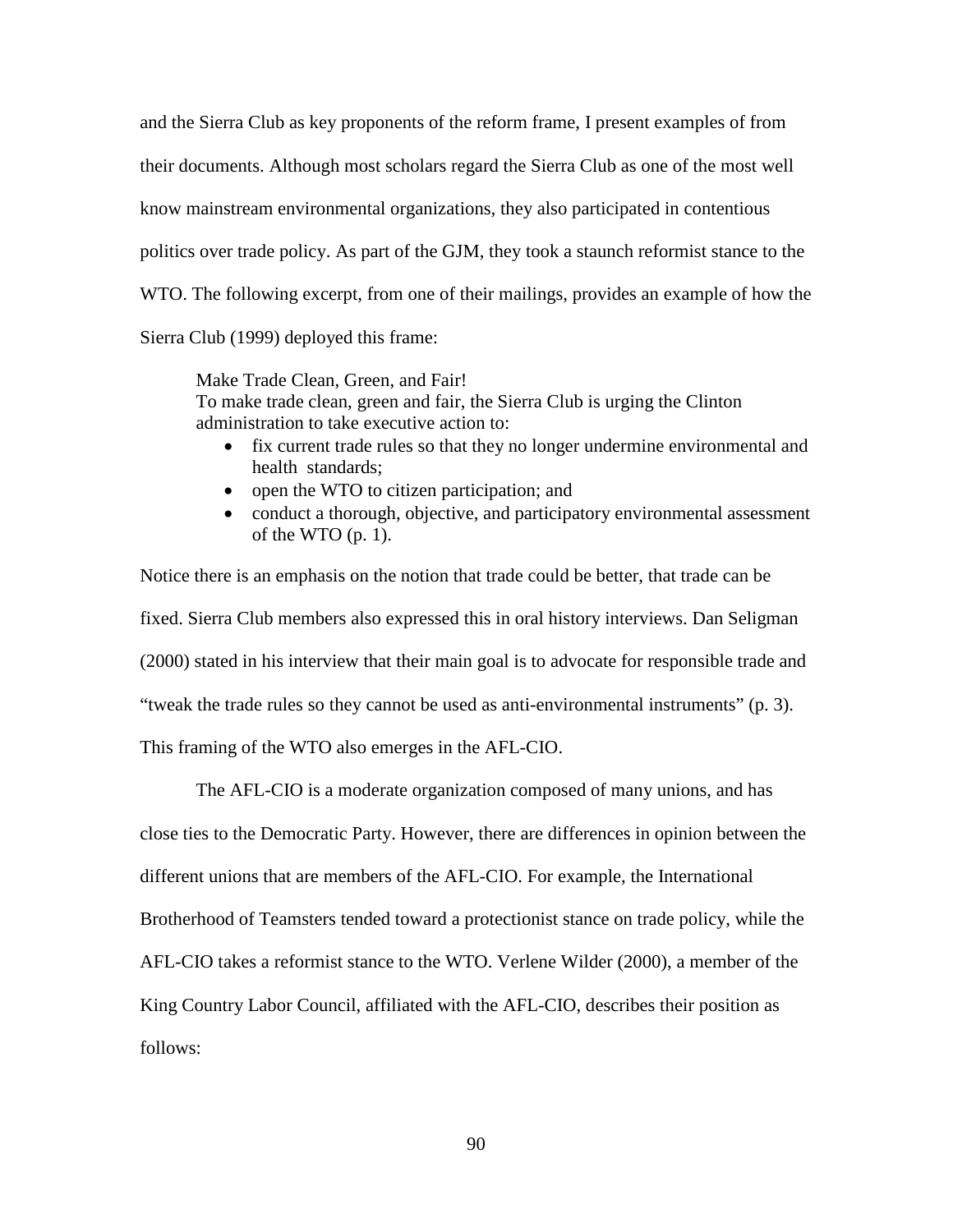…the position was that the AFL-CIO was not in favor of the WTO as it exists right now, because it has an ability to apply sanctions and there's no rules in their process that protect labor and environment, families, communities. That in order for it to be effective, it needed to implement those rules and that our position, the AFL-CIO's position was that the WTO should not continue to operate as they are presently operating, without the institution of those rules. (P. 1)

 There should be no illusion of a reform consensus within and among the major organizations and coalitions. Within these frame disputes factions vie for hegemony, in the sense of leadership and consent within movements. For example, some factions deploy frames in response to frames that other segments of the movement are deploying. As an alternative to the reform approach to the WTO, several activists and organizations voiced an abolitionist frame. Jason Adams (2000), a self-described member of the Industrial Workers of the World discusses how they actively engaged the reformist orientation of the AFL-CIO:

We had this big banner….and it said, "Capitalism Cannot be Reformed". We made that on purpose for the labor march, because the AFL-CIO's position was to reform the WTO. So we wanted to make a kind of radical statement (p. 21).

In the above segments we clearly see a frame dispute between two wings of the movement in their orientation toward the WTO.

Identifying the possibility of change and attributing blame are key framing processes. In what follows, I identify frames that are designed to paint a picture of the intent of the WTO, and IMF/WB, which leads to different prognostications of how SMOs can engage them. Specifically, these frames include the reform frame, the abolition frame, the pluralist frame, the corporate power frame, and the structure of capitalism frame.

The notion that neoliberal institutions can act as regulatory bodies that can erect and enforce labor, environmental, and human rights protections was a popular standpoint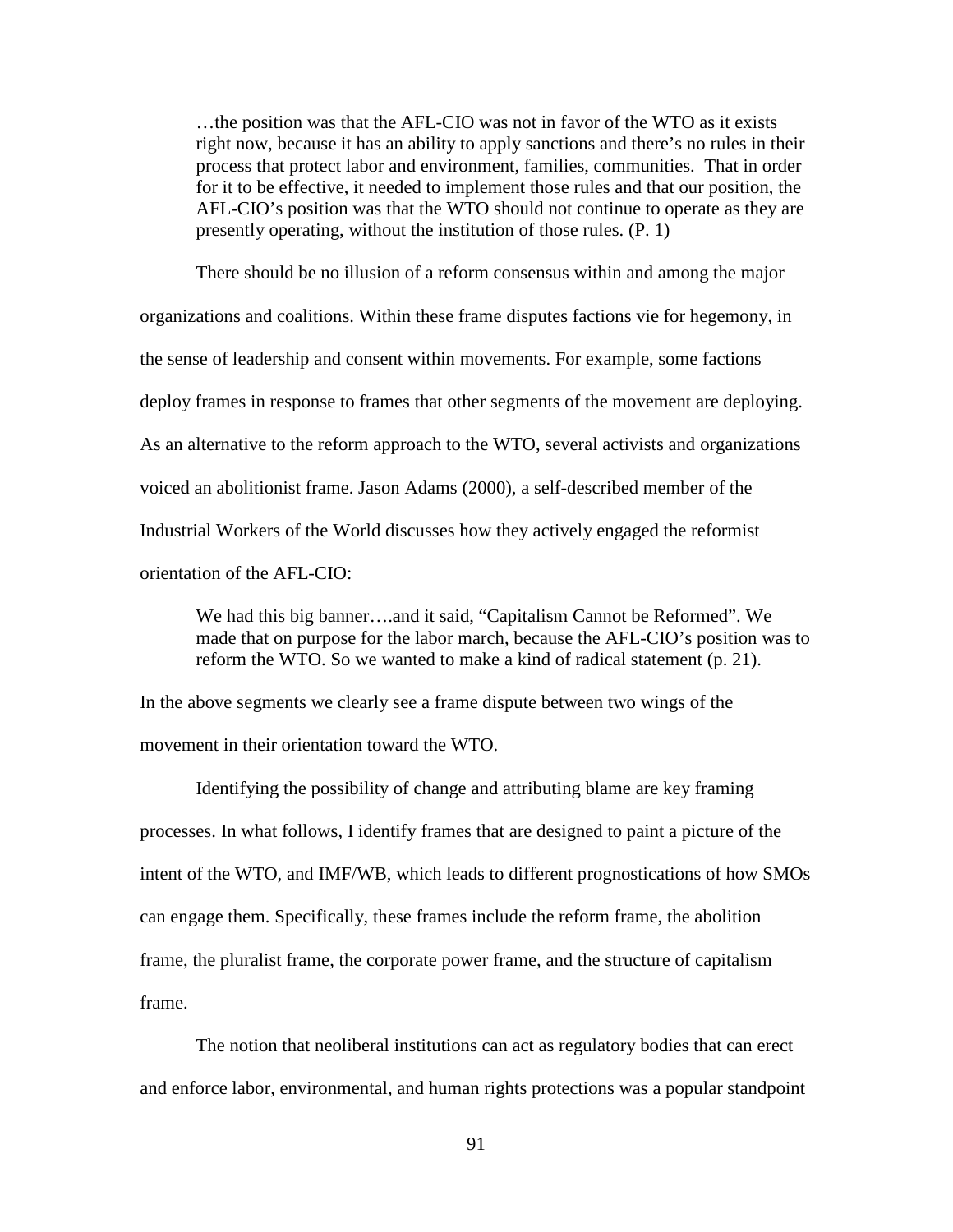for reformists. Aside from the "Clean, Green, and Fair" slogan of the Sierra club, examples include, "fair trade," and "responsible trade." This framing can also be traced back to contention over NAFTA (Sierra Club 1999). In an especially poignant example, the AFL-CIO states: "We must use trade and investment agreements to reward those governments that respect worker's rights, protect the environment and allow democracy to flourish, not those that create the most hospitable climate for foreign investment, regardless of social concerns" (AFL-CIO 1999b:1).

In another case, Mike Dolan (1999), of Public Citizen vividly describes how this difference manifested itself in the debate between People for Fair Trade and NO2WTO by drawing attention to the radical tactical positions as well as the "message" of some of the more militant constituencies, and finishing with a prognostic vision for the WTO:

…it's not just about action; it's also about message. NO2WTO is all about destroying corporate capitalism in general, that the WTO is an illegitimate institution and we must destroy it. Some of the message of People for Fair Trade is, incorporate core labor standards, environmental and consumer protections, into the agreements negotiated under the auspices of the WTO and you've reformed the institution, especially if you include basic transparency, democracy and accountability into the WTO. (P. 5)

Here, Dolan is making the case that the message is important, specifically his organization's reform frame. The reform frame was sometimes linked to the corporate power frame, which stipulate that corporations have disproportionate influence on these agreements and institutions. Dolan (1999) also states:

See the way I look at this as a strategic deal is on the one side you've got the transnational corporate free trade lobby. On the other side, you've got civil society, all those constituencies that I mentioned. In the middle are the political elites and the international media. This is a fight for the hearts and minds – all right, at least the minds – of the political elites. That's the geography of this, the topography, that's the schematic. We win if we can wean the political elites from the corporate elite's teat. I blush. But, basically to peel off enough of the political elites from the slavish devotion to the corporate free trade agenda to deny the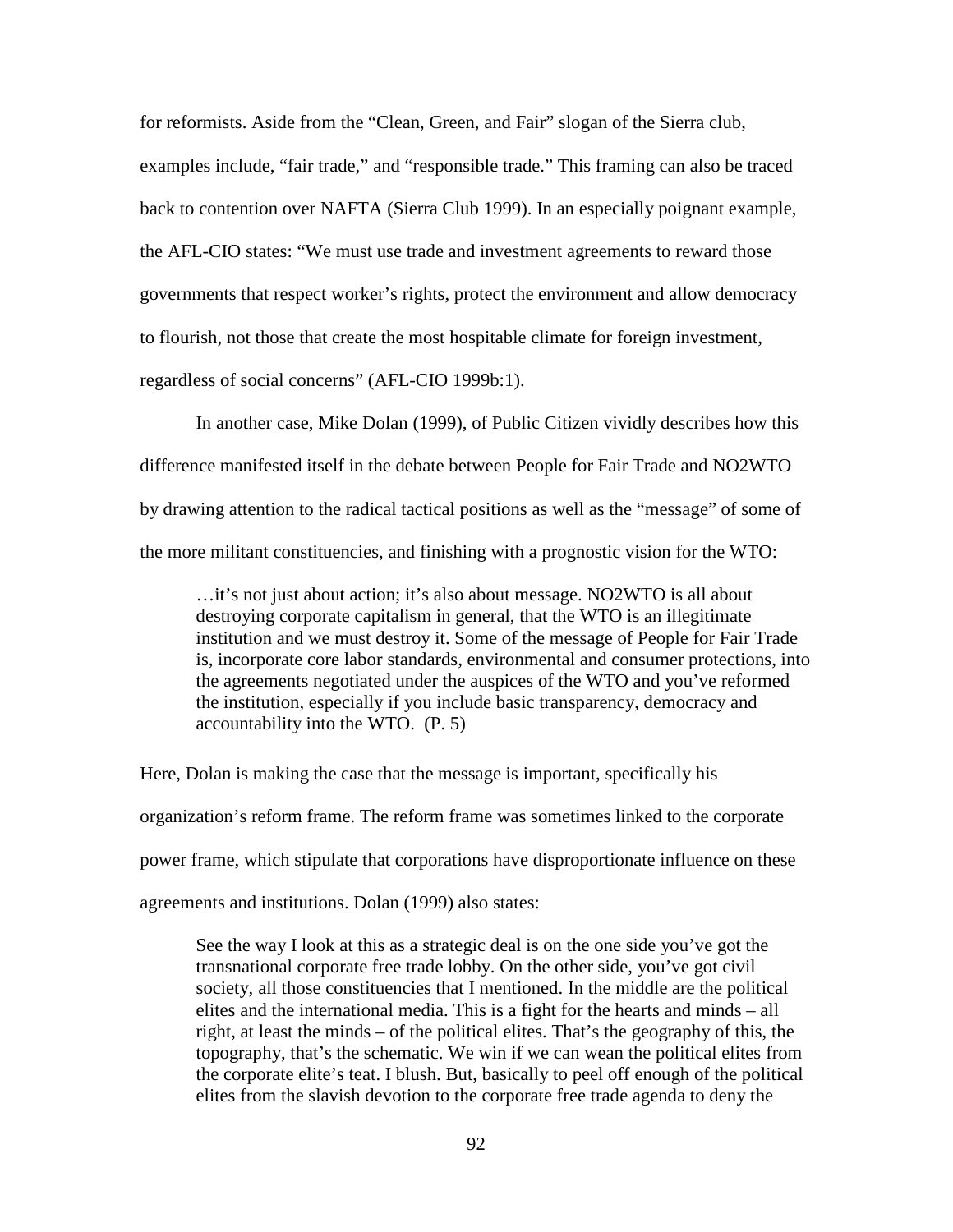WTO its political mandate to move forward with trade expansion according to the corporate agenda. (P. 6-7)

This approach paints a kind of dysfunctional pluralism, which views corporate influence as a contingent pathology, which can be ameliorated if the GJM's message resonates with elites. In this view, the pro-corporate policies of these institutions are unfortunate consequences of corporate power. There is an assumption that institutional actors are charged with considering popular concerns and remaining accountable to people that are affected by their policies. From this perspective, corporations are a rival interest group. Following this logic, challengers simply need to gain enough influence to generate autonomy from interest groups with more influence.

#### *Corporate Power Frame*

Conversely, there is also a direct counter-frame to the idea that these institutions can oversee basic social protections, which I call the corporate power frame. Some organizations take the corporate power frame even further, by taking a more radical perspective and connecting corporate power to capitalism. Art and Revolution, an artist and activist group that was part of the original formation of DAN, ties their abolitionist position to the influence of corporations. After describing a list of grievances and cases of perceived wrongdoing by the WTO, Art and Revolution state, "Reforms lead nowhere when corporations and their governmental counterparts are in charge. We need to globalize solidarity and liberation not capitalism, and fight for a participatory and sustainable global village. The WTO must be shut down" (Art and Revolution 1999:1). Others, such as David Hyde (2000) of the UW Network opposed to the WTO, defined the WTO as a "supra-national institution of corporate domination" (p. 2); that "only serves the interests of multinational corporations." Moving beyond the WTO and including the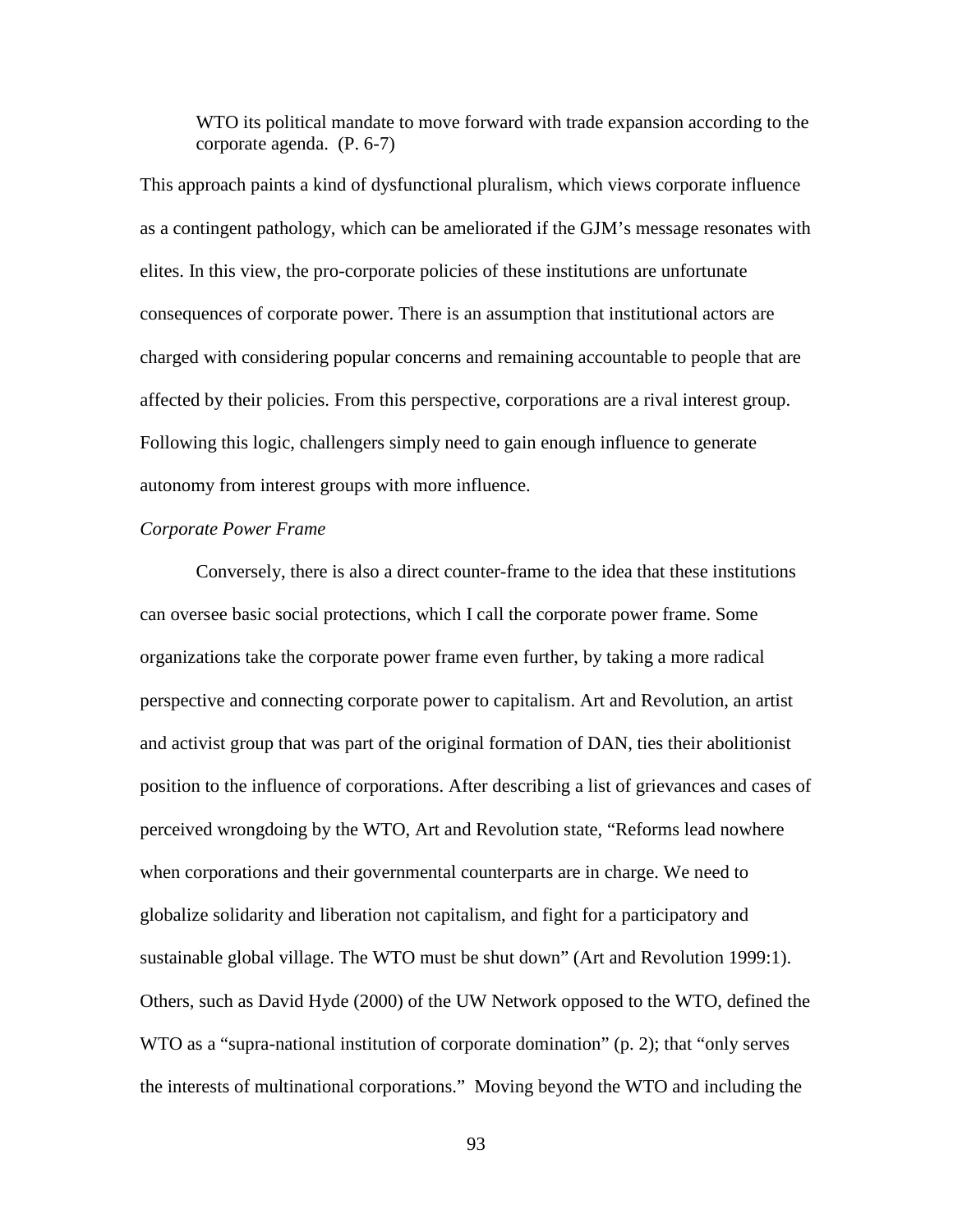IMF and World Bank, Mobilization for Global Justice attacks "the big three" for being, "undemocratic institutions dominated by corporate interests" and "the chief instruments used by political and corporate elites to create today's unjust, destructive global economic order" MGJ 1999:2). Nadine Bloch (2000) of the Direct Action Network also expresses concern about corporate domination when discussing how activist were jailed at the Seattle demonstration. She ties police repression of protesters to corporate power, "So this is the big iron fist of the corporate agenda here at home. When people hear about that, they're really forced to confront the fact that the corporations are trying to set every aspect of their life" (p. 7-8). Finally, the Citizen's Guide describes the WTO as "one of the main mechanisms of corporate globalization" and "a comprehensive system of corporate managed trade" (Working Group on WTO/MAI 1999:2).

In sum, there is a salient debate over the legitimacy of the WTO, IMF and World Bank. Throughout the GJM, frames that problematize corporate influence are deployed. The corporate power frame, if resonant, sets up the rest of the framing repertoire of the GJM, and answers the classic question, "who stands to gain?", and more importantly, it conjures a villain for their broader narrative about how neoliberal globalization undermines social protections and has negative consequences for society.

## *Neoliberal Globalization Undermines Social Protections*

Large segments of the GJM criticized the WTO for its role in undermining social protections. These concerns were extremely salient in the oral history interviews from the WTO history archive. For example, Victor Menotti (2000) of the International Forum on Globalization stated:

Well, we understand the WTO as an agreement between our government and the rest of the world's government that they are not going to regulate the behavior of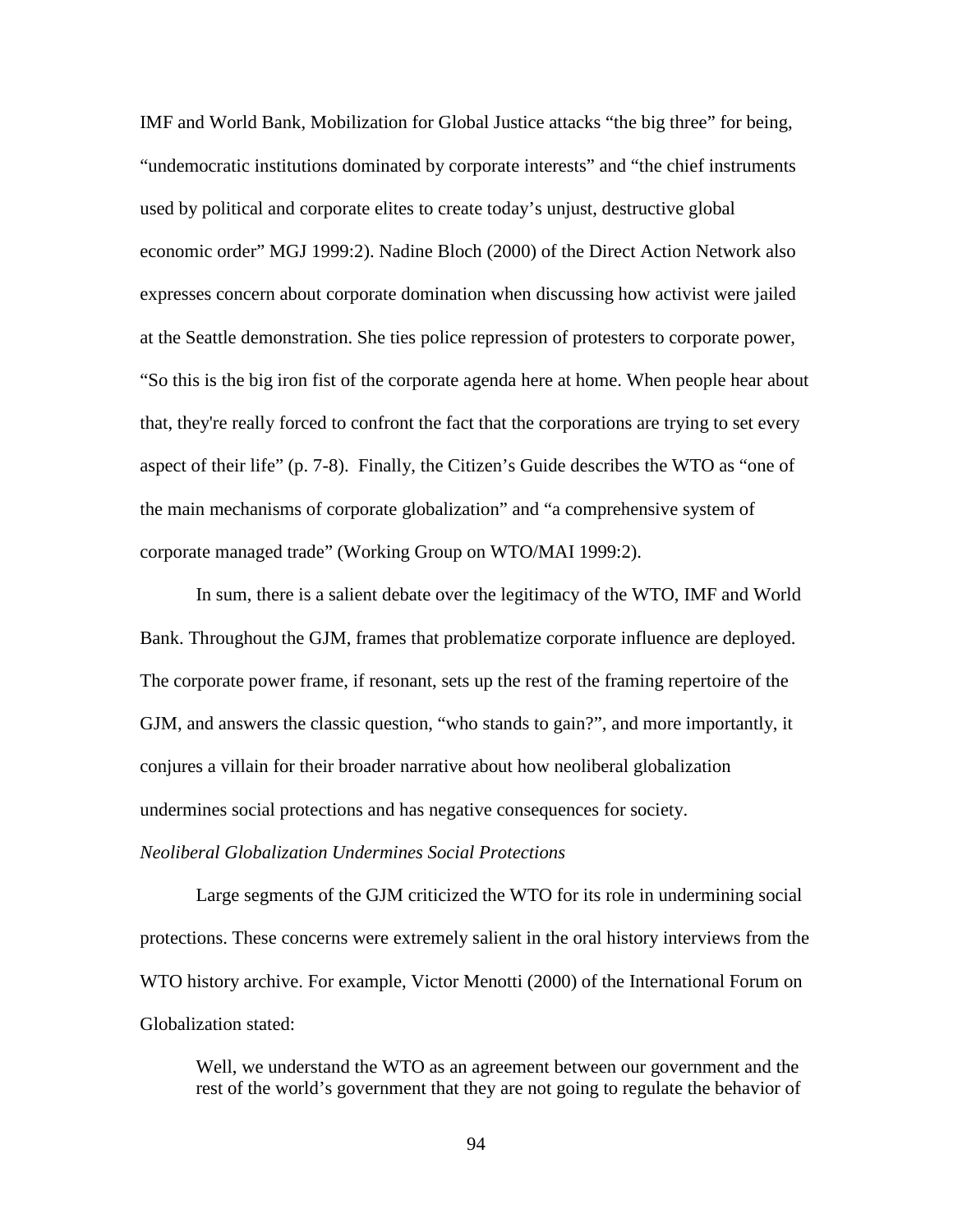corporations. That's what the WTO is: It is a binding contract in which our governments agree to constrain themselves from intervening in the marketplace, whether it is to protect food safety, or environment, or what have you. Our role is to put that message out for people (p. 3).

The content of that "message" and others in the GJM's repertoire are precisely what this chapter seeks to clarify.

If the objective of neoliberal globalization is to open markets, we must also ask, what stands in the way of markets? The GJM emphasizes aspects of national policies that in the view of the GJM, are undermined or removed, as part of the "transnational corporate agenda." From the standpoint of academic economists and economic sociologists these policies are termed negative integration (Fligstein 2005), but from a Polanyian standpoint, these policies are social protections (Polanyi 1944; Evans 2008), which are undermined by neoliberal institutions. Moving from broad social protections to more specific ones, these include sovereignty, environmental regulations, labor rights, human rights, and health standards. A pamphlet authored by the International Forum on Globalization (1999) ties the erosion of these protections the WTO:

The WTO's primary mandate is to diminish the regulatory powers of nation-states and local communities—particularly our rights to make laws about public health, food safety, environment, labor, culture, democracy and sovereignty—while increasing the powers and freedoms of global corporations to act without any controls (p.1).

The argument that economic globalization erodes sovereignty of nations has been quite popular among academics and activists alike. Although neoliberal aspects of globalization have been widely acknowledged, social movement scholars have given scant attention to how the GJM made these connections for themselves.

The GJM provides concrete reasons why neoliberal globalization undermines sovereignty. Several documents link the erosion of national sovereignty, and the ability of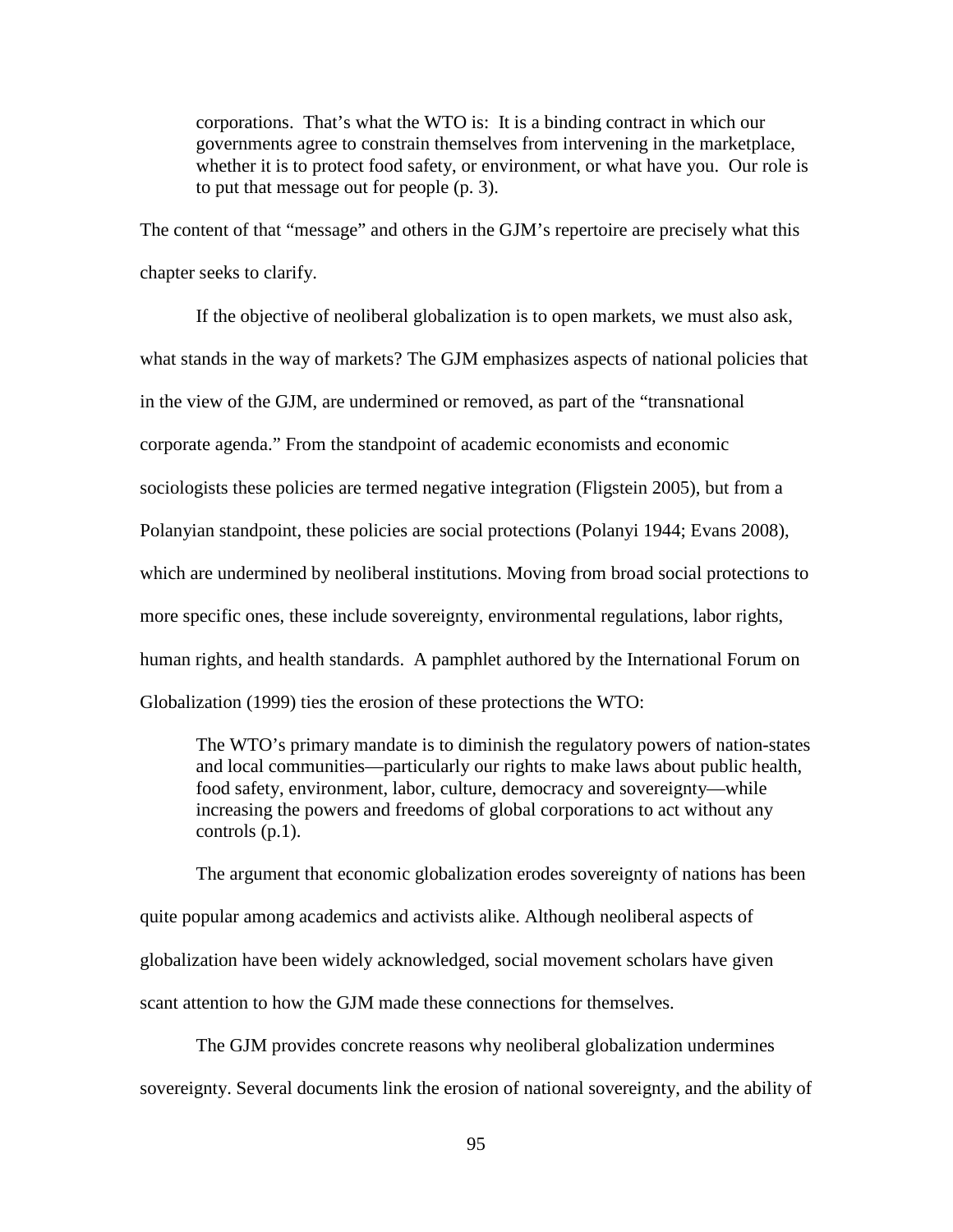nations to enforce social protections to investor-to-state lawsuits. Similar framing occurs related to NAFTA, the WTO, and structural adjustment programs in the case of the IMF and World Bank. The salience of sovereignty has a long history in the GJM, reaching a highpoint during struggles against NAFTA, and continuing into contention over the inclusion of the Multilateral Agreement on Investments (MAI) in the WTO. Although the MAI talks collapsed in the 1998 meeting of the Organization for Economic Corporation and Development (OECD), Public Citizen claims that there were new proposals in the WTO that included many of the same provisions in the MAI that they oppose. As Public Citizen (n.d.) states in their *Pocket Trade Lawyer* pamphlet, the MAI "…would have expanded the few NAFTA provisions on investment, including a new right not included in the WTO agreements: the ability of corporations to sue governments for cash damages over any regulatory action affecting profits" (p. 6). Global Exchange (1999) tied attacks on sovereignty to investor-to-state lawsuits and corporate power. This is expressed in their flier titled, *Top Ten Reasons to Oppose the WTO*, "The WTO undermines national sovereignty…by creating a supranational court system that has the power to levy big fines on countries to force them to comply with its rulings, the WTO has essentially replaced national governments with an unaccountable, corporate-backed government" (p. 1).

A corporation's ability to sue national governments was condemned by several organizations including: the AFL-CIO, the PFT/NO2WTO coalition, Art and Revolution, the Sierra Club, and Public Citizen. For example, a Public Citizen news release explains that, "domestic laws that set commercial terms on labor or human rights considerations are deemed illegal barriers to trade" (1999:1). However, trade agreements are only part of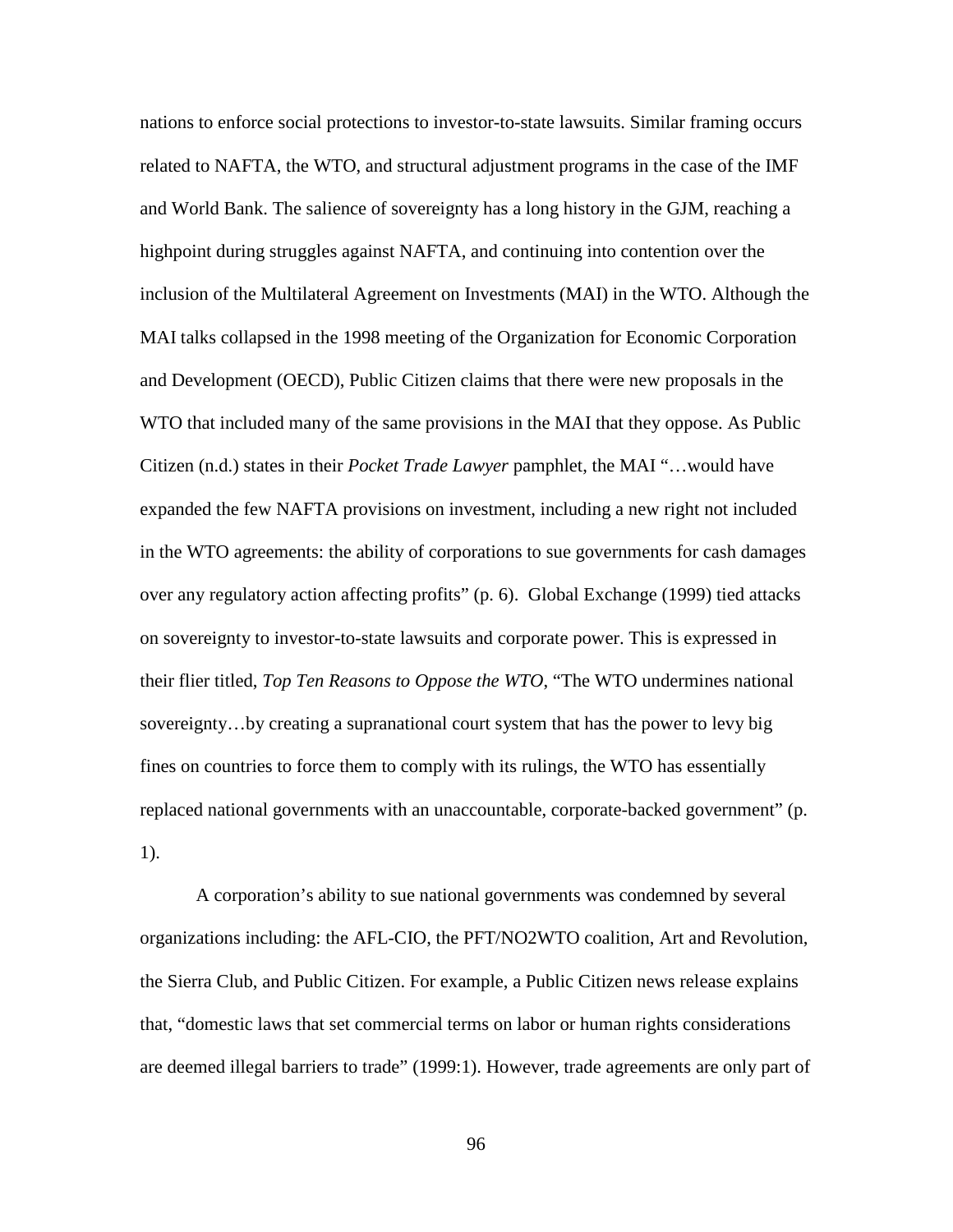the story, similar criticisms are levied at the IMF and World Banks' notorious SAPs. SAPs are conditions placed on loans. These conditions enforce neoliberalism and often include privatization, elimination of environmental regulations, and labor and human rights, global financial institutions undermine national sovereignty. As Jubilee 2000 (1998) states, SAPs are "economic policy 'reforms' that profoundly alter the nature of a country's economy and the role of its government" (p. 1). Other organizations duplicated this claim. In an action guide containing talking points for A16, the Mobilization for Global Justice (2000) answers the question, "What are the IMF and World Bank and why are they bad?" After labeling the IMF and World Bank "the world's biggest loan-sharks", they explain the connection between SAPs and neoliberal policies:

When the Bank and IMF lend money to debtor countries, the money comes with strings attached, usually in the form of "structural adjustment" programs that require debtor countries to slash government spending on health care, education, and other social programs, and to lower labor and environmental standards in order to make the countries more attractive to transnational corporations (p. 1).

These "strings attached" are also viewed as a benefit to transnational corporations. This view is also echoed by several originations including DAN, Global Exchange, Public Citizen, the AFL-CIO, 50 Years is Enough, and Jubilee 2000 among others. This indicates that SAPs are a major part of how the GJM as whole frames their grievances with the World Bank and IMF.

Environmental concerns were also a major issue in this movement in general and are mentioned, at least, in passing, by nearly every organization. While some may claim that environmental concerns represent a separate articulation to economic concerns, this notion begins to lose credibility when we consider that several actors in the GJM framed environmental regulations and protections as one of the central targets of neoliberal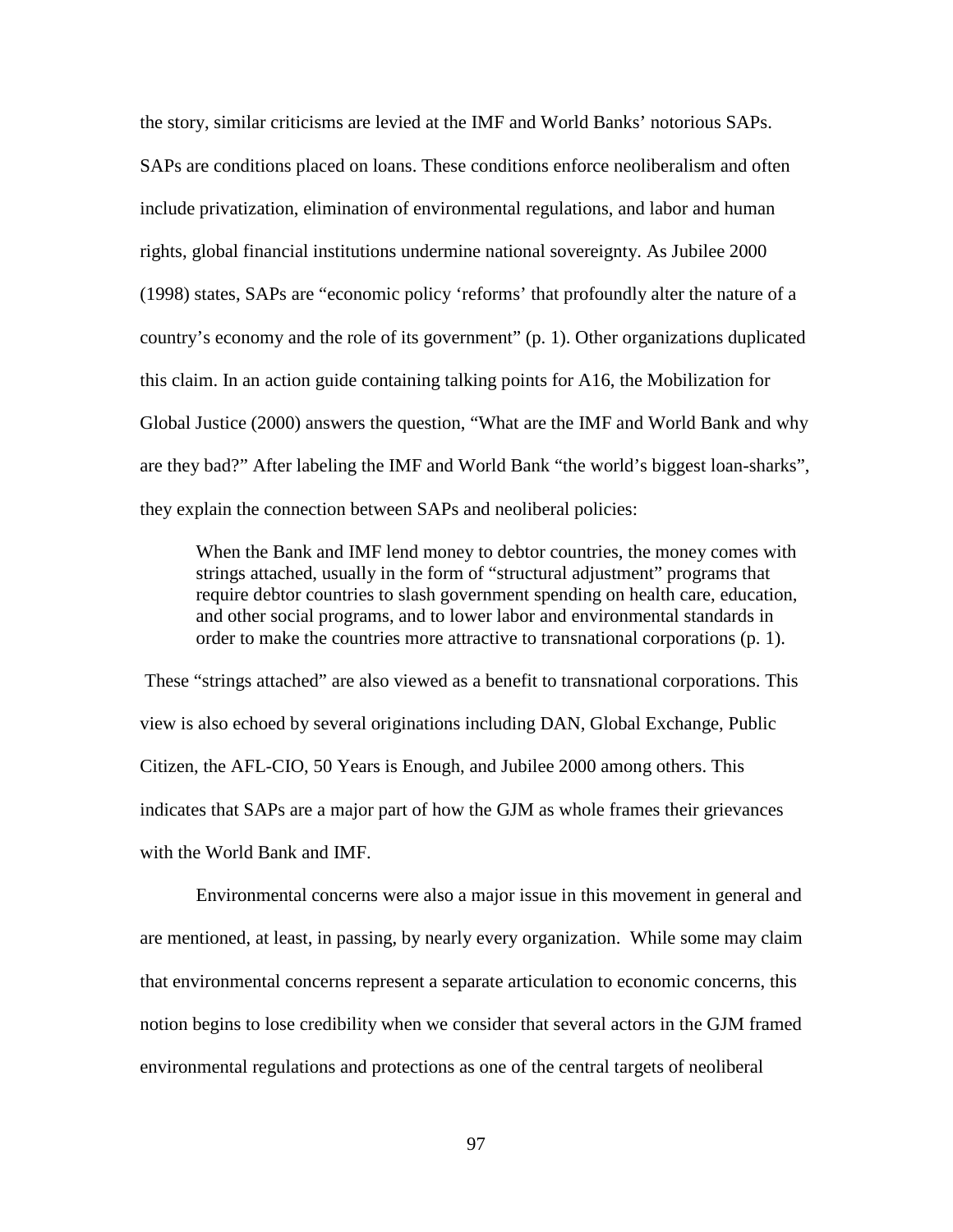institutions (Dreiling 2000). For Example, Global Exchange (1999) includes environmental devastation in their *Top Ten Reasons to Oppose the World Trade Organization*: "The WTO is destroying the environment. The WTO is being used by corporations to dismantle hard-won environmental protections, which are attacked as 'barriers to trade" (p.1).

Global Exchange was not the only organization making these claims, and similar frames were deployed in relation to the IMF. The Mobilization for Global Justice's (2000) news release, titled *Top Ten Reasons to Oppose the IMF,* explained how the IMF helps erode environmental protections:

IMF loans and bailout packages are paving the way for natural resource exploitation on a staggering scale. The IMF does not consider environmental impacts of lending policies; and environmental ministries and groups are not included in policy making…Government cutbacks inevitably target the environmental ministry as one of the first agencies to come under the budget axe. (P. 7)

In addition, several organizations cite specific regulations as being in jeopardy. These include regulations related to species extinction, deforestation, agricultural practices, and the use of biotechnology. Many environmental regulations exist for health reasons, which would explain why the GJM often links environmental and health concerns. The impact of these policies is also important, and is explored further below in terms of the symptoms of neoliberal globalization.

Neoliberal trade agreements and institutions are also targeted because of the threat they pose to labor rights, and humane labor conditions. In the US, the GJM expressed a great deal of solidarity with workers in LDCs. Moreover, the AFL-CIO (1999) described their approach in their resolution on the WTO: "America's unions are committed to a new internationalism focused on building international solidarity around a progressive, pro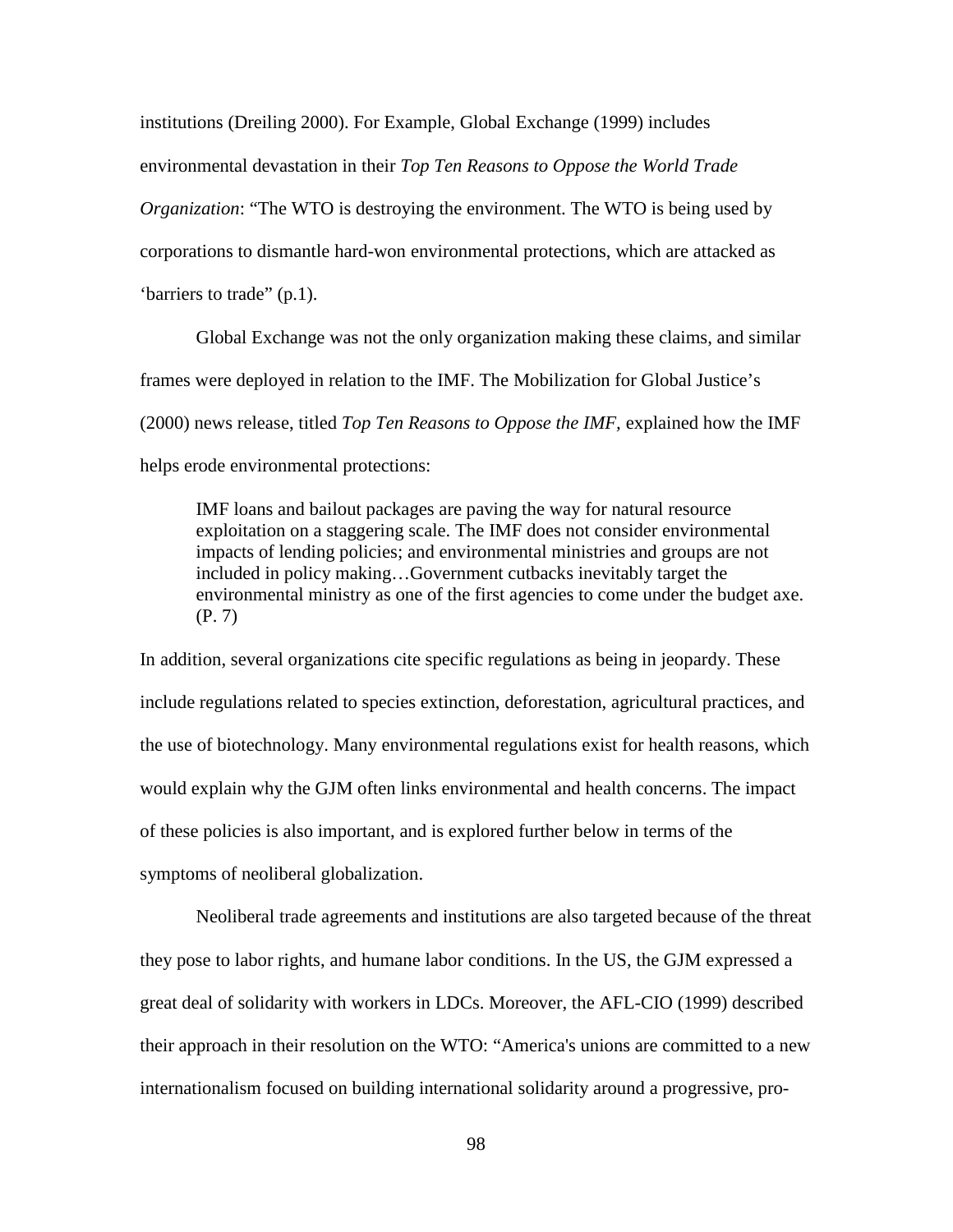worker, pro-environment and pro-community international economic policy" (p.1) This also affected the way people think about the products they buy. Many SMOs criticized specific corporations such as Nike, Gap, and Old Navy. Han Shan (2000) of the Ruckus Society describes some of the actions carried out by the Ruckus Society and Global Exchange in which they linked the WTO to sweatshop labor:

We coordinated an action with Global Exchange that was a banner hung on Old Navy's flagship store that said, "Sweatshops – Free Trade or Corporate Slavery?" Basically, wanting to tackle an issue that would make sense as far as what the WTO does, but a sub-focus, really. But put a human face on what kind of globalization the WTO really means. People have said, and I don't know if it's Global Exchange's slogan or if it's against sweatshops as a whole, "The road to free trade is paved with sweatshops." We thought that was an intriguing target, and we'd hopefully kind of tear it down and make it make sense to some folks. When we talk about the WTO, we're talking about forests being cut down. We're talking about sea turtles. We're talking about sweatshops (p. 7).

Social movement frames are often so ubiquitous that they can be difficult to notice. For example, labeling an apparel manufacturing facility as a sweatshop, is itself evidence of successful framing. This type of framing not only undermines hegemony, but also undermines the commodity fetishism of capitalism. GJM organizations went to great lengths to expose the child labor used to produce clothing from the GAP and athletic shoes from Nike.

#### *Symptom/Injustice Frames*

It is well documented that diagnostic and prognostic framing are central framing tasks (Benford and Snow 2000). In this section, I draw on Gamson's (1992) concept of the injustice frame and tie it closer to diagnostic framing through what I call *symptom/injustice frames* which are used to amplify the severity, and provide evidence of the overarching diagnostic master frame: neoliberalism. Within a counter-hegemonic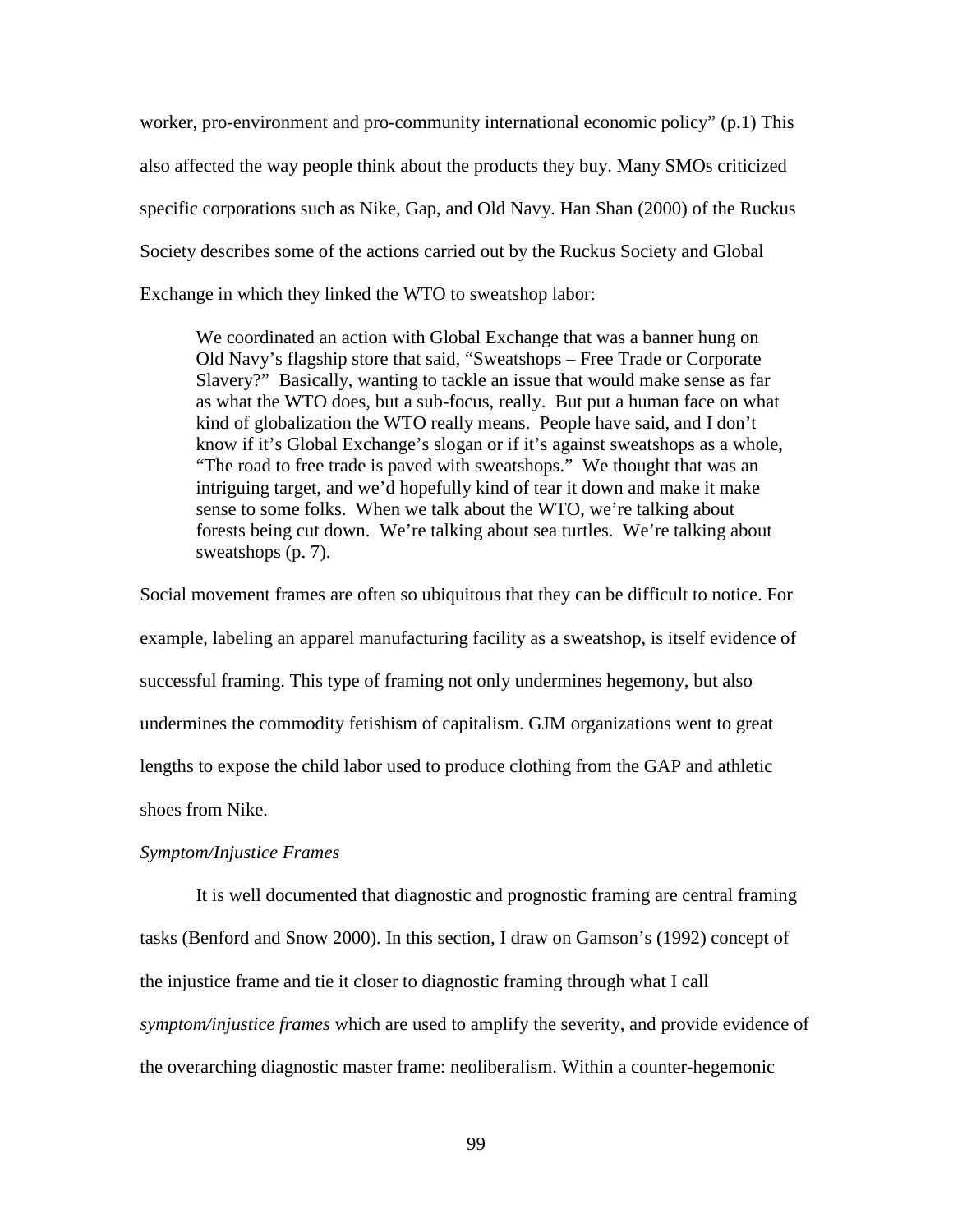framing perspective, symptom frames are a way for social movements to explain and justify claims of an existing system of domination, and connect experiences in the day-today lives of individuals to broader social processes. In the same way a physician would emphasize certain symptoms to generate a diagnosis, social movements also engage in symptom framing. Symptom/injustice frames add another dimension to diagnostic and prognostic framing processes. If neoliberalism is an ongoing project that has already produced effects, social movement framing then would focus on the consequences of neoliberalism.

*Race to the bottom.* One of the most prominent is the "race to the bottom" frame that describes the impact of trade liberalization policies that are designed to maximize the use of "comparative advantage," though not in a Ricardian sense, by allowing capital to move to regions with lower labor costs and fewer environmental regulations (Buttel & Gould 2004; Ayers 2004; Smith 2007).<sup>18</sup> Neoliberal institutions seek to exacerbate this process. Larry Dohrs (2000), a member of the Free Burma Coalition, an organization involved in People for Fair Trade/NO2WTO, described how the "race to the bottom" frame emerged as part of a speech delivered by President Clinton to the International Confederation of Free Trade Unions. Drawing on this history, Dohrs (2000) wanted the race to the bottom language included in a document:

When they wouldn't put "race to the bottom," I said, okay, lax environmental laws constitutes comparative advantage. Lax labor laws constitutes comparative advantage. So if you're only going to use comparative advantage, even though you really have to say race to the bottom, because it's in the text with President Clinton saying it. It still didn't make it in there. So I think there was, among economists, people sort of educated in the mainstream of economic theory, a real discomfort with even acknowledging that there is a race to the bottom, that there can be a race to the bottom, and that comparative advantage can have its negative

l

<span id="page-116-0"></span><sup>&</sup>lt;sup>18</sup> Ricardo assumed capital and labor were not internationally mobile. Comparative advantage today usually refers to absolute advantage.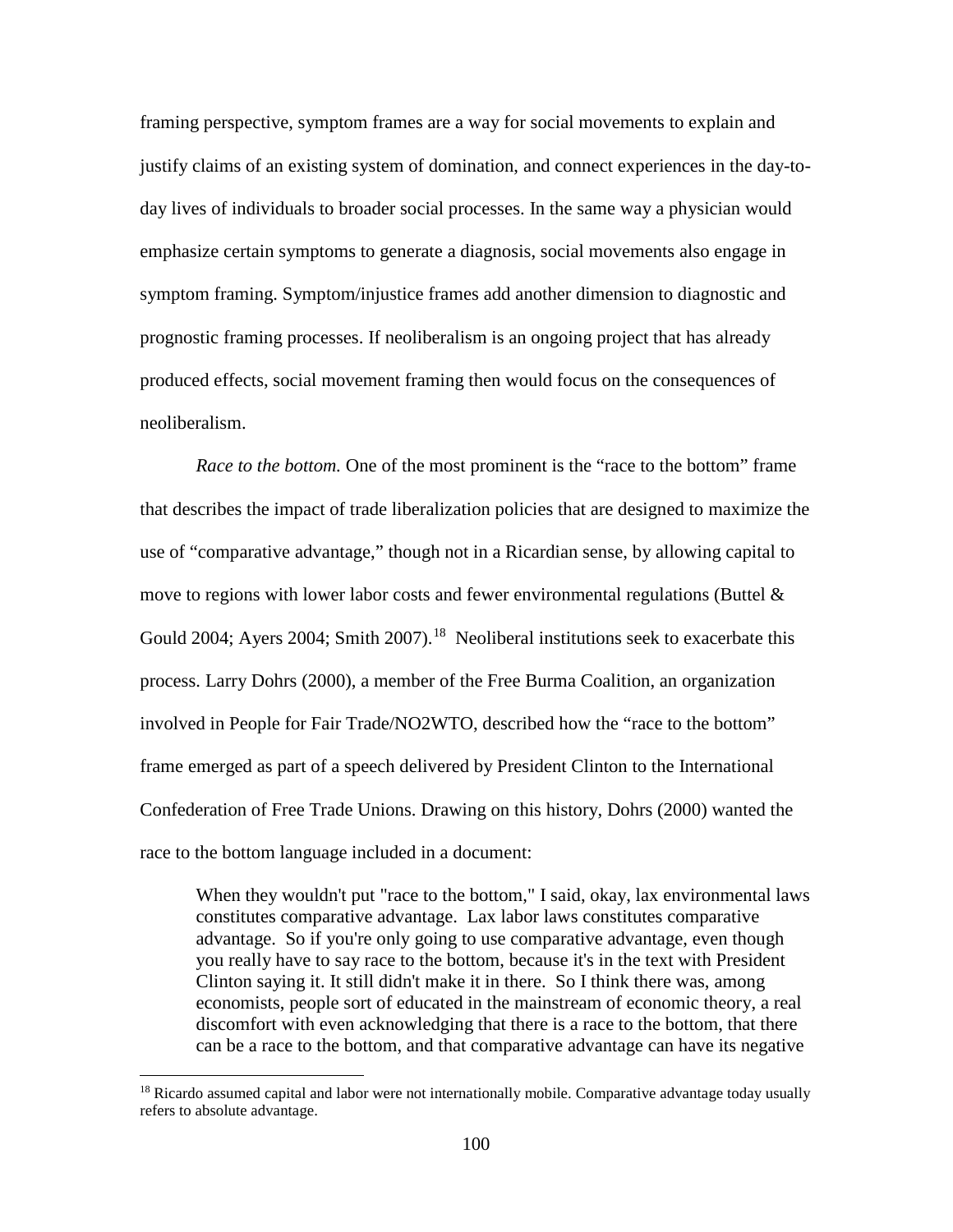side, as well as its positive side (p. 3-4). (Larry Dohrs, Free Burma Coalition, October 10, 2000).

Dohrs describes how he wanted the "race to the bottom" language included at a teach-in. He then props up the more positive sounding "comparative advantage" and reworks it to frame this basic economic concept and supposed advantage of trade liberalization. Other activists and organizations also voiced this including, People for Fair Trade/NO2WTO (1999a), "The WTO contributes to lower wages, job insecurity and a "race to the bottom" in workers' rights around the world" (p. 1) It also appears in a list of talking points distributed at the A16, protest against the World Bank by the Mobilization for Global Justice (2000c). In a section titled "Why are you protesting the IMF and World Bank?" it reads, "We're part of a growing movement to put the brakes on the global race to the bottom in living standards. The IMF and the World Bank are leading the charge towards global poverty, and we're here to stop them" MGJ 2000:6). In the US, many SMOs regard deindustrialization as a negative impact of globalization that is tied to the global race to the bottom.

*Deindustrialization.* US based unions also highlighted the dangers of capital flight by drawing attention to the role globalization has in the decline in manufacturing jobs and the deindustrialization of the United States. Deindustrialization refers to the closure of US based manufacturing jobs which usually move elsewhere in search of lower wages and lax regulations. Often referred to by the less abstract practices of plant closures, or loss of manufacturing jobs, deindustrialization is a major issue for US based mobilization against economic globalization. Although this trend has been around for quite some time, many scholars and activists argue that increased economic globalization exacerbates this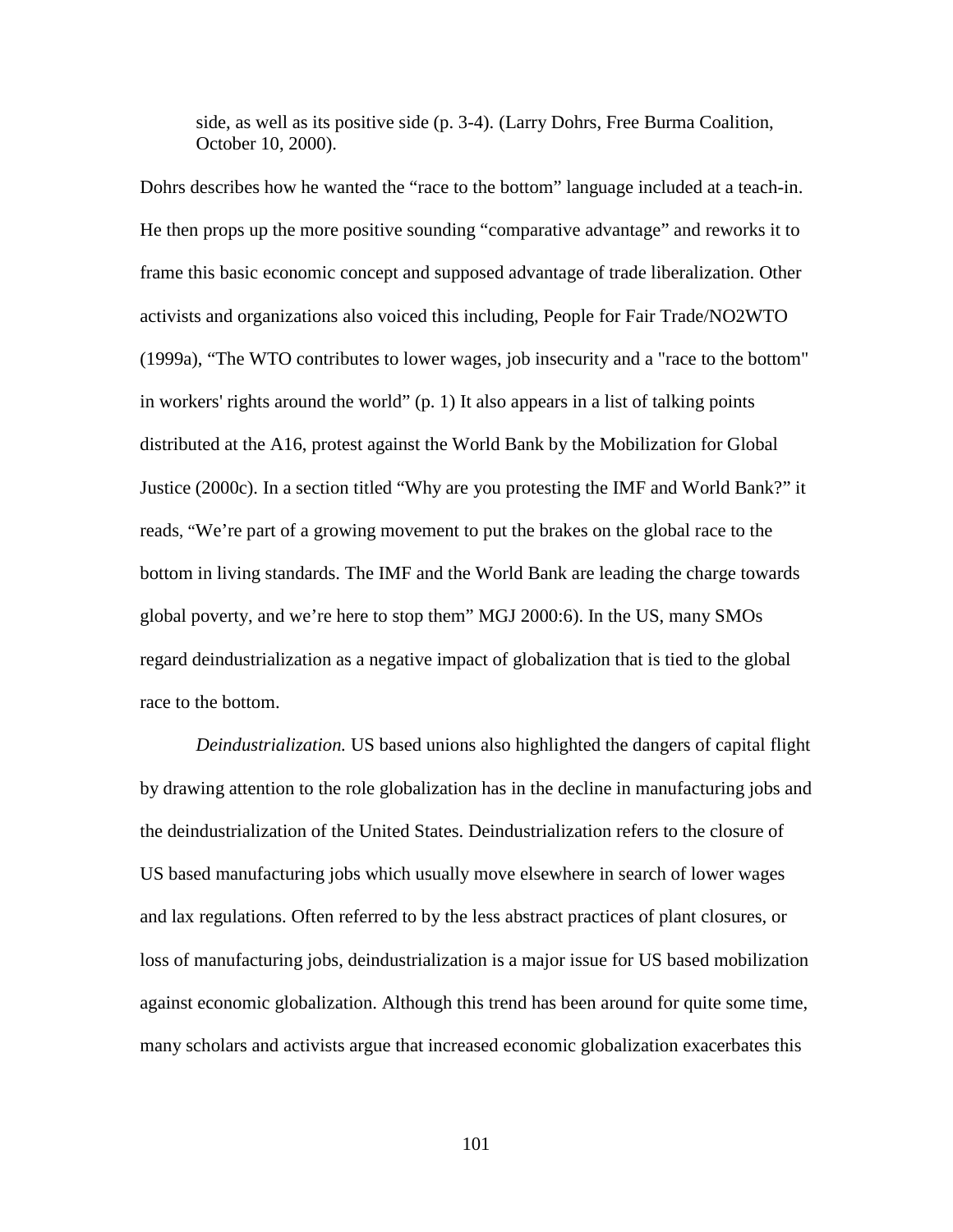process. The King County Labor Council, which is affiliated with the AFL-CIO, listed two strategies related to deindustrialization including:

- Exploit all options for increasing "competitiveness" in the global economy: contracting out, downsizing, out-sourcing, closing enterprises, de-industrializing areas in developing countries.
- Relocate to places where labor is cheaper... developing countries, right to work states, free trade zones (King County Labor Council 1999:1).

The GJM drew on their experience with NAFTA in making these claims, in fact, PFT/NO2WTO Labor Committee (1999a) simply states that the WTO is similar to NAFTA. For example, "The World Trade Organization…Don't believe a word they say…That's what corporate free trade fanatics said about NAFTA. Jobs! Jobs! Jobs! And all we got was lost jobs…The WTO is NAFTA on Steroids" (p. 1). The GJM linked the loss of jobs in manufacturing to NAFTA, but did not make it as as prominent in the framing directed at the IMF and World Bank, unlike austerity; the next symptom.

*Austerity and Privatization.* Austerity, or decreases in public spending also feature prominently in the framing of the GJM. Along the same lines of framing of labor rights, most criticisms of austerity come from a solidaritisic perspective. Austerity is an important component of the IMF SAPs that require cuts in spending and privatization in order to receive aid. However, there are concerns over austerity and the decline of public welfare spending. SMOs often pointed to cases of "globalization in our own backyard," such as welfare reform, privatization of schools. This pamphlet drew parallels between these reforms and SAPs, under the heading, "Structural Adjustment Comes Home" where the Alliance for Global Justice (2000) links to austerity is privatization.

Privatization refers to the practice of placing a public good or service into the realm of the market. As a major component of the implementation of neoliberalism,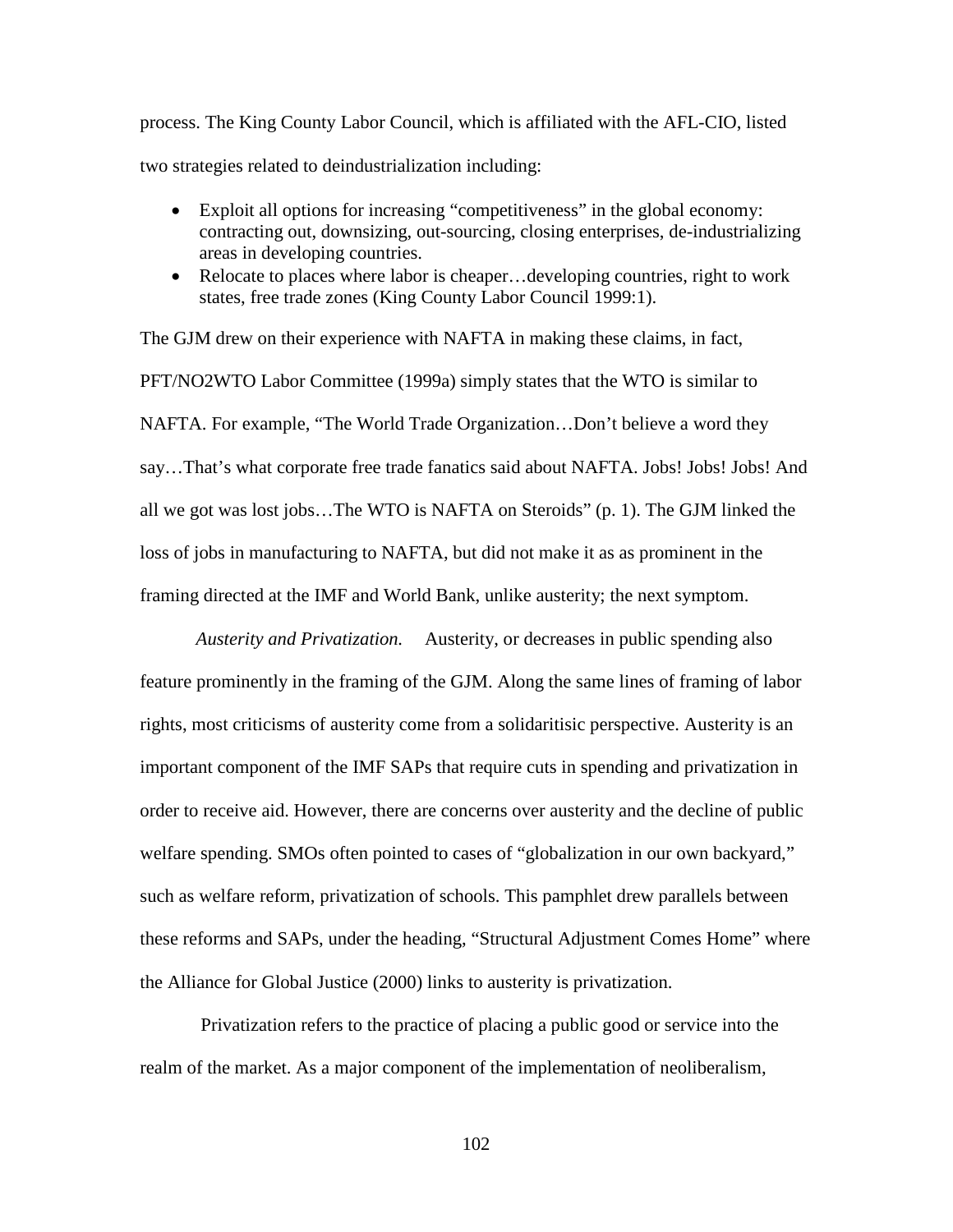Mobilization for Global Justice (2000) ties privatization to SAP's which "…often call for the selling off of government owned enterprises to private owners, often foreign investors. Privatization is typically associated with layoffs and pay cuts for workers in privatized enterprises (p. 1). This is practically echoed by Jubilee 2000. The AFL-CIO focuses on privatization more domestically highlighting how the WTO could lead to privatized education and healthcare.

*Inequality.* Economic globalization increases inequality within and between countries. Beyond evidence from social scientists (McMichael 2012), the GJM also makes this case repeatedly, and ties increasing inequality to WTO, IMF, and World Bank policies. After listing public health issues in LDCs, Kevin Danaher (2000) points the blame to inequality, and specifically ties it to the market, "This is stuff that shouldn't be happening. The reason it is happening is because of inequality. The market only moves product to people with money. People without money die" (p. 13). Interestingly, the persistent mentions of inequality as a symptom adds another dimension to the neoliberal diagnostic frame.

*Concentrates power in rich countries.* Neoliberal globalization concentrates power in rich countries. This frame ranges from the enrichment of core countries as an unfortunate consequence, to part of a broader imperialist agenda. One of the major criticisms of economic globalization is the disproportionate power of developed countries. Kevin Danaher (2000) also of Global Exchange voices this position:

The way these trade negotiations typically have worked is the big industrial country governments get together. They work out the plan of what they want, and then they present it to the Third World countries as a fait accompli, and they say, "You want to sell stuff in our countries? You're going to sign on to this." So all this talk about, "Oh, the WTO is democratic because each government gets one vote." It's bullshit. I mean, it just doesn't work that way. (p. 5).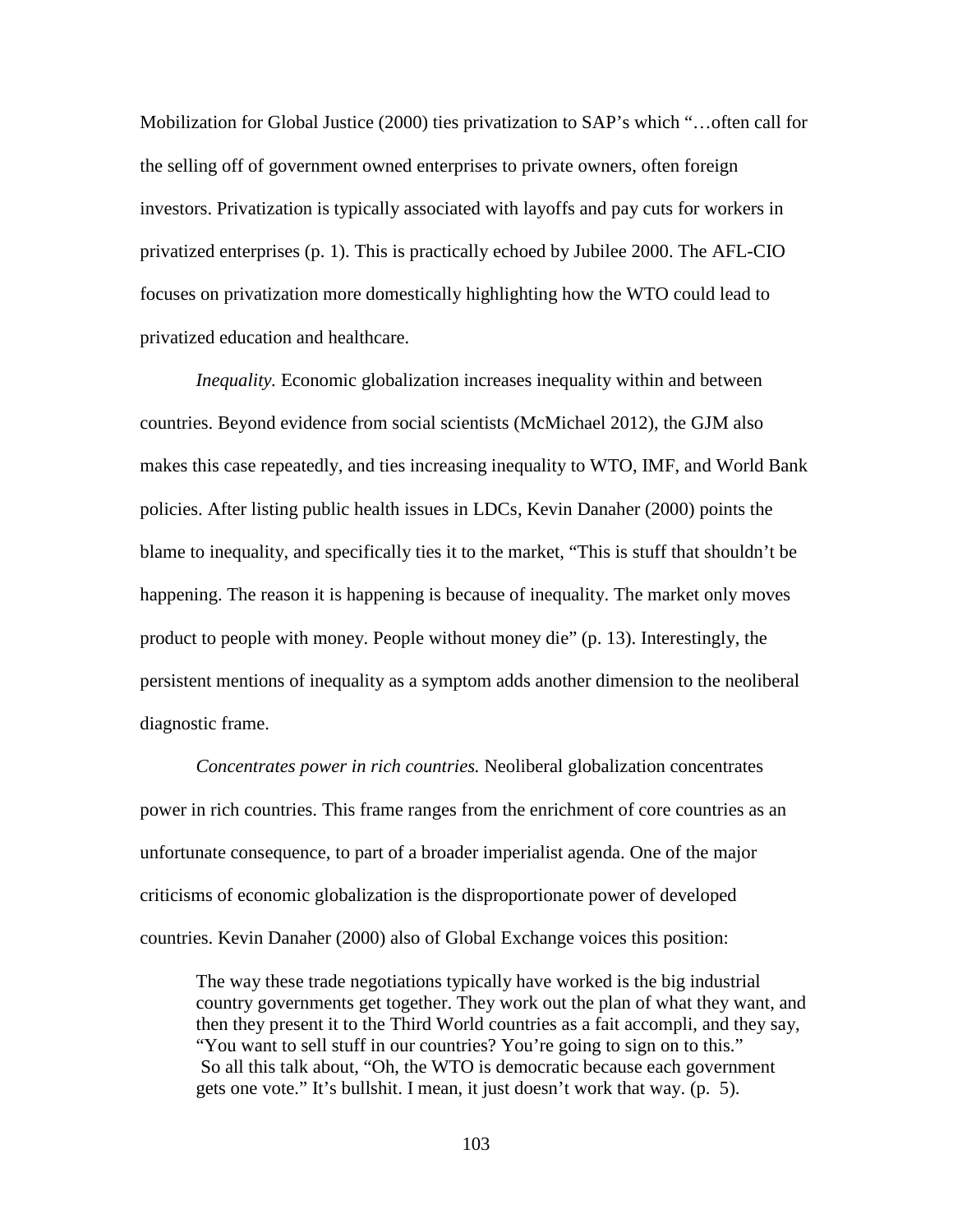The IMF and World Bank are singled out for their role in the providing aid to poor countries. The organizations in the GJM, such as Global Exchange and the broader coalition Mobilization for Global Justice, criticize the development mission of the IMF and World Bank and frame it as a new form of colonialism. Global Exchange (1999b) makes this argument in one of their statements: The real function of institutions such as the World Bank is not to promote "development" but rather to integrate ruling elites of third world countries into the global system of rewards and punishments. Because direct colonial control of the third world is no longer tolerated, northern elites need an indirect way to control policies implemented by third world governments (p. 1).

Others take a more radical position and state explicitly that economic globalization is a form of imperialism, such as members of Peoples Assembly, Basement Nation, Ruckus Society, and the 50 Years is Enough Network.

*Racism.* Discussion of colonialism and imperialism cannot be separated from the racial ideology that has historically served as its justification. Due to the social and political bases of the GJM, which is mostly white, reformist, and middle class, the important counter-hegemonic framing of organizations and activists of color were often marginalized. Within the Seattle coalition, many activists of color felt frustration over the lack of openness and desire to organize within communities of color. Moreover, some mentioned that they did not feel comfortable within the white dominated coalitions. For example, Lydia Cabasco (2000), of People for Fair trade/NOWTO explains that much of the framing deployed by the GJM was not particularly salient or resonant to these communities:

When you have black men being hauled off to jail, or you have environmental justice issues, and then you have people talking about the WTO, and then talking about saving the dolphins and the turtles and beef, that doesn't relate to people of color. People couldn't find a way to connect to those issues (p.3).

On the other hand, largely as the result of the direct impact of NAFTA on the Mexican economy, some aspects were highly resonant among some groups. For example, the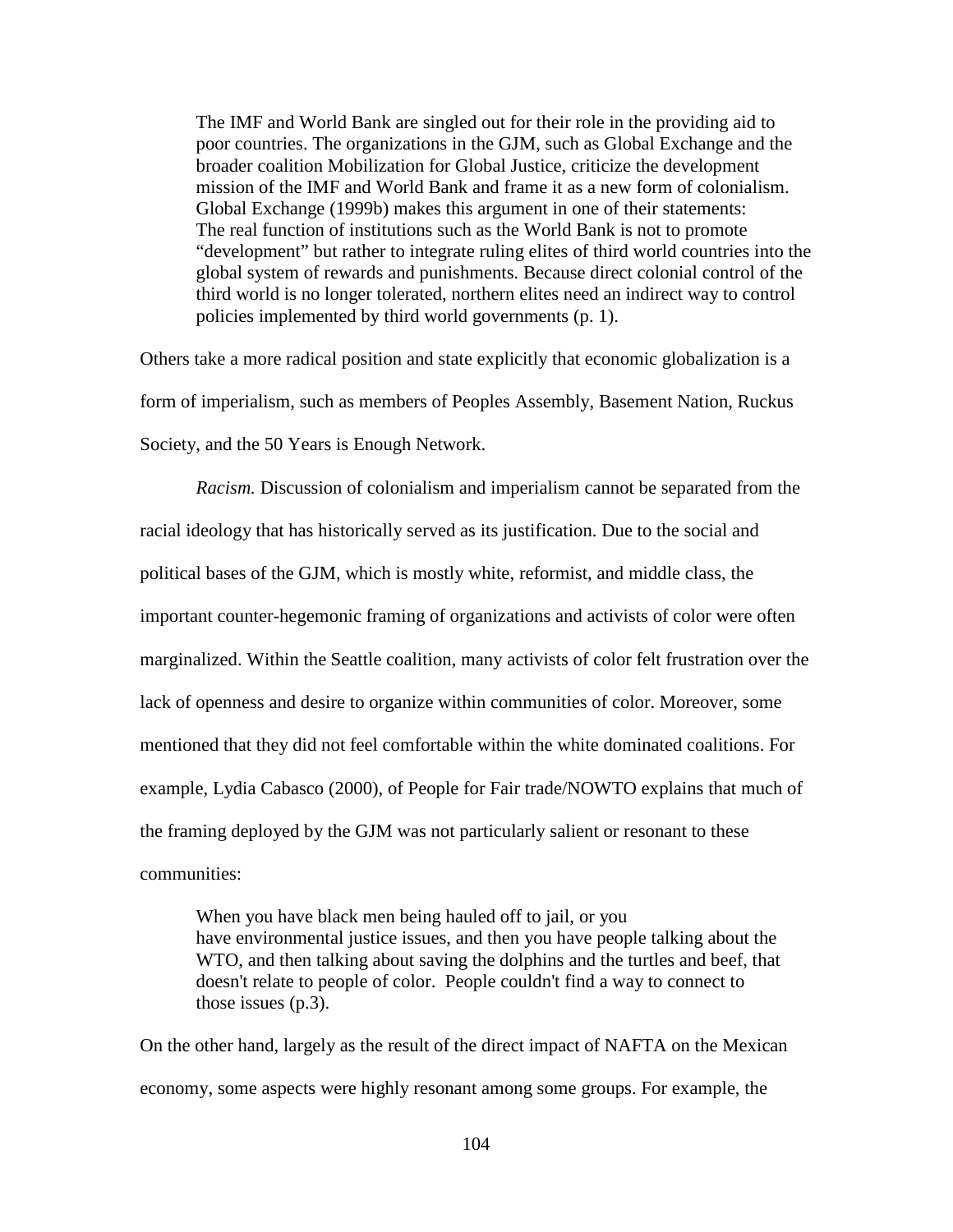Zapatista uprising in Chiapas Mexico inspired many activists, especially those working around Latino and indigenous issues. Miguel Bocangegra (2000) of the University of Washington chapter of MECHA says,

The links were really easy to make, because this kind of work has been going on in our community since 1994 and before that around globalization. So when a lot of white people started talking about globalization and free trade and stuff like that, it was an old issue for us. It was something we had been talking about since 1994, and the Zapatistas had been fighting and dying for in Mexico since '94. ... So it wasn't like an issue that we had a hard time making connections with. But I think the connections with other communities of color was a little bit more difficult (p. 6)

When other organizations did make point about racism, such as the AFL-CIO it was couched it in a corporate or elite driven "divide and conquer" strategy. Others took a much more intersectional approach and argued that all issues are related. Then there were others who simply included racism in a long list of grievances in an attempt to extend their organization's frame.

*Gender Oppression.* As mentioned above, the voices of women, and the impact of neoliberal globalization on women was also marginalized within the GJM. Still, some organization such as Mobilization for Global Justice (2000a), were quick to point out that "SAPs hurt women the most…Women have also become more exploited in the private sector workforce as regulations rolled back and sweatshops abound" One important case was the formation of a group which put together the *Woman's Guide to the WTO.* Anne Slater (2000) of Seattle Radical Women describes their intention to emphasize the impact of globalization on women.

…besides saying the WTO is bad, but looking at the fact that what they were going to do on agriculture was going to primarily impact women, who were growing food for subsistence or affect the kinds of seeds that the women could use, that they had been using for hundreds of years (p.2).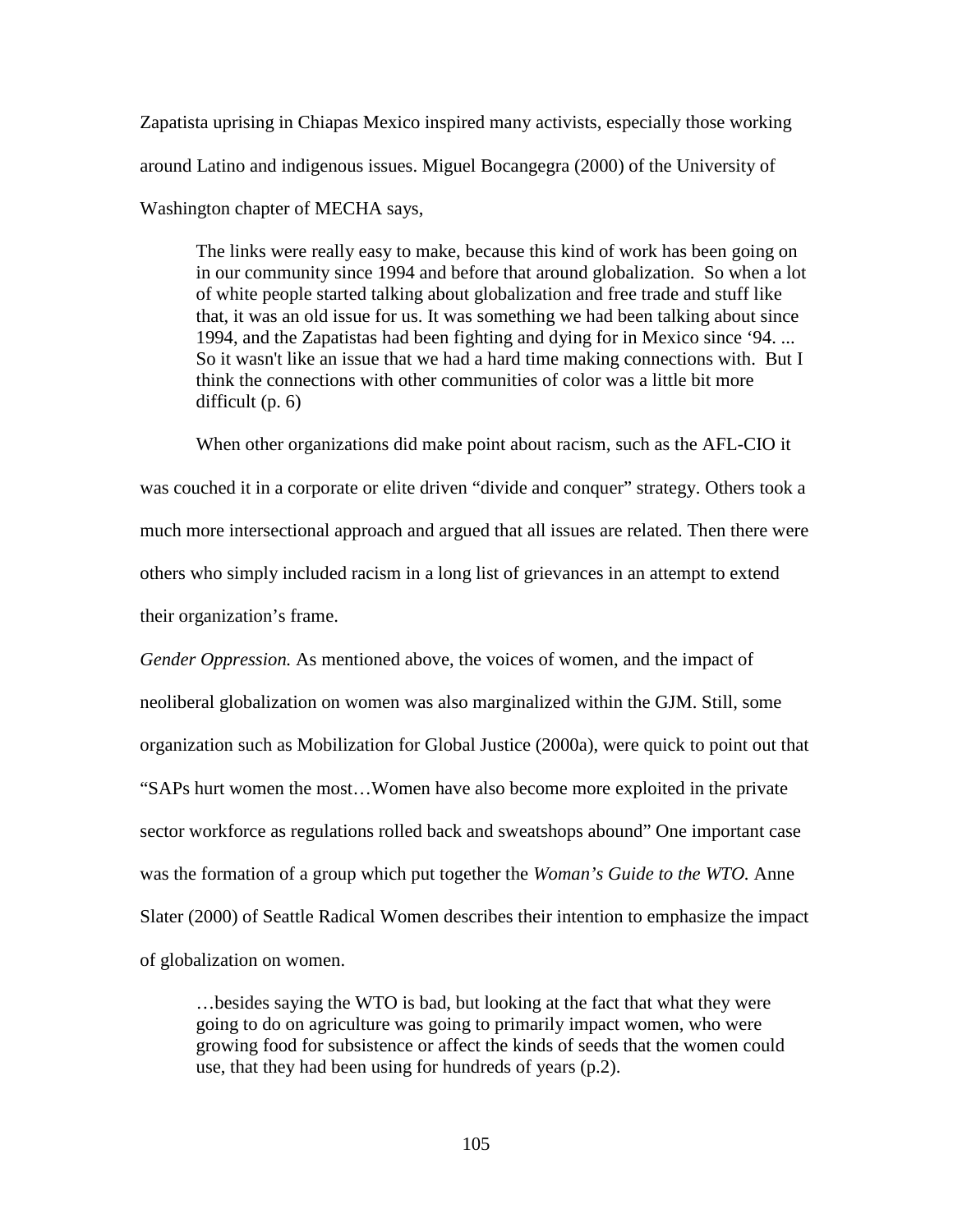The battle on behalf of marginalized groups to include issues that are resonant and have concern to them is a central counter-hegemonic practice. These attempted interventions into the discourse of civil society, which challenge the racism and sexism of society and the movement itself, may help to undermine these ideologies, which have supported neoliberal hegemony.

## **CONCLUSION**

Drawing on archival sources, I provided evidence that there is an anti-neoliberal master frame which can summarized as follows: *Neoliberal globalization is a corporate led effort to undermine sovereignty, and protections for labor, human rights, and the environment in order to open markets and increase profits.* This evidence includes three parts. First, a corporate power frame emerges from the classic reform versus abolition prognostic frame dispute, which is closely tied to specific diagnostic frames related to the nature of the WTO, IMF, and World Bank. The corporate power frame emerged from this debate, which is consistent with the description of the political-economy master frame described by Carroll & Ratner (1996). Second, I demonstrated that the GJM values protections for national sovereignty, labor right, human rights, and environmental safeguards from neoliberal corporate actors that seek to undermine them through strategies such as investor-to-state lawsuits and SAPs. Third, I highlighted what I call *symptom/ injustice frames* linked to the anti-neoliberal diagnostic frame that extends current understanding of how the GJM frames neoliberalism.

This chapter is an empirical application of a Gramscian approach to collective action frames, which I call the counter-hegemonic framing approach. This approach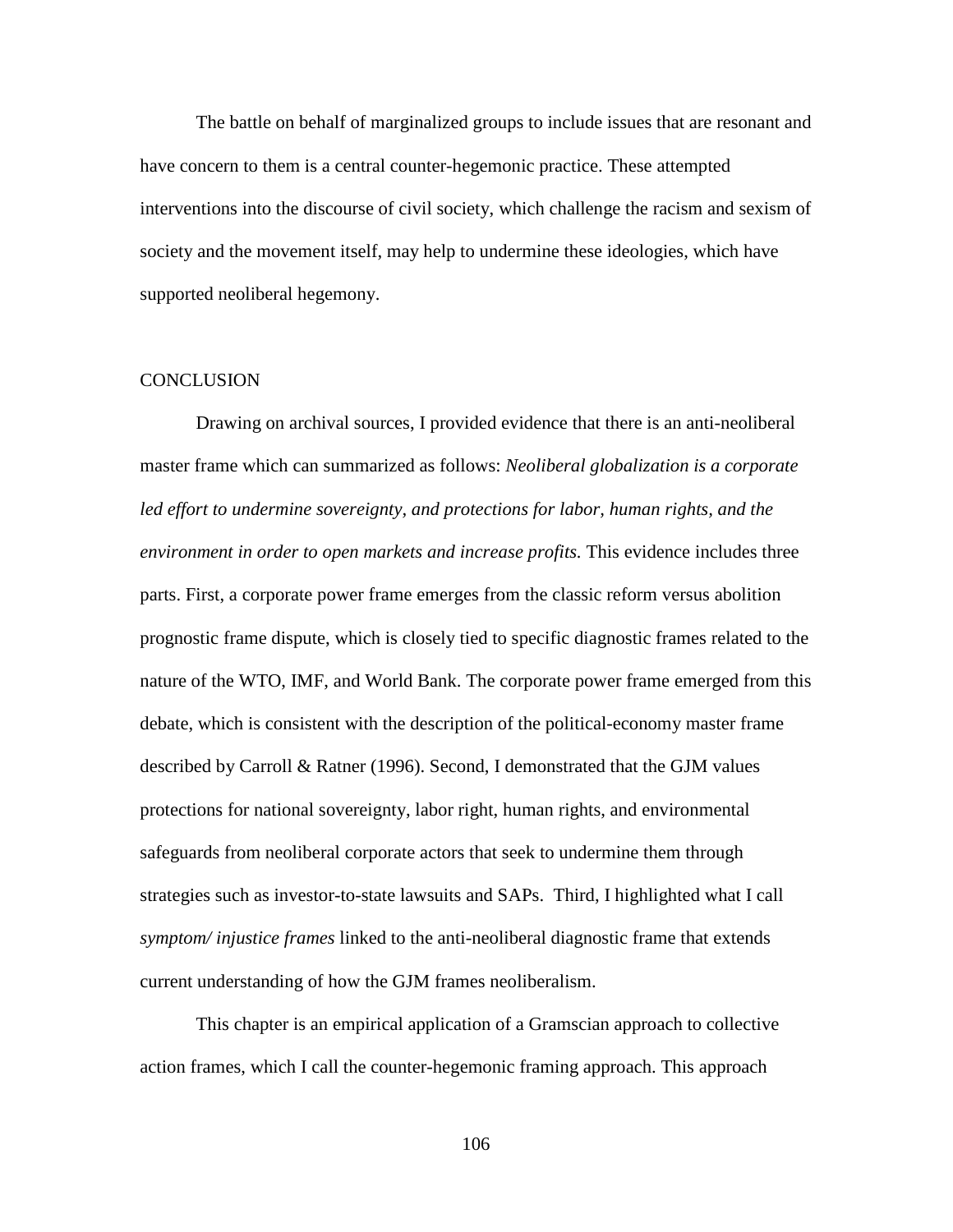highlights how the GJM links political and economic conceptions of power, and deploys frames which contest neoliberal hegemony in the context of globalization. Han Shan (2001), of the Ruckus society illustrated the importance of political economic issues when addressing the significance of the GJM:

It certainly is something that fills us with hope, that there is this burgeoning movement, that there are young people with incredibly sophisticated critiques of global capital and people who are looking at the roots and not just the leaves, to quote Thoreau…There are people recognizing that we need to work on symptoms, for sure, but as we treat the symptoms, we need to also be treating the underlying disease. So, what the WTO symbolized for Ruckus and for a lot of people was, "Yeah. We're going to work on these environmental struggles. We're going to work on these labor struggles. We're going to work on human rights and social justice," while also recognizing that there are underlying economic paradigms, that there are international financial institutions. There are unaccountable bureaucrats and governments that are driving this stuff. That loggers don't cut down trees; multi-national corporations do. That it's deeper, and I think we're all really excited at that kind of change in the way that people look at campaigns, at grass roots organizing (p.11).

The GJM countered many of the claims made by proponents of neoliberal globalization through counter-hegemonic framing. These include claims that free trade benefits everyone and that "there is no alternative" To neoliberal globalization. As explained above several organizations argued that neoliberal institutions, such as the WTO, IMF, and World Bank, are at the very least influenced by corporations, and possibly controlled by them. In addition to control, the GJM made the case that corporations and government bureaucrats seek to undermine social protections, specifically the sovereignty of nation states, to erode regulations that may stand in the way of the ability of multinational corporations to conduct business. Although human rights, nature, and labor are not the only targets of neoliberalism, they are the primary targets named by the majority of organizations. For example, many environmentally focused SMOs mention labor, and many labor oriented SMOs mentions the environment.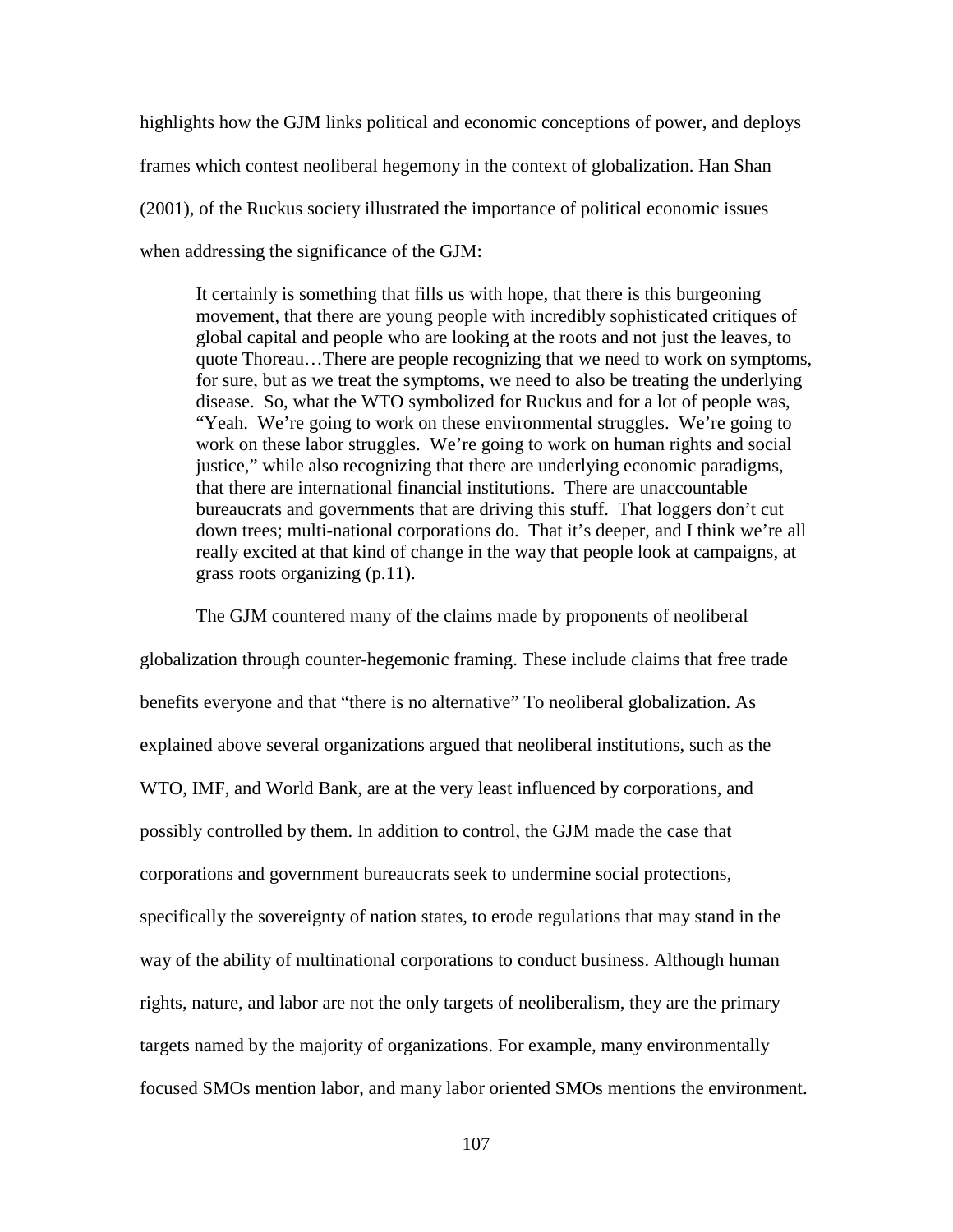The GJM exposed the neoliberal offensive that began in the 1970s. However, they missed several aspects of the neoliberal agenda, such as financialization, and emphasized problems with development at the expense of the domestic impact of neoliberalism. The protests against the WTO, IMF, and World Bank were a turning point that provided fertilization for criticism of neoliberalism in subsequent movements.

In this chapter, I demonstrated how social movement framing can serve to contest hegemonic ideas. In the area of social movement studies, I have provided a fruitful an parsimonious method of critical social movement research that combines Gramscian hegemony with the conceptual tools of framing processes. This approach also examines disputes between groups within a movement, which can be conceptualized as battles for hegemony. The analysis of counter-hegemonic framing allows for the formal investigation of ideational phenomena without abandoning the research program of historical materialism. In addition, it contributes to the dynamics of contention perspective by including capitalist power in the analysis. From a substantive and strategic-political perspective, it is feasible that the GJM provided a master frame for an emergent historic bloc that seeks to turn the tide against the neoliberal offensive, and possibly even transcend the capitalist system that generated the power relations, mechanisms, and tendencies that made the ascendance neoliberalism possible.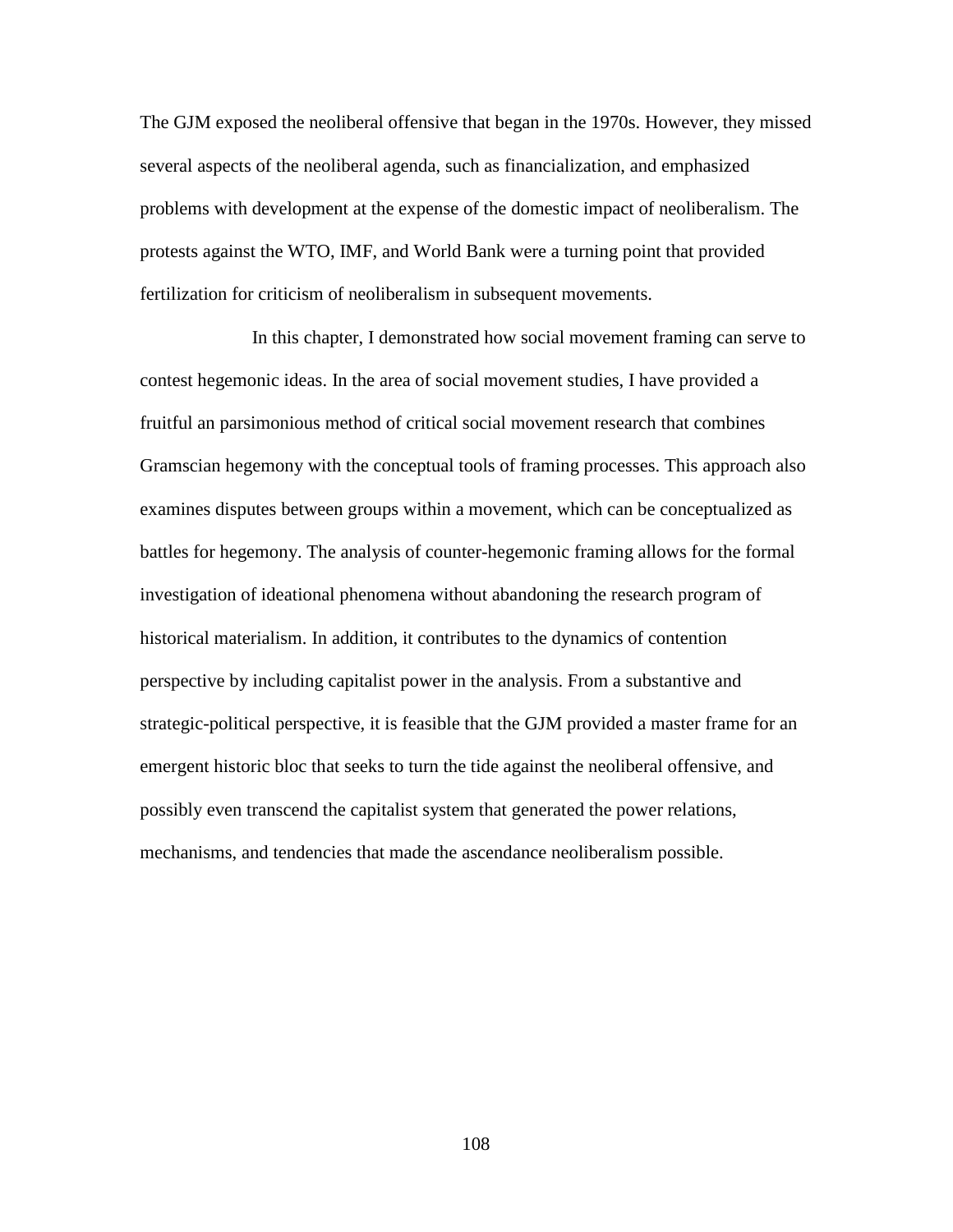#### CHAPTER V

# MONEY FOR JOBS AND EDUCATION, NOT FOR WAR AND OCCUPATION: HOW THE ANTIWAR MOVEMENT FRAMED NEOLIBERALISM

The antiwar movement (AWM) of the 2000s mobilized unprecedented opposition to the US invasions of Afghanistan and Iraq within a context of renewed opposition to neoliberalism. In this chapter, I use the counter-hegemonic framing approach (CHFA) to explore how the AWM drew upon the context of neoliberalism developed a broad master frame that contested neoliberal hegemony. This master frame may not necessarily be the dominant master frame, but one of several within the broader framing repertoire. Drawing upon archival evidence, I explore the following questions:

- 1. What are the dominant frames deployed within the AWM's framing repertoire?
- 2. In what ways did the AWM draw upon the context of neoliberalism in their framing?
- 3. What was the structure of the anti-neoliberal master frame in the US AWM?

In my analysis, I found that the AWM contested neoliberalism in four ways.

First, the AWM provided continuity for US based opposition to neoliberal globalization initiated by the Global Justice Movement (GJM). Second, the AWM consistently drew upon the context of neoliberal rollback by connecting aspects of austerity to the costs of war by highlighting the trade-off between massive military spending, and spending on social services and programs. Thus, by using slogans such as, "Money for jobs and education, not for war and occupation," the AWM positioned resistance to war within the context of a receding welfare state and the neoliberal offensive. Third, segments of the AWM framed the Iraq war as the outcome of embedded corporate interests, especially oil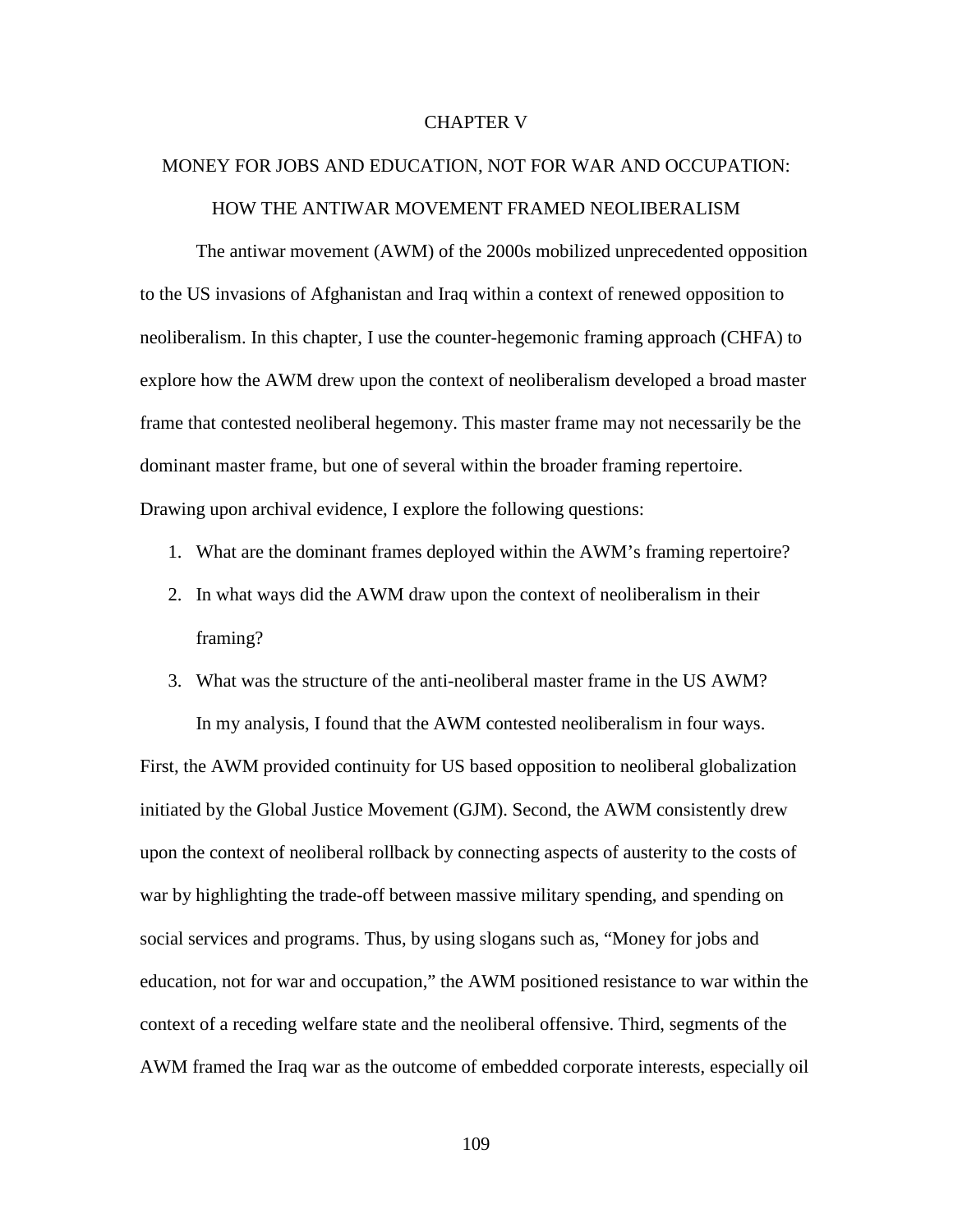interests, within the Bush administration. Fourth, the AWM articulated opposition to the surveillance and paternalism, which accompanied anti-terrorism measures such as the PATRIOT ACT, which represent manifestations of neoliberal rollout. In the sections that follow, I situate the AWM in world-historical context; discuss existing research on the AWM; describe the major protest events; and present findings that relate to opposition to neoliberal globalization, neoliberal rollback, corporate economic interests in war making, and neoliberal rollout of the War on Terror.

## THE US ANTIWAR MOVEMENT IN WORLD-HISTORICAL CONTEXT

The events of September 11, 2001 created a situation of threat and opportunity for peace and antiwar activists. Although the increasingly jingoistic climate that emerged was hostile to their goals, the AWM managed to mobilize significant numbers within the US, a comparatively unfavorable place for progressive social movements (Beyeler and Rucht 2010). Still, the AWM did not spontaneously arise after September 11. Even though mobilization increased in response to these events, many organizations traced their roots to anti-nuclear activism and the Vietnam War. In addition, many organizations and religious groups mobilize against the broader issue of militarism, which also exists in the absence of open military conflict. Other sections of the movement trace their roots to mobilization against the first Gulf War (Cortright 2004; 2008; Klandermans 2010).

There were important differences in how segments of the AWM responded to Afghanistan and Iraq. Many progressives viewed the invasion of Afghanistan and War on Terror as wars of self-defense, which would serve to protect US citizens from further attacks by Al-Qaida. Conversely, there were activists with convictions that war and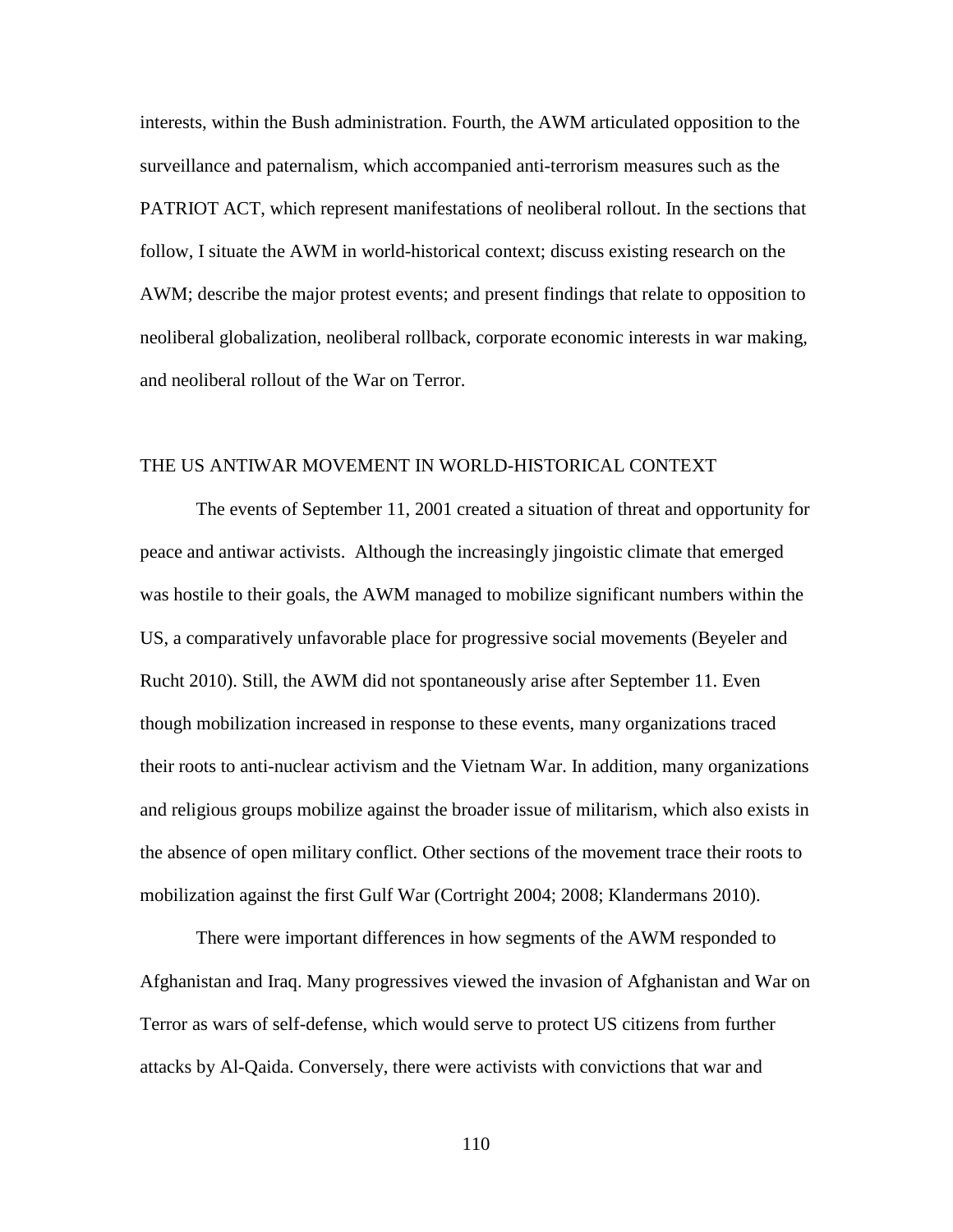violence were never an appropriate response, and those who saw the war as having imperialist motivations linked to resources in the region (Reese, Petit, and Meyer 2010).<sup>19</sup> As a result, segments of the AWM opposed the Iraq war while supporting the invasion of Afghanistan; the AWM includes opposition to both. I assume a great deal of overlap in terms of the opposition to these conflicts, given that many of the initial coalitions coalesced immediately following September 11<sup>th</sup>. Furthermore, many of these organizations emerged by taking advantage of close social ties between antiwar activists in various factions (Corrigall-Brown and Meyer 2010).

An overview of US foreign policy regarding the Middle East and Iraq is beyond the scope of this chapter. However, some introduction to the shifts in policy toward terrorism and Iraq are necessary, since these shifts influenced AWM framing. Within the AWM, there was widespread understanding that the Iraq War had imperial motivations. As one observer noted, "This is partly because there are some on the right who are now openly defending a policy of imperialism. But it also reflects a widespread understanding in the antiwar movement that the attack on Iraq was one component of a larger agenda of world domination" (Epstein 2003:110). Following September 11, the Bush administration began pushing for an attack on Iraq, and eventually secured authorization to attack Iraq in October 2002 (Verhulst 2010 especially pages 4-5 for timeline).<sup>20</sup>

The wars in Afghanistan and Iraq occurred at a moment in history where the US found itself in the position of declining hegemonic status, yet was still the world's

 $\overline{\phantom{a}}$ 

<span id="page-127-0"></span><sup>&</sup>lt;sup>19</sup> Although supporters of these wars framed Afghanistan and the War on Terror as wars self defense, critics highlight the imperial nature of these wars (Callinicos 2009; Harvey 2005; Foster 2006).

<span id="page-127-1"></span> $20$  Contrary to popular belief, and even the beliefs of a large segment of the antiwar movement, the doctrine of regime change in Iraq dates to the Iraqi Liberation Act of 1998, signed by President Clinton, citing a lack of cooperation by Saddam Hussein.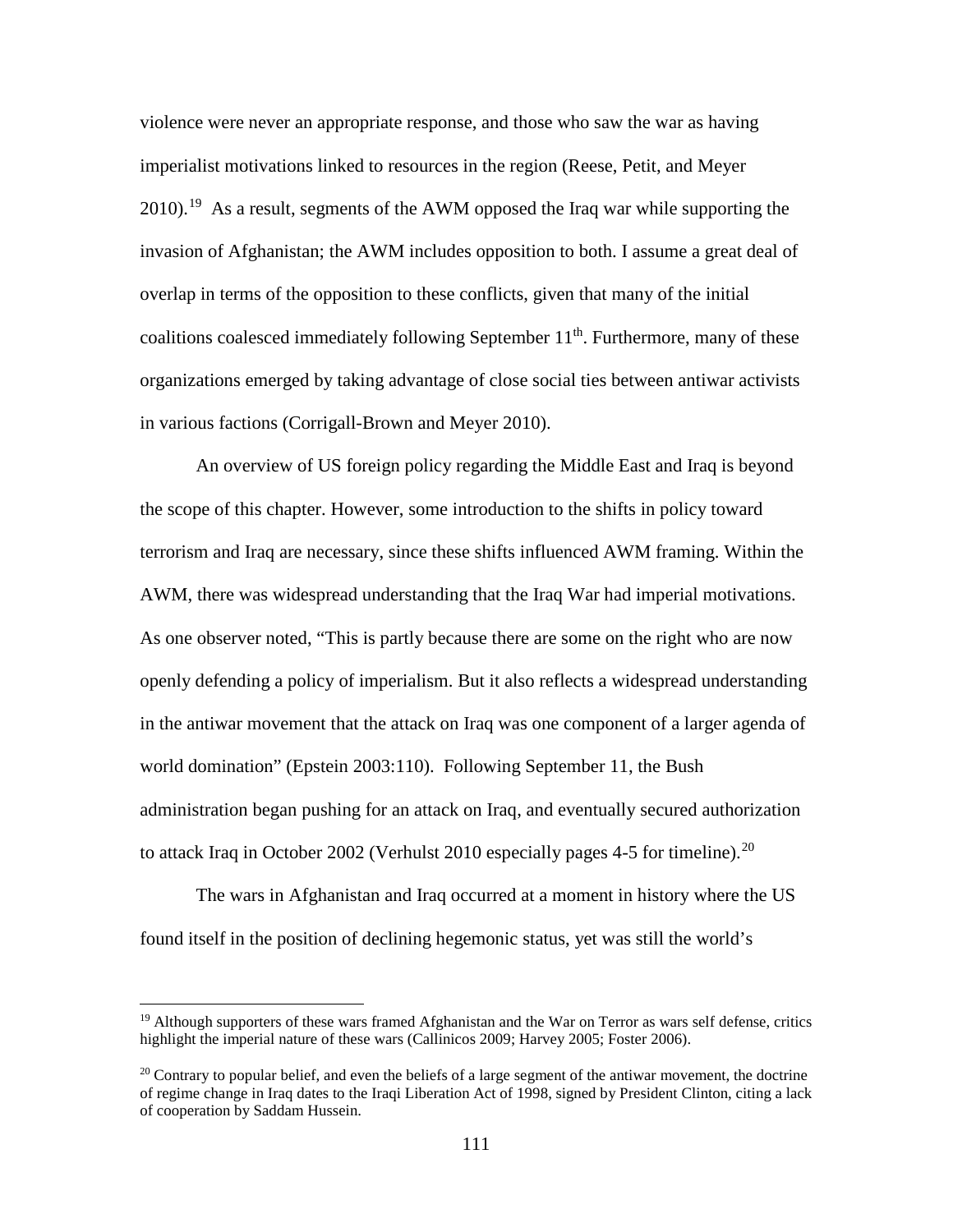dominant hegemonic power (Wallerstien 2004; de Graaff and Apeldoorn 2010). However, this power was economically multipolar and militarily unipolar (Krauthammer 1991). With the rise of China and a European economic bloc, some policy makers began advocating the use of military power to ensure the United States' economic power by securing key resources through a doctrine of pre-emptive military action and regime change in order to prevent the rise of a peer competitor (Roberts, Secor and Parke 2003). *George W. Bush, Neoconservatives, and Neoliberalism*

The antiwar movement was able to mobilize at such a large scale in a short period of time in large part due to existing political opportunities. Reese, Petit, and Meyer (2010:270) list the following five contextual factors that facilitated mobilization: First, George W. Bush assumed the presidency following a controversial and contentious election. Second, Bush's aggressive foreign and domestic policy changes "encouraged diverse organizations to cooperate in common struggle" (p. 270). Third, there was significant opposition to the Iraq war internationally and among elites. Fourth, "the absence of apparently viable institutional strategies for opposing the war" may have encouraged a turn toward protest. As a result of all of these factors, the antiwar movement emerged from "an emergent anti-Bush coalition" which was motivated by opposition to Bush's neoliberal policies (Reese et al. 2010:286). Literally from day one, the Bush presidency was often confronted by massive protests. For example, his inauguration on January 20, 2000, was met with between 10,000 and 20,000 demonstrators voicing concerns related to various issues including global trade, civil rights, abortion, and corporate power (Rosenbaum 2001; Reese et al 2010).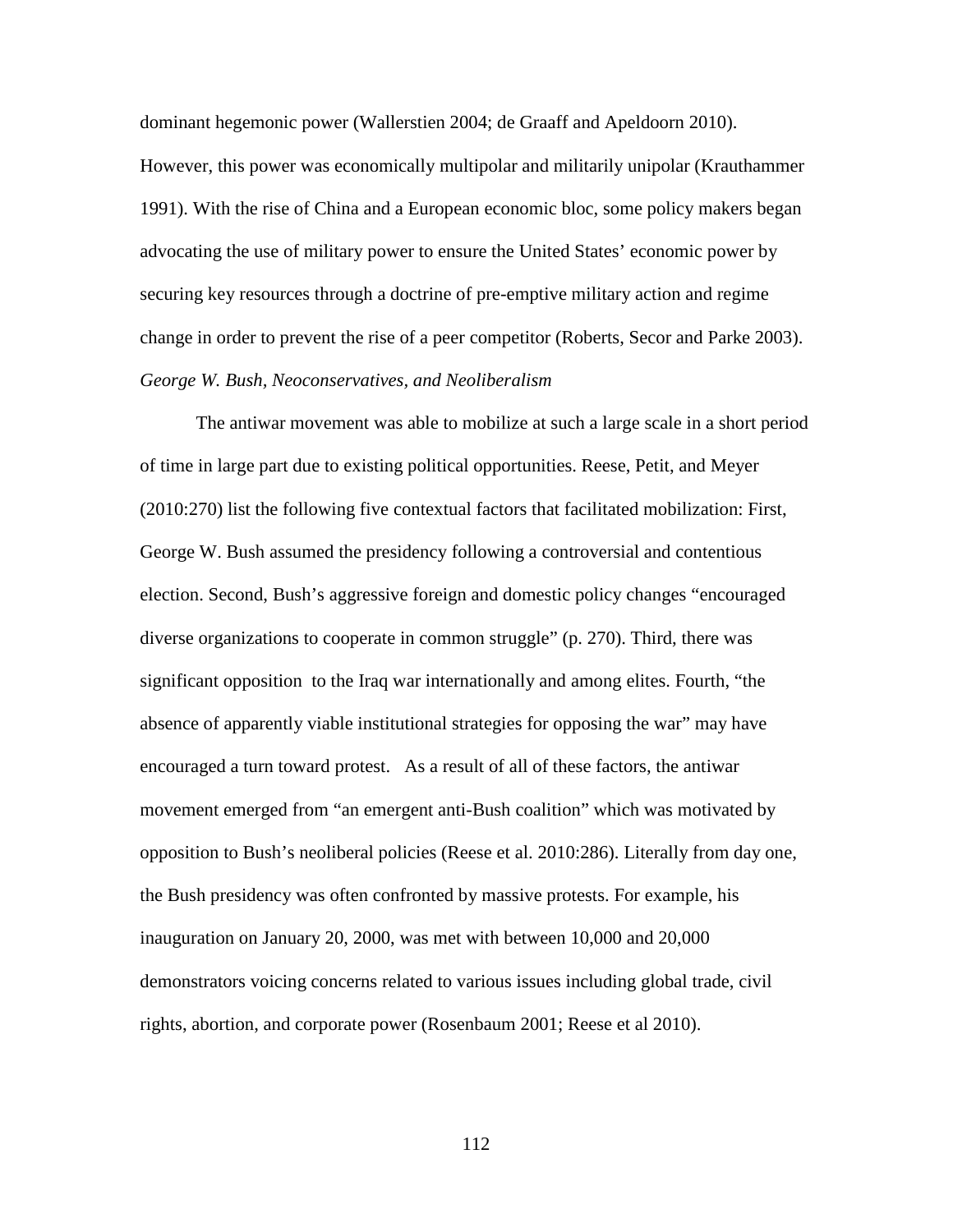The invasions of Iraq and Afghanistan figure into the context of neoliberal hegemony in specific ways. Citing political shifts in the global south, Egan (2010) argues that as a result of the mobilizations against institutions such as the WTO, IMF and World Bank, many countries did not consent to the neoliberal model as readily as they did in the 1990s . Drawing on Gramsci, Egan argues that if hegemony is the combination of consent *and* force, then in a situation where consent by semi-peripheral and peripheral nations has seriously eroded, force may become a likely option to enforce the corporate neoliberal agenda. Movement intellectuals such as Naomi Klein (2007) also argued that the use of force in the invasion of Iraq imposed the neoliberal model, or "shock treatment" on Iraq. De Graaf and Apeldoorn (2010) also argue that the neoconservative project "remained firmly committed to the accumulation strategy that had previously underpinned neoliberal globalization by emphasizing *coercion* in the geopolitical realm" (p. 3 my italics). In addition, Tabb (2006) points out that, "In a sense the U.S. priorities of free markets over meeting basic needs in the less developed world, its insistence on neoliberal privatization, deregulation, and shrinking government are the economic accompaniment of its diplomacy of hegemony, pre-emption and unilateralism" (p. 177). Other accounts of the AWM such as Cortright (2004) found that leaders within the movement, such as Leslie Cagan of UFPJ, also drew these connections. For example Cagan stated in an interview that, "militarization was just another arm of the corporate agenda" (Quoted Cortright 2004:5).

The rise of the anti-Bush coalition, declining US hegemony, the events of September 11, and the emergence of neoliberalism in neoconservative packaging set the stage for antiwar mobilization. However, massive military spending coupled with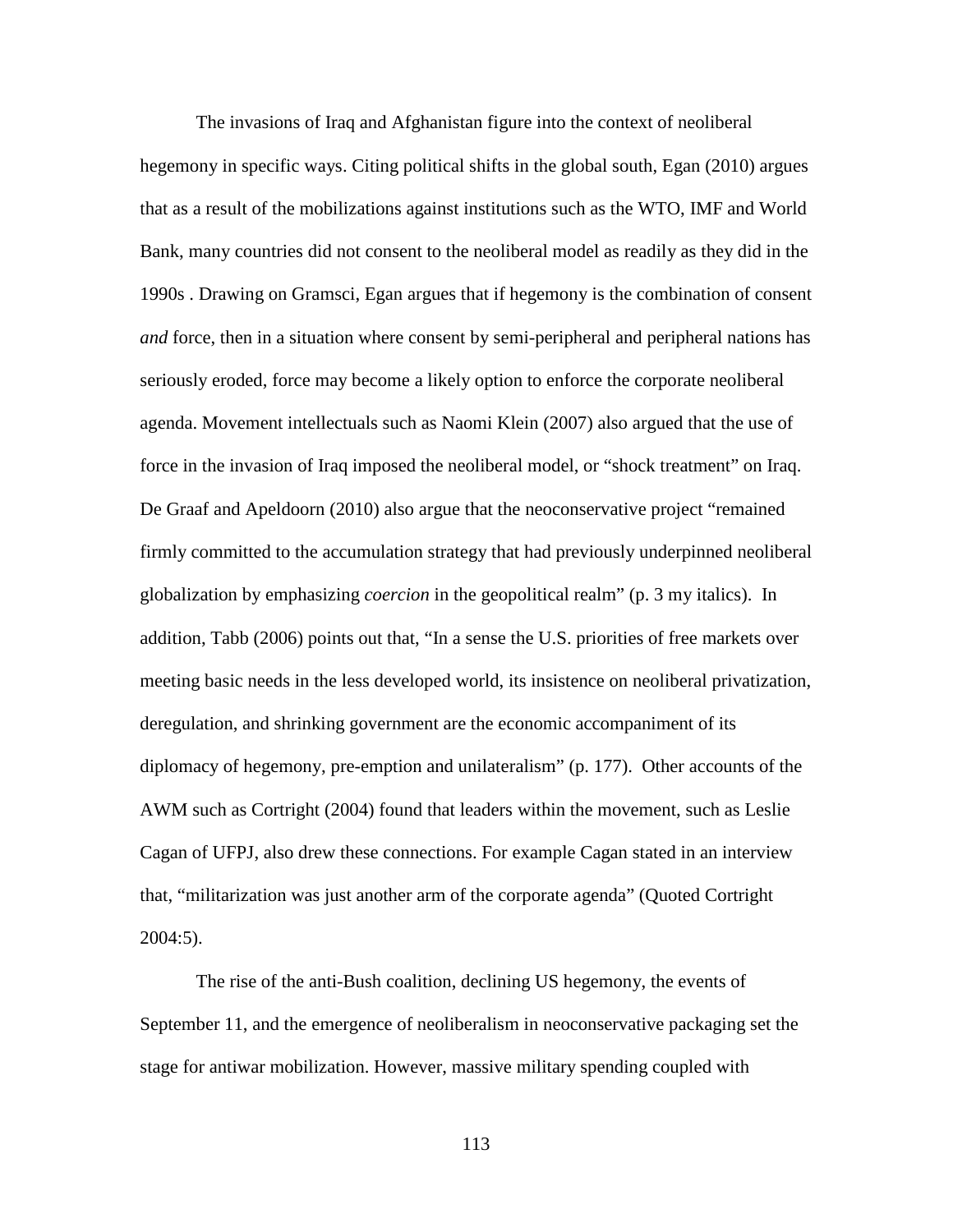austerity is a major contradiction that the AWM capitalized on in the US. In the next section, I explore this contradiction in more detail.

## *War in the Context of Rollback Neoliberalism*

Opponents of war and militarism have long criticized the social costs associated with maintaining militarism and armed conflicts. The neoliberal project of marketizing the state by privatizing social services (Tonkiss 2008), provides a unique historical context for the classic "guns or butter" debate. I build on arguments made by Francis Fox Piven's (2004) book *The War at Home,* where she explores the connection between domestic policies that are rooted in neoliberalism and the War on Terror and Iraq War.

Piven makes three major points. First, there is always "domestic fallout" as result of aggressive foreign policy, which was advanced by the military establishment and networks of neoconservative think tanks. The climate following September 11 also helped erase the differences between right wing think tanks, making them more cohesive. This approach, which focuses on the policy formation network, specifically the role of the Project for a New American Century, also emerges in the framing of the AWM, which I will explore in my findings. Second, the political-economic implications of war do not just occur overseas, as elites often make use of these conflicts to push domestic agendas. This agenda included tax cuts for wealthy individuals, an emphasis on social spending cuts, and deregulation (Reese at al. 2010). As Piven (2004) explains, "The agenda was predatory, not in the imperial sense of extracting wealth from foreign peoples, but in the pedestrian sense of extracting wealth from the American people" (p. 13). In other words, workers and subaltern groups were less likely to resist these policies because of a "rally around the flag" effect, which occurred in the wake of September 11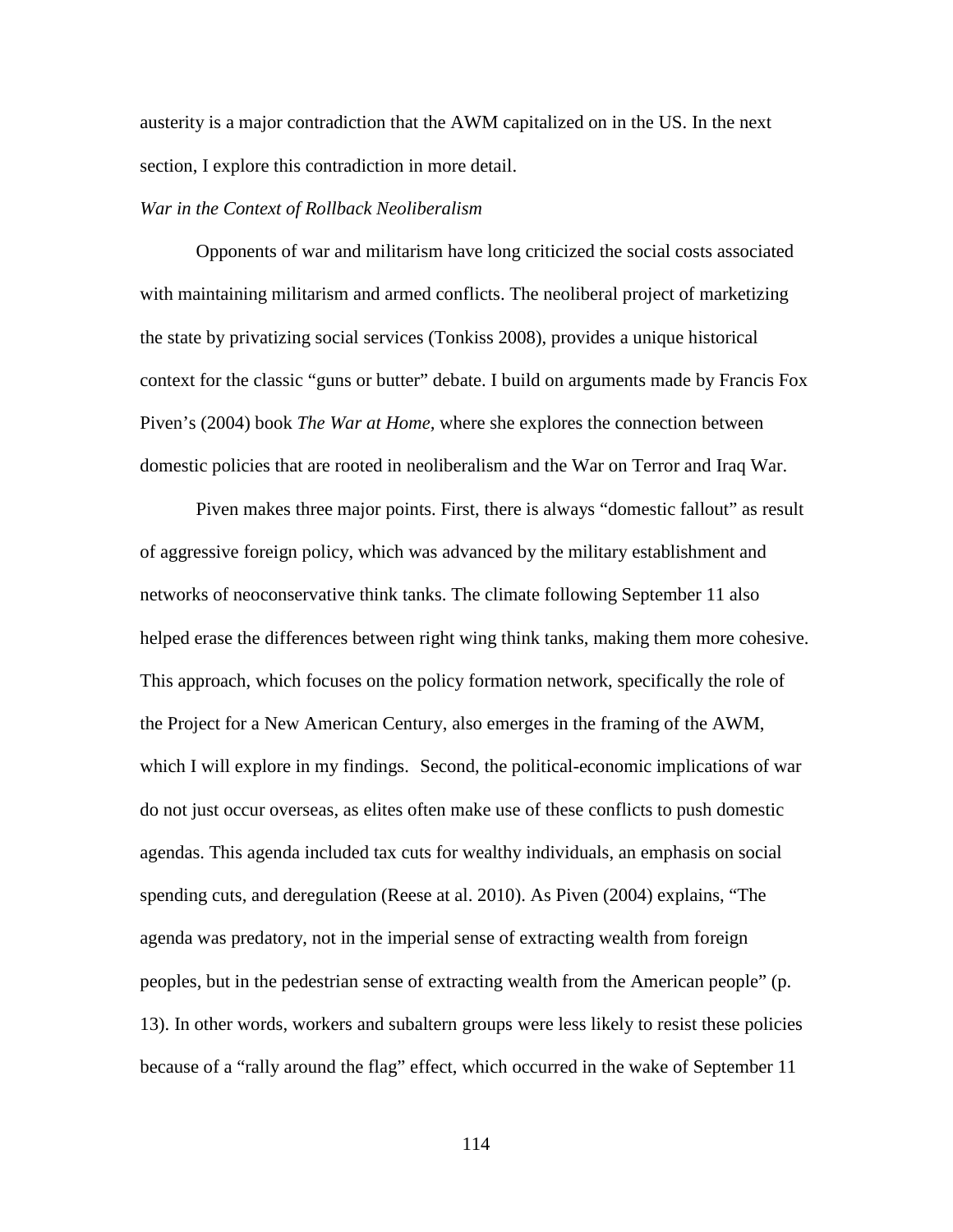and continued through the invasion of Afghanistan and Iraq War. Third, during other conflicts there were expansions of social services and democratic rights, in an effort to mobilize support for these wars. As Piven explains, "As war continued and the rush for patriotic fervor faded, governments tried to shore up support by expanding democratic rights, making the rich share some of the costs through increased taxation, and initiating social welfare programs" (P. 3). None of these things occurred during the wars in Iraq and Afghanistan. Social movement opposition to war, militarism, and imperialism occurred at the same time as the neoliberal rollback agenda was being continued and escalated by the Bush administration. This rollback agenda, as I will show below, is a key aspect of neoliberalism, which the AWM both opposed and drew upon to gain support. But first, we need to understand the emergence of the AWM in the 2000s.

#### *The Resurgence of the US Antiwar Movement*

The AWM, like the GJM, was a "movement of movements" comprised of several factions including pacifists, anti-imperialists, socialists, feminists, and other constituencies, not to mention significant involvement by sections of the global justice movement (Walgrave and Rucht 2010; Reitan 2009). Reese et al (2010) point to the role of "movement crossovers" that existed in overlapping activist networks, multi-issue organizations, and multiple movements. The AWM was unique in terms of scale, transnational ties, diversity, and movement crossovers from labor, feminist, and global justice organizations. There was also a substantial transnational dimension to the massive mobilizations against the war in Iraq. The World Social Forum, originally conceived by the transnational GJM, became an important node in the global AWM. Global Justice activism overlapped with antiwar activism immensely. Reitan (2009) found that the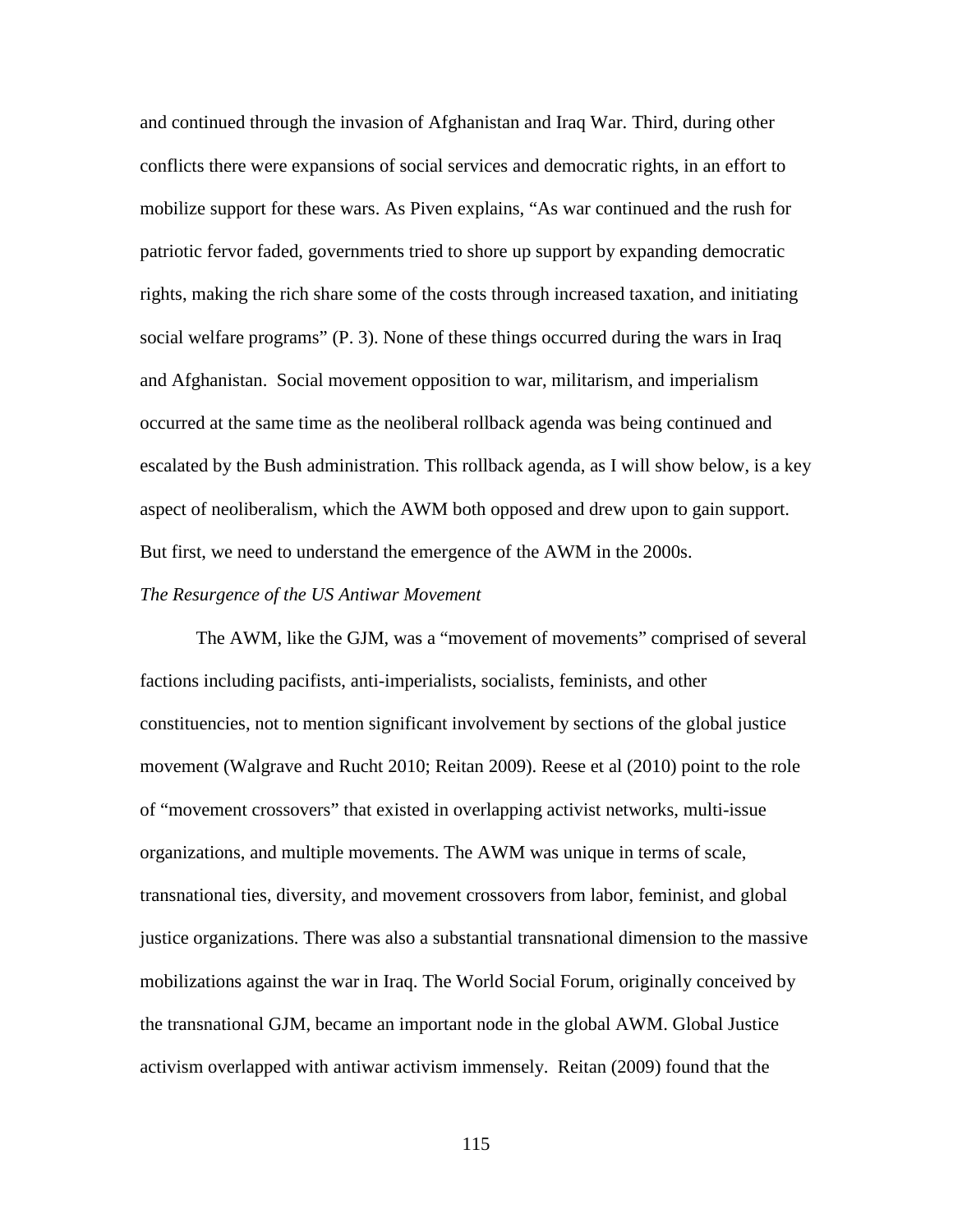World Social Forum facilitated "bridge building" between activists in different countries. As a result, demonstration occurred in nearly every country (Walrave and Rucht 2010). Labor also played a role in AWM, the AFL-CIO passed a resolution opposing the invasions of Iraq, and a rank and file organization of union locals formed US Labor Against the War. Despite this ideological diversity, there was limited involvement of people of color. However, some organizations mobilized more diverse groups of people than others. For example, ANSWER and UFPJ did better than the more mainstream organizations such as Win Without War (Epstein 2003).

One of the AWM's most noteworthy characteristics was the scale of mobilization compared to previous peace and antiwar movements. As Barbara Epstein (2003) described it:

The movement against the war in Iraq was the largest antiwar movement that has ever taken place. Even in the United States, where opposition to the war was not as large as in other parts of the world, demonstrations against the war grew in astonishing rapidity. Before the war began demonstrations had reached sizes that, during the war in Vietnam, took years of organizing to mobilize. (P. 109)

Beyond the US, the global day of action against the Iraq war on February 15<sup>th</sup> 2003 was the largest antiwar action in human history (Epstein 2003; Walgrave and Rucht 2010). In a wave of demonstrations around the world, 10 million people voiced their opposition to the impending Iraq war.<sup>[21](#page-132-0)</sup> In the table 5.1, I provide figures for the size of US based protests, which were significant in themselves.

l

<span id="page-132-0"></span><sup>&</sup>lt;sup>21</sup> For an excellent collection of research on the February  $15<sup>th</sup>$ , 2003 protests, see Walgrave and Rucht (2010), which I relied on for much of the introduction to the AWM and the protests.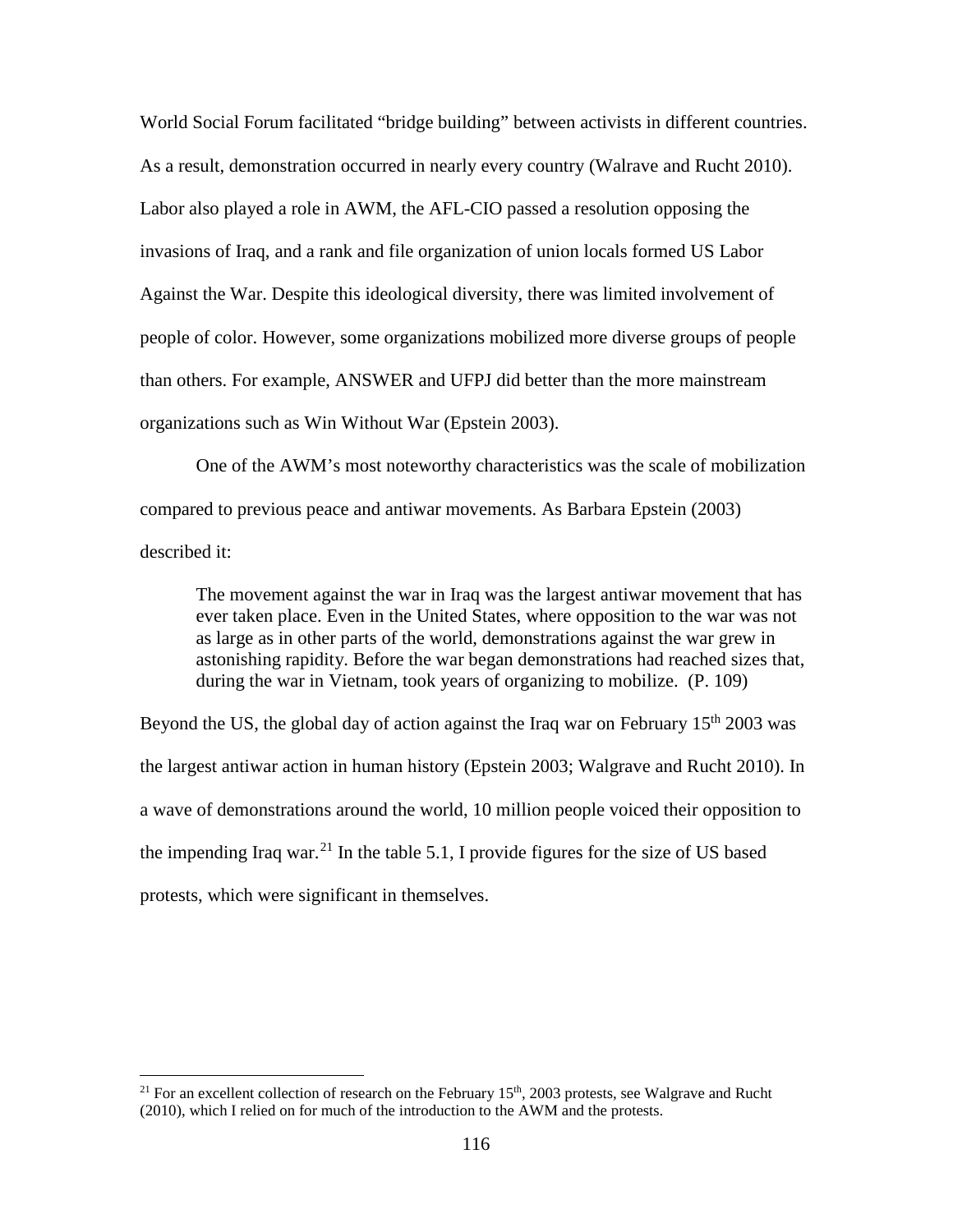| Table 5.1. US Antiwar Protests by City and Estimated Turnout on February 15, 2003 |
|-----------------------------------------------------------------------------------|
| New York City-500,000-1 Million                                                   |
| Los Angeles—100,000-200,000                                                       |
| San Francisco--250,000                                                            |
| $Seattle$ $-50,000$                                                               |
| Rest of the United States—1,500,000                                               |
|                                                                                   |

Source: Simonson (2003) and Verhulst (2010).

In fact, following the February  $15<sup>th</sup>$  protests, major media outlets dubbed the antiwar movement as another super-power (Tyler 2003; Schell 2003). As Tyler (2003) wrote in the *New York Times* following the protests*, "*The fracturing of the Western alliance over Iraq and the huge antiwar demonstrations around the world this weekend are reminders that there may still be two superpowers on the planet: the United States and world public opinion" (p. A1). Even in the US, the scale of the protests organized by the AWM dwarfs the largest GJM protests. Figure 5.1 presents the largest demonstrations in a given month as reported in the *New York Times*. The reader should notice that, even using a measure that obscures multiple protests in a given month or day, there are five AWM protests that drew at least 100,000 protesters. The major demonstrations in figure 5.1 represent a significant protest wave. In the US AWM, large coalitions began organizing demonstrations following September 11. In October of 2002, ANSWER helped organize large demonstrations, which drew an estimated 200,000 protesters to the streets of Washington D.C, and 40,000 to the streets of San Francisco (Zernike 2002; Cortright 2004; Simonson 2003). Despite ANSWER's initial success, these demonstrations provided what ANSWER organizer Brian Becker characterized as "a huge gust of wind in the sails of the antiwar movement" (Quoted in Zernike 2002:A17). However, it was UFPJ who "would become a moderate pillar of the U.S. peace movement, and the catalyst for the February 15 protests on U.S. soil" (Verhulst 2010:10). The second major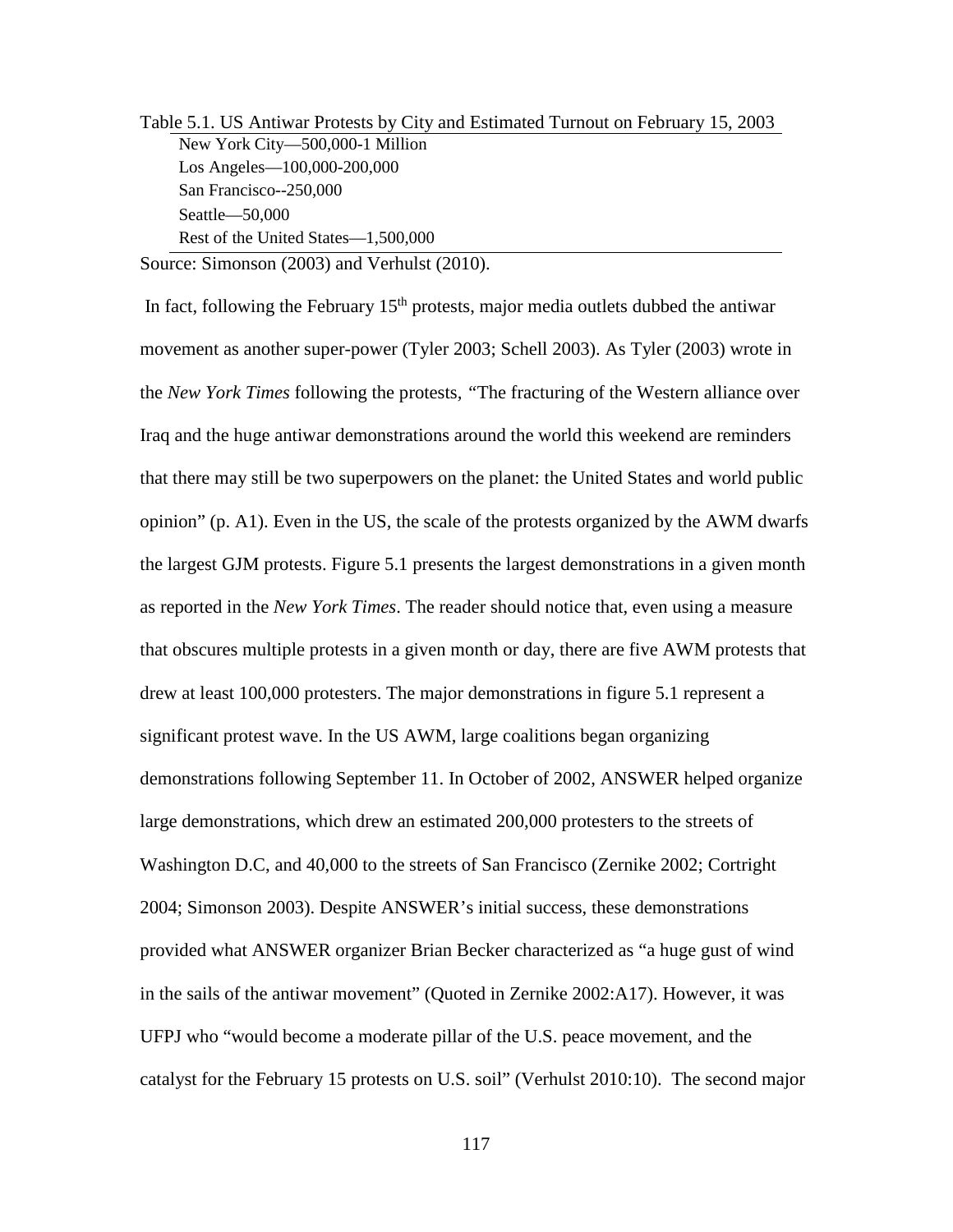protest was the February 15, 2003 protest in New York, where the *New York Times*  estimated that 400,000 protesters attended, while some estimates were closer to one million. Surprisingly, the largest protest reported in response to the initial bombing of Iraq numbered 15,000 protesters. In 2004, the AWM organized demonstrations at the Republican National Convention in New York, which was followed by the 2005 ANSWER sponsored protest, in Washington D.C. This protest capitalized on widespread anger surrounding the federal response to hurricane Katrina, which occurred while massive amounts of resources were used to fight the wars in Iraq and Afghanistan. At this protest, activist used slogans that drew upon the context of neoliberal rollback with signage connecting the lack of resources to the prioritization of war. For example "make levees not war" and "From New Orleans to Iraq: Stop the war on the poor" (Janovsky 2005:26). Yet these massive protests failed to stop the war. The success of these protests, or lack thereof, is explained by Cortright (2004), "This meager result reflected not the weakness of the movement, but the failures of democracy in the U.S. and U.K., where majorities of people opposed a war fought without UN support or international allies" (p. 1).

## *Major National Coalitions in the US Antiwar Movement*

Multiple coalitions played important roles in the AWM by providing spaces for multiple perspectives and by mobilizing resources from various sources. ANSWER, UFPJ, Win Without War, the National Network to End the War in Iraq, and Not In Our Name were major national coalitions which played large roles in the AWM. I provide descriptions of these coalitions below.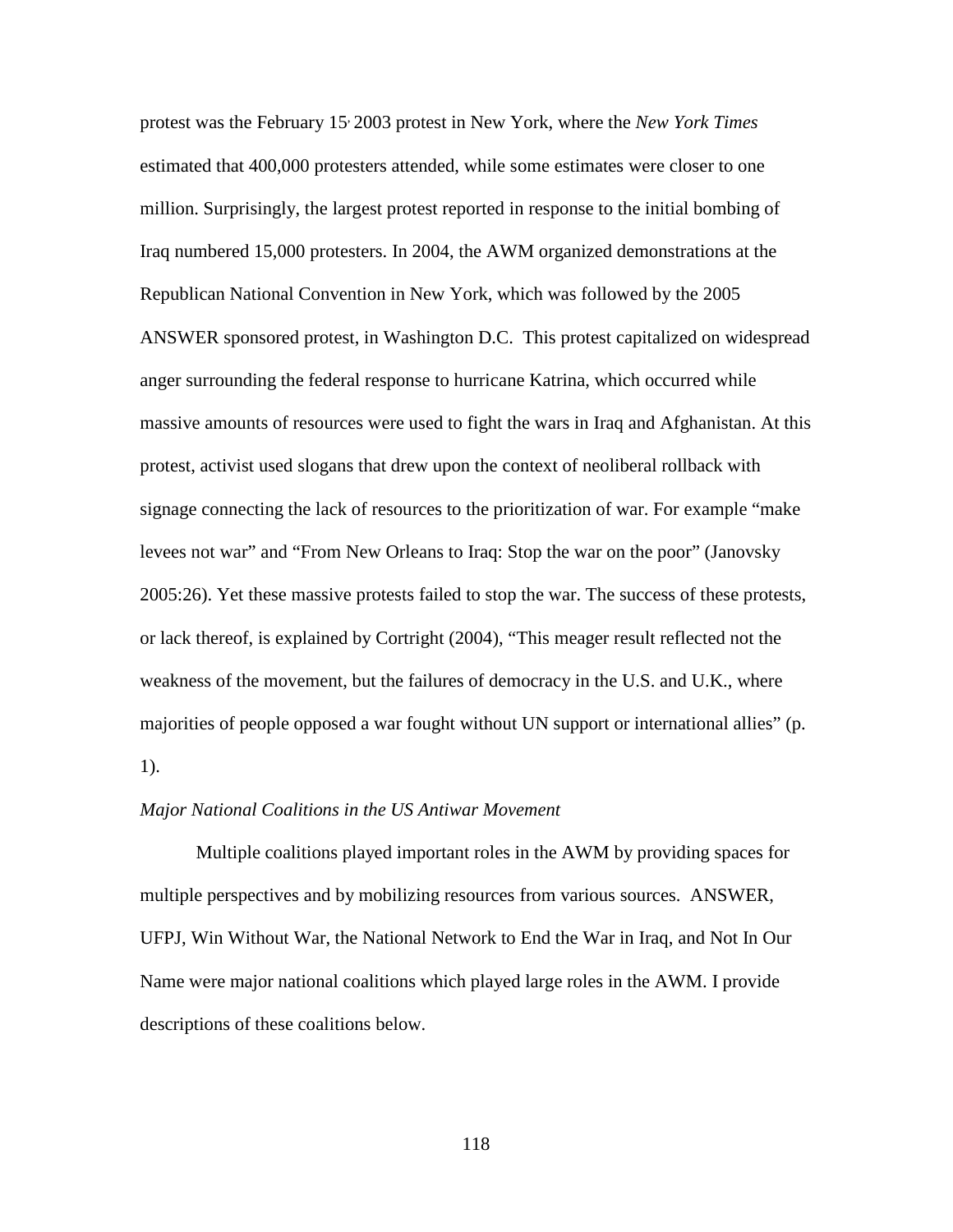

**Figure 5.1. The AWM Protest Wave in the United States 1999-2006**

*Act Now to Stop War and End Racism (ANSWER).* ANSWER was one of the first coalitions to call for national days of action against the war in Afghanistan and the Iraq War. ANSWER, which has connections to the International Action Center and Workers World Party, organized many of the mass demonstrations that took place following September 11, such as the April 20 and October 26, 2002 protests in Washington (Cortright 2004).

*United For Peace and Justice(UFPJ).* This coalition was originally named United for Peace and was based on website created by Global Exchange. UFPJ's first major decision was to add "Justice" to the name to reflect their concerns with racial and economic justice. Their website became a central bulletin board for the AWM (Cortright 2004). UFPJ took leading role on the east coast (Epstein 2003).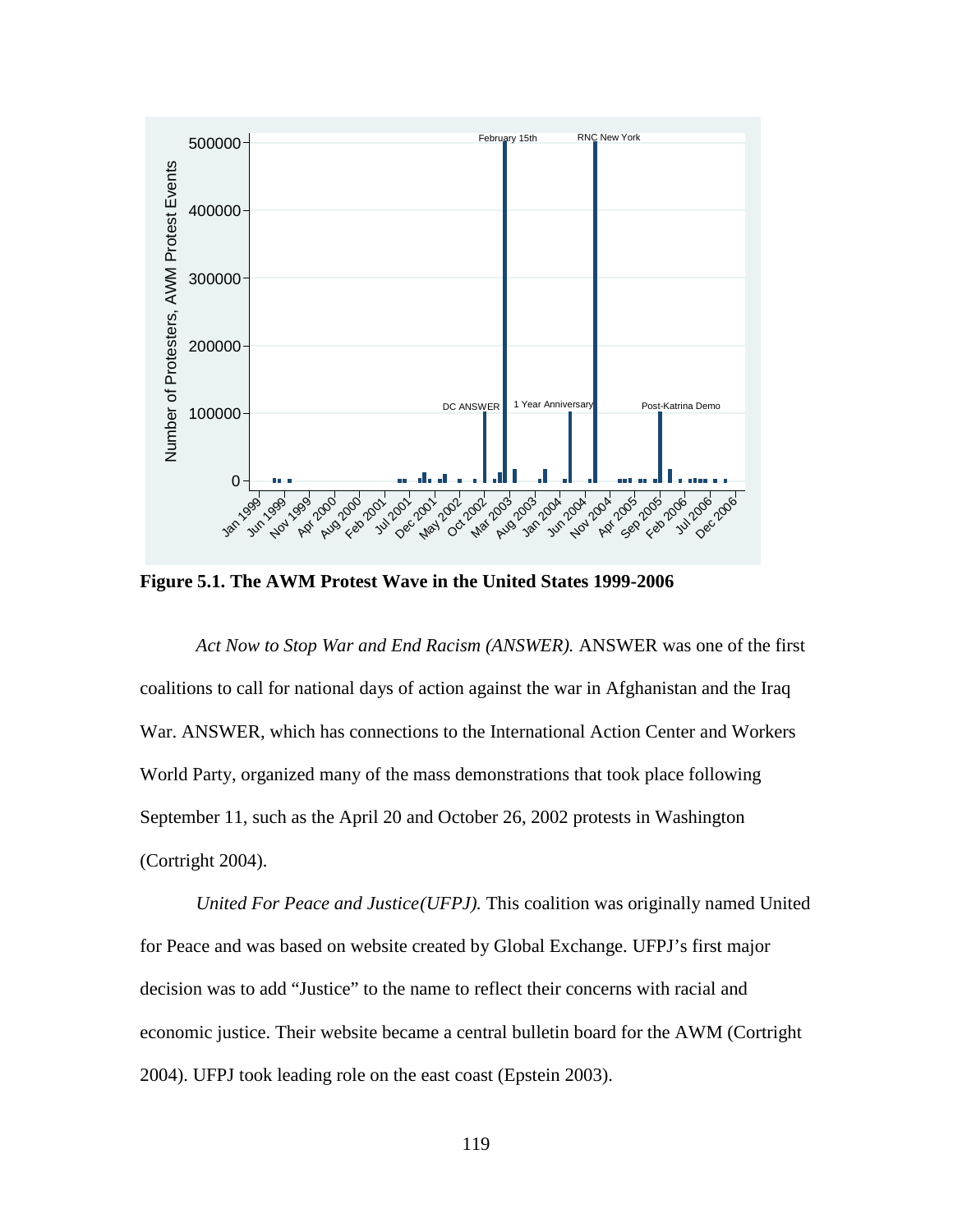*Win Without War (WWW).* WWW was the major mainstream coalition of liberal organizations that emphasized the need to remove Saddam Hussein from power without using military force. WWW primarily wanted to attract constituency organizations such as, NOW, NAACP, and the Sierra Club. Due to its moderate stance, WWW had limited coordination with UFPJ and ANSWER, but had several overlapping organizations such as AFSC, Peace Action, and Global Exchange. The primary way they framed their opposition to war, which in many ways defined the coalition, was by identifying themselves with patriotism and "supporting the troops" (Cortright 2004; Corrigal-Brown and Meyer 2010).

*Not in Our Name (NION).* NION was initiated in New York by several activist organizations with the goal of trying to "strengthen and expand resistance to the U.S. government's course in the wake of September 11, 2001 (NION 2003:1). They gained significant support from other individuals and organizations. Sponsored huge demonstration in San Francisco in October 2002, drawing an estimated 50,000 demonstrators (Cortright 2004).

*National Network to End the War in Iraq.* National coalition who describes themselves as follows: "The National Network to End the War Against Iraq is a nationwide coalition of over 140 peace and justice, student and faith-based organizations united to work for a common cause: ending the illegal, unjust, and inhumane war being waged against the people of Iraq by member states of the United Nations, led by the United States. Guided by the spirit of grassroots democracy…" (NNEWI 2003:1).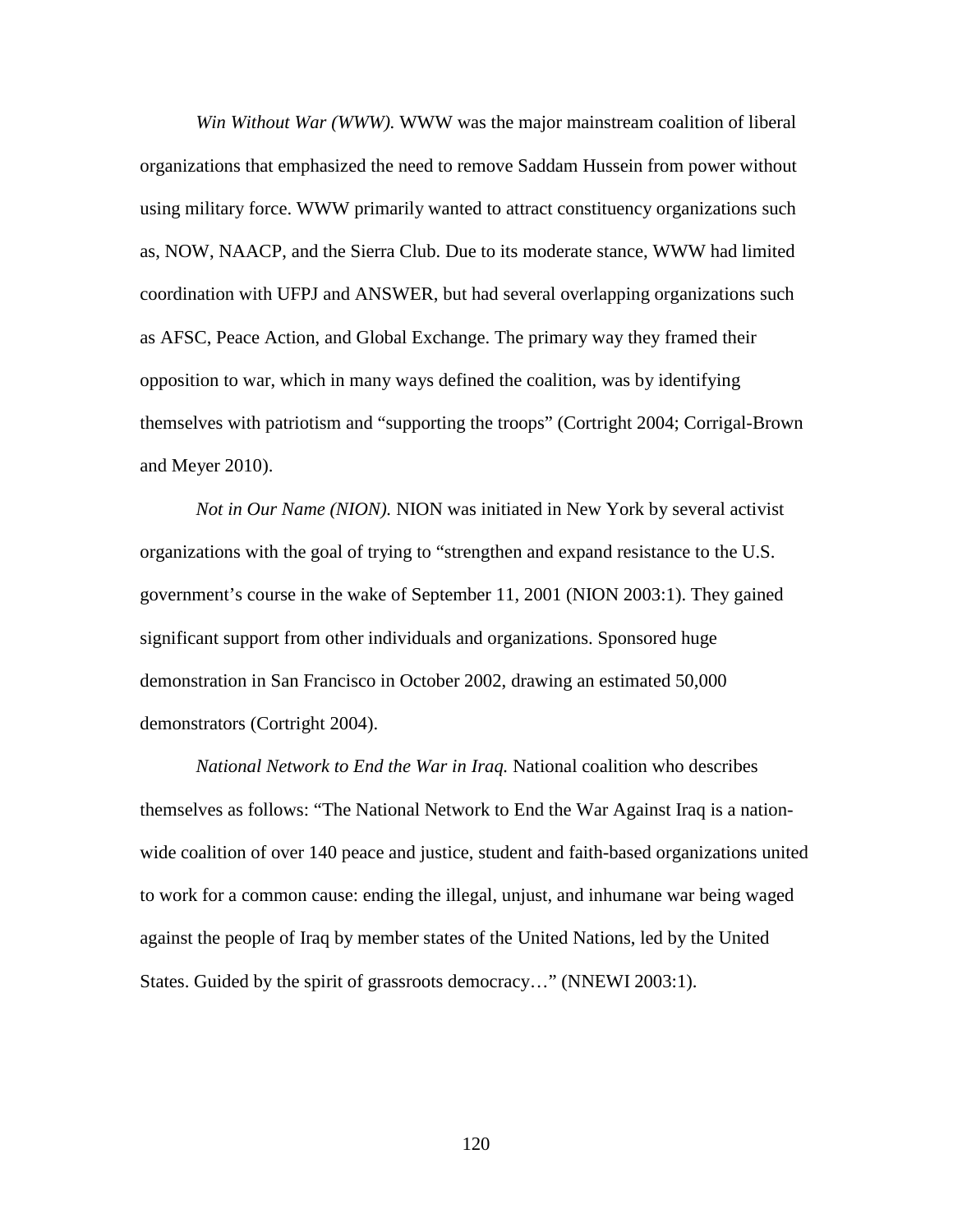#### *Important Organizations in the US Antiwar Movement.*

The AWM was also supported by several NGOs, SMOs, and religious organizations, and campaigns. I describe a sample of these in the following paragraphs, and provide a more extensive list of the coalitions and SMOs I consulted in Appendix B.

*Moveon.org.* Moveon.org originated in 1998 by software entrepreneurs to stop impeachment of Bill Clinton. Moveon.org eventually became a leading force in internet activism, eventually leading a virtual march on Washington in 2003, as well providing significant financial resources to the AWM (Cortright 2004). Their stated aim is to "bring ordinary people back into politics" by functioning as a "catalyst for a new kind of grassroots involvement" in a network of online activists. Moveon.org tended to focus much of their resources toward political elections, fundraising, and lobbying on behalf of liberal democrats (Moveon.org 2003:1).

*Codepink: Women for Peace.* Codepink emerged with the intension of being the a women's wing of the peace movement that employed campy and flamboyant tactics in confrontation with members of Bush administration (Cortright 2004). Media Benjamin (also a leading member ofn Global Exchange), Starhawk, Jodie Evans, and Diane Wilson and around 100 other women founded it in 2002. The name of the organization color coded homeland security advisory system, as they explain, "While Bush's color coded alerts are based on fear, the Code Pink alert is based on compassion and is a feisty call for women and men to "wage peace" (Codepink 2004:1).

*Global Exchange.* Global Exchange was also a major organization in the GJM.<sup>[22](#page-137-0)</sup> After their shift to antiwar work, they described themselves as a "leading force in the peace movement" on their website, while referencing their involvement in Codepink and

l

<span id="page-137-0"></span><sup>22</sup> See Table 4.1 in chapter IV.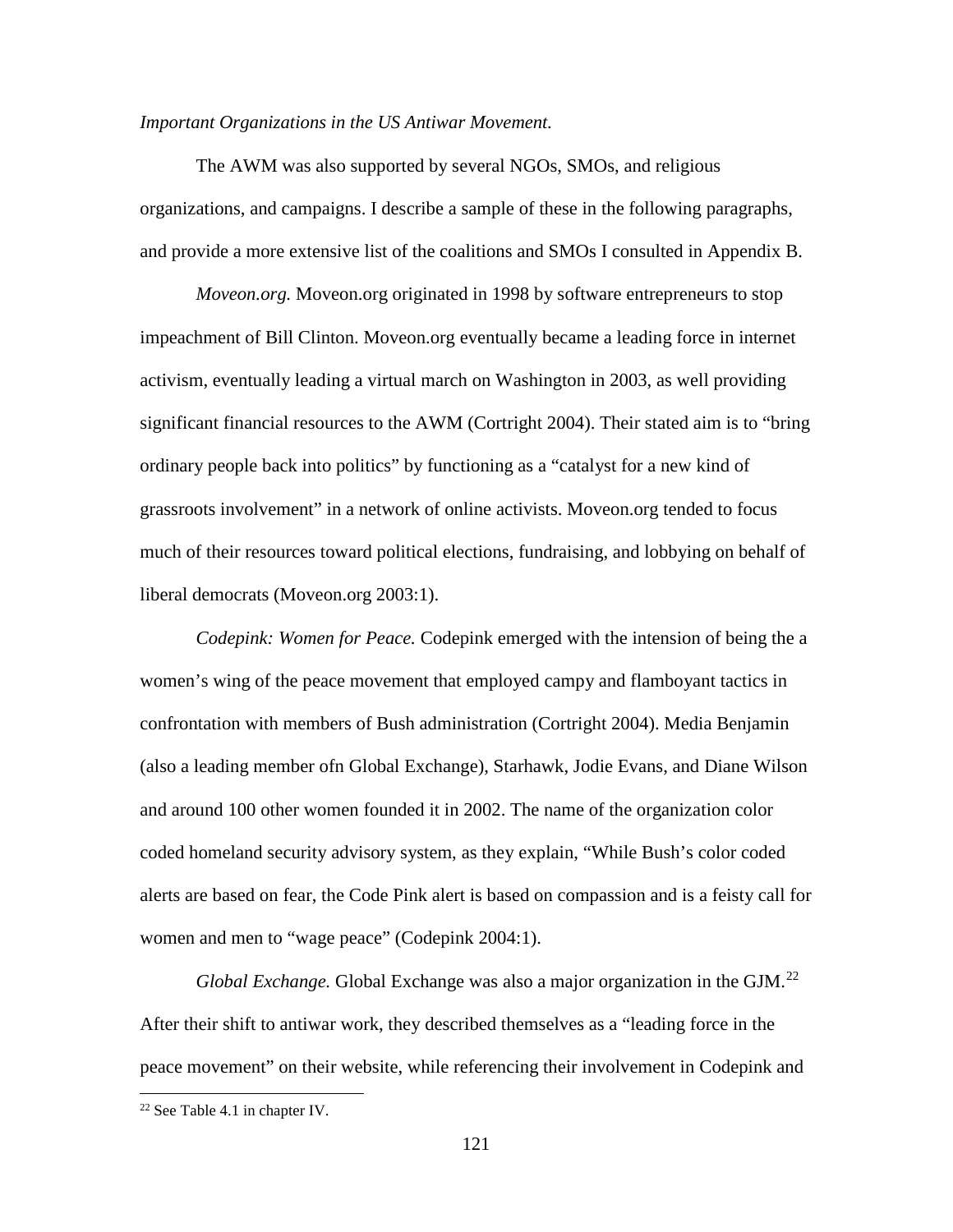UJPJ. Other antiwar activities that Global exchange was involved in include speaking on behalf of veterans and military families; and acting as a watchdog for "war profiteering companies like Halliburton" (Global Exchange 2004:2).

*Cities for Peace (CFP).* Cities for Peace campaigned to pass antiwar resolutions

at the municipal level. According to their website:

Cities for Peace continues to function as a resource and outlet for municipal actions, resolutions and campaigns aimed at promoting peace and prosperity for all at home and abroad. As States and municipalities face the worst fiscal crisis in over half a century, citizens and local elected officials are deeply skeptical of an emerging "perpetual-war economy" and its devastating effects on state and local budgets, on America's role in the international community and on a sustainable future for our children. Cities and towns are calling for a reordering of Cities and towns are calling for a reordering of national priorities such that diplomacy and international law will sustain peace and foster prosperity in the world, in our nation and in our struggling states and localities (Cities for Peace 2003a:1).

*War Times.* War Times was an important Publication that started in January 2002,

addressed issues related to war such as immigration and racial minorities. At its peak *War Times* would eventually gained 130,000 subscribers. The mission of the publication was to, "report hidden truths, to put a human face on events, and explore the real interests behind the "permanent war" (War Times 2002:2) Despite its mission as a publication, *War* Times also served an important organizational role in the AWM. For example, managing editor, Bob Wing became major figure in UFPJ.

*Veterans for Peace.* VFP is a non-profit educational and humanitarian organization that seeks to "serve the cause of world peace by applying the concept of engaging conflict peacefully, without violence" (Veterans For Peace n.d.:1). They also described themselves as seeking to "Increase public awareness of the total costs of war. Restrain our government from intervening, overtly or covertly, in the internal affairs of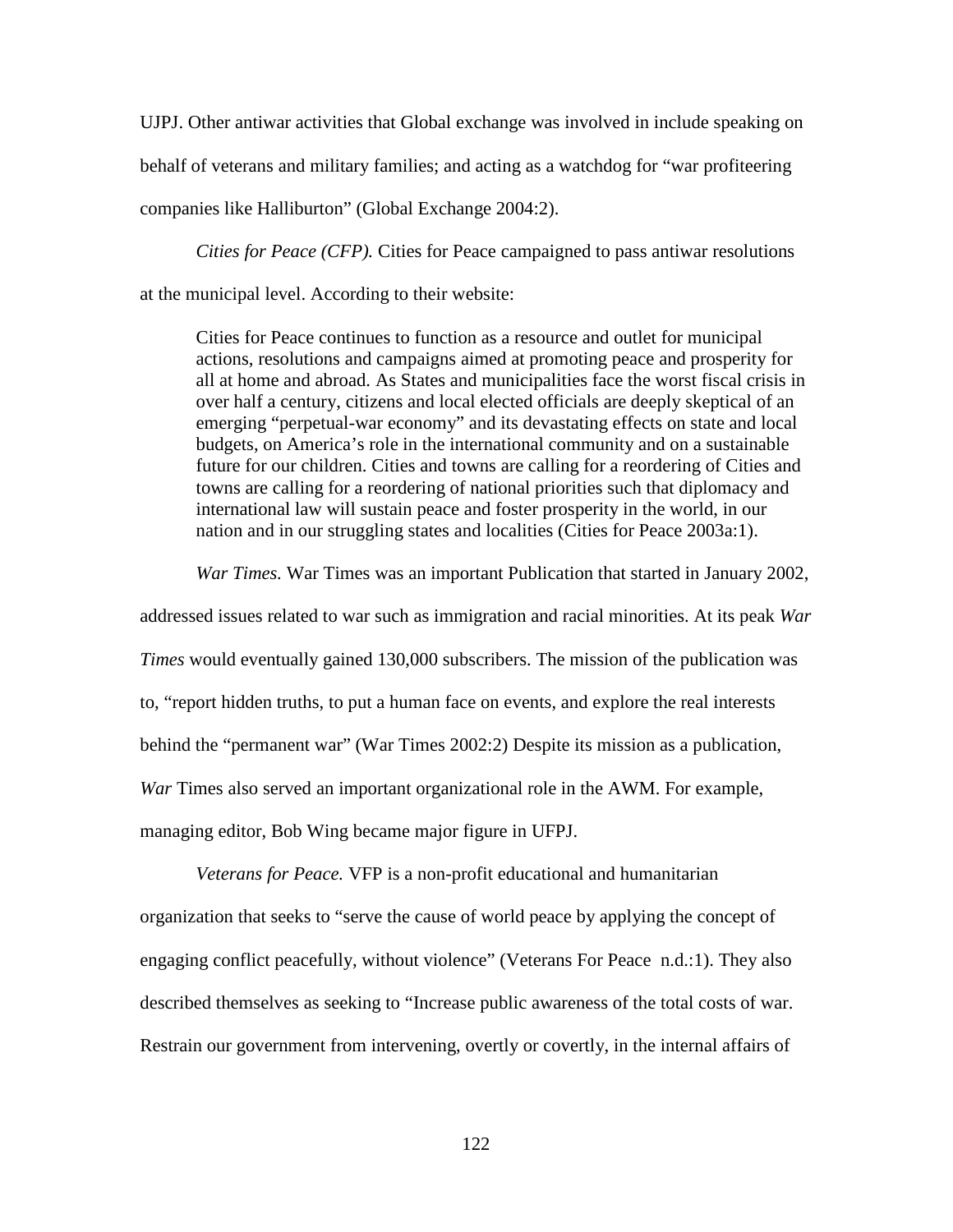other nations. Abolish war as an instrument of foreign/international policy" (Veterans for Peace n.d.1).

## THE ANTIWAR MOVEMENT'S FRAMING REPERTOIRE

There are numerous studies of framing within the antiwar, or peace movement, which are worthy of discussion. In my findings, I build on existing findings to include framing related to political-economy and neoliberalism, but present the overall framing repertoire based on primary and secondary sources.

In a survey distributed to participants, Rucht and Verhulst (2010) conducted a content analysis of an open ended question related to the motivations for participating in the protest. They found several frames that were even more differentiated across countries. Within the United States, the most common frames were related to the reasons for going to war, which are presented in Table 5.2 below. What is most important for our purposes, is that there was a small minority who opposed American political-economic hegemony (2.8%) and targeted the capitalistic economic order (1.5%).

Oselin and Corrigal-Brown (2010) found evidence that the framing of the AWM was affected by time, place, and the presence of counter-movements. In their ethnographic studies of a beach city and an industrial city in California, they find that political context is a factor. Antiwar framing in general focused on consequences of war, identity assertions, government deceit, and the promotion of critical thinking.

In Hedley and Clark's (2007) analysis of antiwar framing on a university listserv, they found several different ways of framing opposition to the Iraq war. These included: 1) a pacifist position against all war; 2) opposition to the unilateral nature of the Iraq invasion: 3) the necessity of removing Saddam Hussein; 3) calling for United Nations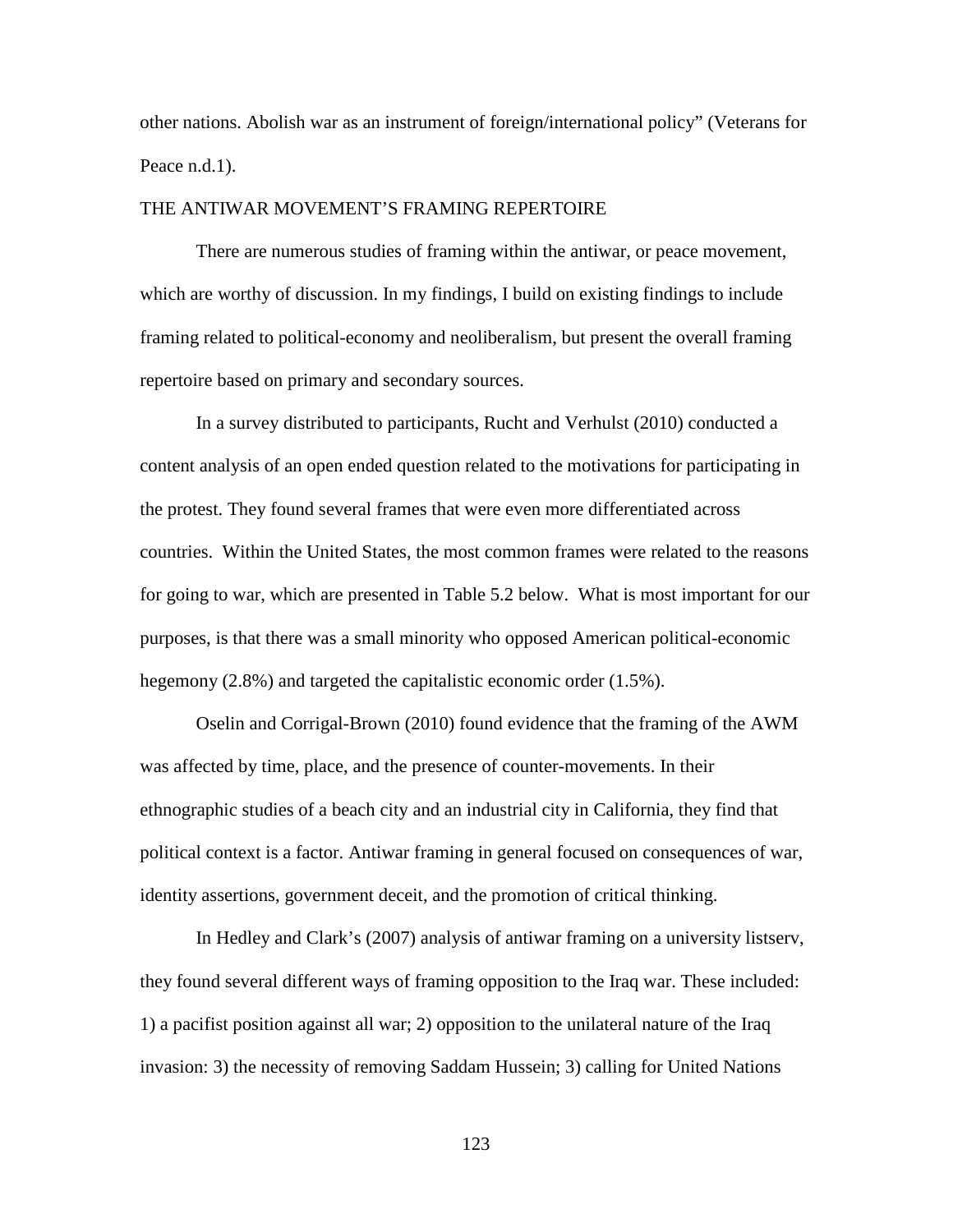approval; 4) opposition to the necessity of attacking Iraq as part of the War on Terror; 5)

opposition to preemptive strikes; and finally 6) concern about the cost in human lives and

financial terms.

|             | Table 5.2. Reasons to Participate in February 15 <sup>th</sup> 2003 Antiwar Protest by US |  |
|-------------|-------------------------------------------------------------------------------------------|--|
| Respondents |                                                                                           |  |
|             |                                                                                           |  |

| <b>Reason Given</b>                                     | Percent |
|---------------------------------------------------------|---------|
| Criticisms of reasons for war                           | 23.9    |
| Active policy-making or responsibility to civil society | 18.9    |
| Criticism of Bush government                            | 17.3    |
| Proclaiming own opinion                                 | 15.9    |
| Other reasons                                           | 11.3    |
| Pacifism                                                | 8.2     |
| Danger for democracy                                    | 5.6     |
| Support social movements                                | 5       |
| War breaks international law                            | 4.4     |
| Solidarity with Iraqi People and Muslims                | 2.9     |
| Against political-military hegemony                     | 2.8     |
| Against capitalistic economic order                     | 1.5     |
| <b>Personal Worries</b>                                 | 0.6     |
| Social incentives or curiosity                          | 0.1     |
| Criticism of own government supporting Bush             |         |
| Anti-Americanism                                        |         |
| N                                                       | 4956    |
| Total                                                   | 121.3   |

Source: Rucht and Verhulst 2010:244)

Maney, Woehrle, and Coy (2005) explored how the AWM strategically harnessed or challenged hegemony. They define antiwar framing that challenges hegemony in terms of how it "counters not only specific pro-war framing, but also broader ideas from the dominant symbolic repertoire that give pro-war framing its potency." Conversely, antiwar framing that harnesses hegemony, which is seen as strictly top down, "mirrors pro-war framing—the symbolic contents are the same—but the diagnostic and prognostic attributions are reversed." An example of this would be the "peace is patriotic" slogan.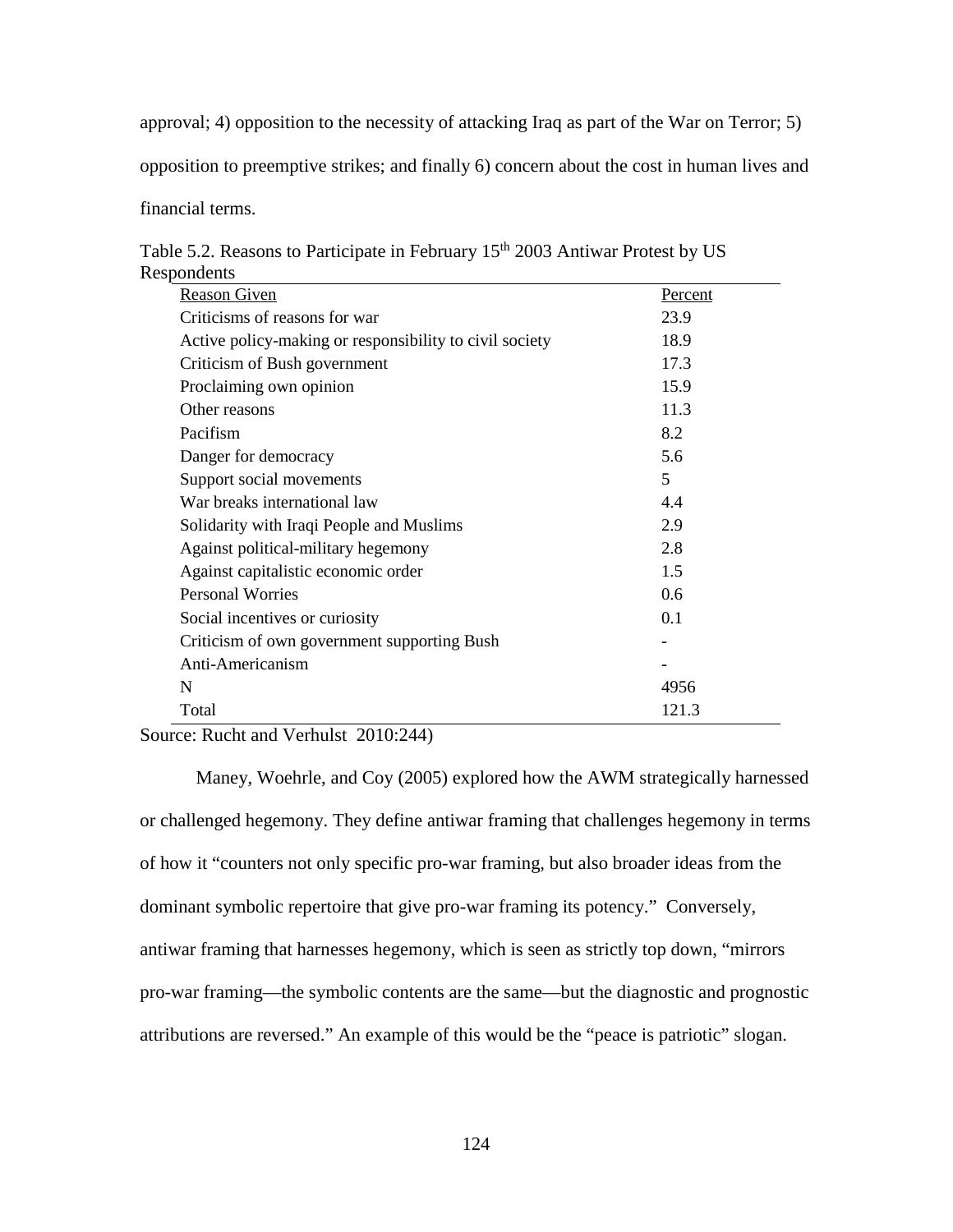Maney et al, see the differences as strategic, rather than the outcome of ideology, or as part of a frame dispute within the movement.

Most studies of AWM framing are done in broad terms, which describe a general set of disagreements with specific reasons for war with Iraq which are impacted by different aspects of the political context. My analysis attempts to make a meso-macro connection between the framing processes of antiwar organizations and coalitions to point out how their framing is contextualized by neoliberalism.

In my analysis, The AWM generated a political-economy frame that was empirically and experientially resonant to potential constituents, and demystified the connections between class actors, specifically corporations and the states capacity to wage war. This analysis ties framing to political and economic context in a movement that is not directly articulated toward economic grievances. In what follows, I argue that the context of neoliberalism informed the AWM, which also generated critiques of the neoliberal offensive in their own framing repertoire.

The AWM's opposition to neoliberalism emerged in three ways. First, I argue that the AWM picked up where the GJM left off and deployed framing that positioned neoliberal globalization as an important concern of the AWM. Second, activists highlight the domestic "war at home," in which the war is used to justify cuts in social spending, also referred to as neoliberal rollback. Third, the AWM drew attention to corporate domination in a number of ways. These include:

• consistently emphasizing the connections key members of the Bush administration had with various aspects of the corporate community, especially the oil industry;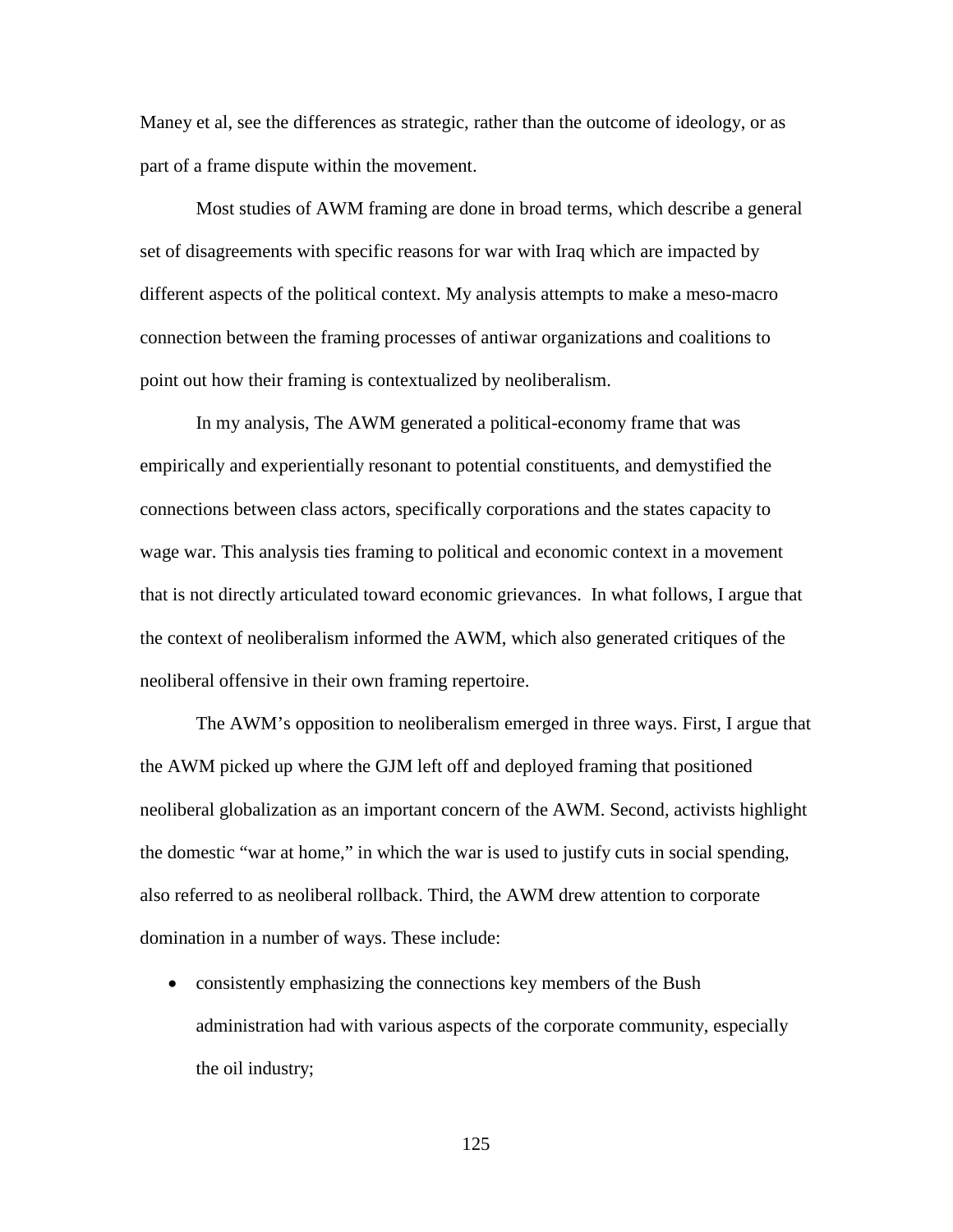- exposing the corporate domination of US foreign policy by framing the Iraq war as the outcome of a policy agenda;
- and by illuminating the neoliberal character of the occupations of Iraq and Afghanistan by drawing attention to "war profiteers" who benefitted from taking part in the occupation and reconstruction effort.

Below, I explore each of these aspects of opposition to neoliberalism as they emerged from data spanning the movement as a whole, as well as the February  $15<sup>th</sup> 2003$  protest. Before exploring anti-neoliberal framing, I first sketch a broad description of the AWM's framing repertoire.

As discussed above, this chapter is not the first to explore AWM framing in general terms (see Hedley 2007 and Verhulst 2010). However, based on my analysis I confirm some existing findings, but focus more attention on the political-economy frames of the AWM. In table 5.3 below, I present a distilled collection of common frames within the AWM's framing repertoire. I categorize these into moral/affective, strategic/necessity and causal framing. It is important to note that there can be significant overlap between categories of frames, which should be viewed as ideal types (Johnston 1995).

*Moral/affective framing.* The moral/affective framing involves critiques of the war that speak to the morality, ethics, and draw on emotional cues to claim the war is ethically wrong. The most dominant among these is the pacifist/peace frame, which posits that peace and nonviolence should be both the goal and the means of the AWM. This is usually expressed though the condemnation of state violence. Casualty frames attempt to bring the deadly character of war to the forefront, by focusing on civilian, children, and soldiers who will die or have died in an armed conflict.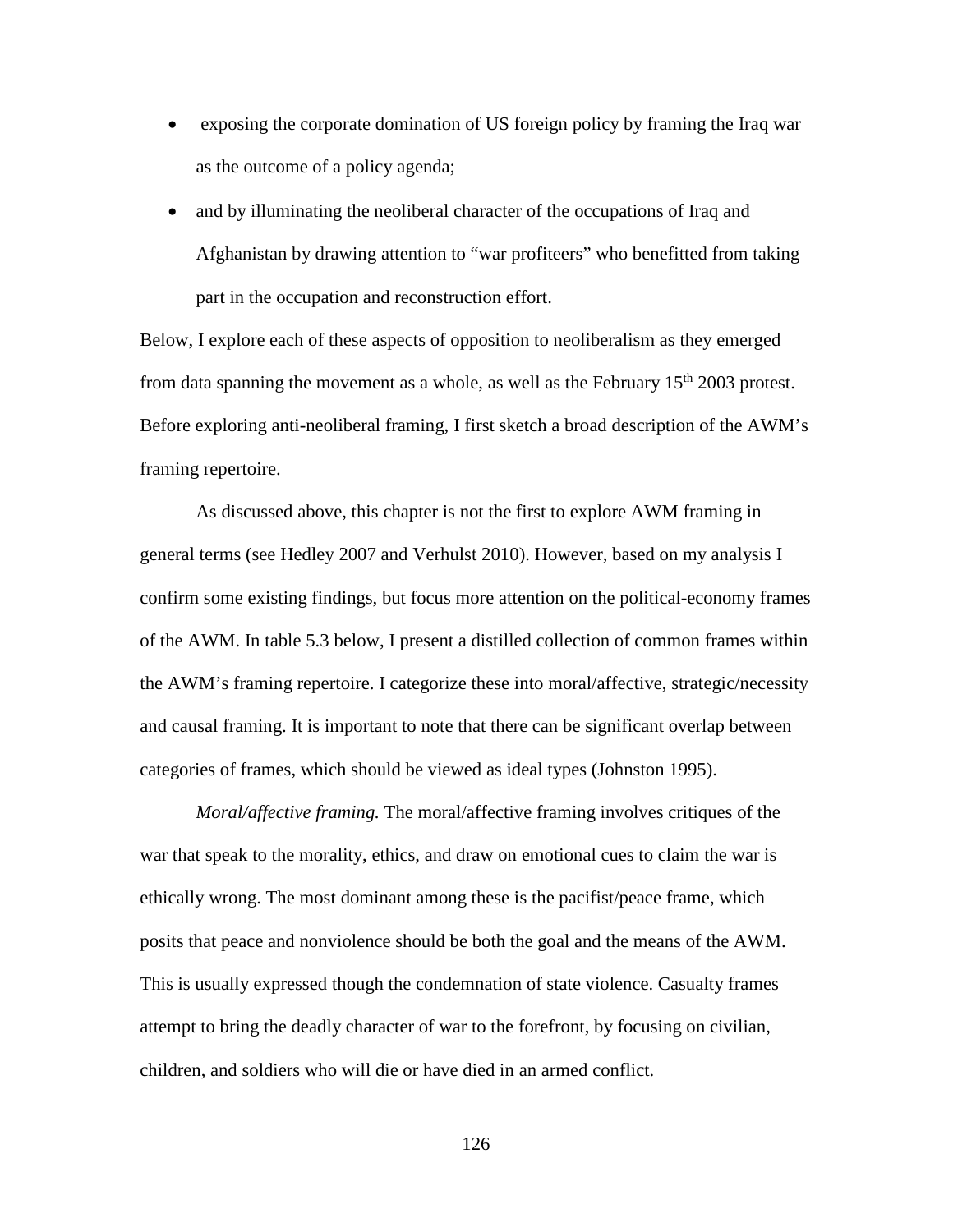| re s.s. I mawar movement I family respections |                                  |                                                           |
|-----------------------------------------------|----------------------------------|-----------------------------------------------------------|
| <b>Moral/Affective</b>                        | <b>Strategic Necessity</b>       | <b>Causality</b>                                          |
| Relates to moral, ethical,                    | Refers to arguments against Iraq | Diagnostic frames related to the                          |
| and emotional critiques                       | war based on strategic and       | origins war policy.                                       |
| of war.                                       | national security concerns.      |                                                           |
|                                               |                                  |                                                           |
| Peace/Pacifism                                | No Threat                        | <b>Imperialism</b>                                        |
| War is always wrong.                          | Iraq is not a military threat,   | War has systemic roots within                             |
| Nonviolence is both a                         | containment may be better        | the economic system. The US                               |
| means and an ends.                            | approach.                        | engages in war too gain access                            |
|                                               |                                  | to resources, markets, or                                 |
| Casualties                                    | Iraq War is counterproductive    | increase relative power vis-à-vis                         |
| Too many innocent                             | to War on Terror                 | rival countries.                                          |
| people will be killed, or                     | The real goal should be to       |                                                           |
| too many US soldiers                          | destroy Al-Qaida and bring       | <b>Bush Advisors/Administration</b>                       |
| will be killed.                               | them to justice. The real goal   | <i>interlocks</i>                                         |
|                                               | should be to destroy             | Key bush advisors and cabinet                             |
| Illegitimate/No Support                       |                                  | members have either financial or                          |
| War does not have                             | Inspections                      | ideological interests in war.                             |
| support among political                       | The IAEA inspections were        | Neoconservatives, the Project                             |
| constituencies. The                           | working and should continue.     | for a New American Century are                            |
| people do not want war,                       |                                  | often mentioned.                                          |
| or the AWM represents                         | Preemptive/Unilateral action     |                                                           |
| the majority of the                           | Pre-emptive strike alienates US  | <b>Corporate Power</b>                                    |
| population.                                   | from the rest of the world and   | War is the result of the power of                         |
|                                               | are illegal.                     | Oil companies or the "military                            |
| Solidarity                                    |                                  | industrial complex"                                       |
| Empathy and solidarity                        | <b>International Law/UN</b>      |                                                           |
| with Afghans and Iraqis,                      | The war violates international   | <b>Oil</b>                                                |
| also associated with                          | law, and the problems            | Oil is the primary reason the US                          |
| internationalism.                             | associated with Iraq regime can  | invaded/will invade Iraq.                                 |
|                                               | be solved through international  |                                                           |
|                                               |                                  |                                                           |
| <b>Rights</b><br>War is a violation of        | law and diplomacy.               | <b>War Profiteers</b><br>Several corporations are pushing |
|                                               | <b>Domestic Costs</b>            | for war/ benefit from the war                             |
| human rights, and will                        |                                  |                                                           |
| undermine civil rights.                       | War costs money, that could be   | financially.                                              |
|                                               | better spent domestically for    |                                                           |
| <b>Antiracism</b>                             | human needs.                     | "Crazy Cowboy" frame                                      |
| War and national                              |                                  | Individualized blame placed on                            |
| security policies                             |                                  | President Bush.                                           |
| encourage xenophobia                          |                                  |                                                           |
| and racism.                                   |                                  |                                                           |
|                                               |                                  |                                                           |

Table 5.3. Antiwar Movement Framing Repertoire

Note: Bold Italics indicates political economy frames linked to neoliberalism.

For example, Not in Our Name stated in their *Pledge of Resistance,* "Not in our name will you invade countries bomb civilians, kill more children letting history take its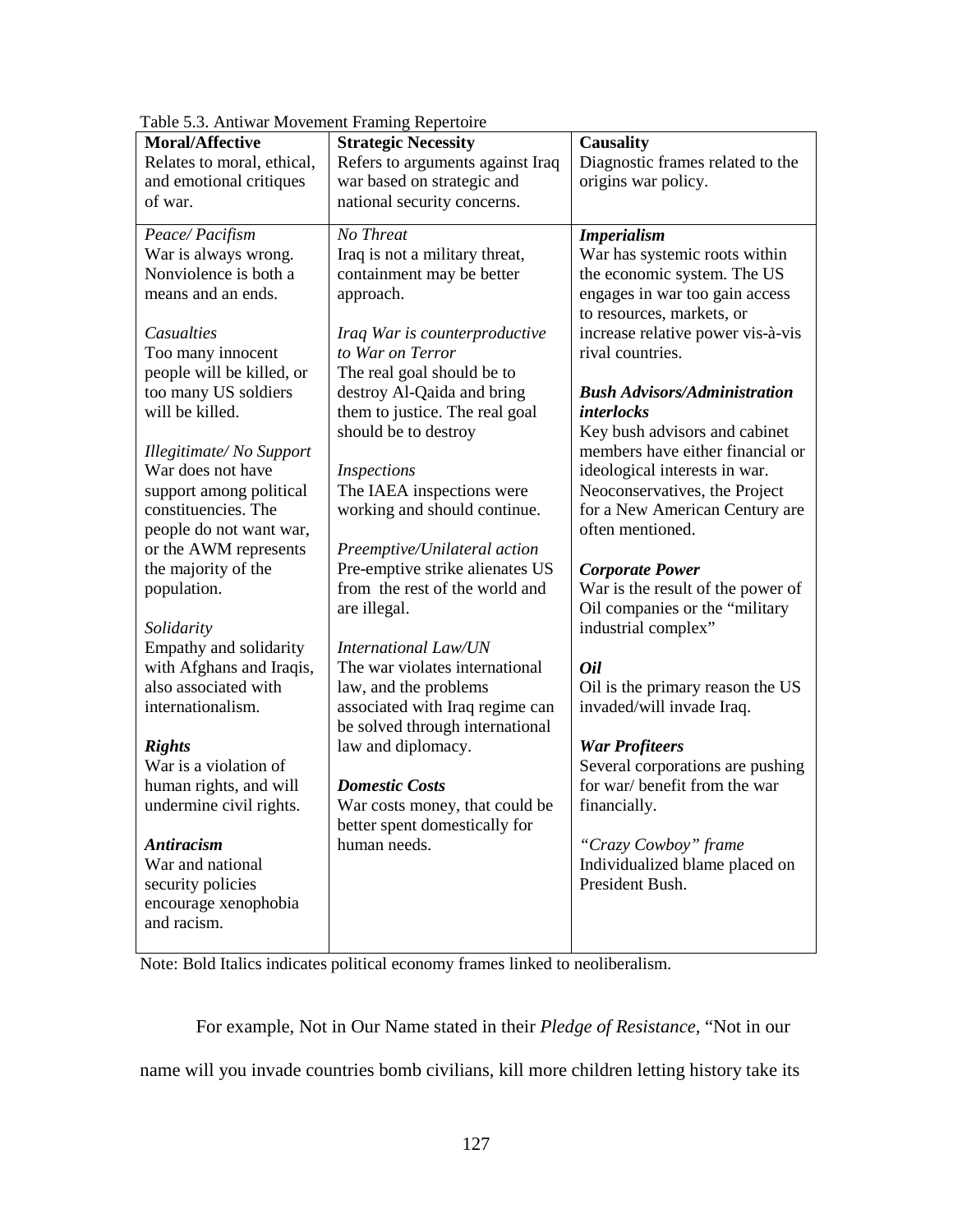course over the graves of the nameless" (NION 2003a). By framing the war as illegitimate, the AWM was able to point to the lack of popular support for war. For example, one of the most popular slogans was "the world says no to war." Solidarity framing is associated with internationalist views, and seeks to present unity with Iraqi and Afghan people. Activists who deployed the rights frame emphasized opposing the war in terms of violations of human rights, or attacks on civil liberties (e.g., opposing the PATRIOT Act). This appealed to activists working in different movements who were concerned with human rights and served to draw in constituents (Carty and Onyett 2007). Finally, anti-racist frames drew attention to the impact the war and national security policies had on people of color, especially, people of Middle Eastern dissent. The specific practices and policies that were opposed by anti-racists often characterize neoliberal rollout.

*Strategic necessity frames.* Leading up to the start of the Iraq war, a debate emerged in the popular discourse over whether or not an invasion of Iraq and regime change were sound ideas, which I categorize as strategic/necessity frames. One should note that these frames are not always consistent with one another, and originated from different segments of the AWM. The Bush administration's case for war rested on the assumption that Iraq posed a threat to the US, and possessed weapons of mass destruction. The AWM deployed a counter frame that Iraq was not a threat and did not have weapons of mass destruction. For example, former weapons inspector, Scott Ritter was cited in documents making this point before the invasion (Global Exchange 2003; Khalil and Ucelli 2002). As the occupation wore on, this claim was later confirmed by the absence of such weapons.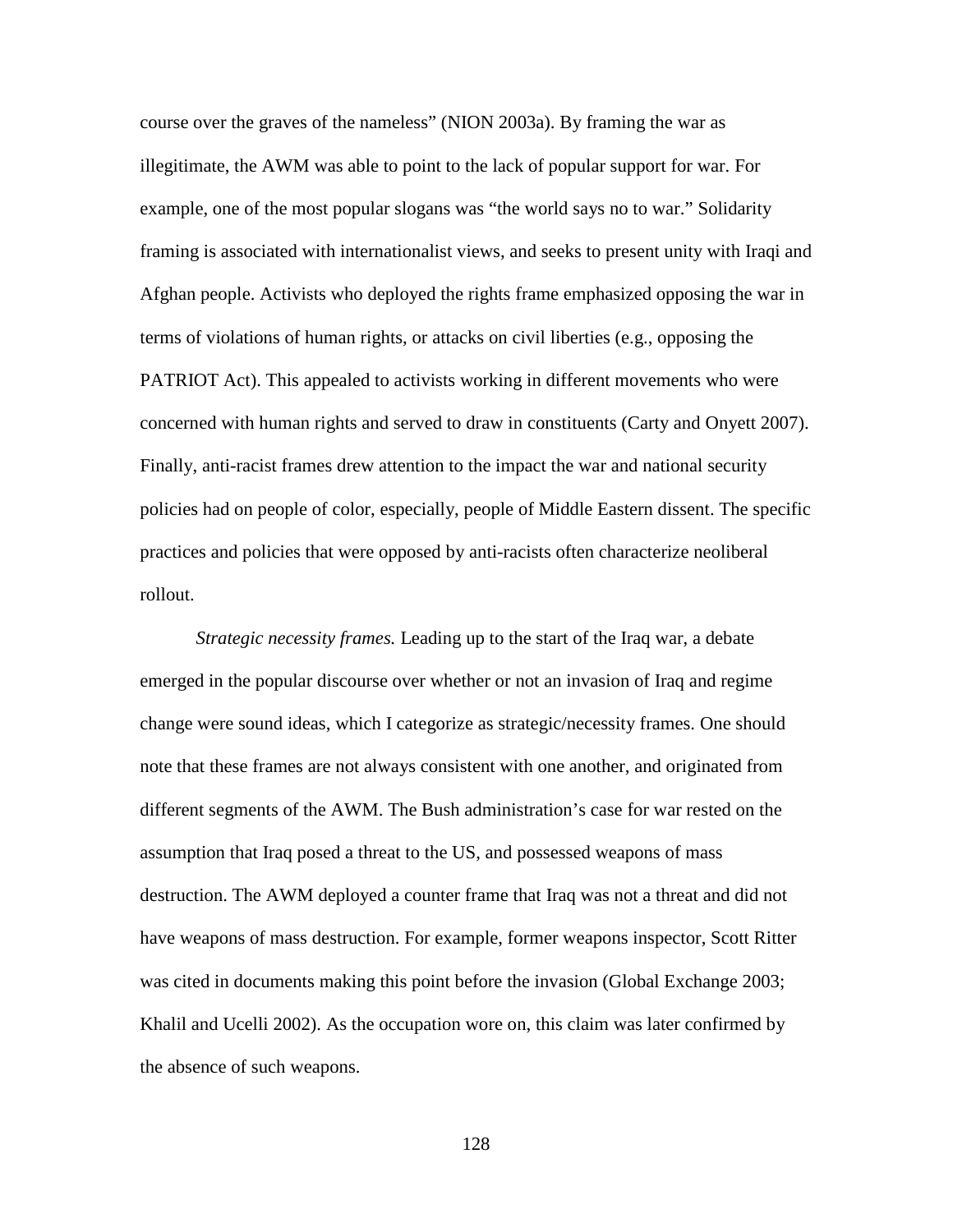Others in the AWM argued that the Iraq War was counterproductive to the War on Terror. Organizations and individuals who supported the invasion of Afghanistan and the broader War on Terror, but opposed the invasion of Iraq often made these claims. They argued that there was not a significant link between the regime of Saddam Hussein and Al-Qaida, led by Osama Bin Laden. In other words the Iraq war was a distraction from the more legitimate and necessary global War on Terror. Another commonly used prognostic frame related to the "problem" of Saddam Hussein's alleged stockpile of weapons of mass destruction, where AWM participants called for more weapons inspections in Iraq. Several organizations and participants in the February 15 protest opposed unilateral and preemptive attack on Iraq, arguing that doing so would alienate the US from the rest of the world. In some cases, individuals argued for UN approval, or a more international force to intervene. Closely related to this frame is the characterization of the war on Iraq as a violation of international law or as a war crime. As I will explain later, others commented on the financial cost, which would burden federal, state, and municipal governments.

*Causality frames.* The AWM also made an effort to explain the origins of the war on Iraq, most of these were linked to political-economic aspects of society, with a notable exception which pointed to personality characteristics of George W. Bush. An imperialism frame continued through several organizations. The imperialism frame is rooted in an ideological position, which views the US as an imperial power motivated by geostrategic incentives and the need to secure resources and open markets.[23](#page-145-0) Another explanation, directly related to the imperialism frame pointed to the neoconservative

l

<span id="page-145-0"></span> $^{23}$  This often includes references to neoconservatives, the Project for a New American Century, and the National Security Strategy of the United States. (aka the Bush Doctrine)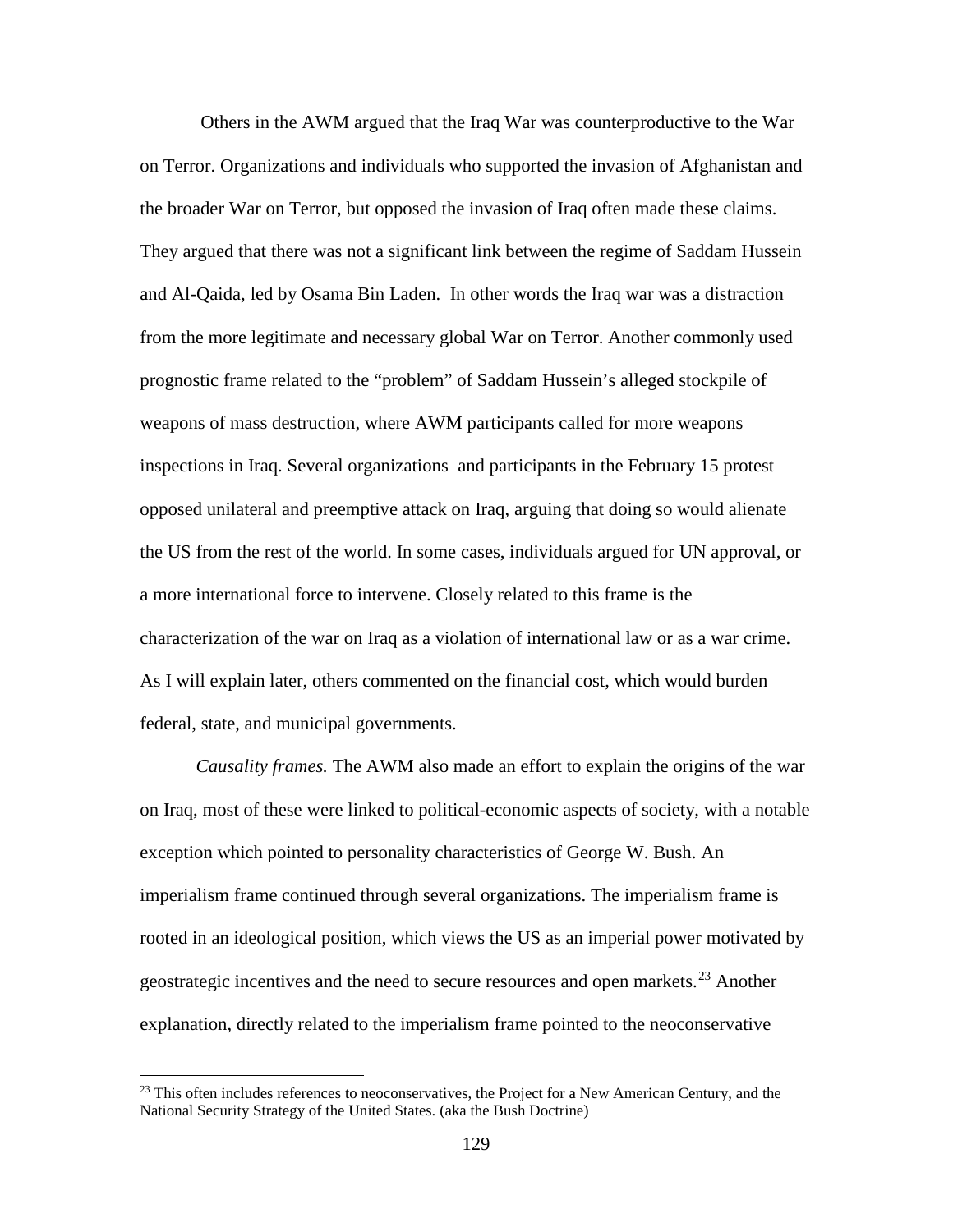ideology and corporate connections that existed in the Bush administration. Activists coupled this frame with the corporate power frame, which I discuss in much more detail below, and may have diffused from the global justice movement via movement crossovers (Reese et al 2010). Oil is by far the most readily accepted and deployed frame used to explain the Iraq war, hence the slogan "No Blood for Oil." Klandermans (2010) presents findings from the International Peace Protest Survey (IPPS), related to attitudes toward the war in Iraq, and finds on the question, "The USA wants to invade Iraq to secure national oil supply," the mean score given by US respondents was 4.2 (with 1 being "completely disagree," and 5 being "completely disagree"). This is closely linked to the war profiteer frame attached to corporations that assisted the invasion, and occupation. The most individualistic frame was what I call the *crazy cowboy* frame, which individualized the Iraq war, rooting the conflict in the mental health and intelligence of George W. Bush.

The framing repertoire of the AWM was quite broad. Embedded within it is a master frame which challenges neoliberalism. Below I address how this emerged in terms of the AWM acting as a continuation of opposition to neoliberal globalization, connected the war to domestic spending cuts, and exposed corporate agency behind the war. *Opposition to Neoliberal Globalization*

Globalization did not end on September 11th, neither did the Global Justice Movement. The continued opposition to globalization reveals the importance of situating movements within the context of existing social relations and contexts. Equally important is the looming collective memory and identity of subaltern groups of previous movements. Klandermans (2010b) found opposition to neoliberal globalization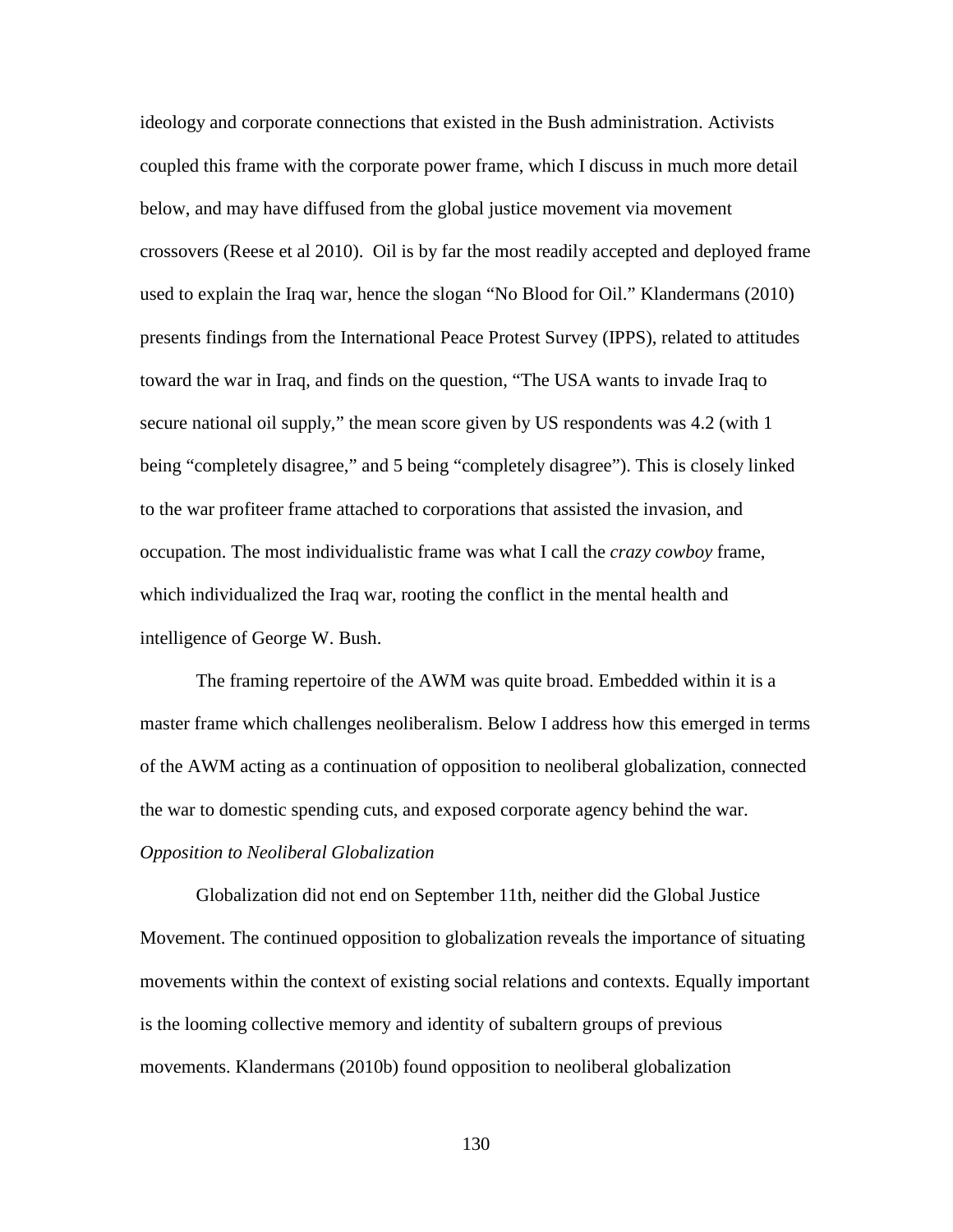embedded in opposition to the Iraq war in each country in his comparative study,

including the United States. However, Klandermans cautions that opposition to neoliberal globalization was just one among many sentiments feeding the mobilization of protestors on February 15. On the other hand, both the GJM and the AWM effectively appropriated a passage by neoliberal apologist, Thomas Friedman, who famously wrote, "The hidden hand of the market will never work without a hidden fist. McDonald's cannot flourish without McDonnell Douglas, the designer of the F-15. And the hidden fist that keeps the world safe for Silicon Valley's technologies to flourish is called the US Army, Air Force, Navy and Marine Corps" (Friedman 1999:8). In many respects anti-imperialist framing of globalization found fertile ground to be rearticulated by the AWM.

Opposition to neoliberal globalization emerged across the AWM. One leaflet distributed by NION (2003b), included sections related to opposing the war in Iraq, but also prominently included a section on the global economy. It read as follows:

The Global Economy: Who's Winning and Who's Losing? The gap between the world's rich and poor is growing, and the disparity is being built on environmental degradation, sweatshop and child labor, and global political manipulation by gargantuan trans-national corporations like ENRON. (P. 1).

As I discussed in chapter IV, environmental degradation and labor rights were key aspects of GJM framing. One should also note the use of Enron as a signifier of corporate corruption and crony capitalism.<sup>[24](#page-147-0)</sup> Individuals participating in the February  $15<sup>th</sup> 2003$ protest also pointed to cultural globalization. As one respondent stated, "I believe the war against terrorism is an excuse for the U.S. to reinstate cultural dominance of globalization. We need to ask why Islamic culture is so angry with us" (Media,

l

<span id="page-147-0"></span> $24$  During the collapse of Enron, crony capitalism, and price manipulation, which was the result of deregulation in the industry, came under scrutiny in the US.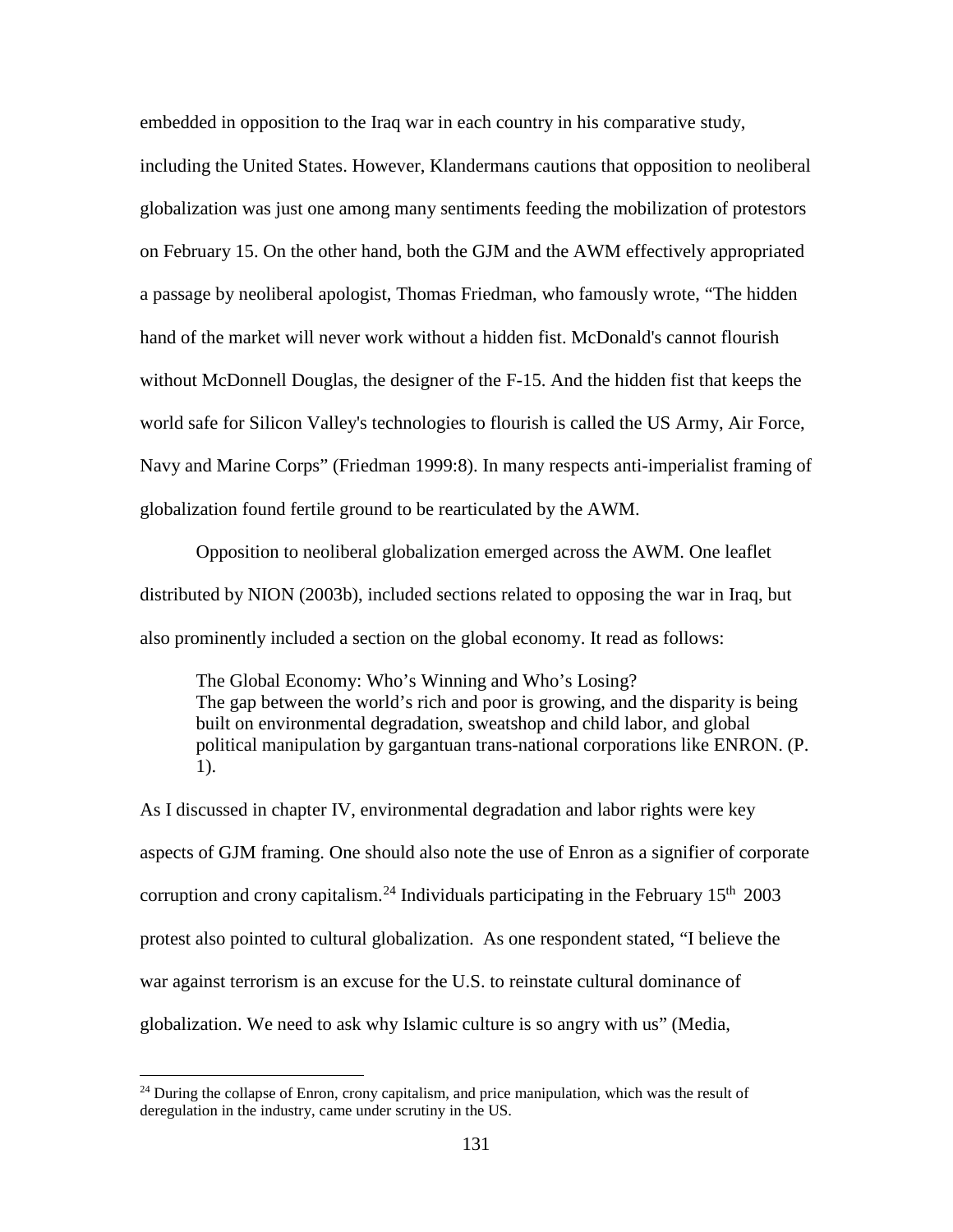Movements and Politics Research Group 2003). Another respondent characterized opposition to the Iraq war as an expression of resistance to globalization, stating, "Opposition to neo-colonialism and regime change for oil profits for the obscenely rich. This protest is part of the fight against globalization and a voice for fair trade, living wage and constitutional freedoms at home" (MPRG 2003). Another example comes from United for Peace and Justice (UFPJ), one of the major national coalitions that drafted a "Strategic Action Plan" in 2004, which prioritized opposition to neoliberal globalization. It reads, "Resisting corporate globalization – the economic face of empire-building – while strengthening the ties between the global justice and anti-war movements" (UFPJ 2004:1). Neoliberal globalization was a significant aspect of the broader neoliberal agenda, but the AWM also opposed neoliberalism in a domestic context, linking it to critiques of war and militarism.

# *Opposition to Neoliberal Rollback*

Throughout history, antiwar and peace movements pointed to the costs of war at the expense of resources that could be used to address domestic social problems. The AWM did not differ in this sentiment, but the neoliberal context did. The wars in Afghanistan and Iraq occurred after decades of global and domestic neoliberal policies. Cuts in spending were occurring independently from the context of war, but were linked in the day-to-day experience of people in the US. The context of neoliberalism is exemplified by major victories for neoliberals, which were implemented in the 1990s and early 2000s, which severely weakened the entire progressive social movement sector. These include, among others, the enactment of NAFTA in 1994; the Personal Responsibility and Work Opportunity Act (PRWOA) in 1996; and the Bush tax-cuts of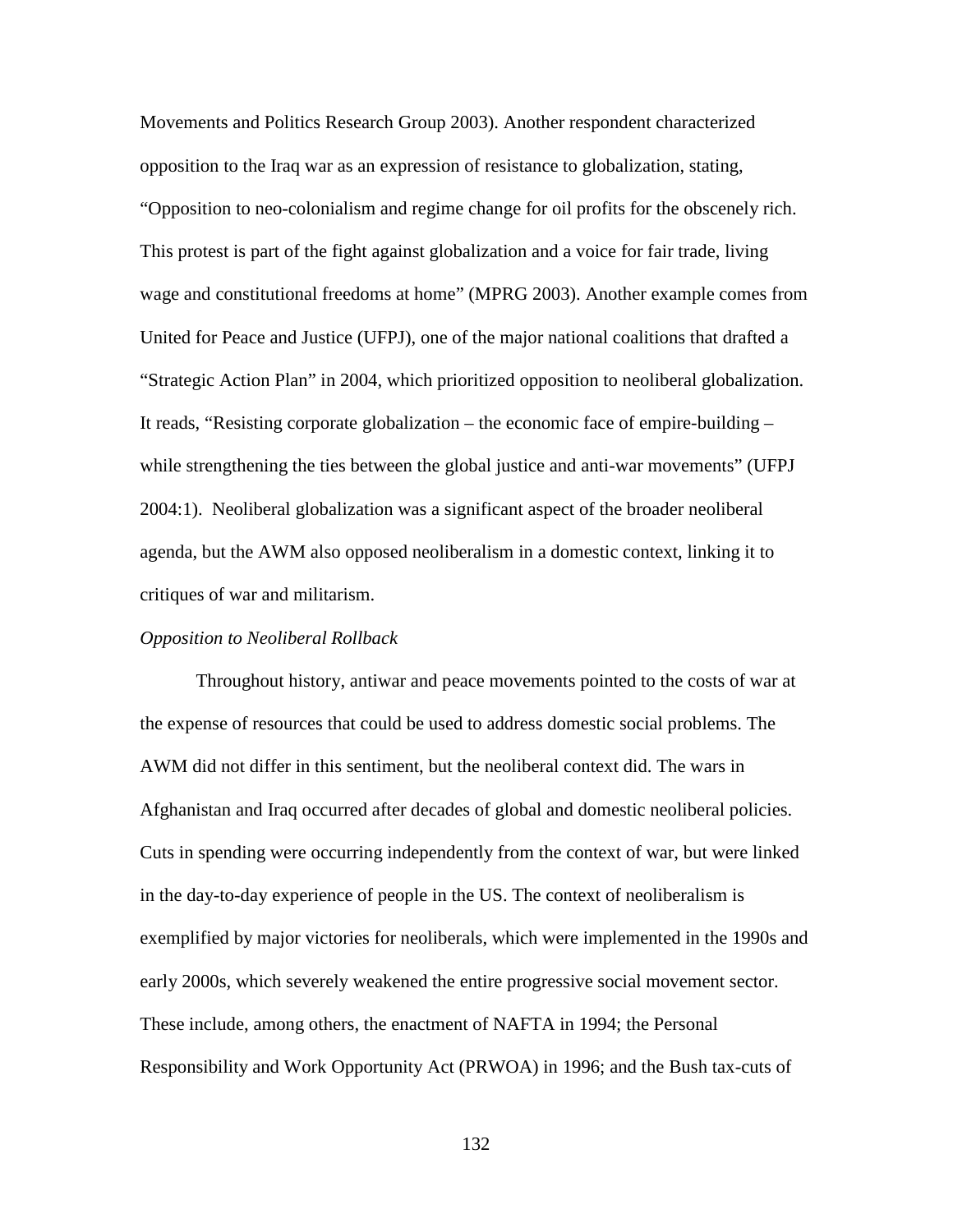2001. The drive toward war in Iraq, which would be incredibly expensive, was especially incendiary for individuals that opposed the neoliberal agenda of cutbacks and privatization. Here, the AWM added aspects of anti-neoliberal framing to the existing frame of the movement in a poignant example of frame extension.

The impact of budget cuts for social services and programs hit city governments especially hard. On April  $29<sup>th</sup> 2003$ , UFPJ organized a rally to oppose New York City Mayor Michael Bloomberg's proposed budget cuts which would result in layoffs and reductions in social services. This rally, which was not of major importance for the AWM as whole, exemplifies how the AWM framed its resistance to neoliberal rollback. In a UFPJ New York press release on the rally, UFPJ co-chair Leslie Cagan is quoted saying, "We are marching for peace around the world and justice in our city, highlighting the connections between military spending and budget cutbacks" (UFPJ 2003:1). The press release goes on to mention its theme, "Bombs Away, Our Cities Pay." These connections would play a key role in the framing repertoire of the AWM, which tried to build alliances through persuasion, a key strategic component of hegemony.

In another case, Cities for Peace (CFP) voiced both opposition to the war and opposition to budget cuts for cities. CFP (2003) described themselves as "a resource and outlet for municipal actions, and campaigns aimed at promoting peace and prosperity for all at home and abroad" (p. 1). In their draft resolution that they provided as a template for activists, they confronted neoliberal rollback by calling for an "Excess War Profits Tax." CFP raised the issue of how the burden on the federal and local governments who "…are paying for war and tax cuts by cutting such vital programs as education, child care, Medicaid, public safety, infrastructure development, and food stamps programs"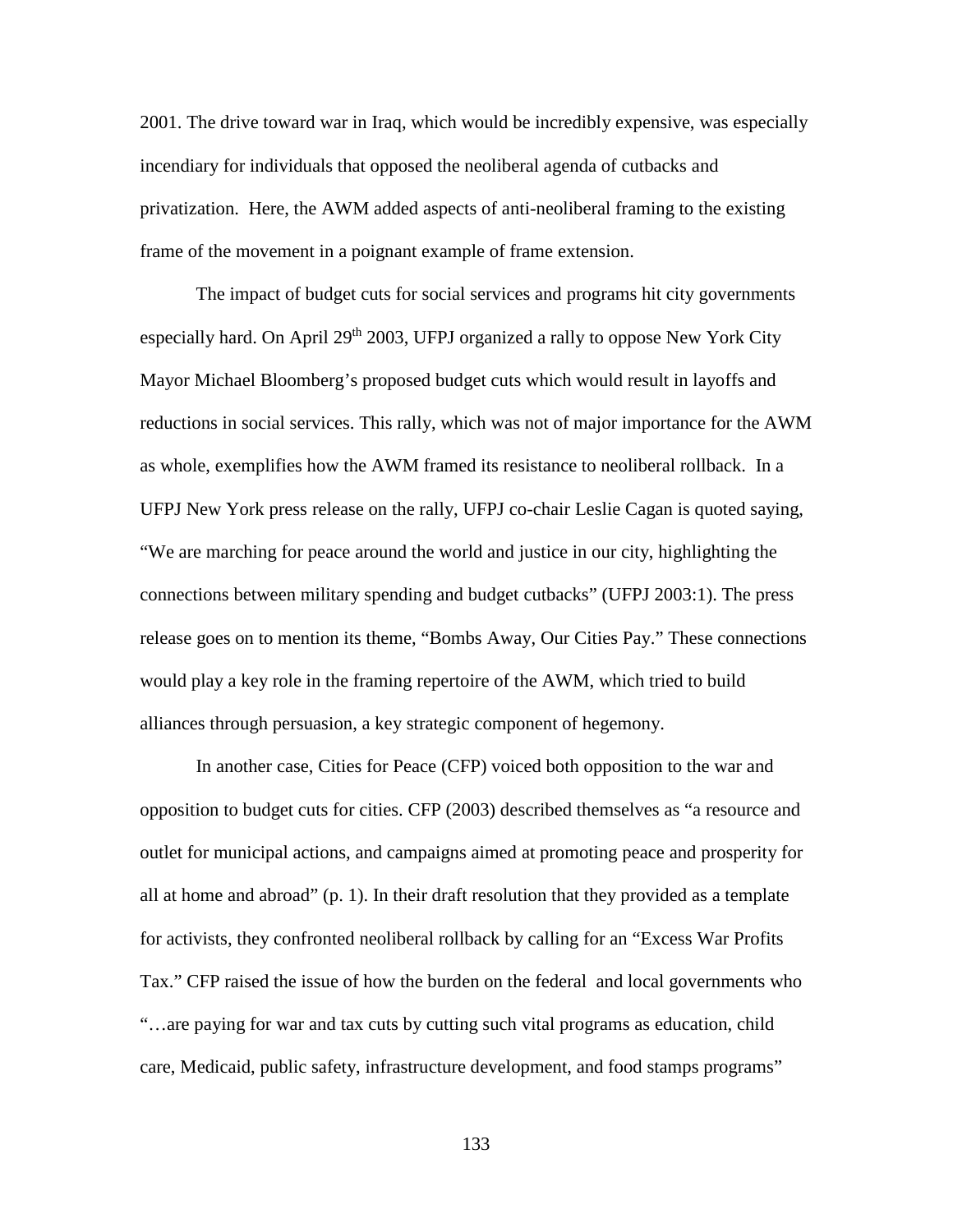(Cities for Peace 2003:1). CFP drew attention to the shifting of the costs of the war from the corporations that benefit from it to cities and taxpayers citing the fact that George W. Bush requested 74 billion dollars to pay for the first six months of the war.

From the local to the national, parts of the AWM attacked neoliberal rollback. An Editorial in War-Times (2003) focused on the victims of cutbacks. The authors state:

The people in this country are also being crunched by Bush's bloated military budget and tax cuts for the wealthy. Combined with the economic slowdown, these have caused the deepest budgetary crises of U.S. states and cities in 50 years. Cutbacks, from public education to Medicaid, are ravaging seniors, children and the poor. Bush is pressing anti-abortion, anti-environmental and antiunion policies, even as he provides new tax breaks and huge government contracts to his corporate cronies. (P. 5)

Another major organization in the AWM, the International ANSWER coalition, even described itself in relation to neoliberal rollback. A website for their Vote No War Campaign read, "VoteNoWar.org is a project of International A.N.S.W.E.R. (Act Now to Stop War & End Racism), a national network of tens of thousands of individuals and groups who believe that money should be spent on jobs, health care, schools, child care and human needs and not on war" (Votenowar.org 2003:1). ANSWER also argues that the Bush administration is cutting services, "Bush, Cheney, Rumsfeld, Wolfowitz and company are planning to send tens of thousands of young GIs to kill and be killed in another war for Big Oil. Simultaneously, the Bush Administration is diverting billions of dollars to feed military conquest and away from jobs, education, healthcare, childcare and housing  $"$  (p. 1).

Even sections of the AWM that are the more religious and retained pacifist views, such as the Peace and Justice Support Network of the Mennonite Church USA, who released a statement immediately following the invasion of Iraq that included the issue of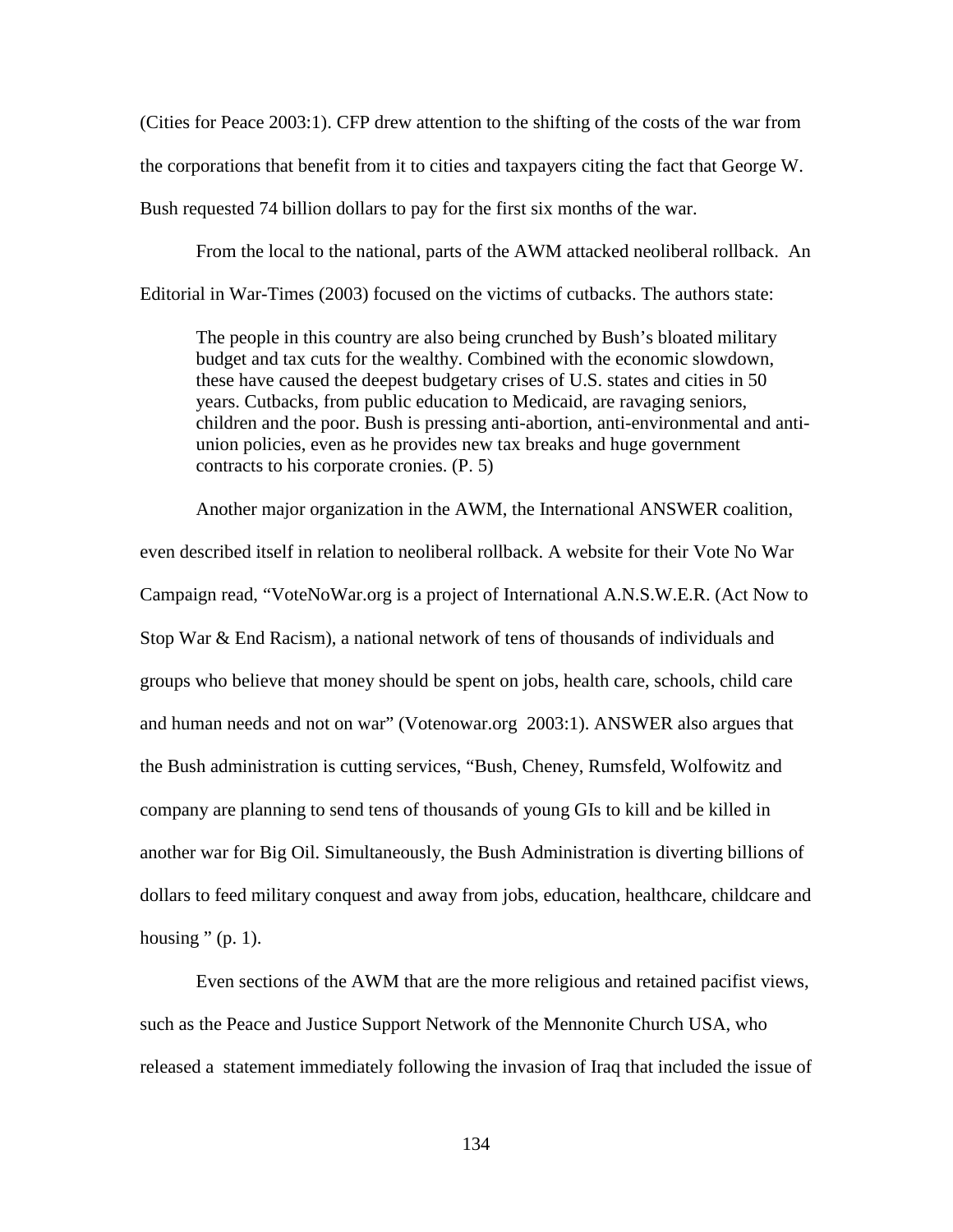prioritizing the use of resources for human needs rather than war. They first mourned the loss of life and called for peace, while condemning "the use of our tax money for destruction rather than for human needs" (Schraq 2003:1). These statements and actions are a classic example of the process of frame extension Snow and Benford 2000), and represent how the AWM attached budget cuts to their general opposition to the war in Iraq in order to draw individuals into the movement.

# *Opposition to Neoliberal Rollout*

The antiwar movement was also confronted with a dramatic expansion of state power to increase the surveillance of and imprison citizens. In line with scholars of neoliberalism who focus on the expanding disciplinary and punitive aspect of neoliberalism (Wacquant 2009), the increased size of judicial and policing aspects of the state after September 11, also provided the AWM an opportunity to confront the neoliberal Centaur state. Along with the emergent government agencies such as the Department of Homeland Security, policies and practices where put in place that increased the size of the state. The most famous case of this was the PATRIOT Act, which was framed in the same terms as other criminal justice or homeland security measures.

One of the major coalitions, Not in Our Name (2003c) made the case that these policies were not implemented to protect the population but rather to control the population, through practices that aspects of the AWM argued were violations of constitutional rights.

In our name, the government has brought down a pall of repression over society…The so-called USA PATIOT Act—along with a host of similar measures on the state level—gives police sweeping new powers of search and seizure, supervised, if at all by secret proceedings before secret courts. (P. 2)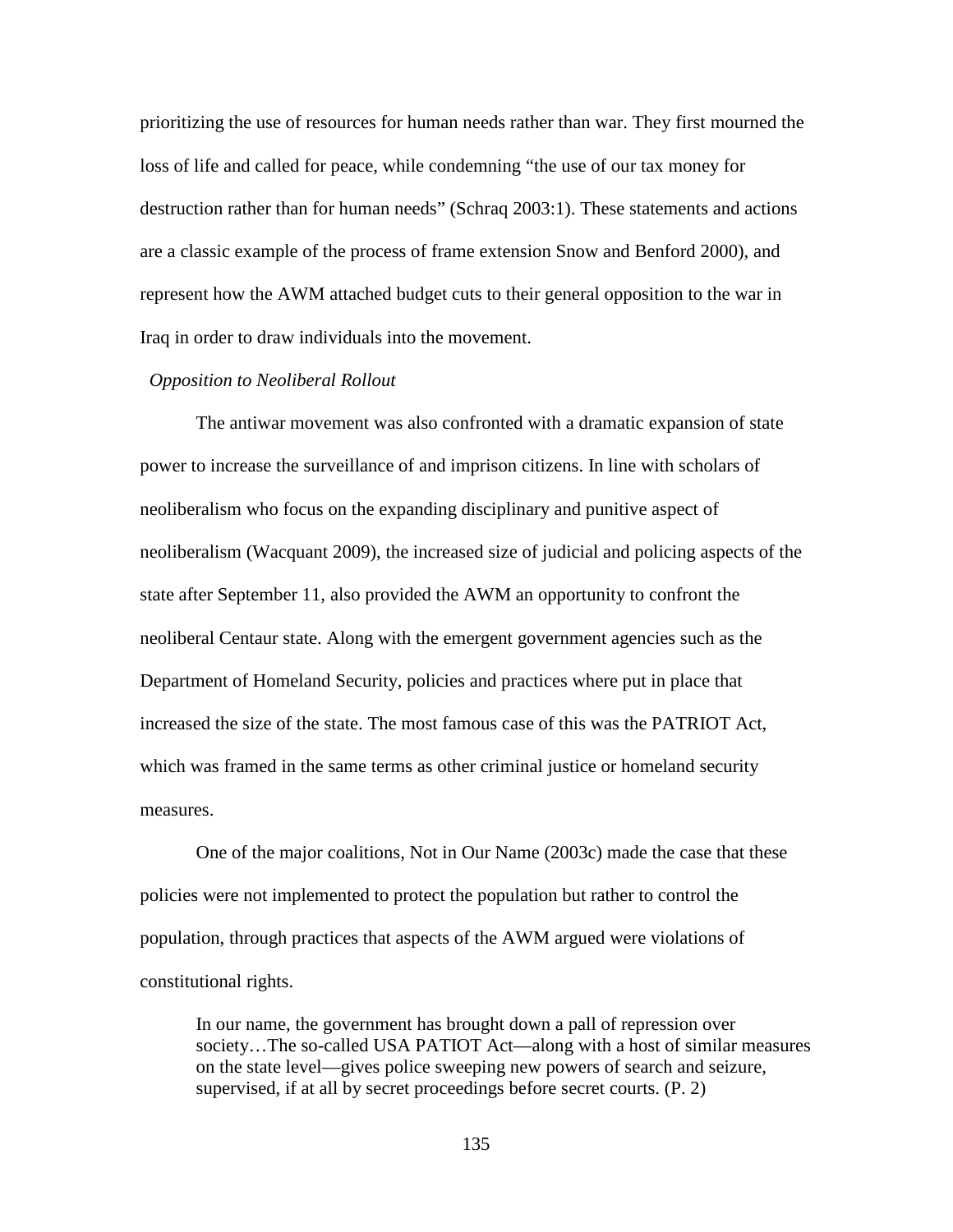The effects of capitalism, neoliberal rollback, and neoliberal rollout are all racialized. In the context of the mass imprisonment of people of color, which accompanied the ascendance of neoliberalism, increased power to arrest and imprison people intimately tied to neoliberalism.

## *Corporate Domination, Oil, War Profiteers, and the Bush Administration*

One of the most common frames in the movement pointed to the existence of massive oil reserves beneath Iraq, and the natural gas in the Caspian region. Several organizations claimed several US based corporations would benefit from the invasion of Iraq, and even provided the impetus for the invasion to go forward. As discussed in the previous chapter, the GJM was explicitly anti-corporate and some sections attributed blame to corporate actors for the rise of neoliberal trade and lending policies. In the case of the AWM, blame was attributed to specific types of corporations with close ties to the Bush administration, specifically the energy and defense industry. In fact, the following list contains corporations, which were specifically named in documents. These corporations include: Bechtel, Haliburton, Enron, BP-Amco, Chevron, Exxon-Mobil, UNOCAL, Kellogg Brown and Root, Intelstat, TRW, Northrop Grunman, Boeing, Raytheon, United Defense Industries, L-3 Communications, Lockheed Martin, and General Dynamics. Most of these corporations listed are either defense contractors or energy companies. Some were listed because of known ties to the Bush administration.

Some organizations made broad claims indicting whole industries and the Bush administration. Direct Action to Stop the War (2003), a San Francisco based organization called for protesters to target oil companies and arms manufacturers. ANSWER (2002)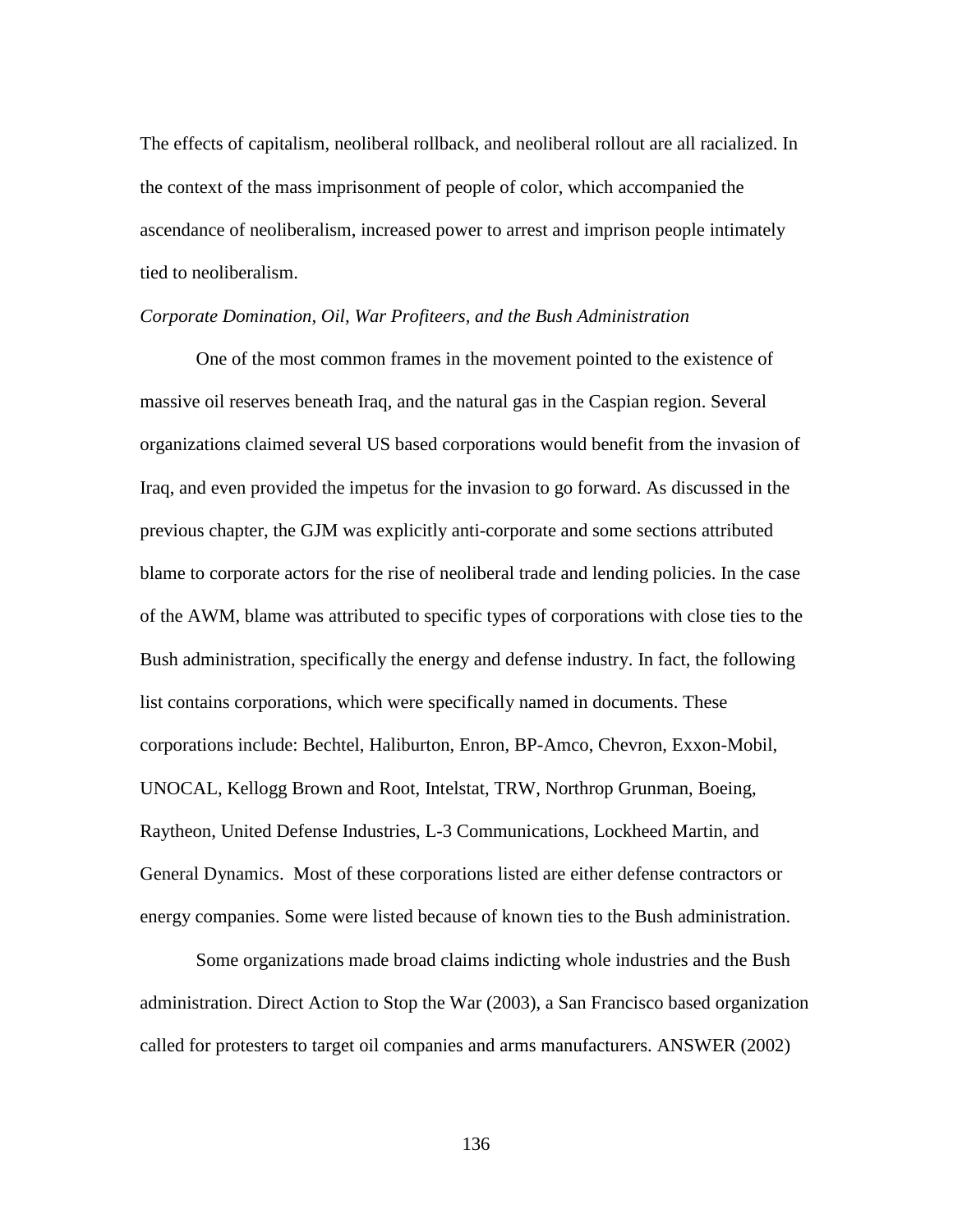framed the connection between Bush major corporations and oil as follows in a call for the October  $26<sup>th</sup> 2002$  protests they helped organize:

There won't be a real national debate on a planned invasion of Iraq until the people are in the streets. We can't leave it to the military establishment to decide when and how they will go to war and to define the debate. We must tell Bush and his corporate and Big Oil patrons that we will not allow this to happen. (P. 2)

War Times echoed this sentiment in a leaflet they distributed, composed by Dayaneni and Wing (2002): "Big Oil also dominates the Bush administration. The President, Vice President Dick Cheney and almost all the top ranking officials in the administration have been top corporate oil executives or have longstanding ties to the industry" (p. 1). The leaflet goes on to describe the connections members of the Bush administration have to the oil industry, such as Vice President Dick Cheney's connections to Halliburton, and National Security Advisor Condoleezza Rice's connections to what was then called the Chevron Corporation. In the first issue of *War Times* (2002), they draw broader connections "At the highest level, the Bush administration weds the most powerful conservative and rightwing groups in the country: big oil (Bush and Cheney), the Christian right (Attorney General Ashcroft), and the military industrial complex (Defense Secretary Rumsfeld and Secretary of State Powell)" (p. 2). Even the environmentally focused Greenpeace (2003) sought to expose these connections by stating, "oil runs deep in the Bush administration" (p. 1). Global Exchange, shifted its focus to the AWM and called for a week of action against "Bechtel and the Corporate Invasion of Iraq" as well as protests at a Halliburton shareholders meeting. After the two-year anniversary of the invasion, Global Exchange stated in a pamphlet, "The only winners so far are Halliburton and other war profiteering companies" (Global Exchange 2005:1).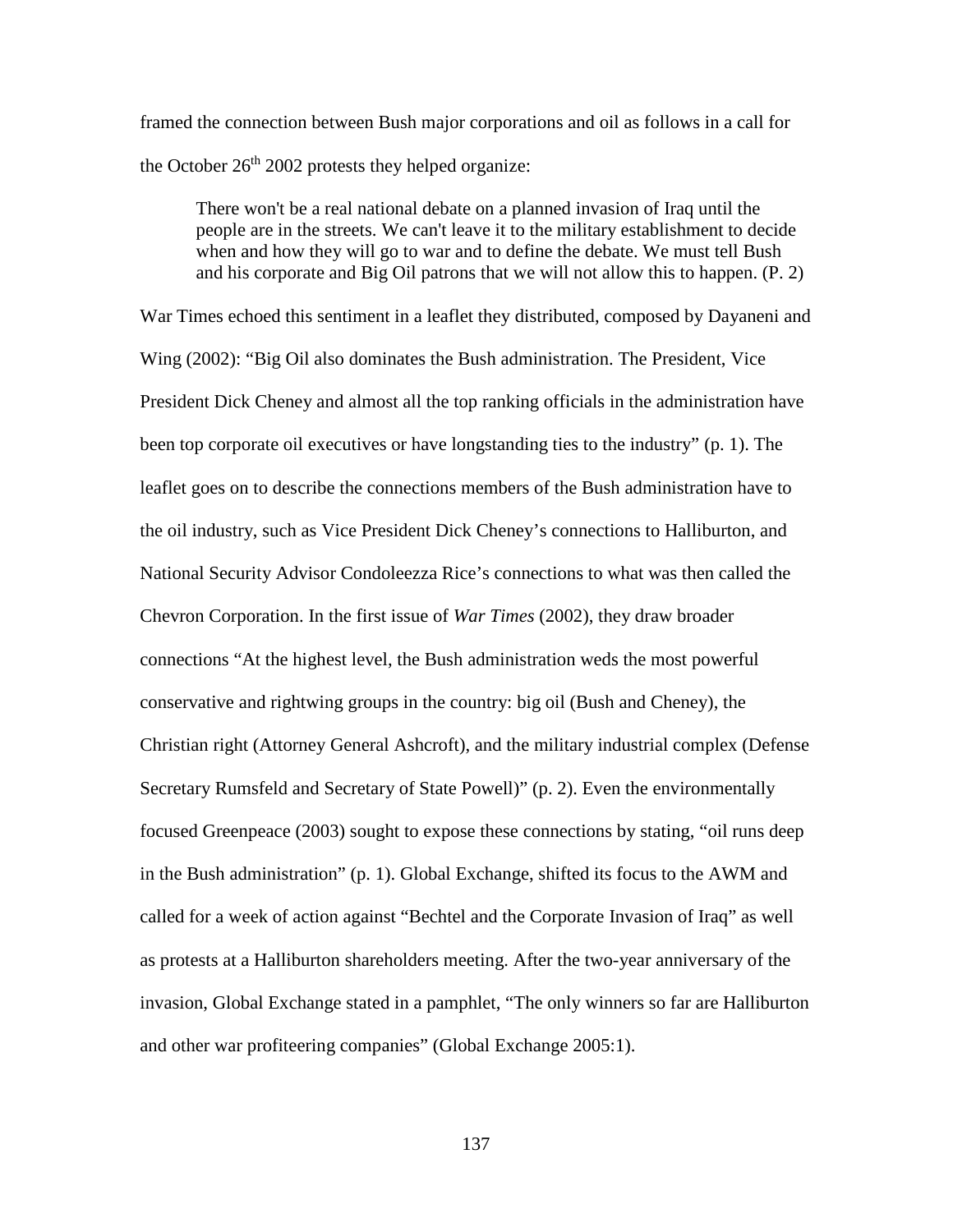Participants in the February 15 protest also made these connections. The two examples from IPPS illustrate this: "I believe US administration is bullying the world into accepting war in Iraq for corporate interests - greed - oil, dominance etc. I truly believe we -as a global community - should do all we can to avoid war and to seek peaceful solutions." Another protest participant stated, "I believe nothing comes from going to war, besides unnecessary deaths along with Cheney's company getting a lot of money. I still believe a peaceful resolution can be reached, with the help of the United Nations the Bush Administration's action."

Opposing the free market transformation of Iraq via contracts to transnational corporations received attention from the start. Perhaps the best known and cited is the work of Naomi Klein who labeled the head of the Provisional Authority, Brenner, as a "one man IMF" (2008). This label makes direct connection between resonant framing that lingered from the GJM targeting neoliberal globalization, and the occupation of Iraq. Many organizations with connections to the GJM raised similar critiques. For example, Global Exchange, a multi-issue organization that was a major player in the GJM, made connections between the invasion and corporate led globalization. Beyond the argument made by Klein, this analysis situates, "shock doctrine" within discursive social movement practice, which is contested by elites, organizations, and individuals who are at times complicit with neoliberal hegemony. The "war of position" is a battle for the "hearts and minds' of individuals outside the movement, as well as within the battlefield of civil society. The correspondence between movement claims and the *Shock Doctrine"*  legitimates Klein as an organic intellectual and legitimates the framing practices of the AWM.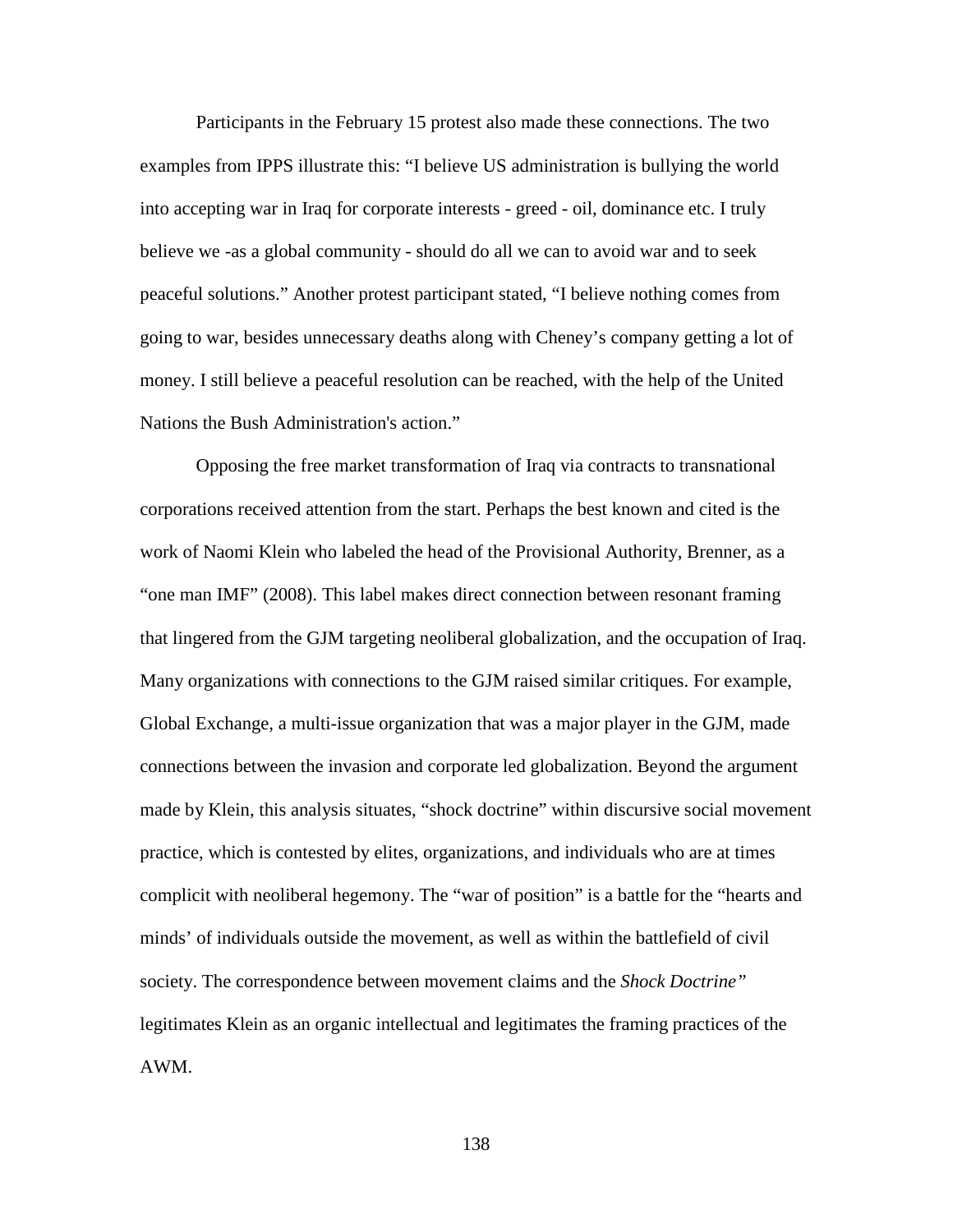The AWM rode the wake of the GJM in its development of counter-hegemonic frames which emerged during the process of building the movement. The counterhegemonic master frame deployed by the AWM is structured as follows: *The Iraq war and Afghan war exacerbate the rollback of social programs, results in a shift to a more punitive state form, and is carried out in the interest of well connected corporations.*

# **CONCLUSION**

In this chapter, I sought to explore the dominant frames of the AWM; how the AWM's framing is situated within the context of neoliberalism; and present an antineoliberal master frame. I presented a brief overview of the AWM's framing repertoire. I categorize these types of frames as moral/affective, strategic necessity, and causality frames. Within the AWM framing exists, which was linked to the context of neoliberalism, which is deployed via counter-hegemonic framing. These include critiques of neoliberal rollback, and demystifying concrete corporate interests and connections that make war policy possible and profitable for the dominant segment of the population. In the case of critiquing neoliberal rollback the AWM developed and deployed frames, which are discursive, that are directly linked austerity and budget cut-backs, especially at the municipal level. In the case of corporate interests, the AWM explicitly implicates and demystifies the power structure of contemporary capitalism in terms of corporation-state relationships.

In the field of peace studies and social movements, the framing of movement actors is rarely situated in the context of hegemony. My counter-hegemonic framing approach examines how movements present political opportunity structures and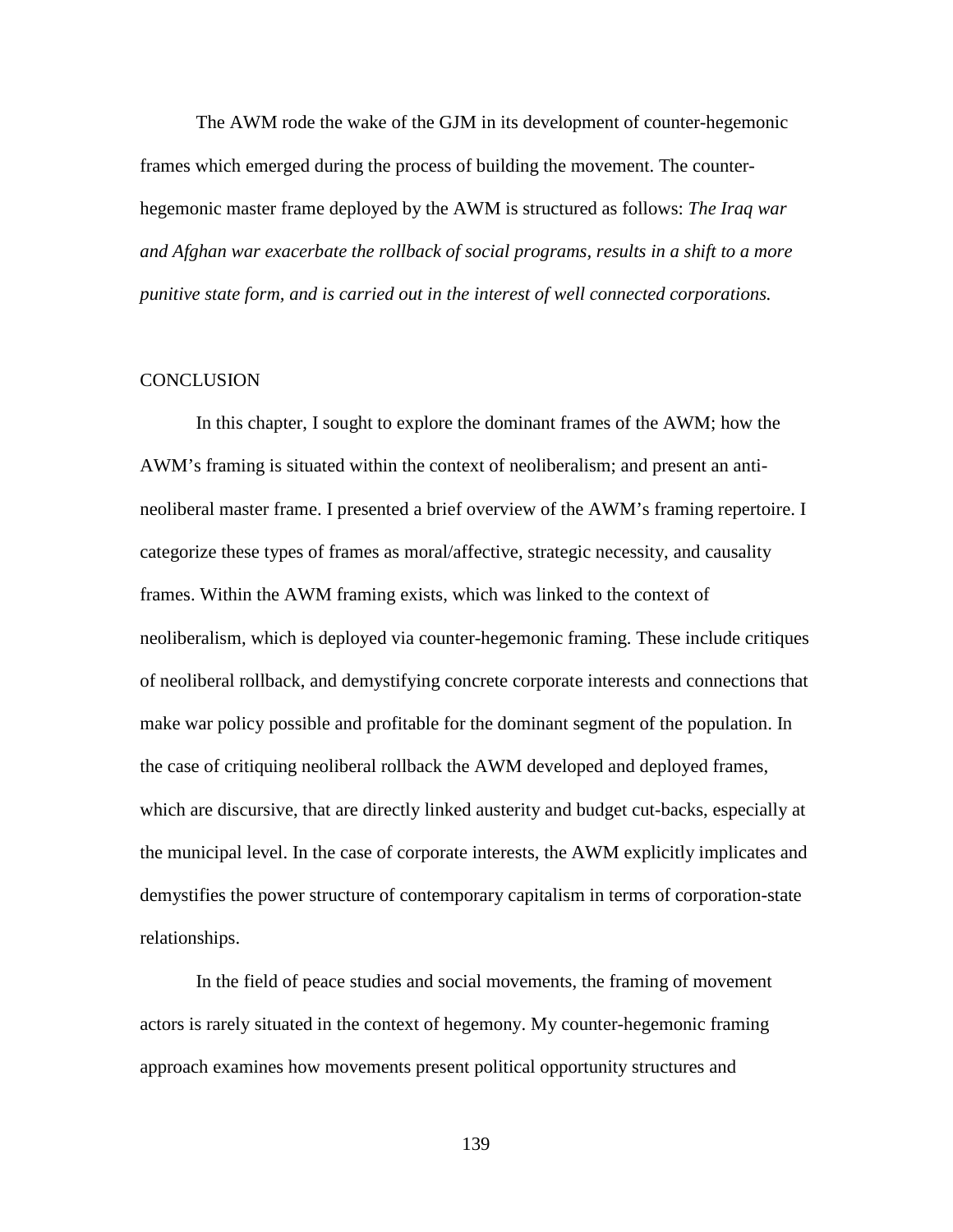economic concerns as a dialectical unity. This chapter also lends credibility to the important role movements play in debunking myths and acting as organic intellectuals who are basing their frames on evidence. This is particularly the case with Bush administration's ties to specific corporations. Often these opportunities are constrained by broad global economic forces and must be incorporated into their framing.

The finding of this chapter fill a void in peace research which often excludes the political-economic context, and adds to existing substantive knowledge of social movements during the neoliberal era. Within the AWM, activists used opposition to neoliberalism as a cultural resource, which the AWM used in an attempt to draw in potential participants and define the situation. Furthermore, the opponent of the AWM was not simply war or militarism. Rather, it was an intervention into debates on resource distribution, and worked to counter the hegemony of corporate domination of US society.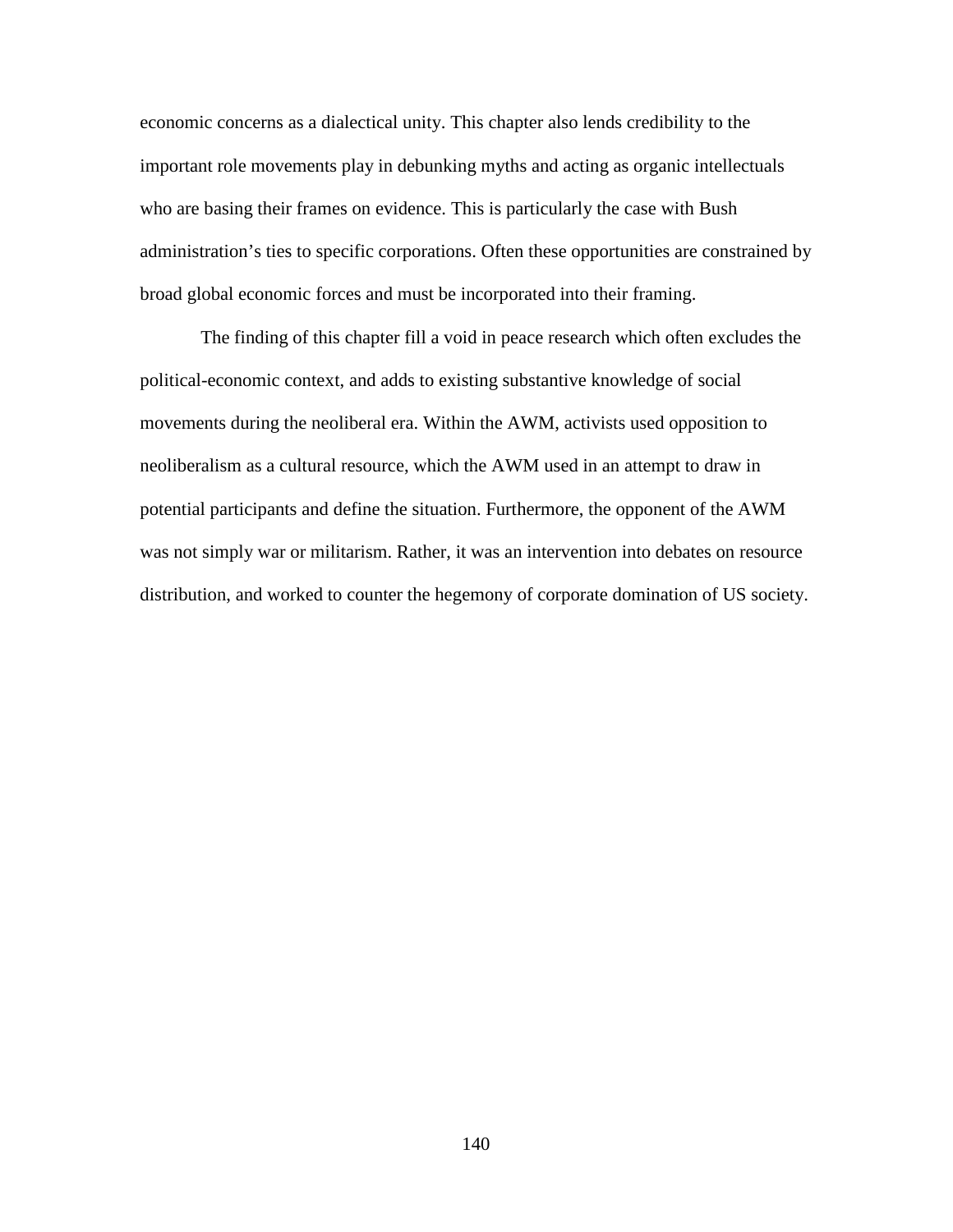## CHAPTER VI

# IF CAPITAL CAN CROSS BORDERS, SO CAN WE: IMMIGRANT SPRING IN THE CONTEXT OF NEOLIBERALISM

In the spring of 2006, a tidal wave of contention swept the nation. Across the country there were massive demonstrations, student walkouts, and intense debate on the issue of unauthorized migration. Like other movements that preceded it, such as the Global Justice Movement (GJM) and the Antiwar movement (AWM), the Immigrant Rights movement (IRM) also deployed counter-hegemonic frames that contested neoliberal hegemony. As I argued in previous chapters, The GJM and the AWM raised specific questions about the legitimacy of neoliberal hegemony and deployed frames that helped to demystify the corporate led neoliberal offensive, which utilized lending and trade institutions as well as the military strength of the United States to liberalize foreign markets. As we have seen, neoliberal institutions have sought to undermine the sovereignty of nations and liberalize labor and environmental regulations in order to restore profitability and weaken labor unions in the US. We have also seen that the spectre of terrorism and a general distrust of immigrants created a boon of opportunity for a national security state to emerge along with an immigration industrial complex that is extremely profitable (Fernandes 2007; Varsanyi 2011). In this chapter, I seek to answer the following question:

• How did the IRM incorporate the political-economic context of neoliberalism into their framing repertoire during the massive mobilizations in the spring of 2006? The "Primavera de los Immigrantes" or Immigrant Spring as it later came to be known (Flores-Gonzáles and Gutiérrez 2010), was one of the largest waves of protest in the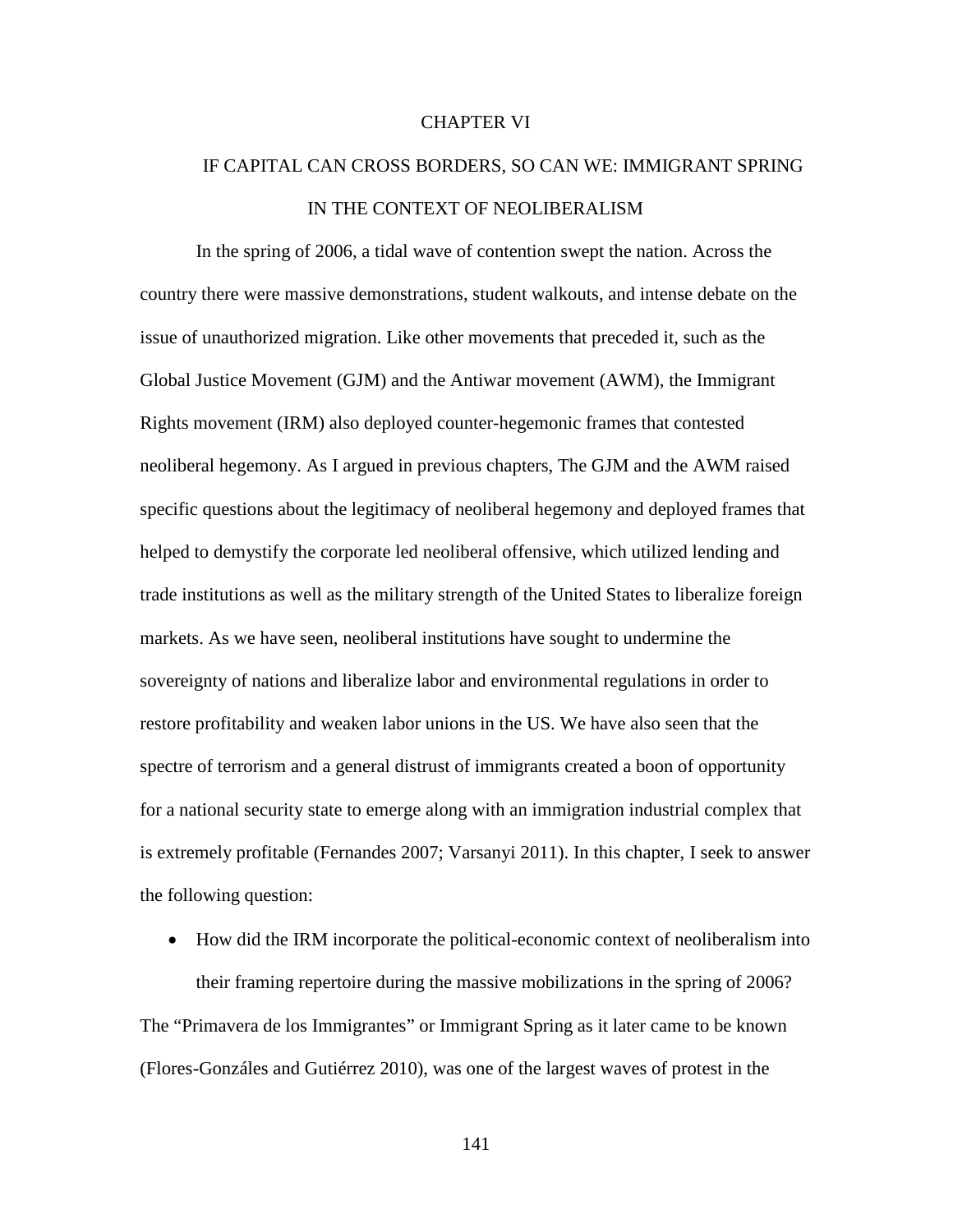United States. In over 350 demonstrations across the United States, close to 5 million people took to the streets to oppose a harsh immigration bill, H.R. 4437, *The Border Protection, Anti-terrorism and Illegal Immigration Control Act* (Wallace, Zepeda-Millan, and Jones Correa 2013). H.R. 4437 was authored by Jim Sensenbrenner, a Republican Senator from Wisconsin who also introduced the Patriot Act. H.R. 4437 passed the House of Representatives in December of 2005, and was a major point in a long history of racism, discrimination, and harassment of immigrants, which provided a threat to spur fuel for the mobilization. While some observers have used the sleeping giant metaphor to describe the mobilization of Latinos, immigrants and their allies, it is important to note that these rallies where the product of organizing which went back years, if not decades. Furthermore, simply categorizing this movement a reaction to a specific piece of legislation is a mistake (Diaz 2011). These rallies were the culmination of a rich history of struggle against anti-immigrant legislation, especially in California, and counterdemonstrations against rightist border vigilantes such as The Minutemen Project (Gonzales 2009). $25$ 

Before discussing my findings, it is necessary to provide an overview of the history and context of the movement. I begin by presenting several contextual factors leading up to the Immigrant Spring, paying special attention to immigration policy in the context of the neoliberal turn in both the US and in Mexico as well as Central America. As discussed in chapter II, by 2006 it was clear that neoliberalism moved from being an ideology emphasizing freedom, to being characterized by both rollout and rollback. Here, I briefly review the recent history of immigration politics in the US and outline the

l

<span id="page-158-0"></span><sup>&</sup>lt;sup>25</sup> The Minutemen project was an anti-immigrant vigilante organization, which organized patrols of the US-Mexico border.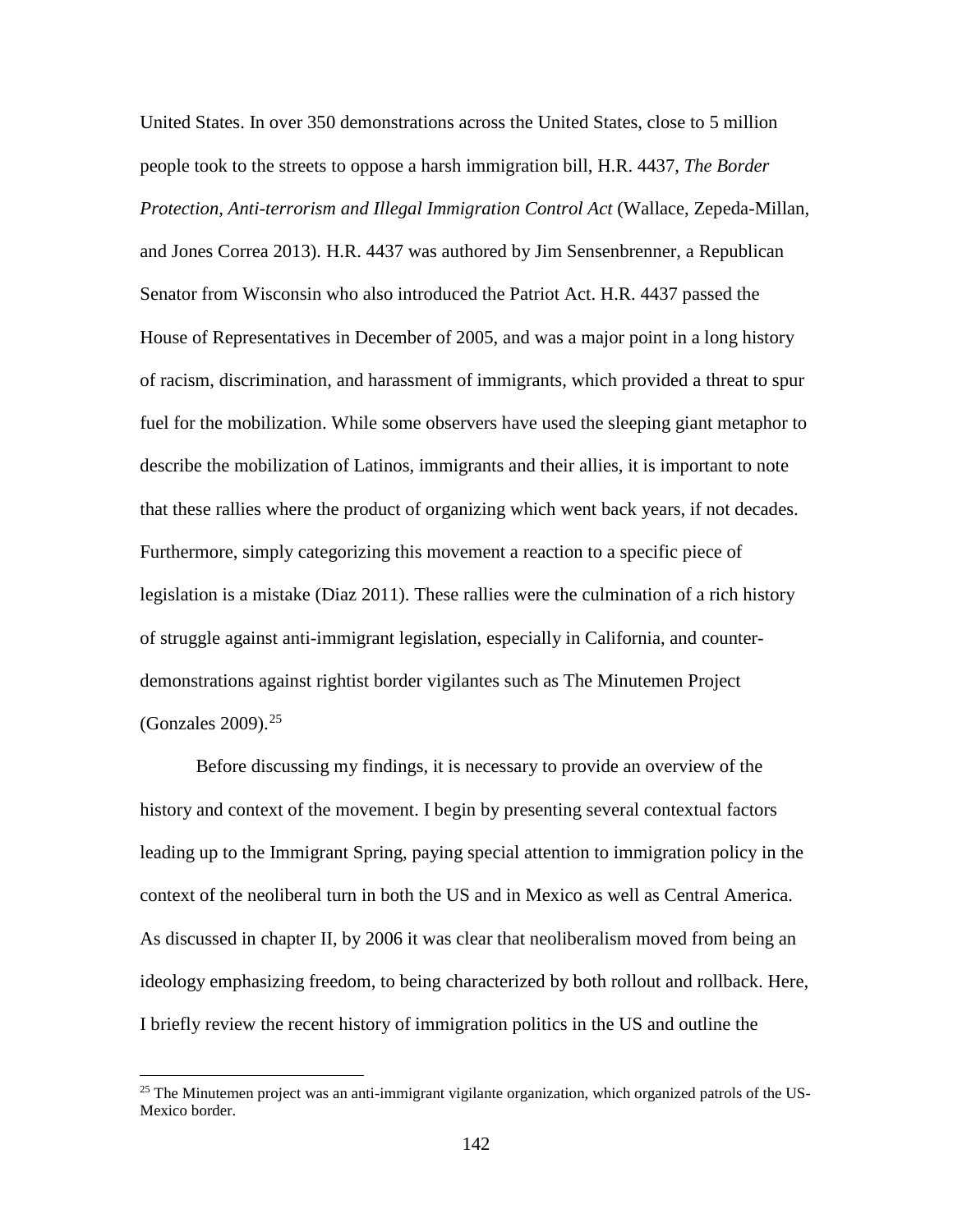impact of economic integration on the movement of people from Mexico and Central America to the United States. Second, I examine the historical rise of the IRM in terms of its relationship to the Chicano movement, prior struggles for amnesty, and opposition to Proposition 187 in California. Third, I describe the specific issues and contexts around the Immigrant Spring such as resistance to anti-immigrant vigilantes and H.R. 4437. Finally, I present dominant frames deployed by the IRM, including those that drew upon the context of neoliberalism.

Based on a triangulated research design drawing on archival evidence, interviews, and protest event data from the *New York Times*, I found that the IRM was shaped by and contested neoliberalism in the three ways. First, the IRM contested neoliberalism by emphasizing their support of worker's rights in their response to anti-immigrant scapegoating by bridging immigrant rights, human rights, and workers' rights frames. Second, the IRM deflected blame for the various social problems by pointing out the impact of neoliberal policies on these social problems and pointing to neoliberal globalization as an important factor leading to migration. In addition, the IRM deflected blame by emphasizing the economic necessity of immigrants in the US economy. Third, the IRM contested aspects of neoliberal rollout by opposing criminalization and the immigration industrial complex. Although the prison reform, restorative justice, and prison abolition movements may have been responsible for the development of these frames, none of these movements resulted in mobilizations at the scale of the Immigrant Spring of 2006. Coalitions and movements present a wide range of frames that also become sources of debate and division. Some of these debates emerged over the course of sustained activity and emerge through tactical discussions. As in previous chapters, I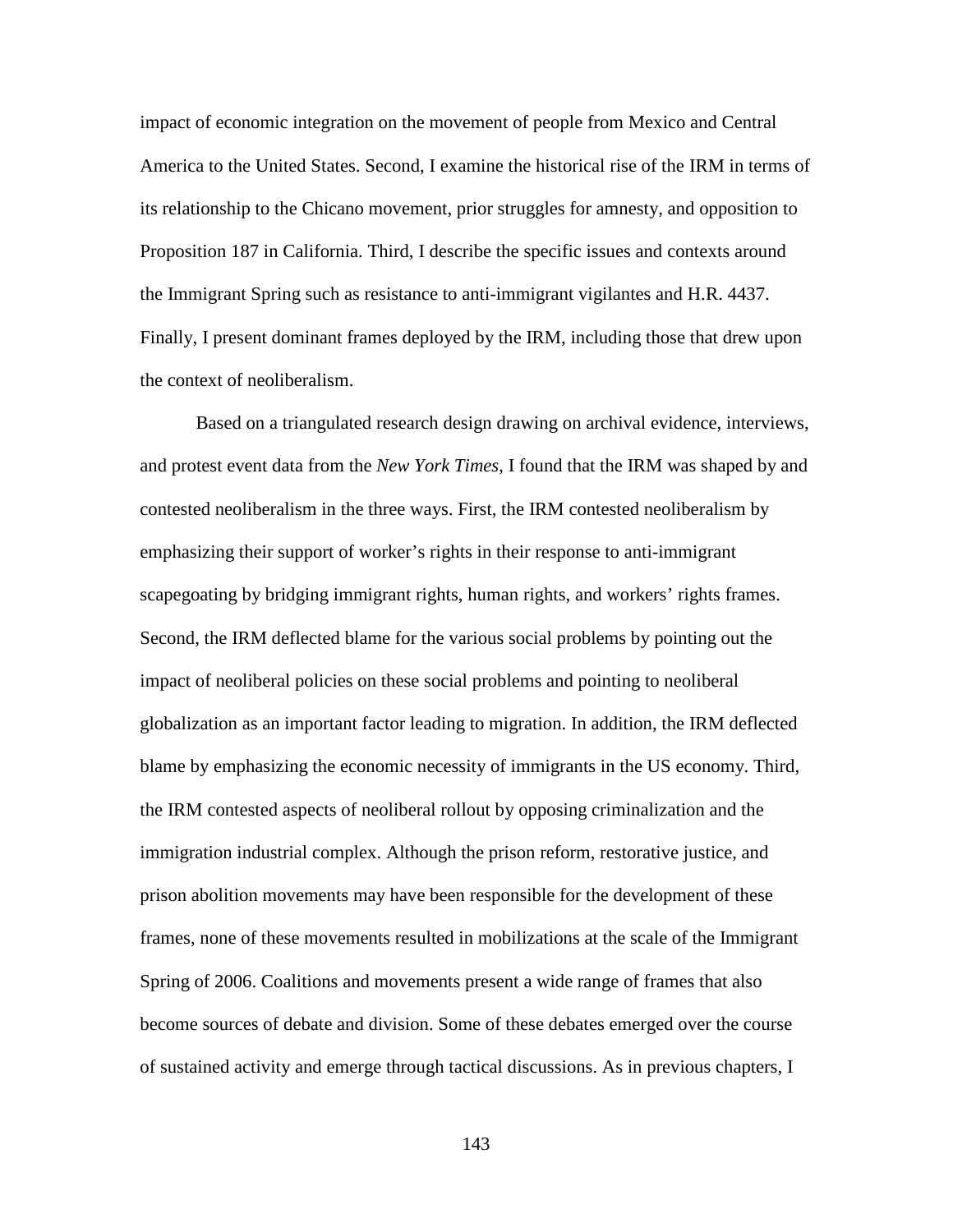utilized the counter-hegemonic framing approach to situate the framing practices of coalitions and organizations within the political-economic context of neoliberalism. The IRM has been studied by scholars hailing from a wide range of disciplines such as Latino Studies, Political Science, and Anthropology. Most critical studies of the IRM (e.g., Diaz 2011; Gonzales 2009 Navarro 2009), rightly emphasize the racial politics associated with the "browning of America," and the IRM as a coalescing Latino historic bloc standing in opposition to white hegemony. As Gonzales (2009) explains, the massive rallies and marches "constitute a counter-hegemonic moment that was made possible by the work of organic intellectuals who were able to organize what I term the Latino Historic Bloc. The *Mega Marches* were a counter-hegemonic moment because, for the first time, Latino migrants and US-born Latino were able to wield moral and intellectual leadership on the issue of migration control in civil society in the spring of 2006" (p. 33). I build upon these arguments by adding a political-economic dimension to existing critical research on the IRM, without sacrificing attention on race. In other words, the IRM was not just a Latino historic bloc, it was also a subaltern historic bloc emerging from broad concrete economic and political contradictions, which intersect with race and class. Within the framework of social movement studies, I attempt to present immigration politics as a contentious struggle over questions of both race and class, which are mutually constitutive in shaping the social order, and its neoliberal variant.

Some scholars of the IRM argue that the IRM did not provide opposition to neoliberalism and was not counter-hegemonic. I complicate these explanations by pointing to counter-hegemonic framing that existed alongside framing which was complicit with neoliberalism. While contradictions and debate are to be expected, I argue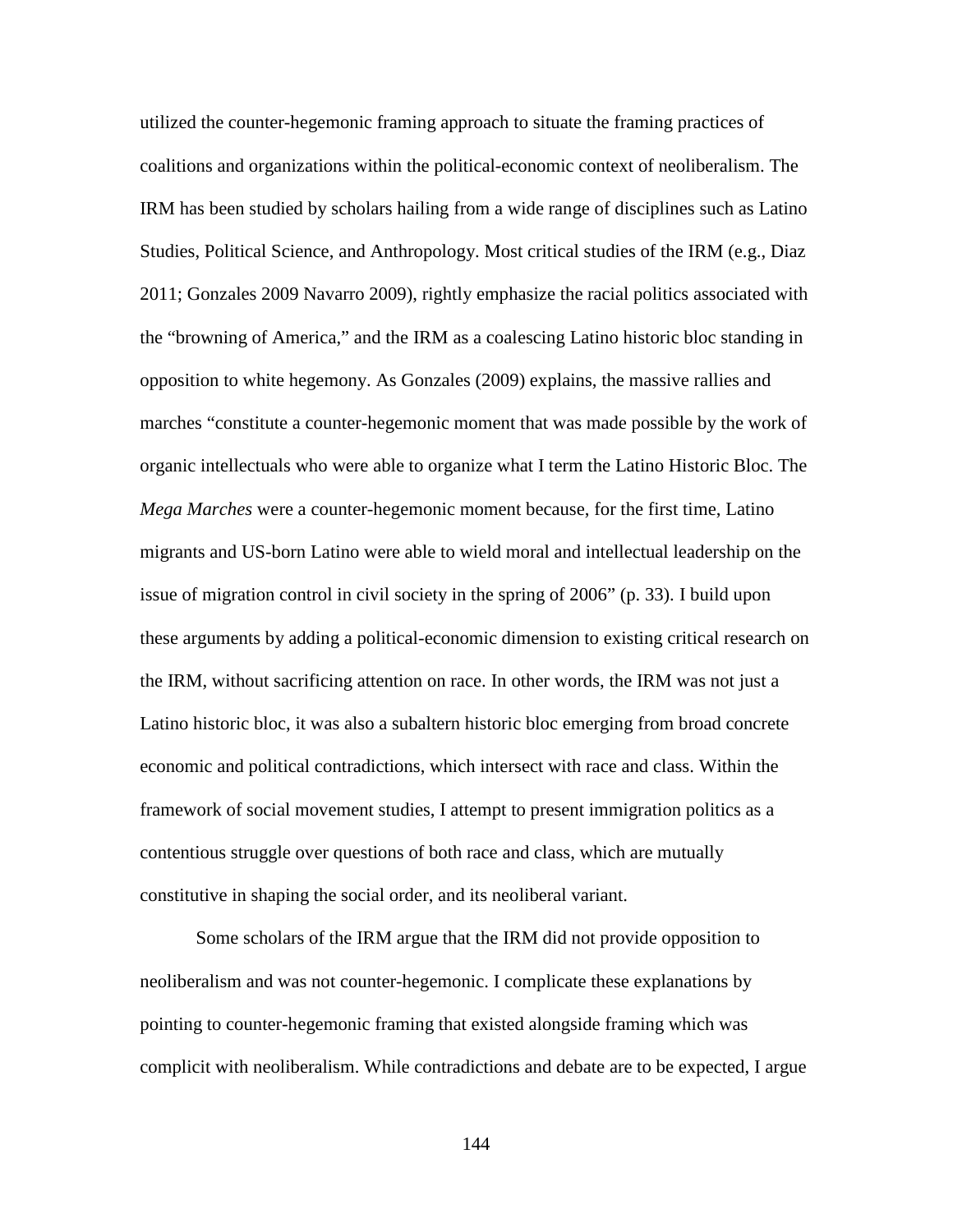that the counter-hegemonic and anti-neoliberal aspects of the movement deserve attention. For example, I counter Chavez's (2008) argument that the protesters in the Marches of 2006 were a capitulating to neoliberalism. Chavez states that, "When immigrants marched en masse they performed the role of citizen-subjects, but citizens of a particular sensibility: the economically contributing, entrepreneurial, government services-avoiding neoliberal citizen-subject" (p. 18). Baker-Cristales (2009) echoes this, but acknowledges that the neoliberal model of citizenship was promoted in Spanish language media rather than the protesters themselves. I argue that a significant portion of IRM framing was intended to counter the scapegoating of immigrants, specifically the blame placed on immigrants for the impact of neoliberal policies. Furthermore, it is difficult to imagine how a movement that generated the "Great American Boycott," a de facto general strike, can be considered acquiescent to neoliberal hegemony. Rather, the blame and scapegoating of immigrants, and the "Latino Threat" that Chavez describes, is an aspect of neoliberal hegemony which shifts blame and attention away from neoliberal capitalism and names immigrants, who themselves are displaced by neoliberal policies in their home countries, as the cause of social problems (Robinson and Santos  $2014$ ).<sup>[26](#page-161-0)</sup> As Gonzales (2009), also argues "The long-term strategic goal of the *Migrante Struggle* is to challenge and transform ideological and structural conditions (racism and global capitalism) that force people to migrate and that justify state and civil society violence against them" (32 cf 1). This is the basis of the IRM's repeated framing of the economic contributions of immigrants.

 $\overline{\phantom{a}}$ 

<span id="page-161-0"></span><sup>&</sup>lt;sup>26</sup> Chavez (2008) describes anti-immigrant sentiment as "the Latino Threat narrative" which "posits that Latinos are not like previous immigrant groups who ultimately became part of the nation…Rather they are part of an invading force from south of the border that is bent on reconquering land that was formerly theirs (the U.S. Southwest) and destroying the American way of life" (p2).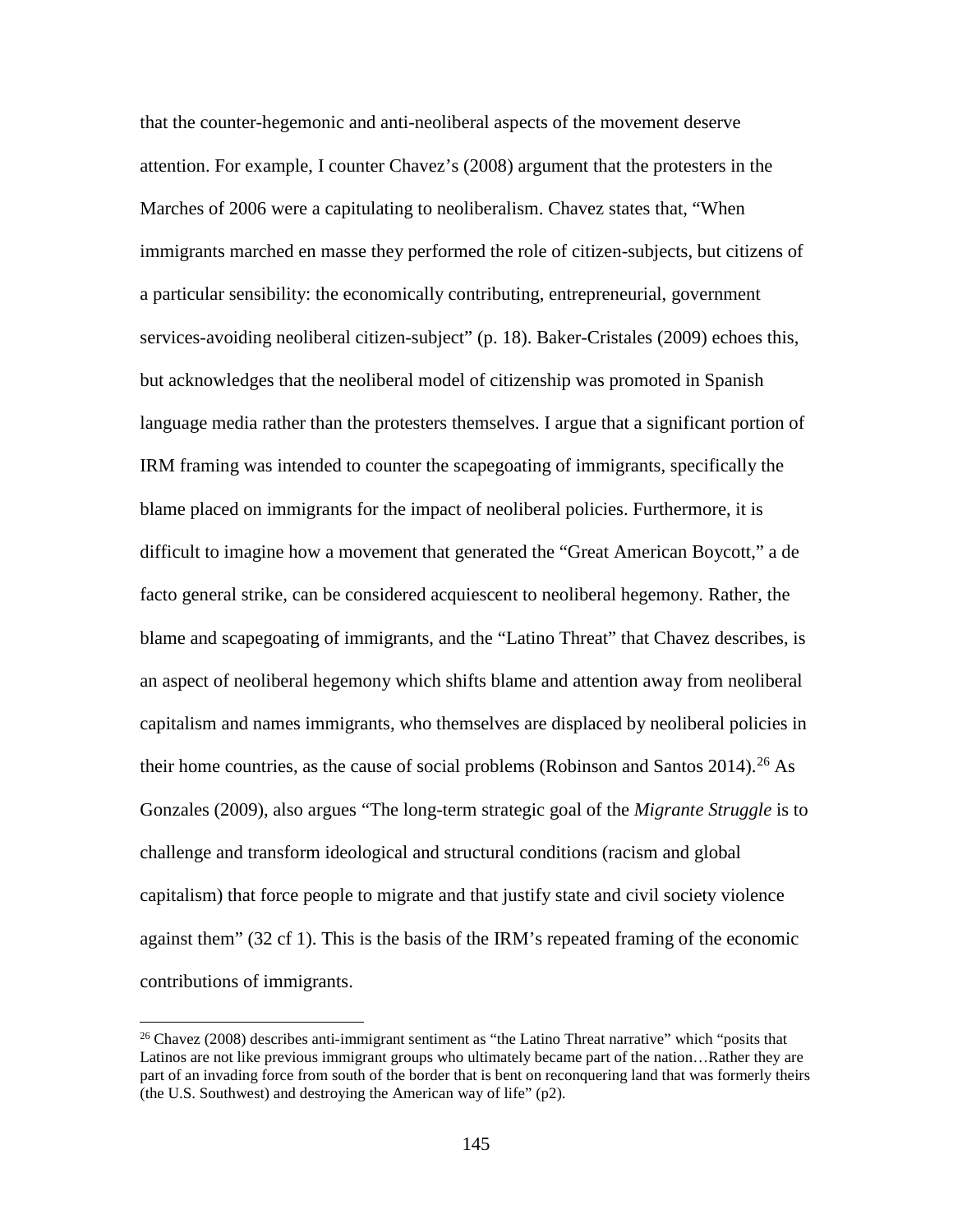The IRM also engaged in anti-systemic framing. In Wallace et al's (2013) research on the impact the spring 2006 protests on political attitudes; they find that being in close proximity to a large protest was associated with decreased political efficacy. In their discussion of why this occurred, they explain that the master frame of the movement was one linked to patriotism, however, they also argue that attendees were also subjected to "anti-systemic frames of radical activists" which may have undermined their belief in the possibility of change through electoral politics. In this chapter, I explore this antisystemic, or what I call counter-hegemonic framing, with greater detail and nuance than scholars previously have. Perhaps the most important contribution is my attempt to elevate the IRM to the same status of the Global Justice Movement in terms of its legacy in contesting neoliberal capitalism. This is significant because scholars seeking to understand anti-systemic, counter-hegemonic, and anti-neoliberal movements, have largely ignored the IRM, although Robinson (2008) and Robinson and Santos (2014) are notable exceptions. This is especially puzzling considering the attention that transnational movements have received by social movement scholars and world-systems theorists (e.g., Reifer 2004; Smith 2007). For sociologists taking world-systems, world-historical, or political-economy approaches, the IRM should provide an especially interesting case, considering that it is born out of the contradictions endemic to the economic integration of the core (US) and the semi-periphery (Central America) who share a border that is used to transport capital and contain labor. It provides a transnational example of Wacquant's (2009) characterization of the neoliberal "centaur state" which organizes laissez-faire at the top of society and punishment and control at the bottom.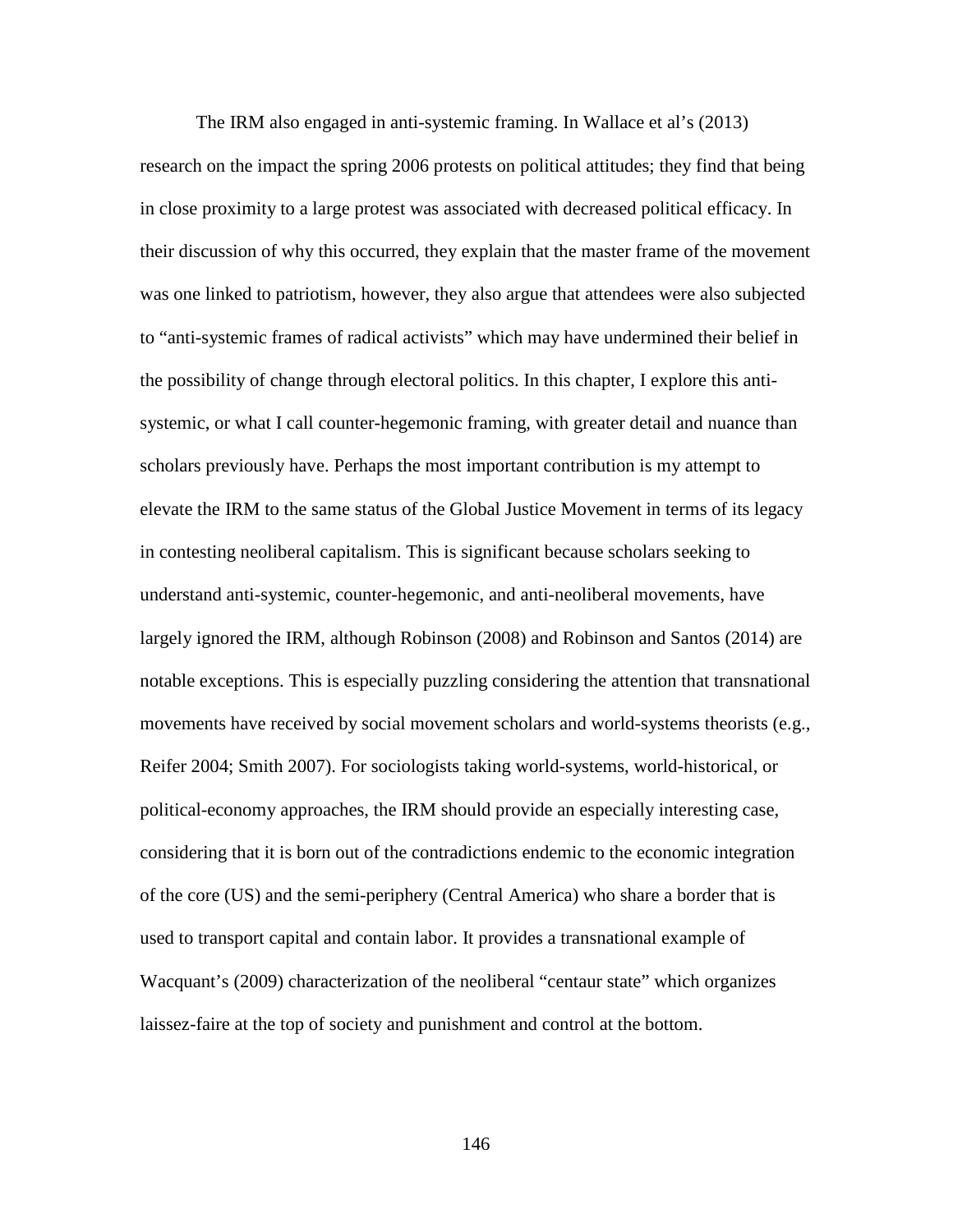## NEOLIBERALISM, IMMIGRATION, AND ECONOMIC INTEGRATION

Immigrants have been arriving in North America for various reasons since the beginning of the colonial period, but in terms of unauthorized migration as it is understood today, there have been significant increases in migration and the number of resident immigrants in the US, during periods of increased economic integration between the US and Central America. Immigration has become a contentious issue, which some frame as a immigration crisis. Navarro (2009) argues that, this "immigration crisis" stems from two sources. First, at its core, the immigration crises is best understood as an economic crisis stemming from neoliberal policies implemented within and between the US, Mexico, and Latin America. Second, it stems from demographic changes, often referred to as the "browning of America" occurring in the US, which engender antiimmigrant sentiment. In the contemporary context of immigration policy, most workers who chose, or are forced to emigrate, come to the United States from Mexico and Central America. As a result, immigration is a complex issue involving broad social, economic, and cultural factors in both the US and the immigrant's nation of origin (Massey 2003; Donato and Armenta 2011). Furthermore, the very notion of "illegality" is a social construct (Nevins 2002; Pontoja, Menjívar and Magaña 2008; Chomsky 2014). As (Chavez 2008) points out, "Being an unauthorized migrant, an "illegal" is a status conferred by the state, and it becomes written upon the bodies of migrants themselves because illegality is both produced and experienced" (p. 25). In addition, the increased criminalization of immigrants has created a political opportunity for vigilante groups and anti-immigrant sentiment citing the perceived threat of criminality ( Nevins 2002; Chavez 2008; Massey 2003).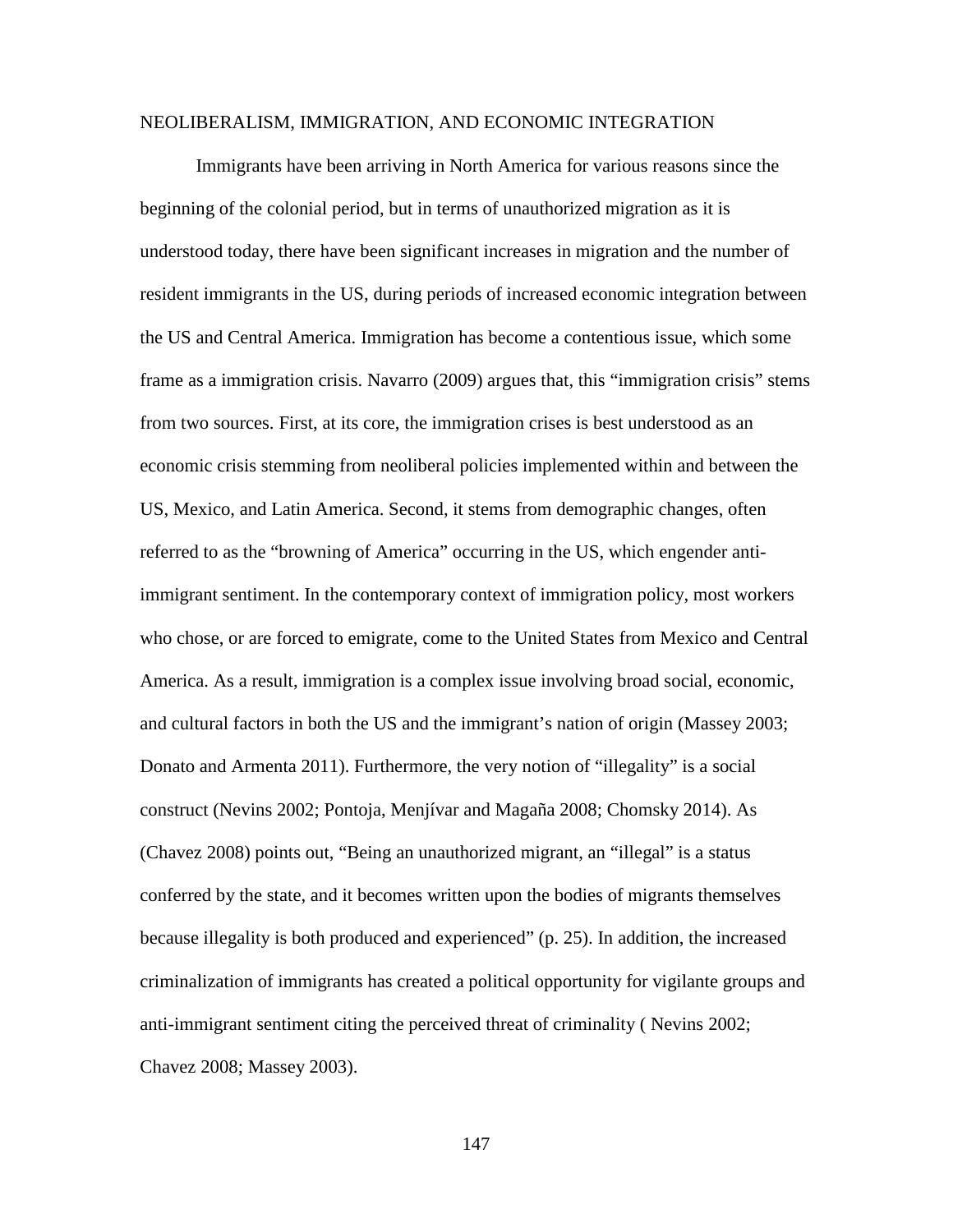Neoliberal ideology in its purest form, and many neoliberal ideologues, especially the libertarian variant, actually support relaxed immigration policy and open borders. These neoliberals are consistent in their view that labor markets should be unencumbered by government regulation via immigration law. On the other hand, there are concrete difficulties in maintaining class rule in capitalist democracies, even ossified ones like the United States. Throughout the history of the United States, race has played a crucial role in preventing unified opposition to capital (Davis 1986). In the realm of social policy and the assault on the welfare state, through the creation of a racialized category of "undeserving others," neoliberals were able to build support for eliminating social protections by drawing on racist sentiment. In other words, by providing the proverbial carrot of whiteness, capitalist and neoliberal hegemony are maintained.

### *The US as Core of the Capitalist World-System*

Understanding the IRM in the United States requires a discussion of the United States' relationship, as a core country, to Central America, a peripheral region in the global economy. To complicate matters further, the geographic proximity between the US and Central American countries, especially Mexico, coupled with economic integration impact the role of the state in terms of immigration. In response to the argument that national boundaries are no longer relevant in a globalized world, Nevins (2002) argues that states, play a gatekeeping role that "entails maximizing the perceived benefits of globalization while 'protecting' against perceived detriments of increasing transnational flows—especially unauthorized immigrants" (P. 7). Furthermore, Nevins goes on to point out that efforts to maintain this gatekeeping function are most prevalent along borders between countries with "divergent levels of socioeconomic development"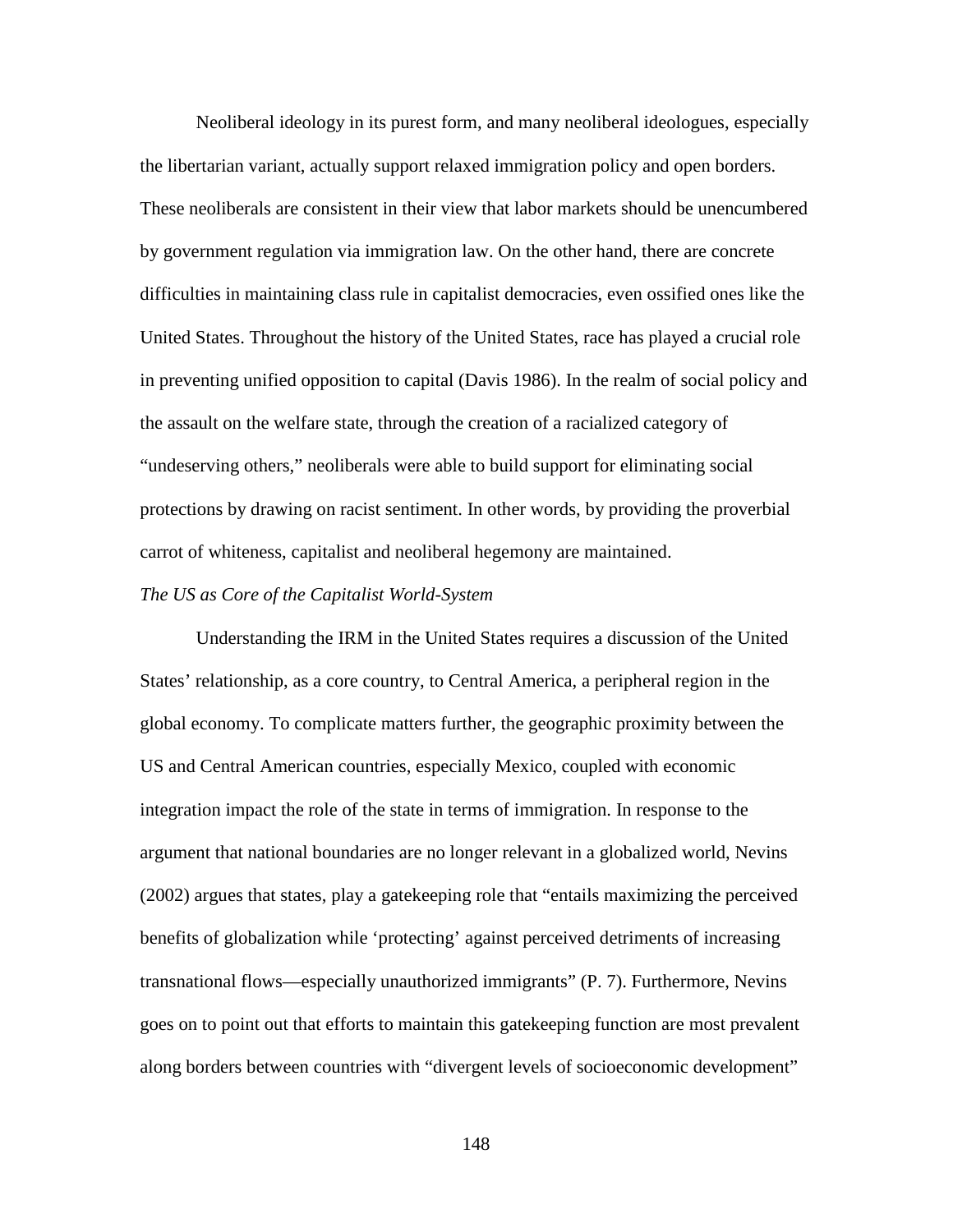(7). Massey (2002) also argues that understanding the role of political-economic factors and immigration from a sociological perspective requires one to expand their understanding of the motivations of individuals beyond vulgar rational-choice economics, and its neoliberal biases, which posit that workers are simply selling their labor on a market to the highest bidder, who happens to be north of the border. Rather, one must examine relational factors related to the displacement and dispossession of workers in sending countries and the racialized segmented labor markets of the receiving countries. From a world-systems perspective, Massey (2002) explains the importance of these factors:

Driven by a desire for higher profits and greater wealth, owners and managers of large firms in developed nations enter poor countries on the periphery of the world economy in search of land, raw materials, labor and markets. Migration is a natural outgrowth of the disruptions and dislocations that occur in this process of market expansion and penetration. As land, raw materials, and labor come under the control of markets, flows of migrants are generated (p. 13).

Beyond the dislocation of workers in peripheral regions, economic integration, like colonialism, creates links that act as bridges between core nations and peripheral nations. In other words, trade routes, cultural ties, and resources build an infrastructure, which facilitates the movement of people between countries that forge these economic linkages.

# *Economic Inequality*

Economic inequality, in addition to economic integration, also contributes to the system of migration. As Aviva Chomsky (2007) poignantly states in here explanation of why modern migration is intricately linked to global inequality: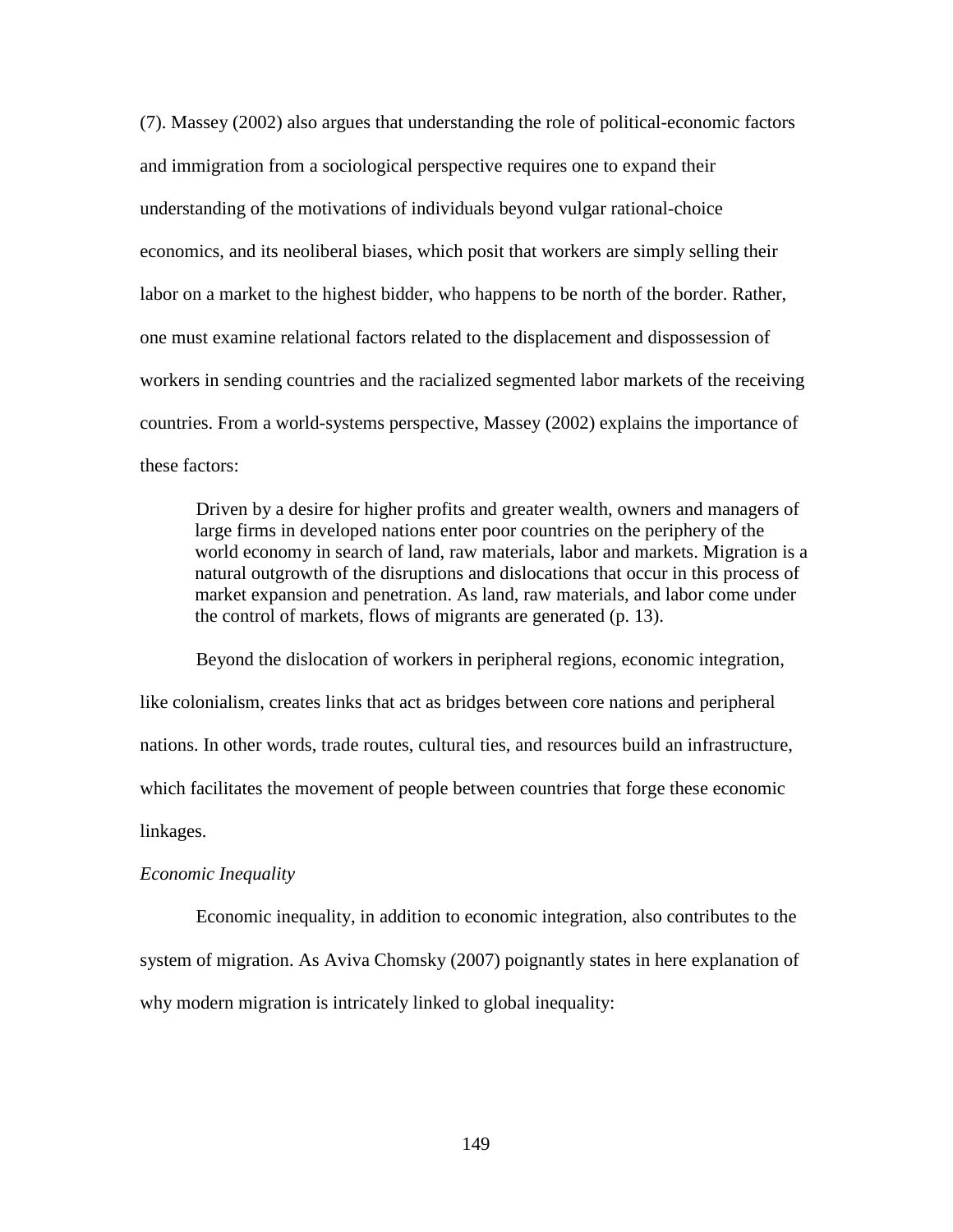High levels of migration are a symptom of a global economic system that privileges the few at the expense of the many. It could be called capitalism, it could be called neoliberalism, it could be called globalization, it could be called neocolonialism. As long as it keeps resources unequally distributed in the world, you're going to have people escaping the regions that are deliberately kept poor and violent and seeking freedom in places where the world's resources have been concentrated: in countries that have controlled, and been the beneficiaries of, the global economic system that took shape after 1492 (p. 188).

Economic inequality, both within and between countries, has been the hallmark of neoliberal globalization. In addition, immigrant labor in core countries has historically played an important role in the management of labor markets in core countries, especially the US. Immigrant labor has historically been used to both push down wages of workers and, in the case of the US's segmented labor market where cheap labor can be "insourced" from neighboring peripheral regions in order to lower labor costs.

These processes also rely heavily on the gendered nature of neoliberal capitalism. The use of immigrant labor for domestic care work produces care chains spanning international borders (Ehrenreich and Hochshield 2004; Hondagneu-Sotelo 2007; Robinson 2011). The feminization of domestic labor generates a global care chain of paid and unpaid reproductive labor has supported the standard of living that many US households, especially among affluent households. To the point, the neoliberal offensive has shifted the burden of carework onto immigrants, especially immigrant women, in what Gunduz (2013) describes as "a kind of limited recompense for the shrinking welfare state" (p 33).

## *The Criminalization of Immigrants*

The increased criminalization of immigrants also plays a key role in the neoliberal global economy. As Nevins (2002) points out, "the rise of 'illegal immigration' and the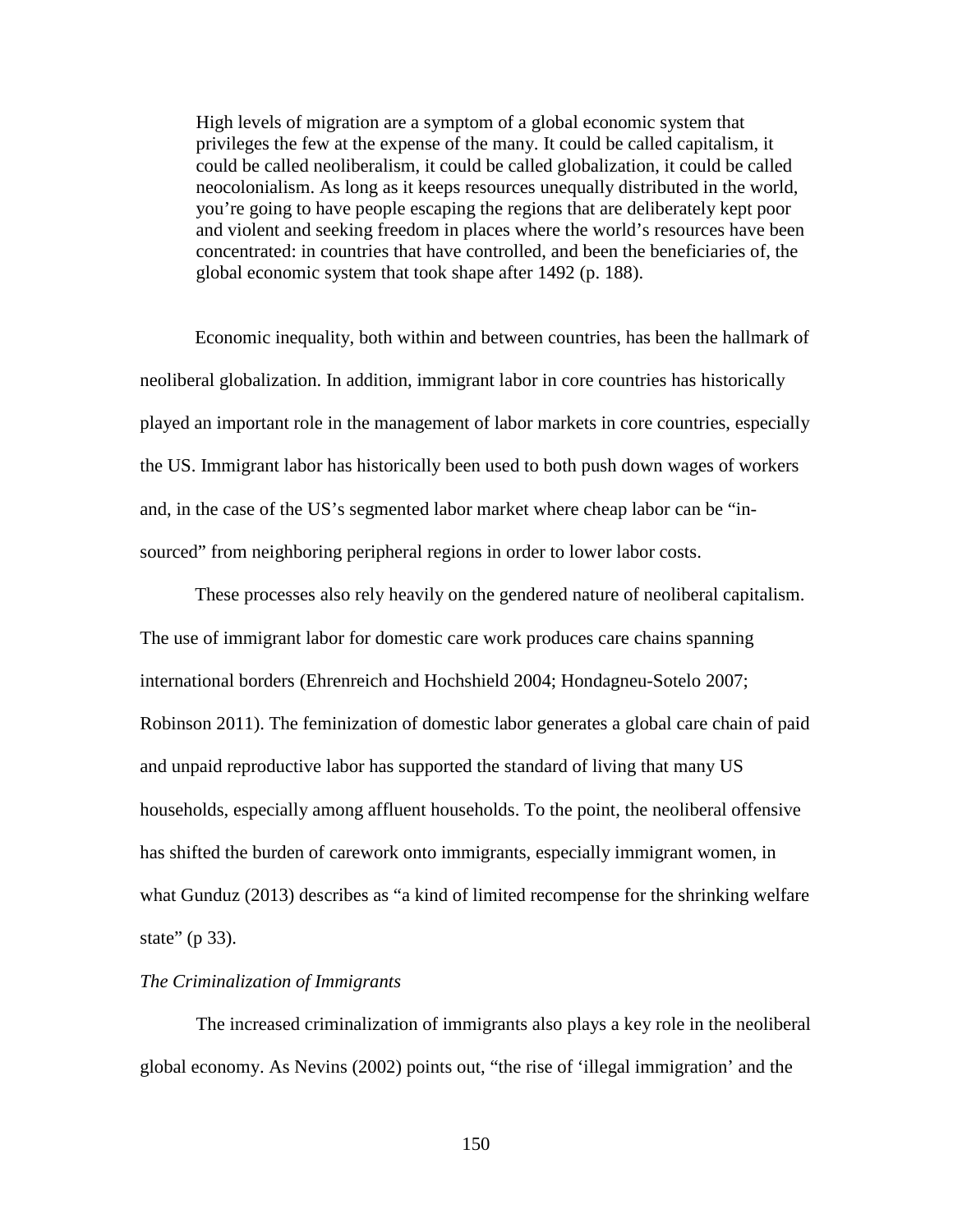criminalization of the immigrant have intersected with efforts by conservative and neoliberal politicians and activists to redirect state resources away from redistributive endeavors and toward those of control" (p.144). Criminalization is also profitable. In addition, the growing enforcement apparatus, militarism, and criminalization of the immigrant population created distinct class fractions, which benefit economically from the creation of an immigration industrial complex (Fernandes 2007). As Diaz (2011b) explains, "The continued criminalization of immigrant workers fuels an emerging privately owned and maintained machine that has reaped the benefits and has grown to unprecedented proportion" (p. 43). For Robinson and Santos (2014) racialization and criminalization go hand in hand. They state:

The dilemma for capital, dominant groups, affluent and privileged strata become how to assure a steady supply of immigrant labor while at the same time promoting anti-immigrant practices and ideologies. The instruments for achieving the dual goals of super-exploitability and super-controllability are: 1) the division of the working class into immigrant and citizen, and; 2) racialization and criminalization of the former. In this way, race and class converge. Racialization is an instrument in the politics of domination. (P.6)

Robinson and Santos (2014) argue that criminalization creates a super exploitable workforce that capitalists can easily replace and control through the threat of deportation. They further argue that the rise of for profit detention centers has created an important source of capitalist accumulation. Most importantly, they point out that these policies, "help turn attention away from the crisis of global capitalism among more privileged sectors of the working class, such as middle layers in the global South or white workers in the North, and convert immigrant workers into scapegoats for the crisis, thus deflecting attention from the root causes of the crisis and undermining working class unity"  $(p. 1)$ .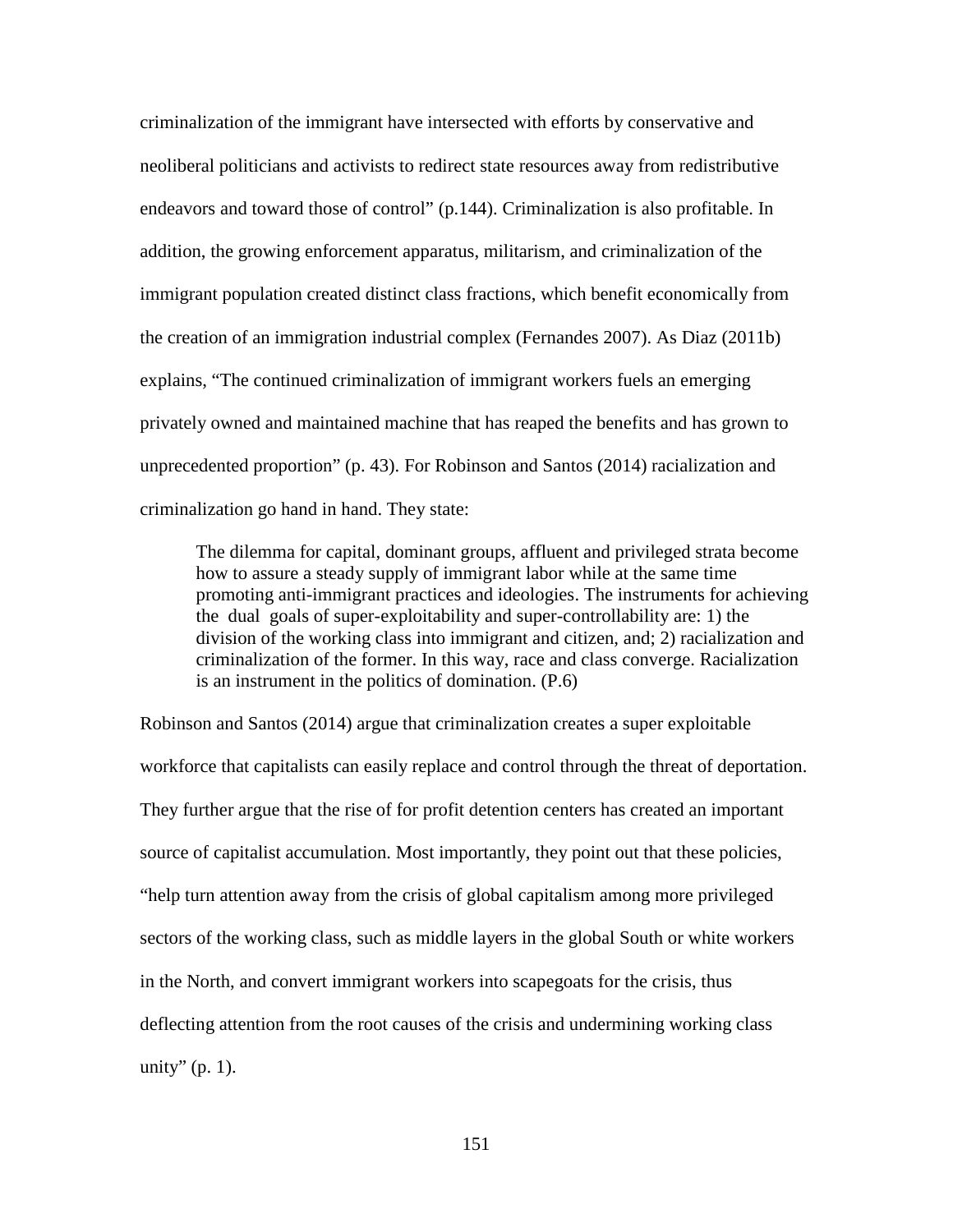# *The Mexico-US Case*

I focus on the political-economic relationship between the US and Mexico, who share the southern border that many immigrants must cross. Although only about 52% of all unauthorized immigrants hail from Mexico according to the PEW Hispanic Research Center (Krogstad and Passel 2014), most of the rhetoric and mobilization focuses on Mexico and Mexican immigrants and is often generalized onto all Latinos (Chavez 2008). A focus on Mexico is also supported by the fact that during the 2006 mobilization, Mexican-American activists spearheaded most of the mobilization.

Mexico provides an illustrative case of the impact of neoliberal lending and trade policies. Mexico has been tied to the US economically and politically since the conquest and annexation of a significant amount of Mexican territory by the United States in 19<sup>th</sup> century. In recent years, Mexico was on the receiving end of externalities, which arose during the implementation of neoliberal policies in the US, such as the "Volcker Shock," which drove Mexico into default from 1982-1984, forcing Mexico to accept a program of structural adjustment from the IMF and World Bank (Harvey 2005). Another major indicator of Mexico's neoliberal shift was their entrance into the General Agreement on Tariffs and Trade (GATT) in 1986. Perhaps the most important aspect of neoliberalism that has affected the relationship between Mexico and the US was the North American Free trade Agreement (NAFTA), which was formally adopted on January 1, 1994. The imposition of NAFTA had profound effects on the conditions of workers and farmers in Mexico. NAFTA was designed to liberalize trade between countries Mexico, Canada, and the US in order to facilitate the movement of commodities and capital. Paradoxically, this push toward economic integration did not apply to the movement of labor. Indeed,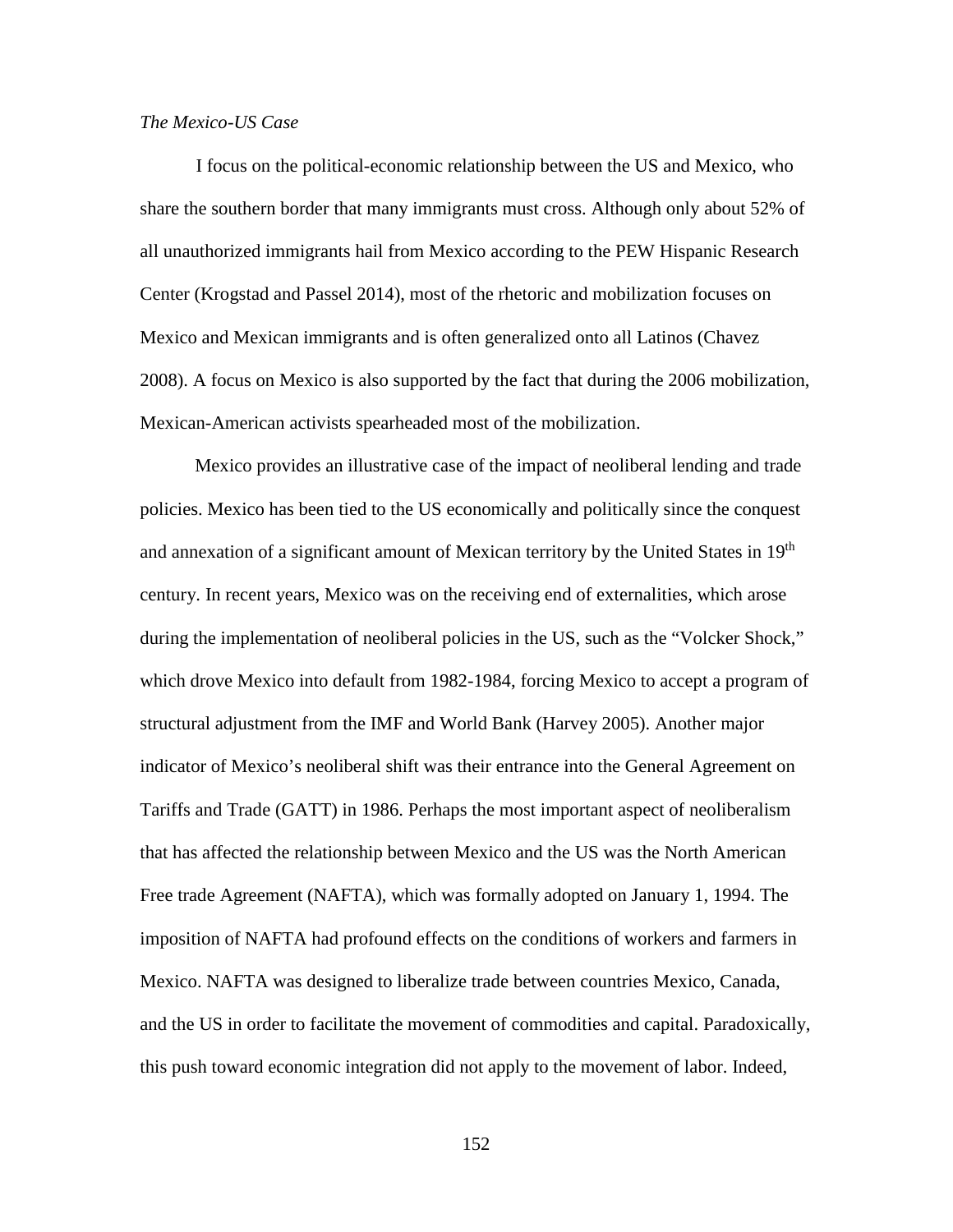Massey (2002) points out that common selling point for NAFTA is was that it would enable Mexico to "export goods and not people" (p. 49). In reality, it did not turn out this way; rather, NAFTA had profound consequences for the population, especially rural farmers, who were forced to migrate to urban centers or north of the border. As Buff (2008) points out, "On the one hand, free trade agreements secure the mobility of capital, while the enduring clamor for immigration reform and immigrant responsibility limits the movement of people across borders and, increasingly, within the nation-state. These contradictions produce a class of semipermanently stateless low-wage workers" (p. 8). Immigration from Mexico increased dramatically after the implementation of neoliberal policies in 1985, but skyrocketed after the implementation of NAFTA, which brought about dramatic increased in trade, business visitors, and intercompany transfers, which facilitate the flow of labor as well (Massey et al 2002). Meanwhile, in the US, immigration became a highly politicized and contentious issue, resulting in various policy proposals and an emergent Immigrant Rights movement.

# THE IMMIGRANT RIGHTS MOVEMENT

The IRM arose as a response to xenophobic sentiments (Hagagneu-Sotelo and Salas 2008), which is a distinct movement, yoked to other parallel movements such as the Chicano and Labor movements. Case in point, Latino and immigrant activism has existed for quite some time, and played a cumulative role in the emergence of the IRM in 2006 (Gonzales 2009). Beginning with the United Farmworkers, followed by the Chicano Student Movement, and Bert Carona's Centro De Accion Social Autonoma (CASA) in the 1960s and 1970s, leading up to the protests against anti-immigrant legislation in the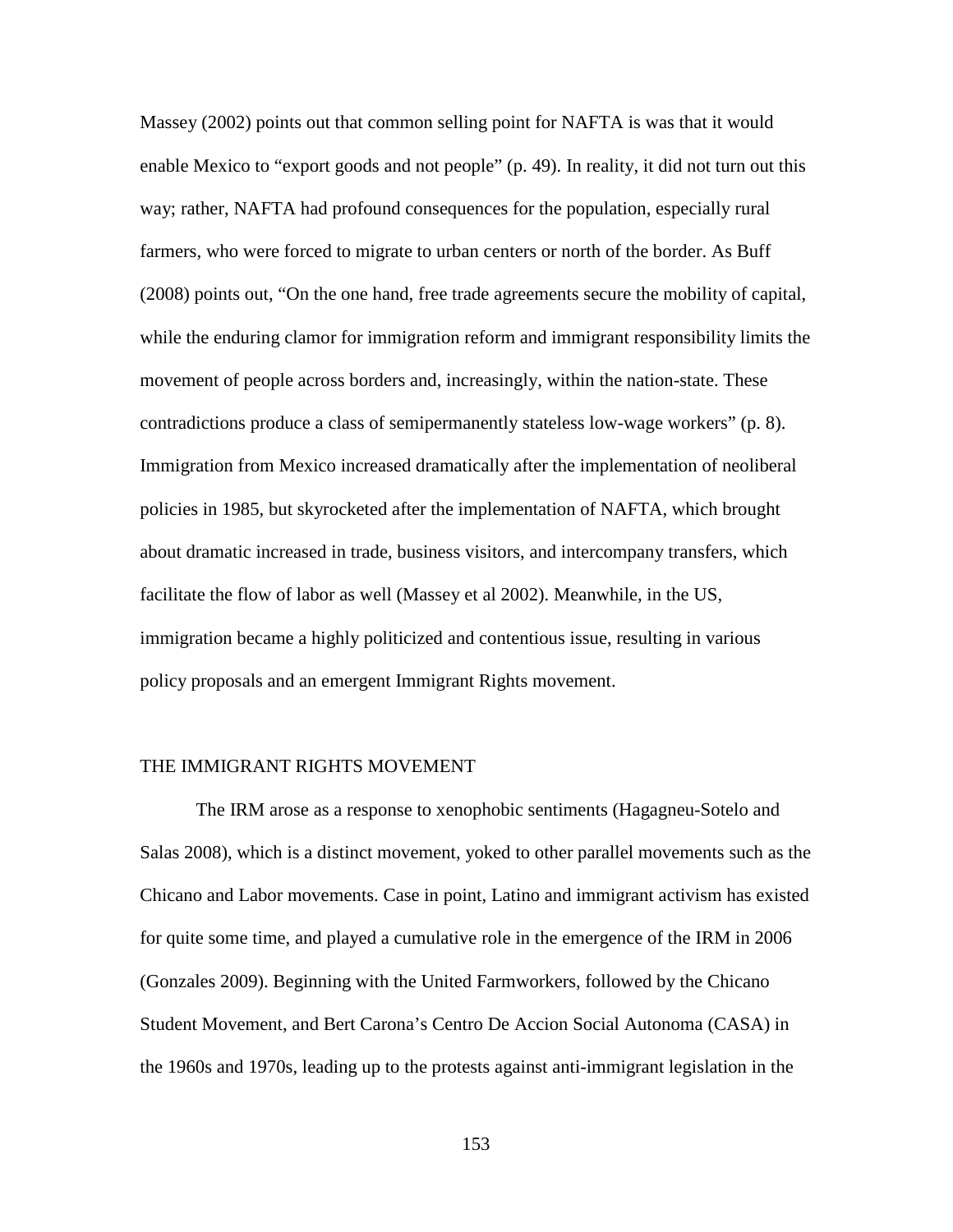1990s, a cadre of Chicano and Latino activists was developed that had the contacts and experience to make the Immigrant Spring possible. The Chicano movement, which focused on US born Latinos, rather than immigrants contributed a template for activism within the collective memory of Latinos, along with the UFW, and student walkouts (Bloemraad et al. 2011).

# *The 1986 Mobilization*

In 1986, the same year Mexico entered the GATT, President Ronald Reagan signed the Immigration Reform and Control Act (IRCA). While largely ineffective, the law targeted employers of undocumented immigrants and included an amnesty program, which affected more than one million immigrants (Chavez 2008). Its goals were to reduce the number of US jobs available to undocumented immigrants; increase enforcement and deterrence, and offered amnesty to undocumented immigrants who could prove U.S. residence as of January 1, 1982 (Massey et al 2002). This was a period of intense political activity on the part of immigrant advocates such as the Catholic Church, the immergence of the Coalition for Humane Immigrant Rights Los Angeles (CHIRLA), the National Immigration Forum, and Hermanidad Mexicana among others, who brought "immigrant rights" into national discourse (Hondagneu-Sotelo and Salas 2008). Leading up to the IRCA of 1986, there was an upsurge in activity, including a March of 10,000 people in Los Angeles in 1984, which was, up to that point, the largest pro-immigrant protest up to that point (Rodriquez and Diaz interviewed by Robinson 2007).

# *Immigrant Rights Battles of the 1990s*

The 1990s were especially contentious for immigrants. A series of repressive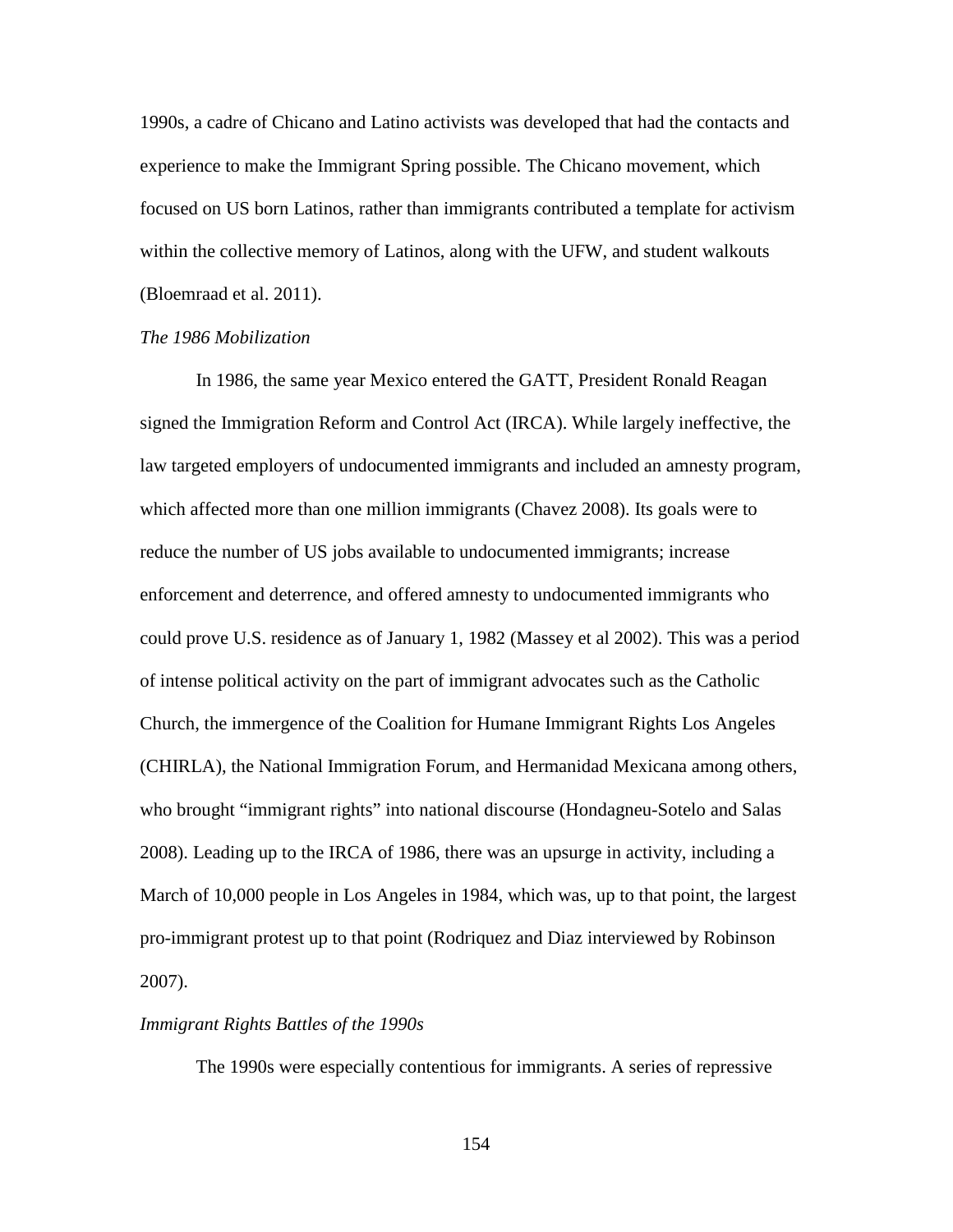measures that affected the day-today lives of immigrants passed at the state and federal level. These include the California's Proposition 187, the Illegal Immigration Reform and Immigrant Responsibility Act (IRAIIRA), and the Personal Responsibility and Work Opportunity Reconciliation Act (PRWORA). These three policies accomplished nationally what Proposition 187 had been unable to do in California—they definitively barred undocumented migrants from Social Security coverage and means-tested programs" (Massey et al 2002:96). At the Federal level, Congress enacted IRAIIRA, which made it more difficult for undocumented immigrants to change their status, streamlined the process of deportation decisions, and expanded the list of criminal offenses punishable by deportation (Chavez 2008; Cho 2008). Although, employers could easily provide false social security numbers (Chavez 2008). In addition, the IRAIIRA emphasized deterrence more than other legislation, such as the IRCA of 1986, by freeing up funds for the construction of border fencing in San Diego, military technology, and the hiring of additional Border Patrol agents (Nevins 2002). As a result, the passage of IRAIIRA represented a policy shift toward the criminalization of immigrants.

In 1994, California voters passed an exceptionally anti-immigrant Proposition 187, which barred undocumented immigrants from health and educational service (Gonzales 2009). Capitalizing on a dominant frame of criminality and austerity the "Save Our State" measure represented a mobilization of political whiteness which set the stage for struggles which took place a decade later (Hosang 2010). However, Prop 187 did not pass without opposition, its passage was met by mass walkouts by thousands of students in colleges and High Schools throughout California, calling the measure racist (Ayers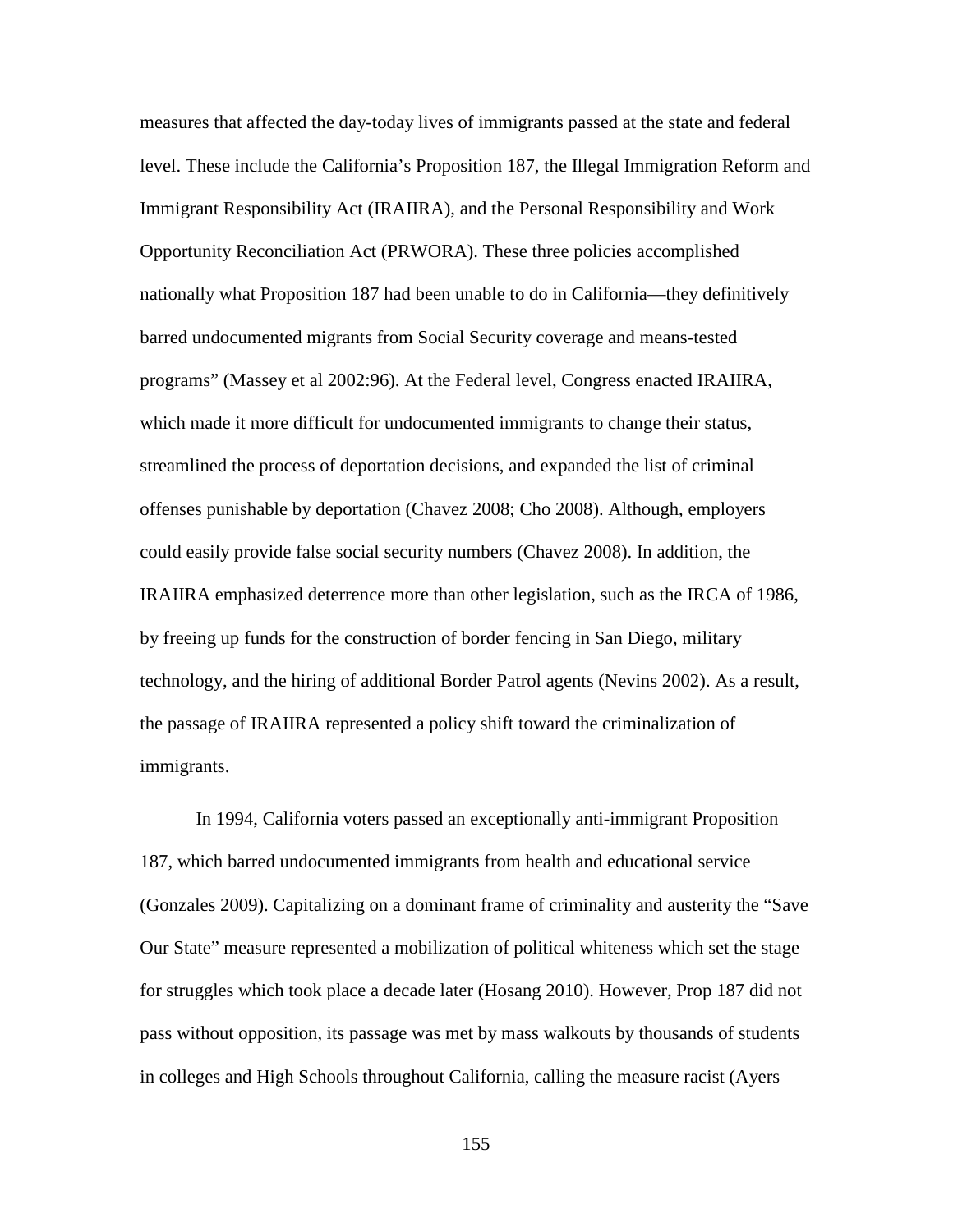1994). As a movement consequence, the mobilization against Prop 187 produced "battletested leadership and organizational skills in conducting walkouts, running voter registration drives, and labor and community organizing (Gonzales 2009:36- 37). These massive rallies and walkouts occurred across the state, including a rally in downtown Los Angeles, were composed of a range of immigrant groups and allies, which drew 70,000 people along with the largest school walk-outs since the Chicano movement (Bloemraad et al. 2011). One speaker, Joe Hicks of the Southern Christian Leadership Conference, told the crowd that "We've got to send a message to the rest of the nation that California will not stand on a platform of bigotry, racism and scapegoating" (quoted in Ayers 1994:A1). The wave of contention produced around Proposition 187 would provide a rehearsal for the Immigrant Spring (Flores-Gonzalez and Gutierrrez 2010).

Closely following Prop 187 at the federal level, PRWORA, or the Welfare Reform Act was primarily implemented to "end welfare as we know it" by shifting cutting welfare benefits for poor families and children, it included language which targeted immigrants. It restricted access to food stamps, and social security income for legal immigrants (Bloemraad et al. 2011). For undocumented immigrants, it reinforced existing laws, which denied any federal assistance, with the exception of disaster relief and accomplished much of what Prop 187 could not (Chavez 2008). There was also resistance to PRWORA in the immigrant rights community, including the construction of a human rights frame, such as "immigrant rights are human rights" (Fujiwara 2005). *September 11th as Turning Point*

September 11, 2001 also caused shifts in immigration policy, and defined immigrants as a threat to national security. Shortly after September 11, the TSA required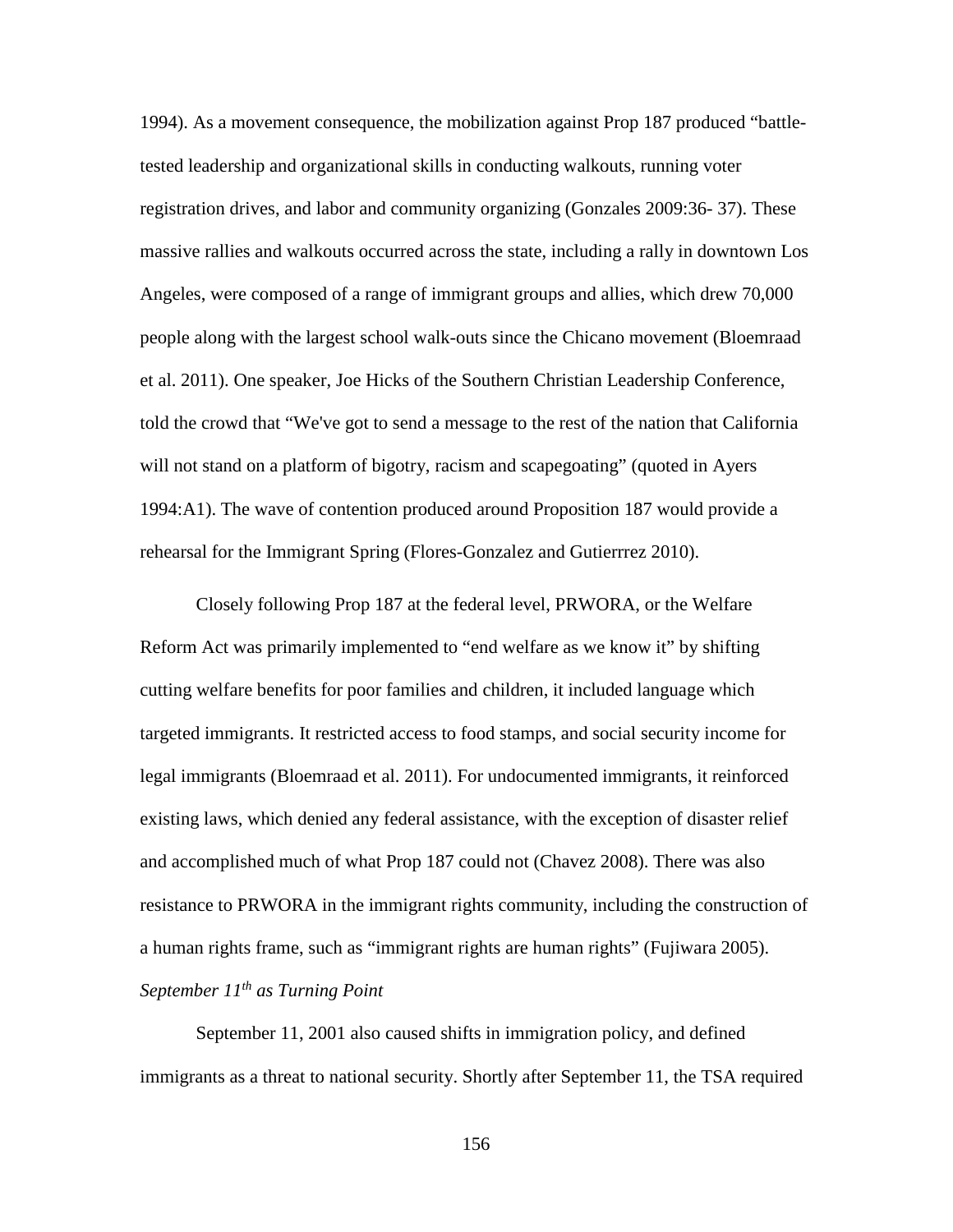that all workers be American citizens, which sparked rallies and demonstrations in support of airport workers. The PATRIOT Act, and the Enhanced Border Security Act increased enforcement, the militarization of the border, increased the capacity of detention centers, and denied undocumented immigrants driver's licenses (Cho 2008; Fernades 2007). September 11, dealt a severe blow to the aspirations of citizenship or even amnesty, which were long-term goals of the IRM (Bloemraad et al. 2011).

# *The Role of Labor Unions*

Organized labor has not historically had a friendly relationship with immigrants, even claiming at times that immigrants suppress the wages of US born workers (Shaw 2011). This began to change with the Justice for Janitors campaign organized by the SEIU, especially in Los Angeles in the 80s and 90s (Milkman 2006). After successfully organizing immigrants, the AFL-CIO shifted its position after independent organizations such as UNITE HERE and the SEIU, had increased success in organizing undocumented workers. As Hondagneu-Sotelo and Salas (2008) point out, "Overnight, immigrants went from being seen as organized labor's nemesis and lower wage competitor to becoming part of organized labor's winning card" (p. 216). Eventually the AFL-CIO launched their Immigrant Workers Freedom Rides in 2003, which was intended to influence congress to support immigrant rights (Hondagneu-Sotelo and Salas 2008). The freedom rides were launched by a coalition of unions, specifically UNITE-HERE and the SEIU, along with religious groups, students, immigrant rights, and community groups. The freedom rides carried 900 activists on buses to ten major cities, laying important groundwork for the Immigrant Spring (Shaw 2011).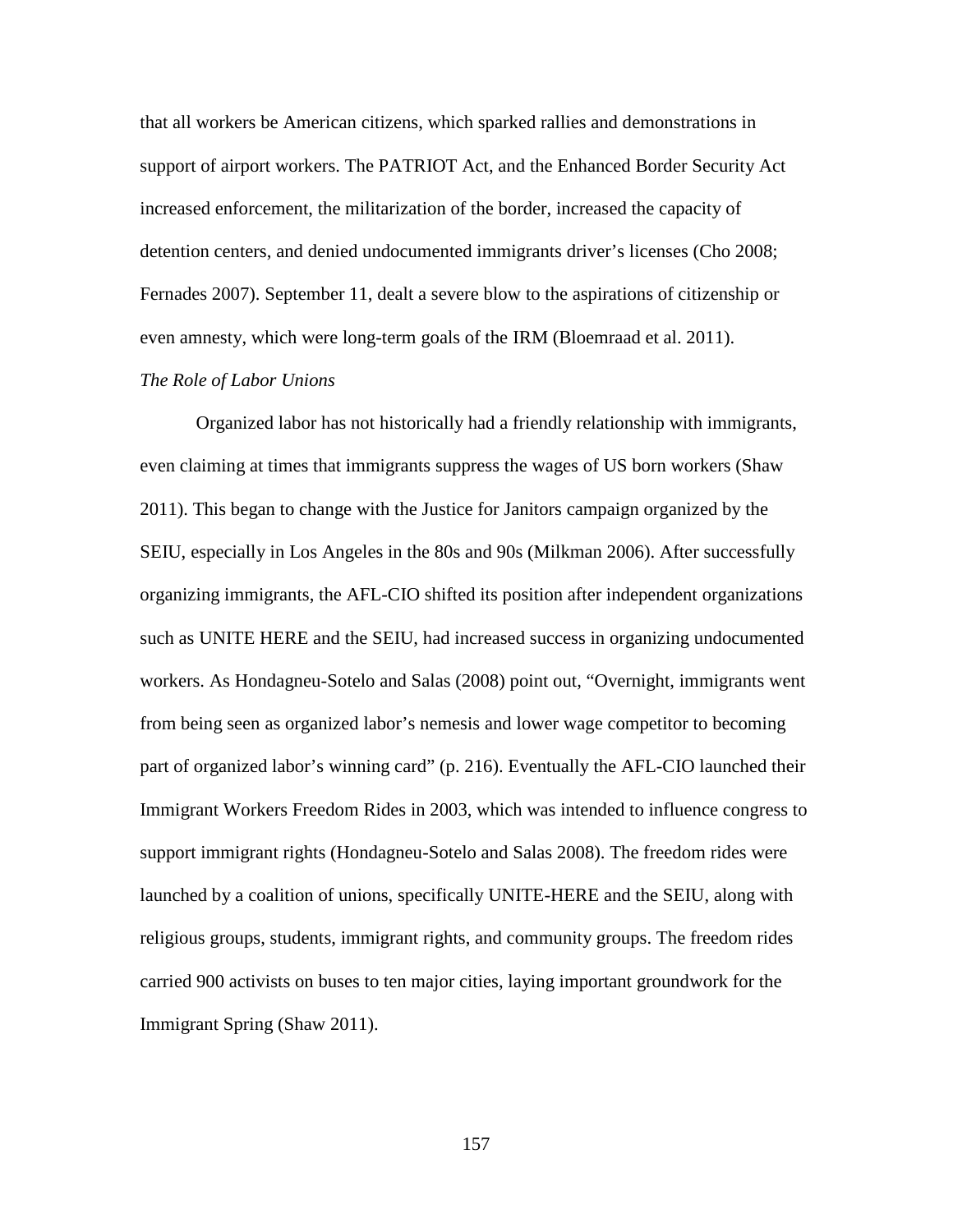# *Minutemen and Vigilantes*

Anti-immigrant vigilantes were an important part of the IRM's conflict system. The Minutemen Project helped provide a spark for the coalescence of coalitions concerned with nativism and anti-immigrant hysteria. Founded by Jim Gilchrist in 2004, as a citizens patrol of border regions, the Minutemen Project had the following goals: "draw attention to 'illegal immigration' and the lack of border security; (b) reduce the number of apprehensions along the border where the group monitored; and (c) influence the US Congress to put an ten-year moratorium on illegal immigration and cap the number of legal immigrants at 200,000 per year." (Chavez 2008:136). The Minutemen pointed blame to immigrants for the emergence of various social problems in American society, but also pointed blame to neoliberal policies, such as NAFTA, which they argued undermines national sovereignty (Molina 2011). The Minutemen were met with counterdemonstrators from the IRM in exceptionally contentious actions. These counter demonstrations, especially those in Southern California, including individuals that would take on key positions in the March  $25<sup>th</sup>$  coalition, where activists disrupted the activities of armed members of the Minutemen and Save Our State. These actions helped solidify a core of activists in California who formed a strong bond based on their mutual involvement in this high-risk activism.

## H.R. 4437 AND THE RISE OF IMMIGRANT SPRING

The unprecedented protests of 2006 emerged in response to H.R. 4437 which "would in effect criminalize undocumented immigrants or make it a felony to be in the United States illegally and would add more miles of fencing along the Mexican-US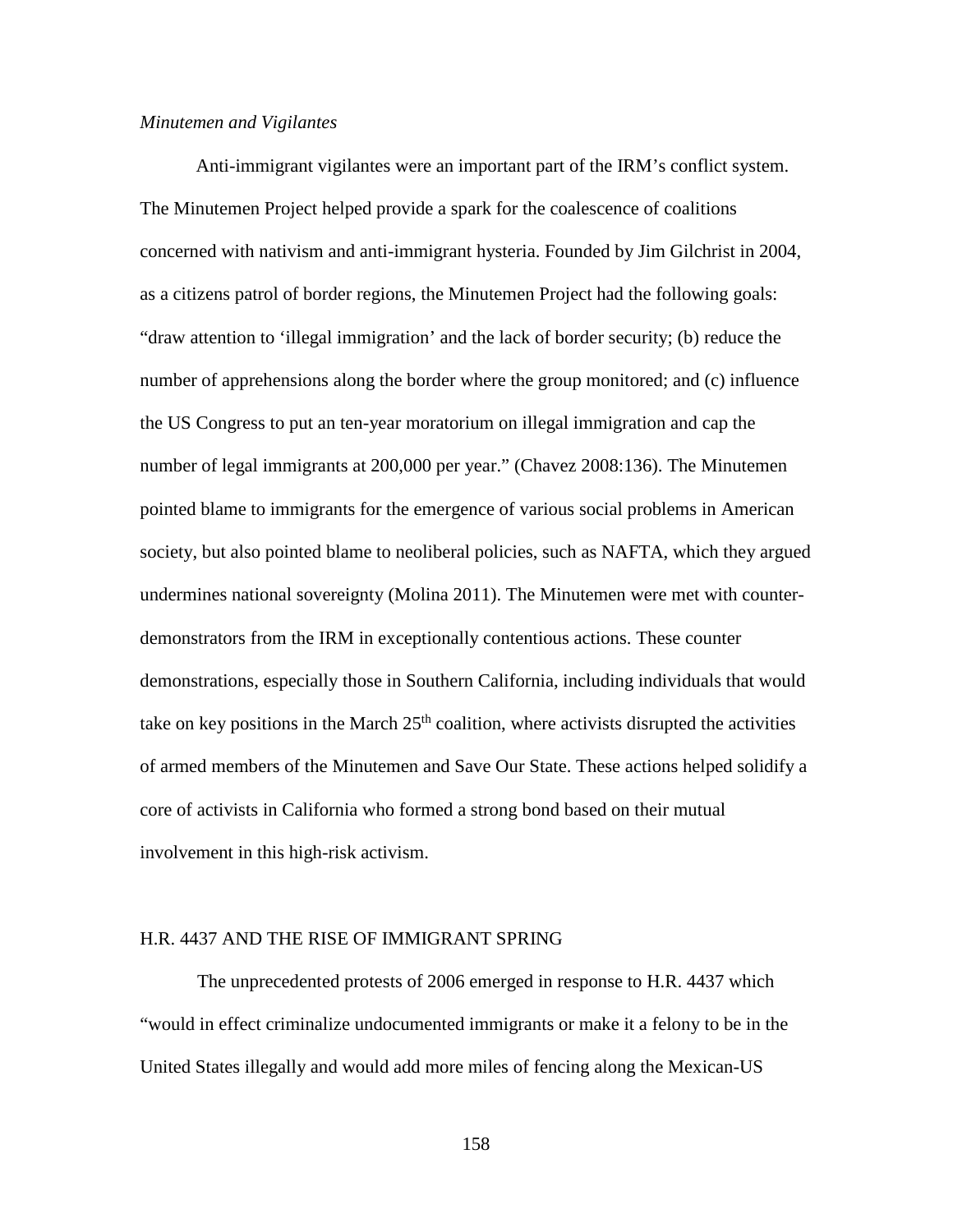border" (Pontoja et al. 2008:499). In addition, H.R. 4437 increased penalties for hiring undocumented workers, made the very act of living in the US without documentation a felony (Chavez 2008), in effect turning 12 million residents into felons with a stroke of a pen (Cho 2008). The most contentious aspect of the bill was that it not only criminalized undocumented immigrants, it also criminalized anyone who assisted them, such as churches, medical professionals, and charitable organizations (Chavez 2008). As a result, the entire Latino and Chicano alliance system, from Chicano nationalist groups and advocacy networks, to church groups mobilized in oppositions to the bill (Akers Chacon and Davis 2006). These demonstrations were some of the largest and most widespread protests in the history of the US, with the largest two occurring in Los Angeles at 500,000-1,000,000 on March 25th 2006, and the Great American Boycott on May 1st 2006. Nationwide, nearly 5 million protesters mobilized in 150 cities (Woodrow Wilson International Center for Scholars 2007). In addition to the massive marches, thousands of youth from high schools took to the streets inspired by the HBO film *Walkout* (Olmos 2006), which depicted Chicano student protests in of the early Chicano movement. These walkouts were significant in that they "represented the most natural, militant and volatile sector within the movement" (Gonzales 2009:44). In addition, these demonstrations were, "characterized by an agenda that centers on immigrant rights but also relies on them as a platform for engaging questions of human rights, civil rights, and workers' rights that concern most Latinos and working-class communities of color (Palleres and Flores-Gonzalez 2010:xxii).

#### *Major IRM Demonstrations*

The IRM organized extremely large demonstrations around the country. Due to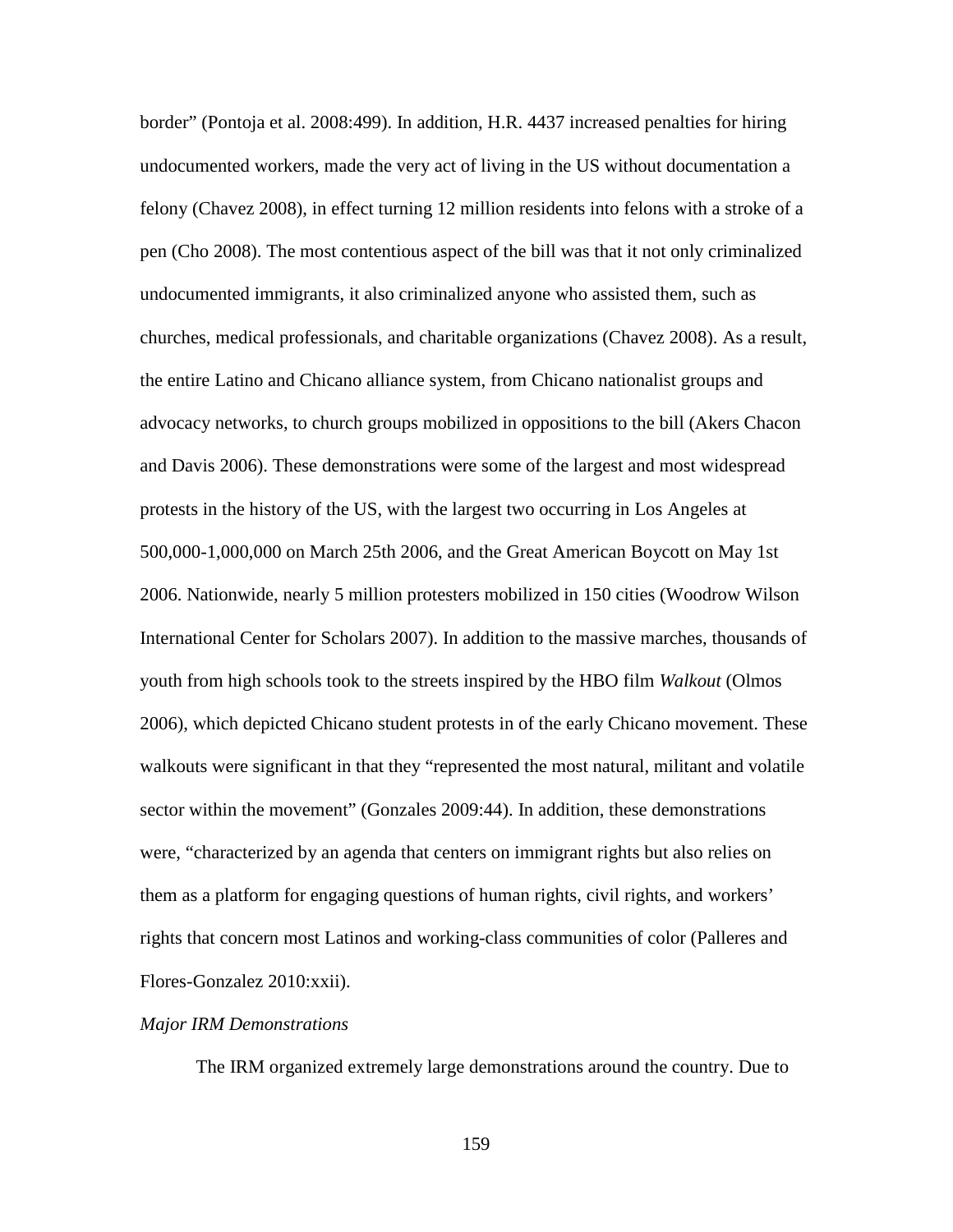how short of a period of time the Immigrant Spring took place in, a chart presenting the size of protests, as I presented in chapters IV and V, would not be ideal. Rather, in figure 6.1, I present the frequency of IRM protest events in a given month as reported in the *New York Times.* As one can see, in figure 6.1 the IRM has been relatively active for quite some time, and peaked nationally in April of 2006. In the paragraphs that follow, I describe the scale of major events in more detail.



**Figure 6.1. IRM Protest Events 1999-2006**

On March 10th, 2006 the streets of Chicago were flooded with protesters voicing their opposition to H.R. 4437 in one of the more diverse protests which included Polish, Filipino, and Korean immigrants (Flores-González and Gutiérrez 2010), in one of the first major demonstrations, which was followed by the March  $25<sup>th</sup>$  mobilization in Los Angeles, the April  $10<sup>th</sup>$  day of action where over 100 cities held "record breaking" rallies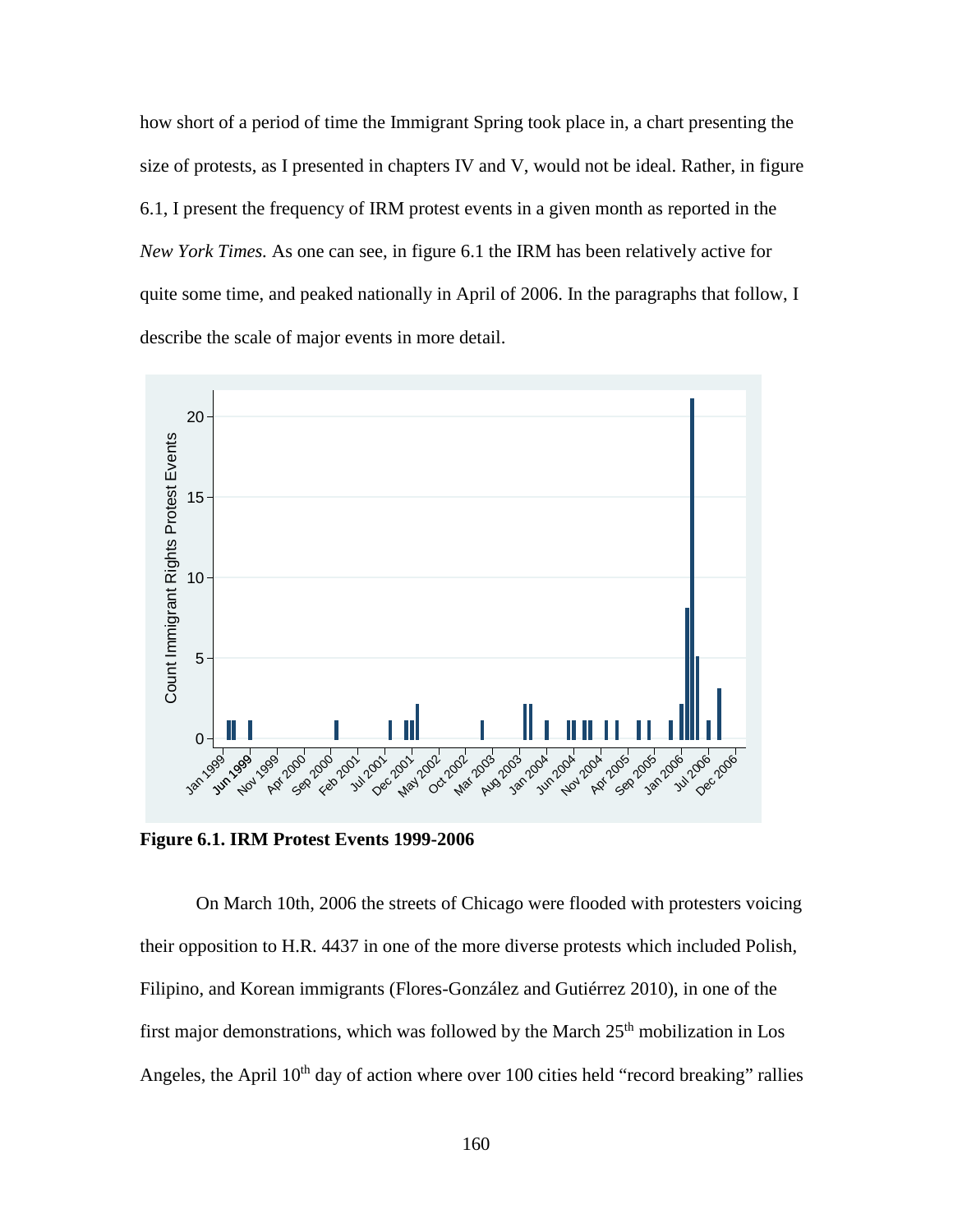(Cho 2008:104), and the May 1<sup>st</sup> "Great American Boycott."

*La Gran Marcha.* The largest of these rallies was the March 25th protest, also called La Gran Marcha, in Los Angeles where 500,000 to 1 million people attended. La Gran Marcha was initiated by a coalition of immigrant rights activists, many of whom knew each other from counter-protests against the Minutemen Militia in Campo California in 2005. In a textbook example of resource mobilization, the *March 25th Coalition* as they eventually called themselves, had a million fliers made through a contact with a printing service which contained slogans opposing racism and supporting family unification, human rights, and workers' rights (Diaz interview). Most importantly, the March 25<sup>th</sup> Coalition gained support from Spanish speaking DJs who granted air time to activists who were able to explain what the impact of H.R. 4437 would be (Baker-Cristales 2009). The long history of activism, and the use of communications technology, especially sympathetic Spanish language radio DJs were key resources that the movement drew upon (Hondagneu-Sotelo and Salas 2008; Marquez and Jennings 2001; Diaz 2011).

*April*  $10^{th}$  *2006.* April  $10^{th}$  was the mass "National Day of Action for Immigrant Rights, which resulted in events in 120 cities. Yet it occurred "everywhere but LA (Diaz Interview), which was "ground zero" for the movement (Pulido 2007). The April  $10<sup>th</sup>$ action was coordinated by the National Capital Immigrant Coalition in Washington DC, one of the moderate organizations which pushed for patriotic imagery and framing in their fliers, which I discuss further below. In calculations compiled by Bloemraad, Voss, and Lee (2011), The April  $10<sup>th</sup>$  demonstrations drew 180,000 protesters to Washington D.C., 100,000 to New York and Pheonix, 75,000 to Fort Meyers Florida, and thousands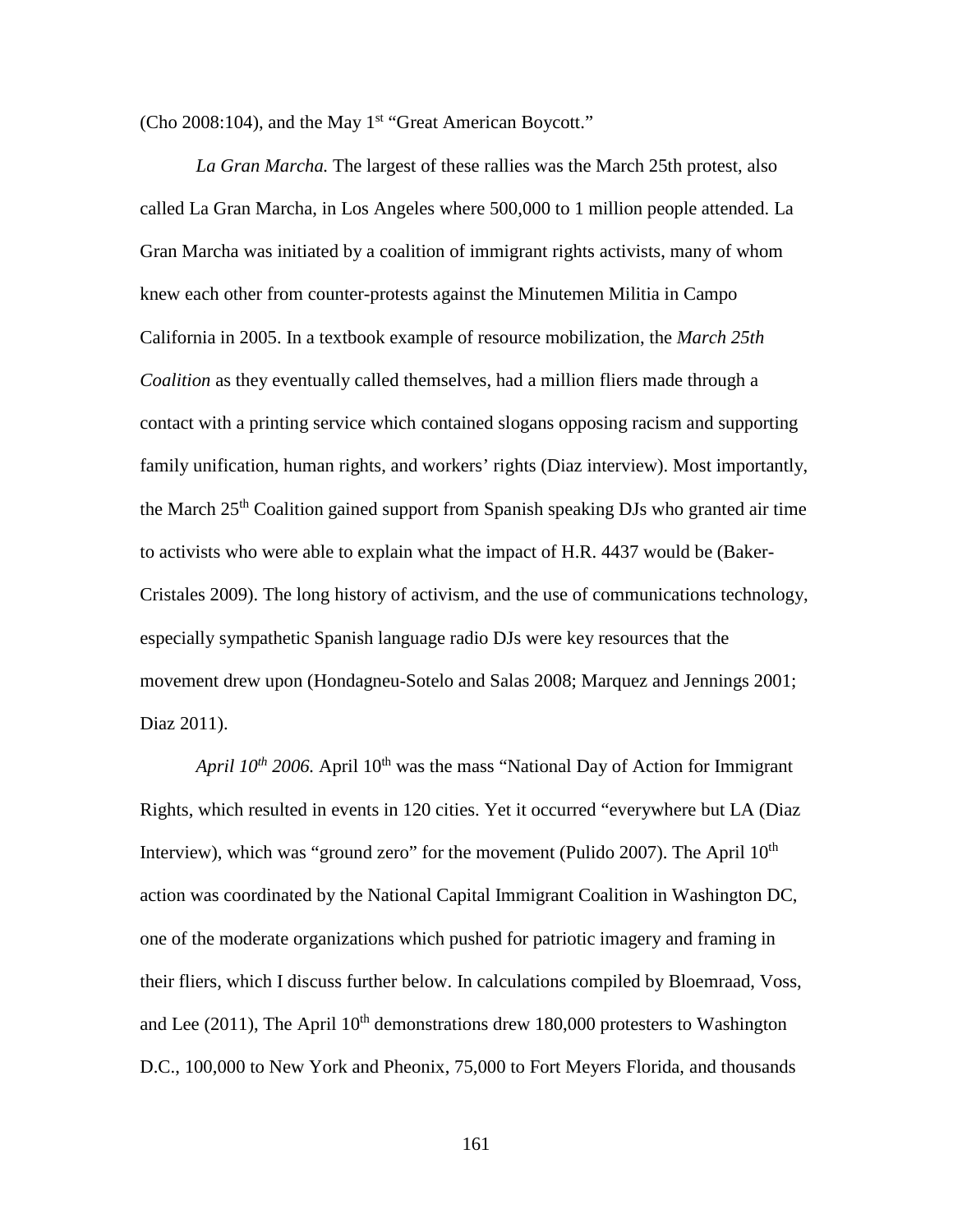of protesters to several other cities. In the *New York Times* report, McFadden (2006) reports that a demonstration as large as 500,000 thousand occurred in Dallas.

*Great American Boycott.* May 1st 2006, was a major protest which used the tactic of non-compliance, and especially work stoppages in a major political statement. In fliers produced by the March 25th Coalition, they argued that immigrants and their supporters should highlight their contributions to society with "No Work, No School, No Buying, No Selling…" (March 25th Coalition 2006). Many observers and supporters dubbed the protest, "A Day Without an Immigrant" after the 2004 mockumentary *A Day Without a Mexican* (Baker- Cristales 2009)*.* Boycotting work posed significant risks, and became a point of debate between two wings of the IRM (Cho 2008). The moderate wing, composed of NGOs and unions which opposed the boycott, cited the risk of losing jobs, and created a "We Are America" rally which took place later in the day (Baker-Crisales 2009). Others such as Angela Sanbrano of CARECEN, members of the UFW, and the National Council of La Raza feared a backlash against migrant communities (Gonzales 2009).

## *Major Organizations and Coalitions*

Several major coalitions were involved in the organizing of these rallies. Some of these coalitions were relatively new, while others drew upon years of experience organizing on behalf of immigrants in some capacity. The major national organization was the National Network for Immigrant and Refugee Rights (NNIRR), which had a history of organizing. NNIRR largely played the role of grassroots think tank (Hondagneau-Sotelo and Salas (2008). Founded in Oakland, NNIRR seeks to "promote a just immigration and refugee policy in the United States and to expand the rights of all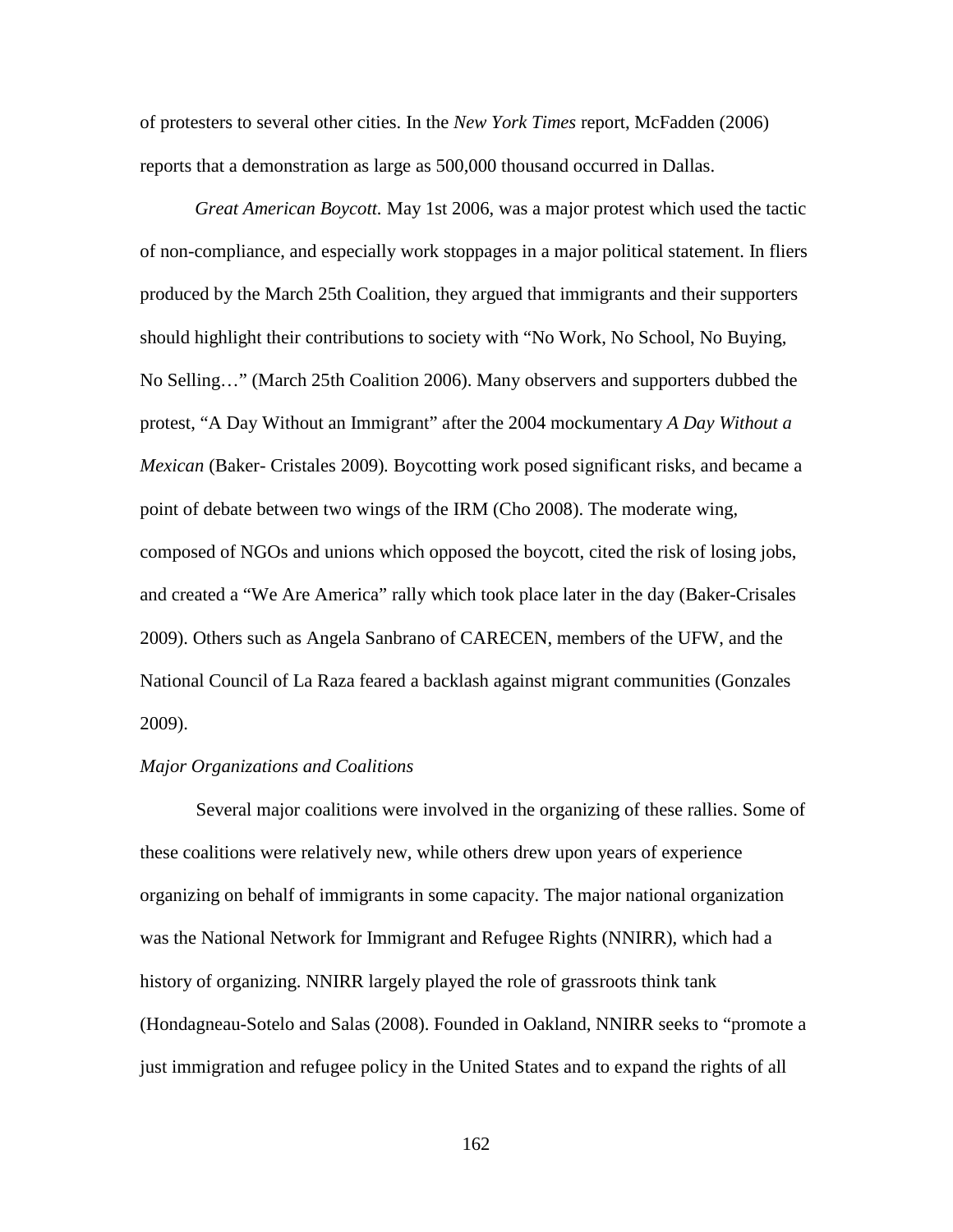immigrants and refugees, regardless of immigration status" (NNIRR 2002:2). NNIRR has existed informally since the 1970s and coalesced into NNIRR in 1986 at a National Conference on Immigrant Rights, which was followed by the passage of the IRCA, creating a political opportunity for NNIRR and the broader immigrant rights movement. NNIRR has been engaged in a wide range of campaigns including opposition to welfare reform, Prop 187, Immigrant voter drives in 2004, opposition to the Minutemen Project, and in 2006 helped mobilize people for the Immigrant Spring, and coordinated a National Statement for Fair and Just Immigration Reform in response to H.R. 4437 (NNIRR 2011).

By far the most important of the emergent coalitions was the March  $25<sup>th</sup>$  Coalition which played a leading role strategically in Los Angeles, but also influenced mobilizations across the country. The March  $25<sup>th</sup>$  Coalition emerged out of ties that were forged in counter-demonstrations against the Minutemen Militia and Save Our State. Grew out of La Tierra es de Todos and Placitas Olivera (Diaz 2010).

Also in Los Angeles, Coalition for Humane Immigrant Rights Los Angeles (CHIRLA), was a major coalition which did not initially take a role within the March  $25<sup>th</sup>$ Coalition, but brought large amounts of resources to the table once they did. The, formed in the wake of organizing around the IRA and the Amnesty provisions enacted during the Reagan administration. CHIRLA's mission is to "advance the human and civil rights of immigrants and efugees in Los Angeles, promote harmonious multi-ethnic and multiracial human relations and through coalition-building, advocacy, community education and organizing, empower immigrants and their allies to build a more just society" (CHIRLA 2005:1). Angelica Salas, a leading figure in CHIRLA, was seen as a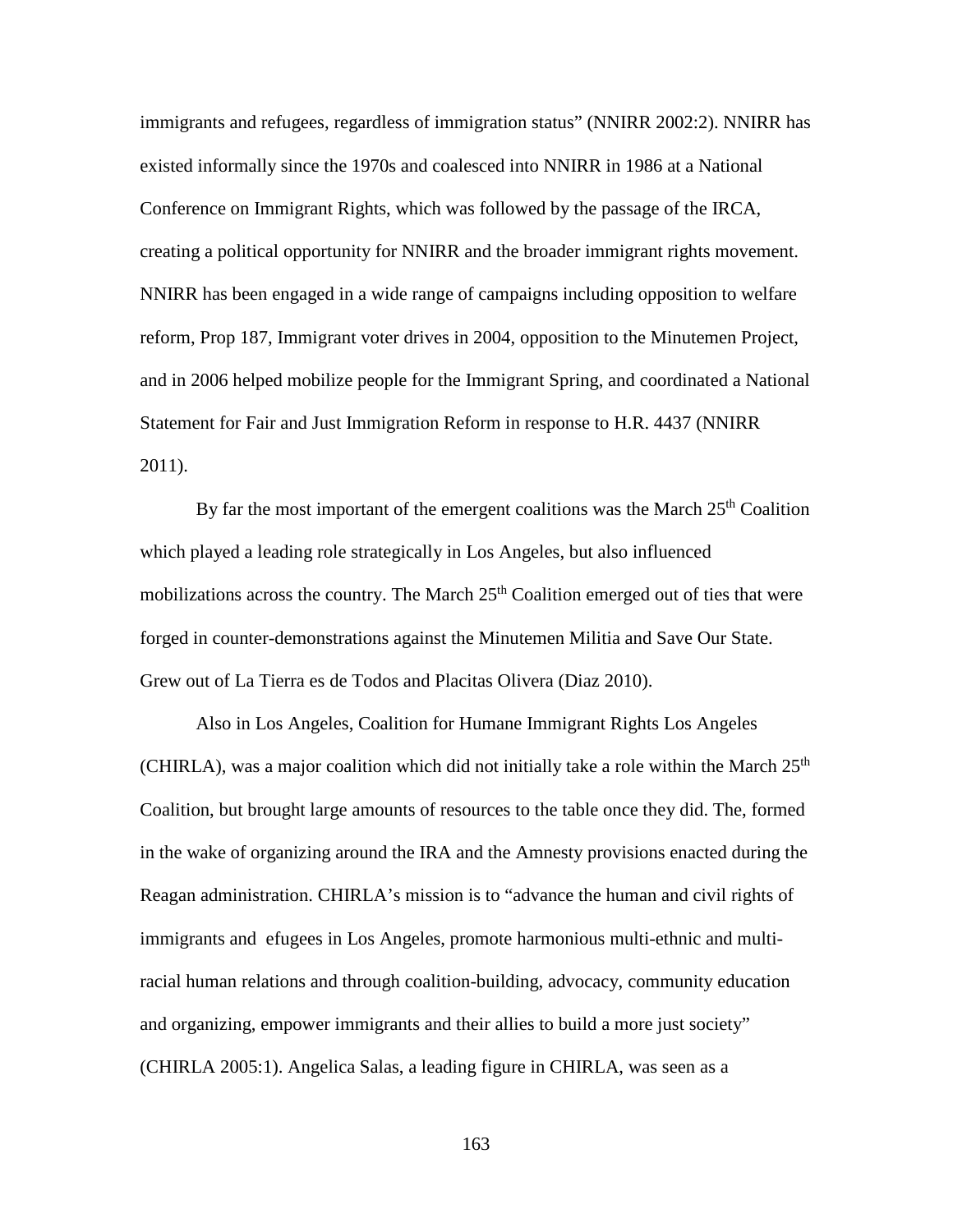spokesperson for the immigrant rights movement in Los Angeles.

In addition to CHIRLA, perhaps the longest standing organization in Southern California was La Hermanidad Mexicana Nacional. La Hermanidad was originally founded as part of CASA in San Diego in the 1950s to protect Mexican immigrant (Pulido 2006) Directed by central movement figure Nativo Lopez, who also served as president of the Mexican American Political Association in 2006, La Hermanidad identified itself as a nonprofit and nongovernmental organization of families of immigrant workers.

While the National Immigrant Solidarity Network (NISN) was national in scope, most activity centered on Southern California. They described themselves as "a coalition of immigrant rights, labor, human rights, religious, and student activist organizations from across the country. We work with leading immigrant rights, students and labor groups. In solidarity with their campaigns, and organize community immigrant rights education campaigns. From legislative letter-writing campaigns to speaker bureaus and educational materials, we organize critical immigrant-worker campaigns that are moving toward justice for all immigrants! (NISN 2006:1)

Although labor played an important role, much of the shift toward a proimmigrant stance on the part of the AFL-CIO was driven by the SEIU and UNITE HERE as I describe above. It is important to note that labor arrived fairly late on the scene in 2006, but after significant attention, labor began to take a more prominent role, which many organizers in the March  $25<sup>th</sup>$  coalition saw as an attempt to co-opt the movement. However, this does not diminish their important role in the IRM as a whole. Labor also found themselves as part of the moderate coalition, or faction, which was composed of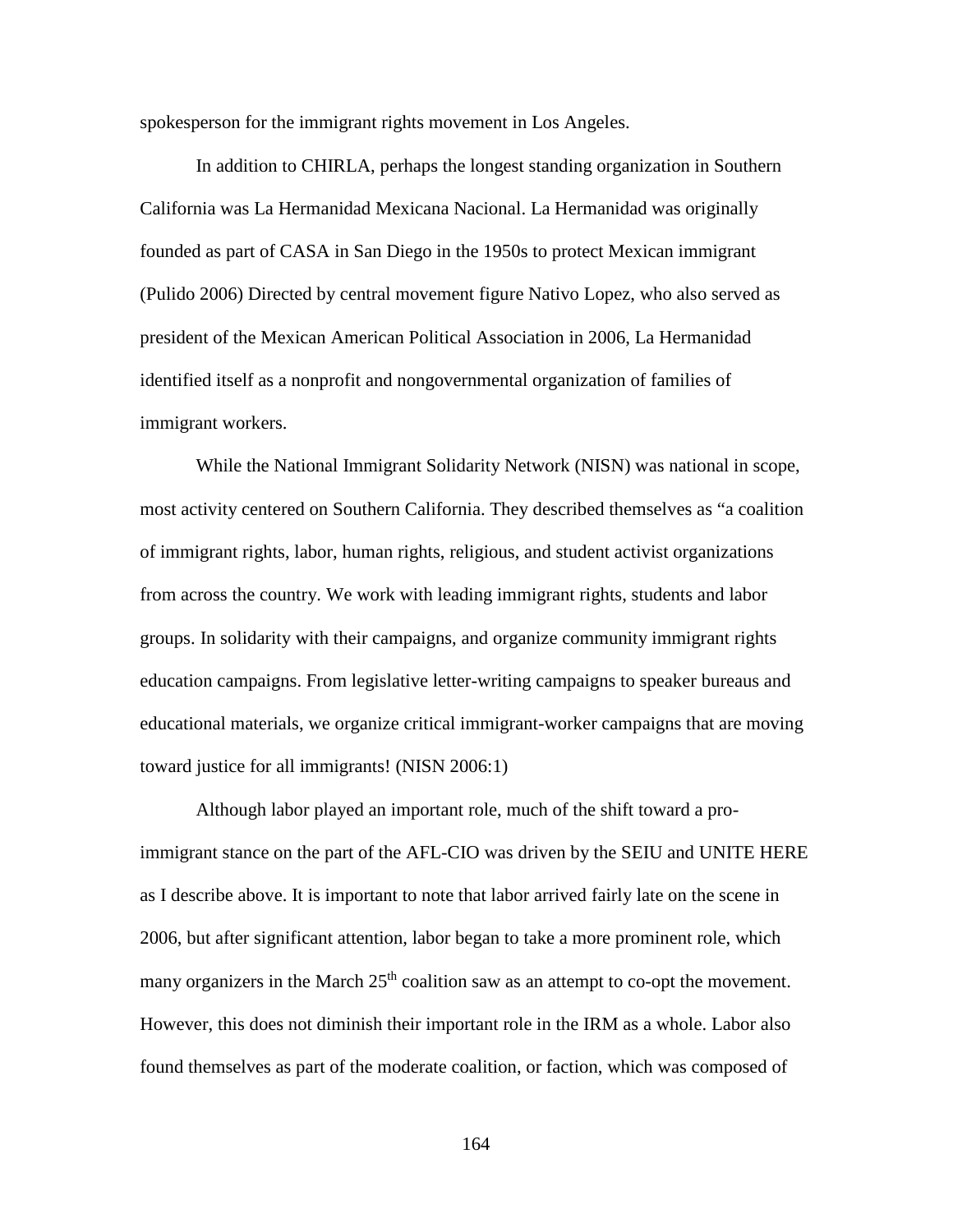the Catholic Church and mainstream Latino organizations (Flores-González and Guteiréz 2010).

As they did in the GJM and AWM, the American Friends Service Committee, was also active in the IRM. In terms of immigration, AFSC "supports the rights and dignity of all people, regardless of legal status. Through its immigrant rights initiative, Project Voice, the Service Committee combines local and national work to strengthen the voices of immigrant-led organizations in setting the national agenda for immigration policy and immigrants' rights.

## THE FRAMING REPERTOIRE OF THE IMMIGRAT RIGHTS MOVEMENT

The IRM engaged in a range framing that countered anti-immigrant sentiment by emphasizing the quality of life that immigrants experience, frames related to movement strategy, and frames that were contextualized by neoliberalism and the US politicaleconomy. I examine each of these, which I present in table 6.1, in turn.

## *Quality of Life Frames*

In what I categorize as framing related to quality of life, I include framing which attempts to clarify the hardships immigrants face such as being separated from families, being considered "second class citizens", and opposing racism and discrimination experienced by immigrants.

*Family Unification.* One of the most salient issues for the immigrant rights movement was the notion that increased enforcement would destroy families, or that one of the goals of the IRM was to keep families together (Bloemraad and Trost 2011). Along the lines of Snow and Benford's (2000) concept of frame amplification, the IRM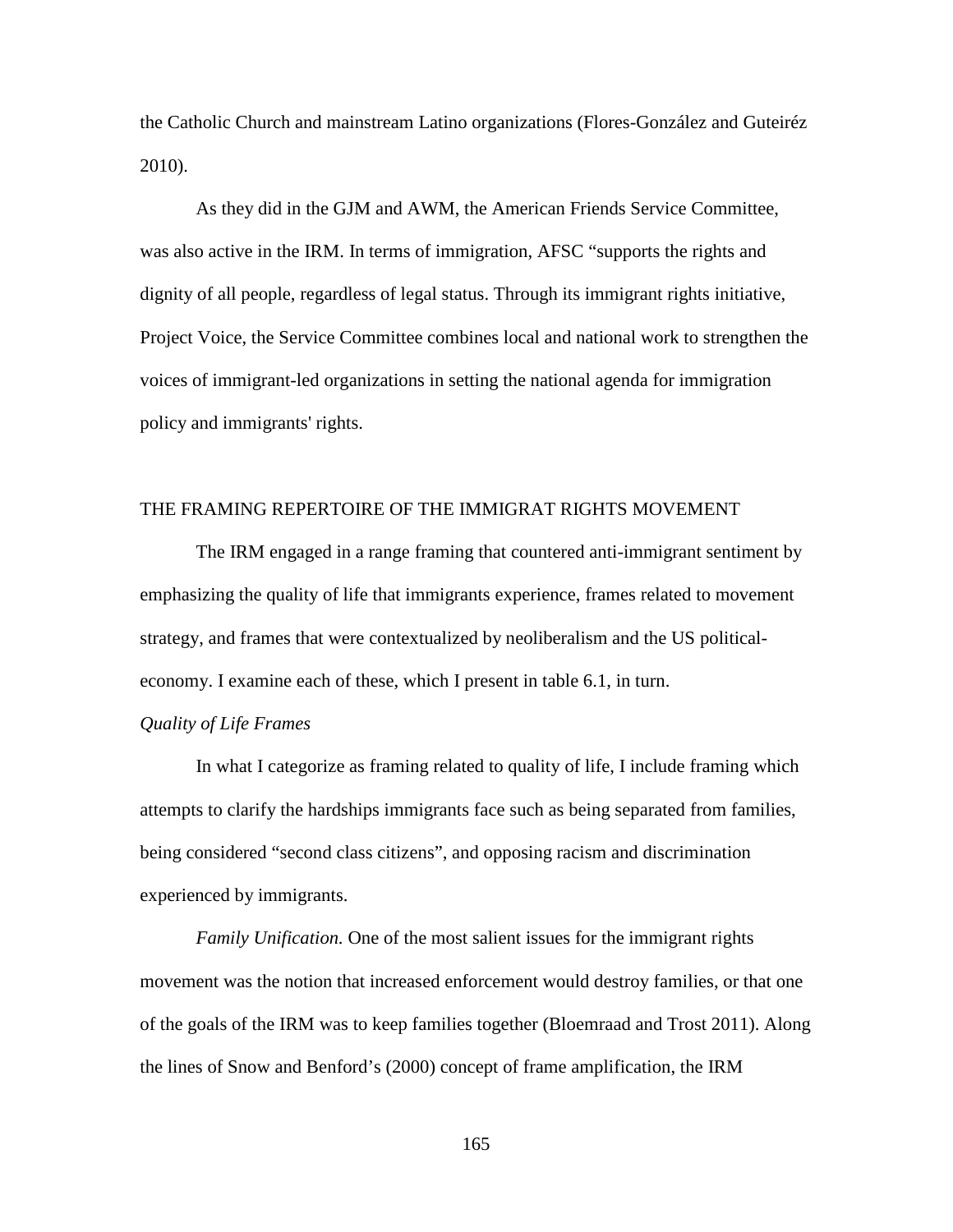amplified their "family values" in order to gain empathy and support from the general public. Several fliers, distributed by different organizations, brought up the demand to "reunite families" such as the CHIRLA, the March 25th Coalition, The National Immigrant Solidarity Network, NNIRR, and the April 10th Coalition, who argued that immigration policy "rips families apart" (April 10<sup>th</sup> Coalition 2006).

| <b>Quality of Life Framing</b>   | <b>Strategic Framing</b>         | <b>Anti-neoliberal and Political-</b> |
|----------------------------------|----------------------------------|---------------------------------------|
| Relates to day-to-day            | Refers to framing that takes     | <b>Economy frames</b>                 |
| experiences of immigrants in the | various positions on strategic   | Frames that center on the             |
| US.                              | matters facing the movement      | political-economy of                  |
|                                  | ranging from identity to action  | immigration and anti-immigrant        |
|                                  |                                  | politics.                             |
| <b>Family Unification</b>        | We are America                   | Shift blame to neoliberalism          |
| Emphasizes the effect            | Identification as productive,    | This entails shifting blame for       |
| criminalization has on family    | patriotic citizens.              | various social problems from          |
| unity, or the need to include    |                                  | immigrants to neoliberal              |
| family unity in any reform       | <b>Electoral Politics</b>        | globalization.                        |
| efforts.                         | Efforts of the IRM should be     |                                       |
|                                  | directed at electing sympathetic | <b>Immigrant Contributions</b>        |
| Citizenship                      | politicians                      | Shifts blame away from                |
| Citizenship and the benefits     |                                  | immigrants by emphasizing the         |
| associated with it, as well as   | <i>Immigration reform</i>        | contributions immigrants make.        |
| vulnerability form lacking it    | Frames calling for immigration   |                                       |
| impacts the lives of immigrants  | reform                           | Criminalization                       |
|                                  |                                  | Criminalization is increasingly       |
| Racism/Discrimination            |                                  | used to exploit immigrants and        |
| Racism and discrimination is a   |                                  | is a carried out by neoliberal        |
| problem faces by immigrants      |                                  | means.                                |
|                                  |                                  |                                       |
|                                  |                                  |                                       |

Table 6.1. Immigrant Rights Movement's Framing Repertoire

Stories of the disruption of families, also served as motivational frames, which articulated the severity of the deportations and criminalization of immigrants. To strengthen the resonance of the family frame, the IRM capitalized on events occurred over the course of the protest wave. One case was Elvira Arelleno, who evaded the Department of Homeland Security, by seeking refuge in at Adalberto United Methodist Church in Chicago, so that she could stay with her seven-year-old son who suffered various health problems (May 1st Coalition New York 2006:1). Keeping families united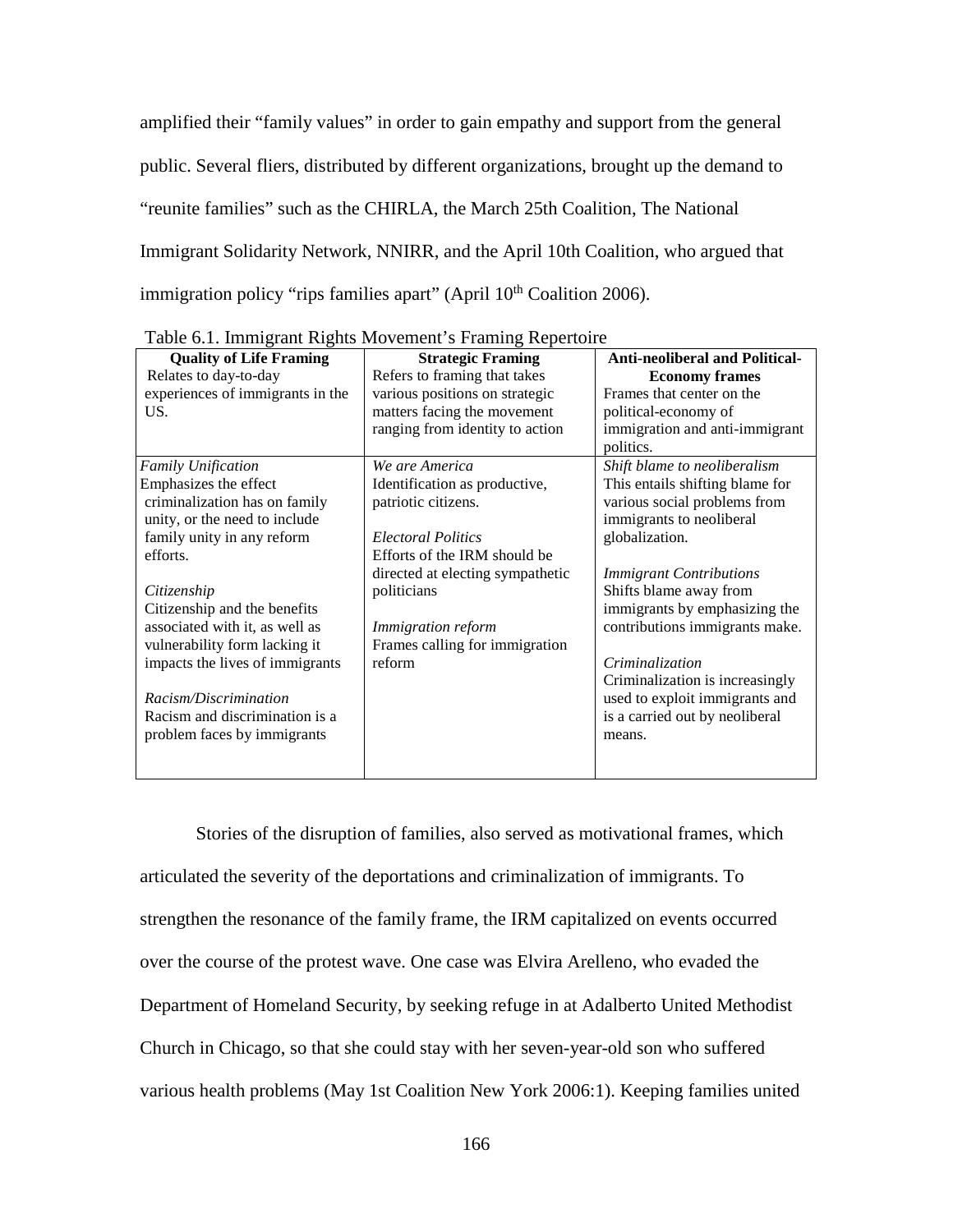was also present as part of their prognostic framing, where solutions were presented. The pro-immigrant Fair Immigration Reform Movement (FIRM) (2006) offered family unity as major part of their vision of what immigration reform would look like in the following:

Reunite Families and Reduce Backlogs. Immigration reform will not be successful until we harmonize public policy with one of the main factors driving migration: *family unity.* Currently families are separated by visa waiting periods and processing delays that can last decades. Comprehensive immigration reform must strengthen the family preference system, by increasing both the number of visas available both overall and within each category. In addition, the bars to reentry, must be eliminated, so that no one who is eligible for an immigrant visa is punished by being separated from their family for many years. (P. 1 my italics)

Here, FIRM makes the case that family is an extremely important problem that makes up the immigration issue and is worthy of attention.

Calls for keeping families united were also present at many of the demonstrations. At one demonstration, Mario Limas Hernandez, spoke at a rally about how reuniting families was an issue the movement was fighting for, by tying family unification with citizenship, as (McFadden 2006) reported in the in the *New York Times:* 

Out in the crowd, many spoke about paths to citizenship, rights and protections in the workplace. But Mario Limas Hernandez, a mechanic, talked of another right - - to be with his family. He said that although he was an American citizen, his wife was not; she and their children had been sent home to Mexico. 'One of the rights

of citizenship is that you get to live with your close family,' he said (p. A1).

Clearly, the separation of families played a key role in the framing of the IRM, and was an issue that they drew upon in motivational and prognostic frames.

*Citizenship.* Citizenship is an essential part of immigration politics and was also a major concern to the movement. Several organizations frequently mentioned how immigration policy created "second class citizens" who did not enjoy the same rights as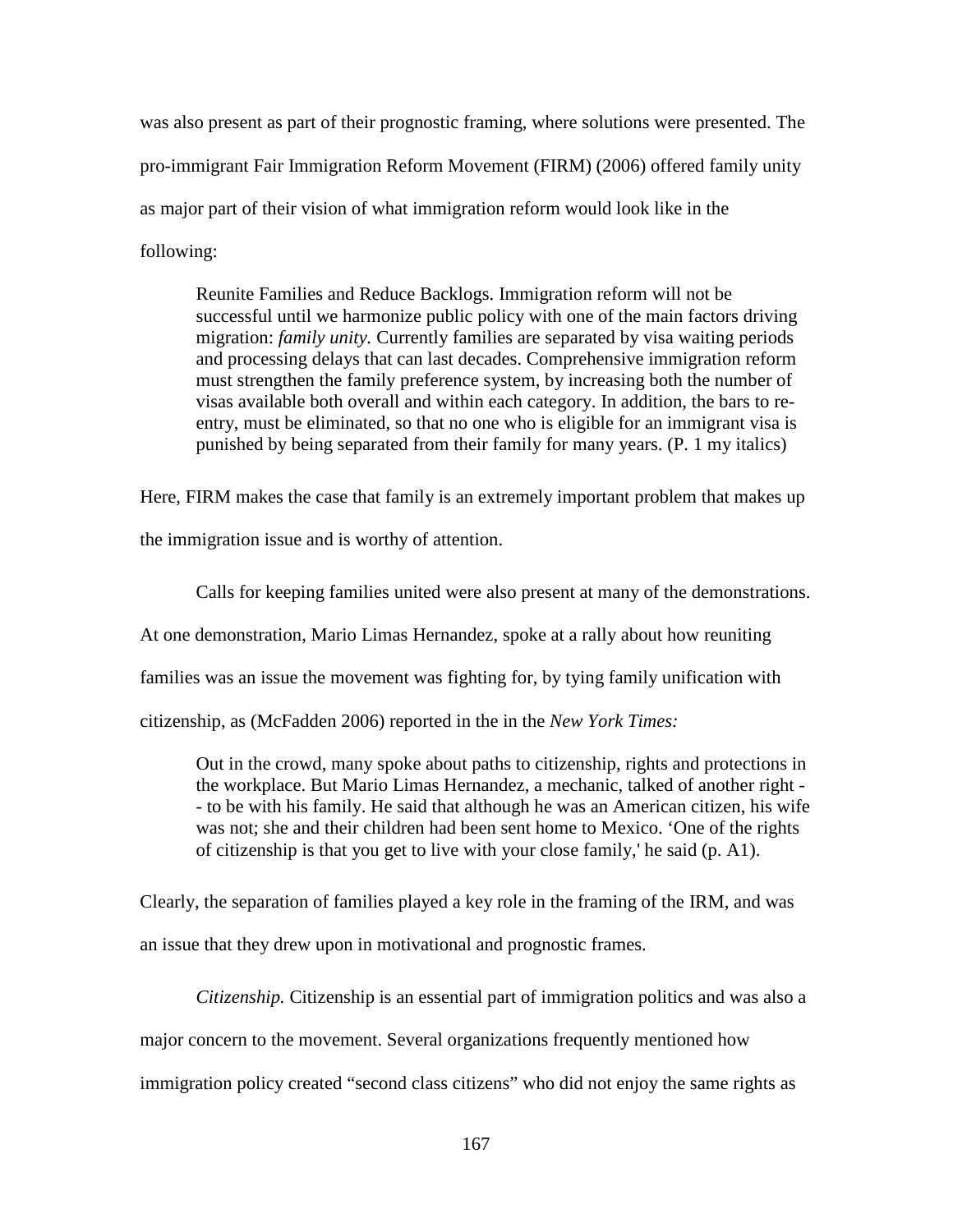other citizens. This was evident in a newsletter distributed by the National Immigrant Solidarity Network (2006), where they charge that vulnerability and status were essential problems with H.R. 4437. They write, "For the undocumented, there would be indefinite conditional temporary status, with no extra provision made to provide a path to permanent residence outside of a revised family and employment visa preference system. In effect, millions of the undocumented would be consigned to a permanent second-class status" (p. 1). UNITE HERE and SEIU (2005), point out that the lack of status results in the lack of rights and marginalization: "But these rights and opportunities are denied them due to their lack of immigration status and due to outdated laws, which subject many of those here in search of the American Dream to abuse, fear, and marginalization" (p. 1).

*Racism/Discrimination.* Labeling anti-immigrant policies as racist and the result of racism was common in IRM framing. When I asked Jesse Diaz what he thought were the roots of anti-immigrant sentiment, he responded with "Good old fashion racism." Many in the IRM saw the movement as an antiracist movement challenging longstanding prejudice and discrimination against immigrants and Latinos. For example, the March  $25<sup>th</sup>$  Coalition (2006) argued in a call for support for the May 1<sup>st</sup> boycott, "The struggle for immigrant rights is a vital part of the struggle against racism and repression, and for the full rights of all working people. Let's all be in the streets on May 1 in support of the call coming from the Los Angeles March 25th Coalition Against H.R. 4437" (p. 2). Racism was not simply a political issue. Aviva Chomsky also stated that immigrants were experiencing concrete manifestations of racism. In an interview with her, I asked her about the role of racism as a factor contributing to the mobilization. She explains: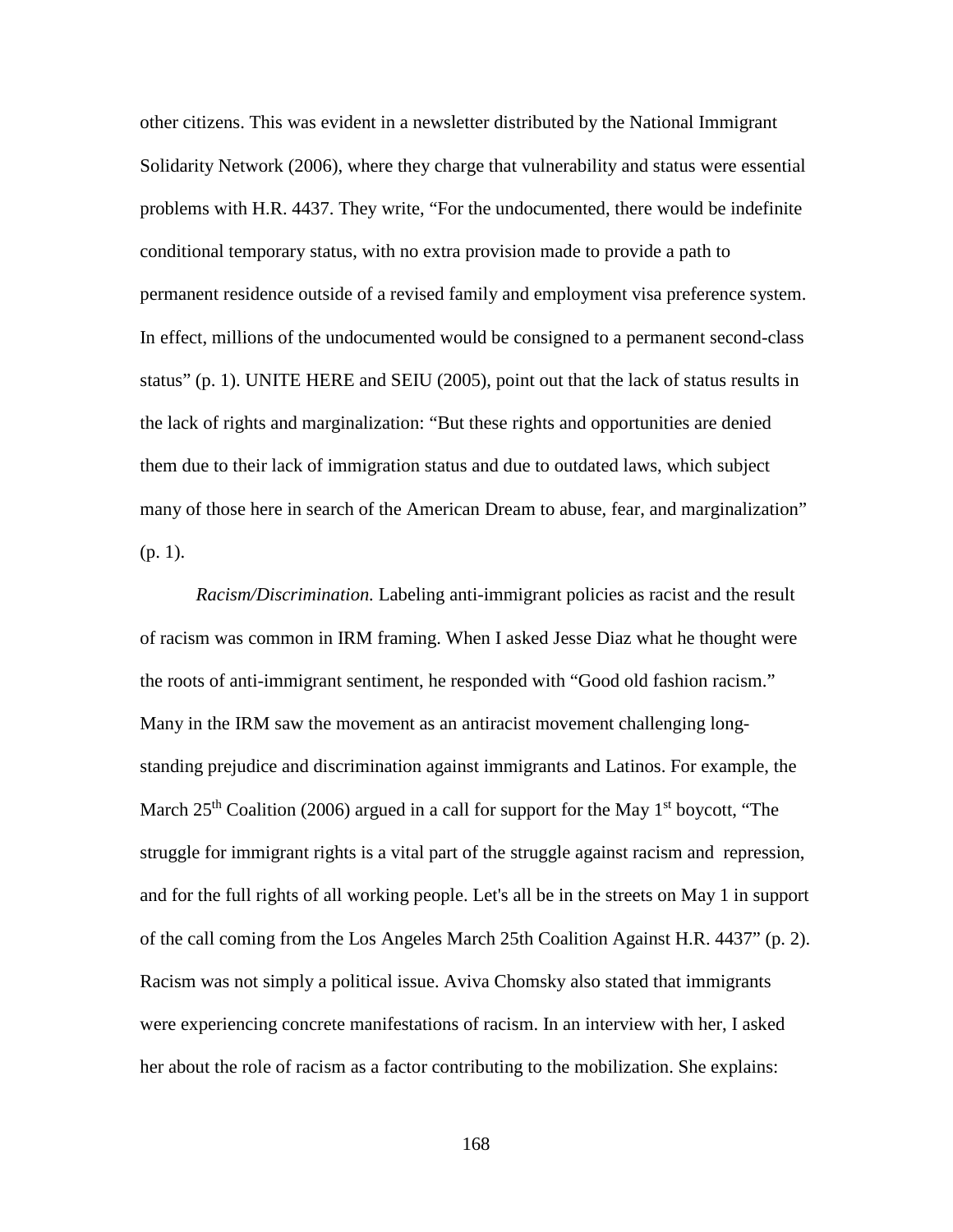It's not about inequality and discrimination in the abstract, it's about the inability of people to live their lives because of the discrimination, it's about people being shut out, people having to live in the shadow, people being forced, being unable to go to school or to get a job or being forced in…Being treated as not members of the society in which they live. It's not so much the history or theory of discrimination it's about the everyday reality of it. (Aviva Chomsky Interview)

Framing anti-immigrant legislation as racist was a way to garner support and undermine the legitimacy of the IRM's opponents and mobilize anti-racist allies. More importantly, anti-racist framing was an attempt to link the messaging of the IRM to the day-to-day experiences of potential supporters.

### *Strategic Frames*

Within the IRM several debates about strategy emerged. While it is difficult to separate strategy from framing, there are specific types of framing which reflect these differences. Some of these frames include the "we are America" frame, an electoral politics frame, and framing surrounding the issue of immigration reform.

*"We Are America."*Appropriating hegemonic identities and hegemonic values to make social movement seem legitimate is a common practice (Bernstein 1997; Maney, Woehrle, and Coy 2005). Aspects of the IRM, usually the moderate wing, also used this strategy to attempt to build legitimacy for the movement. In response to anti-immigrant sentiment, many organizations and activists attempted to prove their American identity by carrying American flags, wearing white and using slogans such as, "We are America." Patriotic slogans and symbols were present across the country at demonstrations that made up the immigrant spring. As the Archibold (2006a) reports in the *New York Times*:

On a balmy spring Saturday, some wrapped themselves in the flags of a score of foreign nations, others waved the Stars and Stripes over their heads, and many did both. Some sang ''God Bless America,'' while others chanted pro-immigration slogans in Spanish. Many pushed along strollers carrying their American-born children, living symbols of the dual identities that have made the debate over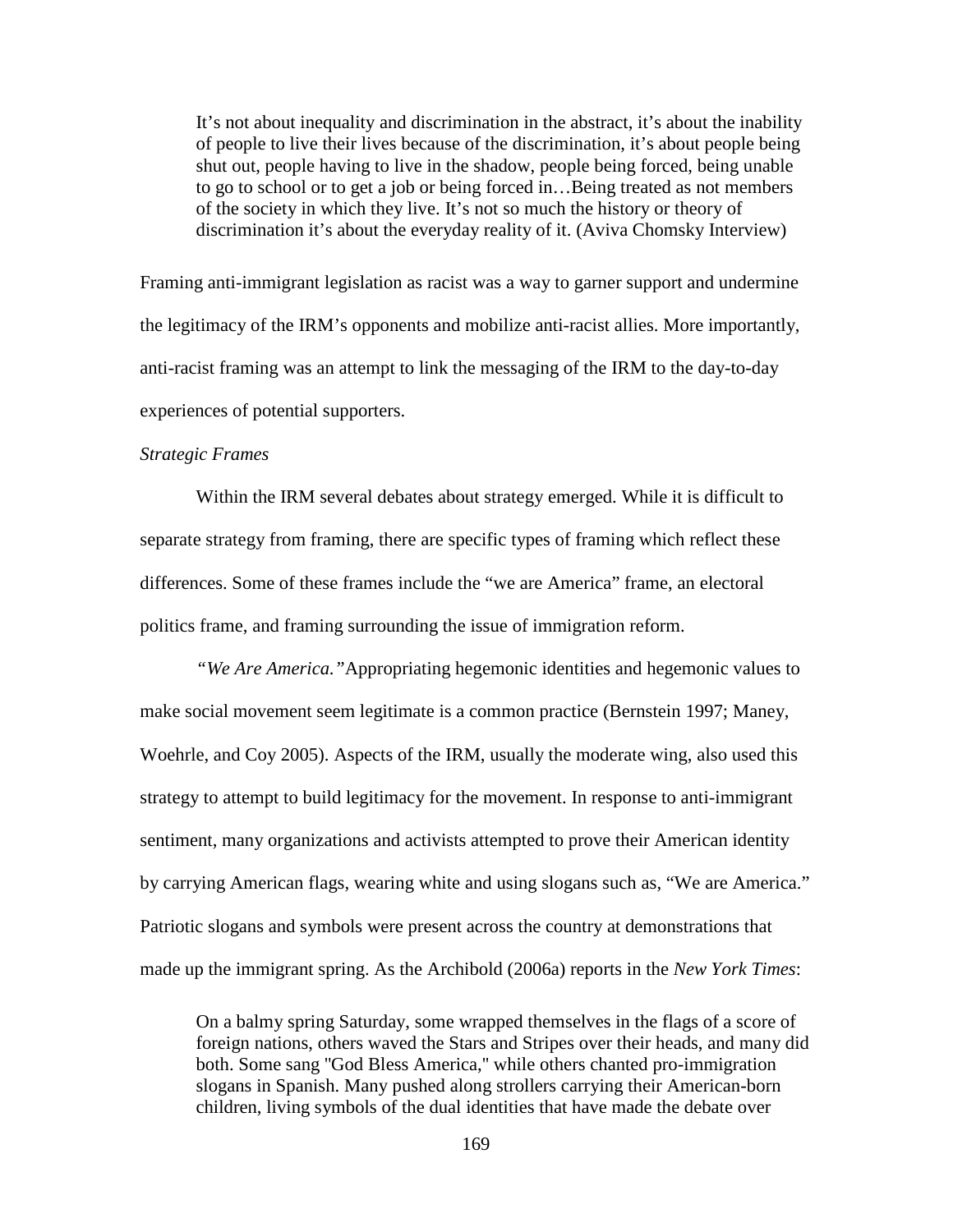illegal immigration so charged.

''We came here because we love America and we want to stay here,'' said Liliana Melgarejo, 31, who immigrated from Argentina 13 years ago and works in Manhattan as a housekeeper. She said she and her husband had two children, both born in the United States. ''My children are American. I love my country, too, but there is no future there. Here, they can be a doctor, anything.'' (P. A1).

The above excerpt provides a vivid example of how the movement used patriotic symbols to try to construct their identity. In another example, a website describing the April 10th Day of Action states, "Immigrant communities are coming together on April 10 to proudly declare that 'We Are America' and that immigration reform must not violate the American values that we cherish" (National Capital Immigration Coalition 2006:1). These appropriations of patriotism were also present in Spanish language fliers, a flier distributed by the League of United Latin American Citizens (LULAC) read, "Si a la prosperidad de EEUU! [Yes to the prosperity of the USA]" underneath an image of a flag and the statue of liberty (LULAC 2006). The "we are America" framing was a deliberate attempt to undermine how immigrants and Latinos were presented as the other. In this case, immigrants and their activists wanted to present themselves as worthy, and as productive Americans. In many ways, the focus on voting and electoral politics was a way to emphasize the latent political power Latinos had to change the political landscape. It's important to note that this was not an argument for voting at the expense of protests. Rather, voting was seen as a more effective strategy that could be built out of the protests.

*Electoral Politics*. Several of the more moderate organizations and a few politicians pushed to channel the energy of the immigrant spring into electoral politics. At the city level, in Los Angeles, several city council members and the mayor, actually began their political careers involved in the movement, and provided allies for the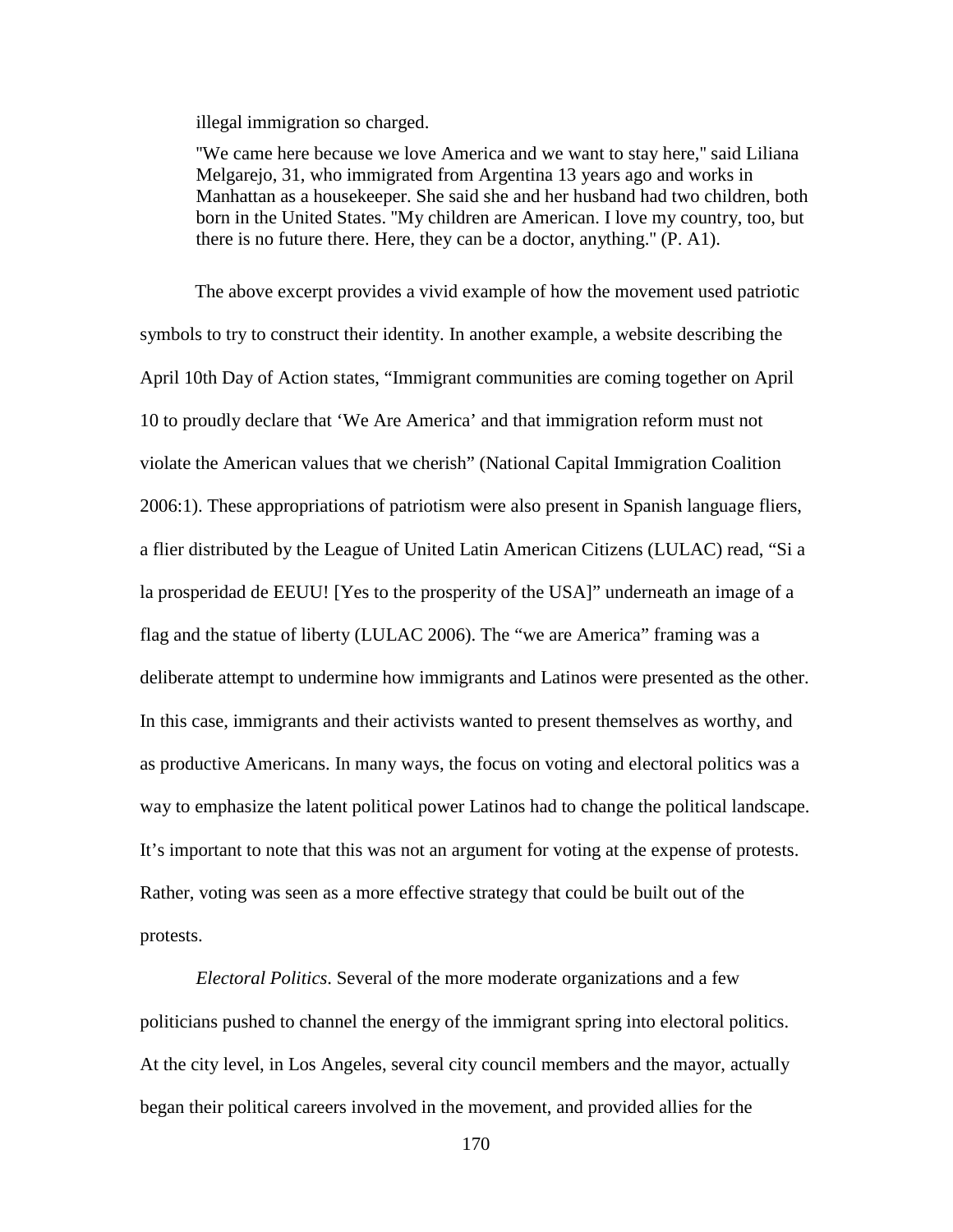coalitions and organizations organizing the protests. One of the central prognostic frames that moderate organizations touted was the notion of channeling the power of the movement to the ballot box with phrases such as "Today we march, tomorrow we vote." As one organizer reportedly explained in relation to the May  $1<sup>st</sup>$  Boycott, "We don't want to hurt the United States economically…We want to show them the buying power of the immigrant consumer. Right now, the campaign is planning a boycott and a voter registration drive on the same day, May 1. We are flexing our economic power to gain political power'' (Oscar Sanchez quoted by Swarns 2006:.23).

*Immigration Reform*. The overarching demand was for comprehensive immigration reform of some kind. What this meant for the movement, was fairly contested and resulted in some disputes between factions pushing for amnesty, and those pushing for a more moderate "path to citizenship." The "reform" frame also provided space to win over centrists who supported increased enforcement of the border and immigration. Within this debate, there was also a division over the "guest worker" proposal, which was largely opposed by the IRM. Overwhelmingly, the main demand that the movement made was for some kind of legalization. This took various forms ranging from the simple slogan "No one is illegal." Ruben Arita, makes the plea in a *New York Times* report:

Ruben Arita, a 30-year-old illegal immigrant from Honduras who joined the demonstration in Washington, said he was marching for the first time because he wanted to push Congress to grant citizenship to people living here illegally and to recognize their struggles and their humanity…'We want to be legal,'' said Mr. Arita, a construction worker who has lived here for five years. ''We want to live without hiding, without fear. We have to speak so that our voices are listened to and we are taken into account.'' (Archibold 2006b:12).

Legalization was one of the main demands of the activists in the Si Se Puede Coalition in San Diego and the March  $25<sup>th</sup>$  Coalition, as Elva Salinas Explains in relation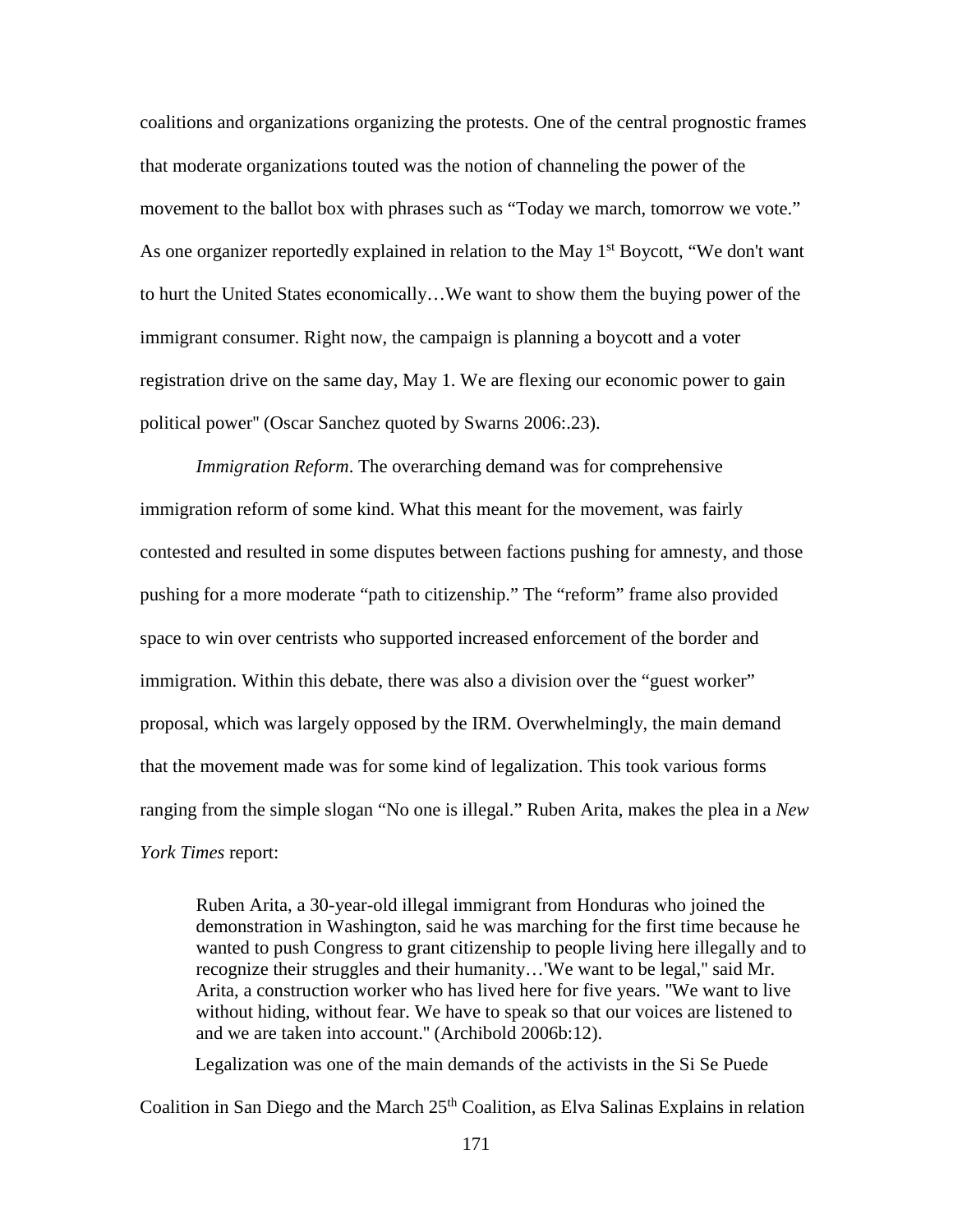#### to student activism at San Diego City College:

I think for us, it was always legalization for everybody, and my students did all these t-shirts that said "No One is Illegal" and that was the thing, we just said that there is no such thing as an illegal person, and so my students were very adamant that, that we wanted legalization for everyone. But, what really got the biggest group of people out, and why we had the huge marches, was because we were saying no to certain things which was, they didn't want to criminalize anyone who was helping immigrants right.

While the broad call for immigration reform united the various segments of the movement, calls for legalization or even amnesty were more contentious. Through-out the documents, and according to interviews there was overwhelming support for what the March 25<sup>th</sup> Coalition referred to as "residencia permantente" [permanent residence]. *Anti-Neoliberal and Political-economic Framing*

The IRM drew upon the context of neoliberal globalization in order to deflect blame and mobilize potential allies, and contested the neoliberal rollout in their opposition to policies that would criminalize immigrants. Neoliberal globalization was an important context that the IRM had to navigate Long before the Immigrant Spring, in 1993 the NNIRR stated that the IRM would be navigating a new political and economic context. In a pamphlet titles *Justice Has No Borders* it reads, "The global and economic changes, accompanied by new levels of migration and anti-immigrant battering, pose unprecedented challenges to the immigrant rights movement to advocate for the human and civil rights of our communities and for new avenues of empowerment" (NNIRR 1993:2). Incorporating neoliberal globalization was important to IRM strategically. Hyunhye Cho (2008) found, "introducing an analysis of globalization and its influence on workers has proved an effective tool in deepening a common vision among groups (p. 110-111). Beyond globalization, increased restrictions and enforcement of anti-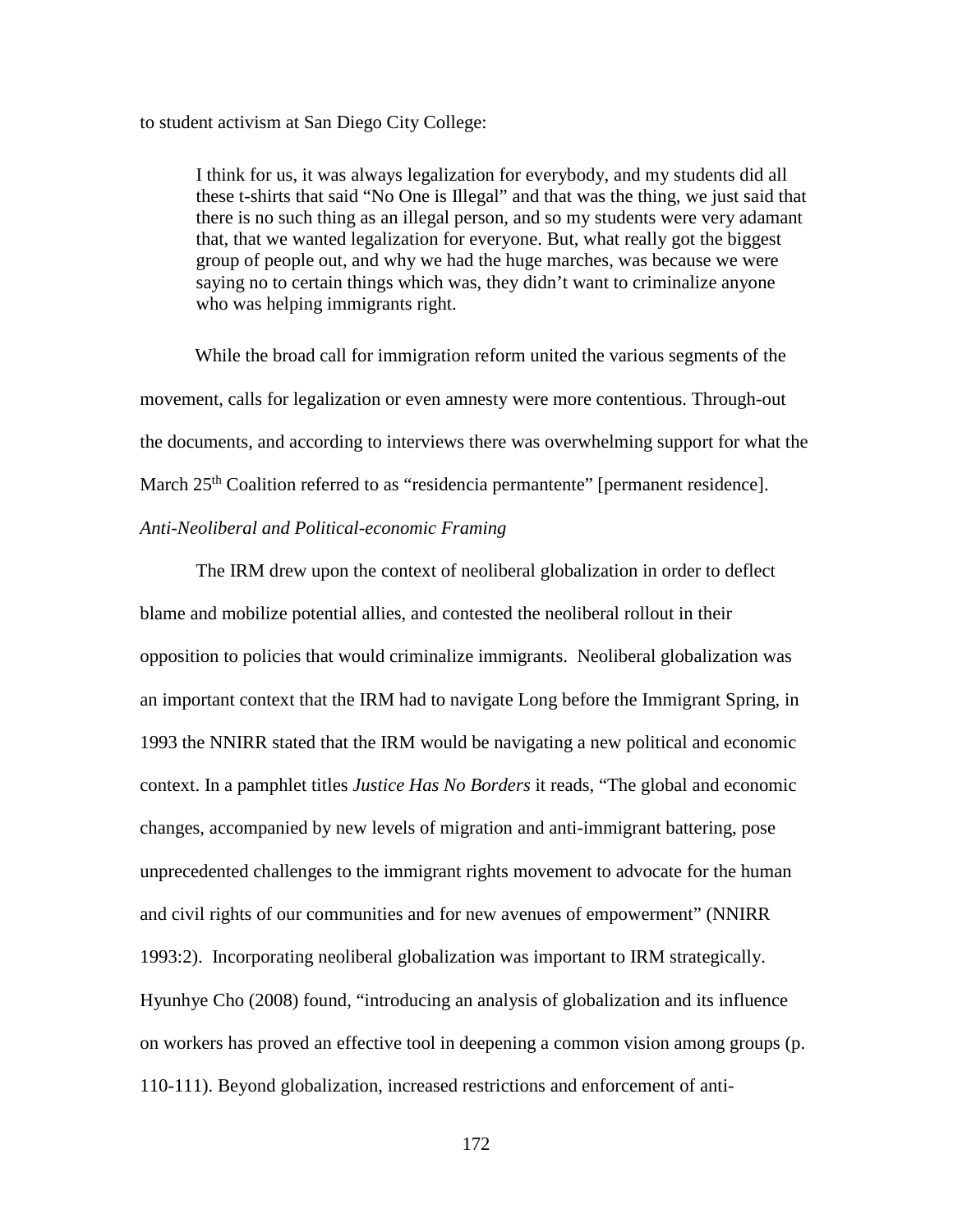immigrant policy are examples of rollout neoliberalism, where the state is restructured to discipline and control individuals in a manner that "keeps people in line with the [neoliberal] project" (Varsanyi 2011: 301) As Varsanyi (2011) further points out, increased nativist activism and anti-immigrant policies are themselves contestations of neoliberalism, though not necessarily progressive. In any case, these policies are the result of three processes.

(1) continued neoliberal restructuring of state capacity and liberalization of trade and other cross-border flows, paired more recently with (2) conservative populist and militaristic 'rollout' policies that increasingly constrain the cross-border flows of labor and people and (3) shifting immigration demographics and settlement patterns. (P. 300).

The context of neoliberalism would become especially salient in how the IRM responded to the impact of neoliberal trade policy, increased migration, scapegoating, and the increased criminalization of immigrant workers.

## *Scapegoating: System Blame and Immigrant Contributions*

Much of the framing that emerged during the protests of 2006 was concerned with countering rightist claims about immigrants by either shifting blame to neoliberal policies or by highlighting immigrant contributions. In the March 25th protest in Los Angeles, protesters attempted to legitimize the presence of immigrants and "used a largely defensive and reactive vocabulary and iconography meant to affirm that immigrants *are not* criminals and *not* terrorists" (Baker-Cristales 2009:63). Indeed, there was a shift within the IRM from the rights of immigrants to a focus on the essential role they play in the functioning of the US economy, as Hyunhye-Cho (2008) argues, "The 2006 mobilizations demonstrated the potential power of the immigrant rights movement, as well as the vital role played by immigrants in the United States" (p. 95). Because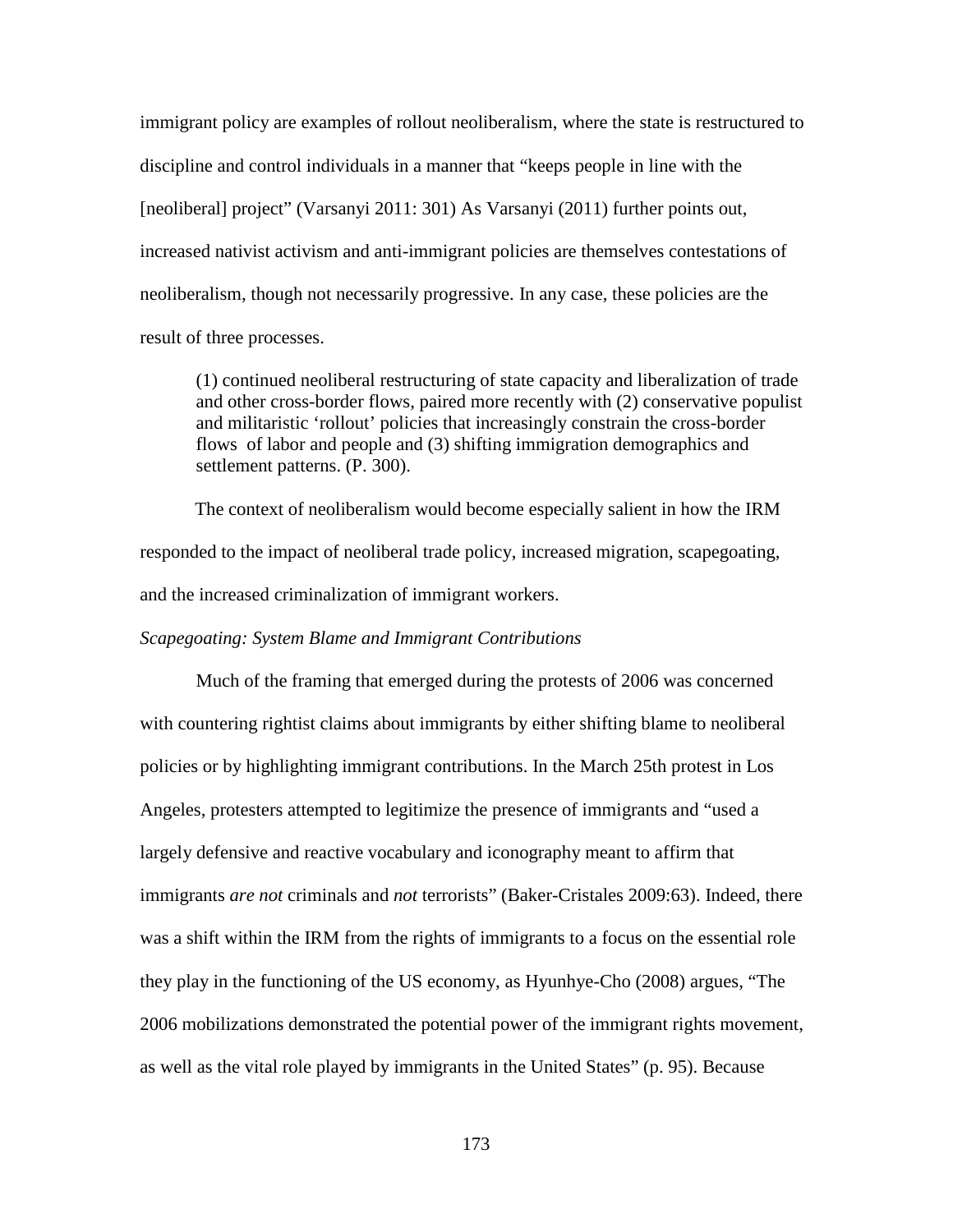policy makers often blamed immigrants for draining the resources of the US economy and social services, the IRM felt a need to combat these ideas. Both responses are linked to the position undocumented immigrants play in the economy, and the impact of trade policies. These include amplifying the contributions of immigrants and shifting blame to systemic trends such as austerity, globalization, and neoliberalism. The scapegoating of immigrants for social problems shifts the blame from policy priorities and makes it necessary for IRM to articulate alternative narratives for the causes of these problems. One strategy is to point out that immigrants contribute to society as producers and consumers, the other is shifting blame to broader economic trends such as globalization. In each case, blame for social problems is placed on immigrants, who then must shift the blame away from themselves.

The AFSC (2006) explains the scapegoating counter frame at length, by first exposing the notion that immigrants are being scapegoated, pointing to the policy consequences, and the contributions of immigrants. Their Trade and Migration section of their website reads:

Unfortunately, people tend to look for scapegoats as they become more insecure about their economic livelihood and remain badly informed about the mechanisms behind the changing economy. The immigrant community has borne the brunt of the peoples' fears. In response, U.S. policymakers have:

Limited access to asylum Increased border patrols at an unprecedented rate Stripped away U.S. social welfare for immigrants Increased workplace raids that target undocumented immigrants and legal residents alike.

This treatment of immigrants is shortsighted policy that caters to anti-immigrant sentiment and fails to look at the root causes of migration. Contrary to U.S. public opinion, most immigrants add more to the U.S. economy than they take out. Most do not want to leave their homes and migrate, but feel they have no other options. (P.5)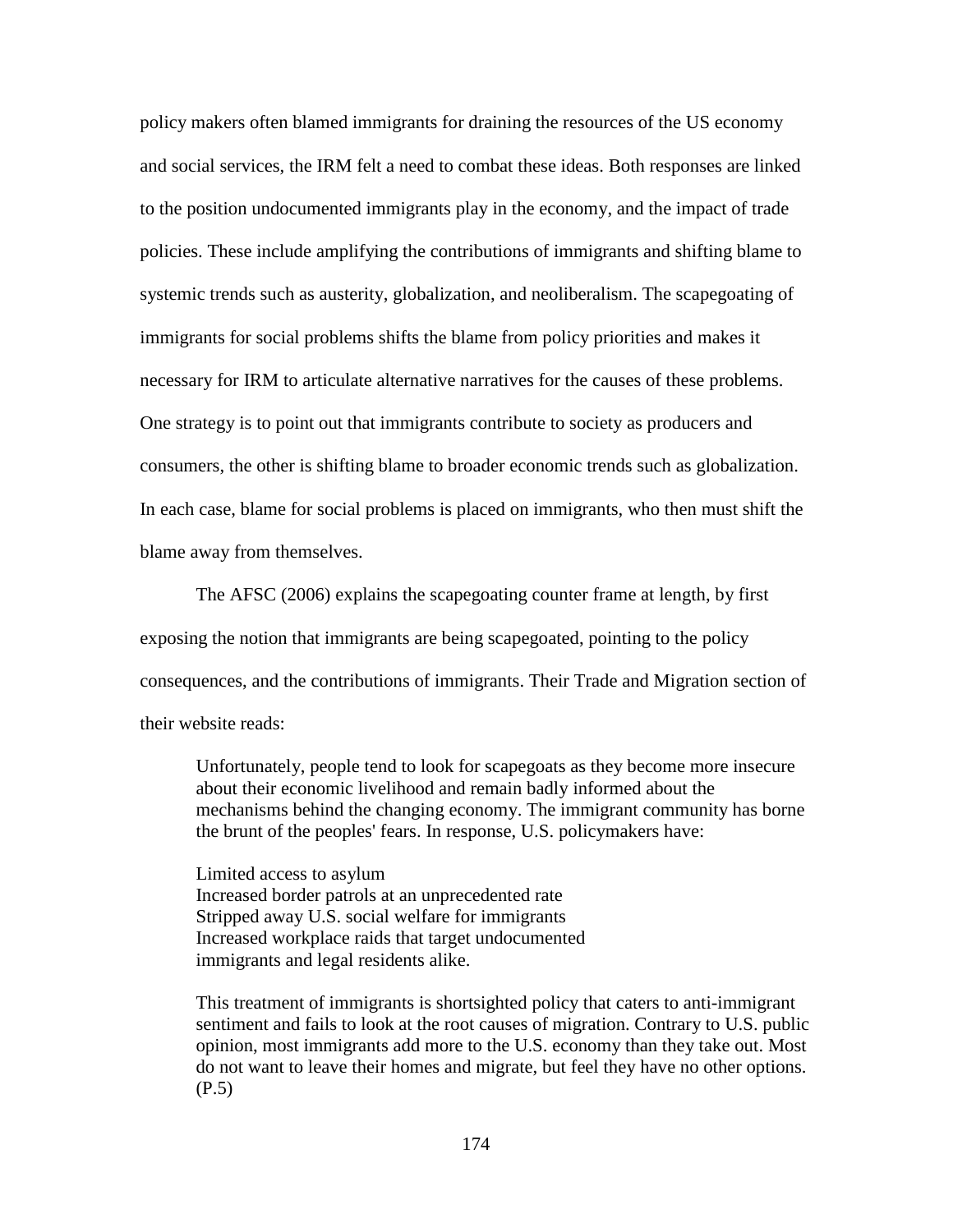Although the "mechanisms" are never spelled out explicitly, AFSC is pointing out that that the causes of the situation need to be defined. As a result, the AFSC, and the IRM, must deploy political-economic frames that clarify what these mechanisms are. In the above excerpt, AFSC points out that there is economic insecurity and many Americans are concerned about their economic livelihood. Unfortunately, immigrants, who in many ways are victims of the same economic changes that NNIRR alluded to, and serve as scapegoats. AFSC then lists the policies that have targeted immigrants, and then points out that there are "root causes," which are ignored, while immigrants actually contributing to the economy. AFSC uses both strategies of shifting blame to economic factors and pushing the contributions of immigrants to the economy. For the sake of simplicity, I will now look at each one as a separate frame, although as the above excerpt suggests, frames are not often neatly separated.

There were cases where specific mechanisms were deployed as part of the IRM's framing. The IRM developed a talking point that used corn subsidies to explain the connections between immigration and trade policy.<sup>[27](#page-191-0)</sup> A key example was the discussion of how US corn subsidies create a situation in which US grown corn is cheaper in Mexico than corn produced by Mexican farmers, thus undermining their livelihood, which make emigration an attractive option. Other examples pointed out that the global economy benefited corporations and gave them free trade, but did not offer the same mobility to labor.

The movement of capital and people is not treated equally. By protecting the mobility of capital without protecting the mobility of labor, "free trade" further increases the advantage of capital over labor, paving the way for migrants to be exploited. While U.S. free trade agreements provide legal flexibility for investors

l

<span id="page-191-0"></span><sup>&</sup>lt;sup>27</sup> David Bacon (2008) also uses this explanation in relation to economic and political turbulence in Oaxaca in 2006.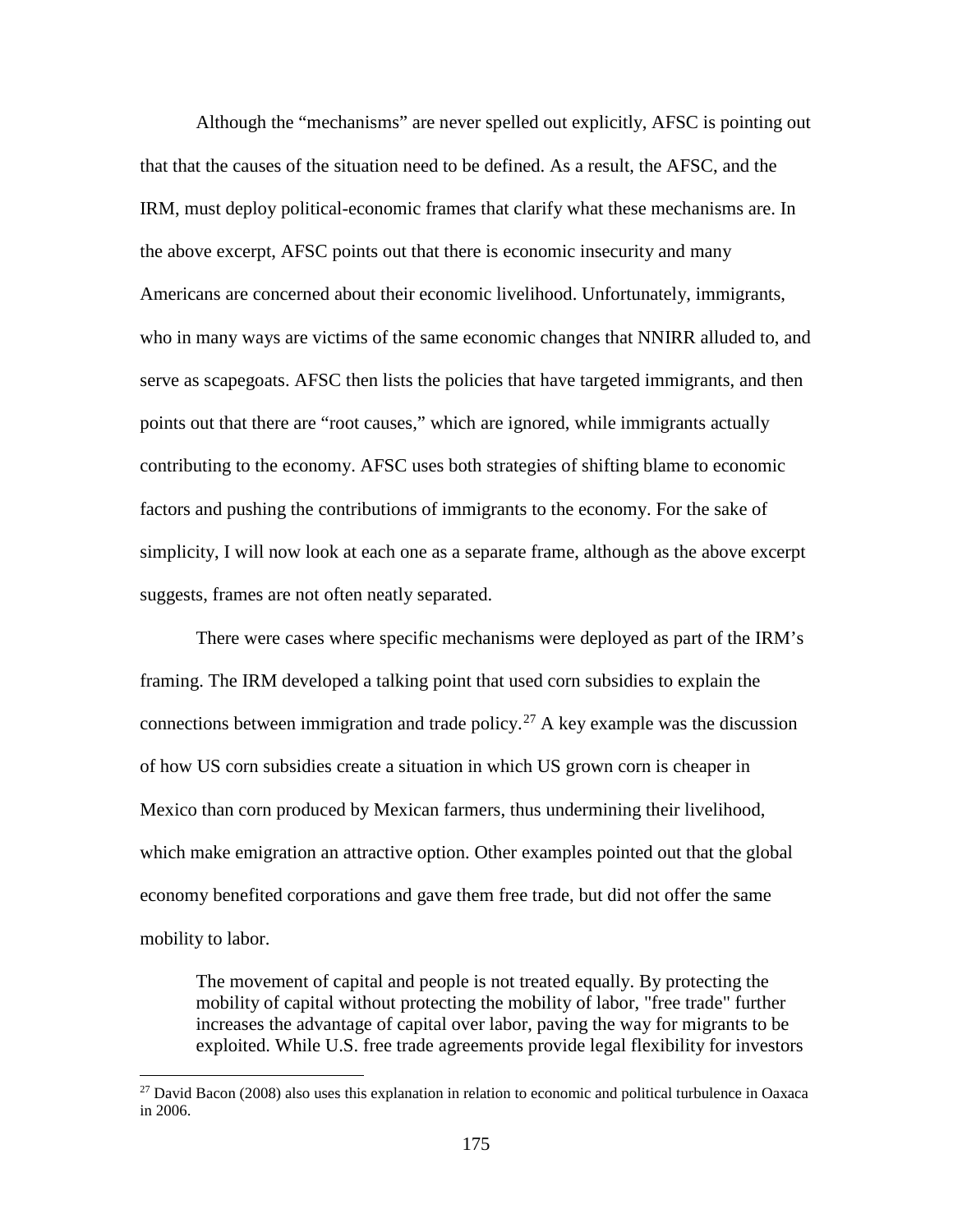to move products, high-skilled labor, and capital across borders, workers still face legal restraints. (AFSC 2006:1).

The AFSC makes the case here that the paradox of neoliberal globalization, which allows for the movement of capital, while limiting the movement of labor, provides further advantage for capital, and suggests that corporations also benefit from this aspect of globalization.

The IRM often had to shift blame for social problems to broader economic factors. This was made extremely clear in an open letter to Lou Dobbs, a dominant media figure who assumed the role of spokesperson for anti-immigrant conservatives on his then nightly program on CNN. The May First Coalition for Immigrant Rights (2006) states, "We believe that no worker in illegal. What should be illegal are US corporate policies abroad as well as at home that force workers to leave their homelands and impoverish people in this country" (P.1). While AFSC and NNIRR were vague about the "root causes." The May 1<sup>st</sup> Coalition in New York placed blame squarely on "U.S." corporate policies," which in their view, create the circumstances that lead to migration. In an explicit attempt to shift blame the letter lists things immigrants do not do, such as, close factories, deny health care, and sign trade agreements, which are all hallmarks of the neoliberal era Then the letter lists contributions of immigrants including contributing to tax and social security revenue; working hard; and contributing to communities and the economy.

The March 25<sup>th</sup> Coalition made an explicit connection between action and words by using the boycott to undermine the perception that immigrants were a "drain on the economy." As the flier for The Great American Boycott stated, "No Work, No School, No Selling, No Buying..." (March  $25<sup>th</sup>$  Coalition 2006). Jesse Diaz also drew on the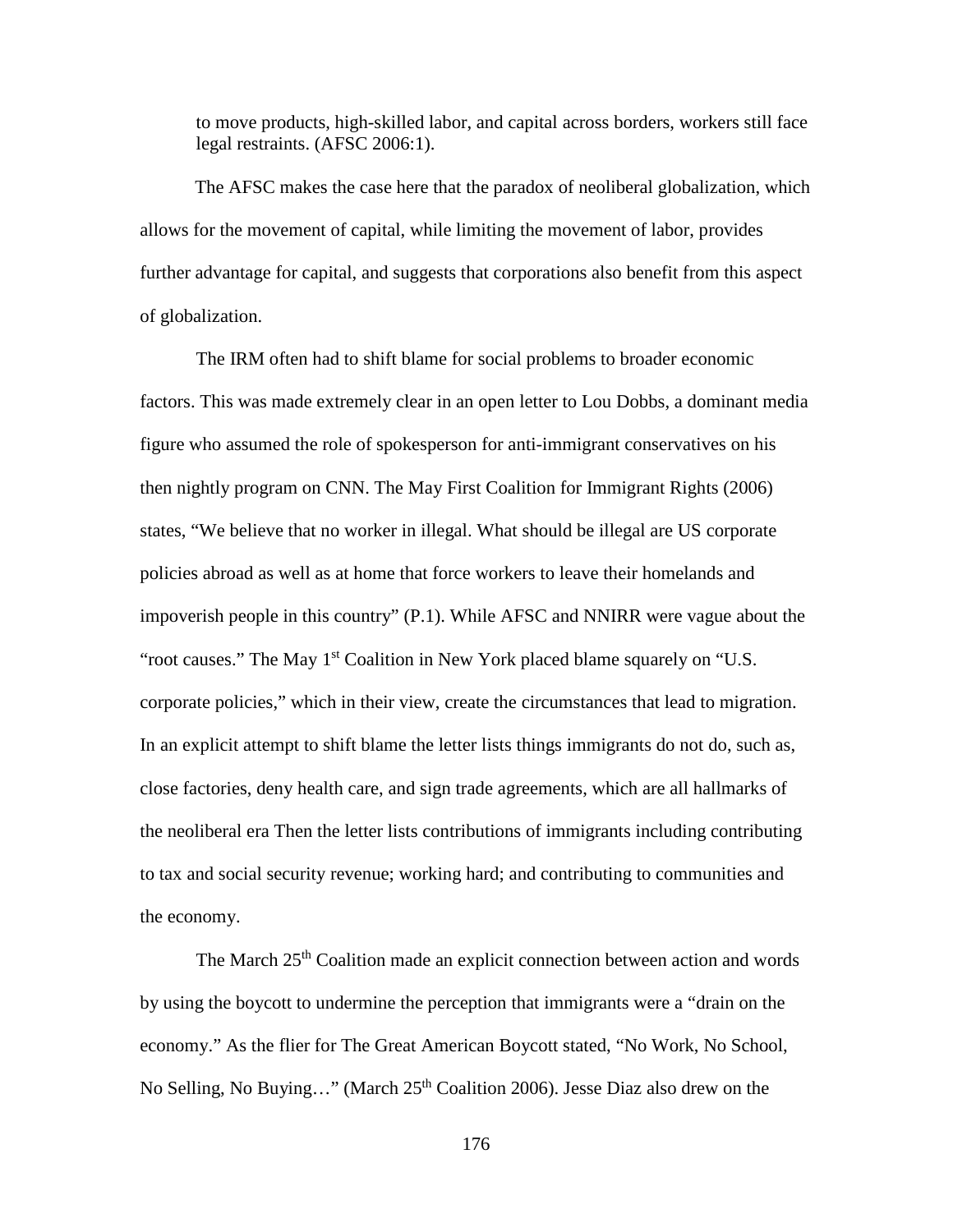these connections in arguments for the May  $1<sup>st</sup>$  boycott, in a response to an interview question referring to the argument for an immigrant boycott, Diaz referred to the argument that immigrants play a negative role in the economy. He said:

I find this whole vacuous argument about how immigrants are a drain on society, and an economic drain on society, I thought it was bullshit. Because, that's what the Minutemen were saying. Just all this anti-immigrant rhetoric was that immigrants were a drain on society. So I was like, there's no way. This was coming out of those think tanks. So I said, you know what, we need that boycott to show, based on what happened in 2003, to show that if we don't show up to work across the nation, that they are going to see just how much they need you. And they are going to see that without our help and our work, as the backbone of the workforce, there's a big possibility that we could undermine the economy in a day. Not to the ground, not to destroy it, but certainly to show that we can't do without them (Jesse Diaz Interview).

Jesse Diaz describes a process where the Minutemen were deploying a "drain on society frame." In response, Diaz states that they are the backbone of society and removing them from the economy would be detrimental to it.

In keeping with my description of neoliberalism as a corporate political project, I also emphasize how the IRM was also a class mobilization (Pulido (2007). Several organizations and coalitions made the link between immigrant rights and workers rights. The SEIU stated in their newsletter that reported on the March 25th rally in Los Angeles states in both English and Spanish, that "the struggle of immigrants to improve their lives is similar to the struggle we all face. The immigration movement is part of the movement to build the power of all working people**"** (SEIU Local 1977 2006:1). Throughout the movement, immigrant workers, as opposed to immigrants in general were depicted as the central subject of the movement.

#### *Criminalization and the Immigration Industrial Complex*

One the main motivators for opposition to the H.R. 4437 was the harsh punitive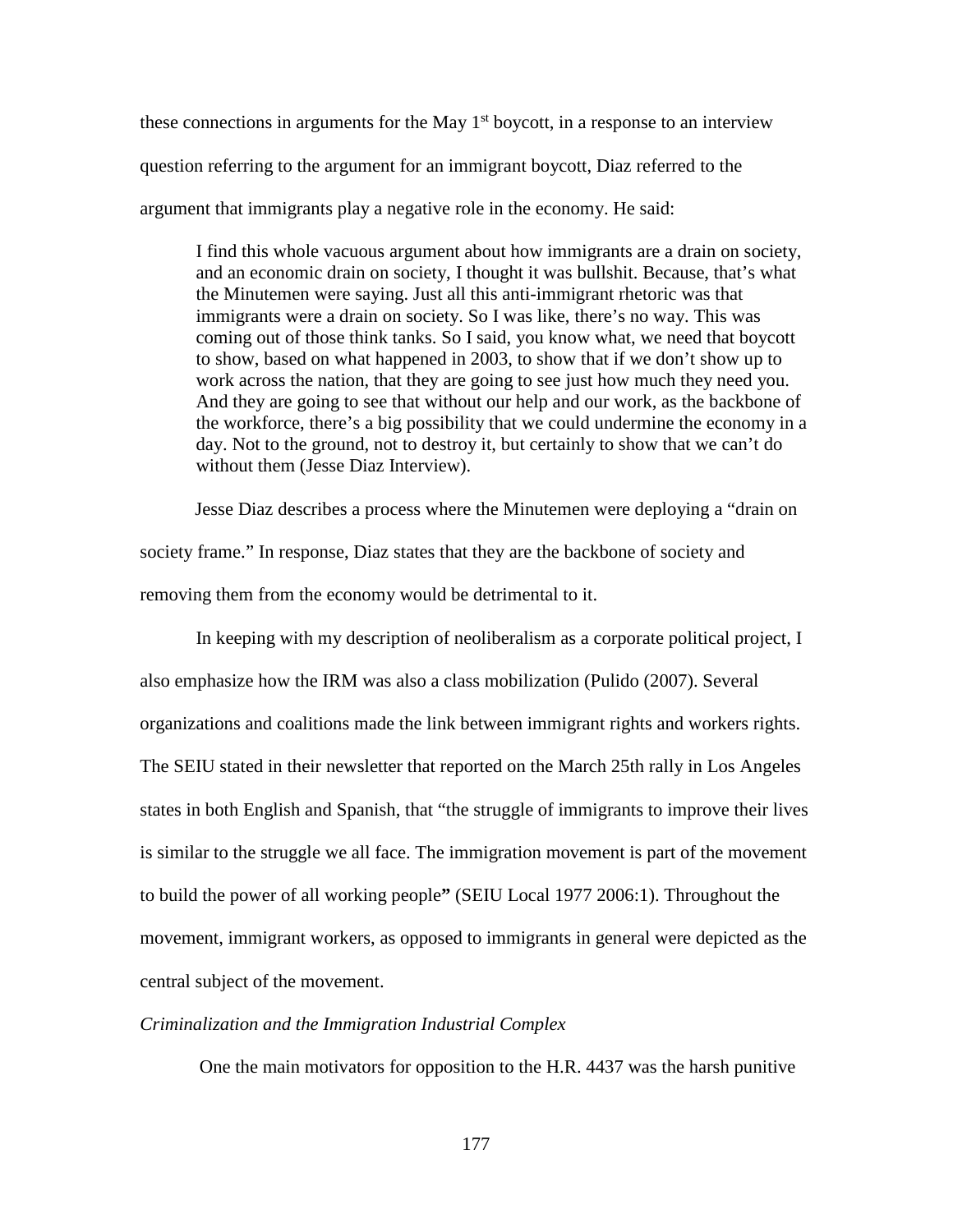and criminalizing components. By opposing the criminalization of immigrants, the IRM confronted the carceral aspects of the neoliberal state. Relating to H.R. 4437, Angelica Sanbrano of the Central American Resource Center, and one of the organizers of the March  $25<sup>th</sup>$  demonstration in Los Angeles,

"Imagine turning more than 11 million people into criminals, and anyone who helps them...It's outrageous. We needed to send a strong and clear message to Congress and to President Bush that the immigrant community will not allow the criminalization of our people -- and it needed to be very strong because of the anti-immigrant environment that we are experiencing in Congress. (Sanbrano quoted by Bernstein 2006:14)

As discussed in chapter II, the rise in incarceration and increased role of the penal wing of the state is highly associated with neoliberalism. In the context of anti-immigrant sentiment, in which, immigrants were labeled criminals, refuting these claims was an important aspect of the framing deployed by the IRM. In addition, there are specific aspects of an Immigration Industrial Complex. Nearly all organizations and statement made some mention of the criminalization of immigrants, which dates back to policies put into place before the H.R. 4437. Most organizations had simple to the point statements like "NO to Criminalization", others went into more detail and drew connections to the prison industry, or voiced opposition to further detentions and enforcement.

#### CONCLUSION

The history of the IRM can be traced to the decades before the neoliberal era. However, neoliberal globalization and rollout neoliberalism has been associated with nativist sentiment and policy. This policy climate provided a fertile context, and necessity for IRM to emerge and challenge these policies and ideas, which in fact, represent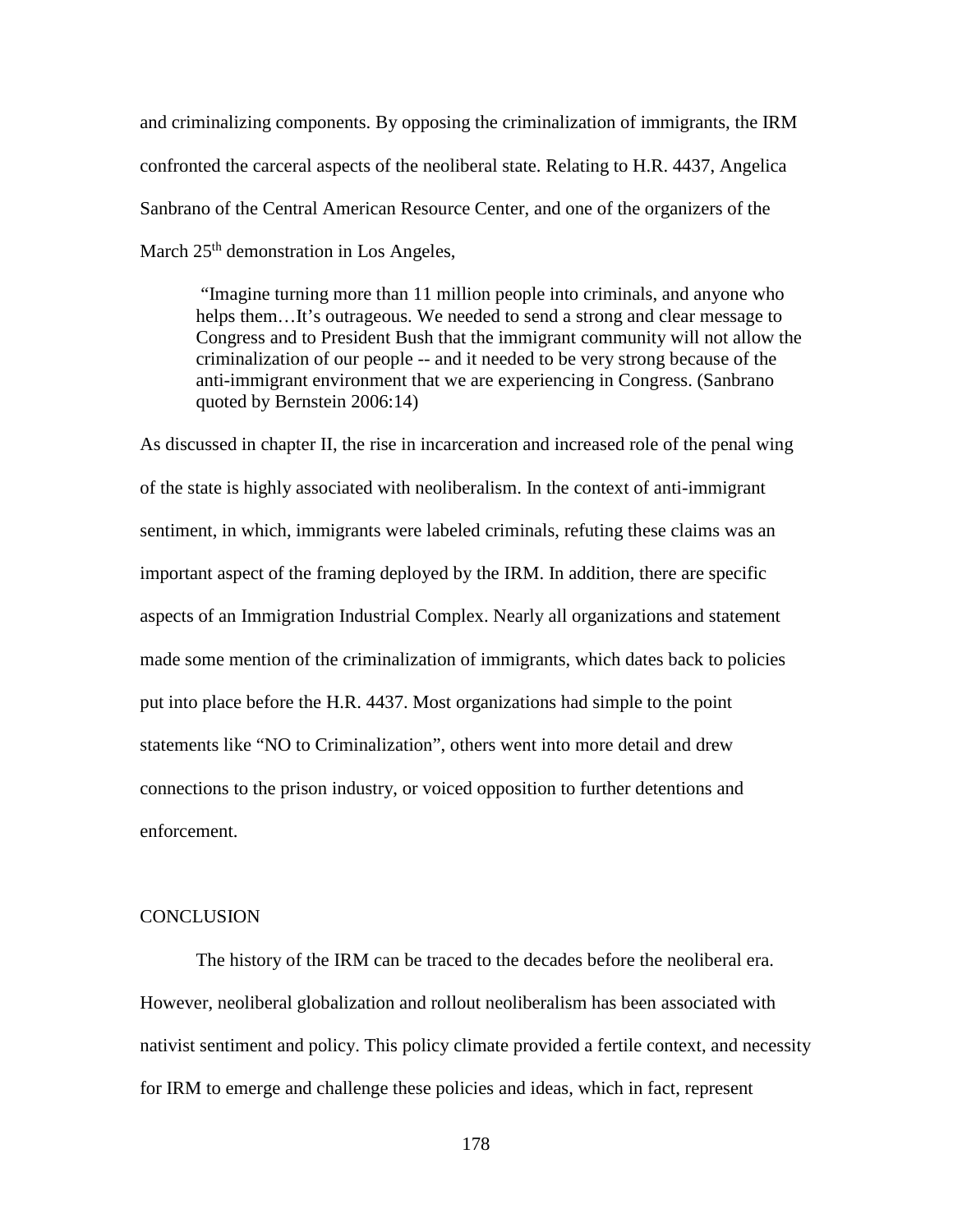contestations to neoliberalism from the right. Throughout the neoliberal era, various political actors blamed immigrants for various social problems, which resulted in concrete neoliberal policy initiatives such as welfare reform and H.R. 4437. In 2006, H.R. 4437 provided a catalyst, in an already contentious climate, for a rise in mobilization that produced some of the largest demonstrations in the history of the United States. Within these demonstrations, the IRM engaged in framing broadly related to the quality of life, strategy, and political economic arrangements. The research question that guided this chapter was, *how did the IRM incorporate the politicaleconomic context of neoliberalism into their framing repertoire during the massive mobilizations in the spring of 2006?* I found the clearest connections to neoliberalism in the way the IRM deflected blame and contested the rollout neoliberalism of criminalizing immigrants. I found that the IRM responded to scapegoating in two ways, one was to highlight the economic contributions that immigrants make to the economy. The other was by deploying antisystem frame pointing to neoliberal trade policy. Assuming that Immigration policy is a perfect example of the centaur state brought about by rollout. The IRM mobilized against rollout policies enacted in order to control and discipline immigrant workers. In addition to rollout and deflecting blame, the IRM drew upon immigrant's identities and power as workers to build support for challenging antiimmigrant policies.

The findings in this chapter have broad implications for critical social movement scholars drawing on Gramscian and world-systems perspectives. It is clear that, given the scale and content of the major protest events organized by the IRM, that this movement belongs in the same category as the other major challenges to neoliberal hegemony, such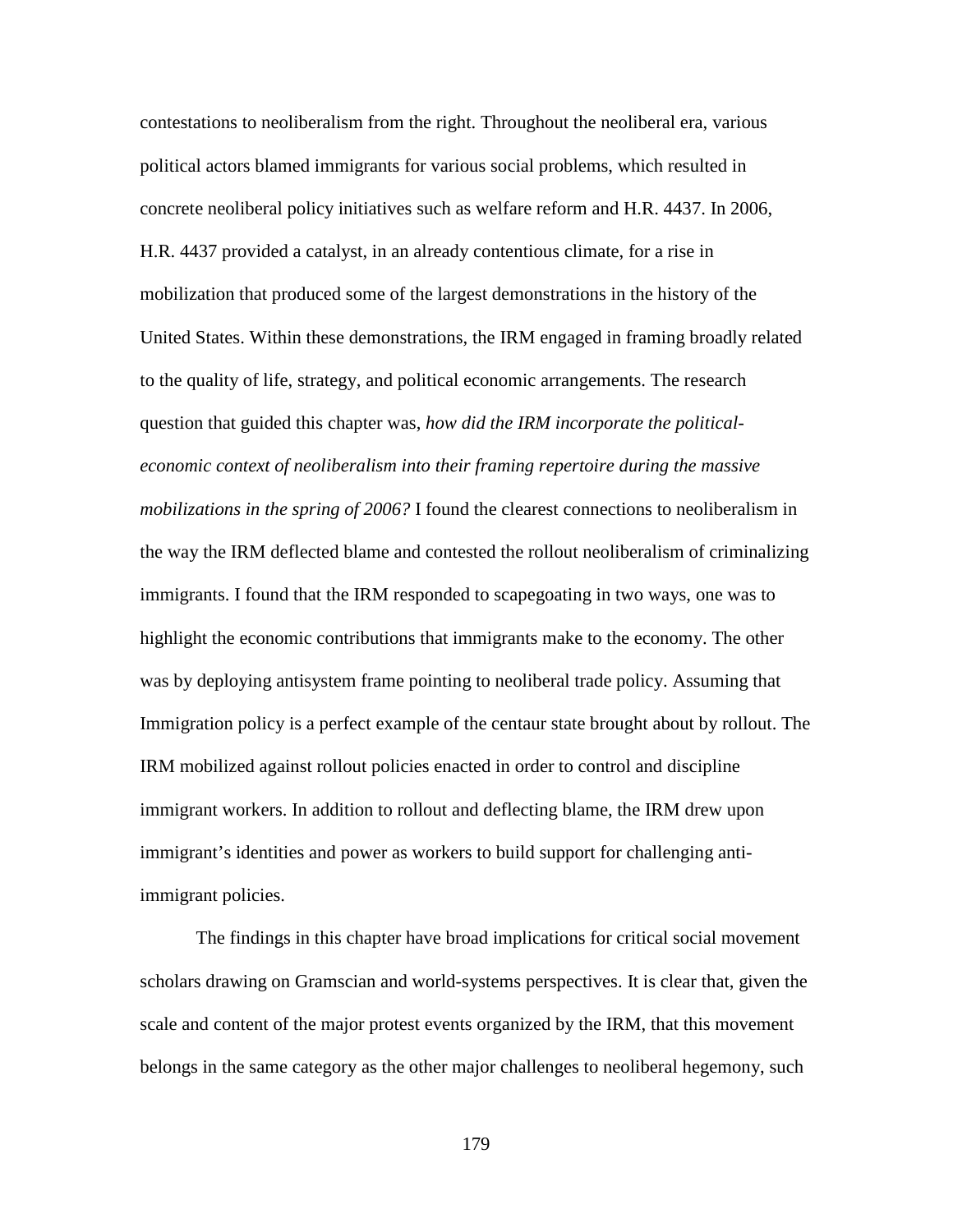as the GJM and the Occupy movement. The IRM's counter-hegemonic framing exposed the other side of the coin that represents neoliberal trade policy and economic integration. Furthermore, in terms of the legacy of the Immigrant Spring and prospects for change the IRM played a leading role in clarifying the economic, and disruptive power, that even the most vulnerable and precarious sections of society possess.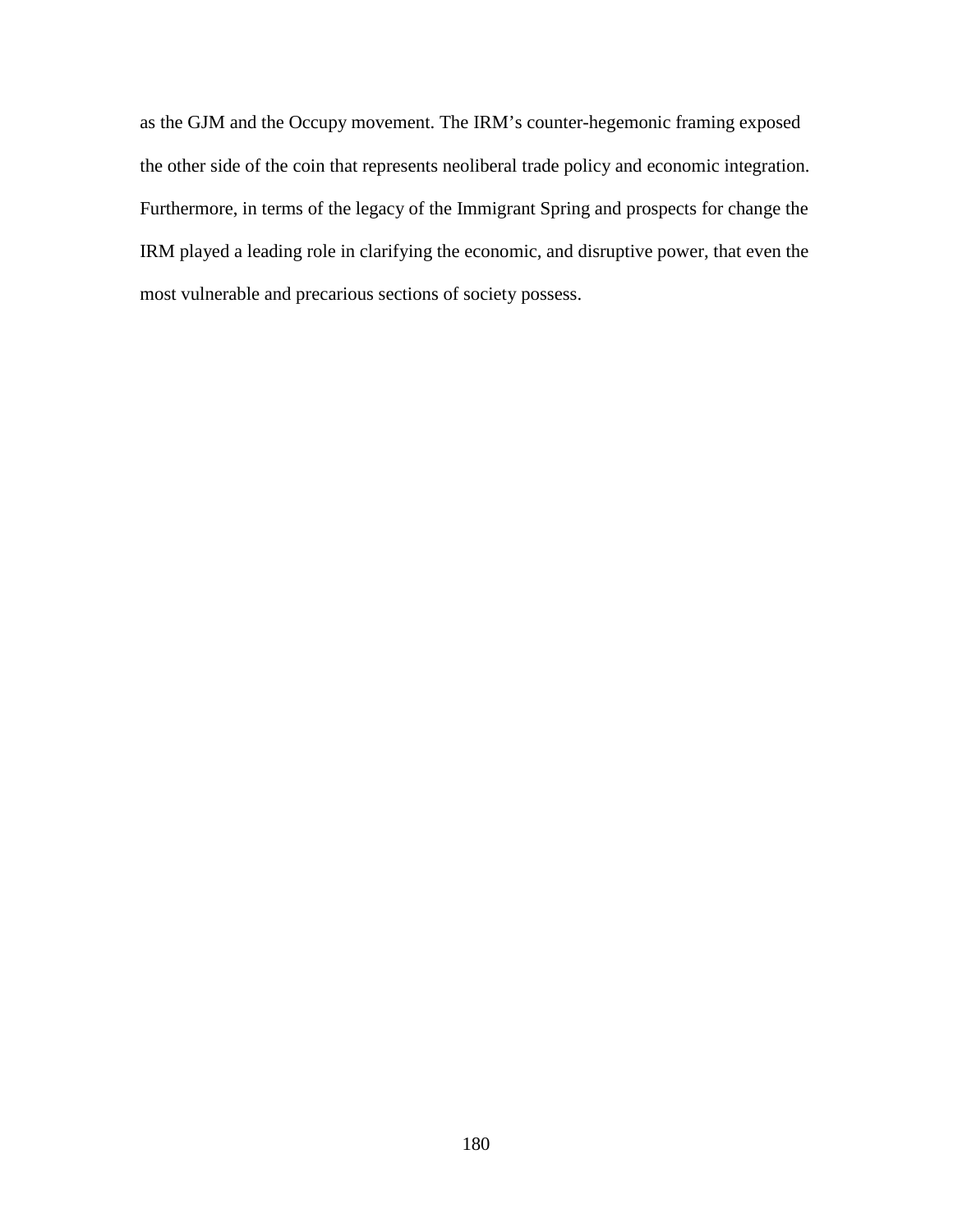## CHAPTER VII

# AN INCORPORATED COMPARISON OF ANTI-NEOLIBERAL FRAMING IN THE GLOBAL JUSTICE, ANTIWAR, AND IMMIGRANT RIGHTS MOVEMENTS

The neoliberal era is characterized by the uninhibited dominance of capital in its monopoly form. This cultural and economic dominance of corporate elites is best captured using Gramsci's concept of hegemony. A presupposition of Gramsci's theory of hegemony is that society is marked by conflict between the dominant group and subaltern groups, where the balance of power can shift back and forth between the two warring camps. Hegemony is not exclusively a tool to understand domination. It is also a tool to understand resistance. Subaltern groups also must win consent and leadership, and use whatever power they can muster to undermine the *senso comune* of the dominant group by offering counter-hegemonic collective action frames in order to win leadership and draw in potential cadre. In terms of social science research, some important questions emerge from this. How can scholars examine ways that counter-hegemonic movements organize dissent against neoliberal hegemony? I offer a synthesis of hegemony, a concept suited to a dialectical assessment of *both* cultural and political-economic contexts, and the framing perspective in social movement studies which is attuned to contradictory perspectives, and waves of contention.

Beginning in the 1980s, with the elections of Ronald Reagan, and the end of the Cold War, the triumph of the market as the best possible way to organize social life, seemed unstoppable and uncontested until the rise of the GJM in late 1990s. As a result of the GJM's success, critical and counter-hegemonic articulations of how the world is and should be organized began to emerge, freeing itself from obscurity to proclaim that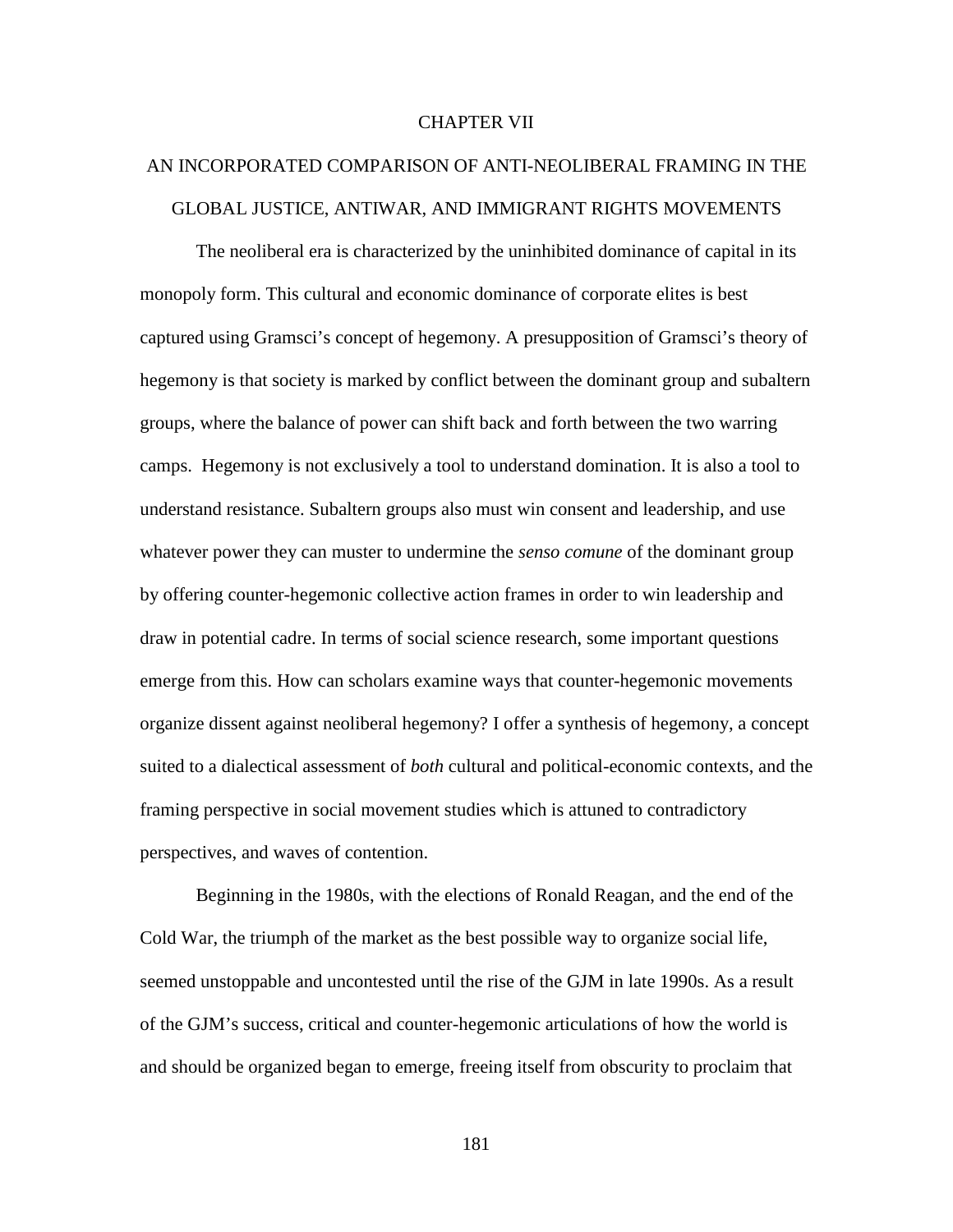another world is possible that could be organized around human need, not corporate greed. The AWM and IRM followed suit. In this chapter, I orient my use of the counterhegemonic framing approach into an incorporated comparison of case studies that will yield a theoretically generalizable conceptualization of movements that is more equipped to take the dynamics of capitalism into account. Specifically, I present a macro framework to make sense of meso-level activity that is modular, and illuminates the development of a counter-hegemonic master frame.

In this chapter, I seek to answer the following question: Did the GJM, AWM, and IRM develop a trans-movement master frame in opposition to neoliberalism? To answer this question I outline a "repertoire of interpretation" that each movement was able to draw from, which provides a basis for such a master frame. In previous chapters, I explored the counter-hegemonic framing of GJM, AWM, and IRM in the 2000s by examining the framing repertoires of these movements and identifying aspects of these repertoires that contested neoliberalism. Using McMichael's (1990) incorporated comparison approach; I explore the specific, yet modular counter-hegemonic framing of these movements and outline how they drew from a repertoire of interpretation specific to neoliberalism. Then I identify an anti-neoliberal master frame within this. In framing theory, social movements draw master frames from a broader repertoire of interpretation, which can be thought of as the ensemble of frames available in a given context (Mooney and Hunt 1996). I follow and extend this by comparing the anti-neoliberal framing of each movement, and presenting synthesized master frame that emerged to challenge neoliberal hegemony. Another point of departure with the previous empirical chapters, is a slightly different temporal focus, where my analysis is no longer tethered to major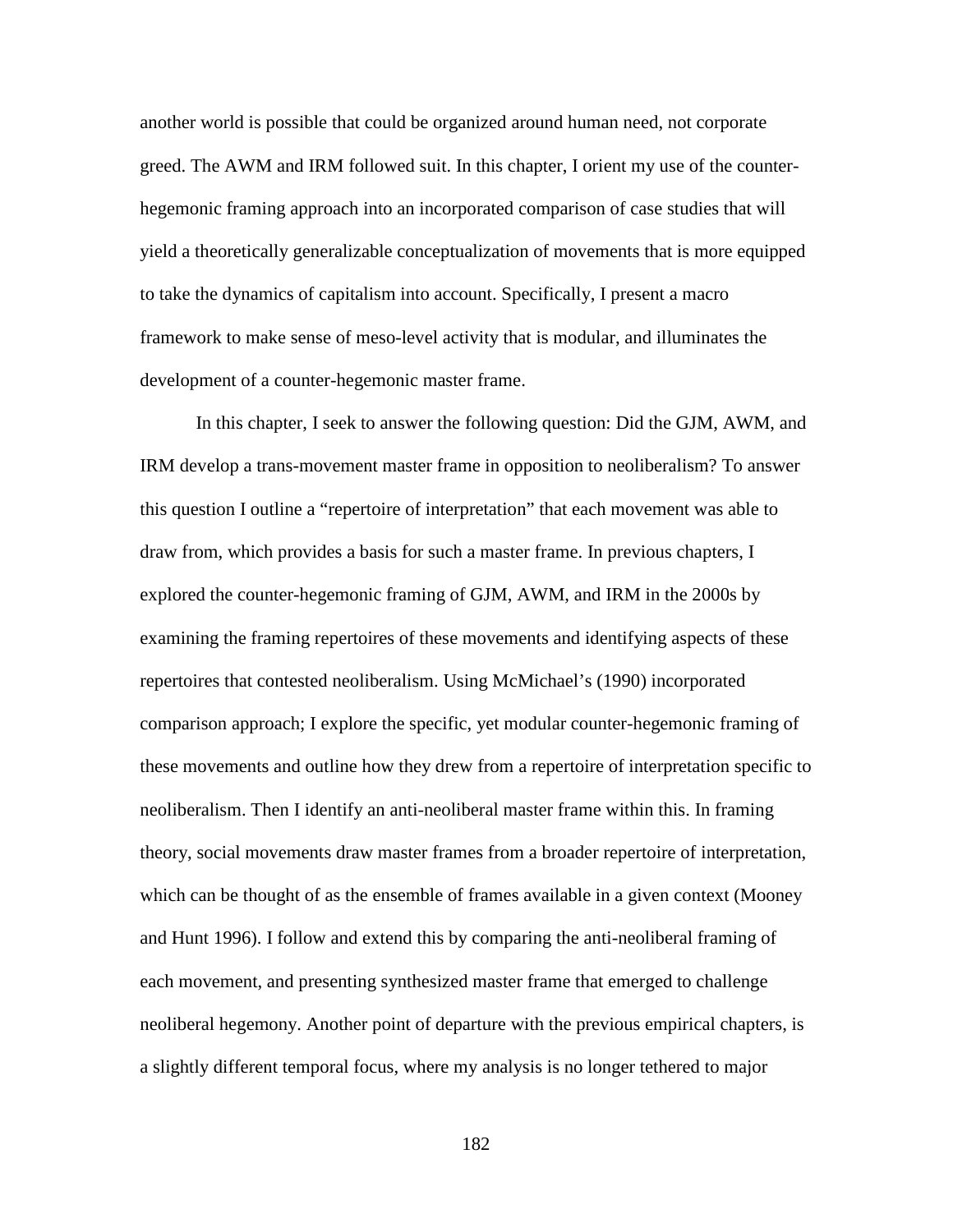protest events, and discusses the counter-hegemonic framing of these movements in terms of a broader macro-historical episode that these movements provide a glimpse of. This entails a dramatic shift in the scope of analysis from a meso-level approach that focuses on organizations and coalitions within movements to a much more abstract macro-level examination of the movements as a whole. In sum, this chapter is intended to represent the culmination of the incorporated comparison, where after careful analysis of the parts, which made up the anti-neoliberal protest wave, we finally step back further to assess the frames of these movements as a whole and how challenges to neoliberalism emphasized US hegemony, corporate power, economic inequality, and neoliberal policy rollout.

Drawing on previous chapters, and protest event data from each movement between 1999 and 2006, I first distill the anti-neoliberal framing of each movement and examine the similarities and differences in the framing found in each movement in terms of the specific aspects of neoliberal hegemony they attempted to contest through their framing. Second, I present a repertoire of interpretation, based on similarities in the framing of each movement from which a master frame can be drawn from that is specific to neoliberalism. In order to avoid unnecessary overlap with case studies in previous chapters, I will not restate the entire framing repertoires that I found in my analyses, rather I will focus on counter-hegemonic framing that contests neoliberalism.

This multi-movement wave is presented in terms of the maximum size of protest events in a given month between 1999 and 2006. Figure 7.1 presents the largest protests in a given month, for each movement. Perhaps the most surprising aspect of this representation is that the GJM, widely regarded as the archetypical anti-neoliberal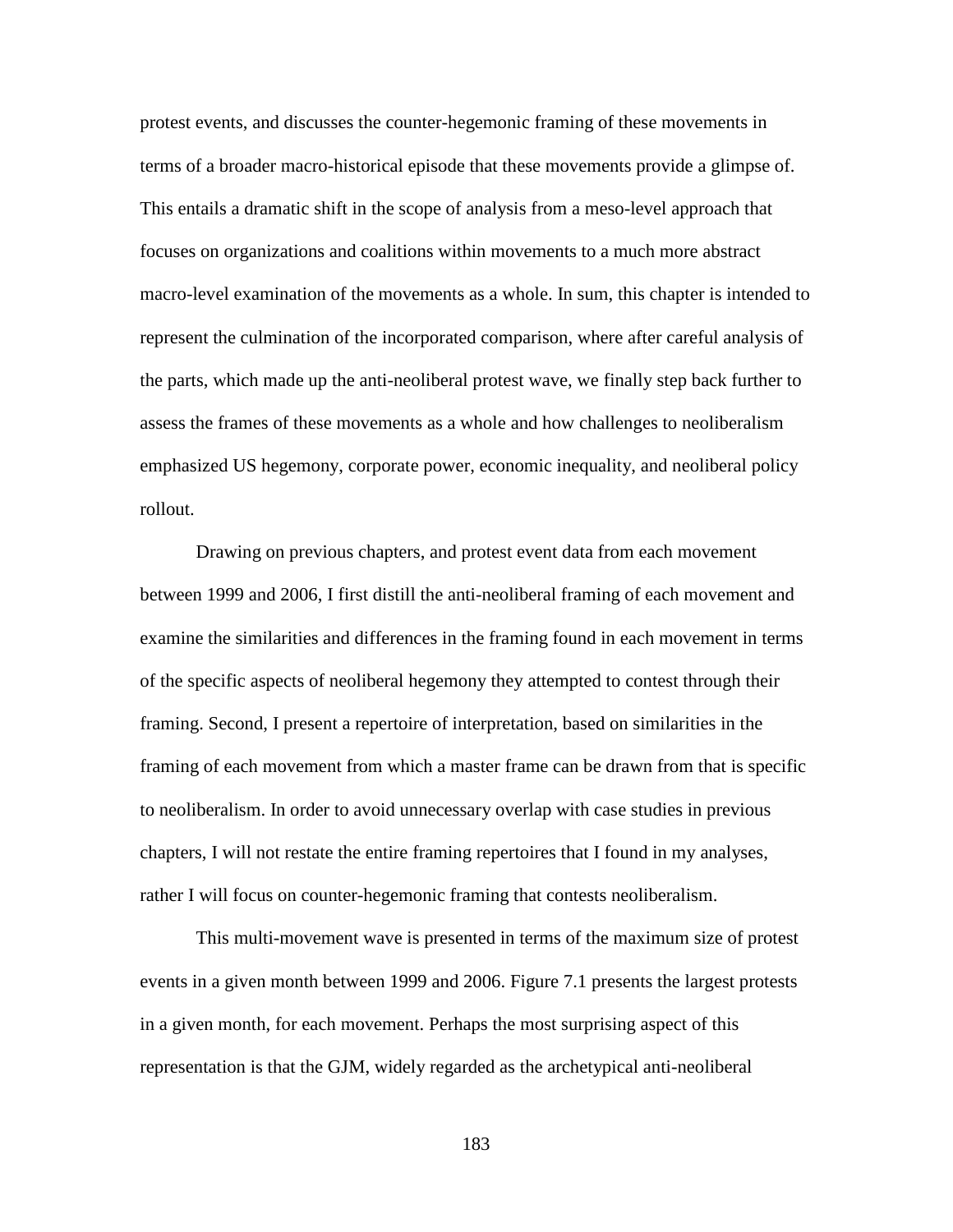movement, is dwarfed by the AWM and IRM. The GJM's largest event was the Seattle WTO protest in 1999 with 50,000 protesters. In comparison, the AWM had a protest with 400,000 and one with 500,000 thousand, while the IRM had two protest events with 500,000 reported protesters in 2006.



**Figure 7.1. Maximum Protest event Size by Month**

Before arriving at an incorporated whole related to the framing of each movement, I first review the counter-hegemonic framing that was critical of neoliberalism from each case study, as well as anti-neoliberal frames each movement deployed within a given period, rather than the peaks of the protest waves.

# ANTI-NEOLIBERAL FRAMES OF EACH MOVEMENT

In ethnographic content analyses of documents from each movement, I found particular ways that each movement contested neoliberalism. First, for the GJM, I found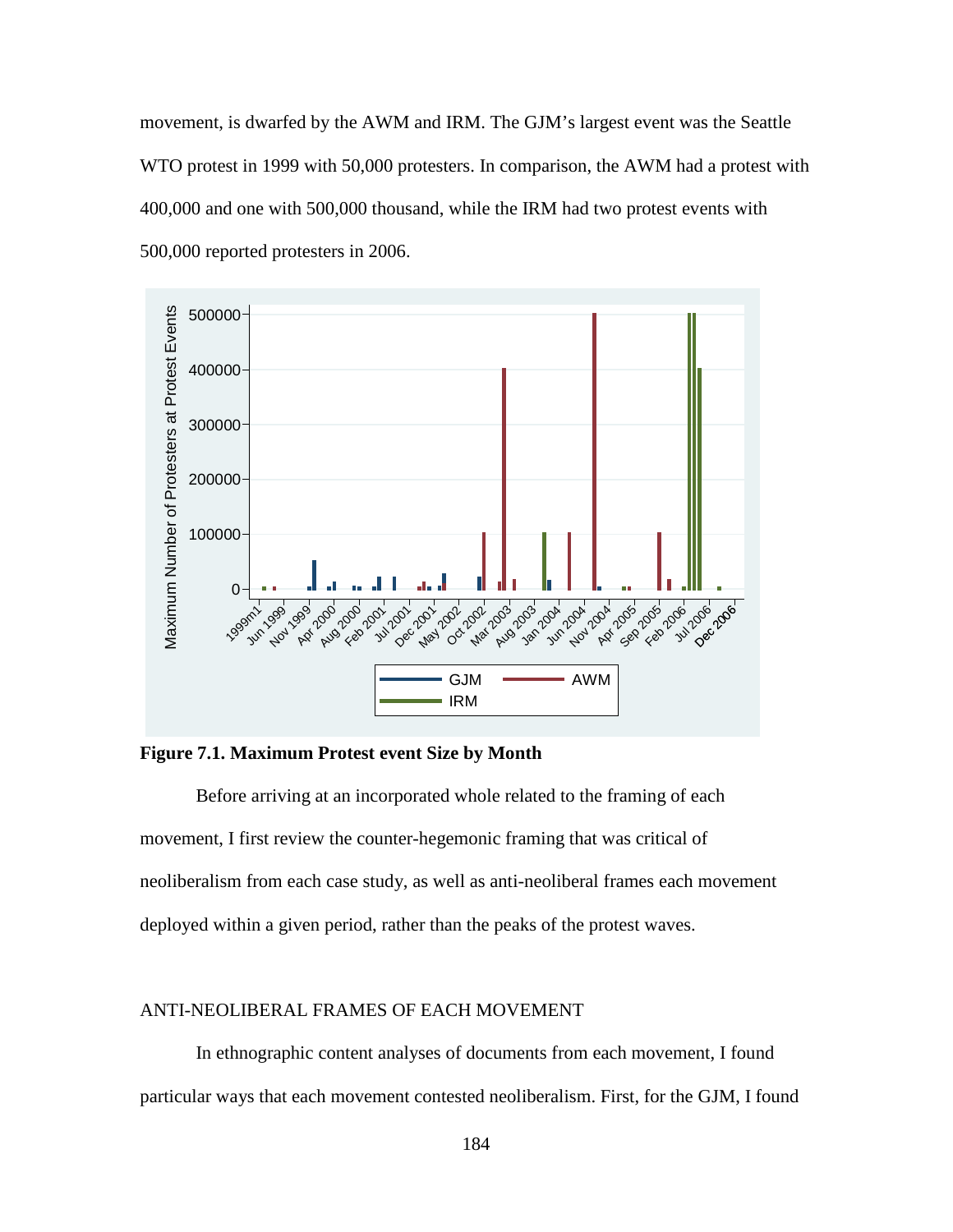the following master frame: *neoliberal globalization is a corporate project that seeks to reduce environmental protections, human rights, and labor rights by eroding sovereignty in order to open markets and increase corporate profits*. This was drawn from the following categories of frames: a democratic deficit frame, social protections frame, and symptom/injustice frames. All of which were related to the WTO and the IMF/World Bank as institutions that facilitated the spread of neoliberalism.

Second, the antiwar movement incorporated the context of neoliberalism into their framing related to moral/affective framing, the strategic necessity of war, and their explanations for the causes of war. Of the three movements, there is the least variation across time, and the AWM is bound by the presence of a looming military conflict. The most explicitly anti-neoliberal framing of the AWM focused on the necessity of using resources for war in the context of domestic austerity. In addition to these there was an imperialism frame which critiqued both the heavy embeddedness of various industries that stood to gain from these wars, especially in the energy industry. These frames linked corporate power and the need for the US to expand and open markets around the globe.

Third, in the IRM, activists drew upon the context of neoliberalism in the following ways. In other periods, labor took much more of a leading role and was able to bridge class and race. However, the need to deflect blame was constant. One response was to deflect blame for wage and migration pressure on to neoliberal globalization. In addition, the IRM made a point to emphasize the importance of immigrant labor. Finally, in a contestation of neoliberal rollout, the IRM challenged the notion of illegality and articulated opposition to the criminalization of immigrants and their allies.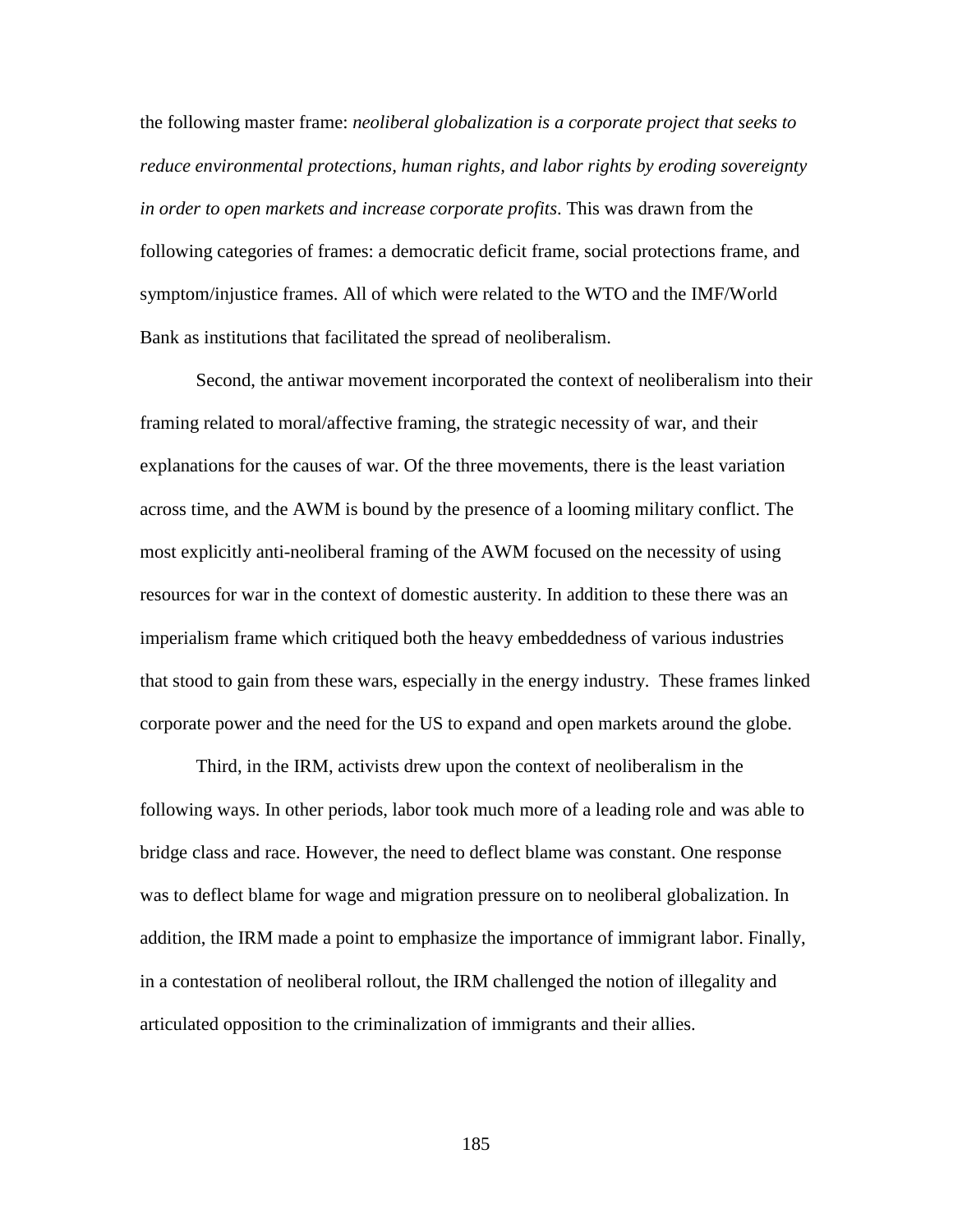## ANTI-NEOLIBERAL REPERTOIRE OF INTERPRETATION

These movements offered several counter-hegemonic frames to contest neoliberalism within a wide range of viewpoints and rival frames. First, each movement problematizes the relationship between the US and the rest of the world. Second, corporate power and agency are identified in diagnostic framing. Third, growing political and economic inequality emerge as central problems. Fourth, neoliberal rollout and repression becomes a growing concern following the repression of the GJM and antiterrorism provisions enacted in the wake of 9-11. In sum, these make up key points of an anti-neoliberal master frame. Table 7.1 below, presents the categories of frames that were present in all three movements and offers examples of anti-neoliberal framing in each movement.

| Anti-Neoliberal Repertoire of Interpretation |                                                                                  |                     |                    |                                          |  |  |
|----------------------------------------------|----------------------------------------------------------------------------------|---------------------|--------------------|------------------------------------------|--|--|
|                                              | <b>US Hegemony and</b>                                                           | Corporate Power     | <b>Inequality</b>  | Neoliberal Rollout                       |  |  |
|                                              | Neoliberal                                                                       |                     |                    |                                          |  |  |
|                                              | Imperialism                                                                      |                     |                    |                                          |  |  |
| <b>Global Justice</b>                        | Trade and financial                                                              | NAFTA, WTO,         | Neoliberal         | Repression faced by                      |  |  |
|                                              | linstitutions are                                                                | IMF, World Bank     | globalization      | global justice                           |  |  |
|                                              | dominated by the US FTAA and WEF are                                             |                     | exacerbates        | movement was                             |  |  |
|                                              | and exploit                                                                      | tools of            | inequality         | unprecedented.                           |  |  |
|                                              | developing countries multinational                                               |                     |                    |                                          |  |  |
|                                              |                                                                                  | corporations        |                    |                                          |  |  |
|                                              |                                                                                  |                     |                    |                                          |  |  |
| Antiwar                                      | Force, as an aspect of Oil/Defense industry War is also a war on Patriot act and |                     |                    |                                          |  |  |
|                                              | Imperialism is used                                                              | interlocks          | the poor, and was  | national security                        |  |  |
|                                              | to marketize                                                                     |                     | bridged with anti- | apparatus which is                       |  |  |
|                                              | societies.                                                                       |                     | austerity frames.  | also privatized in                       |  |  |
|                                              |                                                                                  |                     |                    | many respects.                           |  |  |
| <b>Immigrant Rights Neoliberal reforms</b>   |                                                                                  | Private immigration | Segmented labor    | Criminalization of                       |  |  |
|                                              | imposed on central                                                               | industrial complex  |                    | market, US economy immigrants for profit |  |  |
|                                              | America via NAFTA                                                                |                     | depends on         |                                          |  |  |
|                                              | create push factors                                                              |                     | exploitable        |                                          |  |  |
|                                              | for immigrants                                                                   |                     | workforce          |                                          |  |  |

Table 7.1. Anti-Neoliberal Repertoire of Interpretation and Master Frame

# *US Hegemony*

The imposition of neoliberalism reforms to further US hegemony is a diagnostic frame deployed by each movement. The United States occupies a position of hegemony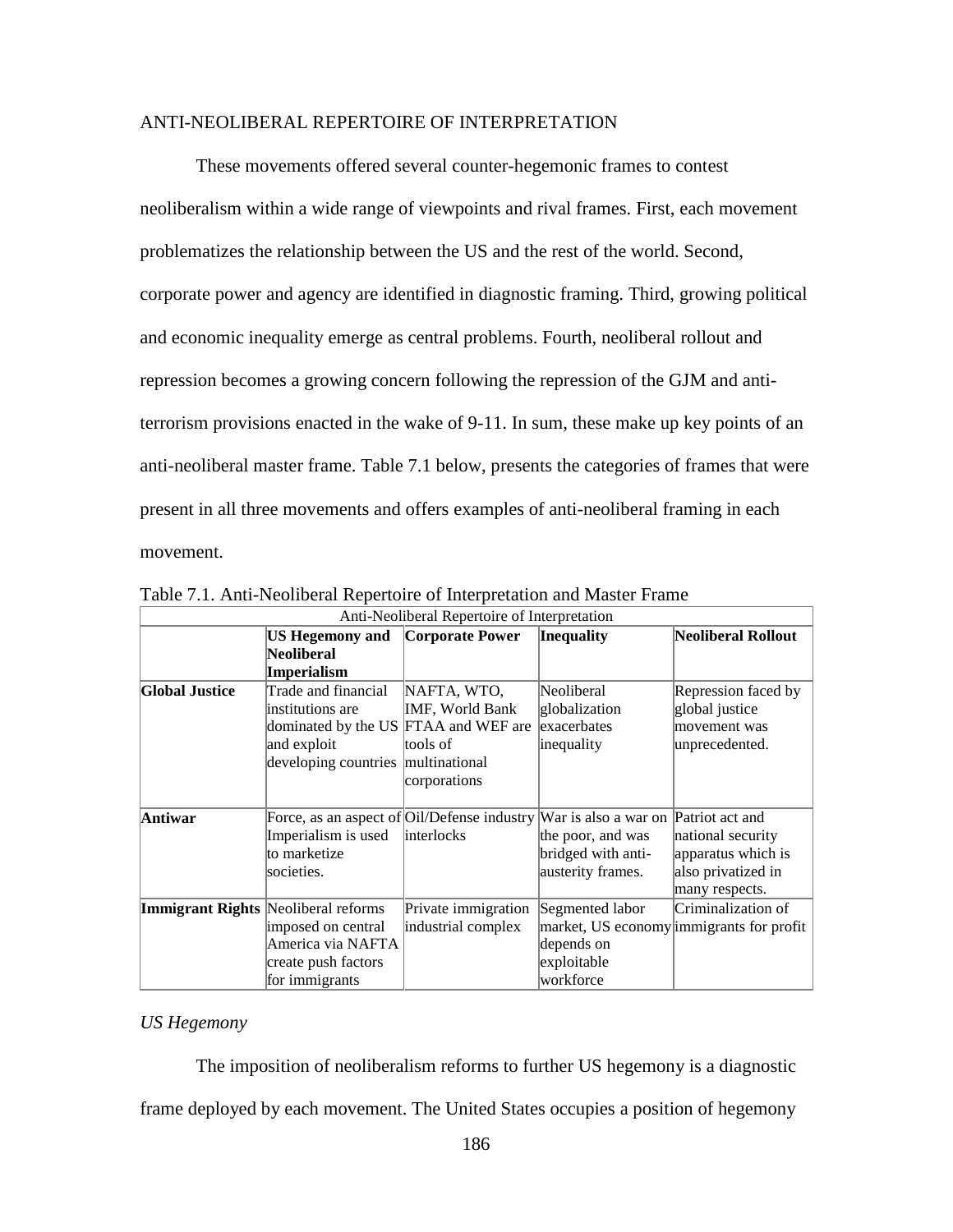within the global world-system. This hegemony has been nearly constant for over a century, began to decline in the late 1960s (Wallerstein 2004), but has since taken on a decidedly neoliberal character. In response the GJM, AWM, and IRM have all offered explanations and articulated frames that emphasize the problematic nature of US hegemony in diagnostic framing that is specific to trade policy, military intervention, and migrant labor. These movements make the case that the neoliberal agenda was implemented by trade institutions, or through military intervention, and results in displaced populations which are pushed into a migrant labor market. For example, the GJM focuses on the role of financial institutions, the AWM focuses on the role of force and imperialism, while the IRM focuses on a shift toward a global migrant labor market. In all cases, there exists a frame that posits that neoliberalism is imposed from above by a hegemonic power: the United States.

The GJM focused attention on shifts in global trade and lending institutions, such as the shift in the IMF and World Bank from the development model of the Bretton Woods agreement to the corporate neoliberal character, all the while dominated by the US, who has majority controlling interest. This frame may have been a consequence of concerns among activists of poverty in the developing countries, and generated solidarity among activists in the US with activists the global south. Organizations such as Jubilee and the 50 Years is Enough Network, capitalized on existing unrest and protest related to debt and structural adjustment policies to build opposition within the US. US protest against the IMF and World Bank took place at the Washington D.C. locations, and included the mobilization of activists in the US. In essence, the GJM was concerned with US imperialism in its neoliberal form, which relies on global financial institutions, as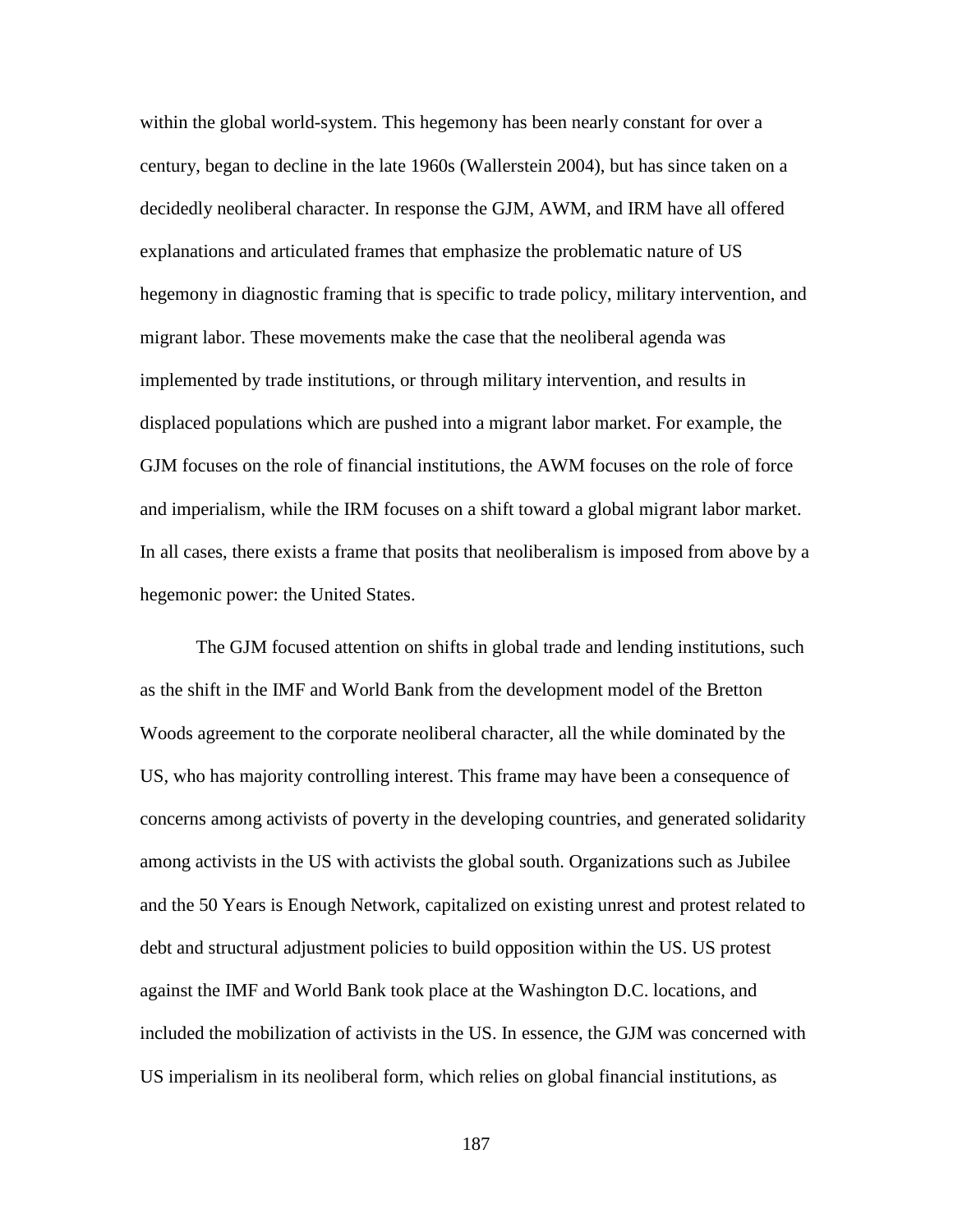well as the military. Beyond the WTO and IMF/ World Bank, other trade intuitions and agreements were also included in the GJM's conflict system. As noted, the GJM began in many respects by contesting NAFTA, but continued to organize demonstrations at meeting places for the World Economic Forum, the G8, and the Free Trade Area of the Americas. In relation to IMF and World Bank, the Mobilization for Global Justice (2000a) further emphasized the imperial nature of neoliberal globalization. They explain in a statement that, "The IMF caters to wealthy countries and Wall Street" and asking "Is is a surprise that the IMF then uses its leverage over cash-strapped developing countries to force them to open up to powerful transnational corporations?" (P. 1). Beyond these movement specific targets, the GJM also mobilized for the Republican and Democratic National Conventions in 2000 and 2004.

Antiwar movements have seemingly always offered critiques of imperialism, but with the rise of the AWM after 9-11, US attempts to maintain global power pointed to the neoliberal character of US militarism and imperialism. The AWM explained the US quest for dominance in terms of opening markets, and imposing neoliberal shocks upon nations that ended up within the cross-hairs of the US. In addition, many saw trade, and lending policies as two sides of the same coin. To be sure, AWM critiques of US imperialism, emphasized that there was neoliberal agenda that included the privatization and marketization of foreign assets in occupied countries, as well as the full intention of carrying out a war through neoliberal means, by privatizing as much of the occupation effort as they could by hiring private armies, and contractors to carry out security and logistics functions in Iraq and Afghanistan. The antiwar movement turned attention to the openly imperialist goals of US foreign policy that was driven by neoconservatives at the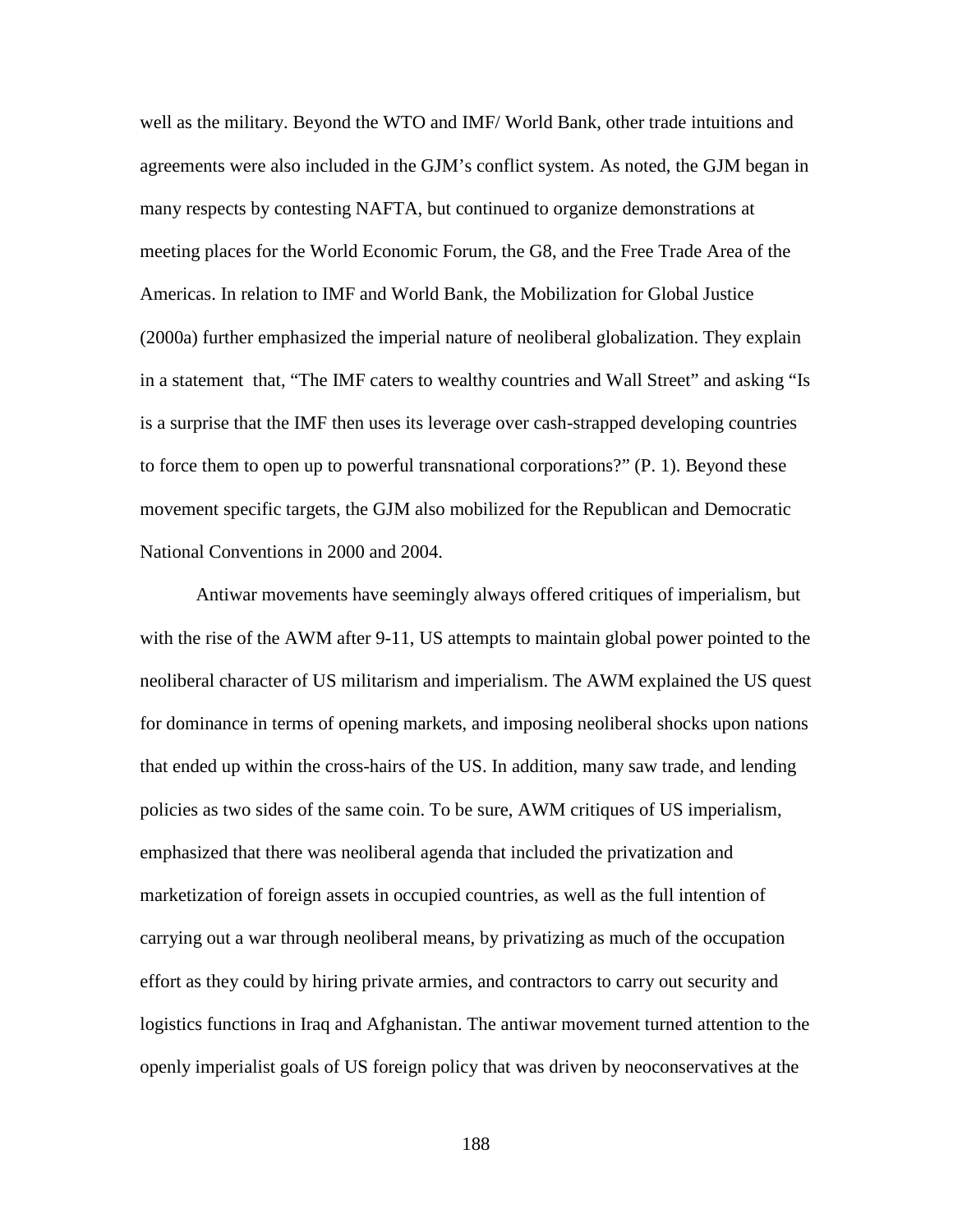time. In sum, many aspects of the AWM's opposition to neoliberalism defused from the GJM, but there were unique aspects of their opposition that were particular to a post 9-11 neoliberalism.

In addition to anti-imperialism, there were also critiques of unilateralism on the part of the US. In one example of opposition to unilateralism, the Institute for Policy Studies released a set of talking points that included several reasons to oppose the Iraq war, the following focuses on US Hegemony and the use of unilateral and preemptive force:

But the super-hawks of the Bush administration have a broader, global empirebuilding plan that goes way beyond the Middle East. Much of it was envisioned long before September 11th, but now it is waged under the flag of the "war against terrorism." The war in Afghanistan, the creation of a string of U.S. military bases in the (also oil- and gas-rich) countries of the Caspian region and south-west Asia, the new strategic doctrine of "pre-emptive" wars, and the ascension of unilateralism as a principle are all part of their crusade. Attacking Iraq is only the next step. (Institute for Policy Studies 2003:3).

The unilateral nature of these invasions coupled with neoliberal intent, lends credibility to the notion that US dominance had become a key component of anti-neoliberal framing. This sentiment was echoed by several organizations, including Not in Our Name, Peace Action, and Win Without War.

The IRM, as I discussed in chapter VI, framed increased migration to the US as the result of neoliberal policies such as NAFTA. Within this argument, there is the notion that immigrant sending nations, such as Mexico, are in a dependent relationship with the United States. That is, the movement identified various push and pull factors in relational terms. Specifically, the fact that the US is a dominant nation, situated in close proximity with sending nations was an important component of this. In addition, the IRM was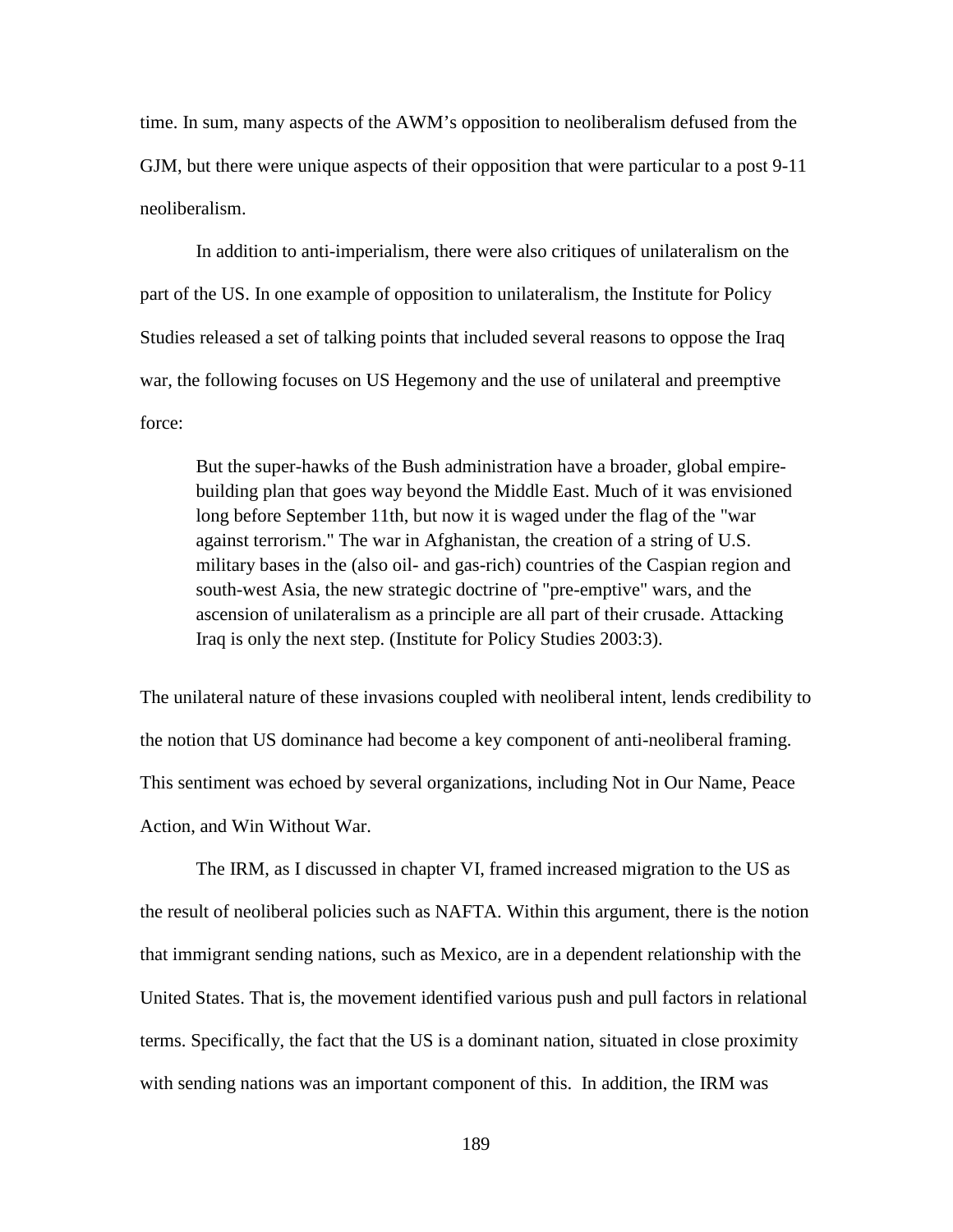always quick to point out that the US depends on this marginalized workforce, which may explain why many business organizations, that ordinarily endorse neoliberal policies, also tended to favor relaxed immigration controls. Javier Rodriquez, a key figure in the IRM in Los Angeles, also names neoliberalism as an important contextual factor in the emergence of the IRM, especially the re-emergence in the Immigrant Spring of 2006. Regarding neoliberalism, he states:

The designed exploitation begun in 1970 with the restructuring of capitalism, has caused human displacement and massive migration to the tune of 200 million people driven to the more developed countries, primarily to Europe, the United States, Japan and the rich oil Arab states. The modern nomads are "the new working class," un-regularized, without papers, vulnerable and exploitable, no health and social benefits, deplorable housing, no mobility travel rights, subjected to an underground human market where a high percentage of women are raped, young, and finally without human and working rights to defend themselves. The perfect worker for global corporations (2013:2)

While the GJM focused most of their attention on the movement of capital, the IRM focused on the movement of people. Other examples of how immigration and neoliberalism overlap was in the fact that many of the organizations overlapped with the GJM and even attended major demonstrations including SEIU, UNITE-HERE, and AFSC. These overlaps between movements, and the consistent identification of US imposed neoliberalism is an important aspect of a broad counter-hegemonic master frame.

#### *Corporate Power*

A key task of framing is the identification of opposition. In the eyes of these movements, corporations are the main beneficiaries of economic globalization, imperialism, and the growth of a criminalized migrant population and were targeted through their framing.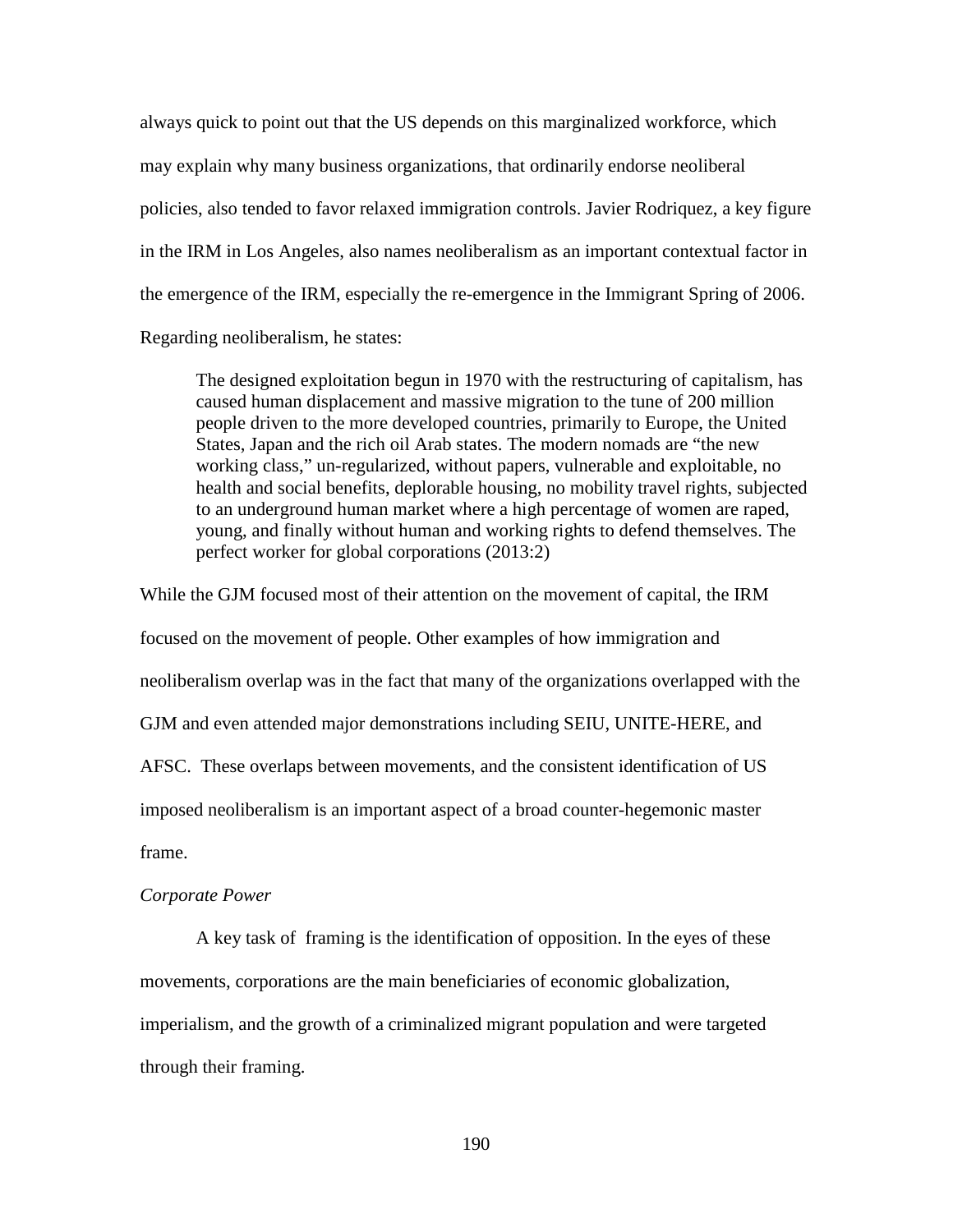A corporate power frame emerged in each movement, but in the GJM, specific benefactors where often targeted, such as Monsanto, Nike, the Gap. Most of these corporations faced criticism for taking advantage of the "race to the bottom" and the use of "sweatshops" and child labor for manufacturing. The agency of corporate actors was also present in the way the GJM would talk about specific institutions and agreements such as NAFTA, the WTO, and IMF/World Bank, where in terms borrowed from political sociology, these institutions where seen as mediating structures for corporate elites.

As discussed earlier, a key aspect of the AWM was the way that they targeted specific elite and corporate actors, and the revolving door between them. The AWM repeatedly pointed to relationships between corporations such as Haliburton and Exxon, and their connections to state actors such as Vice President Dick Cheney and National Security Advisor Condoleeza Rice. This framing was successful in creating a negative connotation associated with companies such as Haliburton.

Corporate power was not as much of an emphasis for the IRM. Still, there was ample framing that pointed out that the industry responsible for the privatization of immigrant detention centers stood to profit from the criminalization of immigrants. For example, the NNIRR pointed out in their newsletter in 2002 that, "Concerns well beyond immigration influence the mandatory detention policy. The DOJ pays over 400 private prisons and county jails to house immigrant prisoners. Members of Congress from poor districts and corporations with declining revenues are actively lobbying to join the prison industry" (Shahami 2002:9) Here, corporate actors are named as a source of increased immigrant detentions. At one rally in San Jose on May 1st, an SEIU newsletter quoted a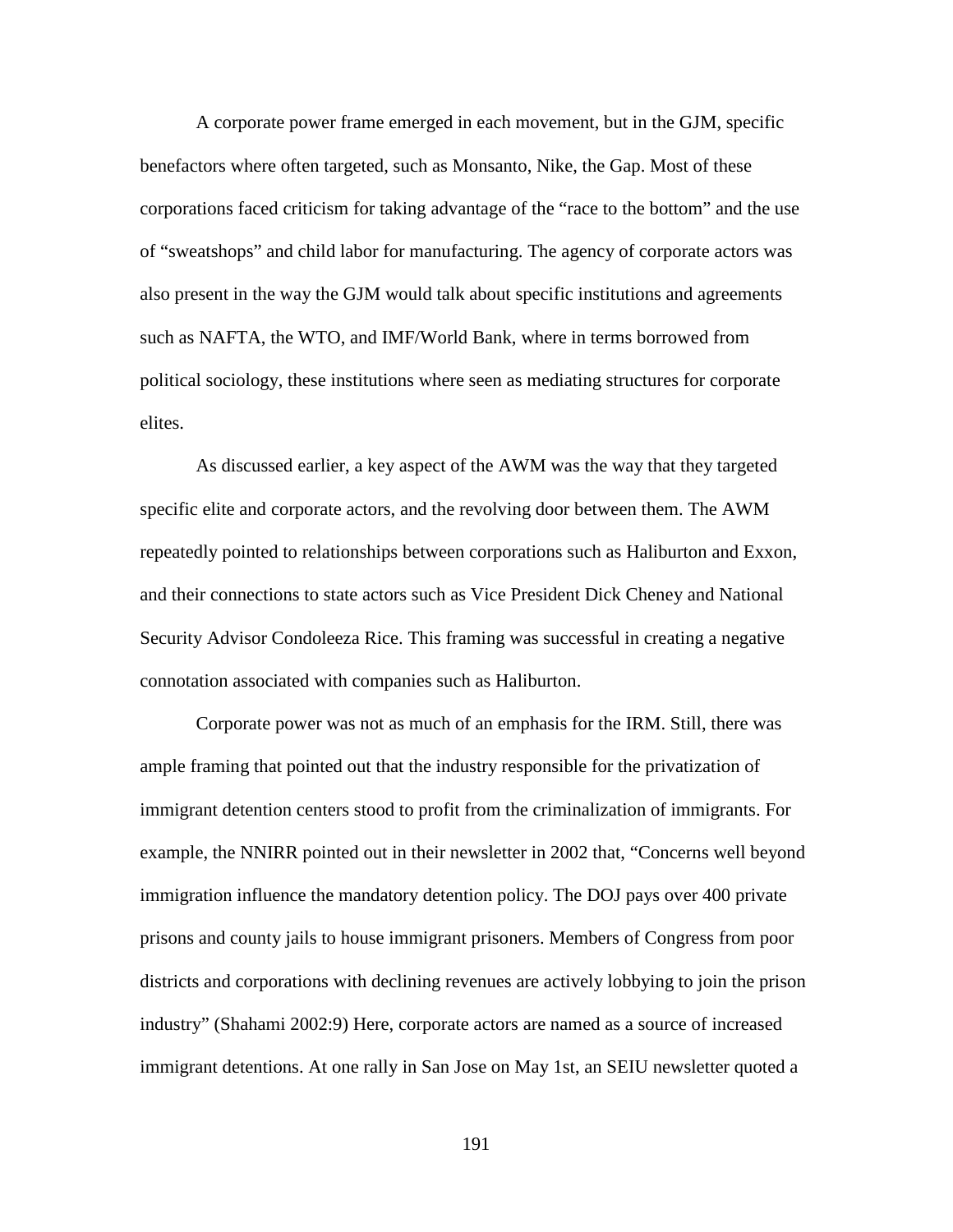speech by Dorotero Garcia, who stated: "Greedy corporations and employers use immigration laws to abuse and intimidate workers and to keep the power in their hands we need to reform our immigration laws to protect all workers" (SEIU Local 1877 2006:2).

Throughout each movement, corporate power, which is the very point of neoliberalism in the US, emerges in specific contexts for each movement, such as globalized production, resource abstraction, and immigration enforcement.

#### *Economic Inequality*

While inequality is a fundamental feature of the capitalist system, and levels of inequality vary, inequality increased during the neoliberal era (Pickety 2014). In the US, these movements addressed the specific factors within, such as the "race to the bottom, spending money on war, and deflecting blame from undocumented immigrants. All of these frames emerge from a specific context in the US which is characterized by a decline in living standards and reduction in social programs. Granted, no social movement proclaims that things are fine the way they are, there are still specific aspects of the neoliberal era that shaped each movements framing.

Global inequality was central to the GJM. One excerpt describes how inequality lead one activist to learn more about the WTO. In an article describing protesters at the World Economic Forum in 2002, the *New York Times* read:

"Seattle was definitely a wake-up call," said Ms. Orem, 48, the mother of two teenagers. "I didn't even know what the World Trade Organization was." But she quickly learned, plowing through books that convinced her that the growing reach of corporations was leading to "a grotesque and dangerous polarization and inequality around the world (Jacobs 2002: A1 Pg15).

For Ms. Orem, contact with GJM ideas made here aware of the role that the WTO, as a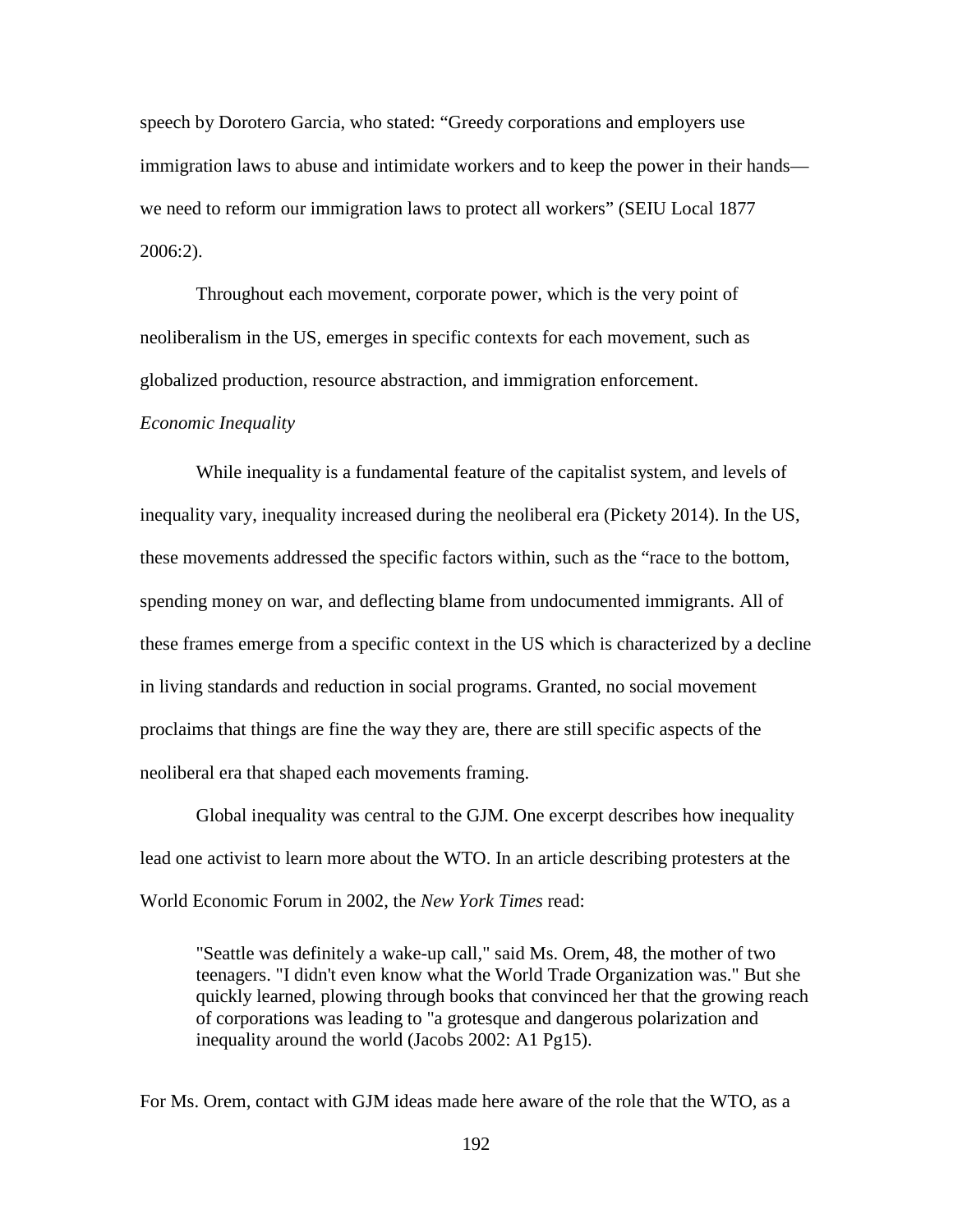neoliberal institution played in generating global inequality.

For the AWM, most of the focus on inequality was on the impact of austerity and budget cuts. However, there is a deeply resonant critique of inequality that originates from the AWM's opposition to specific political and economic elites. In addition, several organizations such as ANSWER and UFPJ, made economic justice central to their agendas.

The IRM also highlighted economic inequality, but in a way that centered the concerns of immigrant workers. In a Global Exchange press release, they drew connections between globalization, inequality, and immigration.

Corporate globalization displaces workers, drives down wages and makes it impossible for many people to earn a decent living in their own countries. Instead of dealing with the real causes of immigration, such as the links between U.S. policies and the desperate conditions that force millions to leave their home countries in search of work, Congress and the Bush administration are dead-bent on treating immigration as an isolated and independent phenomenon. (Perez 2006:2)

Here, Global Exchange, which was part of all three movements makes the connection between corporate globalization, increased inequality, and conditions that make immigration likely.

The relationship between neoliberalism and inequality is well documented. Although populist framing is not particularly novel or new, the tendency for movements to connect inequality to broad political-economic trends, that become part of a framing toolkit is. Inequality is fertile soil for social movements and connecting it to globalization, war, and the marginalization and criminalization of immigrants as a symptom of neoliberalism was a strategy each movement pursued.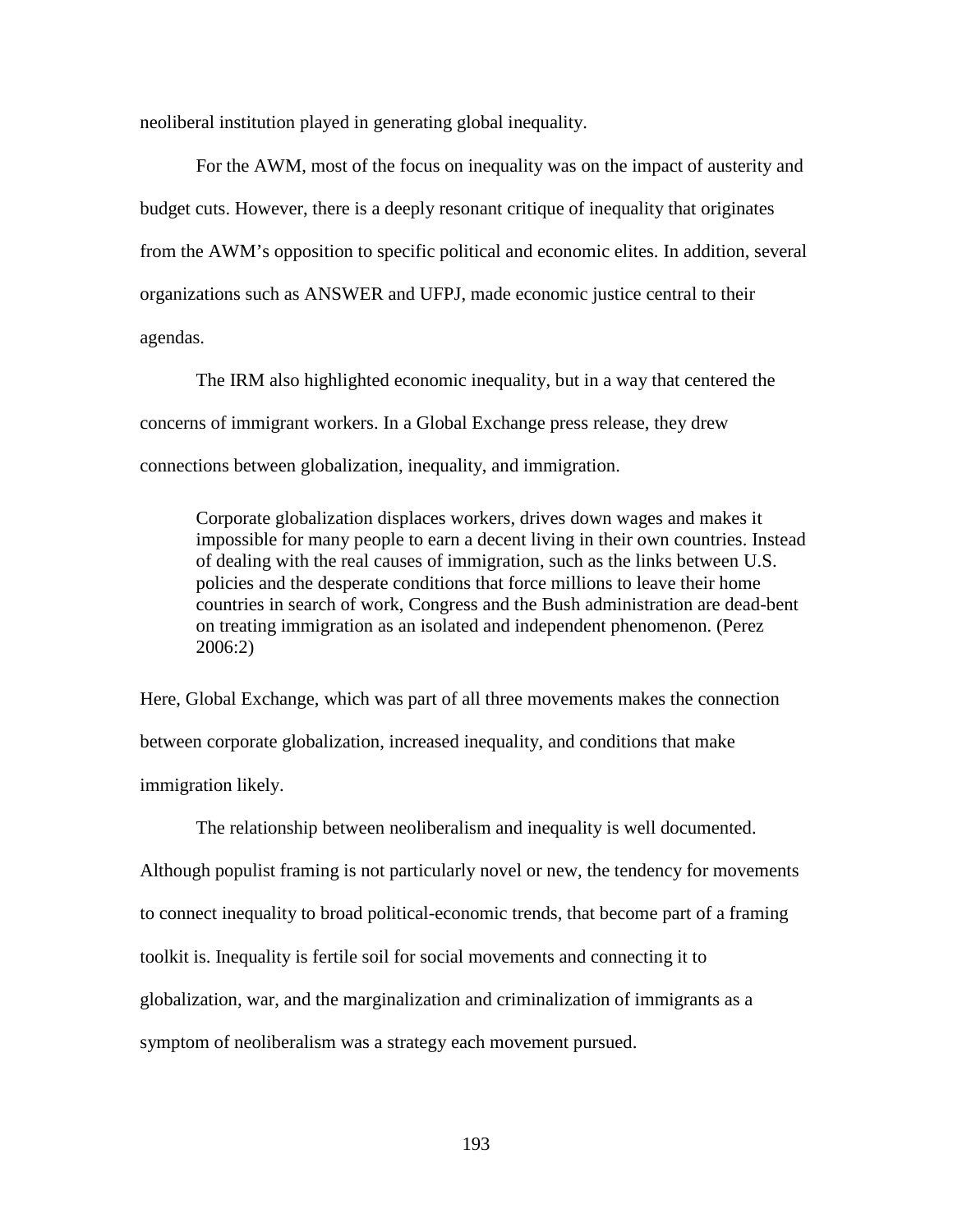## *Neoliberal Rollout*

The authoritarian side of neoliberalism both manifested itself in policy and within the framing of each movement. As a perceived problem, neoliberal rollout, which is concretely revealed its presence though aspects of movement resistance that are nor at readily acknowledged as rollback such as repression, surveillance, and criminalization are also major aspects of the neoliberal era.

In the GJM, though addressing the specific institutions targeted at the protests were the primary focus, over the course of the movement, at a much broader scale than the events described in chapter IV, the GJM was targeted by the police in terms of police response to the protests themselves. Perhaps the best example of how police repression emerged over the course of the was the Miami FTAA protest where police cracked down with on the movement with little restraint. Similarly, most white middle class activists at the Seattle WTO demonstration, came into contact with police behavior for the first time, making issues such as police brutality more salient. Additionally, the Prison Industrial Complex, as a key frame contesting rollout, was often listed as a grievance at these protests, although an explicit connection between the WTO and the Prison Industrial Complex was not readily apparent. The disciplinary aspects of neoliberalism are also evident when we examine secondary literature on the GJM, notably Noakes, Klocke, and Gillham's (2005) work that explains how the police strategies for dealing with protests were actually shaped by the success of the GJM. In in data from specific events not discussed in chapter III, legal struggles of activists often found their way into the long list of movement concerns. Critiques of state repression emerged following the Seattle mobilization, and especially after Miami FTAA protest, where changes in the way police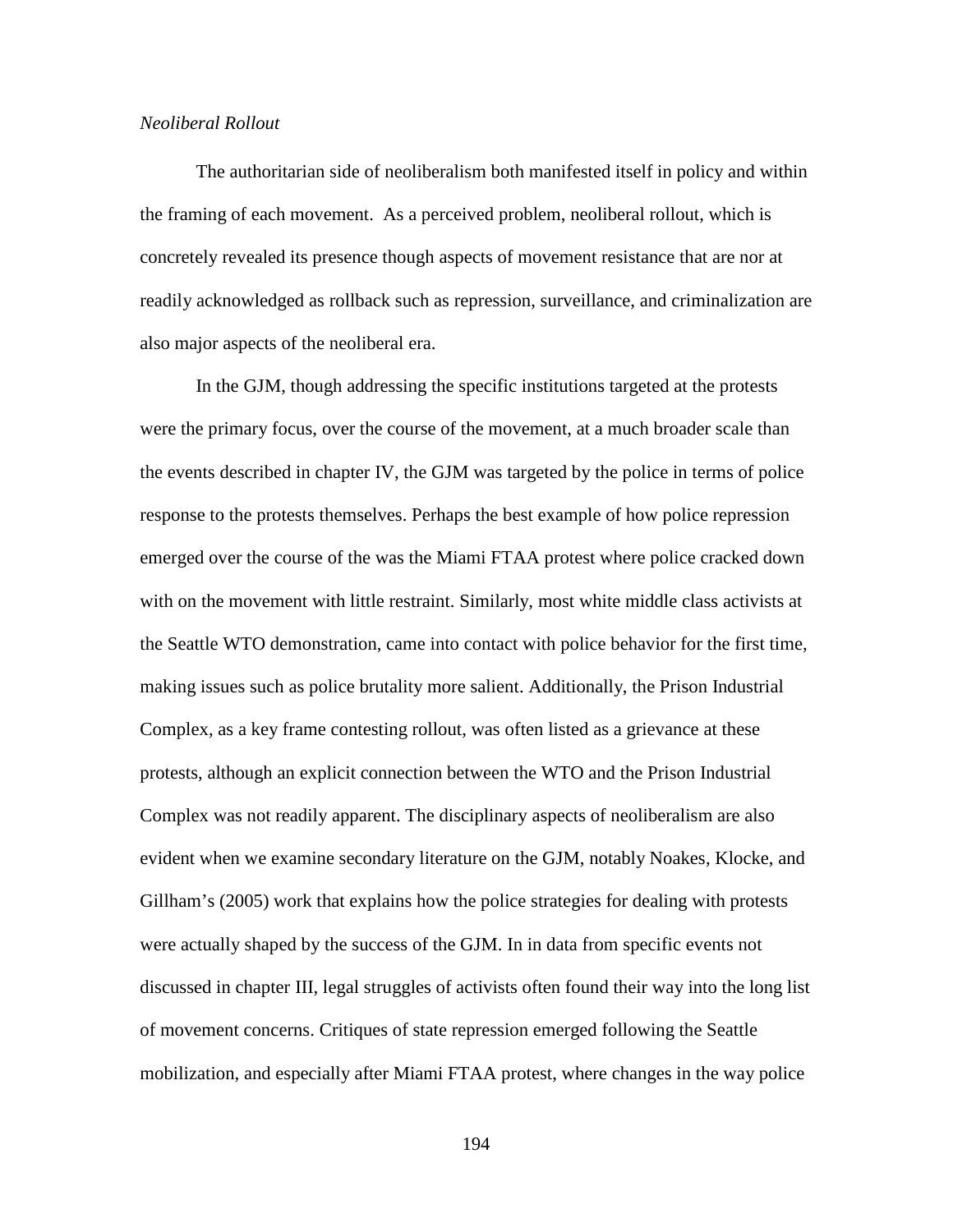and other state authorities engaged the protest movements. There were dramatic increases in surveillance, the militarization of riot units, and even infiltration. Militant environmental wings were especially targeted.

In the post-911 political climate there was a reconfiguration of the state's manifest goals of preventing terrorist attacks. This also facilitated the enforcement of discipline through surveillance and immigration control. In relation to the PATRIOT ACT and a newly rolled out national security apparatus, Not In Our Name (NOIN) (2003) emphasizes this shift in their 2002 initiating letter:

"The government has targeted Arab and Muslim Immigrants, rounding up over 1,000 and still holding hundreds in indefinite detention, refusing even to release their names. They have gutted longstanding civil liberties and unleashed police spying. The executive branch of government has seized vast new powers, unchecked by either the legislature or the judiciary. They have attempted to intimidate all dissenting voices, and tried to make critical thought itself suspect. (P. 2)

NOIN emphasizes the restructuring of the state to control the population. Rollout by definition, refers to the introduction and restructuring of the state's ability to enforce market discipline.

While the experience of the repression of GJM protests, which were followed by the emergent national security state that became a concern of the GJM, and especially the AWM. The IRM addressed rollout in their challenges to the criminalization of migrant workers, and the rise of for profit detention centers focusing on immigrants. As discussed in chapter VI, borders and immigration policy play the role of disciplining a migrant labor force. The criminalization of immigrants was facilitated by the post-911 context. But, in terms of the role of borders themselves, and immigration control policies, the IRM confronted these new aspects of the neoliberal state for over a decade prior to the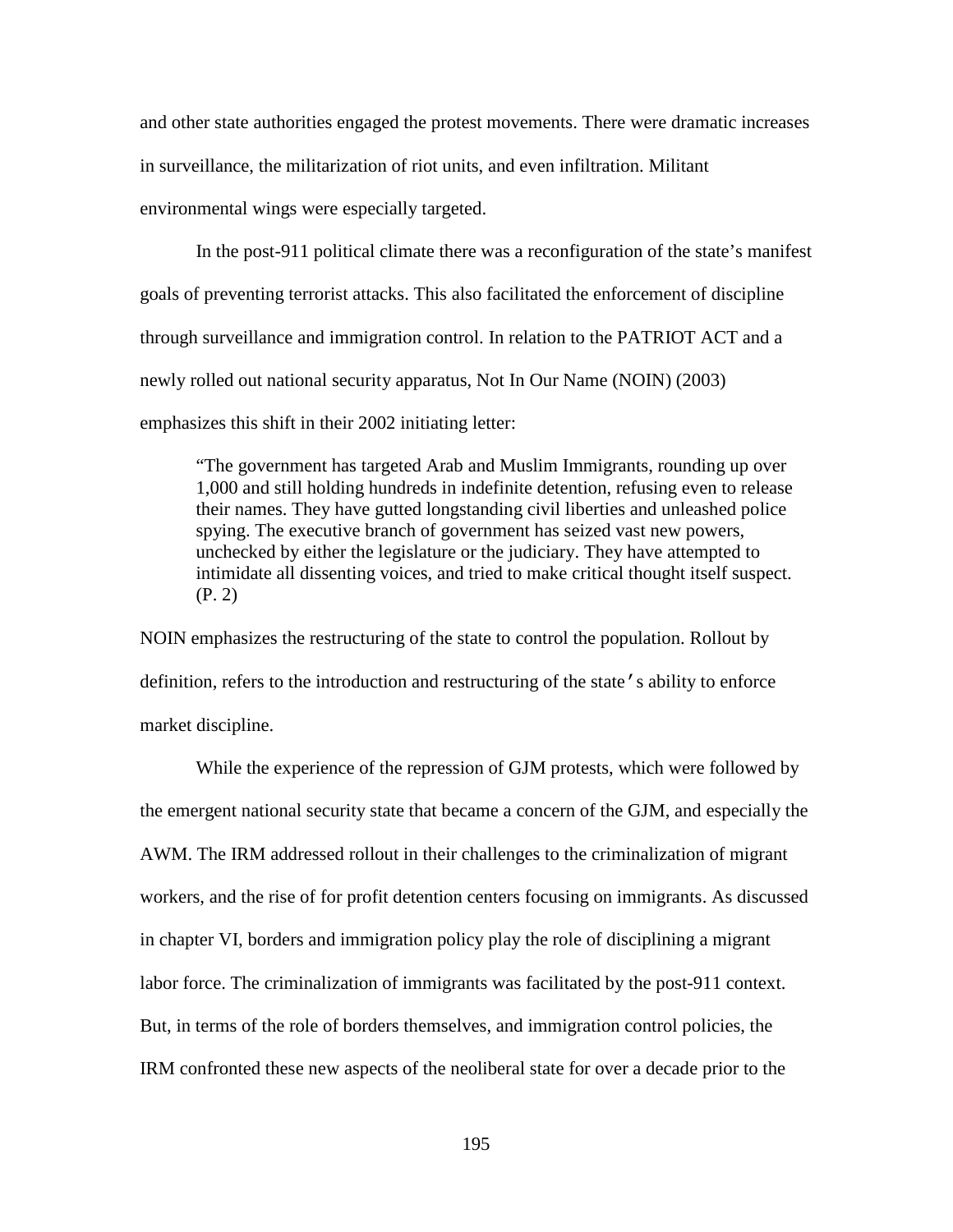Immigrant Spring of 2006.

# MASTER FRAME

Based on empirical case studies of the GJM, AWM, and IRM, I identified framing repertoires for each movement. Within these repertoires exists counter-hegemonic framing that contested neoliberalism in specific ways. When we step back, or pan to a macro perspective from the meso-organizational perspective, modular themes emerge as part of a historically specific repertoire of interpretation. Social movements draw from these to construct master frames. Therefore, based on the anti-neoliberal repertoire of interpretation I laid out above, a master frame is evident. The multi-movement master frame is one that problematizes US hegemony in the world system; points blame to corporate power; charges neoliberalism with increasing economic inequality; and along with rollback, points to new authoritarian and disciplinarian policies that represent neoliberal rollout. This master frame was deployed in movement specific ways, but emerged from the context of an anti-neoliberal protest wave led by counter-hegemonic movements.

#### **CONCLUSION**

In this chapter, I presented evidence that supports the notion that in the aspect of a counter-hegemonic protest wave, an anti-neoliberal master frame emerged which made the case that *US imperialism spreads neoliberalism as the result of corporate power, and results in increased economic inequality, and a reconfiguration of the state that characterizes neoliberal rollout.* Given the parameters that a master frame is a broad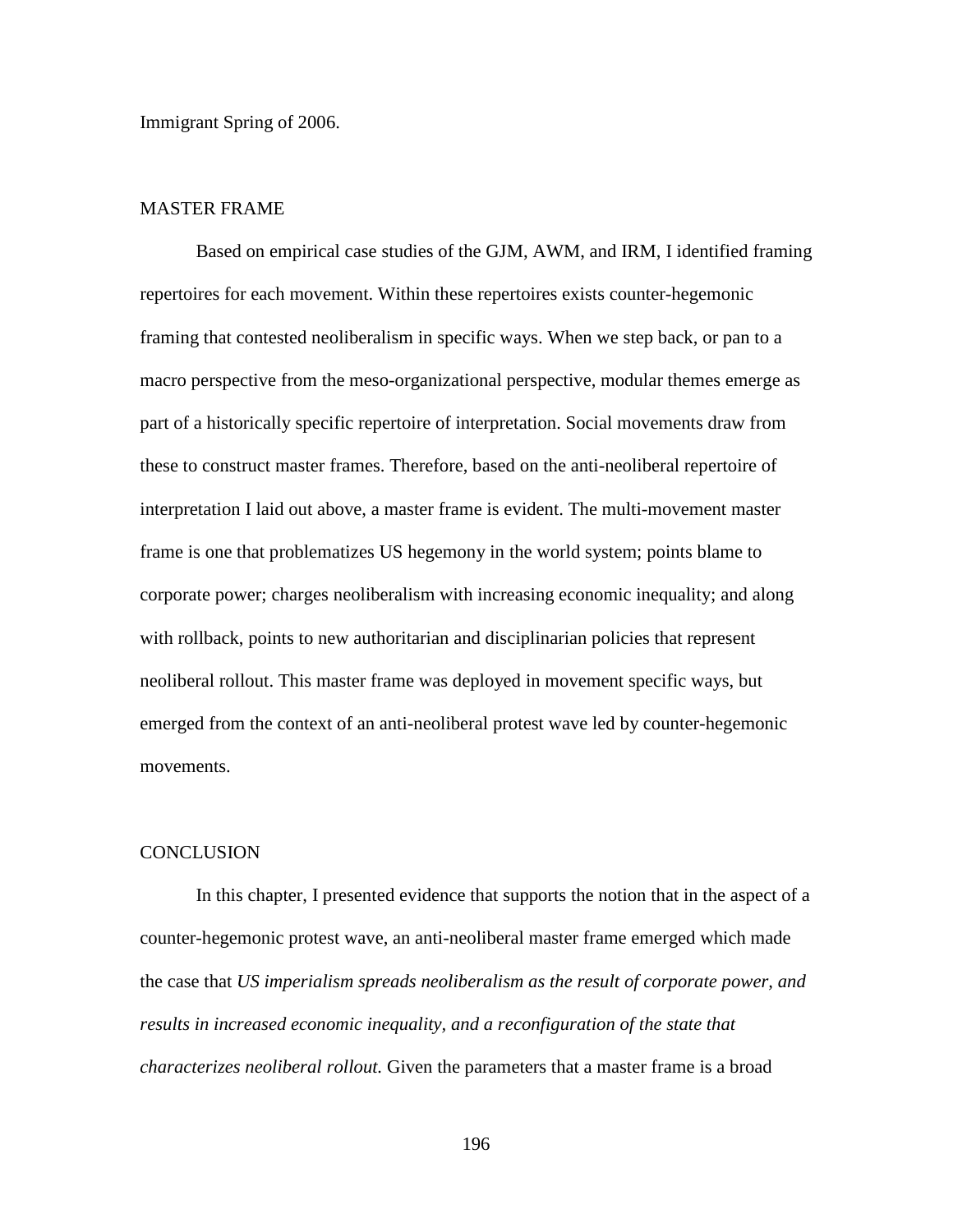frame deployed across movements, and across a wave of contention, I used the method of incorporated comparison to arrive at these common aspects of the repertoire of contention that each movement drew upon. Throughout the chapter, I referred to empirical evidence from each movement, that was informed by secondary literature on each movement, which the case studies presented in earlier chapters.

An analysis of collective action frames across movements in a wave of contention is useful to understand broader substantive issues about how movements understand and perceive the conditions they find themselves in. Furthermore, at a much more abstract level, it can provide insights into the counter-hegemonic worldview of a specific historical juncture. It is important to note that this analysis does not start with a definition of neoliberalism, which forms a sort of checklist of issues to identify. Rather, codes and categories that finally became the conceptual category of "frames" remerged through the analysis.

The further research potential of using the counter-hegemonic framing approach, along with incorporated comparison could yield significant substantive insights into other historical periods that were characterized by specific conditions, such as the balance of class forces and capital accumulation strategies. These historical periods and conflicts provide a vehicle for a modular master frame to emerge. For example, an analysis of movement discourse during the progressive era could examine how the economic context of that period provided a toolkit for the socialist, suffragette, labor, and anti-imperialist movements of the time to draw from. An international focus would also be fruitful. Movements do not emerge in isolation, and framing is indeed transnational and as been for quite some time, and the most devastating critiques of capitalism often emerge from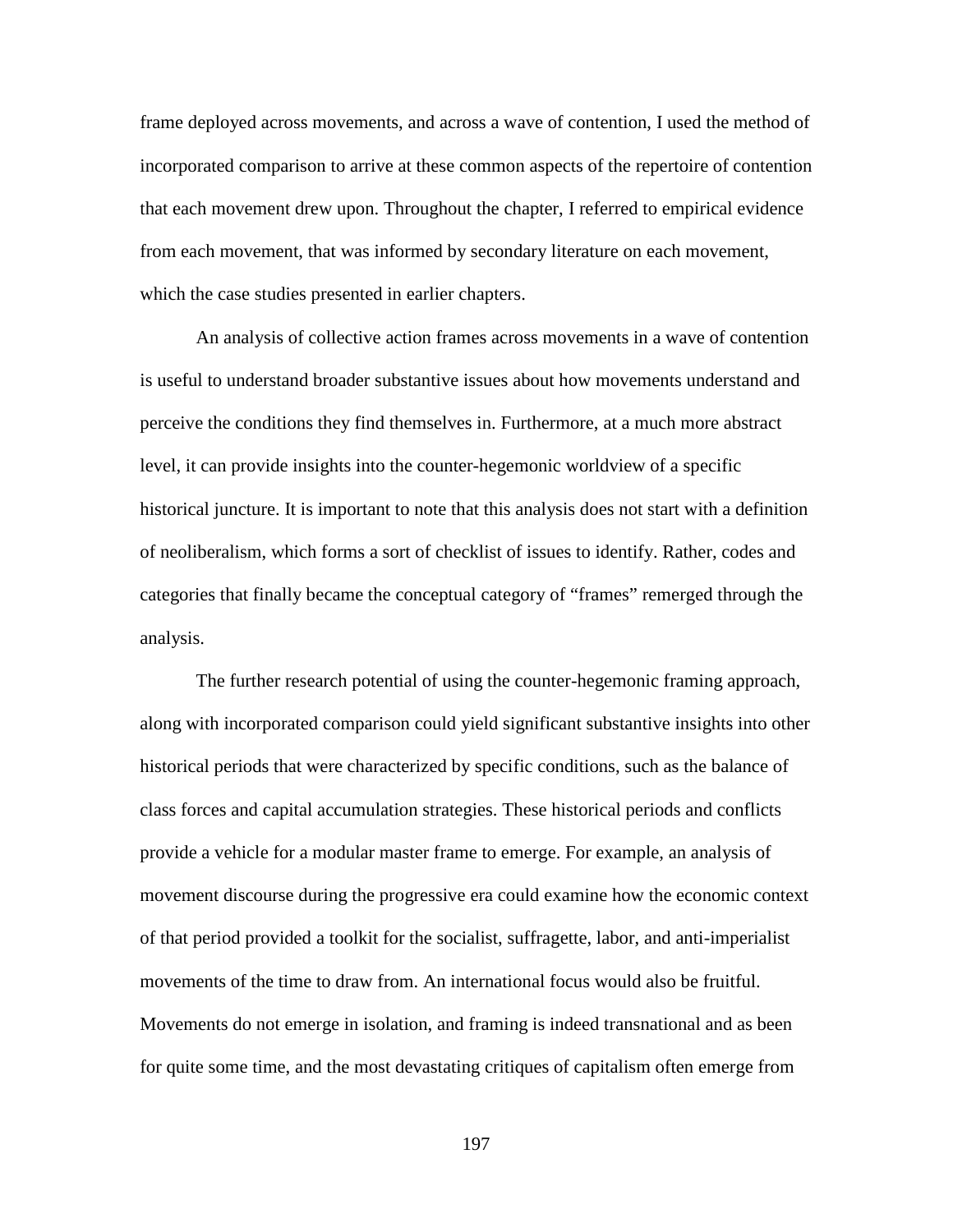the global south.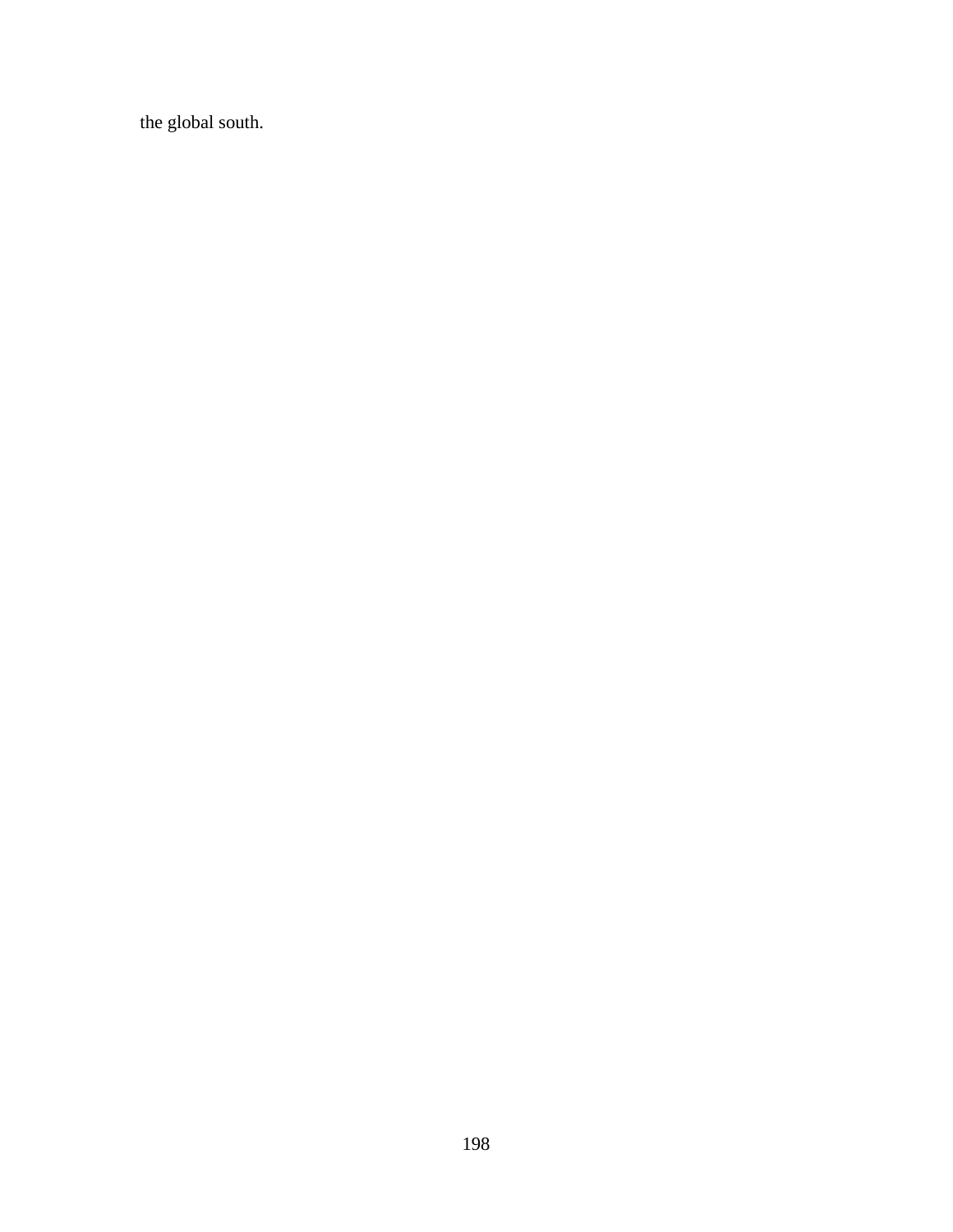### CHAPTER VIII

### **CONCLUSION**

*Popular protest is more like a river than a storm; it keeps flowing into new areas, carrying pieces of its earlier life into other realms. We rarely know its consequences until many years afterward, when, if we're lucky, we finally sort out its meandering path. (Swartz 2008:270)*

In this dissertation, I sought to explore how counter-hegemonic movements construct a political economy frame specific to neoliberalism across movements, across a wave of contention. I also asked what was the structure of the anti-neoliberal framing of the GJM, AWM, and IRM. Thus, a central argument of this dissertation is that a resonant anti-neoliberal master-frame was articulated by each of these movements at the beginning of a broad counter-mobilization against neoliberalism. Based on this analysis, I have identified counter-hegemonic framing within two levels of analysis. First, at the mesoorganizational level I found that each movement that contests neoliberalism in ways specific to the goals and adversaries of each movement. Second, at the macro-movement level, where I identified common aspects of a sustained anti-neoliberal master frame. In this chapter, I have three major tasks. First, I will review major findings in each chapter and in the study as a whole. Second, I will make the case for the implications and significance of this study. Finally, I will offer directions for future research.

# SUMMARY OF THE CHAPTERS

I began with a theoretical argument that presented my counter-hegemonic framing approach, which is my largest contribution to social movement studies. While the generalizablity of case studies has been viewed as an "Achilles heel" of the approach. This largely is the result of a focus on inferential statistical generalizations at the expense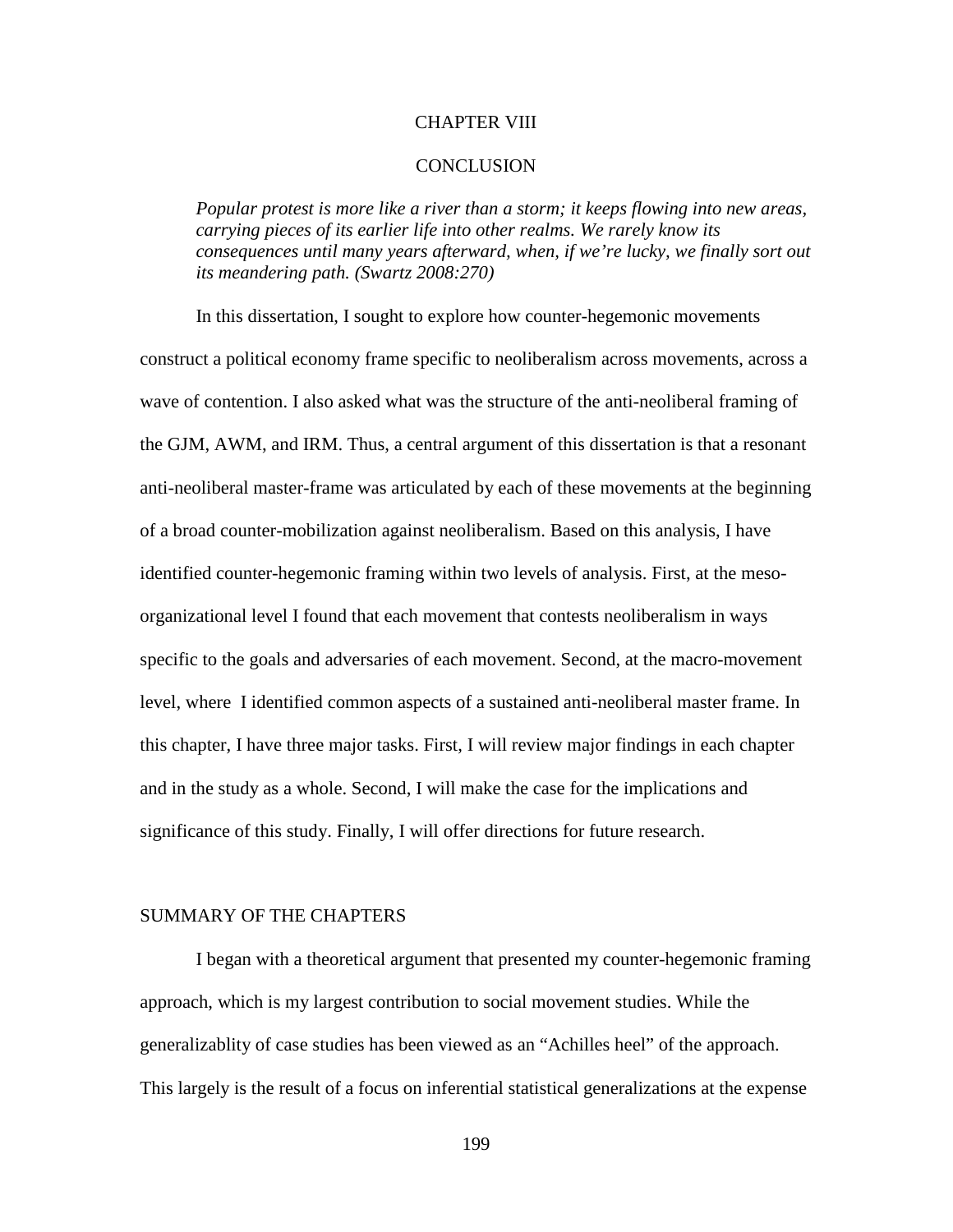of *theoretical generalization.* In this dissertation, I set out to generate an approach to social movement studies that is based on a synthesis of Gramcian theory and the framing perspective in social movements. Another goal of this dissertation was to use an incorporated comparison of three movements that contested neoliberalism through their counter-hegemonic framing.

I also provided a methods chapter. Using ethnographic content analysis and political claims analysis allowed me to examine the rich nuance of the discursive work of these movements. The PCA brought the words, ideas, and concerns of organizations and participants that are usually lost in protest event data. All of these approaches are utilized in broader incorporated comparison of these findings at the movement level. I also discussed how, I went about a purposive and theoretical sample of archival evidence in which the direction of the research was determined by existing research on these movements, and secondary passes through each available resources from each movement, that were based on previous passes through the data. In sum, the methods of this study are best characterized by multiple waves of data collection, and multiple iterations of coding.

In chapter IV, I presented a case study of the Global Justice movement that began by contextualizing the movement in shifts in development paradigms, namely the shift from a development project to a neoliberal globalization project. The GJM provided a significant case because it was one of the first major contestations of the neoliberal project in the US. I asked the following questions: *What was the content of the GJM's political-economic framing repertoire, and what was the anti-neoliberal master frame?* I found that through a democratic deficit, corporate power, and symptom/injustice frames the GJM painted the picture of neoliberal globalization as a corporate project, that seeks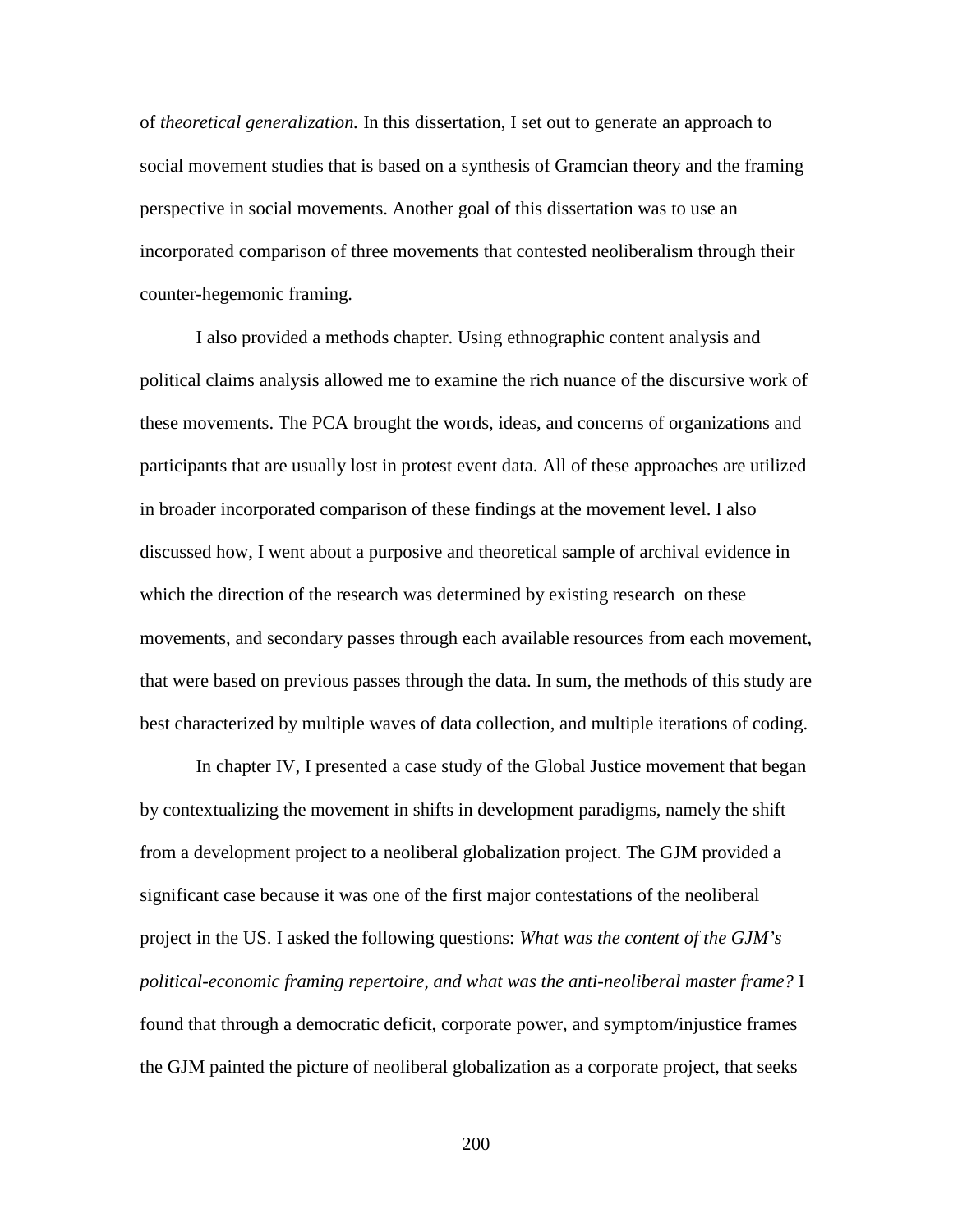to reduce environmental protections, human rights, and labor rights by eroding national sovereignty in order to open and liberalize foreign markets. The key findings related to a debate around the control and accountability of neoliberal institutions such as the WTO and IMF. Here, aspects of the movement fought to emphasize the control of corporations.

In Chapter V, I presented a case study of the AWM that explored how critiques of neoliberalism were present in their framing repertoire. I asked, *what aspects of the GJM's critique continue into the AWM's framing repertoire?* I found that in an example of frame extension, the AWM tied opposition to war with opposition to globalization by pointing out that they are part of the same process. A secondary question was *how did the movement develop framing that contested neoliberalism, and what was structure of the anti-neoliberal master frame?* Based on my analysis, the AWM drew upon the context of neoliberal rollback, such as budget cutbacks, to build opposition to military interventions by emphasizing the costs associated with them. In addition, they contributed to an antineoliberal master frame by connecting the neoliberal project to imperial projects that the US was engaged in. When new agencies and policies that were part of the national security apparatus where rolled out, they also focused attention on this aspect of neoliberalism in its rollout phase.

In chapter VI, I examined how the IRM incorporated political-economy frames, and whether they developed a repertoire of anti-neoliberal frames. I found that the IRM countered a dominant notion that immigrants were a drain on society by deploying two political-economy frames. One that shifts blame onto neoliberal policies and one that emphasizes the economic contributions of immigrants. In addition, the IRM challenges the criminalization of immigration.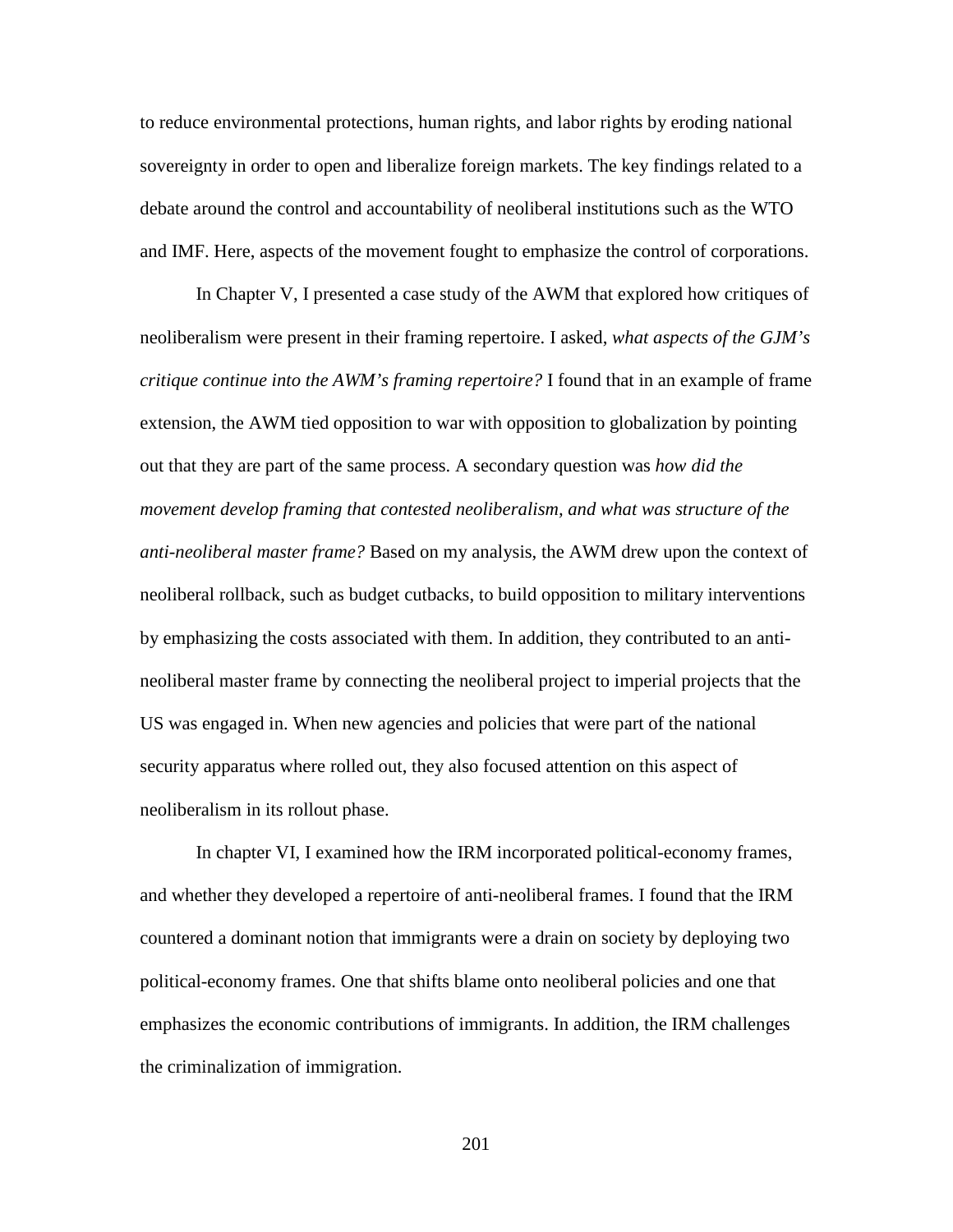In chapter VII, I presented an incorporated comparison of the threee movements in order to arrive at the possibility of a multi-movement anti-neoliberal master frame. This master frame that emphasizes the hegemonic position of the US in the capitalist world-system, corporate power, economic inequality, and the neoliberal rollout. Each movement made their contributions to this frame. The GJM emphasized the corporate power aspect; the AWM emphasized US hegemony; and the IRM emphasized rollout and criminalization. This chapter also provided an application of the counter-hegemonic framing approach to a multi-movement wave of contention.

### IMPLICATIONS AND SIGNIFICANCE

The historical and empirical analysis I produced makes the case that there was a surge of activity within the broader left social movement sector. This surge occurred in the beginning of the 1990s continued through to 2006. During this period, the left was confronted with over 20 years of defeat on nearly all fronts that the left could be reasonably identified with. Along with this defeat, there was a sense that the left had no representation within institutional political structures which were dominated by a bipartisan neoliberal "Washington consensus." If the left was to gain any traction, or even slow down the neoliberal onslaught that was poised to result in devastating consequences for the environment, the labor movement, and the racialized minorities, they would need to do something. There was an urgent need for coherent and resonant articulations of what exactly had been happening for the last 20 years of defeat, and most importantly, how could they stem the tide of a continuing neoliberal offensive characterized by economic globalization, imperialist military actions, and the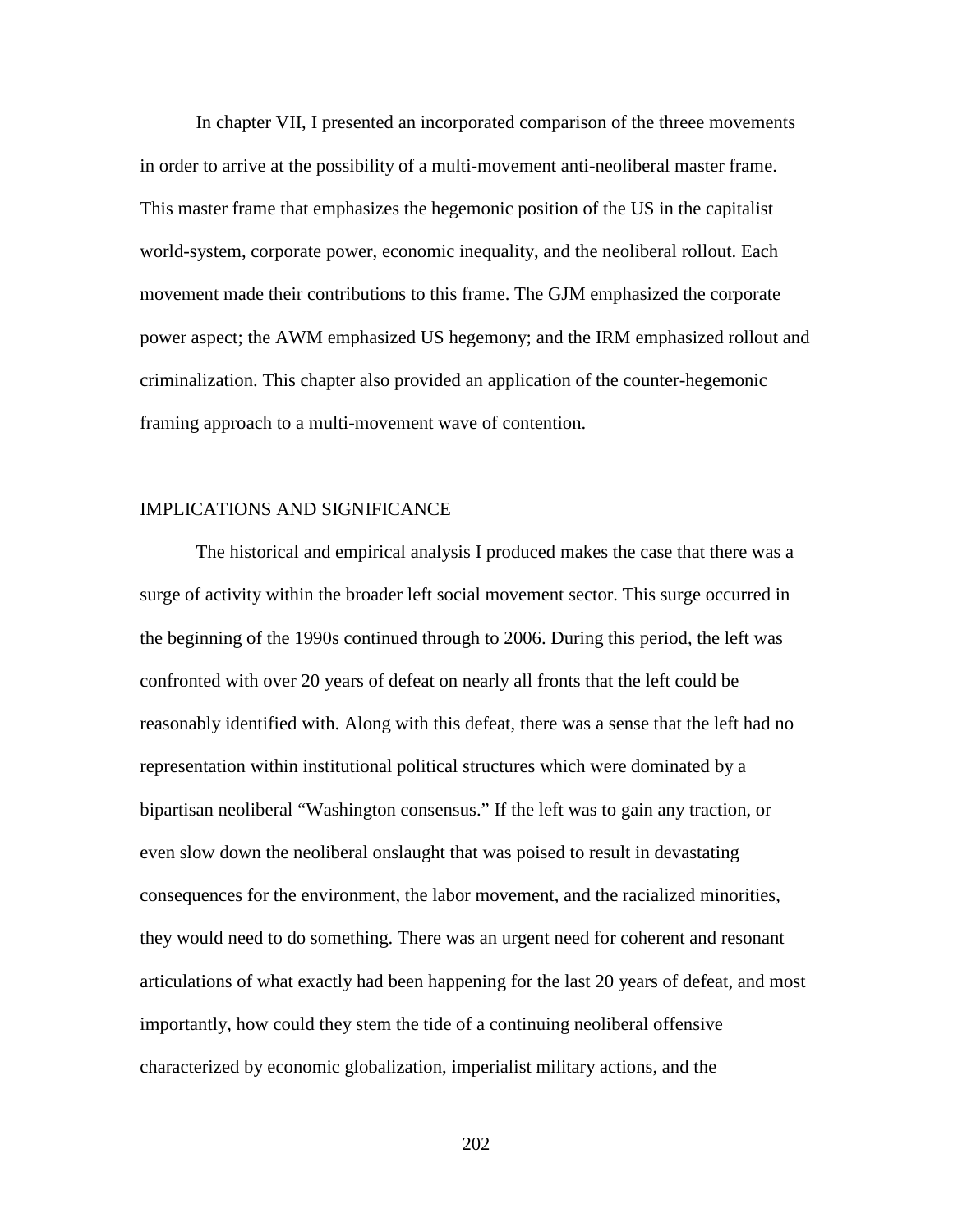scapegoating of immigrants. For reasons described throughout this dissertation, the left was finally able to mobilize significant and unprecedented numbers of people to engage these issues. Within these movements, which are far from homogenous, seasoned activists developed an analysis of defeat, and continued attacks that we now call neoliberalism. Along with issue specific articulations, and major differences in these articulations within these movements, there was an analysis that emphasized US hegemony, corporate power, economic inequality, and a growing carceral state. A key point is that, even in the face of defeat, the left emerged from its slumber. This dissertation represents an empirical observation of this resistance to neoliberal hegemony, and how they offered counter articulations to emphasize what was happening and why it should be resisted. This work is not done. Neoliberalism and corporate power especially, has proven to be much more entrenched than many observers thought, which was made clear in the wake of the 2008 financial crisis. But the continuation of neoliberalism has higher stakes than political power. The triple crises of ecological devastation, imperialism, and economic collapse, along with other failures of neoliberal capitalism have yet to be addressed in any meaningful sense. This means that subaltern groups must pick up where they left off and explain what is happening, why it's happening, and why we should do something about it. This is why it is important for people to study and learn from the Global Justice, Antiwar, and Immigrant rights movements.

This dissertation yields significant contributions to the fields of sociological theory, social movement studies, and activist practice. For social movement scholars, concerned with power, conflict, and resistance I present a theoretical approach that takes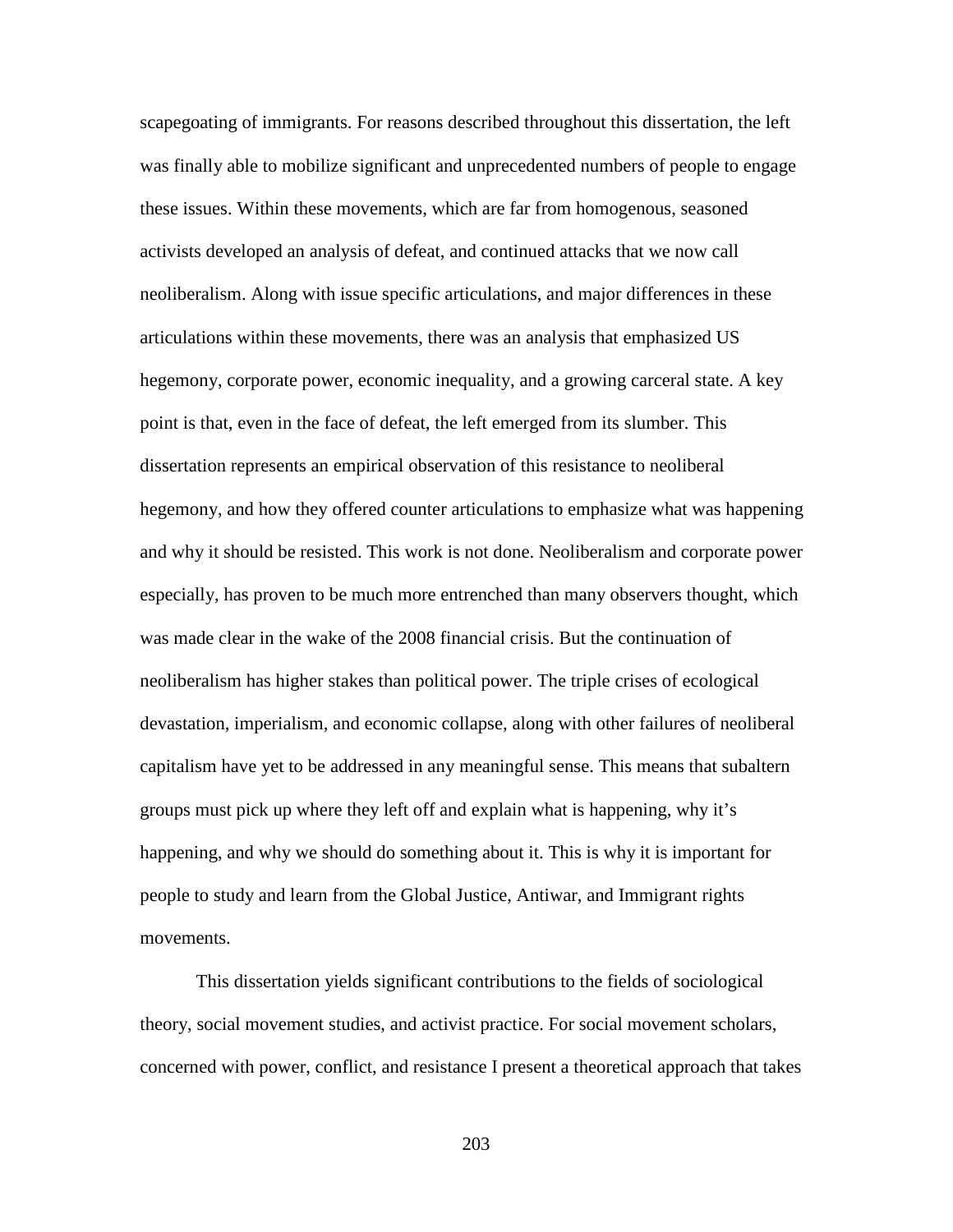these factors seriously while still engaging and utilizing key tools offered by mainstream social movement scholars, namely framing, and the associated methods. I also bring Gramsci's concept of hegemony back to its original home, as a theory of social movement strategy and practice in affluent capitalist societies.

Although this dissertation is designed to fulfill the requirements for a PhD in academic sociology, it would be completely useless if it did not have any significance to activists. For activists, one of my goals is to provide a narrative that can be included in the history of resistance to varieties of capitalism in the United States. In periods of inactivity, activists can often feel as though there is no point in grappling with questions of organization, framing, and repression. During these periods it is important to look back at the histories of resistance, so that mistakes can be learned from, and during the next upsurge, activists do not have to "reinvent the wheel." A few useful talking points can be taken from this dissertation.

- Though not at the same scale, the 1960s were not the only period of widespread contention in the US.
- Framing can successfully change the way people think about an issue (e.g., sweatshops and war for oil).
- There is mobilizing potential in the US.

These aspects of this study make it a distinctive and original piece that will contribute to each of these.

### FUTURE RESEARCH

As discussed in previous chapters, there is potential for future research. First,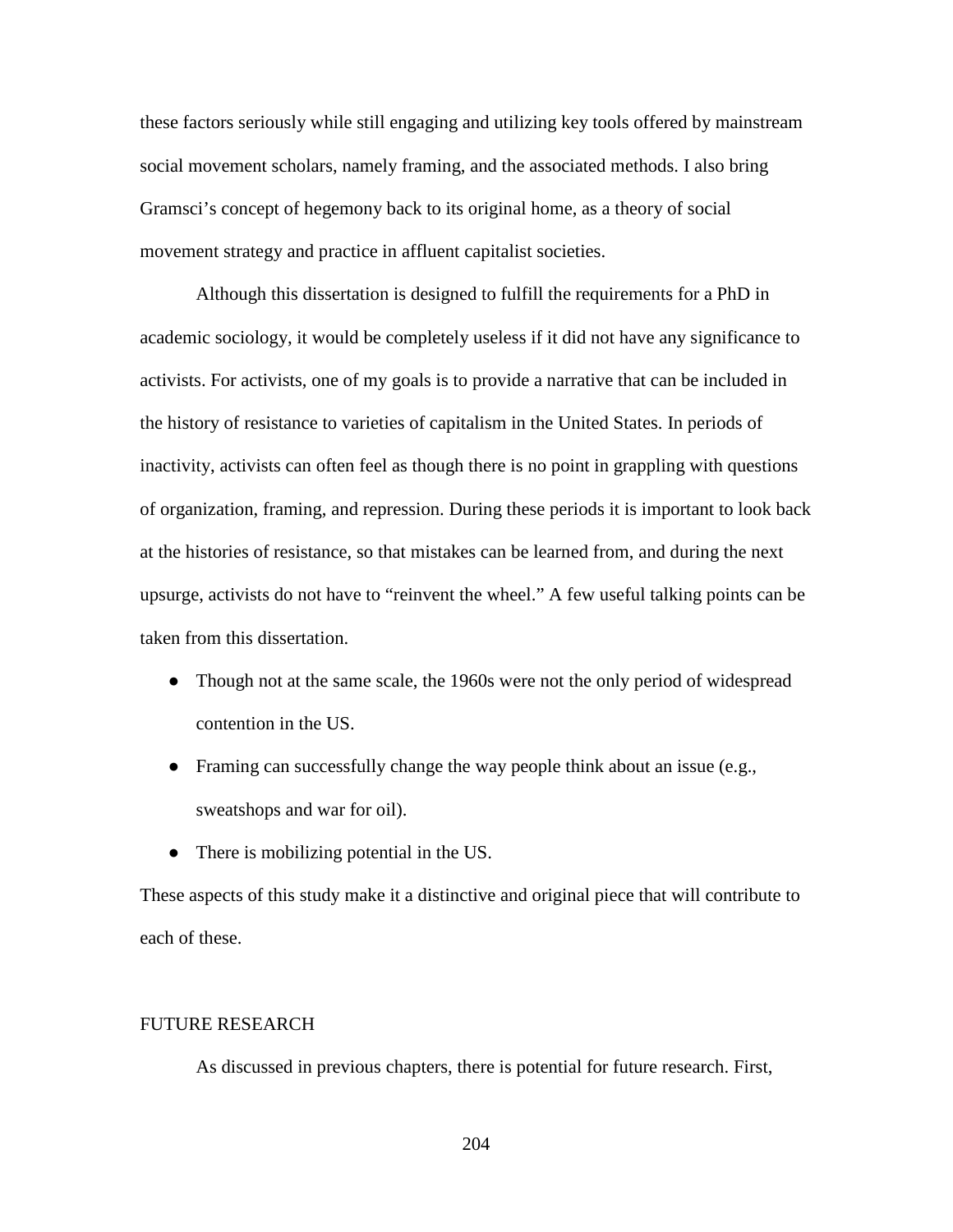applying the counter-hegemonic approach to more contexts than the neoliberal era. Would be fruitful for historical sociologists seeking to understand the intersections between political-economies, and framing practices of movements, from within a Gramcian framework that acknowledges political-economy, as well as the strategic work of movements. Second, while this study does incorporate several aspects of social movement activity that are not always combined, there is much more work to be done in terms of the relationship between movements and organizational repertoires and modes of decision making. Possible questions that emerge would look at how counter-hegemonic framing takes place in horizontalist or hierarchical and centralized movements, coalitions, and organizations. Third, the frames deployed by movements is only one aspect of contentious politics. Therefore, future studies could also include examinations of the resonance of counter-hegemonic framing. This could possibly be done with the inclusion of public opinion or polling data. Finally, formal quantitative methods of measuring waves of contention and discursive phenomena could also yield important findings that would more easily have access to mainstream publishing outlets.

In this chapter, I presented the research questions, and provided answers to these questions by reviewing the key findings of this dissertation. I also examined the questions and answers in each chapter and finally the broad research question of the dissertation. Next, I explained the significance to the field of social movements, sociological theory, and activist practice. Finally, I discussed the limitations and prospects of future research. In closing, It is my hope that this dissertation helped provide a space within the field of social movements for scholarly work that can both illuminate how movements challenge the existing social system, without throwing the rich contributions of the social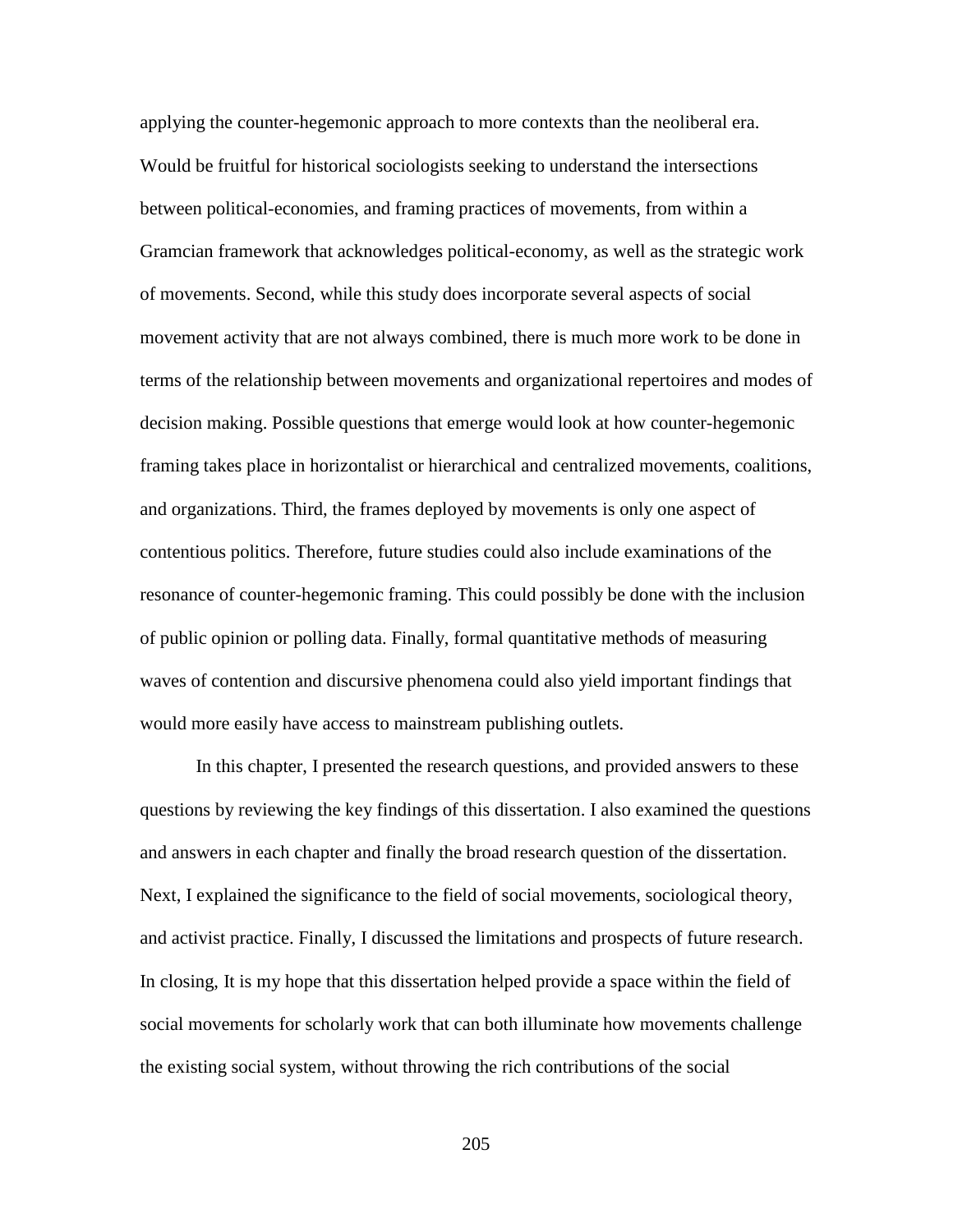movement field "out with the bathwater."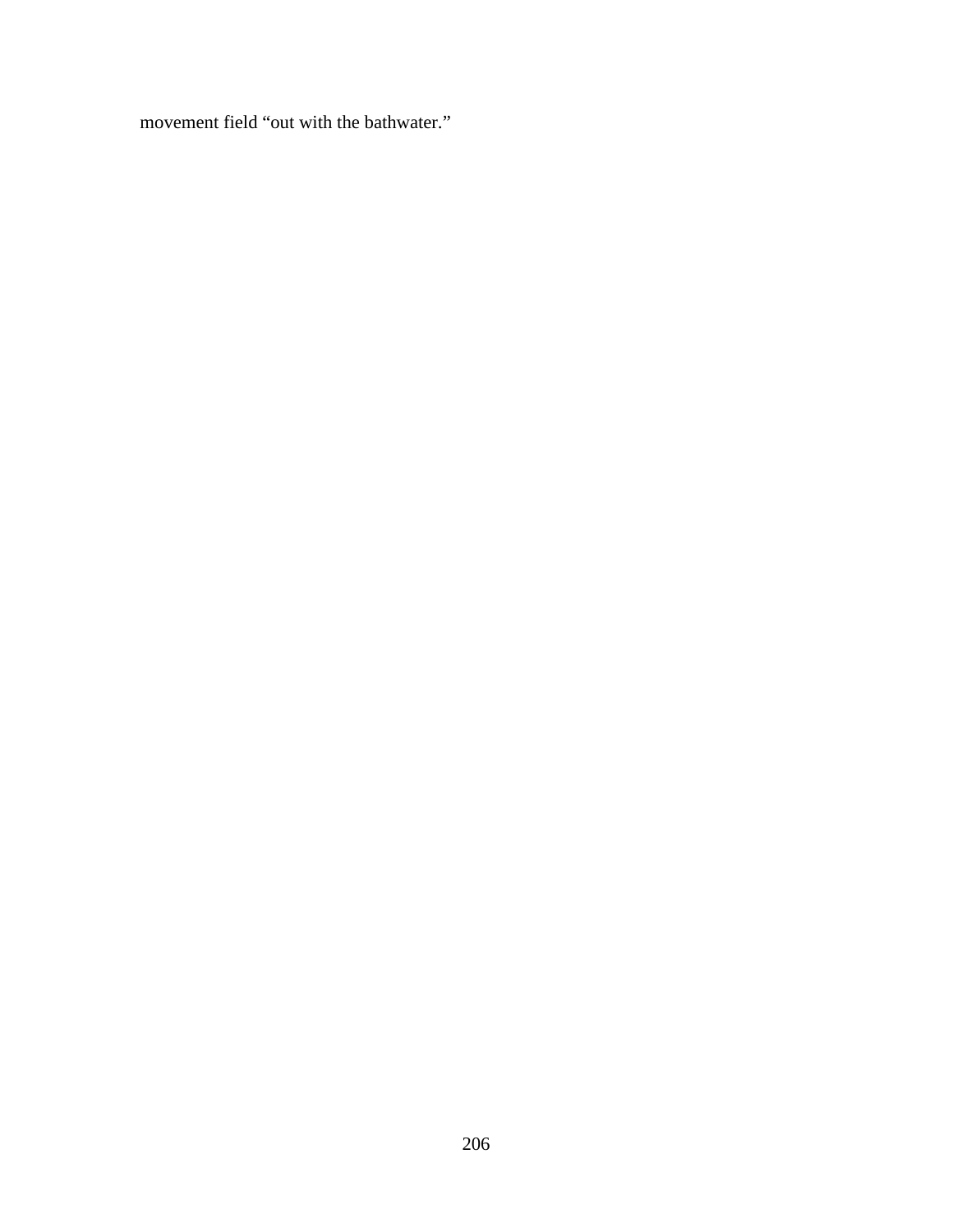### APPENDIX A

### SAMPLING AND CODING SCHEME

My sampling strategy follows procedures outlined in ethnographic methods, particularly conventions associated with grounded theory. Although the overall study design does not qualify as a grounded theoretical piece of research, categories emerged through my analysis, which was informed by the literature. My sampling strategy involved a series of waves in which organizations and events were identified in the literature and emerged during data collection and analysis, resulting in multiple passes through the data, in a manner represented in the model below:

### **LiteratureData collection AnalysisData collection Final analysis**

I conducted each case study in chronological order, but began by reviewing the literature on each movement. Based on the literature I identified key events and organizations that characterize each movement, and collected data based on these. After a preliminary analysis, more events and organizations were identified, which were sampled in an additional pass through the data. After I reached a saturation point where new organizations and content were no longer emerging, I conducted a final analysis using an open and iterative coding process. I carried out the same process with the IRM drawing on literature and previous data analysis. After each case study was completed, I made a final pass through the data based on insights gained from all of the case studies. For example, after completing the analysis of the IRM, I returned to the GJM and AWM data for a final analysis of each movement. I do not present counts of materials sampled, because of the largely ephemeral nature of some of the data. For example, counting a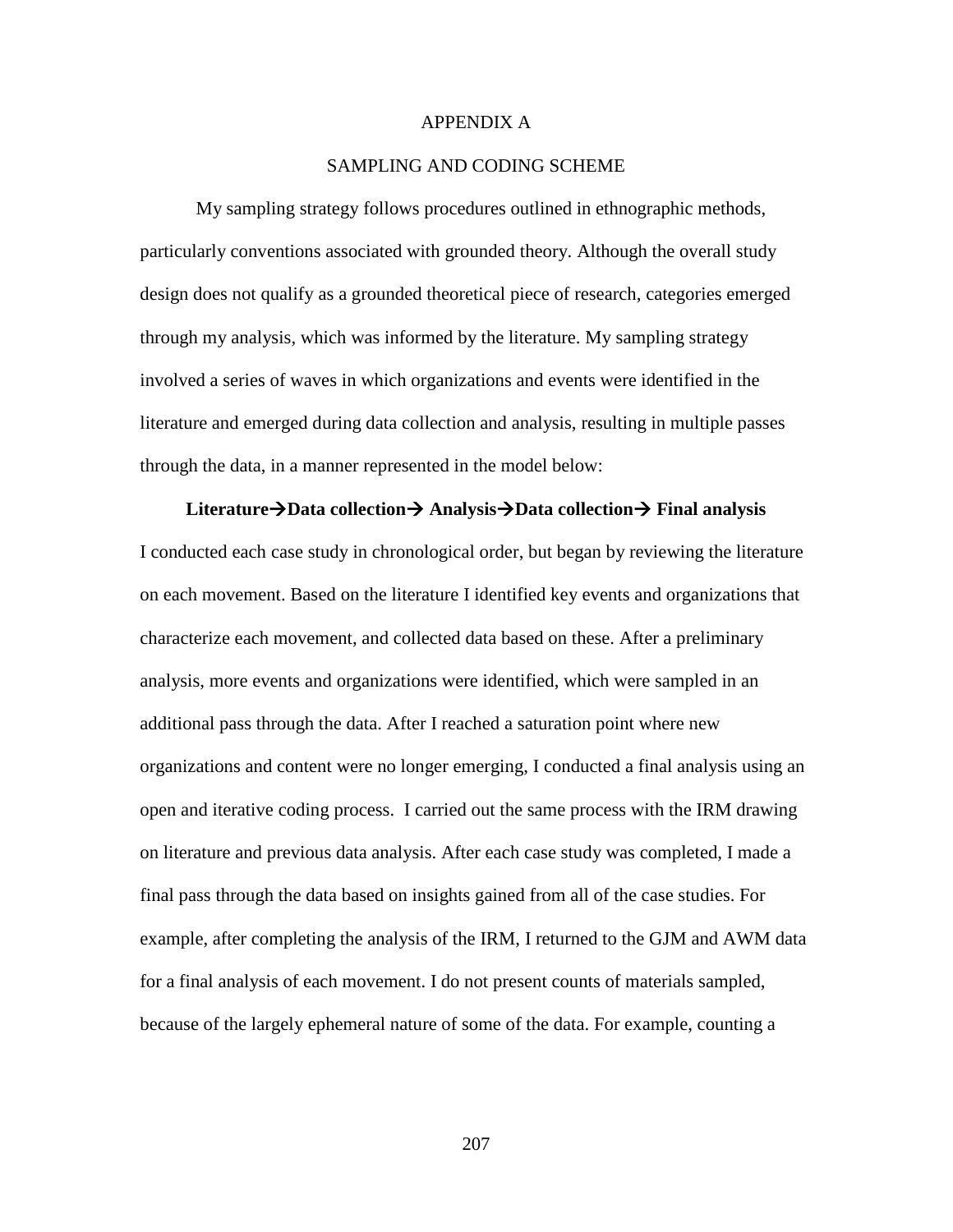pamphlet in the same way I would count an event flier would not reveal anything significant about the data.

### CODING SCHEME FOR NEW YORK TIMES PROTEST EVENT DATA

While there are several problems with newspaper data, I use the data as part of a triangulated approach which provides insights into part of the puzzle, but does not adequately provide valid data on its own. Despite these issues, and lack of nuance in the NYT data, there were not contradictory findings, only partial findings, which are supplemented by other data sources. I developed codes by using an iterative coding scheme to asses both the count of events and to qualitatively analyze the content of the claims. In the first wave of coding, I identified articles related to events associated with each movement. I then coded articles which references protest events for major themes, event size, and the names of the SMOs involved. An event is coded as one event if the activity is continuous across a 24 hour period in a metropolitan area.. thus the Battle of Seattle is considered one event that the size of the event is the maximum reported size. Contrary to other event data sets who separate campaigns from events, I count multiple protest on the same day for the same reason as separate events, because I primarily am concerned with the scale of the protests.

I qualitatively analyzed statements that were reported in the *New York Times*, whether or not they were summarized or quoted, generated event counts and recorded the reported size of these events. While quantitative in nature, are descriptive and should be thought of as providing description of the scale of protests, along with the meaning making involved across a time period.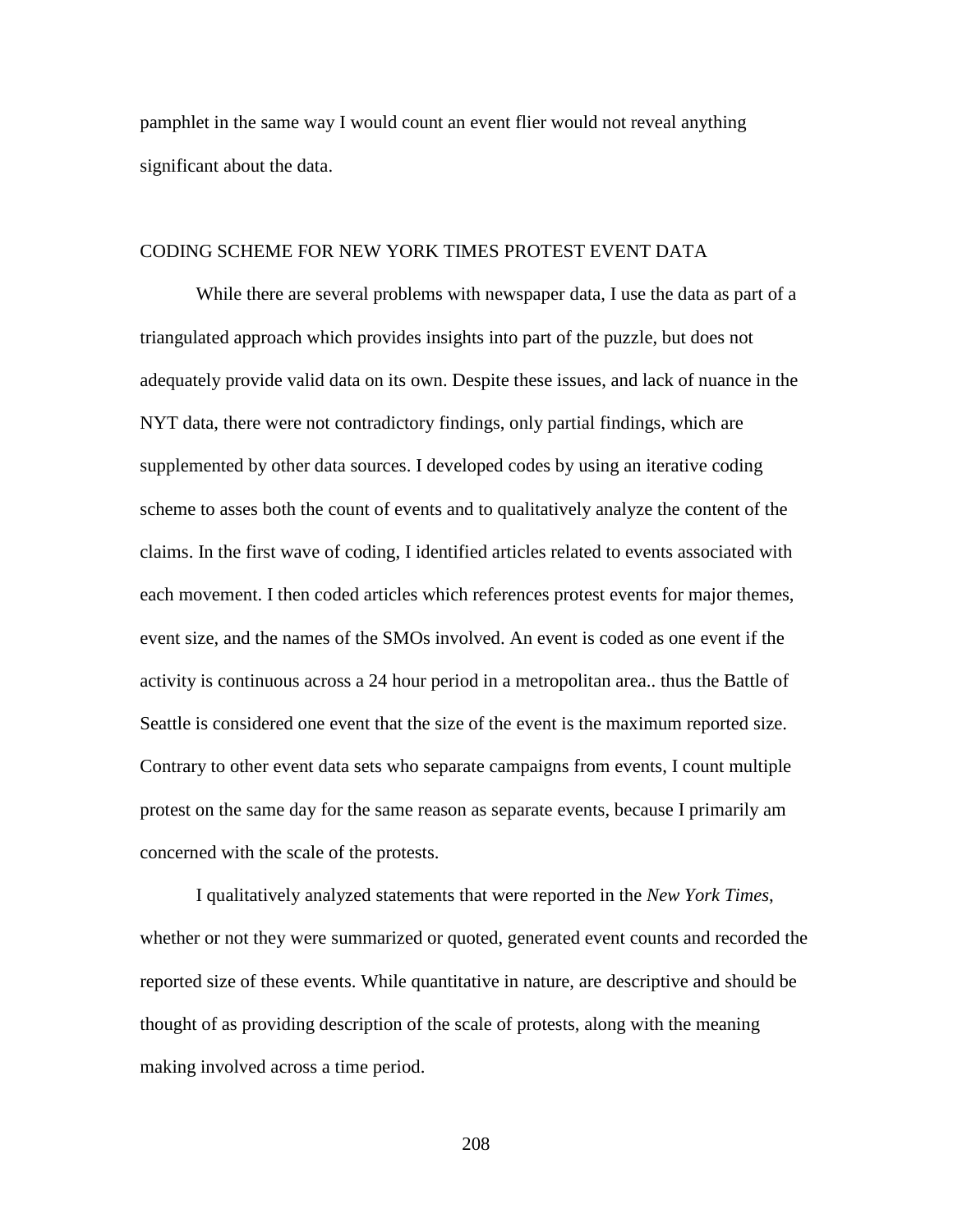## APPENDIX B

# ORGANIZATIONS AND COALITIONS

#### **Global Justice Movement Organizations and Coalitions**

Global Justice Organizations and Coalitions 50 years is enough AFL-CIO Art and Revolution Asia Pacific Environmental… Basement Nation Brown Collective Cancun Citizen's Trade Campaign Community Coalition for Environmental Justice Direct Action Network Earth Justice El Centro de La Raza Global Exchange Global Trade Watch ILWU IMF/WB Industrial Workers of the World Inependent Media Center International Brotherhood of Teamsters International Forum on Globalization Jobs with Justice Jubilee 2000 King County Labor Council MEChA Mobilization for Global Justice National Lawyers Guild Northwest Labor and Employment Office People for Fair Trade/NOWTO People's Assembly Public Citizen Public education for Free Burma Radical Women Rainforest Action Network Ruckus Society Seattle Radical Women Sierra Club Teamsters The Institute for Agriculture and Trade Policy United Students Against Sweatshops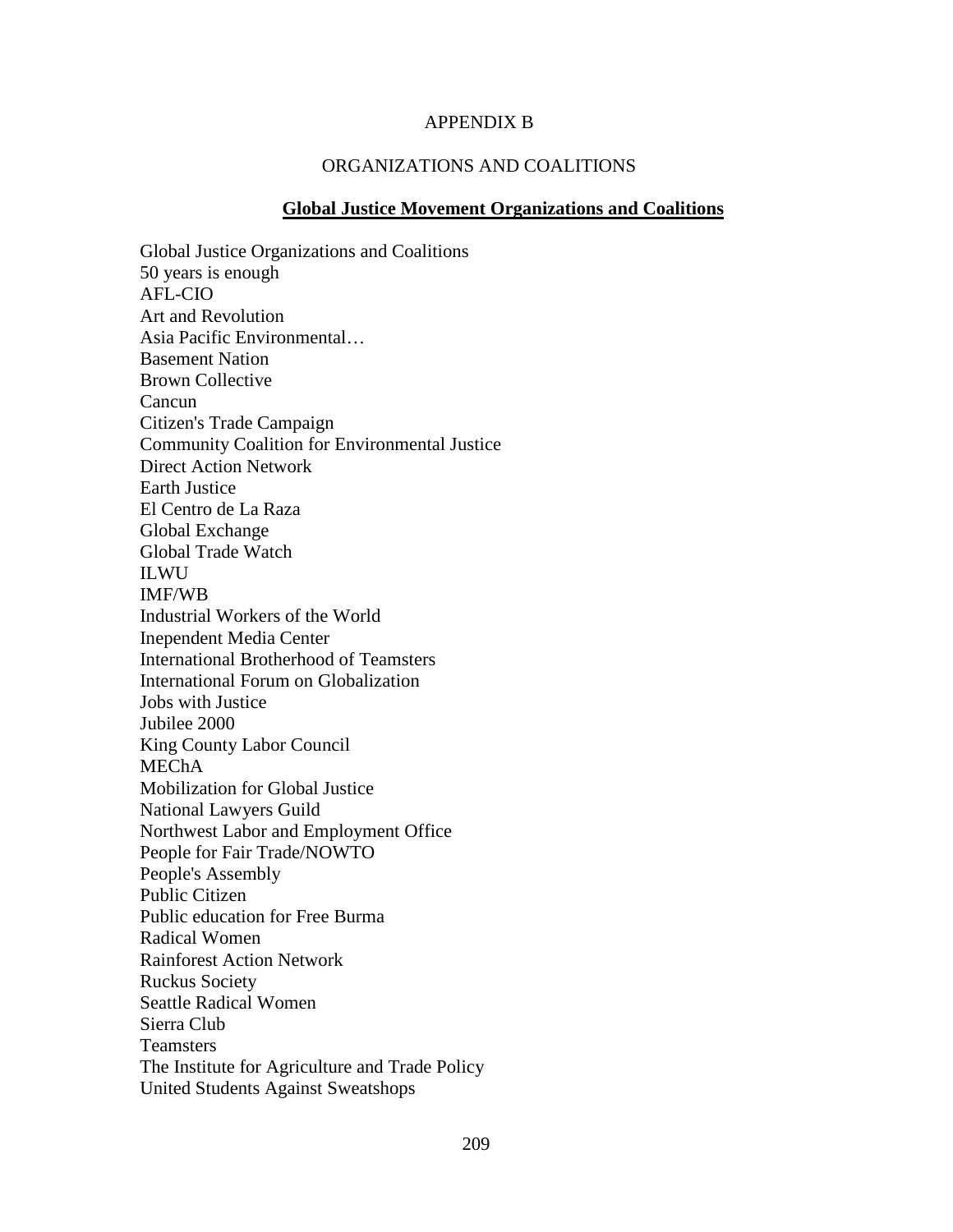**WSF** WTO Seattle

### **Antiwar Movement Organizations and Coalitions**

ANSWER Black Voices for Peace Campaign for Peace and Democracy Campus Antiwar Network Church World Service Cities For Peace Code Pink Direct Action to Stop the War Global exchange Greenpeace Institute For Policy Studies International Action center International Socialist Organization Iraq Peace Team Military Families Moveon.org National Network to End the War in Iraq Not in Our Name Peace Action Peace and Justice Support Network of the Mennonite Church United For Peace and Justice US Labor Against the War Veterans for Peace Voices in the Wilderness War Times Win Without War Veterans for Common Sense

### **Immigrant Rights Organizations and Coalitions**

ActionLA American Friends Service Committee ANSWER April 10 Mobilization Border Angels CARACEN Chirla Coalition For Human Rights for Immigrants Delete the Border Detention Watch Estamos Unidos Fair Immigration Reform Movement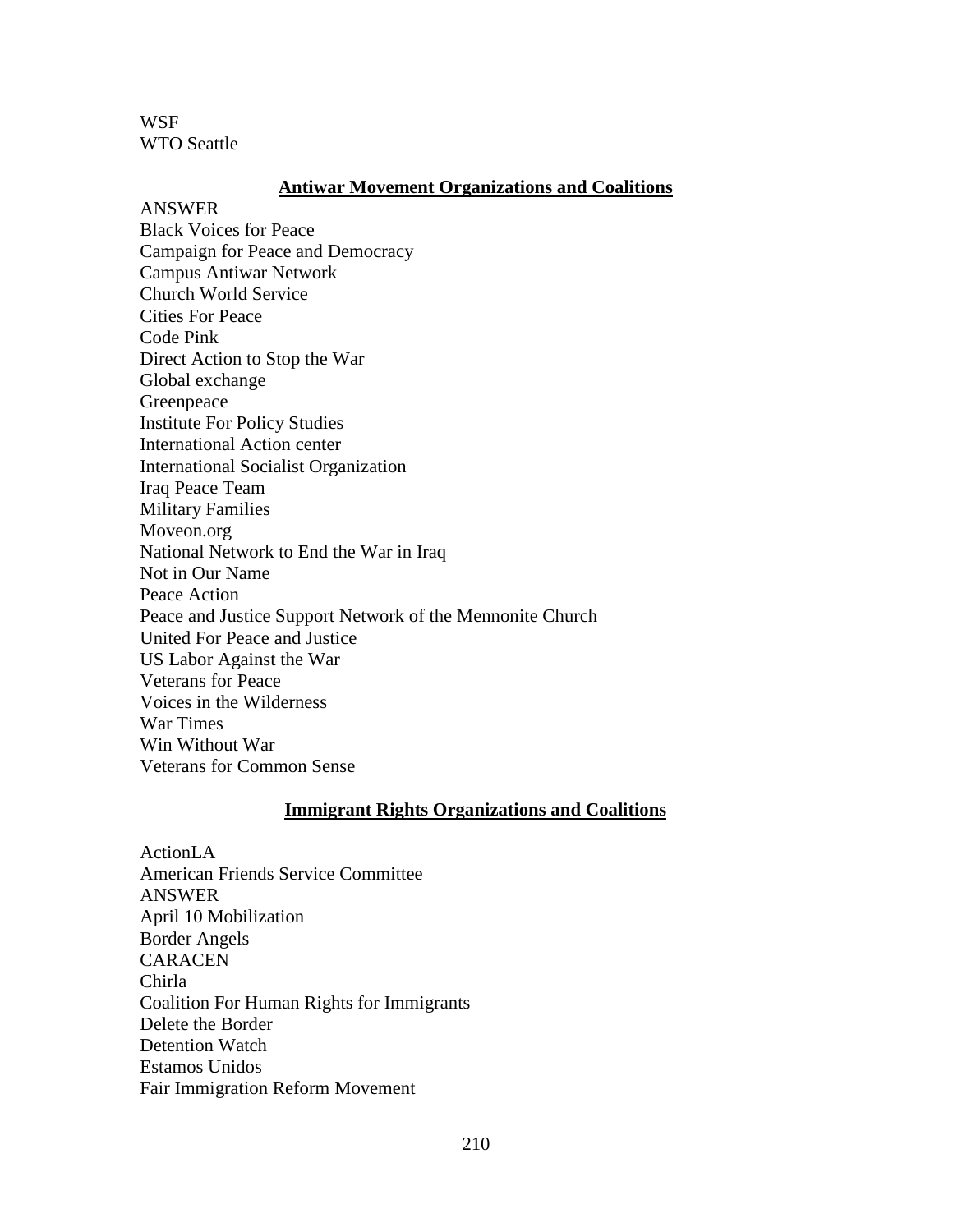Freedom Socialist Party Gente Unida Global Exchange Illinois Immigrant and Refugee Rights Coalition Immigrant March San Diego Immigrant Solidarity Network Immigrant Solidarity Network for Immigrant Rights Immigrant Workers Freedom Ride International Action Center International Human Rights Organization International Socialist Organization La Hermanidad Mexicana National Liberation Ink LULAC March 25th Coalition **MECHA** Mexican American Poltical Association National Council of La Raza National Immigration Forum National Network For Immigrant and refugee rights No More Deaths Radical Women Raza Rights Coalition SEIU Si Se Puede Coalition Unite-Here We Are America Coalition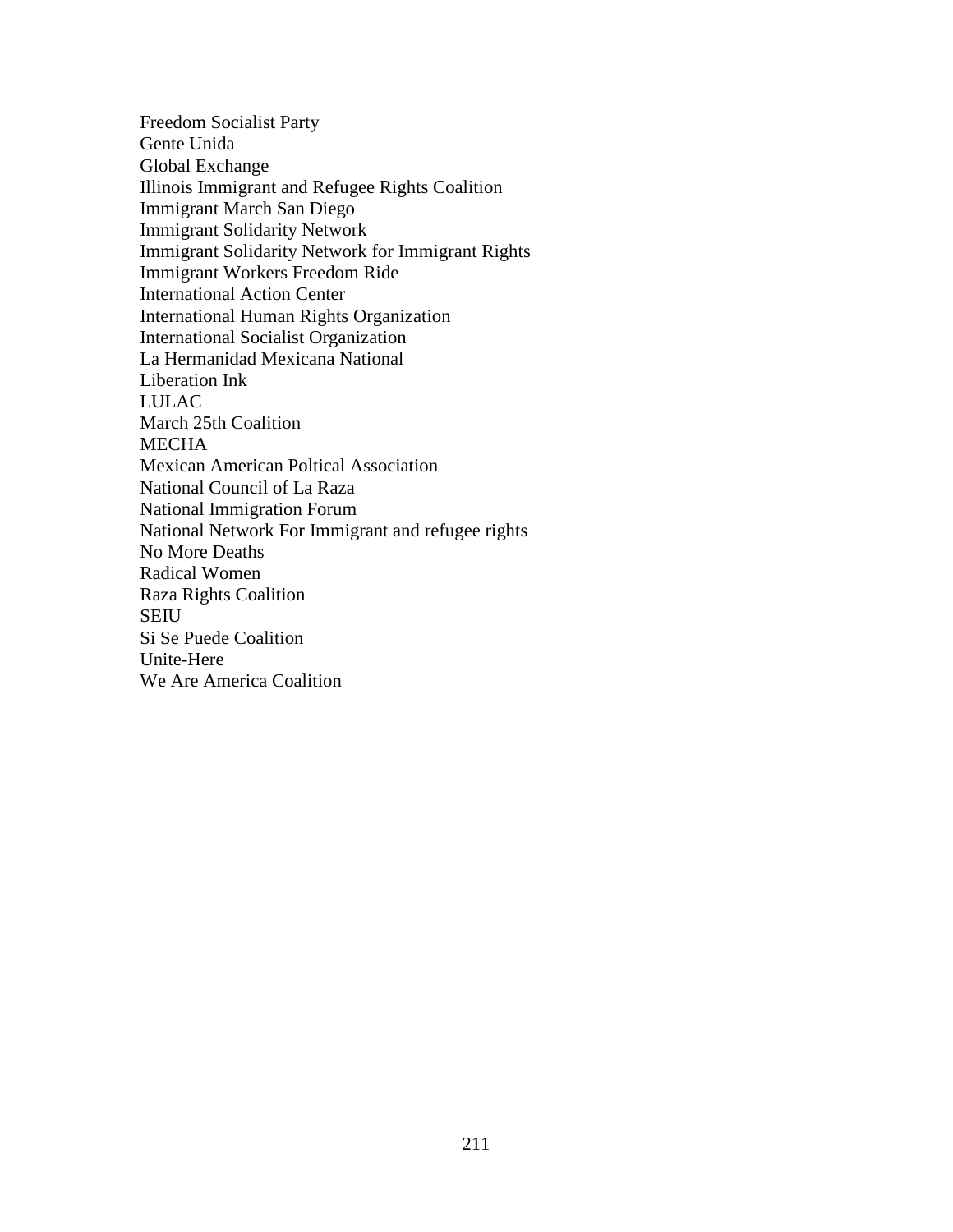# APPENDIX C

# WTO HISTORY PROJECT INTERVIEWS

# [http://depts.washington.edu/wtohist/interview\\_index.htm](http://depts.washington.edu/wtohist/interview_index.htm)

| Name                      | Affiliation                                 |
|---------------------------|---------------------------------------------|
| <b>Bill Aal</b>           | People for Fair Trade/Network               |
|                           | Opposed to WTO                              |
| Jason Adams               | Industrial Workers of the World             |
|                           | (IWW)                                       |
| Martha Baskin             | King County Labor Council, AFL-CIO          |
| Nadine Bloch              | <b>Direct Action Network</b>                |
| Juan Bocanegra            | Northwest Labor Employment Law              |
|                           | Office (LELO)                               |
| Miguel Bocanegra          | <b>UW MEChA</b>                             |
| <b>Dick Burton</b>        | <b>Seattle Community College Federation</b> |
|                           | of Labor                                    |
| Margaret Butler           | Portland Jobs with Justice                  |
| Lydia Cabasco             | People for Fair Trade/Network               |
|                           | Opposed to WTO, Worker's Voices             |
|                           | Coalition                                   |
| Lydia Cabasco             | People for Fair Trade/Network               |
|                           | Opposed to WTO, Worker's Voices             |
|                           | Coalition                                   |
| Denise Cooper             | <b>Basement Nation/Brown Collective</b>     |
| Denise Cooper             | <b>Basement Nation/Brown Collective</b>     |
| Jane Cover                | UW National Lawyer's Guild                  |
| Kevin Danaher             | Global Exchange                             |
| Alesha Daughtrey          | Global Trade Watch                          |
| Robin Denburg             | People for Fair Trade/Network               |
|                           | Opposed to WTO                              |
| <b>Larry Dohrs</b>        | Global Source Education, Free Burma         |
|                           | Coalition                                   |
| Mike Dolan - Simer        | People for Fair Trade/Network               |
|                           | Opposed to WTO                              |
| Mike Dolan - Pfaff/Murphy | People for Fair Trade/Network               |
|                           | Opposed to WTO                              |
| Cindy Domingo             | Northwest Labor Employment Law              |
|                           | Office (LELO)                               |
| Rich Feldman              | Worker Center, King County Labor            |
|                           | Council, AFL-CIO                            |
| Patti Goldman             | EarthJustice Legal Defense Fund             |
| <b>Bob Gorman</b>         | AFL-CIO                                     |
| Larry Hansen              | <b>ILWU</b> Local 19                        |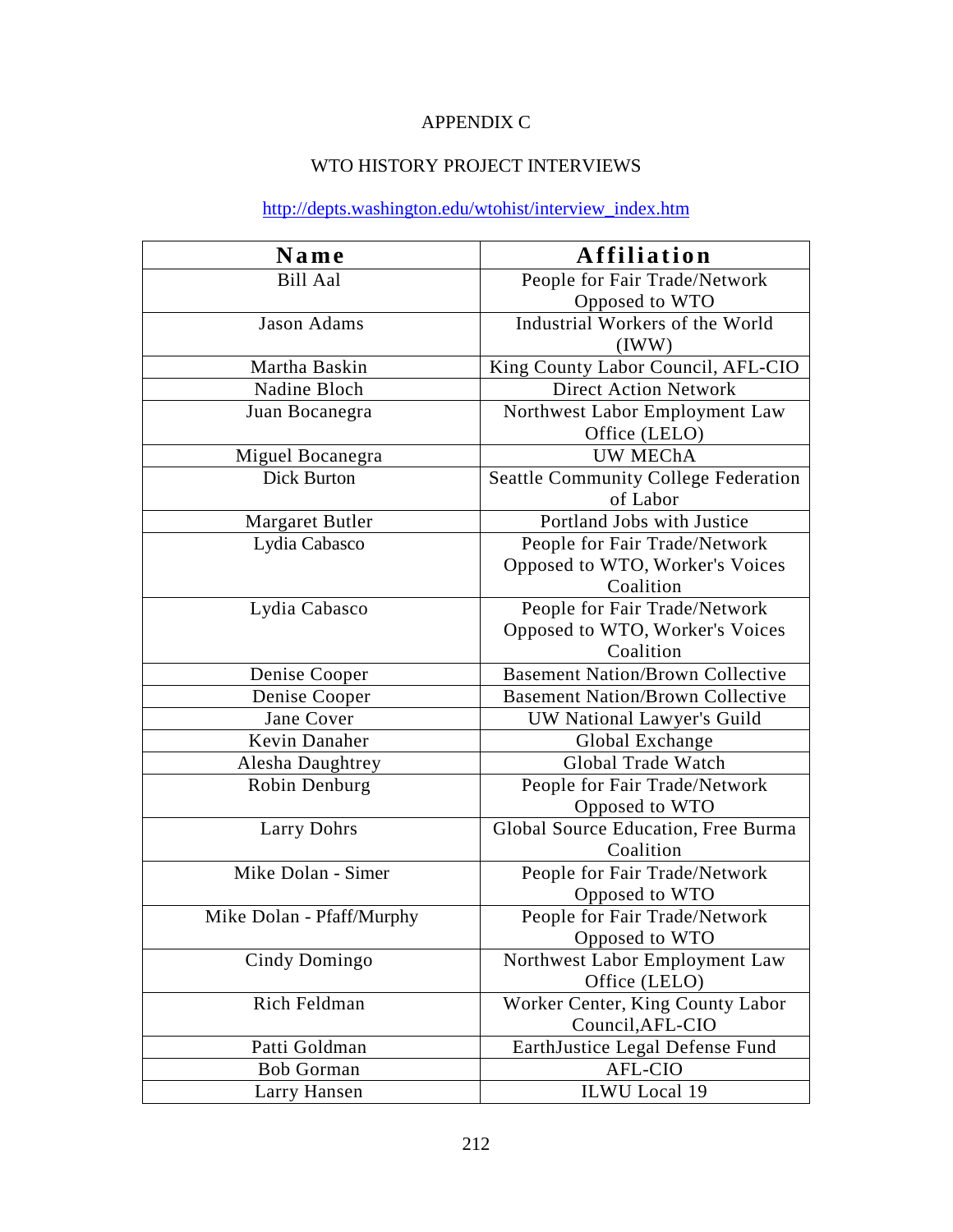| Bob Hasegawa            | <b>Teamsters Local 174</b>           |
|-------------------------|--------------------------------------|
| David Hyde              | UW Network Opposed to WTO            |
| Ron Judd                | King County Labor Council, AFL-CIO   |
| Katie and Elijah        | "Seattle Post Intelligence"          |
| Jen Krill               | <b>Rainforest Action Network</b>     |
| Margaret Levi           | Harry Bridges Center for Labor       |
|                         | <b>Studies</b>                       |
| Regino Martinez         | El Centro de la Raza                 |
| Victor Menotti          | International Forum on Globalization |
| <b>Randy Nunez</b>      | <b>UW MEChA</b>                      |
| Vinnie O'Brien          | <b>AFL-CIO</b>                       |
| Jim Page                | Musician                             |
| Jeff Perlstein          | Independent Media Center             |
| <b>James Puckett</b>    | Asia Pacific Environmental Exchange  |
| Alan Rabinowitz         | Institute for Agriculture and Trade  |
|                         | Policy                               |
| Paul Richmond           | UW National Lawyer's Guild           |
| Mark Ritchie            | Institute for Agriculture and Trade  |
|                         | Policy                               |
| Ace Saturay             | People's Assembly                    |
| <b>Tyree Scott</b>      | Northwest Labor Employment Law       |
|                         | Office (LELO)                        |
| Dan Seligman            | Sierra Club                          |
| Han Shan                | <b>Ruckus Society</b>                |
| Jeremy Simer            | People for Fair Trade/Network        |
|                         | Opposed to WTO                       |
| Anne Slater             | <b>Seattle Radical Women</b>         |
| David Solnit            | <b>Direct Action Network</b>         |
| Robbie Stern            | <b>Washington State Labor</b>        |
|                         | Council, AFL-CIO                     |
| <b>Todd Tollefson</b>   | <b>Jobs With Justice</b>             |
| Verlene Wilder          | King County Labor Council, AFL-CIO   |
| <b>Steve Williamson</b> | King County Labor Council, AFL-CIO   |
| Kristine Wong           | <b>Community Coalition for</b>       |
|                         | <b>Environmental Justice</b>         |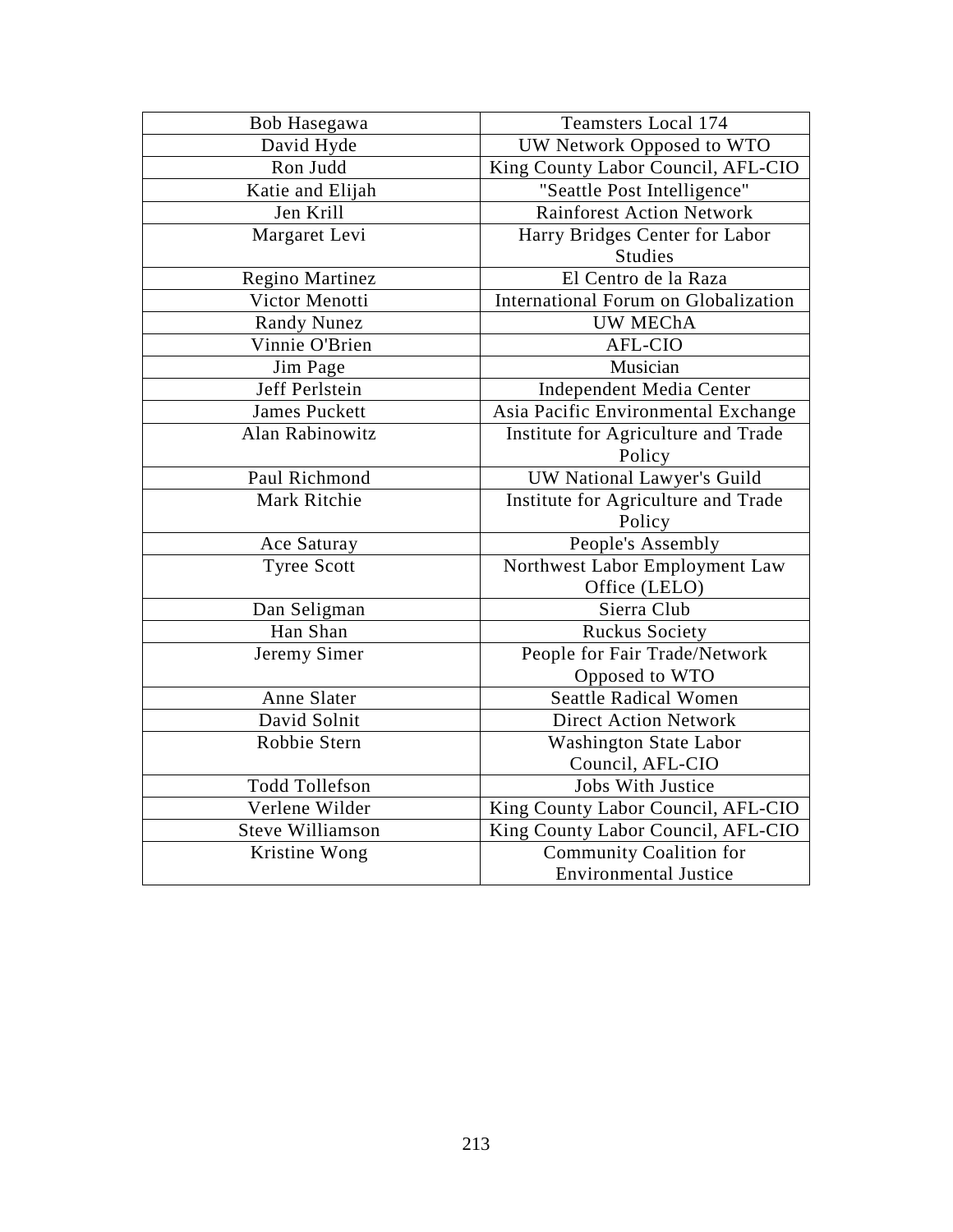## APPENDIX D

## INTERVIEW PROTOCOL

# **\*Note: "The Movement" refers to either the global justice, anti-war, or immigrant rights movement. The specific name will be used where it is appropriate.**

### *Personal Background*

- $\Box$  What is your position in the organization?
- $\Box$  How did you get involved in activism?
- $\Box$  What organizations did you belong to?

# *Organizational Activities*

- $\Box$  Can you describe the organization you belong to?
- $\Box$  Can you describe your involvement?
- $\Box$  Why was your organization involved in the movement?

## *Sources of movement grievances*

- $\Box$  What are some of the grievances that led to the rise of the movement
- $\Box$  What would you say is the root of the problem?

# *Event History*

- $\Box$  What protests did you go to?
- $\Box$  Why did you attend?
- $\Box$  Was there a message that the movement was trying to get across? Other Movements

### *Other Movements*

- $\Box$  What other movements have you been involved with?
- $\Box$  What other movements has your organization supported?
- $\Box$  Can you describe why your organization was involved in those movements?

# *Closing Questions*

- $\Box$  I am also using documents for my research. Can I have copies...statement of mission and principles, copies of newsletters, statements regarding globalization, war, and immigration?
- $\Box$  Are there any individuals in this organization of in others that could help me learn more about these movements? Can I have their contact information?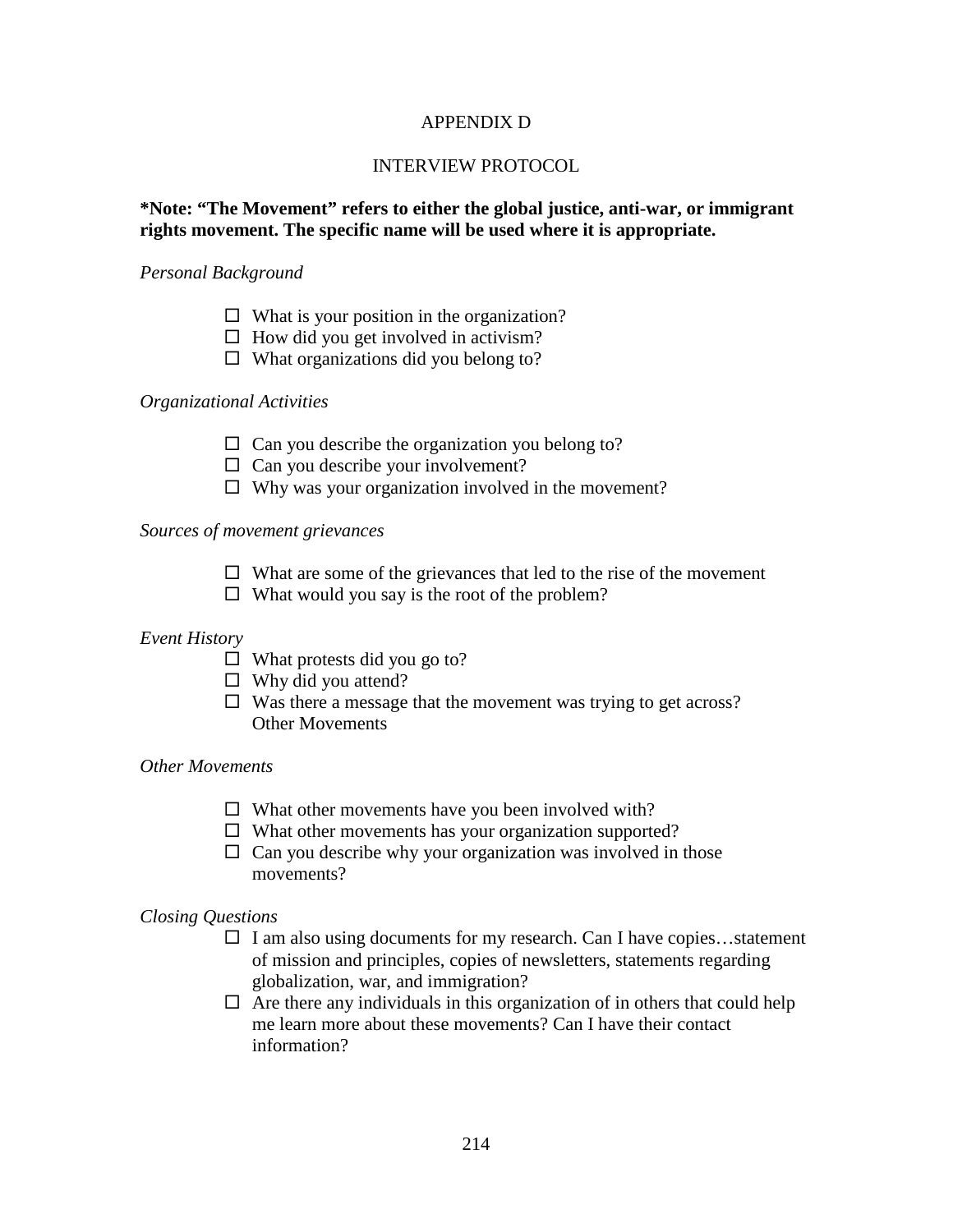### REFERENCES CITED

- 50 Years is Enough Network. 2002. *50 Years is Enough Platform.* Retrieved September 13, 2012. www.thirdworldtraveler.com/50Years\_Enough/50Years\_Platform.html.
- Adams, Jason. 2000, March 16.. Interview by Jeremy Simer. WTO History Project. University of Washington. Retrieved October, 15, 2011 from <http://depts.washington.edu/wtohist/interviews/Adams.pdf>
- Adams, Josh, and Vincent J. Roscigno. 2005. "White Supremacists, Oppositional Culture and the World Wide Web." *Social Forces* 84(2):759–78.
- Adler, Glenn, and James H. Mittelman. 2004. "Reconstituting 'Common-sense' Knowledge: Representations of Globalization Protests." *International Relations* 18 89-211.
- AFL-CIO. 1999a. "What We Stand for: Mission and Goals of the AFL-CIO." Retrieved April 22, 2014 ttp://web.archive.org/web/19991012205352/http://aflcio.org/about/ mission.htm . Internet Archive.
- AFL-CIO. 1999b. "Resolution 6: New Rules for the Global Economy" *AFL-CIO 23rd Biennial Convention-Resolution Book One.* Retrieved September 7, 2012. *http://web.archive.org/web/20000613042207/http://www.aflcio.org/convention99/ res1\_6.htm.* Internet Archive.

Alliance for Global Justice. 2000. *Globalization in Our Own Front Yard.* U.S. Inkworks.

- Altheide, David L. 1987. "Ethnographic Content Analysis." *Qualitative Sociology*  $10(1):65-77.$
- Altheide, David L., and Christopher J. Schneider. 2012. *Qualitative Media Analysis*. Second Edition. Thousand Oaks: SAGE Publications
- Almeida, Paul D. 2003. "Opportunity Organizations and Threat-Induced Contention: Protest Waves in Authoritarian Settings." *American Journal of Sociology* 109(2):345-400.
- American Friends Service Committee. 2006. "Trade and Migration" Retrieved July 14, 2013 web.archive.org/web/20060302070525/https://www.afsc.org/tradematters/issues/trade-migration.htm. Internet Archive.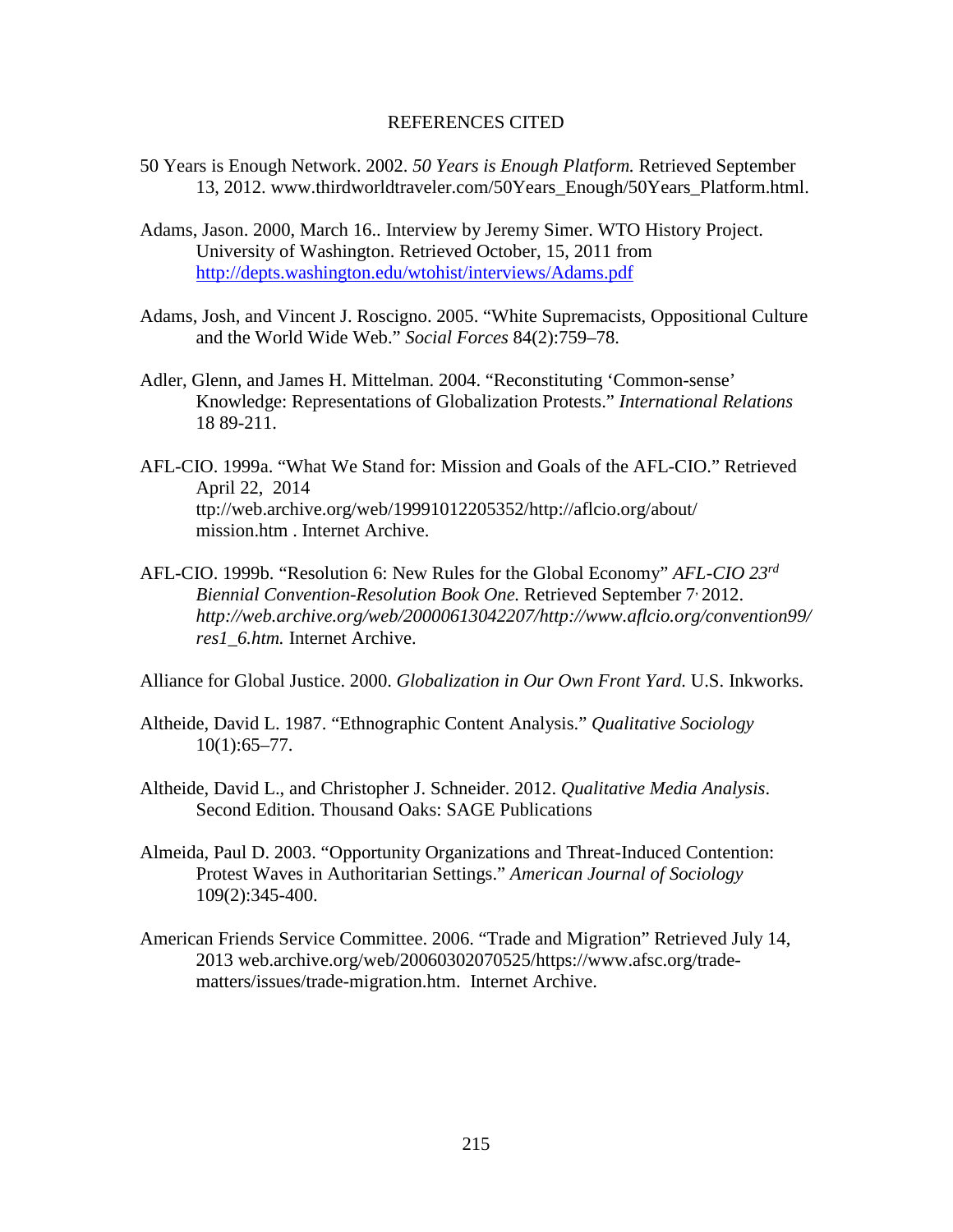- Amin, Samir., Giovani Arrighi, Andre Gunder Frank, and Immanuel Wallerstein. 1990. "Introduction: Common Premises." Pp. 9-12. In *Transforming the Revolution: Social Movements and the World System*. Edited by Amin, Samir,. Giovannni, Andre Gunder Frank, and Immanuel Wallestein. . New York: Monthly Review Press.
- Andrews, Edmund L. 2002. "World Financial Officials Back New Debt Framework." *New York Times.* September 28, Pp.A1
- ANSWER. 2002. "Stop the War Against Iraq Before it Starts!" Retrieved September 13, 2012. http://webarchive.loc.gov/lcwa0001/20020913041546/http://www.internationalan swer.org/campaigns/o26/o26endorse.html. Iraq War 2003. Library of Congress.
- April  $10<sup>th</sup>$  Coalition. 2006. "About the April  $10<sup>th</sup>$  Day of Action" Retrieved September 12, 2012 http://web.archive.org/web/20060408193756/http://www.cccaction.org/cccaction/ april\_10\_about\_us.html
- Archibold, Randal C. 2006a. "Latinos Protest in Latest Immigration March." *New York Times.* April 1, Pp. A1
- Archibold, Randal C. 2006b. "Live, From Burbank. Calif., Hispanic Indignation." *New York Times.* March 31, Pp. A1
- Arrighi, Giovani., Terrence K. Hopkins, and Immanuel Wallerstein. 1986. "Dilemas of Antisystemic Movements" *Social Research,* 53 (1) 184- 206.
- Art and Revolution. 1999. "Global Resistance." Retrieved October 22, 1999 http://www.agitprop.org/artandrevolution/wto/gloal.html. Printout from the personal archive of Michael Dreiling.
- Audley, John. 1997. *Green Politics and Global Trade: NAFTA and the Future of Environmental Politics.* Washington, D.C., Georgetown University Press
- Ayers, B. Drummond. 1994. "The 1994 Campaign: California; Minorities Join California Fight." In *New York Times.* October 31, Pp. A1
- Ayres, Jeffrey M. 1999. "From the Streets to the Internet: The Cyber-Diffusion of Contention." *The ANNALS of the American Academy of Political and Social Science* 56(1):132–43.
- Ayres, Jeffrey M. 2004. "Framing Collective Action against Neoliberalism: The Case of the "Anti-Globalization" Movement." *Journal of World-Systems Research* 10:11- 34.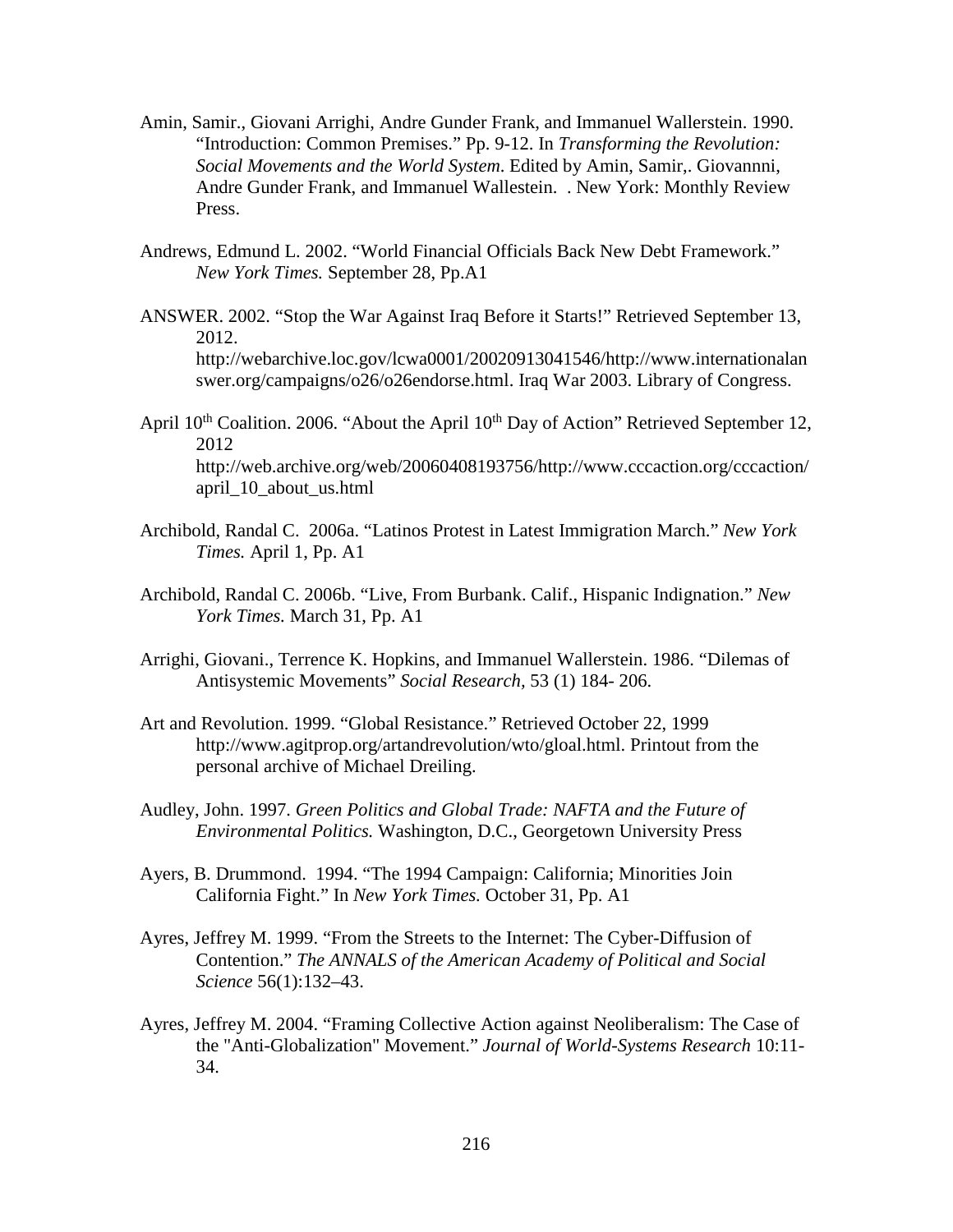- Ayres, J., & MacDonald, L. (2009). *Contentious Politics in North America: National Protest and Transnational Collaboration under Continental Integration* (1st ed.). New York, NY: Palgrave Macmillan.
- Bacon, David. 2008. *Illegal People: How Globalization Creates Migration and Criminalizes Immigrants.* Boston:Beacon Press.
- Baker-Cristales, Beth. 2009. "Mediated Resistance: The Construction of Neoliberal Citizenship in the Immigrant Rights Movement." *Latino Studies* 7(1):60–82.
- Balaam, David N. and Michael Veseth. 2005. *Introduction to International Political Economy*. Upper Saddle River, NJ: Pearson Prentice Hall.
- Barker, Colin, and Gareth Dale. 1998. "Protest Waves in Western Europe: A Critique of 'New Social Movement' Theory." *Critical Sociology* 24(1-2):65-104.
- Barker, Colin, Laurence Cox, John Krinsky and Alf Gunvald Nilsen. 2013. *Marxism and Social Movements*. London: Brill.
- Barker-Plummer, Bernadette. 2002. "Producing Public Voice: Resource Mobilization and Media Access in the National Organization for Women." *Journalism & Mass Communication Quarterly* 79(1):188–205.
- Barlow, Andrew L. 2003. *Between Fear and Hope: Globalization and Race in the United States*. Oxford: Rowman & Littlefield.
- Benford, Robert D, and David A Snow. 2000. "Framing Processes and Social Movements: An Overview and Assessment." *Annual Review of Sociology* 26:611- 639.
- Beyeler, Michelle, and Dieter Rucht. 2010. "Political Opportunity Structures and Progressive Movement Sectors." Pp. 20-41 in *The World Says No to War: Demonstrations against the War on Iraq.* Edited by Walgrave, Stefaan, and Dieter Rucht. Minneapolis MN: University of Minnesota Press.
- Bernstein, Mary. 1997. "Celebration and Suppression: The Strategic Uses of Identity by the Lesbian and Gay Movement." *American Journal of Sociology* 103(3):531–65.
- Bernstein, Nina. 2006. "In the Streets, Suddenly an Immigrant Groundswell." *New York Times.* March 27, Section A1, pp. 14.
- Birch, Kean, and Vlad Mykhnenko. 2010. "A World Turned Right Way Up." Pp. 1–20 in *The Rise and Fall of Neoliberalism: The Collapse of an Economic Order?*, edited by Kean Birch and Vlad Mykhnenko. London: Zed Books.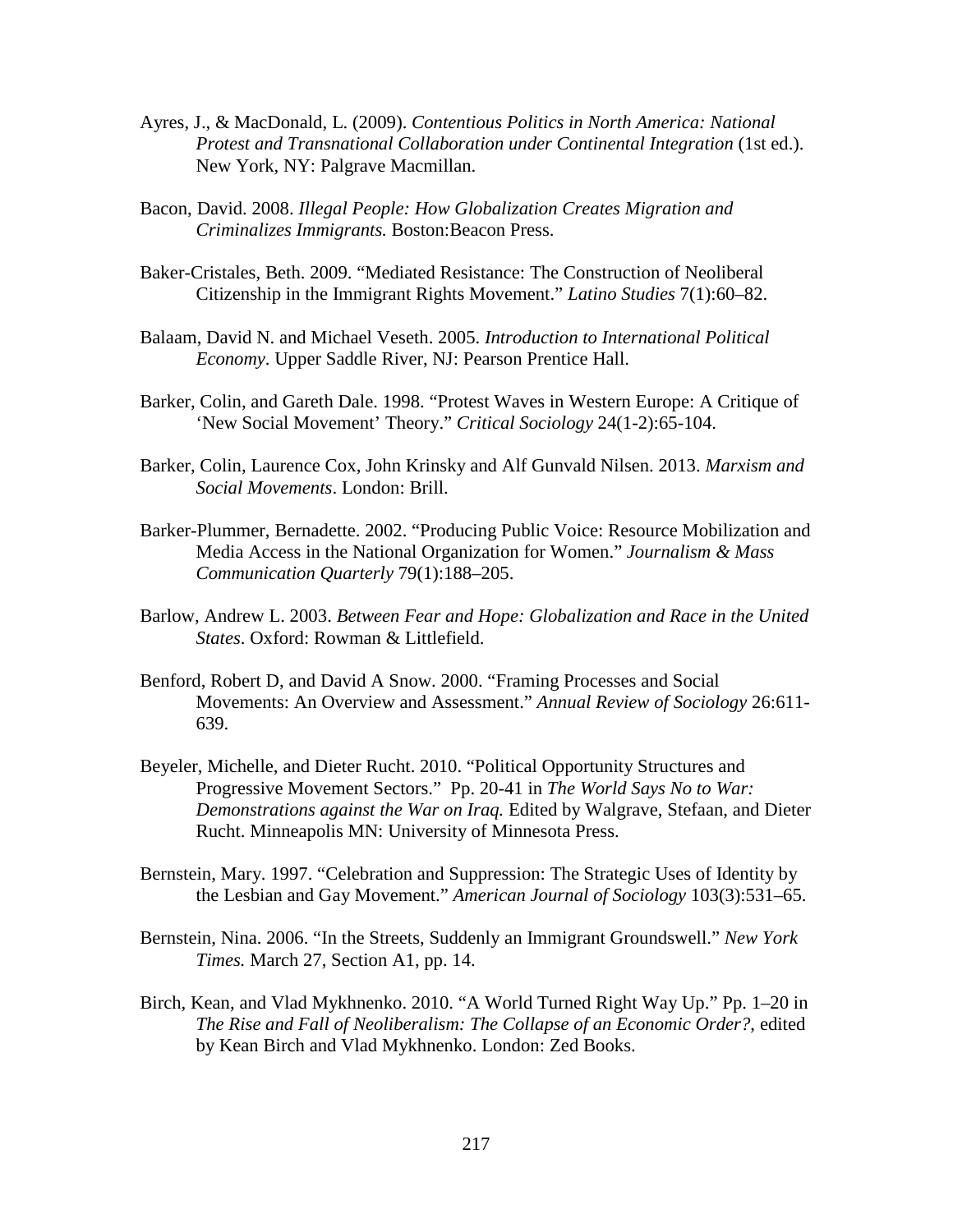- Blee, Kathleen, and Verta Taylor. 2002. "Semi-Structured Interviewing in Social Movement Research." Methods of Social Movement Research 92-117.
- Bloch, Nadine. 2000, August 15, Interviewed by April Eaton, WTO History Project, University of Washington. http://depts.washington.edu/wtohist/interviews/bloch.pdf.
- Block, F. (1977). "The Ruling Class Does Not Rule: Notes on the Marxist Theory of the State." *Socialist Revolution*, 7(3), May, 6–28.
- Bloemraad, Irene, Kim Voss, and Yaeku Lee. 2011. "The Protests of 2006:Where Were They, How Do We Understand them, Where Do We Go?" Pp. 3-43. *Rallying for Immigrant Rights: The Fight for Inclusion in 21<sup>st</sup> Century America. Edited by* Voss, Kim, and Irene Bloemraad. Berkely CA: University of California Press.
- Bocanegra, Miguel. 2000. May 30, Interview by Monica Ghosh, WTO History Project. University of Washington. Retrieved October, 15, 2011 from http://depts.washington.edu/wtohist/interviews/bocanegra(ghosh).pdf
- Boggs, Carl. 1976. *Gramsci's Marxism*. London:Pluto Press.
- Boggs, Carl. 1989. *Social Movements and Political Power: Emerging Forms of Radicalism in the West.* Philadelphia: Temple University Press.
- Boswell, Terry, and William J Dixon. 1993. "Marx's Theory of Rebellion: A Cross-National Analysis of Class Exploitation, Economic Development, and Violent Revolt." *American Sociological Review* 58(5):681-702.
- Buechler, Steven M. 2002. "Toward a Structural Approach to Social Movements." *Research in Political Sociology* 10:1-45.
- Buechler, Steven M. 1999. *Social Movements in Advanced Capitalism: The Political Economy and Cultural Construction of Social Activism*. Oxford: Oxford University Press
- Buff, Rachel. 2008. *Immigrant Rights in the Shadows of Citizenship*. New York: NYU Press.
- Burris, Val. 2008. "The Interlock Structure of the Policy-Planning Network and the Right Turn in U.S. State Policy." *Research in Political Sociology* 17:3-42.
- Buttel, Frederick H., and Kenneth A. Gould. 2004. "Global Social Movement(s) at the Crossroads: Some Observations on the Trajectory of the Anti-Corporate Globalization Movement." *Journal of World-Systems Research* 10(1):37–66.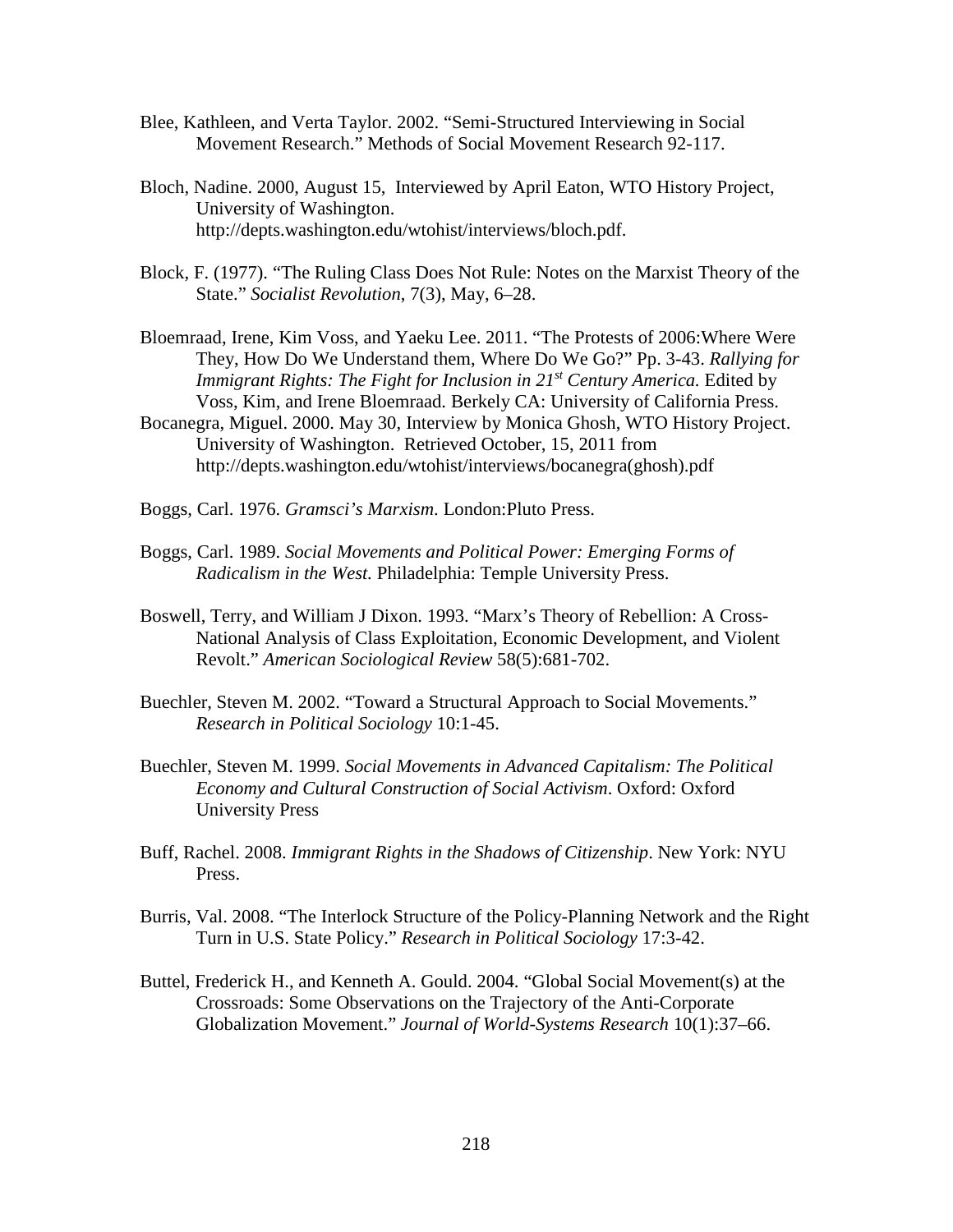Cabasco, Lydia. 2000, August 15, Interview by Monica Ghosh, WTO History Project. University of Washington. Retrieved October, 15, 2011 from http://depts.washington.edu/wtohist/interviews/cabasco(ghosh).pdf

Callinicos, Alex. 2009. *Imperialism and Global Political Economy.* Cambridge: Polity.

- Caren, Neal and Catherine Herrold. 2011. "Bringing Adversity Back In: Economic Breakdown and the Pace of Collective Action" Paper presented at the 2011 ASA Annual Meeting, Las Vegas, NV.
- Carroll, William K, and R. S Ratner. 1994. "Between Leninism and Radical Pluralism: Gramscian Reflections on Counter-Hegemony and the New Social Movements." *Critical Sociology* 20(2):3-26.
- Carroll, William K, and R. S Ratner. 1996. "Master Framing and Cross-Movement Networking in Contemporary Social Movements." *The Sociological Quarterly* 37(4):601-625.
- Carty, Victoria and Jake Onyett. 2006. "Protest, Cyberactivism and New Social Movements: The Reemergence of the Peace Movement Post 9/11." *Social Movement Studies* 5(3):229–49.
- Chacon, Justin Akers, and Mike Davis. 2006. *No One Is Illegal: Fighting Racism and State Violence on the U.S.-Mexico Border.* Chicago: Haymarket Books.
- Charmaz, Kathy. 2014. *Constructing Grounded Theory*. Second Edition, Thousand Oaks, CA: SAGE Publications Ltd.
- Chavez, Leo R. 2008. *The Latino Threat: Constructing Immigrants, Citizens, and the Nation*. Palo Alto: Stanford University Press.
- Cho, Eunice Hyunhye. 2008. "Beyond the Day without an Immigrant: Immigrant Communities Building a Sustainable Movement" Pp. 94-121. *Immigrant Rights in the Shadows of Citizenship.* Edited by Rachel Ida Buff. Ney York: NYU Press.
- Chomsky, Aviva. 2007. *They Take Our Jobs!: And 20 Other Myths about Immigration*. Boston: Beacon Press.
- Chomsky, Aviva. 2014. *Undocumented: How Immigration Became Illegal*. Boston: Beacon Press.
- Chorev, Nitsan. 2010. "On the Origins of Neolibealism: Political Shifts and Analytical Chanllenges." Pp. 127-144 in *Handbook of Politics: State and Society in Global Perspective*., edited by K.T Leicht and J. Craig Jenkins. Springer Science.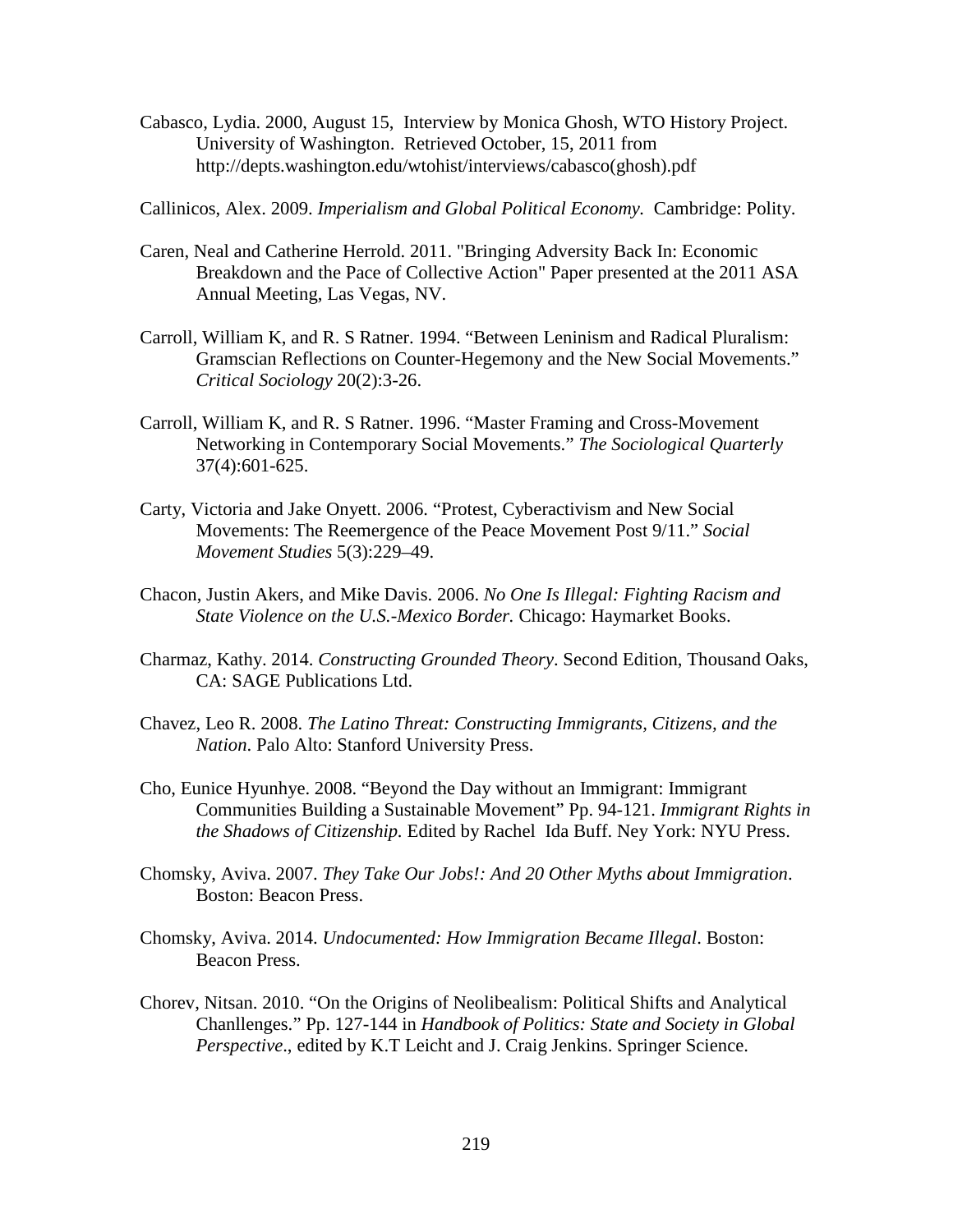- Chwieroth JM. 2010. *Capital Ideas: The IMF and the Rise of Financial Liberalization*. Princeton, NJ: Princeton Univ. Press.
- Cities for Peace. 2003a. Cities for Peace. http;//www.ips-dc-org/citiesforpeace. Archived April 14, 2003. Iraq War, 2003 Web Archive Collection. Library of Congress
- Clawson, Dan and Mary Ann Clawson. 1999. "What has Happened to the US Labor Movement? Union Decline and Renewal." *Annual Review of Sociology* 25(1):95– 119.
- Coalition for Humane Immigrant Rights of Los Angeles (CHIRLA). 2005. "Bush Administration's Immigration Proposal Lacks Realistic Vision". [press release] Retrieved March 23, 2015 http://www.chirla.org/pdf/cir101805.pdf
- Codepink. 2004. "Getting Started." Retrieved December 12, 2012 http://web.archive.org/web/20040109224744/http://www.codepinkalert.org.
- Corrigall-Brown, Catherine, and David S. Meyer. 2010. "The Prehistory of a Coalition: the Role of Social Ties in Win Without War." ," In *Social Movement Coalitions*, edited by Nella Van Dyke and Holly McCammon. Minneapolis: University of Minnesota Press.
- Cortright, David. 2008. *Peace: A History of Movements and Ideas.* Cambridge: Cambridge University Press.
- Curtis, and Louis A. Zurcher. 1973. "Stable Resources of Protest Movements: The Multi-Organizational Field." *Social Forces* 52(1):53-61.
- Danaher, Kevin, and Muhammed Yunus. 1999. *Fifty Years Is Enough: The Case Against the World Bank and the International Monetary Fund*. Boston, Mass: South End Press.
- Danaher, Kevin. 2000, February 15. Interview by Miguel Bocanegra, WTO History Project. University of Washington. Retrieved October, 15, 2011 from http://depts.washington.edu/wtohist/interviews/danaher.pdf
- Darves, Derek, and Michael Dreiling. 2007. "Corporate Political Action and Global Trade Regimes: Fortune 500 Firms in the U.S. Trade Policy Formation Process." Pp. 205-239 in Research in Political Sociology.15

Dayanei, Gopa, and Bob Wing. 2002. "Oil and War" *War Times.* June 2002.

Davis, Mike. 1986. *Prisoners of the American Dream.* London: Verso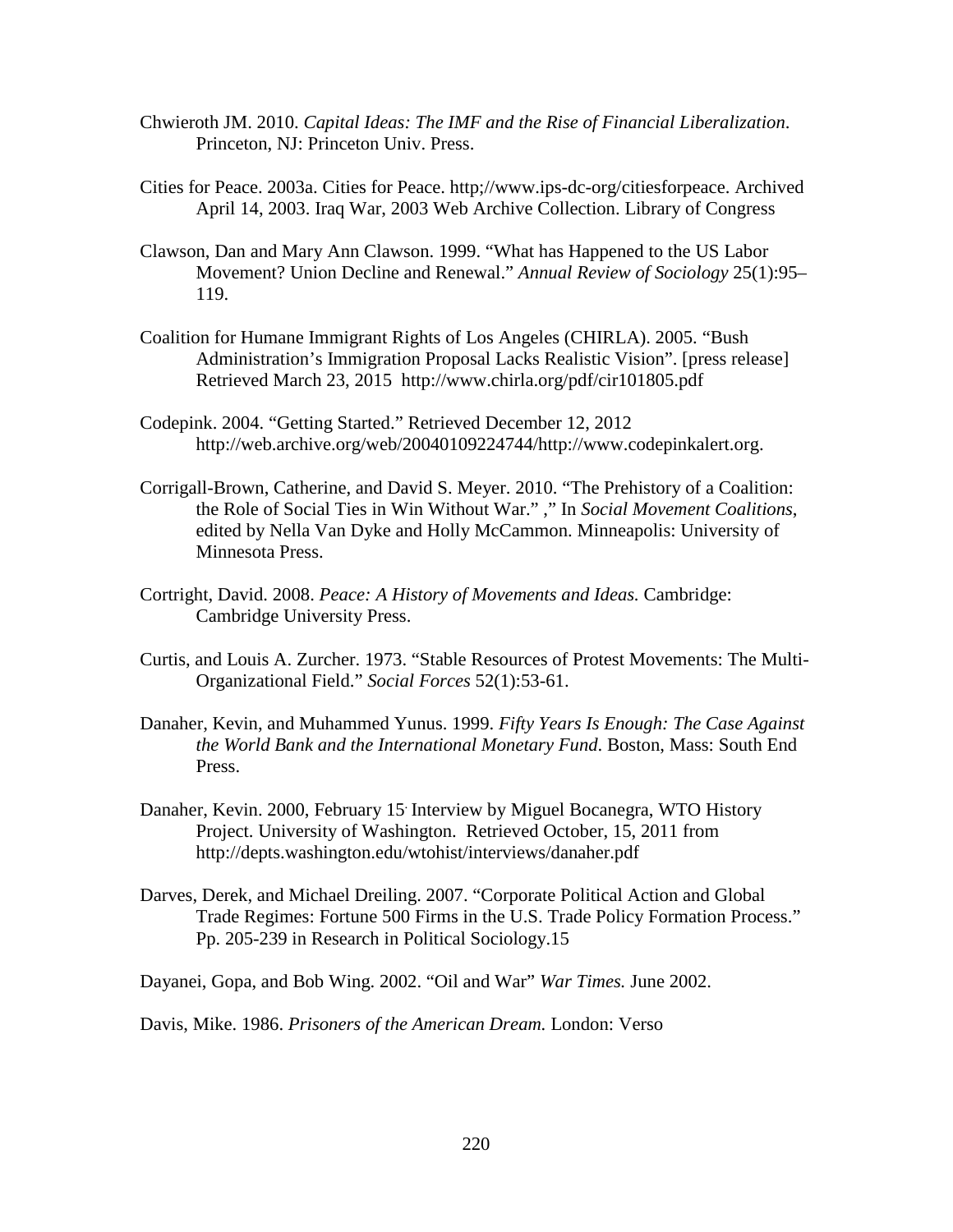- De Graaff, Naná and Bastiaan van Apeldoorn. 2011. "Varieties of US Post-Cold War Imperialism: Anatomy of a Failed Hegemonic Project and the Future of US Geopolitics." *Critical Sociology* 37(4):403–27.
- Della Porta, Donatella and Sidney G. Tarrow. 2005. *Transnational Protest and Global Activism*. Oxford: Rowman & Littlefield.
- Diaz, Jesse. 2011a. "Organizing the Brown Tide: La Gran Epoca Primavera 2006 En Los Angeles, an Insider's Story." ProQuest, Ann Arbor MI. Retrieved May 13, 2015 (http://search.proquest.com/socabs/docview/1018362803/47DD88EE6A164816P Q/1?accountid=14698).
- Diaz, Jesse. 2011b. " Immigration Policy, Criminalization and the Growth of the Immigration Industrial Complex: Restriction, Expulsion, and Eradication of the Undocumented in the U.S." *Western Criminology Review.* 12(2):35-54.
- Direct Action Network (DAN). 2001. "DAN Continental Who We Are and How We Work." Retrieved February 2, 2012., http://agitprop.org/artand revolution/missionprinciples.htm. Internet Archive.
- Direct Action to Stop the War. 2003. "As International Outrage at Iraq War Builds, US Peace Movement Grows Stronger" Retrieved December 12, 2012 http://web.archive.org/web/20030402020728/http://www.actagainstwar.org/article .php?id=108
- Dohrs, Larry. 2000. October 10, Interview by Miguel Bocanegra, WTO History Project, University of Washington, Retrieved October 15, 2011 from http://depts.washington.edu/wtohist/interviews/Dohrs.pdf
- Dolan, Mike. 1999. November 10, Interview by Steven Pfaff and Gillian Murphy. WTO History Project, University of Washington. http://depts.washington.edu/wtohist/interviews/Dolan-Pfaff Murphy.pdf
- Donato, Katharine M., and Amada Armenta. 2011. "What We Know About Unauthorized Migration." *Annual Review of Sociology* 37:529-543.
- Dreiling, Michael, and Tony Silvaggio. 2009. "NAFTA and Transnational Contention: A decade of Alliance and Conflict over Neoliberalism." Pp. 211-228 in *Contentious Politics in North America: National Protest ad Transnational Collaboration under Continental Integration,* edited by Jeffrey Ayres and Laura MacDonald. Palgrave Macmillan.
- Dreiling, Michael, and Derek Darves. 2011. "Corporate Unity in American Trade Policy: A Network Analysis of Corporate-Dyad Political Action." *American Journal of Sociology* 116(5):1514-63.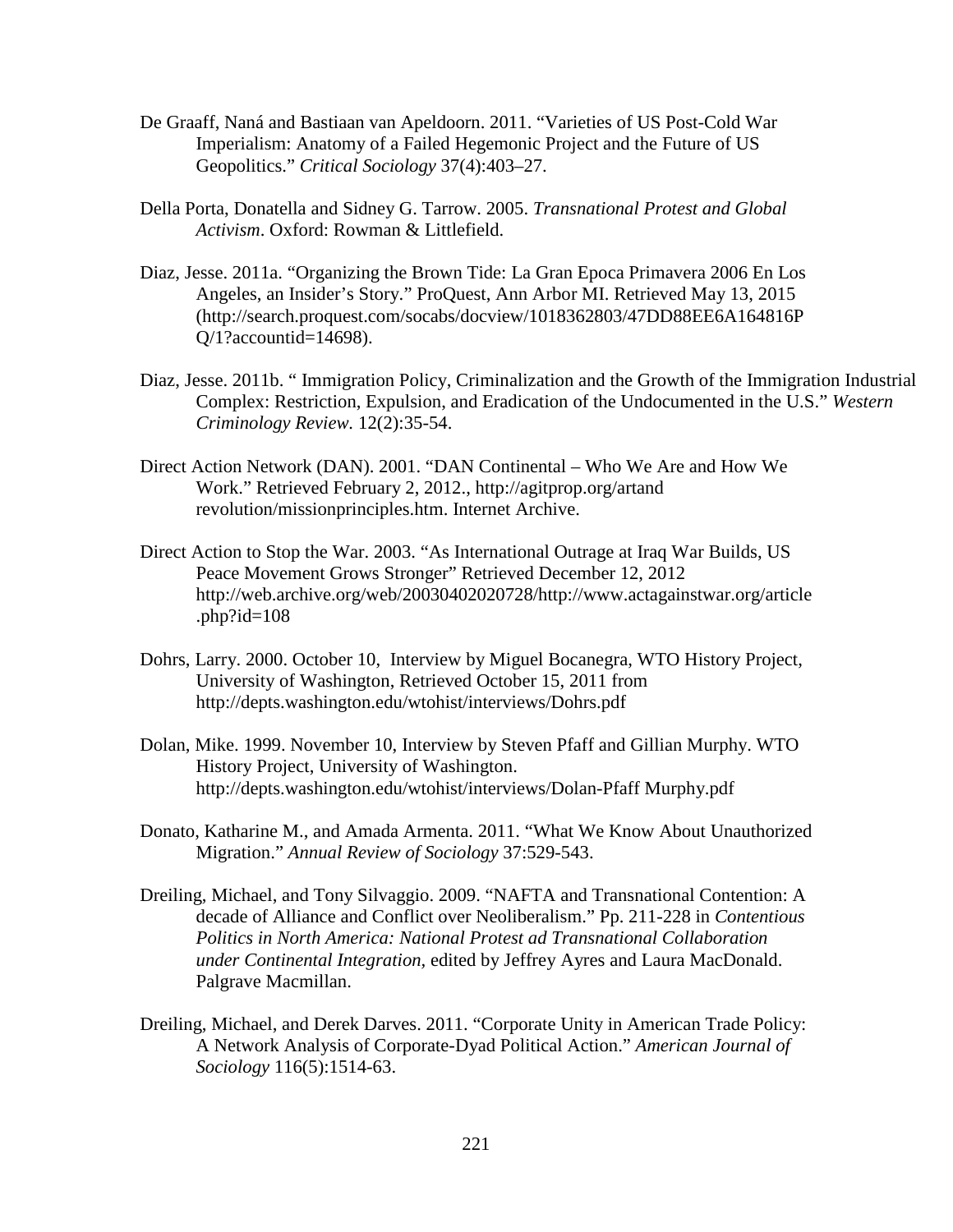- Duménil, Gérard, and Dominique Lévy. 2004. *Capital Resurgent: Roots of the Neoliberal Revolution.* Cambridge, Mass: Harvard University Press.
- Egan, Daniel. 2010. "Globalization and the Invasion of Iraq: State Power and the Enforcement of Neoliberalism." Pp. 189–99 in *The Routledge Handbook of War and Society*, edited by Steven Carltton-Ford and Morten Ender. Routledge.
- Ehrenreich, Barbara and Arlie Russell Hochschild, eds. 2004. *Global Woman: Nannies, Maids, and Sex Workers in the New Economy*. 1st edition. New York, NY: Holt Paperbacks.
- Eisinger, Peter K. 1973. "The Conditions of Protest Behavior in American Cities." *The American Political Science Review* 67(1):11-28.
- Epstein, Barbara. "Notes on the Antiwar Movement." *Monthly Review,* 55(3) 109-124.
- Evans, P. 2008. Is an Alternative Globalization Possible? *Politics and Society*, 36(2), 271–305.
- Fair Immigration Reform Movement. 2006. "Our Principles" Retrieved October 15, 2013. web.archive.org/web/20060628231357/http://www.fairimmigration.org/about/pri nciples.php. Internet Archive
- Fernandes, Deepa. 2011. *Targeted: Homeland Security and the Business of Immigration*. New York: Seven Stories Press.
- Fisher, Dana R., Kevin Stanley, David Berman, and Gina Neff. 2005. "How Do Organizations Matter? Mobilization and Support for Participants at Five Globalization Protests." *Social Problems* 52(1):102–21.
- Fisher, William F. and Thomas Ponniah. 2003. *Another World Is Possible: Popular Alternatives to Globalization at the World Social Forum*. London: Zed Books.
- Flores-González, Nilda and Elena Gutiérrez. 2010. "Taking the Public Square: The National Struggle for Immigrant Rights." Pp. 3–36 in *Marcha: Latino Chicago and the Immigrant Rights Movement*, edited by Amalia Pallares and Nilda Flores-Gonzalez. Champaign; University of Illinois Press.
- Foster, John Bellamy. 2006. *Naked Imperialism: The U.S. Pursuit of Global Dominance.* Ney York: Monthly Review Press.
- Frank, Andre Gunder. 1967. *Capitalism and Underdevelopment in Latin America: Historical Studies of Chile and Brazil*. Rev Enl edition. Monthly Review Press.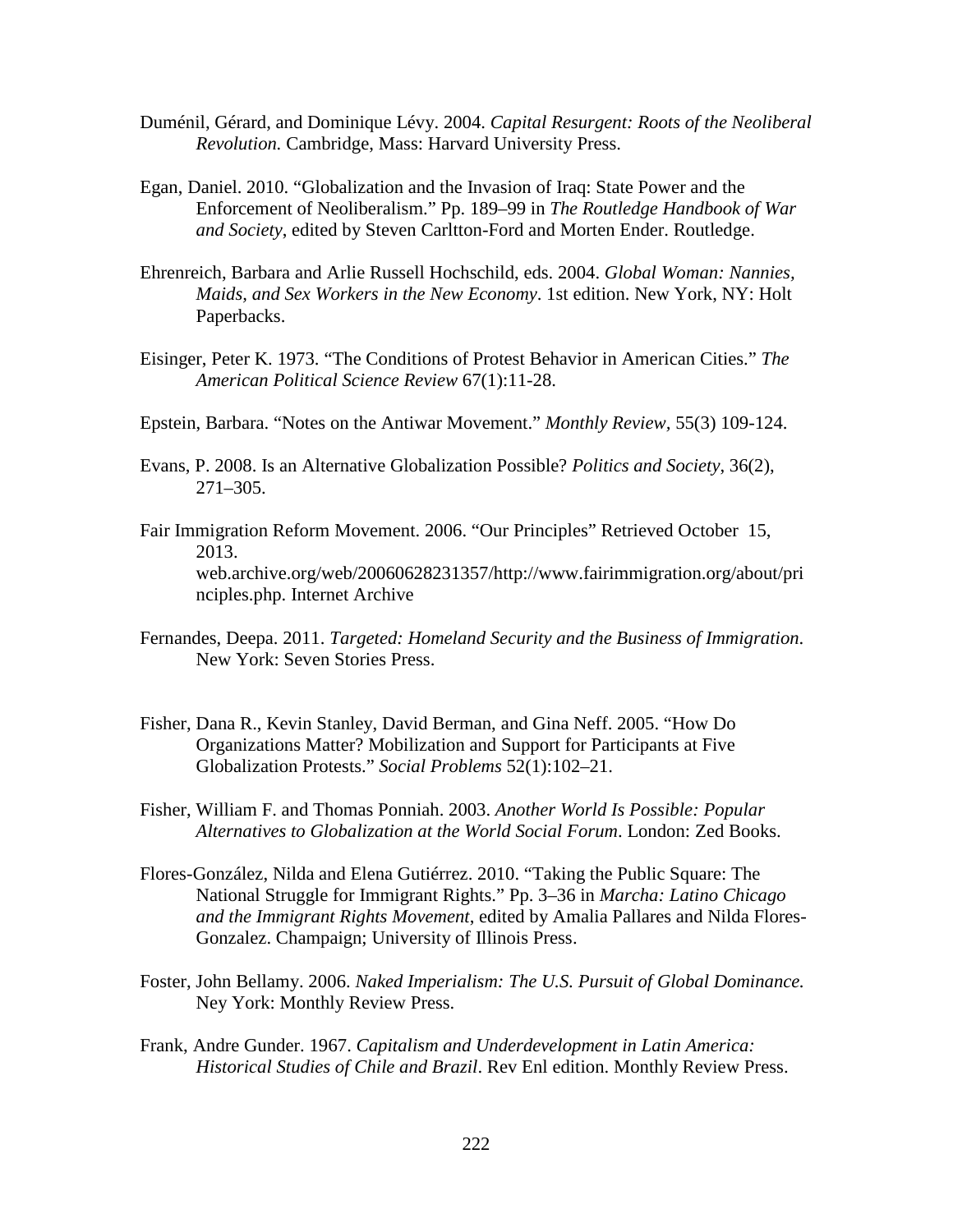- Friedman, Thomas L. 1999. "A Manifesto for the Fast World." *The New York Times*, March 28. Retrieved May 5, 2015 (http://www.nytimes.com/1999/03/28/magazine/a-manifesto-for-the-fastworld.html).
- Fujiwara, Lynn H. 2005. "Immigrant Rights Are Human Rights: The Reframing of Immigrant Entitlement and Welfare." *Social Problems* 52:79.
- Fukuyama. Francis. 1989 "The End of History," *The National Interest* (Summer1989), pp. 3–18.
- Gamson, W.A. .1992. *Talking Politics*. Cambridge University Press, New York.
- Gerhards, Jürgen, and Dieter Rucht. 1992. "Mesomobilization: Organizing and Framing in Two Protest Campaigns in West Germany." The American Journal of Sociology 98(3):555-596.
- Global Exchange. 1999. "*Top Ten Reasons to Oppose the WTO."* World Trade Organization 1999 Seattle Ministerial Conference Protest Collection 1993-2000. Accession No. 5177-005.
- Global Exchange. 1999b. "Why the World Bank Must Be Reformed" Retrieved April 1, 2012 from web.archive.org/web/19991011231251/http://globalexchange.org /economy/rulemakers/reformworldbank.html. Internet Archive
- Global Exchange. 2003. "Top Ten Reasons to Not to Invade Iraq." Retrieved April 3, 2012 http://web.archive.org/web/20030311202822/http://www.globalexchange.org/cam paigns/iraq/toptentodoIraq.pdf Internet Archive
- Global Exchange, 2005. "Iraq" Retrieved April 3, 2012. http://web.archive.org/web/20050413183702/http://www.globalexchange.org/cou ntries/mideast/iraq. Internet Archive
- Goldman, Michael. 10. *Imperial Nature - The World Bank and Struggles for Social Justice in the Age of Globalization*. New Haven; London: Yale University Press.
- Gonzales, Alfonso. 2009. "The 2006 Mega Marchas in Greater Los Angeles: Counter-Hegemonic Moment and the Future of El Migrante Struggle." *Latino Studies* 7(1):30–59.
- Gramsci, Antonio. 1971. *Selections from the Prison Notebooks*. New York:International Publishers Co.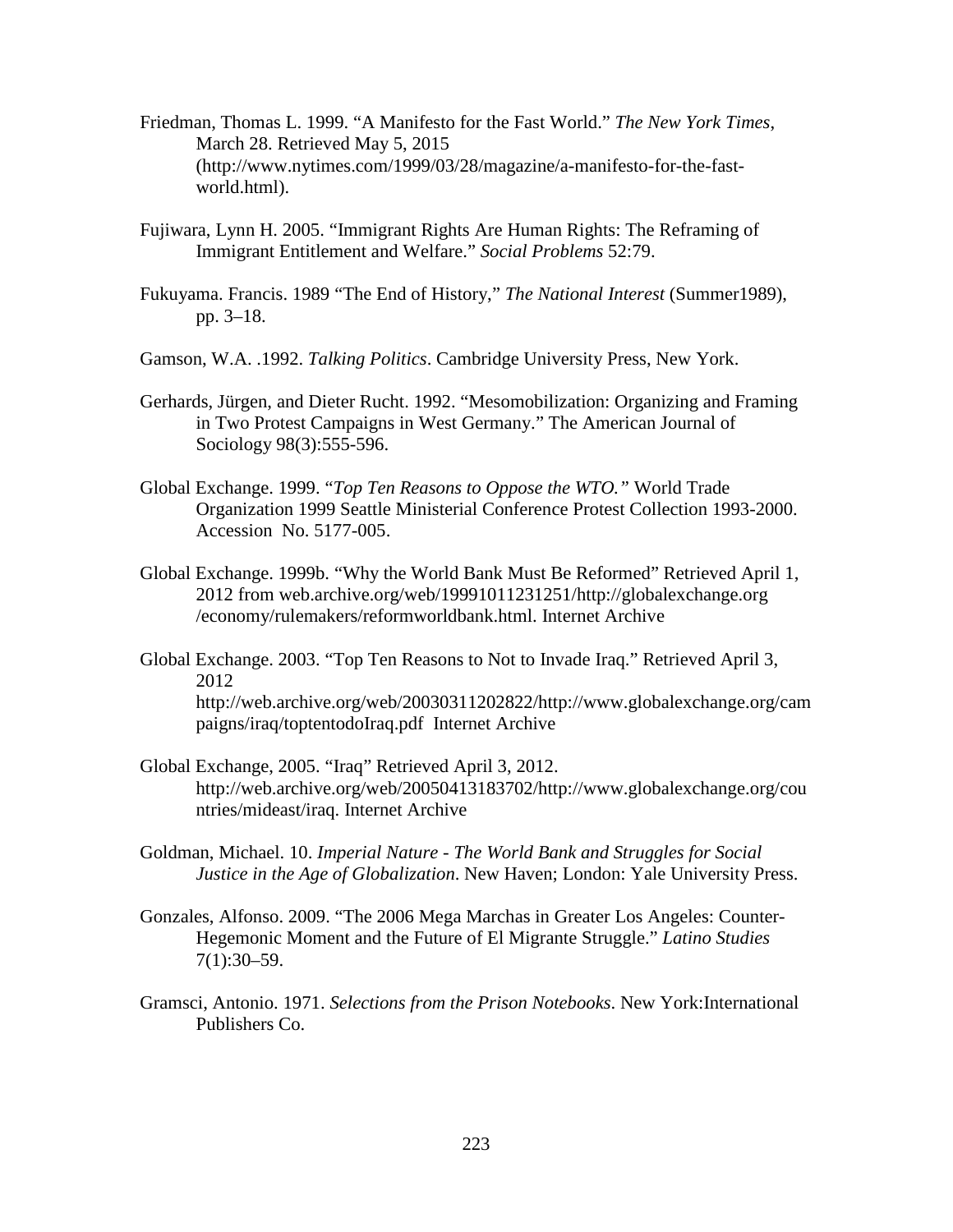- Greenpeace. 2003. "Iraq War Campaign." Retrieved December 3, 2012. [http://webarchive.loc.gov/lcwa0003/20030521080606/http://greenpeace.org/camp](http://webarchive.loc.gov/lcwa0003/20030521080606/http:/greenpeace.org/campaigns/intro?campaign_id=135858) [aigns/intro?campaign\\_id=135858](http://webarchive.loc.gov/lcwa0003/20030521080606/http:/greenpeace.org/campaigns/intro?campaign_id=135858) Iraq War, 2003 Web Archive Collection. Library of Congress.
- Griffin, Larry J. 1992. "Temporality, Events, and Explanation in Historical Sociology: An Introduction." Sociological Methods and Research 20(4):403-427.
- Habermas, Jürgen. 1985. *The Theory of Communicative Action, Volume 1: Reason and the Rationalization of Society*. Boston: Beacon Press.
- Habermas, Jürgen. 1985. *The Theory of Communicative Action, Volume 2: Lifeworld and System: A Critique of Functionalist Reason*. : BostonBeacon Press.
- Hadden, Jennifer, and Sidney Tarrow. 2007. "Spillover or Spillout? The Global Justice Movement in the United States after 9/11*.*" *Mobilization: An International Journal* 12(4):359-376.
- Harvey, David. 2000. *Spaces of Hope*. 1st ed.Oakland: University of California Press.
- Harvey, David. 2005. *The New Imperialism.* Oxford University Press, USA.
- Harvey, David. 2007. *A Brief History of Neoliberalism*. Oxford: Oxford University Press.
- Harvey, David. 2011. *The Enigma of Capital: and the Crises of Capitalism*. 2nd ed. Oxford University Press, USA.
- Hedley, Mark and Sara A. Clark. 2007. "The Microlevel Discourse Of Social Movement Framing: Debating Antiwar Protests On A University Listserv." *Sociological Focus* 40(1):26–47.
- Hirsch, Barry T. and Macpherson, David A., (2013).*Union Membership and Coverage Database from the CPS*, downloaded 10/30/2013 from http://www.unionstats.com/

Hobsbawm, E.J., 1959. *Primitive Rebels.* Manchester: Manchester University Press.

- Hondagneau-Sotelo, Pierette and Angelica Salas. 2008. "What Explains the Immigrant Rights Marches of 2006?" Pp. 209–25 in *Immigrant Rights in the Shadow of Citizenship*, edited by Rachel Buff. New York: NYU Press.
- Hosseini, S. A. H. (2009). *Alternative Globalizations: An Integrative Approach to Studying Dissident Knowledge in the Global Justice Movement* (1st ed.). T & F Books UK.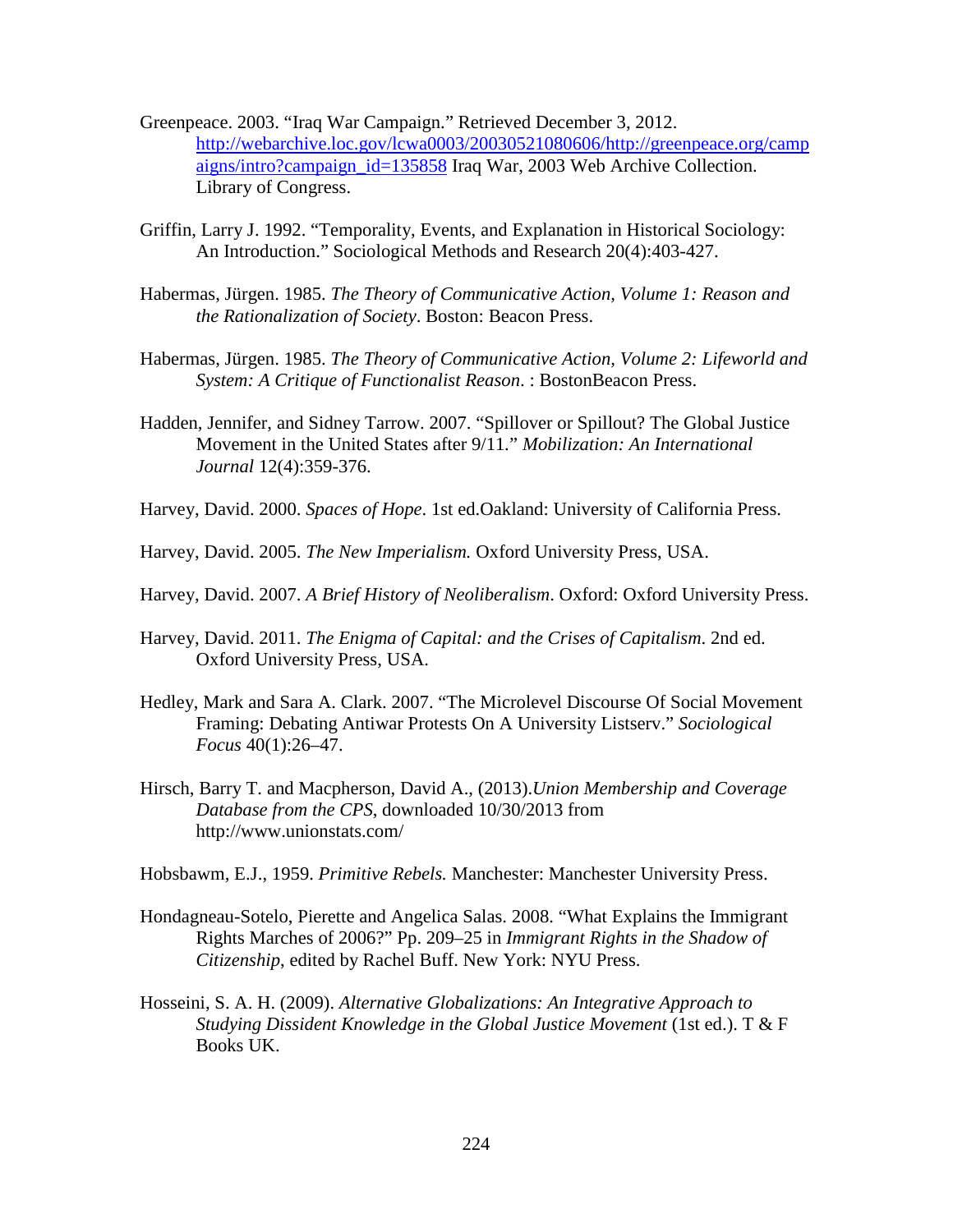- Hunt, Scott A, and Robert D Benford. 2004. "Collective Identity, Solidarity, and Commitment." Pp. 433-457 in *Blackwell Companion to Social Movements*. Malden, MA: Blackwell Pub.
- Hyde, David. 2000, February 28, Interviewed by Jeremy Simer, WTO History Project. University of Washington. Retrieved October 15, 2011 from http://depts.washington.edu/wtohist/interviews/
- Institute for Policy Studies. 2003. *American Says "NO"to War in Iraq. http://www.ipsdc.org/press/cfp.htm.* Archived on April 8, 2003. Iraq War, 2003 Web Archive Collection. Library of Congress.
- International Forum on Globalization. 1999. "Economic Globalization and the Role of the World Trade Organization." World Trade Organization 1999 Seattle Ministerial Conference Protest Collection 1993-2000. Accession No. 5177-005. Box 1, Folder 56, Invitation. University of Washington Archives, Seattle, Washington.
- Isaacs, Mandi, 2004. "The UPS Strike of 1997." In *The Encyclopedia of American Social Movements.* Edited by Immanuel Ness. Sharpe Reference: New York. P. 666-671.
- Jacobs. Andrew. 2002. "Forum in New York: The Protesters; Mostly Pleases, but Knowing Few Heard Their Message. *New York Times.* February 5, Pp. A1
- Janovsky, Michael. 2005. "Antiwar Rallies Staged in Washington and Other Cities" *New York Times.* September 25. Section 1, Column 3 Pp 26.
- Jessop, Bob. 2007. State *Power: a Strategic-relational Approach.* Cambridge: Polity.
- Johnston, Hank. 1995. "A Methodology for Frame Analysis: From Discourse to Cognitive Schemata." Pp. 217–46 in *Social Movements and Culture*, edited by Hank Johnston and Bert Klandermans. Minneapolis: U of Minnesota Press.
- Johnston, Hank, and Bert Klandermans, eds. 1995. *Social Movements and Culture.* Minneapolis: University of Minnesota Press
- Johnston, Hank. 2002. "Verification and Proof in Frame and Discourse Analysis." *Methods of Social Movement Research*. 62-91.
- Johnston, Hank and John A. Noakes. 2005*. Frames of Protest: Social Movements and the Framing Perspective.* Rowman & Littlefield Publishers.
- Jubilee 2000/USA. 1998. "Structural Adjustment Programs." World Trade Organization 1999 Seattle Ministerial Conference Protest Collection 1993-2000. Accession No. 5177-005. University of Washington Archives, Seattle, Washington.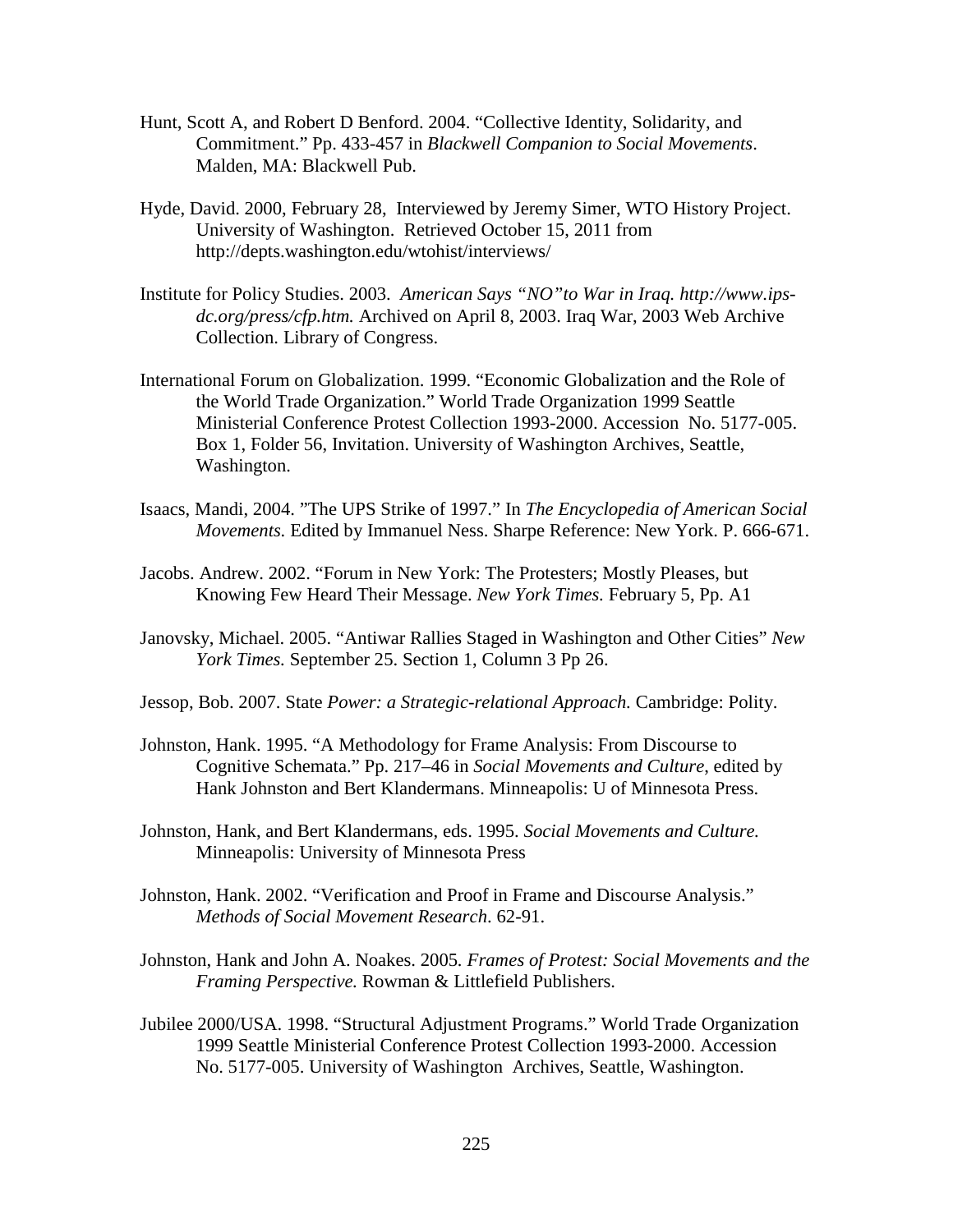- Jubilee 2000 Northwest Coalition. 1999. [Untitled Call for Procession] Global Justice Movement Archival Center. University of Idaho Retrieved March 30, 2012.http://www.webpages.uidaho.edu/gjmarchive/pdf/Images%20to%20upload/ WTO%2099/wto06/wtop112999l.pdf
- Jubilee 2000/USA. 2000. Leaflet. Structural Adjustment Programs. World Trade Organization 1999 Seattle Ministerial Conference Protest Collection 1993-2000. 5177-005
- Katsiaficas, George N. 1987. The *Imagination of the New Left: a global analysis of 1968*. South End Press.
- Khalil, Haney and Juliet Ucelli. "Frequently Asked Questions: Should the US Invade Iraq?" *War Times.* October/November Issue 6 Pp. 3.
- Kiely, Ray. 2005. *The Clash Of Globalisations: Neo-Liberalism, The Third Way And Anti-Globalisation*. First Edition. Leiden ; Boston: Brill Academic Pub.
- King County Labor Council. 1999. "The Transnational Corporate Agenda for Workers & Unions." World Trade Organization 1999 Seattle Ministerial Conference Protest Collection 1993-2000. Accession No. 5177-003 Box 1, Folder 69, Ephemora. University of Washington Archives, Seattle, Washington.
- Klein, Naomi. (2008). The *Shock Doctrine: The Rise of Disaster Capitalism.* New York: Picador.
- Klandermans. Bert. 2010a. "Legacies of the Past: Eight Cycles of Protest." Pp. 61-77 in *The World Says No to War: Demonstrations against the War on Iraq.* Edited by Walgrave, Stefaan, and Dieter Rucht. Minneapolis MN: University of Minnesota Press.
- Klandermans. Bert. 2010b. "Peace Demonstrations or Antigovernment Marches? Political Attitudes of the Protesters." Pp.98-118 in *The World Says No to War: Demonstrations against the War on Iraq.* Edited by Walgrave, Stefaan, and Dieter Rucht. Minneapolis MN: University of Minnesota Press.
- Koopmans, Ruud, and Paul Statham. 1999. "Political Claims Analysis: Integrating Protest Event and Political Discourse Approaches." *Mobilization* 4(2):203-221.
- Korzeniewicz, Roberto Patricio and Timothy Patrick Moran. 2009. *Unveiling Inequality: A World-Historical Perspective*. Russell Sage Foundation.
- Kousis, Maria, and Charles Tilly. 2005. *Economic and Political Contention*. Boulder: Paradigm Publishers.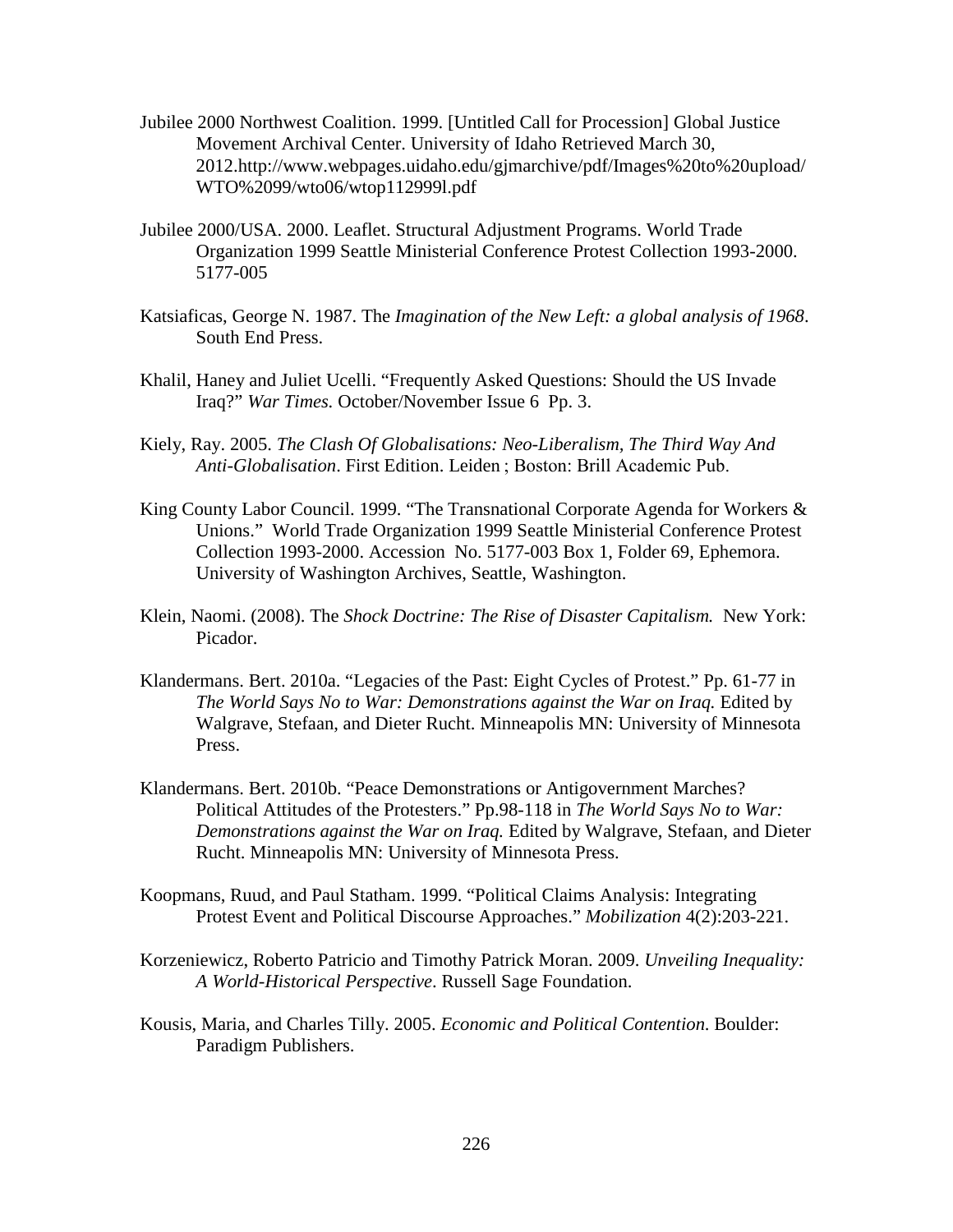- Krauthammer, Charles. 1991. "The Unipolar Moment." *Foreign Affairs: America and the World.* 70 (1).
- Krogstad, Jens Manuel and Jeffrey S. Passel. 2014. "5 Facts about Illegal Immigration in the U.S." *Pew Research Center*. Retrieved March 11, 2015 (http://www.pewresearch.org/fact-tank/2014/11/18/5-facts-about-illegalimmigration-in-the-u-s/).
- Kumar, Deepa. 2008. *Outside the Box: Corporate Media, Globalization, and the UPS Strike*. Champaign: University of Illinois Press.
- Lenin, V.I., 1969. *What is to be done?: Burning Questions of Our Movement*. New York: International Publishers.
- Lofland, John. 1996. Social *Movement Organizations: Guide to Research on Insurgent Realities*. Aldine Transaction.
- LULAC. 2006. *March for Immigration Reform Flier*. Retrieved from Personal Archive of Jesse Diaz. Long Beach, California.
- Luxemburg, Rosa, Helen Scott, Rosa Luxemburg, and Rosa Luxemburg. 2008. *The Essential Rosa Luxemburg: Reform or Revolution & the Mass Strike*. Chicago, Ill.: Haymarket Books.
- Maney, Gregory M., and Pamela E. Oliver. 2001. "Finding Collective Events Sources, Searches, Timing." *Sociological Methods & Research* 30(2):131–69.
- March 25<sup>th</sup> Coalition. 2006a. "Great American Boycott 2006" Personal Archive of Jesse Diaz. Long Beach: California.
- March 25<sup>th</sup> Coaliton. 2006. "A Call to Support the May 1 2006 Great American Boycott for Immigrant Rights" Retrieved September 13, 2012. [http://www.iacenter.org/archive-2006/immigrantrights\\_05012006.htm](http://www.iacenter.org/archive-2006/immigrantrights_05012006.htm) Internet Archive.
- Marchand, Marianne H. and Anne Sisson Runyan. 2000. *Gender and Global Restructuring: Sightings, Sites and Resistances*. Psychology Press.
- Marquez, Benjamin and James Jennings. 2000. "Representation by Other Means: Mexican American and Puerto Rican Social Movement Organizations." *PS: Political Science and Politics* 33(3):541–46.
- Martin, Andrew W. 2010. "Movement Publications as Data: An Assessment of an Underutilized Resource" *Research in Social Movements, Conflicts, and Change.*  30. Pp 271-299.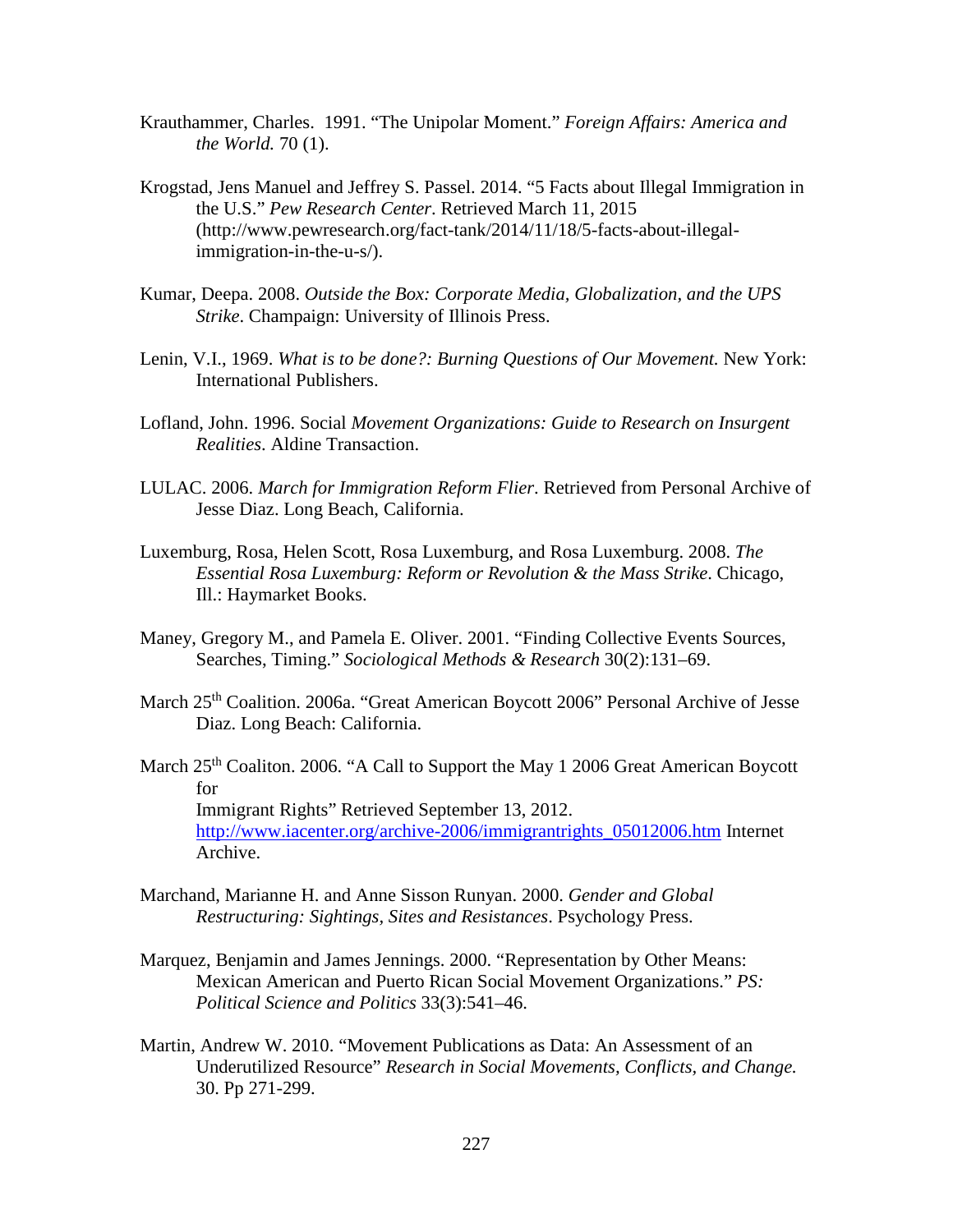- Marx, Karl. 1972. "Manifesto of the Communist Party." in The Marx-Engels Reader, edited by Robert Tucker and Friedrich Engels. New York: Norton and Company.
- Massey, Douglas S. 2003. *Beyond Smoke and Mirrors: Mexican Immigration in an Era of Economic Integration*. Russell Sage Foundation Publications.
- May First Coalition. 2006. "Letter to Lou Dobbs" Personal Archive of Jesse Diaz. Long Beach, California.
- McAdam, Doug. 1996. "Conceptual Origins, Current Problems, Future Directions." Pp. 23-40 in *Comparative Perspectives on Social Movements*, edited by Doug McAdam, John D McCarthy, and Mayer N. Zald. Cambridge, Mass., USA: Cambridge University Press.
- McAdam, Doug. 1995. "'Initiator' and 'Spin-off' Movements."Pp. 217-239 in *Repertoires and Cycles of Collective Action*, edited by Mark Traugott. Durham and London: Duke University Press.
- McAdam, Doug. 1999. *Political Process and the Development of Black Insurgency, 1930-1970.* 1st ed. Champaign: University Of Chicago Press.
- McCarthy, John D, and Mayer N Zald. 1977. "Resource Mobilization and Social Movements: A Partial Theory." *American Journal of Sociology* 82(6):1212-1241.
- McBride, Stephen 2009. "The Political Economy of Neoliberalism in North America", in Jeffrey Ayres and Laura Macdonald eds. *Contentious Politics in North America: National Protest and Transnational Collaboration Under Continental Integration*, London: Palgrave, 2009) 16-34
- McFadden, Robert D. 2006. "Across the U.S., Protest for Immigrants Draw Thousands." New York Times, April 10.
- McMichael, Philip. 1990. "Incorporating Comparison within a World-Historical Perspective: An Alternative Perspective." American Sociological Review 55(3):385-397.
- McMichael, Philip. 2012. *Development and Social Change: A Global Perspective.* 5<sup>th</sup>, ed. Thousand Oaks, CA: Sage.
- Menotti, Victor. 2000, October 27, Interview by Jeremy Simer. WTO History Project. University of Washington. Retrieved October 15, 2011 http://depts.washington.edu/wtohist/interviews/Menotti.pdf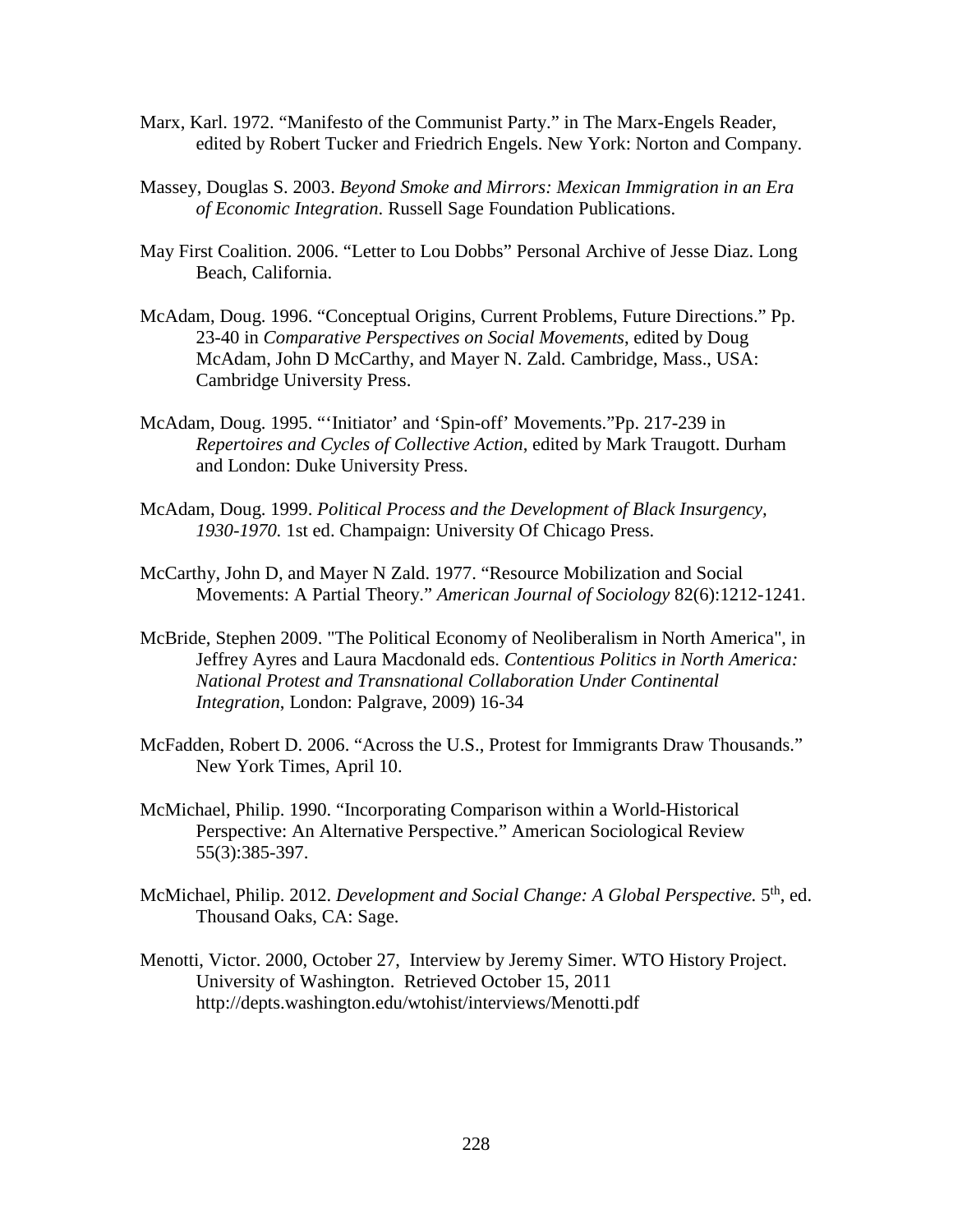- Media, Movements and Politics Research Group (MPRG). 2003. "International Peace Protest Survey" with Stefaan Walgrave (coordinator), Joris Verhulst (Belgium), Bert Klandermans (Netherlands), Dieter Rucht (Germany), Michelle Beyeler (Switzerland), Donatella della Porta and Mario Diani (Italy), Lance W. Bennett (US), Wolfgang  $R\tilde{A}^{1}/4$ dig (UK) and Manuel Jim $\tilde{A}$ ©nez (Spain). Available online at www.m2p.be/IPPS.
- Mertes, Tom. 2004. *A Movement of Movements: Is Another World Possible?* London: Verso
- Meyer, David S, and Nancy Whittier. 1994. "Social Movement Spillover." *Social Problems* 41:277.
- Melucci, Alberto, and John Keane. 1989. *Nomads of the Present: Social Movements and Individual Needs in Contemporary Society.* Philadelphia:Temple Univ Pr.
- Melucci, Alberto. 1994. "A Strange kind of Newness: What's "New" in New Social Movements?" in *New Social Movements: From Ideology to Identity*. Edited by Larana, Enrique, Hank Johnston, and Joseph R, Gunsfield. Temple University Press: Philadelphia pg. 101-32.
- Meyer, David S., and Debra C. Minkoff. 2004. "Conceptualizing Political Opportunity." *Social Forces* 82(4):1457-1492. Retrieved February 4, 2009.
- Milkman, Ruth. 2006. *L.A. Story : Immigrant Workers and the Future of the U.S. Labor Movement*. New York, NY: Russell Sage Foundation.
- Mobilization for Global Justice. 2000a. "Mobilization Media Center, Convergence Sites Open." April 7, 2000. World Trade Organization, 1999 Seattle Ministerial Conference Protest Collection, 1998-2000. University of Washington Archives, Seattle, Washington. Accession No. 5177-005
- Mobilization for Global Justice. 2000b. "Shut Down the IMF/WorldBank." World Trade Organization 1999 Seattle Ministerial Conference Protest Collection 1993-2000. Accession No. 5177-005. University of Washington Archives, Seattle, Washington.
- Mobilization for Global Justice 2000c. "Action guide." World Trade Organization 1999 Seattle Ministerial Conference Protest Collection 1993-2000. Accession No. 5177-005. University of Washington Archives, Seattle, Washington.
- Mobilization for Global Justice. 2000d"*Top Ten Reasons to Oppose the IMF."* World Trade Organization 1999 Seattle Ministerial Conference Protest Collection 1993- 2000. Accession No. 5177-005. University of Washington Archives, Seattle, Washington.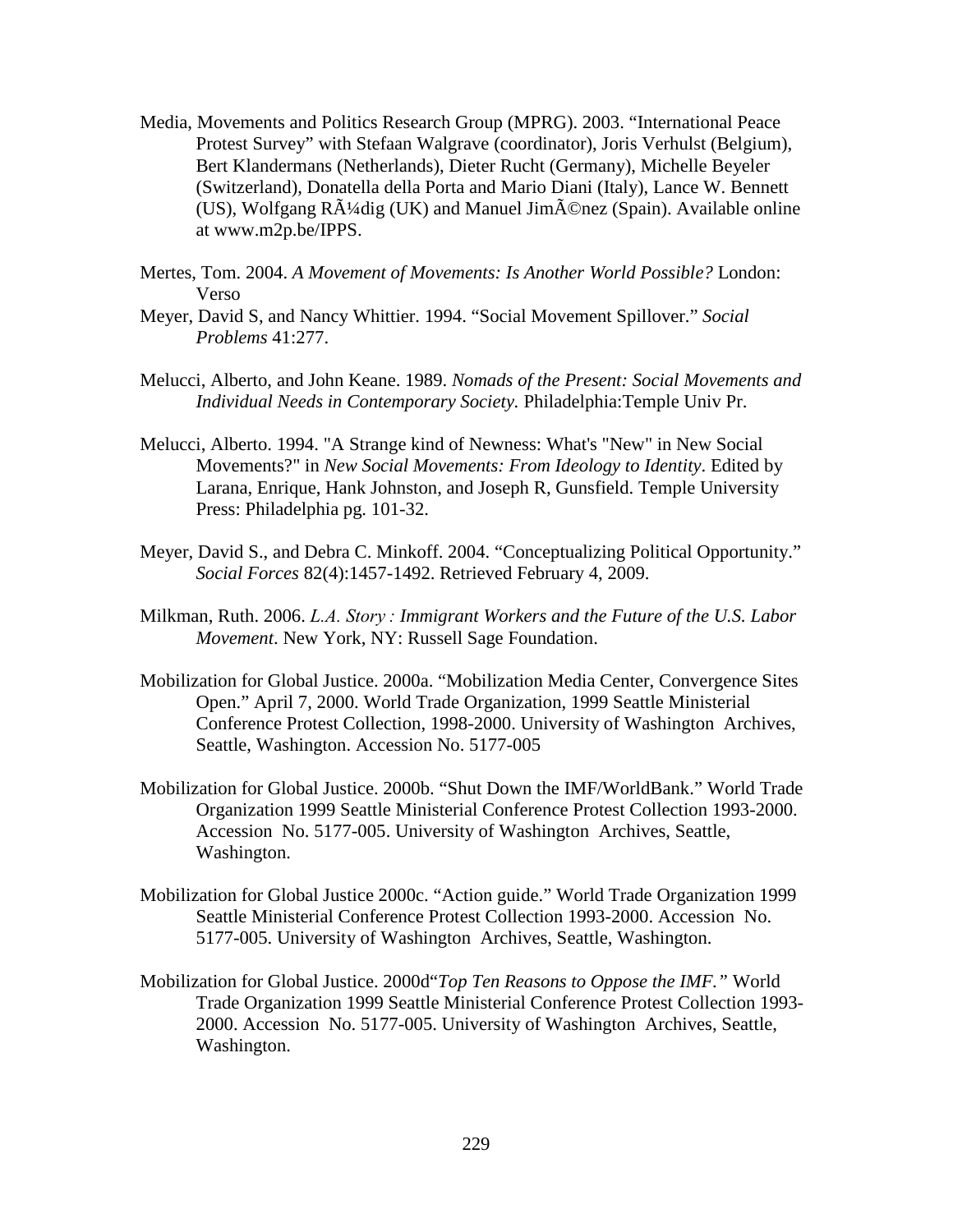- Mobilization for Global Justice. 2000e."*IMF and World Bank Policies "SAP" the Poor and Fatten the Rich."* World Trade Organization, 1999 Seattle Ministerial Conference Protest Collection, 1998-2000. University of Washington Archives, Seattle, Washington. Accession No. 5177-005
- Molina, Devin T. 2011. "A Comment on the Minutemen Militia of the U.S. and Neoliberal State Activity. *New Proposals: Journal of Marxism and Interdisciplinary Inquiry.* 4(2) Pp.59-66.
- Mooney, P. H., & Hunt, S. A. (1996). A Repertoire of Interpretations: Master Frames and Ideological Continuity in U.S. Agrarian Mobilization. *The Sociological Quarterly*, 37(1), 177–197.
- Moore, Barrington. 1966. *Social Origins of Dictatorship and Democracy: Lord and Peasant in the Making of the Modern World*. Reprint. Beacon Press.
- Moveon.org. 2003. Retrieved December 3, 2012. http://web.archive.org/web/20030201102222/http://www.moveon.org/about.htm Internet Archive
- National Capital Immigration Coalition. 2006. "About the April 10 Day of Action." Retrieved September 13, 2013 http://web.archive.org/web/20060408193756/http://www.cccaction.org/cccaction/ april\_10\_about\_us.html. Internet Archive
- National Immigrant Solidarity Network. 2006. Updates on Anti-Immigrant, Anti-Civil Liberty PATRIOTIC Act, Clear Act & Sensenbrenner Bill: Community Actions Now! March 2006, Issue 14 Retrieved March 24, 2015 http://www.immigrantsolidarity.org/Newsletter/March06.pdf
- National Network to End the War Against Iraq. 2003. "About the Network" Retrieved December 3, 2012. http://webarchive.loc.gov.lcwa0003/20030414153044/http://endthewar.org/frontp s/aboutus.htm. Iraq War, 2003 Web Archive Collection. Library of Congress.
- National Network for Immigrant and Refugee Rights (NNIRR) 2002. NNIRR Mission Statement. *Network News.* Fall/Winter 2002. Nb
- NNIRR. 2011. *NNIRR's First 25 Years: A Chronology of Activities, Issues and Struggle in the Human Rights of All Immigrants.* Retrieved March 25, 2015. http://www.nnirr.org/~nnirrorg/drupal/sites/default/files/nnirr\_25\_year\_chronolog y.pdf
- Navarro, Armando. 2009. *The Immigration Crisis: Nativism, Armed Vigilantism, and the Rise of a Countervailing Movement*. Rowman Altamira.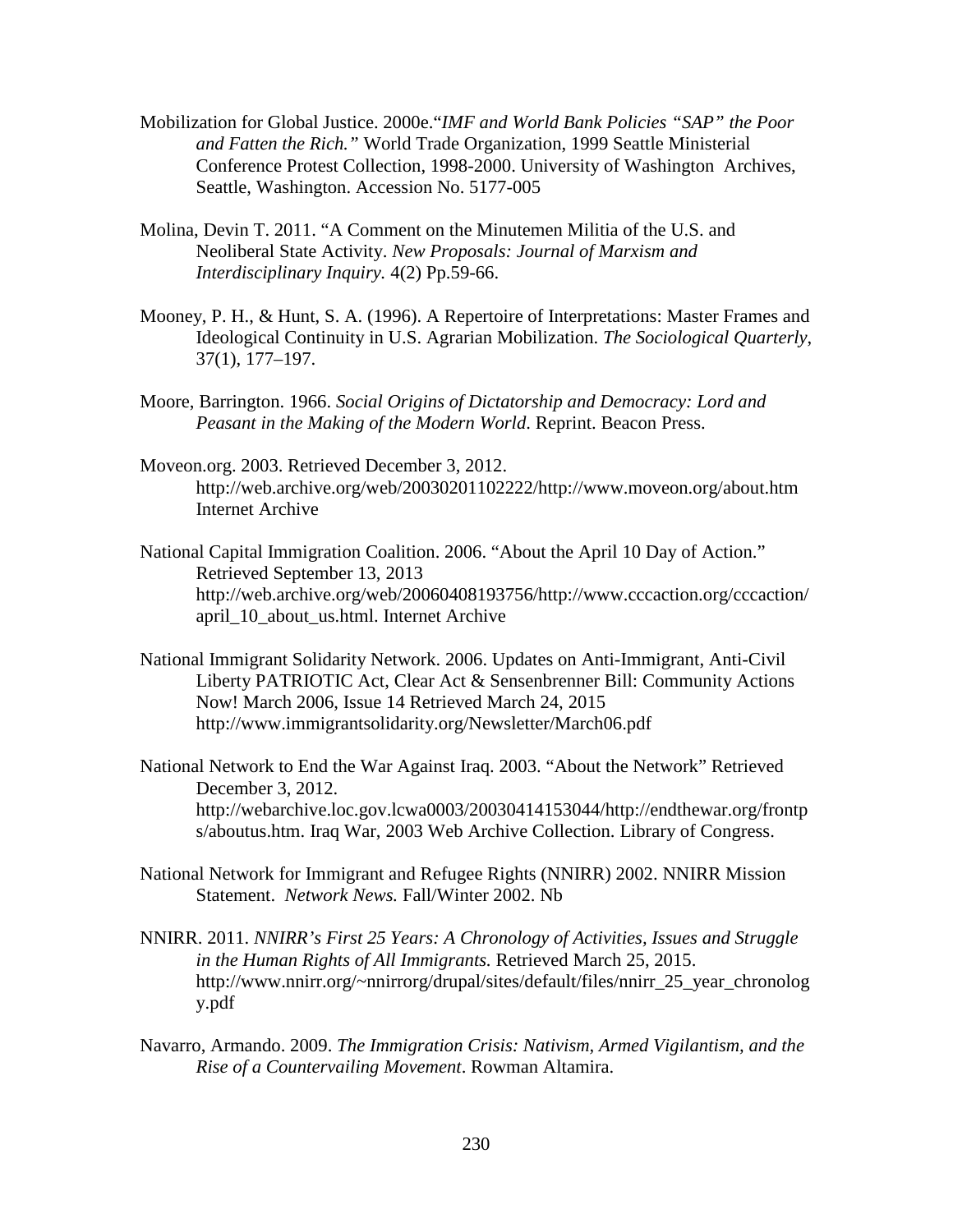- Nilsen, Alf Gunvald. 2009. "The Authors and the Actors of their own Drama: Towards a Marxist Theory of Social Movements." *Capital & Class* 33(99):109-139.
- Nilsen, Alf Gundvald, and Laurence Cox. 2013. "What Would a Marxist Theory of Social Movements Look Like?" in *Marxism and Social Movements.* Pp. 63- 82.Edited by Barker, Colin, Laurence Cox, John Krinsky, and Alf Gunvald. Brill:London
- Noakes, John A. and Hank Johnston. 2005. "Frames of Protest: A Roadmap to a Perspective" in *Frames of Protest: Social Movements and the Framing Perspective*. Pp 1-29.Edited by Johnston, Hank, and John A. Noakes. Rowman & Littlefield Publishers.
- Noakes, John A., Brian V. Klocke, and Patrick F. Gillham. 2005. "Whose Streets? Police and Protester Struggles over Space in Washington, DC, 29-30 September 2001." *Policing & Society* 15(3):235–54.
- Not in Our Name. 2003a. "Pledge of Resistance." Retrieved April 24, 2014. http://webarchive.loc.gov/lcwa0003/20030414082244/http://www.notinourname. net/pledge\_about.html. Iraq War, 2003 Web Archive Collection. Library of Congress
- Not in Our Name. 2003b. "Endless War? Not in Our Name." Retrieved April 24, 2014. http://webarchive.loc.gov/lcwa0003/20030416033715/http://www.notinourname. net/downloads/nion\_factsheet.pdf Iraq War, 2003 Web Archive Collection. Library of Congress
- Not in Our Name. 2003c. "Not in Our Name History." Retrieved February 2, 2012. www.web.archive.org|web20030210120705http://www.notinourname.net/history. html. Internet archive.
- Not in Our Name. 2003b. "A Statement of Conscience: Not in Our Name." Retrieved April 24, 2014. http://webarchive.loc.gov/lcwa0003/20030416033715/ http://www.notinourname.net/downloads/statement\_conscience.pdf Iraq War, 2003 Web Archive Collection. Library of Congress
- O'Connor, John. 2010. "Marxism and the Three Movements of Neoliberalism." *Critical Sociology* 36(5):691 -715.
- Oliver, Pamela E., and Hank Johnston. 2000. "What a Good Idea! Ideologies and Frames in Social Movement Research." *Mobilization* 5(1):37–54.
- Oliver, Pamela, and Hank Johnston 2005. "What a Good idea! Ideologies and Frames in Social Movement Research" Pp. 185-203 *Frames of Protest: Social Movements and the Framing Perspective.* Edited by Johnston, Hank, and John A. Noakes. Rowman & Littlefield Publishers.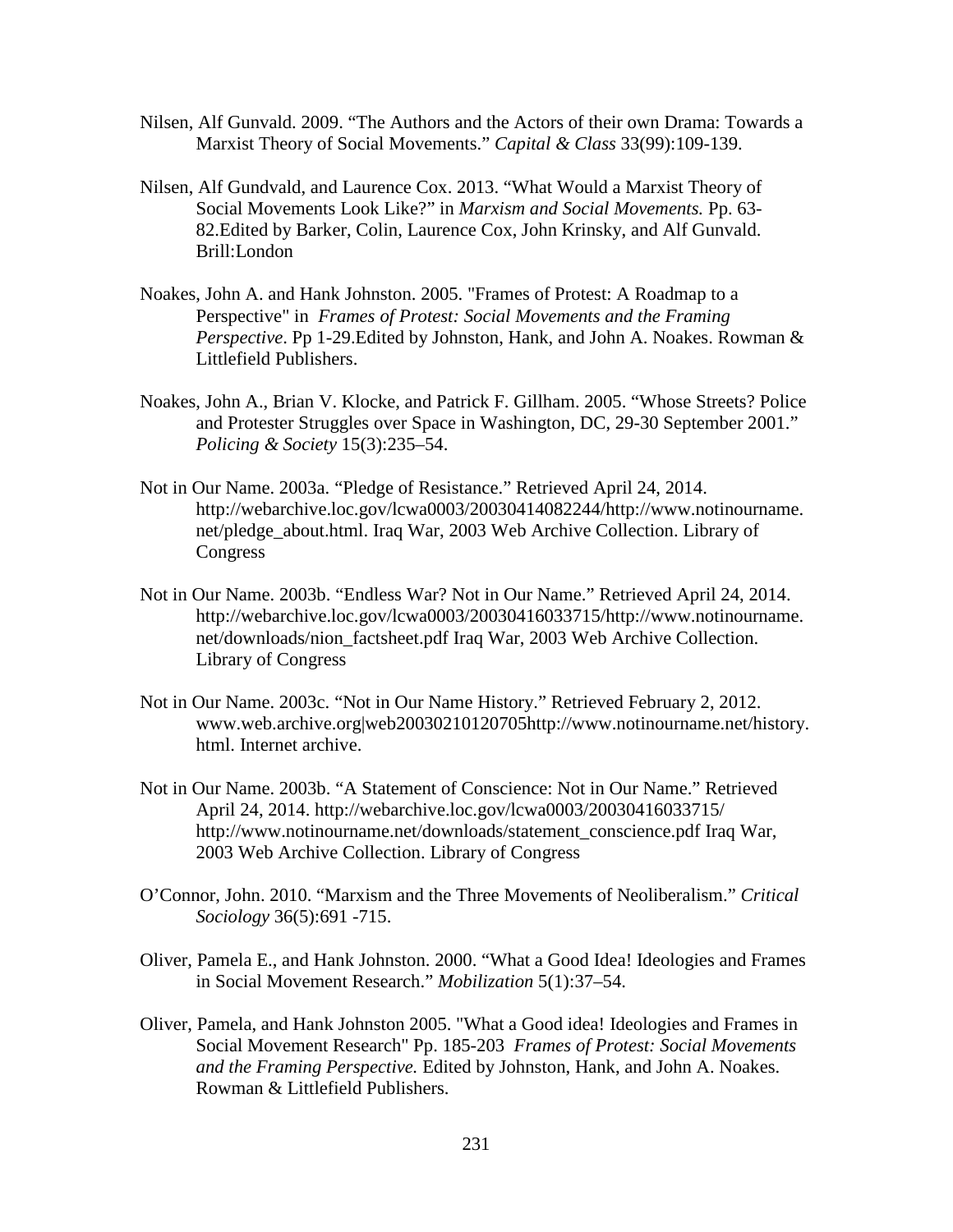Olmos, Edward James. 2006. *Walkout.* HBO Films.

- Olzak, Susan. 1989. "Analysis of Events in the Study of Collective Action." *Annual Review of Sociology* 15:119–41.
- Ortiz, David G. Daniel J Myers, Eugene N. Walls, and Maria-Elena D. Diaz. 2005. "Where Do we Stand with Newspaper Data?" *Mobilization.* 10(3)
- Oselin, Sharon S., and Catherine Corrigall-Brown. 2010. "A Battle For Authenticity: An Examination Of The Constraints On Anti-Iraq War And Pro-Invasion Tactics." *Mobilization* 15(4):511–33.
- Pallares, Amalia and Nilda Flores-Gonzalez. 2010. *Marcha: Latino Chicago and the Immigrant Rights Movement*. Champaign: University of Illinois Press.
- People for Fair Trade/NO2WTO WTO Labor Mobilization Committee 1999a. "The World Trade Organization is Coming…"World Trade Organization 1999 Seattle Ministerial Conference Protest Collection 1993-2000. Accession No.5177-003 2/84-86 University of Washington. Seattle, Washington.
- Perez, Ana. 2006. "Fair Immigration Means Fair Trade" *Global Exchange.* Retrieved April 3, 2012. http://web.archive.org/web/20061208124214/http://www.globalexchange.org /update/publications/3955.html Archive.org
- Petras, James, and Henry Veltmeyer. 2011. *Social Movements in Latin America: Neoliberalism and Popular Resistance*. London: Palgrave Macmillan.
- Piketty, Thomas. 2014. *Capital in the Twenty-First Century*. 1st edition. Cambridge Massachusetts: Belknap Press.
- Piven, Frances Fox, and Richard Cloward. 1977. *Poor People's Movements: Why They Succeed, How They Fail*. Vintage.
- Podobnik, Bruce, and Bruce Podobnik and Thomas Reifer. 2009. *Transforming Globalization: Challenges and Opportunities in the Post 9/11 Era*. Chicago: Haymarket Books.
- Polanyi, Karl. 1944. *The Great Transformation: The Political and Economic Origins of Our Time.* 2nd ed. Boston: Beacon Press.
- Pontoja, Adrian D, Cecilia Menjívar, and Lisa Magaña. 2008. "The Spring Marches of 2006: Latinos, Immigration, and Political Mobilization in the 21st Century." *American Behavioral Scientist* 52(4):499-506.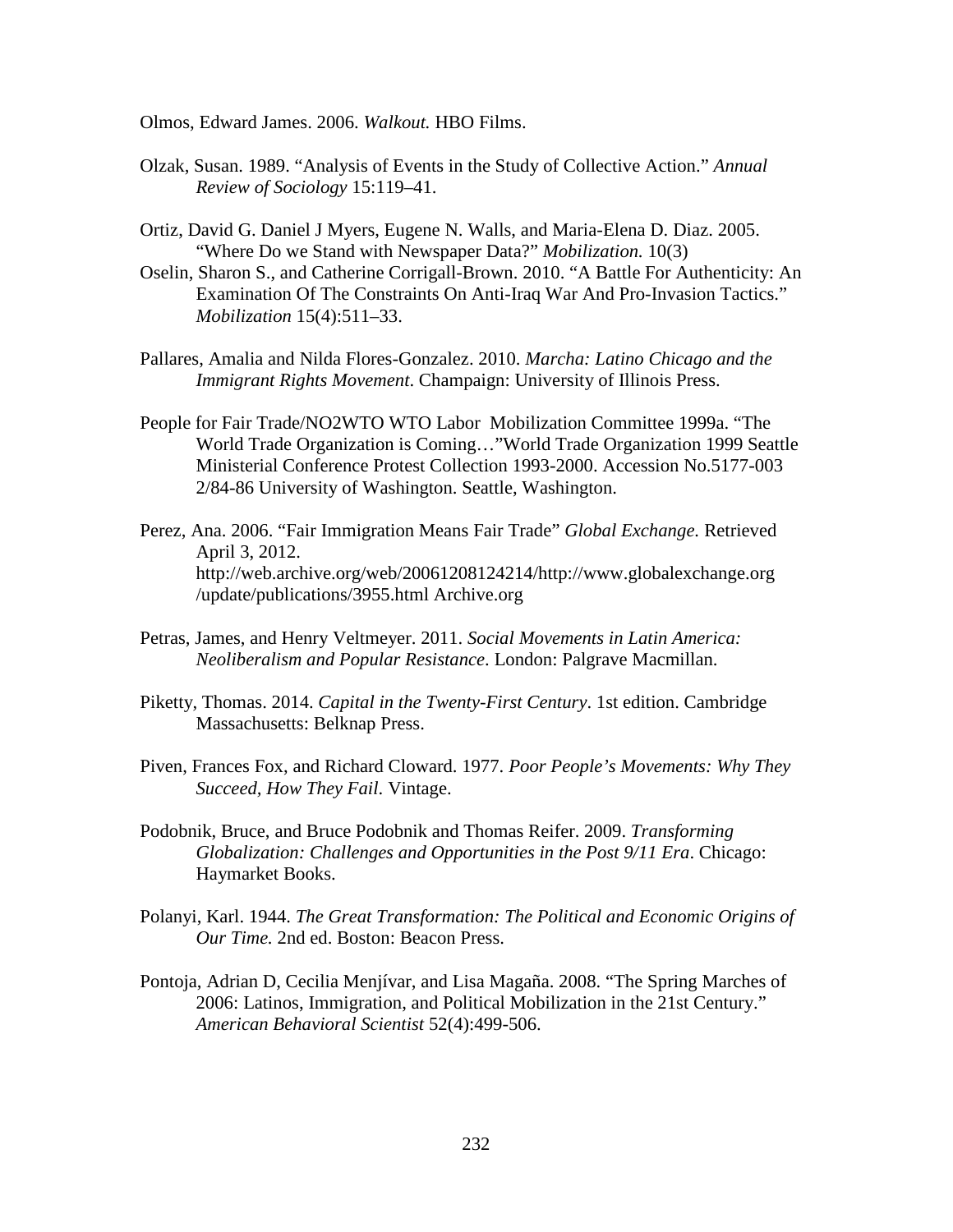- People for Fair Trade/ NO2WTO. 1999. *What does the WTO Mean for Workers?* World Trade Organization 1999 Seattle Ministerial Conference Protest Collection 1993- 2000. 5177-003/3-8-11 Seattle: Washington.
- Public Citizen. N.D. *Public Citizen's Pocket Trade Lawyer: the Alphabet Soup of Globalization*. Personal Archive of Chris Hardnack.
- Public Citizen. 1999. "WTO Trades Away Labor and Human Rights." World Trade Organization 1999 Seattle Ministerial Conference Protest Collection 1993-2000. Accession No. 5177-005. Box 4. Folder 16. University of Washington Archives, Seattle, Washington.
- Pulido, Laura. 2007. "A Day Without Immigrants: The Racial and Class Politics of Immigrant Exclusion." *Antipode* 39(1):1–7.
- Przeworski, Adam. 1990. *The State and the Economy under Capitalism.* Taylor & Francis US
- Ransome, Paul. 1992. *Antonio Gramsci: A New Introduction.* First ed. Prentice-Hall.
- Reese, Ellen, Christine Petit, and David S. Meyer. 2010. "Sudden Mobilization: Movement Crossovers, Threats, and the Surprising Rise of the U.S. Anti-War Movement," In *Social Movement Coalitions*, edited by Nella Van Dyke and Holly McCammon. Minneapolis: University of Minnesota Press.
- Reese, E., Smith, J., Byrd, S., & Smythe, E. (2011). *Handbook on World Social Forum Activism*. Boulder: Paradigm Pub.
- Reitan, Ruth. 2012. "Coalescence of the Global Peace and Justice Movements." *Globalizations* 9(3):337–50.
- Roberts, Susan, Anna Secor, and Matthew Sparke. 2003. "Neoliberal Geopolitics." *Antipode* 35(5):886–97.
- Robinson, William I. 2004. *A Theory of Global Capitalism: Production, Class, and State in a Transnational World.* Baltimore: The Johns Hopkins University Press.
- Robinson, William I. 2006. "'Aqui Estamos Y No Nos Vamos!' Global Capital and Immigrant Rights." *Race and Class* 48(2):77–91.
- Robinson, William I. and Xuan Santos. 2014." Global Capitalism, Immigrant Labor, and the Struggle for Justice." *Class, Race and Corporate Power*. 2(3) 1-18
- Rodriguez, Javier. 2013. "The Making of March 25 and the Immigrant Spring of 2006." Retrieved August 5, 2013 larayueladejavier.wordpress.com/2013/04/08/themaking-of-march-25-and-the-immigrant-spring-2006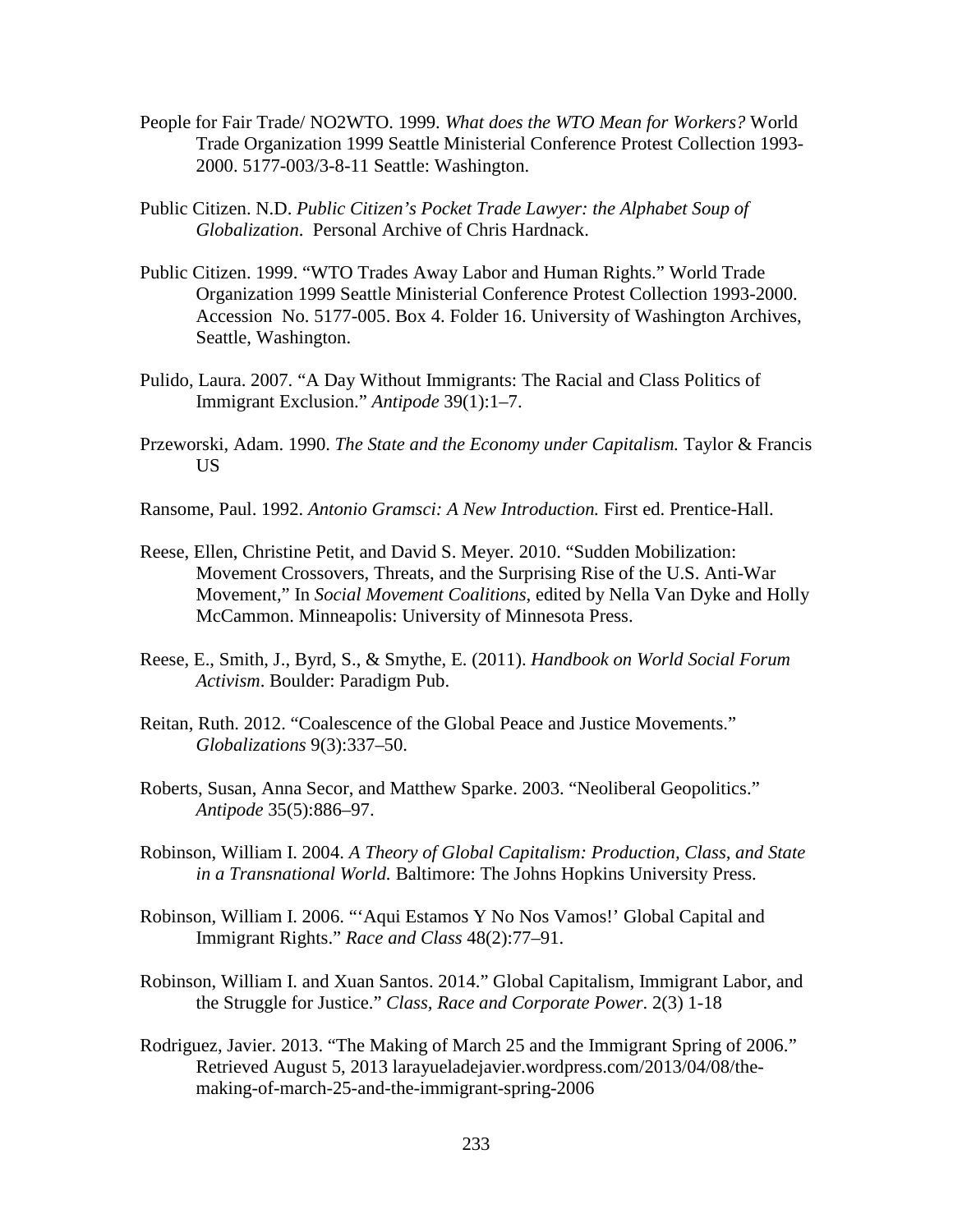- Rosenbaum, David E. 2001. "The Inauguration: The Demonstrations; Protesters in the Thousand Sound off in the Capital." *New York Times.* January 21, Section 1; Column 5. National Desk; Pg. 17
- Rostow, W.W. 1960. *The Stages of Economic Growth, a Non-Communist Manifesto.* Cambridge England University Press.
- Rucht, Dieter, Peter Hocke and Thomas Olmacher. 1992. *Dokumentation und Analyse von (Prodat) Codebuch*. Discussion Paper FS III 92-103, WZB Berlin.
- Rucht, Dieter, and Friedhelm Neidhardt. 1998. "Methodological Issues in Collecting Protest Event Data: Units of Analysis, Sources and Sampling, Coding Problems." Pp. 65-89 in *Acts of Dissent: New Developments in the Study of Protest,* edited by Dieter Rucht, Ruud Koopmans, and Friedhelm Neidhardt. Berlin
- Rucht, Dieter. and Joris Verhulst. 2010. "The Framing of Opposition to the War on Iraq." in The World Says No to War: Demonstrations Against the War on Iraq. Edited by Walgrave, Stefaan, Dieter Rucht, and Sidney Tarrow. U of Minnesota Press.
- Salais, R. 2001. "Keynesianism and State Intervention" in *The International Encyclopedia of Behavioral and Social Sciences.* Edited by Smelser, Neil J. and Paul B. Baltes. Elsevier Science: Oxford P.8089-8092.
- Sassoon, Anne Showstack. 1988. *Gramsci's Politics*. 2nd ed. University of Minnesota Press.
- Savage, Lydia. 2008 "Justice for Janitors: Scales of Organizing and Representing Workers". *Antipode* 38.3 (2006), 645-666.
- Schell, Jonathan. 2003. "The Other Superpower." *The Nation*, March 27. Retrieved May 13, 2015 (http://www.thenation.com/article/other-superpower).
- Schrag, Jim. 2003. "Letter to Congregations from Jim Schrag, Executive Director. Retrieved December 11, 2012 from http://webarchive.loc.gov/lcwa0003/20030413093847/http://peace.mennolink.org/ articles /jimmarch20.htl. Library of Congress, Iraq War 2003 Web Archive Collection.
- SEIU Local 1877. 2006. "El Poder del Pueblo" *Presente! The Voice of the Members, La Voz, de Los Miembros.* Service Employees International Union Records. 1940. Box 7 Folder 8. University of California Los Angeles Library: Los Angeles.
- Seligman, Dan. 2000, August 17. Interview by April Eaton. WTO History Project. University of Washington. Retrieved October 15, 2011 from http://depts.washington.edu/wtohist/interviews/Seligman.pdf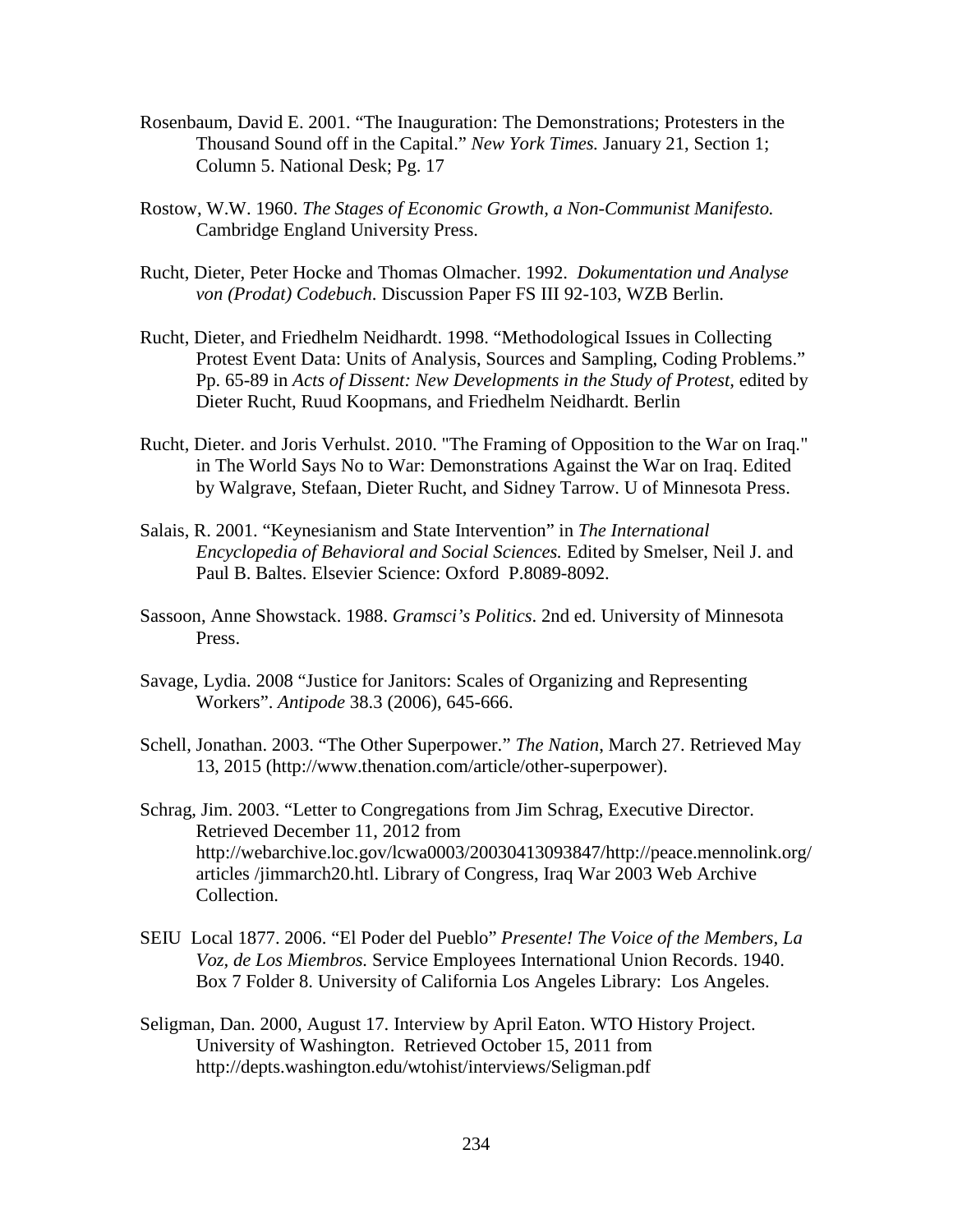- Shahami, Aarti. 2002. "Urgent Battle at the Supreme Court to End Mandatory Detention." *Network News.* Fall-Winter 2002-200. Retrieved April 3, 2012 [\(http://web.archive.org/web/20030629033302/http://nnirr.org/news/net\\_news/spri](http://web.archive.org/web/20030629033302/http:/nnirr.org/news/net_news/spring_2003.pdf) [ng\\_2003.pdf\)](http://web.archive.org/web/20030629033302/http:/nnirr.org/news/net_news/spring_2003.pdf) Internet Archive.
- Shan, Han. 2000. Interview by Jeremy Simer, June 1, 2000. WTO History Project. University of Washington. Retrieved October, 15, 2011 from http://depts.washington.edu/wtohist/interviews/shan.pdf
- Shaw. Randy. 2011. "Building the Labor-Clergy-Immigrant Alliance." Pp 82-100 in *Rallying for Immigrant Rights: The Fight for Inclusion in 21st Century America.*  Edited by Voss, Kim, and Irene Bloemraad. Berkely CA: University of California Press.
- Sierra Club 1999. *The World Trade Organization: Globalization without Representation.* World Trade Organization 1999 Seattle Ministerial Conference Protest Collection 1993-2000. 5177-003/15/3 Seattle: Washington.
- Sierra Club. 2000. "The Sierra Club: Protecting the Environment...For Our Families, For Our Future" Retrieved April 15, 2015 from http://web.archive.org/web/20000815053233/http://www.sierraclub.org/ Internet Archive
- Silver, Beverly J. 2003. *Forces of Labor: Workers' Movements and Globalization Since 1870*. Cambridge University Press.
- Simer, Jeremy. 2000, June 1. Interview by Gilian Murphy. WTO History Project, University of Washington. Retrieved October, 15, 2011 from http://depts.washington.edu/wtohist/interviews/simer.pdf
- Simonson, Karin. 2003. "The Anti-War Movement: Waging Peace on the Brink of War." Paper prepared for the Programme on NGOs and Civil Society, Centre for Applied Studies in International Negotiations, Geneva.
- Sklair, L. (2000). *The Transnational Capitalist Class*. London:Wiley.
- Skocpol, Theda., and Margaret Somers. 1994 "The Uses of Comparative History in Macrosocial Inquiry" Pp. 72-98 in *Social Revolutions in the Modern World*. Edited by Theda Skocpol. Cambridge: Cambridge University Press.
- Slater, Anne. 2000, December 12. Interview by Gillian Murphy. WTO History Project. University of Washington. Retrieved October, 15, 2011 from http://depts.washington.edu/wtohist/interviews/slater.pdf
- Smith, Jackie. 2007. *Social Movements for Global Democracy.* Baltimore: The Johns Hopkins University Press.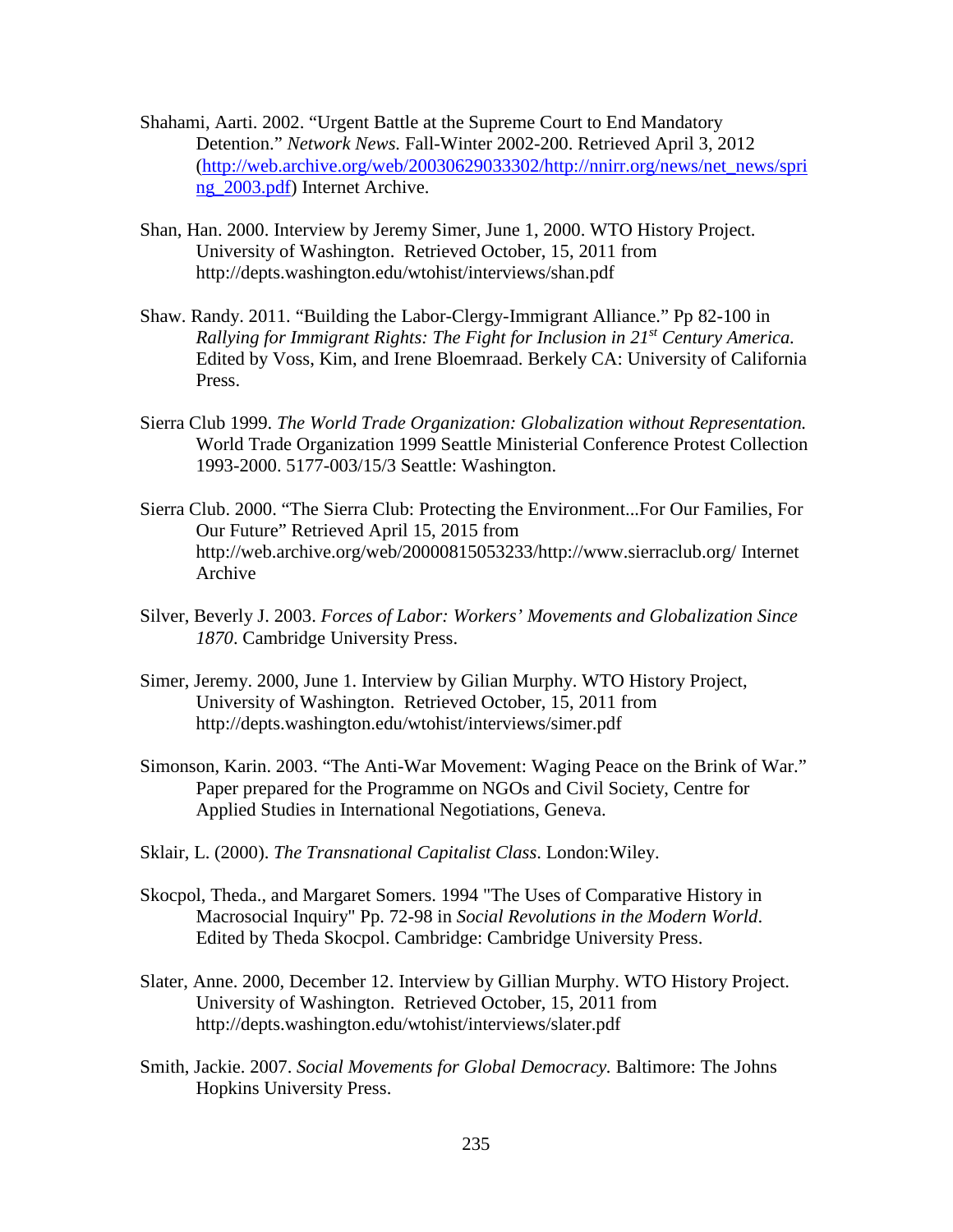- Smith, Jackie, and Dawn Wiest. 2012. *Social Movements in the World-System: The Politics of Crisis and Transformation*. Russell Sage Foundation.
- Snow, David A, E. Burke Rochford, Steven K Worden, and Robert D Benford. 1986. "Frame Alignment Processes, Micromobilization, and Movement Participation." *American Sociological Review* 51:464-481.
- Snow, David A. and Robert D. Benford. 1992. "Master Frames and Cycles of Protest." In *Frontiers in Social Movement Theory*, Edited by Aldon D. Morris and Carol McClurg Mueller. New Haven: Yale University Press .
- Snow, David A. and Robert D. Benford. 2000. "Master Frames and Cycles of Protest." in *Frontiers in Social Movement Theory*. edited by Morris, Aldon, and Carol McClurg Mueller. Yale University Press. pg 133-155.
- Snow, David A., and Robert D. Benford. 2000. "Clarifying the Relationship between Framing and Ideology." *Mobilization* 5(1):55–60.
- Snow, David A. and Danny Trom. 2002. "The Case Study and the Study of Social Movements." In *Methods of Social Movement Research.* Edited by Klandemans, Bert, and Suzanne Staggenborg. Minneapolis: University of Minnesota Press. pg. 146-172.
- Sousa, D. J. (2004). *Democracy and Markets: the IPE of NAFTA. Introduction to International Political Economy.* (3rd ed., pp. 264–282). Upper Saddle River: New Jersey: Pearson.
- Stiglitz, J. E. 2002. *Globalization and Its Discontents*. New York: W. W. Norton & Company.
- Swarns, Rachel L. 2006. "Immigrant Groups Plan Campaign to Bring Legal Changes." *New York Times.* April 20, Pp. A1.
- Schwartz, Michael. 2008. *War Without End: The Iraq War in Context*. Haymarket Books.
- Tabb. William, K. 2006. "Mr. Bush and Neoliberalism " Pp 173-196 in Richard Robison ed., *The Neo-Liberal Revolution: Forging the Market State* Houndsmills, UK: Palgrave Macmillan.
- Taylor, Verta. 1989. "Social Movement Continuity: The Women's Movement in Abeyance." *American Sociological Review* 54(5):761-775.
- Tarrow, Sidney G. 1998. *Power in Movement: Social Movements and Contentious Politics*. 2nd ed. Cambridge, U.K: Cambridge University Press.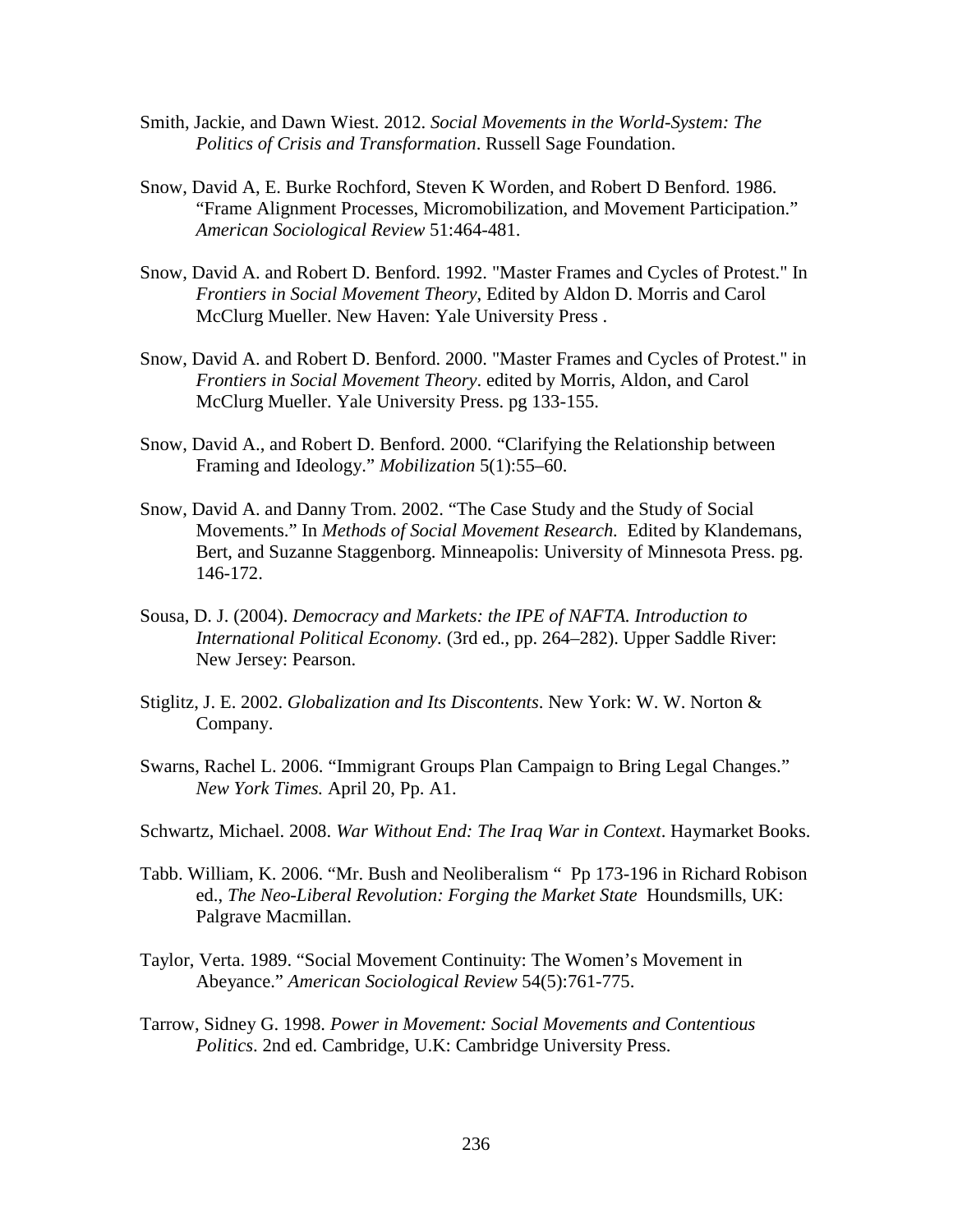- Thomas, J. (2000). *The Battle in Seattle: the Story Behind and Beyond the WTO Demonstrations.* Fulcrum Pub.
- Thompson, E.P. 1966. *Making of the English Working Class*. 7th ed. Vintage.
- Tilly, Charles. 1978. *From Mobilization to Revolution*. Longman Higher Education.
- Tilly, Charles. 2012. *Social Movements, 1768-2012.* Boulder:Paradigm Publishers.
- Tonkiss, Fran. 2004. "Markets Against States: Neo-Liberalism." Pp. 250–60 in *The Blackwell Companion to Political Sociology*, edited by Kate Nash and Alan Scott. Blackwell Pub.
- Tope, Daniel and David Jacobs. 2009. "The Politics of Union Decline." *American Sociological Review*. 74: 842-864.
- Trotsky, Leon. 1930. *History of the Russian Revolution.*
- Tyler, Patrick E. 2003. "A New Power in the Streets." *New York Times.* February 17. Pp. A5 p.1.
- UNITE-HERE and SEIU. 2005. Union Presidents Support Comprehensive Immigration Reform [Press Release] Retrieved March 24, 2015 http://unitearchive.library.cornell.edu/presscenter/releasea54c.html?ID=787
- United for Peace and Justice. 2003. "Anti-War Group Raises its Voice Against Bloomberg's Proposed Budget Cuts." Retrieved January 5, 2013 http://web.archive.org/web/20030512125120/http://www.unitedforpeace.org
- United For Peace and Justice. 2004. "Turn up the Heat: UFPJ Adopts Strategic Action Plan for 2004" Retrieved April 27, 2013. http://web.archive.org/web/20040113051528/http://unitedforpeace.org/
- Useem, Michael. 1986. *The Inner Circle: Large Corporations and the Rise of Business Political Activity in the U.S. and U.K.* Oxford University Press, USA.
- Valocchi, Stephen. 2005. "Collective Action frames in the Gay Liberation Movement, 1969-1973." Pp 185-203 in *Frames of Protest: Social Movements and the Framing Perspective.* Edited by Johnston, Hank, and John A. Noakes. Rowman & Littlefield
- Varsanyi, Monica W. 2011. "Neoliberalism and Nativism: Local Anti-Immigrant Policy Activism and an Emerging Politics of Scale." *International Journal of Urban and Regional Research* 35(2):295–311.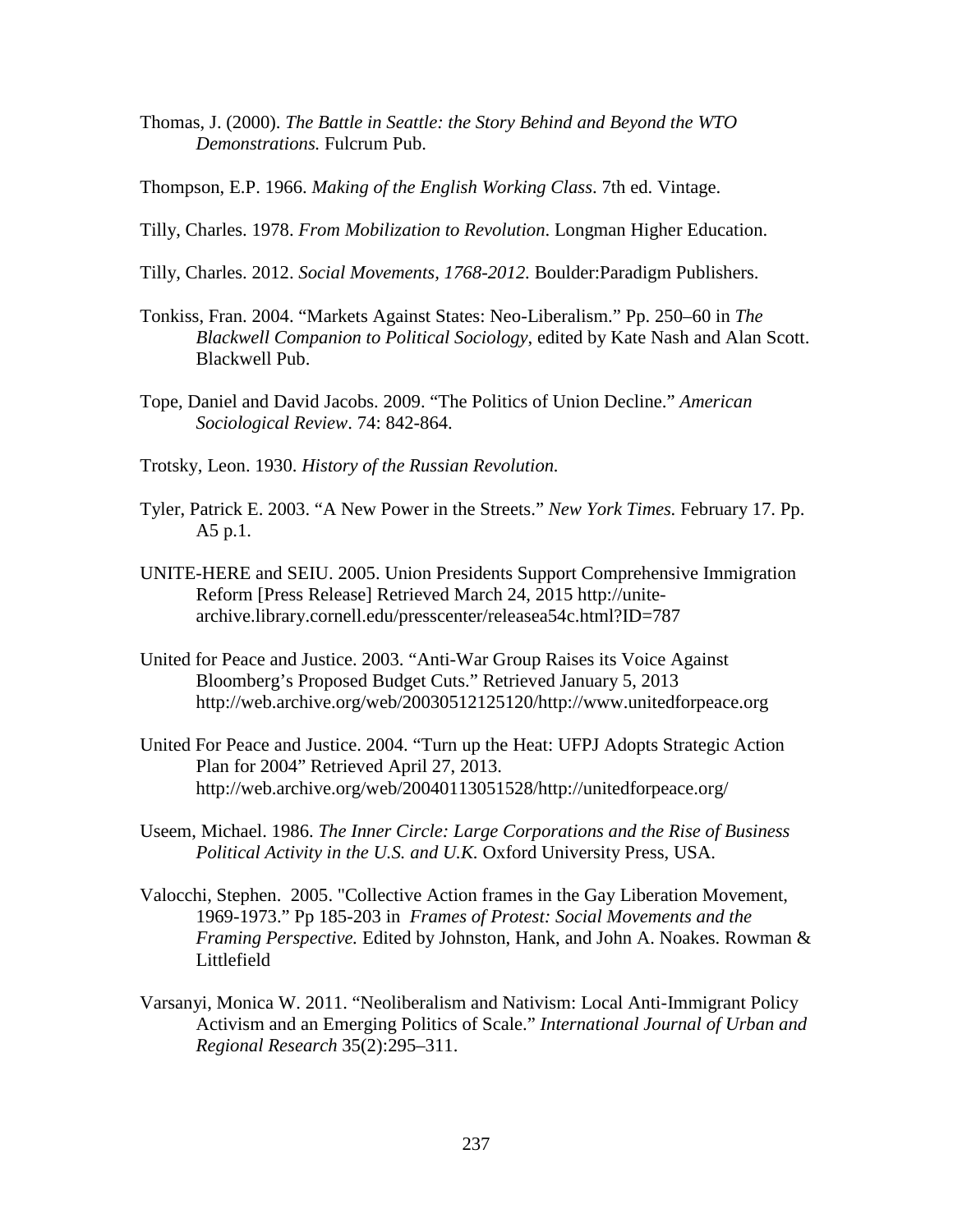- Verhulst, Joris. 2010. "February 15, 2003: The World Says No to War." Pp. 1-19 in *The World Says No to War: Demonstrations against the War on Iraq.* Edited by Walgrave, Stefaan, and Dieter Rucht. Minneapolis MN: University of Minnesota Press.
- Veterans for Peace. N.d. "Veterans Working Together Against War and Violence" Retrieved April 25, 2014. http://web.archive.org/web/20030407231224/http://www.veteransforpeace.org/vf pfrt.pdf
- Voss, Kim, and Irene Bloemraad. 2011. *Rallying for Immigrant Rights: The Fight for Inclusion in 21st Century America.* University of California Press.
- Votenowar.org. 2003. Retrieved December 12, 2012. http://web.archive.org/web/20030202155713/http://votenowar.org.
- Wacquant, Loïc J. D. 2009. *Punishing the Poor: the Neoliberal Government of Social Insecurity*. Durham NC: Duke University Press.
- Walgrave, Stefaan, and Dieter Rucht. 2010. *The World Says No to War: Demonstrations Against the War on Iraq*. Minneapolis: U of Minnesota Press.
- Wallace, Michael, Andrew S. Fullerton, and Mustafa E. Gurbuz. 2009. "Union Organizing Effort and Success in the U.S., 1948-2004." *Research in Social Stratification and Mobility* 27(1):13–34.
- Wallach, Lori, and Michelle Sforza. 1999. *Whose Trade Organization? Corporate Globalization and the Erosion of Democracy.* Washington D.C. Public Citizen.
- Wallace, Sophia J., Chris Zepeda-Millán, and Michael Jones-Correa. 2014. "Spatial and Temporal Proximity: Examining the Effects of Protests on Political Attitudes." *American Journal of Political Science* 58(2):433–48.
- Wallerstein, Immanuel. 2004. *World-Systems Analysis: An Introduction*. Duke University Press Books.
- Walton, John, and Charles Ragin. 1990a. "Global and National Sources of Political Protest: Third World Responses to the Debt Crisis." American Sociological Review 55(6):876-890.
- War Times. 2002. "Editorial: A War Times Mission." *War Times.* February, Issue 1.
- War Times. 2003. "Editorial: Peace Movement at a Crossroads." May-June, Issue 10.
- Westby, David L. 2002. "Strategic Imperative, Ideology, and Frame." *Mobilization* 7(3):287–304.